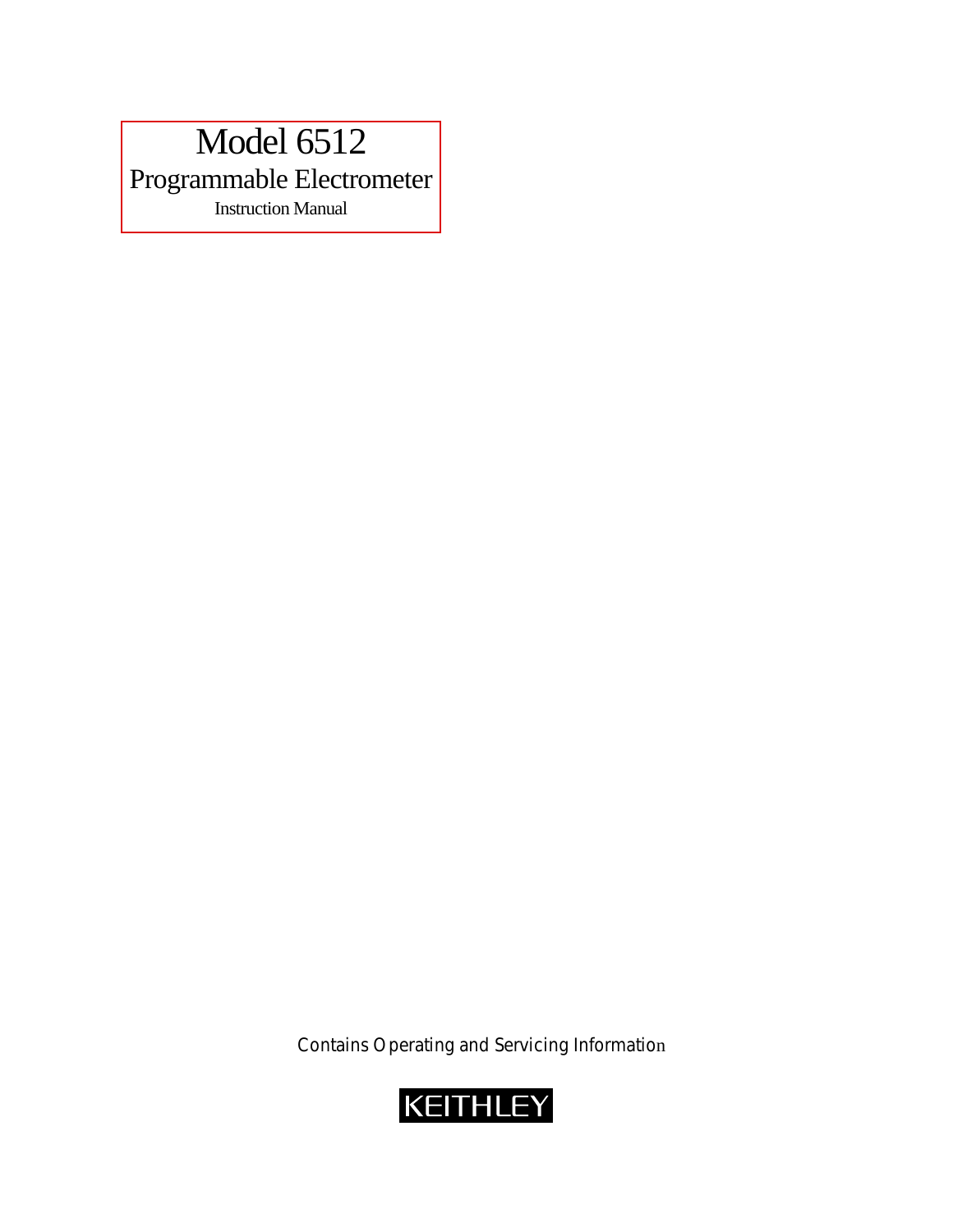### **WARRANTY**

Keithley Instruments, Inc. warrants this product to be free from defects in material and workmanship for a period of 1 year from date of shipment.

Keithley Instruments, Inc. warrants the following items for 90 days from the date of shipment: probes, cables, rechargeable batteries, diskettes, and documentation.

During the warranty period, we will, at our option, either repair or replace any product that proves to be defective.

To exercise this warranty, write or call your local Keithley representative, or contact Keithley headquarters in Cleveland, Ohio. You will be given prompt assistance and return instructions. Send the product, transportation prepaid, to the indicated service facility. Repairs will be made and the product returned, transportation prepaid. Repaired or replaced products are warranted for the balance of the original warranty period, or at least 90 days.

### **LIMITATION OF WARRANTY**

This warranty does not apply to defects resulting from product modification without Keithley's express written consent, or misuse of any product or part. This warranty also does not apply to fuses, software, non-rechargeable batteries, damage from battery leakage, or problems arising from normal wear or failure to follow instructions.

THIS WARRANTY IS IN LIEU OF ALL OTHER WARRANTIES, EXPRESSED OR IMPLIED, INCLUDING ANY IMPLIED WARRANTY OF MERCHANTABILITY OR FITNESS FOR A PARTICULAR USE. THE REMEDIES PRO-VIDED HEREIN ARE BUYER'S SOLE AND EXCLUSIVE REMEDIES.

NEITHER KEITHLEY INSTRUMENTS, INC. NOR ANY OF ITS EMPLOYEES SHALL BE LIABLE FOR ANY DIRECT, INDIRECT, SPECIAL, INCIDENTAL OR CONSEQUENTIAL DAMAGES ARISING OUT OF THE USE OF ITS INSTRUMENTS AND SOFTWARE EVEN IF KEITHLEY INSTRUMENTS, INC., HAS BEEN ADVISED IN ADVANCE OF THE POSSIBILITY OF SUCH DAMAGES. SUCH EXCLUDED DAMAGES SHALL INCLUDE, BUT ARE NOT LIM-ITED TO: COSTS OF REMOVAL AND INSTALLATION, LOSSES SUSTAINED AS THE RESULT OF INJURY TO ANY PERSON, OR DAMAGE TO PROPERTY.



**Keithley Instruments, Inc.** • 28775 Aurora Road • Cleveland, OH 44139 • 440-248-0400 • Fax: 440-248-6168 • http://www.keithley.com

| <b>BELGIUM:</b>       | <b>Keithley Instruments B.V.</b>   | Bergensesteenweg 709 • B-1600 Sint-Pieters-Leeuw • 02/363 00 40 • Fax: 02/363 00 64                                   |       |
|-----------------------|------------------------------------|-----------------------------------------------------------------------------------------------------------------------|-------|
| <b>CHINA:</b>         | <b>Keithley Instruments China</b>  | Yuan Chen Xin Building, Room 705 • 12 Yumin Road, Dewai, Madian • Beijing 100029 • 8610-62022886 • Fax: 8610-62022892 |       |
| <b>FRANCE:</b>        | <b>Keithley Instruments Sarl</b>   | B.P. 60 • 3, allée des Garays • 91122 Palaiseau Cédex • 01 64 53 20 20 • Fax: 01 60 11 77 26                          |       |
| <b>GERMANY:</b>       | <b>Keithley Instruments GmbH</b>   | Landsberger Strasse 65 • D-82110 Germering • 089/84 93 07-40 • Fax: 089/84 93 07-34                                   |       |
| <b>GREAT BRITAIN:</b> | <b>Keithley Instruments Ltd</b>    | The Minster • 58 Portman Road • Reading, Berkshire RG30 1EA • 0118-9 57 56 66 • Fax: 0118-9 59 64 69                  |       |
| <b>INDIA:</b>         | <b>Keithley Instruments GmbH</b>   | Flat 2B, WILOCRISSA • 14, Rest House Crescent • Bangalore 560 001 • 91-80-509-1320/21 • Fax: 91-80-509-1322           |       |
| <b>ITALY:</b>         | Keithley Instruments s.r.l.        | Viale S. Gimignano, $38 \cdot 20146$ Milano $\cdot$ 02/48 30 30 08 $\cdot$ Fax: 02/48 30 22 74                        |       |
| <b>NETHERLANDS:</b>   | <b>Keithley Instruments B.V.</b>   | Postbus 559 • 4200 AN Gorinchem • 0183-635333 • Fax: 0183-630821                                                      |       |
| <b>SWITZERLAND:</b>   | <b>Keithley Instruments SA</b>     | Kriesbachstrasse 4 • 8600 Dübendorf • 01-821 94 44 • Fax: 01-820 30 81                                                |       |
| <b>TAIWAN:</b>        | <b>Keithley Instruments Taiwan</b> | 1 Fl. 85 Po Ai Street • Hsinchu, Taiwan, R.O.C. • 886-3572-9077 • Fax: 886-3572-903                                   | 10/99 |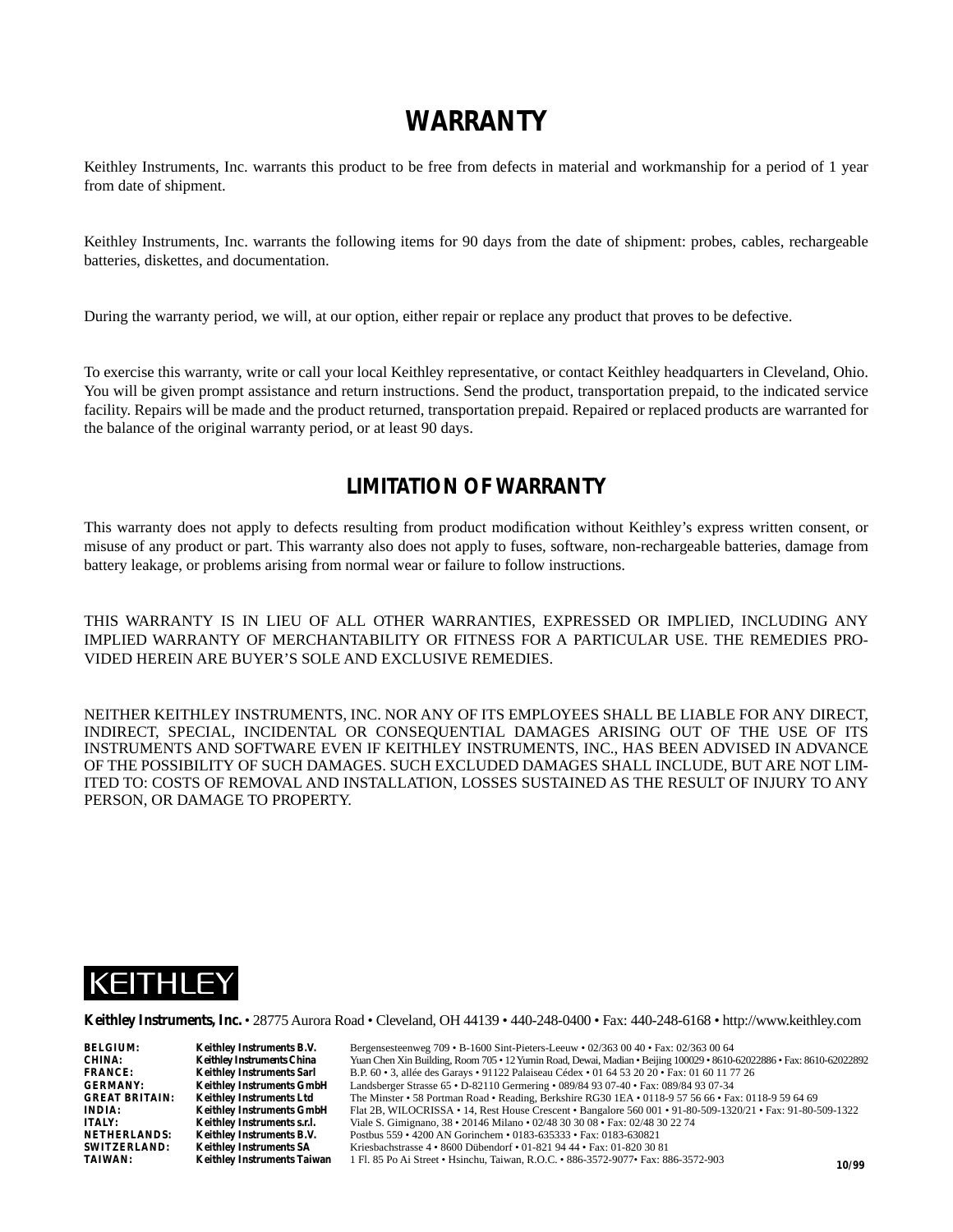### Model 6512 Programmable Electrometer Instruction Manual

©1994, Keithley Instruments, Inc. All rights reserved. Cleveland, Ohio, U.S.A. First Printing February 1994 Document Number: 6512-901-01 Rev. A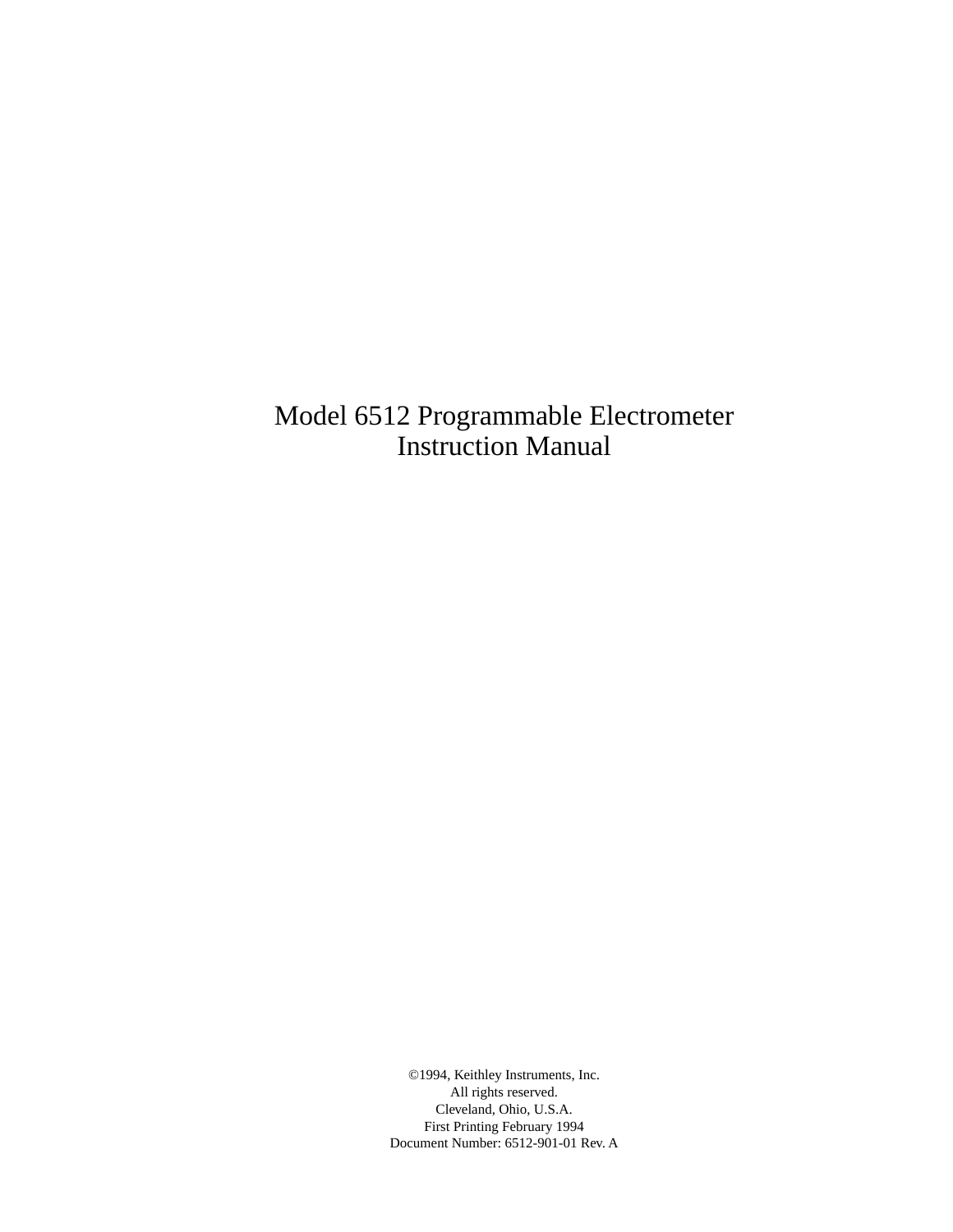### **Manual Print History**

The print history shown below lists the printing dates of all Revisions and Addenda created for this manual. The Revision Level letter increases alphabetically as the manual undergoes subsequent updates. Addenda, which are released between Revisions, contain important change information that the user should incorporate immediately into the manual. Addenda are numbered sequentially. When a new Revision is created, all Addenda associated with the previous Revision of the manual are incorporated into the new Revision of the manual. Each new Revision includes a revised copy of this print history page.

Revision A (Document Number 6512-901-01)........................................................................... February 1994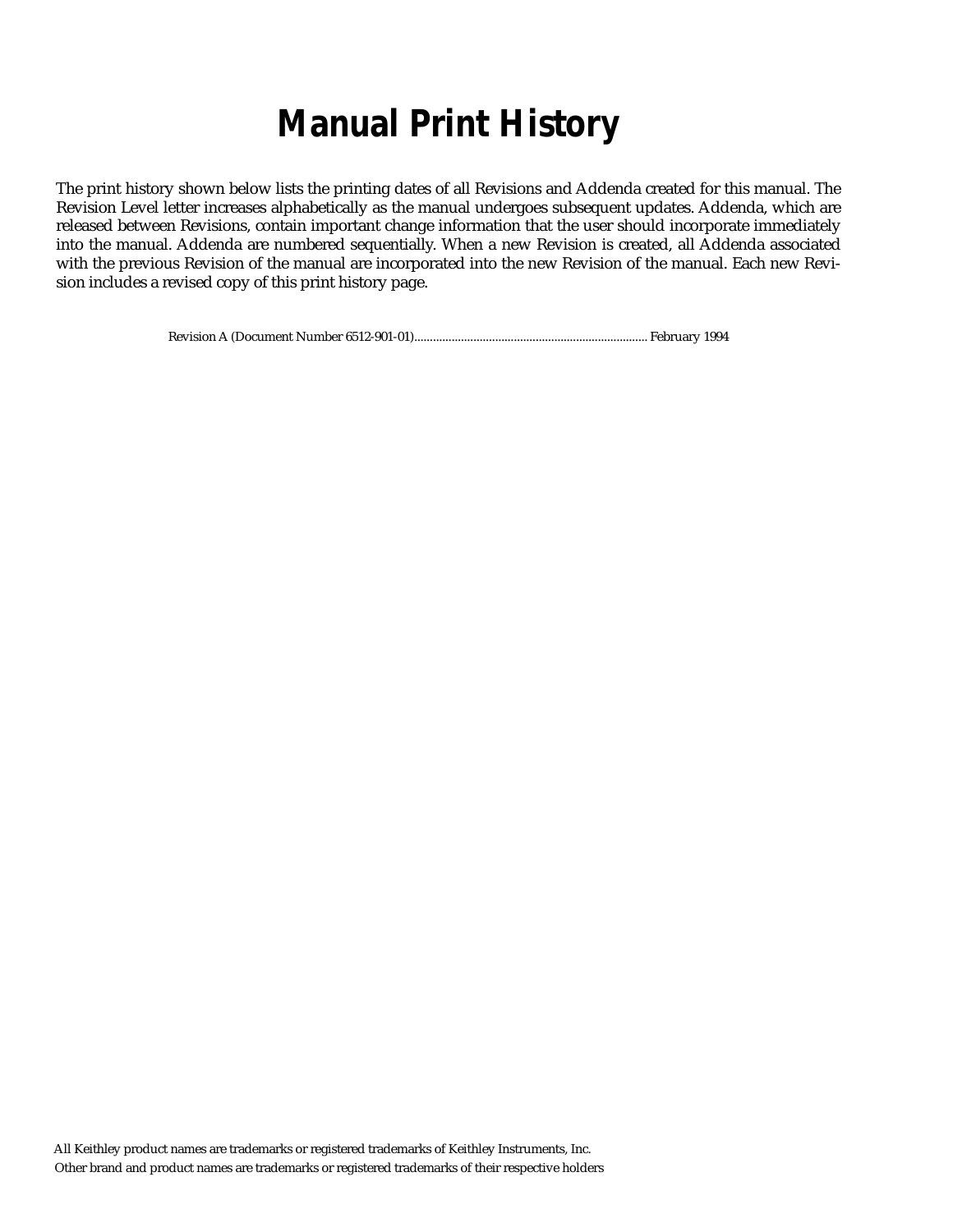## **Safety Precautions**

The following safety precautions should be observed before using this product and any associated instrumentation. Although some instruments and accessories would normally be used with non-hazardous voltages, there are situations where hazardous conditions may be present.

This product is intended for use by qualified personnel who recognize shock hazards and are familiar with the safety precautions required to avoid possible injury. Read the operating information carefully before using the product.

The types of product users are:

**Responsible body** is the individual or group responsible for the use and maintenance of equipment, for ensuring that the equipment is operated within its specifications and operating limits, and for ensuring that operators are adequately trained.

**Operators** use the product for its intended function. They must be trained in electrical safety procedures and proper use of the instrument. They must be protected from electric shock and contact with hazardous live circuits.

**Maintenance personnel** perform routine procedures on the product to keep it operating, for example, setting the line voltage or replacing consumable materials. Maintenance procedures are described in the manual. The procedures explicitly state if the operator may perform them. Otherwise, they should be performed only by service personnel.

**Service personnel** are trained to work on live circuits, and perform safe installations and repairs of products. Only properly trained service personnel may perform installation and service procedures.

Exercise extreme caution when a shock hazard is present. Lethal voltage may be present on cable connector jacks or test fixtures. The American National Standards Institute (ANSI) states that a shock hazard exists when voltage levels greater than 30V RMS, 42.4V peak, or 60VDC are present. **A good safety practice is to expect that hazardous voltage is present in any unknown circuit before measuring.**

Users of this product must be protected from electric shock at all times. The responsible body must ensure that users are prevented access and/or insulated from every connection point. In some cases, connections must be exposed to potential human contact. Product users in these circumstances must be trained to protect themselves from the risk of electric shock. If the circuit is capable of operating at or above 1000 volts, **no conductive part of the circuit may be exposed.**

As described in the International Electrotechnical Commission (IEC) Standard IEC 664, digital multimeter measuring circuits (e.g., Keithley Models 175A, 199, 2000, 2001, 2002, and 2010) are Installation Category II. All other instruments' signal terminals are Installation Category I and must not be connected to mains.

Do not connect switching cards directly to unlimited power circuits. They are intended to be used with impedance limited sources. NEVER connect switching cards directly to AC mains. When connecting sources to switching cards, install protective devices to limit fault current and voltage to the card.

Before operating an instrument, make sure the line cord is connected to a properly grounded power receptacle. Inspect the connecting cables, test leads, and jumpers for possible wear, cracks, or breaks before each use.

For maximum safety, do not touch the product, test cables, or any other instruments while power is applied to the circuit under test. ALWAYS remove power from the entire test system and discharge any capacitors before: connecting or disconnecting cables or jumpers, installing or removing switching cards, or making internal changes, such as installing or removing jumpers.

Do not touch any object that could provide a current path to the common side of the circuit under test or power line (earth) ground. Always make measurements with dry hands while standing on a dry, insulated surface capable of withstanding the voltage being measured.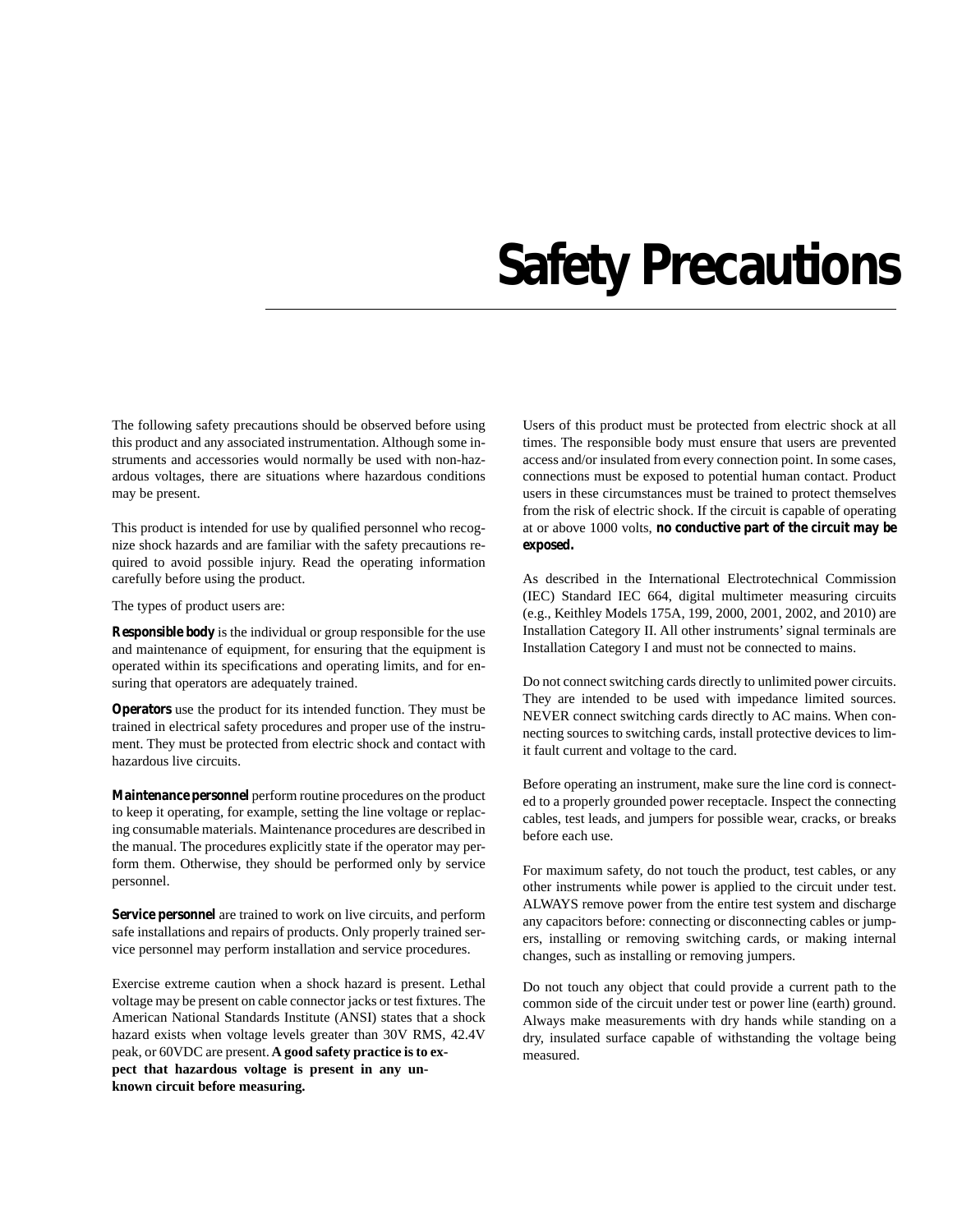The instrument and accessories must be used in accordance with its specifications and operating instructions or the safety of the equipment may be impaired.

Do not exceed the maximum signal levels of the instruments and accessories, as defined in the specifications and operating information, and as shown on the instrument or test fixture panels, or switching card.

When fuses are used in a product, replace with same type and rating for continued protection against fire hazard.

Chassis connections must only be used as shield connections for measuring circuits, NOT as safety earth ground connections.

If you are using a test fixture, keep the lid closed while power is applied to the device under test. Safe operation requires the use of a lid interlock.

If a  $(\frac{1}{x})$  screw is present, connect it to safety earth ground using the wire recommended in the user documentation.

The  $\sqrt{!}$  symbol on an instrument indicates that the user should refer to the operating instructions located in the manual.

The  $\angle f$  symbol on an instrument shows that it can source or measure 1000 volts or more, including the combined effect of normal and common mode voltages. Use standard safety precautions to avoid personal contact with these voltages.

The **WARNING** heading in a manual explains dangers that might result in personal injury or death. Always read the associated information very carefully before performing the indicated procedure.

The **CAUTION** heading in a manual explains hazards that could damage the instrument. Such damage may invalidate the warranty.

Instrumentation and accessories shall not be connected to humans.

Before performing any maintenance, disconnect the line cord and all test cables.

To maintain protection from electric shock and fire, replacement components in mains circuits, including the power transformer, test leads, and input jacks, must be purchased from Keithley Instruments. Standard fuses, with applicable national safety approvals, may be used if the rating and type are the same. Other components that are not safety related may be purchased from other suppliers as long as they are equivalent to the original component. (Note that selected parts should be purchased only through Keithley Instruments to maintain accuracy and functionality of the product.) If you are unsure about the applicability of a replacement component, call a Keithley Instruments office for information.

To clean an instrument, use a damp cloth or mild, water based cleaner. Clean the exterior of the instrument only. Do not apply cleaner directly to the instrument or allow liquids to enter or spill on the instrument. Products that consist of a circuit board with no case or chassis (e.g., data acquisition board for installation into a computer) should never require cleaning if handled according to instructions. If the board becomes contaminated and operation is affected, the board should be returned to the factory for proper cleaning/servicing.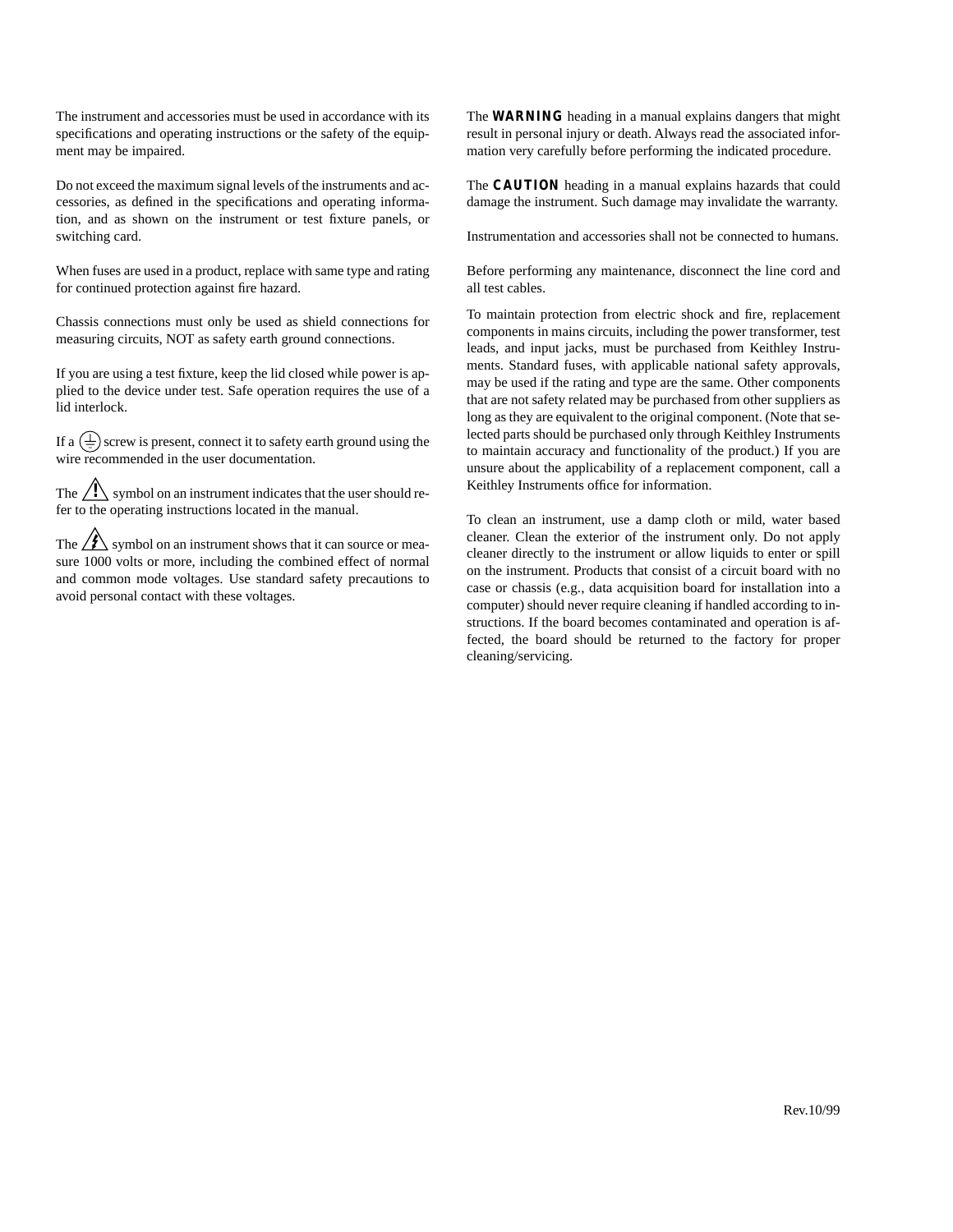## **Table of Contents**

#### <span id="page-6-0"></span> $\mathbf{1}$ **General Information**

| 1.1   |  |
|-------|--|
| 1.2   |  |
| 1.3   |  |
| 1.4   |  |
| 1.5   |  |
| 1.6   |  |
| 1.7   |  |
| 1.7.1 |  |
| 1.7.2 |  |
| 1.7.3 |  |
| 1.8   |  |
| 1.8.1 |  |
| 1.8.2 |  |
| 1.9   |  |

#### Operation  $\overline{2}$

| 2.1   |  |
|-------|--|
| 2.2   |  |
| 2.3   |  |
| 2.3.1 |  |
| 2.3.2 |  |
| 2.4   |  |
| 2.4.1 |  |
| 2.4.2 |  |
| 2.4.3 |  |
| 2.5   |  |
| 2.5.1 |  |
| 2.5.2 |  |
| 2.5.3 |  |
| 2.6   |  |
| 2.7   |  |
| 2.7.1 |  |
| 2.7.2 |  |
| 2.7.3 |  |
| 2.7.4 |  |
| 2.7.5 |  |
| 2.7.6 |  |
| 2.7.7 |  |
| 2.7.8 |  |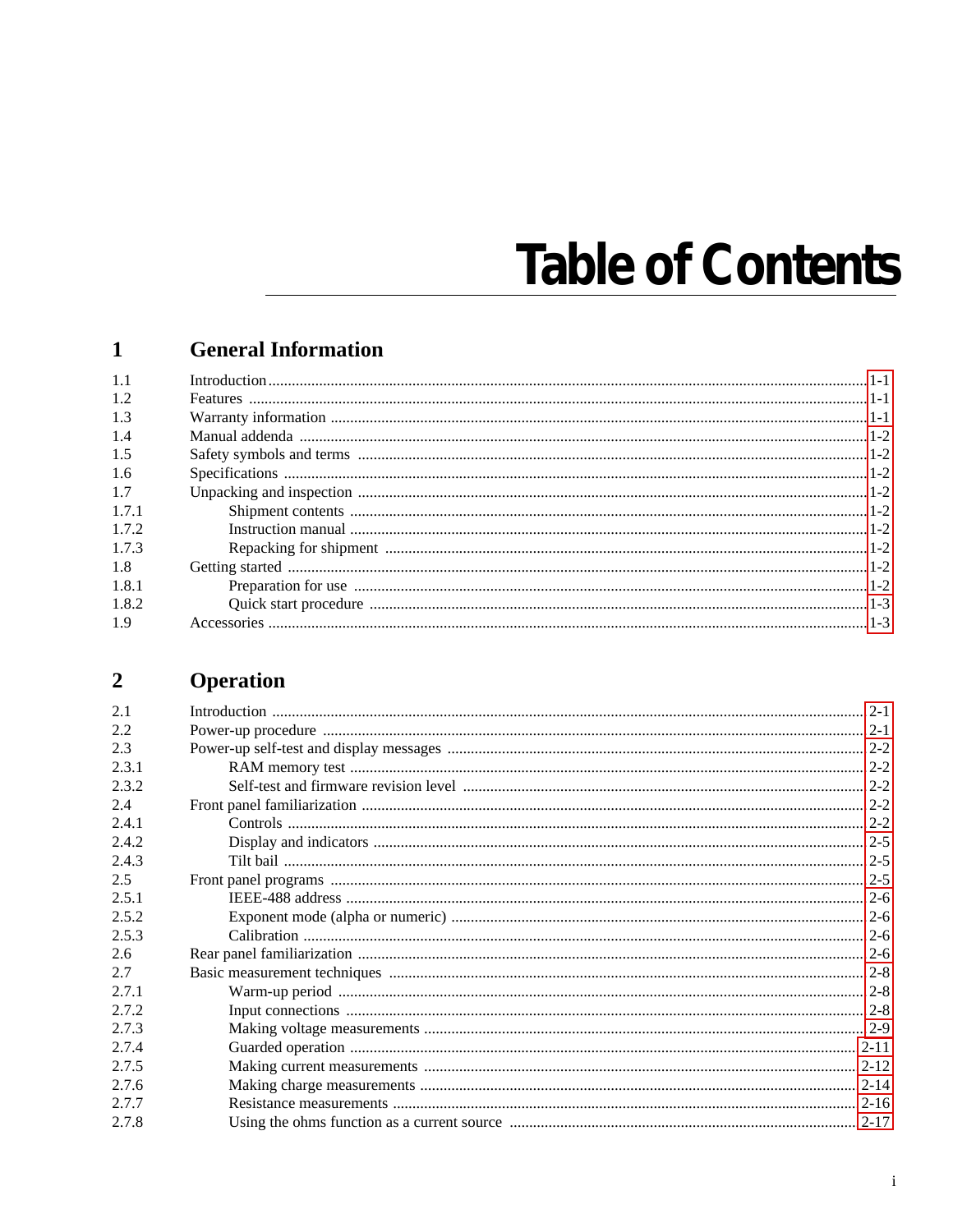| 2.8    |  |
|--------|--|
| 2.8.1  |  |
| 2.8.2  |  |
| 2.9    |  |
| 2.9.1  |  |
| 2.9.2  |  |
| 2.9.3  |  |
| 2.9.4  |  |
| 2.9.5  |  |
| 2.9.6  |  |
| 2.10   |  |
| 2.10.1 |  |
| 2.10.2 |  |
| 2.11   |  |
| 2.12   |  |
| 2.12.1 |  |
| 2.12.2 |  |
| 2.12.3 |  |
| 2.13   |  |
| 2.13.1 |  |
| 2.13.2 |  |
| 2.13.3 |  |
| 2.13.4 |  |
| 2.13.5 |  |
| 2.13.6 |  |
| 2.13.7 |  |
| 2.13.8 |  |
| 2.14   |  |
|        |  |

#### **IEEE-488 Programming**  $\overline{\mathbf{3}}$

| 3.1    |  |
|--------|--|
| 3.2    |  |
| 3.2.1  |  |
| 3.2.2  |  |
| 3.2.3  |  |
| 3.2.4  |  |
| 3.2.5  |  |
| 3.2.6  |  |
| 3.2.7  |  |
| 3.2.8  |  |
| 3.2.9  |  |
| 3.2.10 |  |
| 3.2.11 |  |
| 3.2.12 |  |
| 3.2.13 |  |
| 3.2.14 |  |
| 3.2.15 |  |
| 3.2.16 |  |
| 3.3    |  |
| 3.4    |  |
| 3.5    |  |
| 3.6    |  |
|        |  |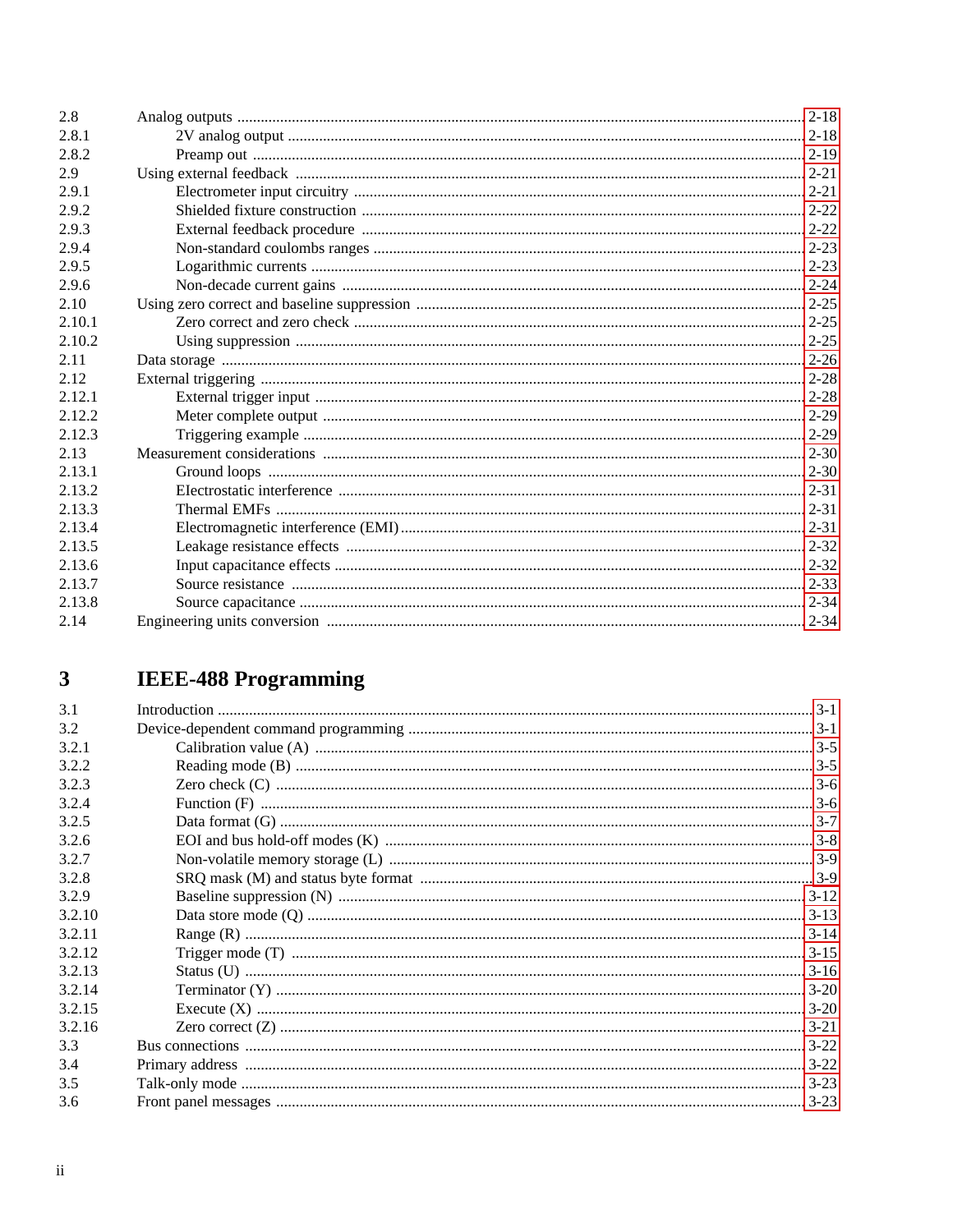| 3.6.1 |  |
|-------|--|
| 3.6.2 |  |
| 3.6.3 |  |
| 37    |  |

#### **Applications**  $\overline{\mathbf{4}}$

| 4.1   |  |
|-------|--|
| 4.2   |  |
| 4.3   |  |
| 4.4   |  |
| 4.5   |  |
| 4.6   |  |
| 4.6.1 |  |
| 4.6.2 |  |
| 4.6.3 |  |
| 4.7   |  |
| 4.8   |  |
| 4.9   |  |

#### **Performance Verification**  $\overline{\mathbf{5}}$

| 5.1   |  |
|-------|--|
| 5.2   |  |
| 5.3   |  |
| 5.4   |  |
| 5.5   |  |
| 5.5.1 |  |
| 5.5.2 |  |
| 5.5.3 |  |
| 5.5.4 |  |
| 5.5.5 |  |
| 5.5.6 |  |
|       |  |

#### $\boldsymbol{6}$ **Theory of Operation**

| 6.1   |  |
|-------|--|
| 6.2   |  |
| 6.3   |  |
| 6.3.1 |  |
| 6.3.2 |  |
| 6.3.3 |  |
| 6.3.4 |  |
| 6.3.5 |  |
| 6.4   |  |
| 6.4.1 |  |
| 6.4.2 |  |
| 6.4.3 |  |
| 6.5   |  |
| 6.6   |  |
| 6.6.1 |  |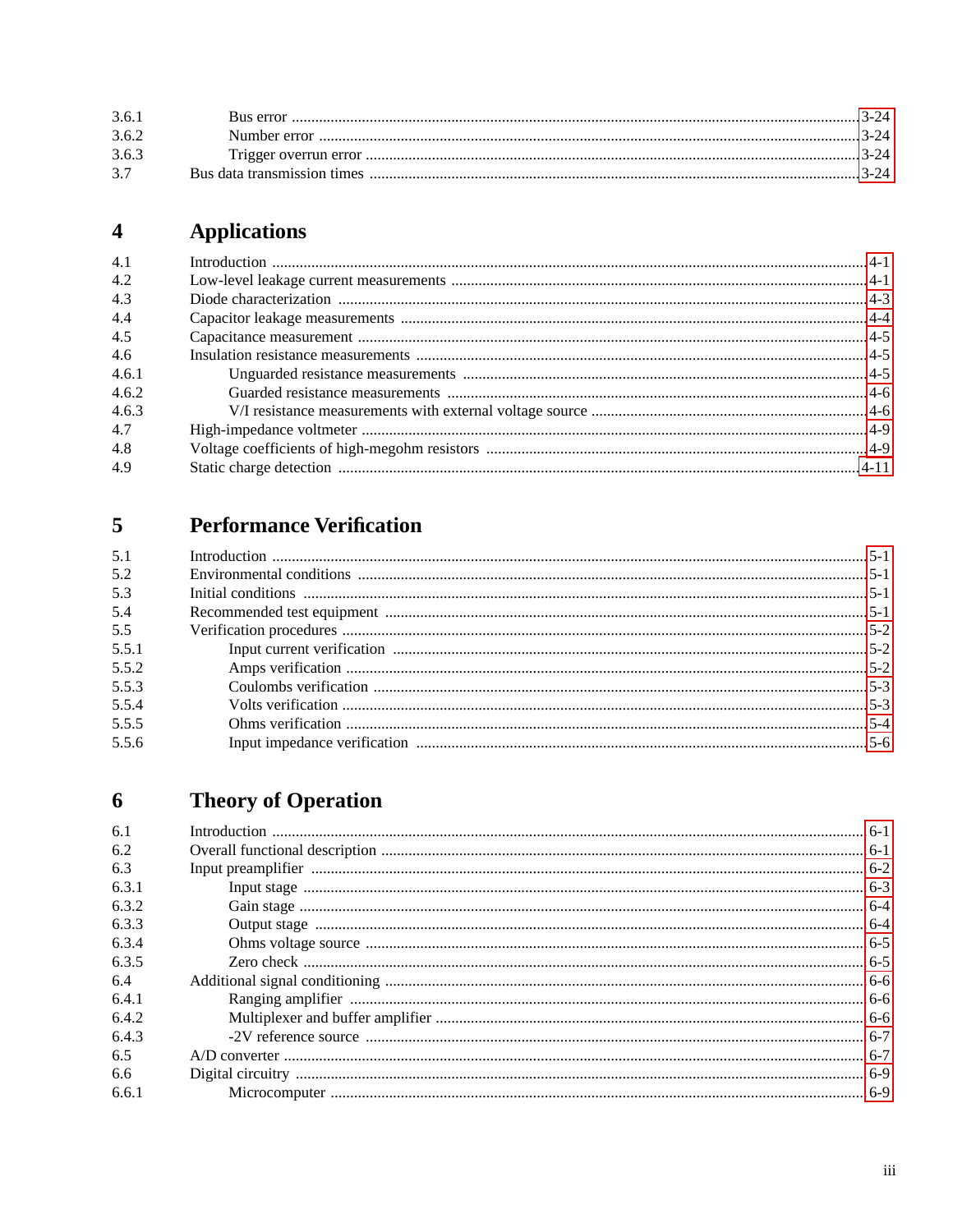| 6.6.2 |  |
|-------|--|
| 6.6.3 |  |
| 6.6.4 |  |
| 6.6.5 |  |
| 6.6.6 |  |
| 6.7   |  |

#### $\overline{7}$ **Maintenance**

| 7.1    |  |
|--------|--|
| 7.2    |  |
| 7.3    |  |
| 7.4    |  |
| 7.4.1  |  |
| 7.4.2  |  |
| 7.4.3  |  |
| 7.4.4  |  |
| 7.4.5  |  |
| 7.4.6  |  |
| 7.4.7  |  |
| 7.4.8  |  |
| 7.4.9  |  |
| 7.4.10 |  |
| 7.4.11 |  |
| 7.4.12 |  |
| 7.4.13 |  |
| 7.4.14 |  |
| 7.4.15 |  |
| 7.4.16 |  |
| 7.5    |  |
| 7.6    |  |
| 7.7    |  |
| 7.7.1  |  |
| 7.7.2  |  |
| 7.7.3  |  |
| 7.7.4  |  |
| 7.7.5  |  |
| 7.7.6  |  |
| 7.7.7  |  |
| 7.7.8  |  |
| 7.7.9  |  |
| 7.7.10 |  |
| 7.8    |  |
| 7.9    |  |

#### 8 **Replaceable Parts**

| 8.1 |  |
|-----|--|
| 8.2 |  |
| 8.3 |  |
| 8.4 |  |
| 8.5 |  |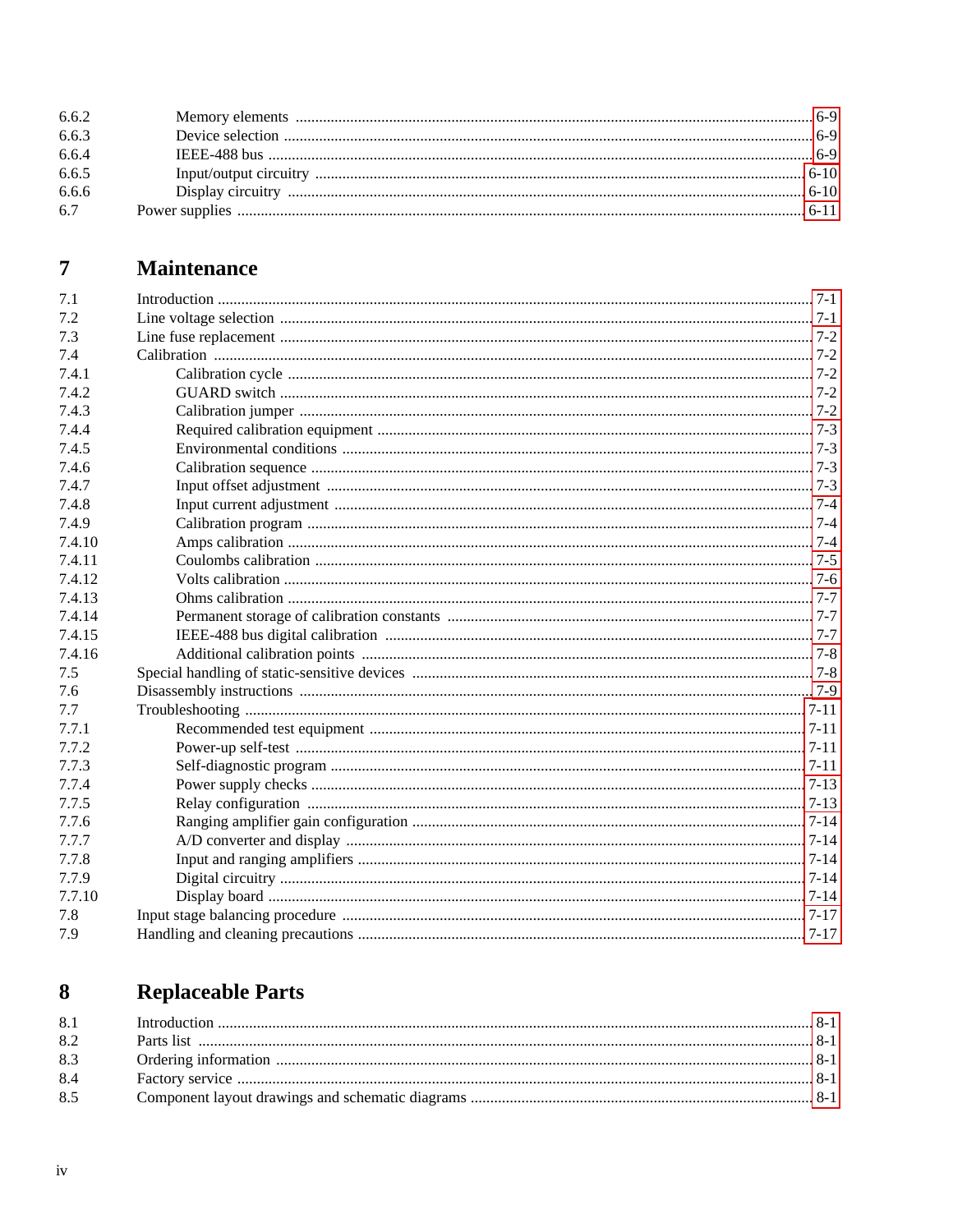### **Appendices**

| $\mathbf{A}$ |  |
|--------------|--|
| <sup>R</sup> |  |
| $C =$        |  |
| D            |  |
| $E_{\rm}$    |  |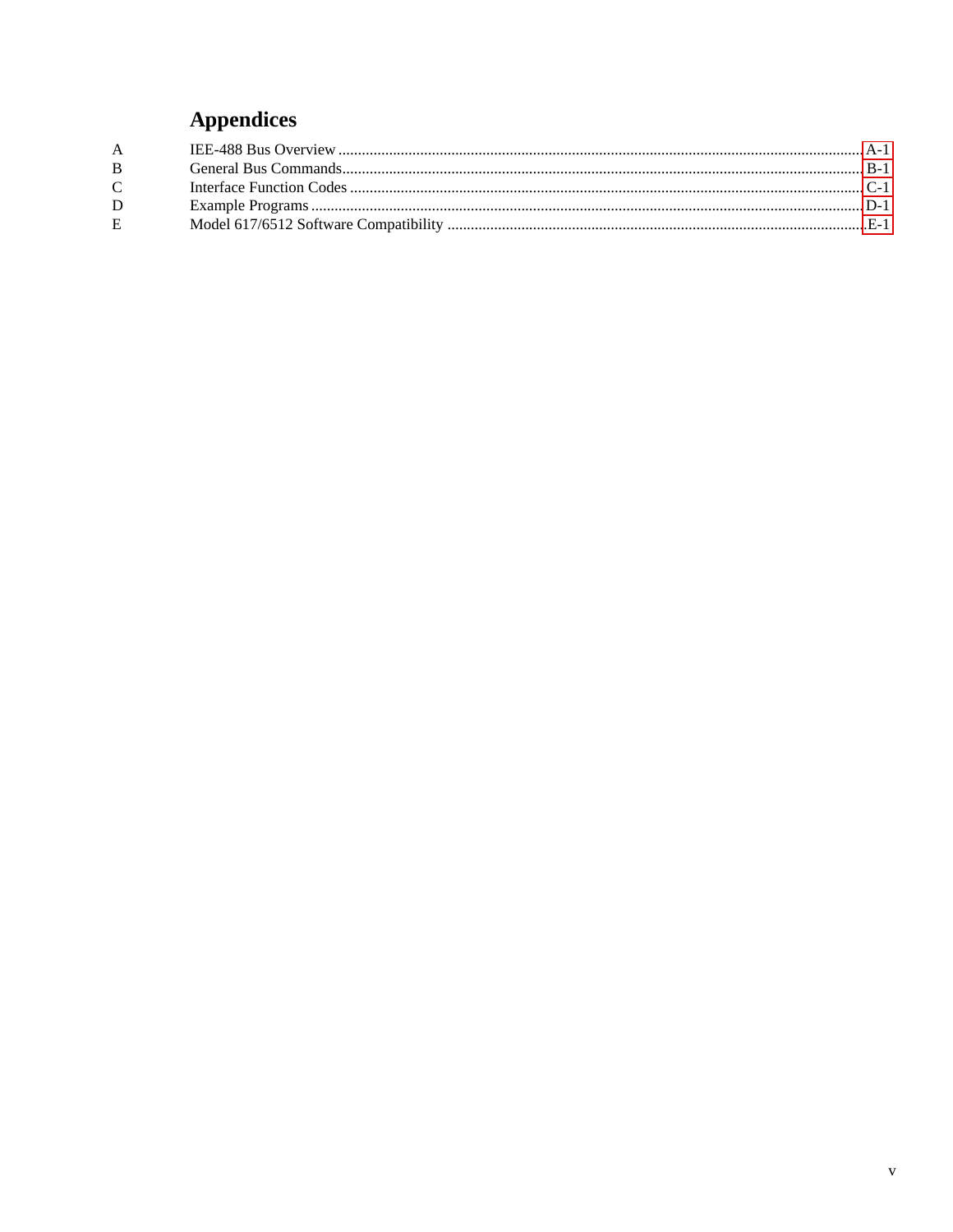# **List of Illustrations**

#### Operation  $\overline{2}$

| Figure 2-1  |  |
|-------------|--|
| Figure 2-2  |  |
| Figure 2-3  |  |
| Figure 2-4  |  |
| Figure 2-5  |  |
| Figure 2-6  |  |
| Figure 2-7  |  |
| Figure 2-8  |  |
| Figure 2-9  |  |
| Figure 2-10 |  |
| Figure 2-11 |  |
| Figure 2-12 |  |
| Figure 2-13 |  |
| Figure 2-14 |  |
| Figure 2-15 |  |
| Figure 2-16 |  |
| Figure 2-17 |  |
| Figure 2-18 |  |
| Figure 2-19 |  |
| Figure 2-20 |  |
| Figure 2-21 |  |
| Figure 2-22 |  |
| Figure 2-23 |  |
| Figure 2-24 |  |
| Figure 2-25 |  |
| Figure 2-26 |  |
| Figure 2-27 |  |

#### IEEE-488 Programming  $\overline{3}$

| Figure 3-1 |  |
|------------|--|
| Figure 3-2 |  |
| Figure 3-3 |  |
| Figure 3-4 |  |
| Figure 3-5 |  |
| Figure 3-6 |  |
| Figure 3-7 |  |
| Figure 3-8 |  |
|            |  |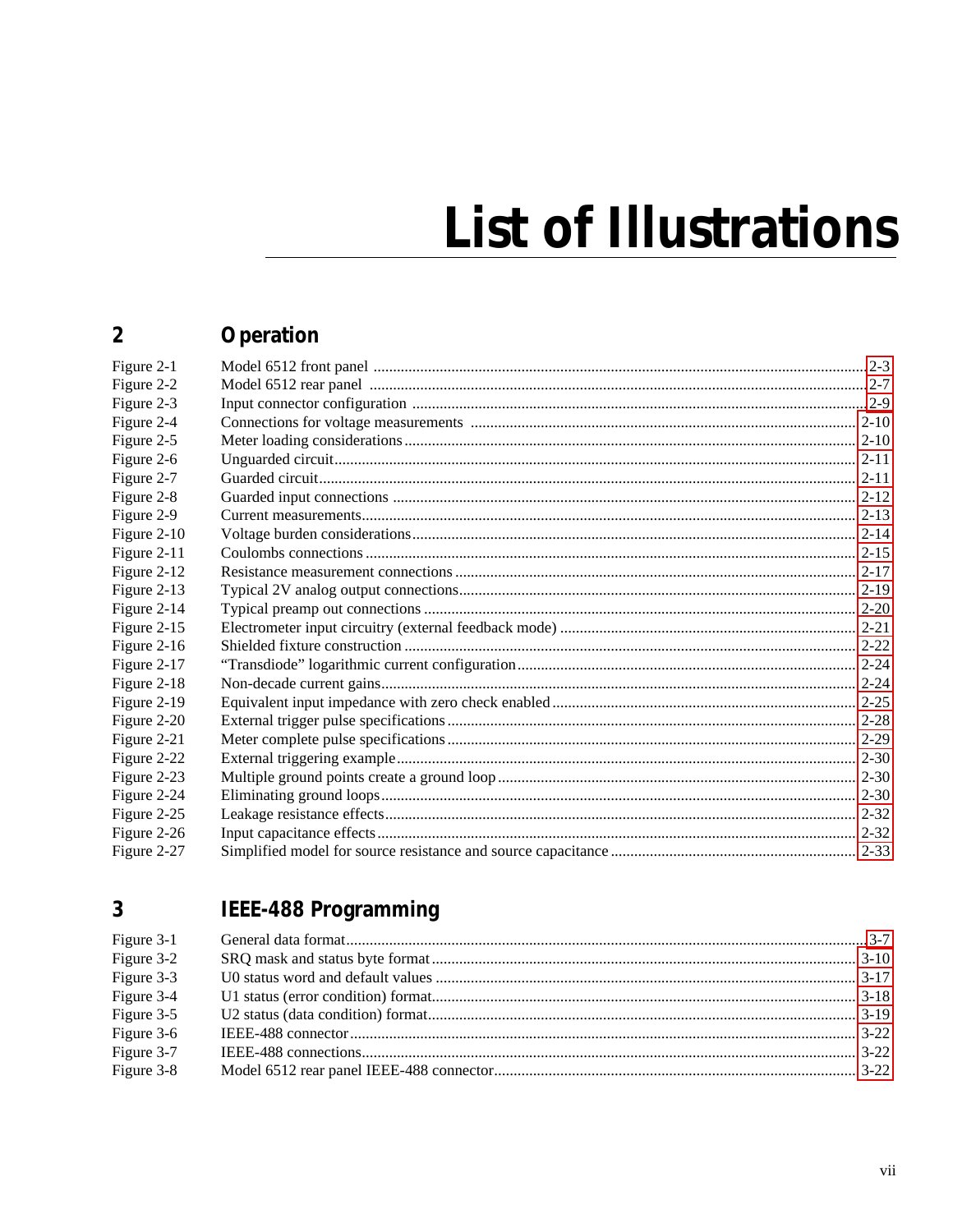#### **Applications**  $\overline{4}$

| Figure 4-1  |  |
|-------------|--|
| Figure 4-2  |  |
| Figure 4-3  |  |
| Figure 4-4  |  |
| Figure 4-5  |  |
| Figure 4-6  |  |
| Figure 4-7  |  |
| Figure 4-8  |  |
| Figure 4-9  |  |
| Figure 4-10 |  |
| Figure 4-11 |  |

#### **Performance Verification** 5

| Figure 5-1 |  |
|------------|--|
| Figure 5-2 |  |
| Figure 5-3 |  |
| Figure 5-4 |  |

#### **Theory of Operation**  $\boldsymbol{6}$

| Figure 6-1    |  |
|---------------|--|
| Figure 6-2    |  |
| Figure 6-3    |  |
| Figure 6-4    |  |
| Figure 6-5    |  |
| Figure 6-6    |  |
| Figure 6-7    |  |
| Figure 6-8    |  |
| Figure 6-9    |  |
| Figure $6-10$ |  |
| Figure $6-11$ |  |
| Figure $6-12$ |  |
| Figure 6-13   |  |
| Figure 6-14   |  |
| Figure 6-15   |  |

#### $\overline{7}$ Maintenance

| Figure 7-1 |  |
|------------|--|
| Figure 7-2 |  |
| Figure 7-3 |  |
| Figure 7-4 |  |
| Figure 7-5 |  |

#### $\mathsf{A}$ **IEEE-488 Bus Overview**

| Figure A-3 |  |
|------------|--|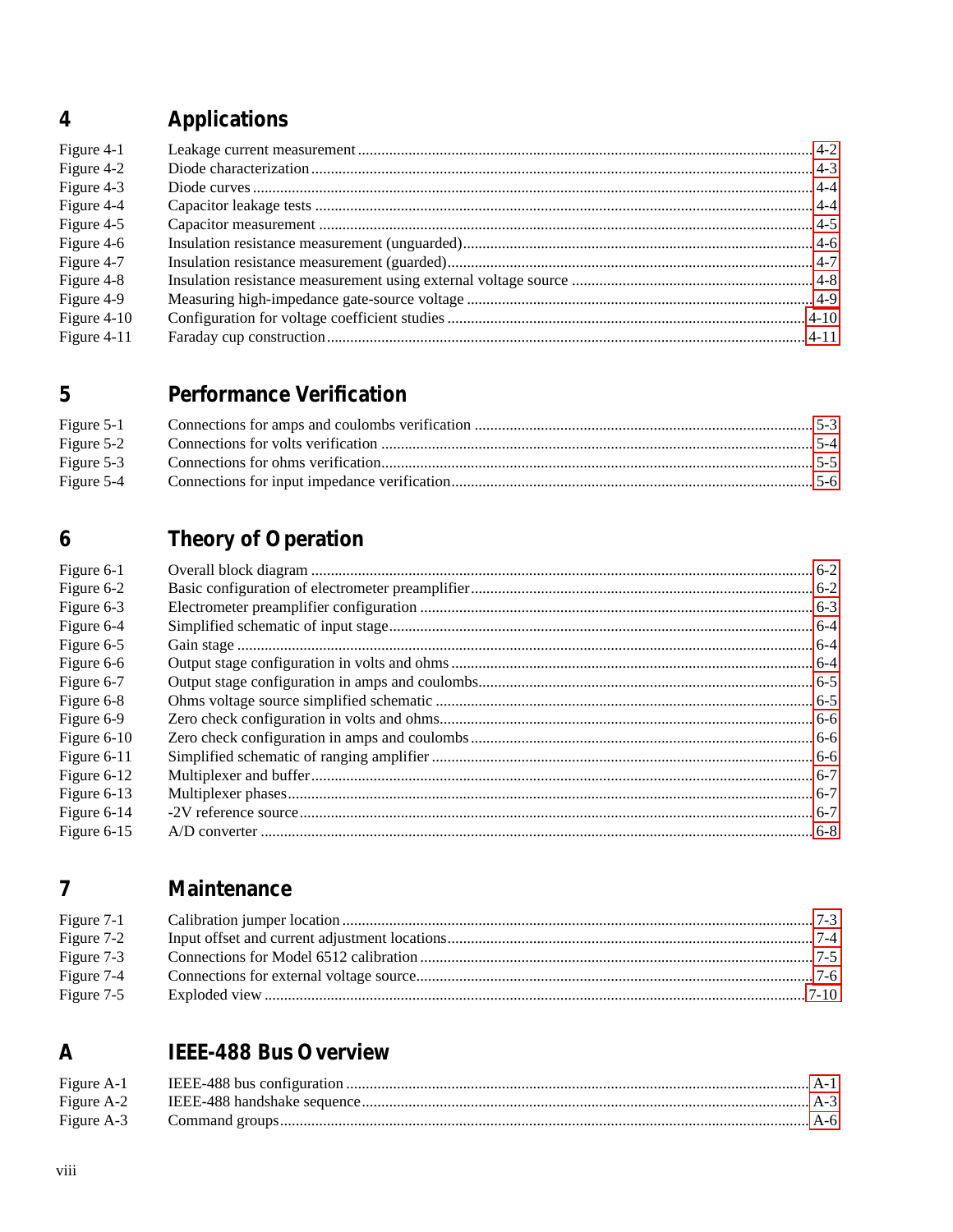# **List of Tables**

#### Operation  $\overline{2}$

| Table 2-1  |  |
|------------|--|
| Table 2-2  |  |
| Table 2-3  |  |
| Table 2-4  |  |
| Table 2-5  |  |
| Table 2-6  |  |
| Table 2-7  |  |
| Table 2-8  |  |
| Table 2-9  |  |
| Table 2-10 |  |
| Table 2-11 |  |
| Table 2-12 |  |

#### **IEEE-488 Programing**  $\overline{3}$

| Table 3-1 |  |
|-----------|--|
| Table 3-2 |  |
| Table 3-3 |  |
| Table 3-4 |  |

#### **Applications**  $\overline{\mathbf{4}}$

| Table 4- | currents and<br>. node c |  |
|----------|--------------------------|--|
| .        |                          |  |

#### **Performance Verification** 5

| Table 5-2 |  |
|-----------|--|
| Table 5-3 |  |

#### **Theory of Operation**  $\boldsymbol{6}$

| Table 6- | <b>NETHOL</b><br>maddin |  |  |
|----------|-------------------------|--|--|
|----------|-------------------------|--|--|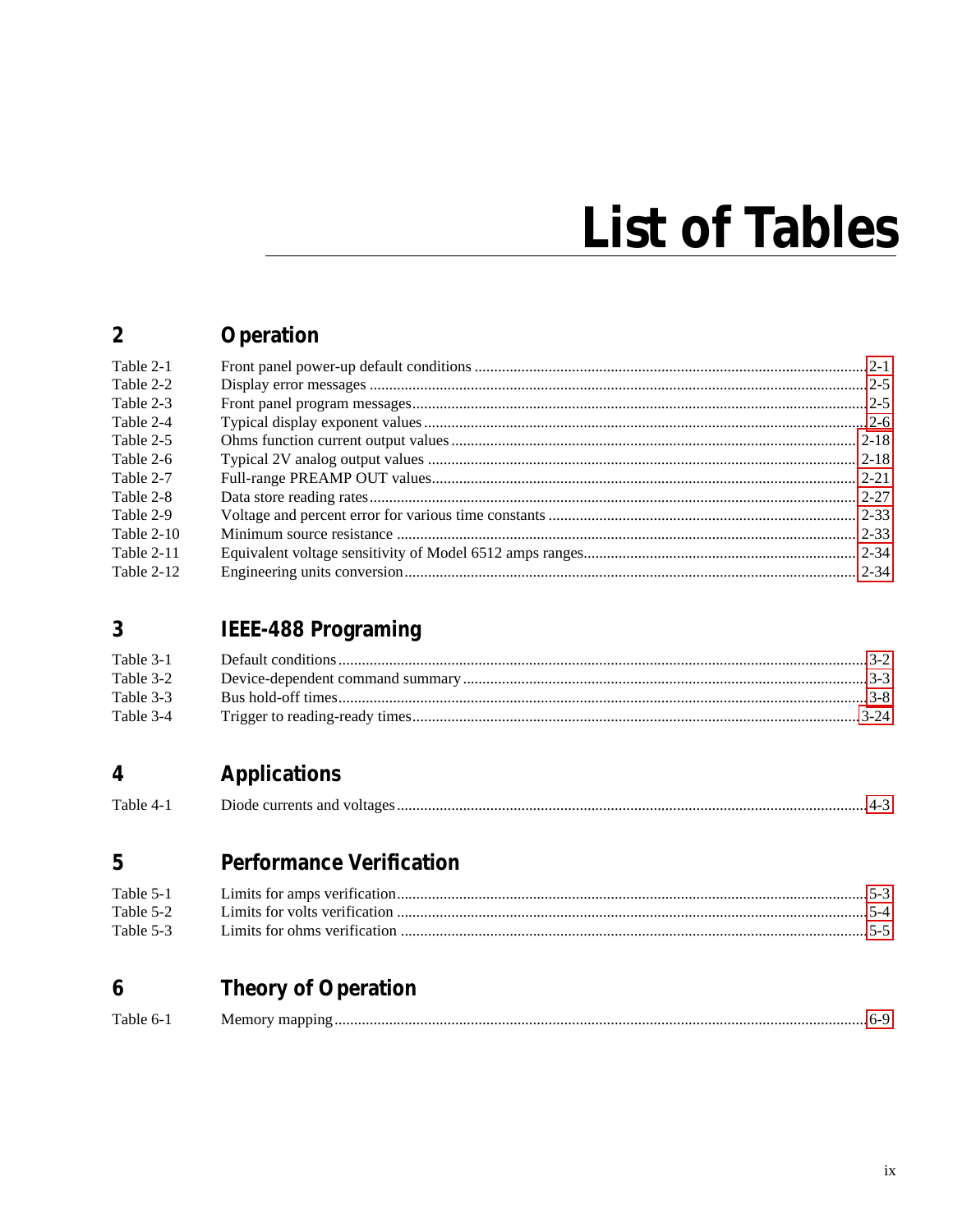| $\overline{7}$ | Maintenance                           |  |
|----------------|---------------------------------------|--|
| Table 7-1      |                                       |  |
| Table 7-2      |                                       |  |
| Table 7-3      |                                       |  |
| Table 7-4      |                                       |  |
| Table 7-5      |                                       |  |
| Table 7-6      |                                       |  |
| Table 7-7      |                                       |  |
| Table 7-8      |                                       |  |
| Table 7-9      |                                       |  |
| Table 7-10     |                                       |  |
| Table 7-11     |                                       |  |
| Table 7-12     |                                       |  |
| Table 7-13     |                                       |  |
| Table 7-14     |                                       |  |
| Table 7-15     |                                       |  |
| Table 7-16     |                                       |  |
| A              | <b>IEEE-488 Bus Overview</b>          |  |
| Table A-1      |                                       |  |
| B              | <b>General Bus Commands</b>           |  |
| Table B-1      |                                       |  |
| Table B-2      |                                       |  |
| $\mathsf C$    | <b>Interface Function Codes</b>       |  |
| Table C-1      |                                       |  |
|                |                                       |  |
| E              | Model 617/6512 Software Compatibility |  |
| Table E-1      |                                       |  |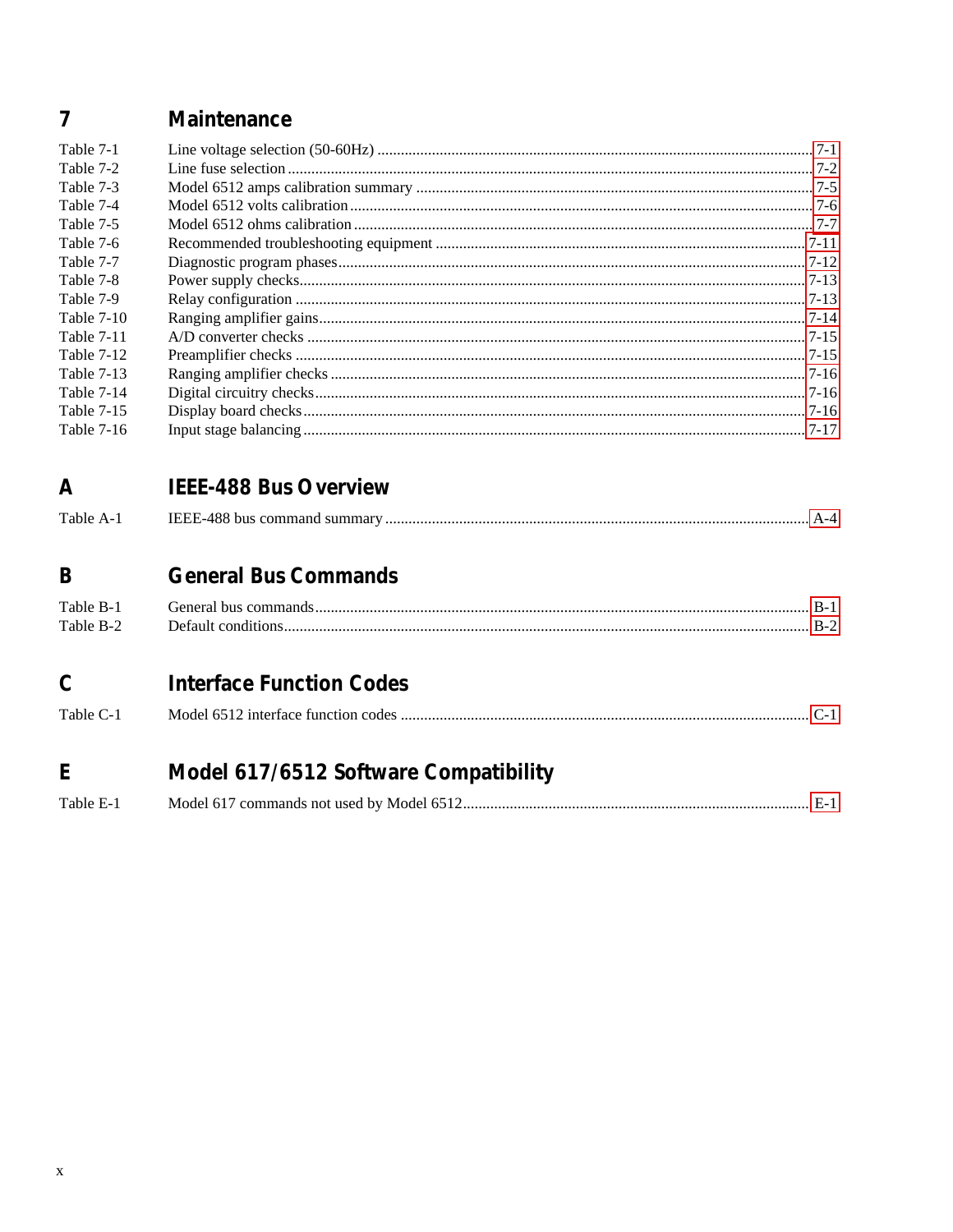# **1 General Information**

### <span id="page-15-0"></span>**1.1 Introduction**

The Keithley Model 6512 Programmable Electrometer is a highly sensitive instrument designed to measure voltage, current, charge, and resistance. The measuring range of the Model 6512 is between  $10\mu$ V and 200V for voltage measurements, from 0.1fA and 20mA for current measurements, between  $0.1\Omega$  and  $200\Omega$  for resistance measurements, and in the range of 10fC and 20nC in the coulombs mode. Very high input impedance and extremely low input offset current allow accurate measurement in situations where many other instruments would have detrimental effects on the circuit being measured. A 4½ -digit display and standard IEEE-488 interface allow easy access to instrument data.

### **1.2 Features**

Some important Model 6512 features include:

- Ideal for low-current measurements—Current resolution of 0.1fA makes the Model 6512 ideal for very lowcurrent measurements.
- 4½ -Digit Display—An easy-to-read front panel LED display includes a 4½ -digit mantissa plus a two-digit alpha or numeric exponent.
- Auto-ranging—Included for all functions and ranges.
- Digital Calibration—The instrument may be digitally calibrated from the front panel or over the IEEE-488 bus.
- Zero Correct—A front panel zero correct control allows you to cancel internal voltage offsets, optimizing accuracy.
- Baseline Suppression—One-button suppression of a baseline reading is available from the front panel or over the IEEE-488 bus.
- One-shot Triggering—A front panel control for triggering one-shot readings from the front panel is included.
- Selectable Guarding—A selectable driven cable guard is included to minimize the effects of leakage resistance and stray capacitance.
- Standard IEEE-488 Interface—The IEEE-488 interface allows full bus programmable operation of the Model 6512.
- Analog Outputs—Both preamp and 2V full-range analog outputs are included on the rear panel.
- 100-Point Data Store—An internal buffer that can store up to 100 readings is accessible from either the front panel or over the IEEE-488 bus.
- Minimum and maximum data points can be stored and are accessible from the front panel or over the IEEE-488 bus.

### **1.3 Warranty information**

Warranty information for your Model 6512 may be found inside the front cover of this manual. Should you need to use the warranty, contact your Keithley representative or the factory for information on obtaining warranty service.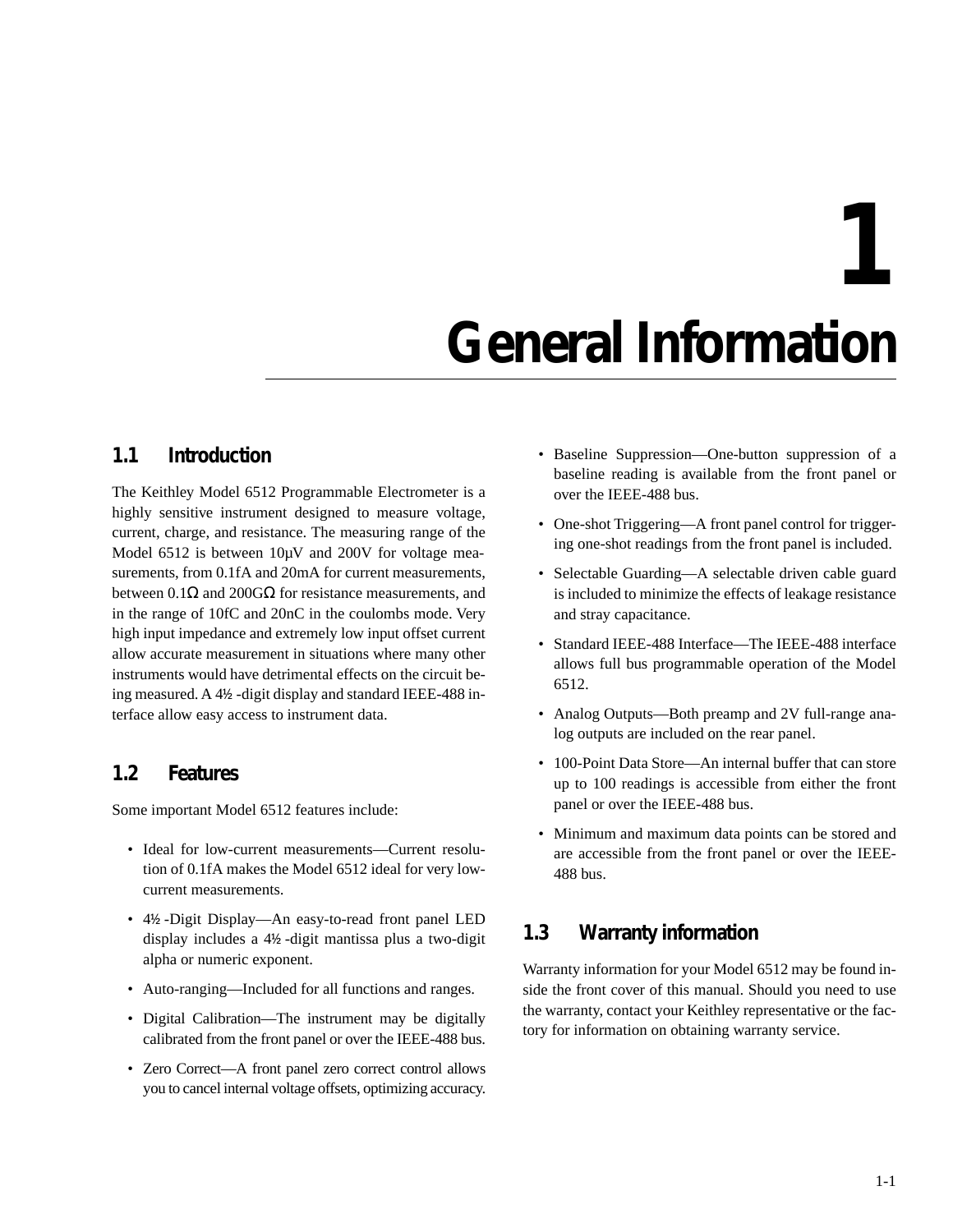### <span id="page-16-0"></span>**1.4 Manual addenda**

Information concerning improvements or changes to the instrument that occur after the printing of this manual will be found on an addendum sheet included with this manual. Please be sure that you read this information before attempting to operate or service your instrument.

### **1.5 Safety symbols and terms**

The following safety symbols and terms are used in this manual and found on the instrument:

The  $\left|\frac{1}{x}\right|$  symbol on the instrument indicates that you should refer to the operating instructions in this manual for further details.

The **WARNING** heading as used in this manual explains dangers that might result in personal injury or death. Always read the associated information very carefully before performing the indicated procedure.

The **CAUTION** heading used in this manual explains hazards that could damage the instrument. Such damage may invalidate the warranty.

### **1.6 Specifications**

Detailed Model 6512 specifications are located at the front of this manual. Note that accuracy specifications assume that the instrument has been properly zero corrected, as discussed in Section 2.

### **1.7 Unpacking and inspection**

The Model 6512 Programmable Electrometer was carefully inspected before shipment. Upon receiving the instrument, carefully unpack all items from the shipping carton and check for any obvious signs of physical damage that might have occurred during shipment. Report any damage to the shipping agent at once. Retain the original packing material in case shipment becomes necessary.

### **1.7.1 Shipment contents**

The following items are included with every Model 6512 shipment:

- Model 6512 Programmable Electrometer
- Model 237-ALG-2 Triax Cable
- Model 6512 Instruction Manual
- Additional accessories as ordered

### **1.7.2 Instruction manual**

If an additional instruction manual is required, order the manual package (Keithley Part Number 6512-901-00). The manual package includes an instruction manual and all pertinent addenda.

### **1.7.3 Repacking for shipment**

Before shipping, the instrument should be carefully packed in its original packing material or the equivalent.

If the instrument is to be returned to Keithley Instruments for repair or calibration, include the following:

- Write ATTENTION REPAIR DEPARTMENT on the shipping label.
- Include the warranty status of the instrument.
- Complete the service form at the back of this manual.

### **1.8 Getting started**

### **1.8.1 Preparation for use**

Once the instrument is unpacked, it must be connected to an appropriate power source as described below.

### **Line power**

The Model 6512 is designed to operate from 105-125V or 210-250V power sources. (A factory configuration is available for 90-110V and 195-235V ranges. Contact applications department for details.) The factory set range is marked on the rear panel of the instrument. Note that the line plug is designed to mate with the supplied 3-wire power cord.

### **CAUTION**

**Do not attempt to operate the instrument on a supply voltage outside the indicated range, or instrument damage might occur.**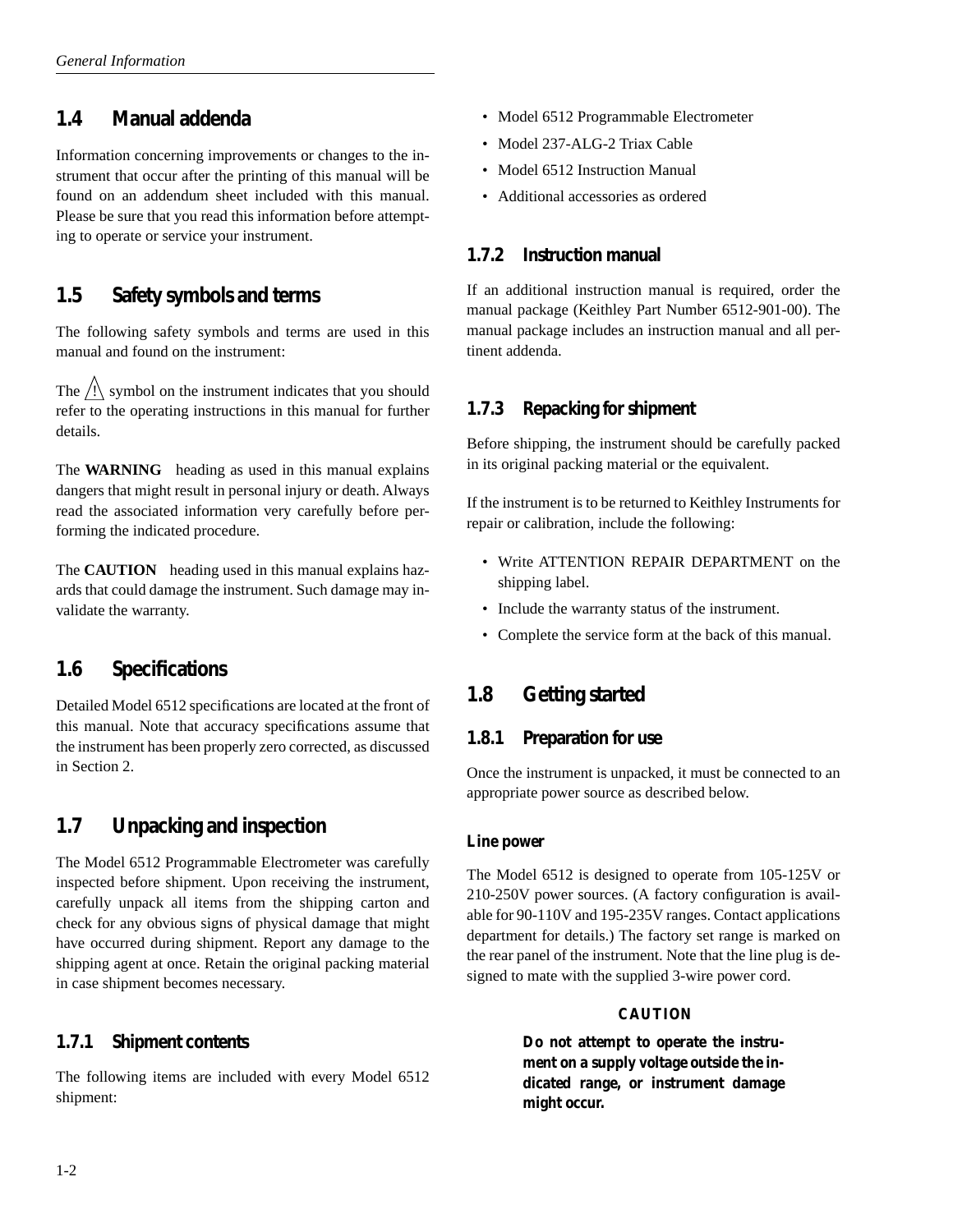### <span id="page-17-0"></span>**Line voltage selection**

The operating voltage of the instrument is internally selectable. Refer to Section 7 for the procedure to change or verify the line voltage setting.

### **Line frequency**

The Model 6512 may be operated from either 50 or 60Hz power sources.

### **IEEE-488 primary address**

If the Model 6512 is to be programmed over the IEEE-488 bus, it must be set to the correct primary address. The primary address is set to 27 at the factory, but it may be programmed from the front panel, as described in Section 3.

### **1.8.2 Quick start procedure**

The Model 6512 Programmable Electrometer is a highly sophisticated instrument with many capabilities. Although there are a number of complex aspects about the instrument, you can use the following basic procedure to get your instrument up and running quickly. For more detailed information, you should consult the appropriate section of the manual. Complete, detailed operation concerning Model 6512 front panel operation may be found in Section 2. If you wish to control these functions over the IEEE-488 bus, consult Section 3.

- 1. Carefully unpack your instrument, as described in paragraph 1.7.
- 2. Locate the power cord, and plug it into the rear panel power jack. Plug the other end of the line cord into an appropriate power source that uses a grounded outlet. See Section 2 for more complete information.
- 3. Connect a suitable triaxial cable to the rear panel INPUT jack. (See paragraph 1.9 below for recommended triaxial cables.) Make sure the rear panel V, Ω/GUARD switch is in the OFF position.
- 4. Press in on the front panel POWER switch to turn on the power. The instrument will power up the auto-range volts mode with zero check enabled.
- 5. Connect the input cable to the signal source to be measured. Remember that the Model 6512 measures DC voltages up to 200V.
- 6. Disable zero check to make a measurement.
- 7. Take the reading from the display.
- 8. To change to a different measuring function, simply press the desired function button. For example, to measure current, simply press the AMPS button.

### **1.9 Accessories**

The following accessories are available for use with the Model 6512.

### **INPUT cables**

The triaxial cables listed below are recommended for making connections to the Model 6512 INPUT jack.

Model 237-ALG-2 Triax Cable—2m (6 ft.) of low-noise triax cable (SC-22) terminated with a 3-slot male triax connector on one end, and three alligator clips on the other end. (This cable is supplied with the Model 6512.)

Model 7078-TRX-3 Triax Cable—A low-noise triax cable 0.9m (3 ft.) in length, terminated at both ends with 3-slot male triax connectors. Also available in 3m (10 ft.) and 6m (20 ft.) versions (Models 7078-TRX-10 and 7078-TRX-20 respectively).

SC-22 Triax Cable—Unterminated triax cable available in custom lengths. Use with appropriate triax connector (such as CS-631 described below) to construct complete cables.

### **IEEE-488 cables**

Model 7007 IEEE-488 Cables—The Model 7007 cables are shielded cables designed to connect the Model 6512 to the IEEE-488 bus and are available in two similar versions. The Model 7007-1 is 1m (3.3 ft.) in length, while the Model 7007-2 is 2m (6.6 ft.) long. Each cable is terminated with a shielded IEEE-488 connector on each end, and each connector has two metric screws.

Model 7008 IEEE-488 Cables—The Model 7008 cables are similar IEEE-488 cables available in three lengths. The Model 7003-3 is 0.9m (3 ft.) in length, while the Models 7008-6 and Model 7008-13 are 1.8m (6 ft.) and 4m (13 ft.) in length respectively. Each cable is terminated with an IEEE-488 connector on each end, and each connector has two metric screws.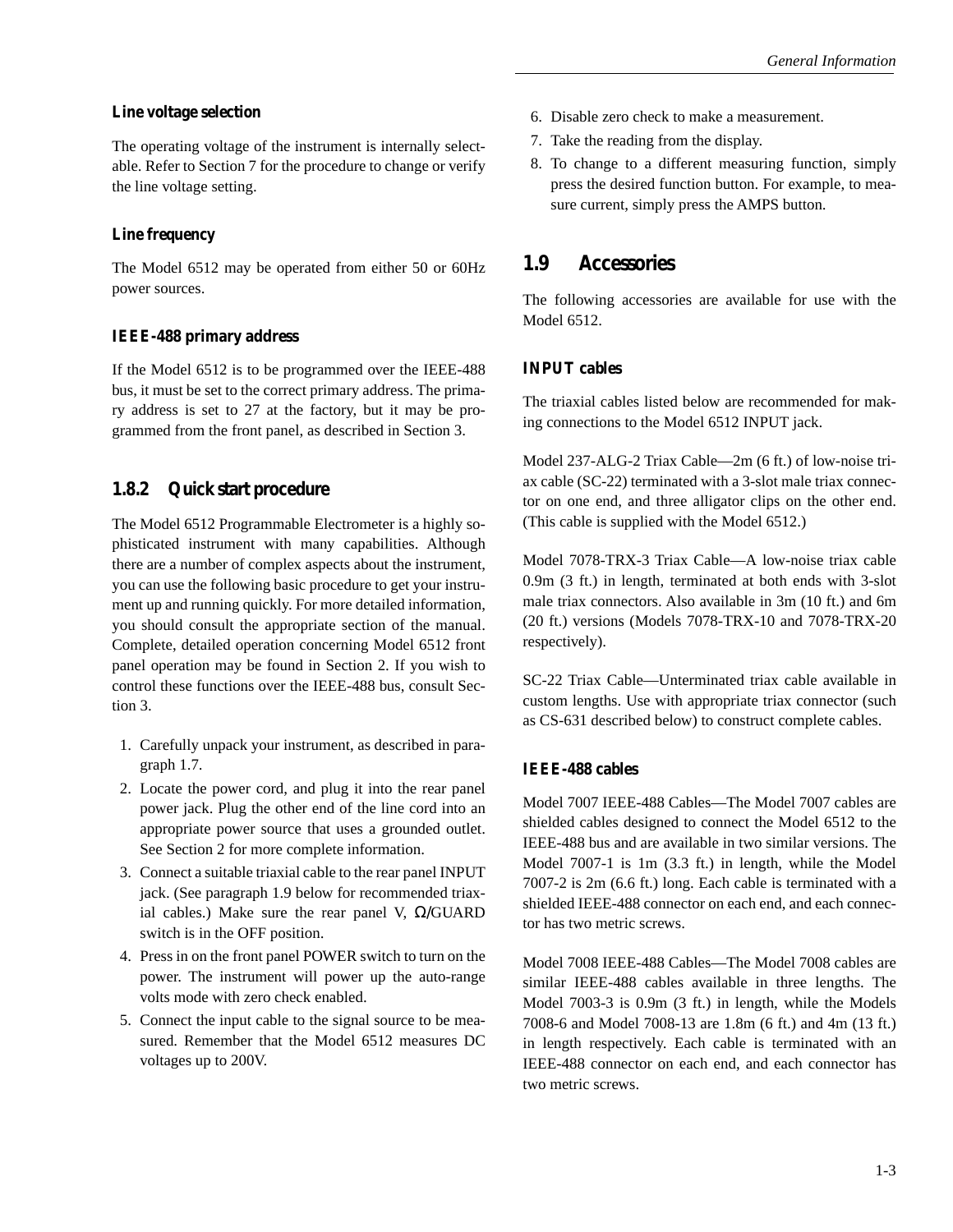### **Trigger cables**

The following cables are recommended for connecting the Model 6512 METER COMPLETE OUTPUT and EXTER-NAL TRIGGER INPUT jacks to other instruments for external triggering:

Model 7051-2 BNC Cable—A 0.6m (2 ft.) BNC to BNC cable (RG-58C) with a  $50\Omega$  characteristic impedance. Also available in 1.5m (5 ft.) and 3.0m (10 ft.) lengths (Models 7051-5 and 7051-10 respectively).

### **Connectors and adapters**

The following connectors and adapters are recommended for use with the Model 6512:

- Model 237-TRX-T-3-slot male to dual female triax tee adapter for use with Model 7078-TRX or other similar 3-slot triax cables.
- Model 6171—3-slot male to 2-lug female triax adapter. Useful for connecting 2-slot triax cables to the Model 6512 INPUT jack.
- Model 7078-TRX-BNC—3-slot male triax to BNC adapter. Allows connecting BNC cables to the Model 6512 INPUT jack.
- Model 7078-TRX-TBC—3-lug female triax bulkhead connector with cap for assembly of custom panels and interface connections.
- Model CAP-31—Protective cap/shield for the Model 6512 INPUT connector.
- Model CS-631—3-slot male triax cable mount connector for use with SC-22 low-noise triax cable. Useful for making custom cables for connections to the Model 6512 INPUT jack.

### **Test fixtures**

Models 6105 and 8008 Resistivity Chambers—The Models 6105 and 8008 are guarded test fixtures for measuring volume and surface resistivities. The units assure good electrostatic shielding and high insulation resistance. The complete system requires the use of an external voltage source such as the Model 230 as well as the Model 6512. Volume resistivity up to 10<sup>9</sup>Ω-cm and surface resistivity up to 10<sup>18</sup>Ω can be measured in accordance with ASTM test procedures. Sheet samples 64 to 102mm ( $2\frac{1}{2} \times 4$ ") in diameter and up to 6.4mm (¼ ") thickness can be accommodated. Excitation voltages up to 1000V may be used.

Model 8006 Component Test Fixture—The Model 8006 is specifically designed for making sensitive measurements on standard package devices. Individual devices may be connected to one of eight device sockets, including axial, 4-, 8-, 10-, and 12-lead TO, and 28-pin DIPs. Instruments may be connected using rear panel binding posts, BNC, or triax connectors.

### **Rack mount kits**

Model 1019 Rack Mounting Kits—The Model 1019A kits are fixed or stationary rack mounting kits intended for mounting instruments in standard 19-inch racks. The Model 1019A-1 mounts a single Model 6512 or other similar instrument, while the Model 1019A-2 mounts two Model 6512s or similar instruments in a side-by-side configuration. The Models 1019S-1 and 1019S-2 are similar rack mounting kits with a sliding mount configuration.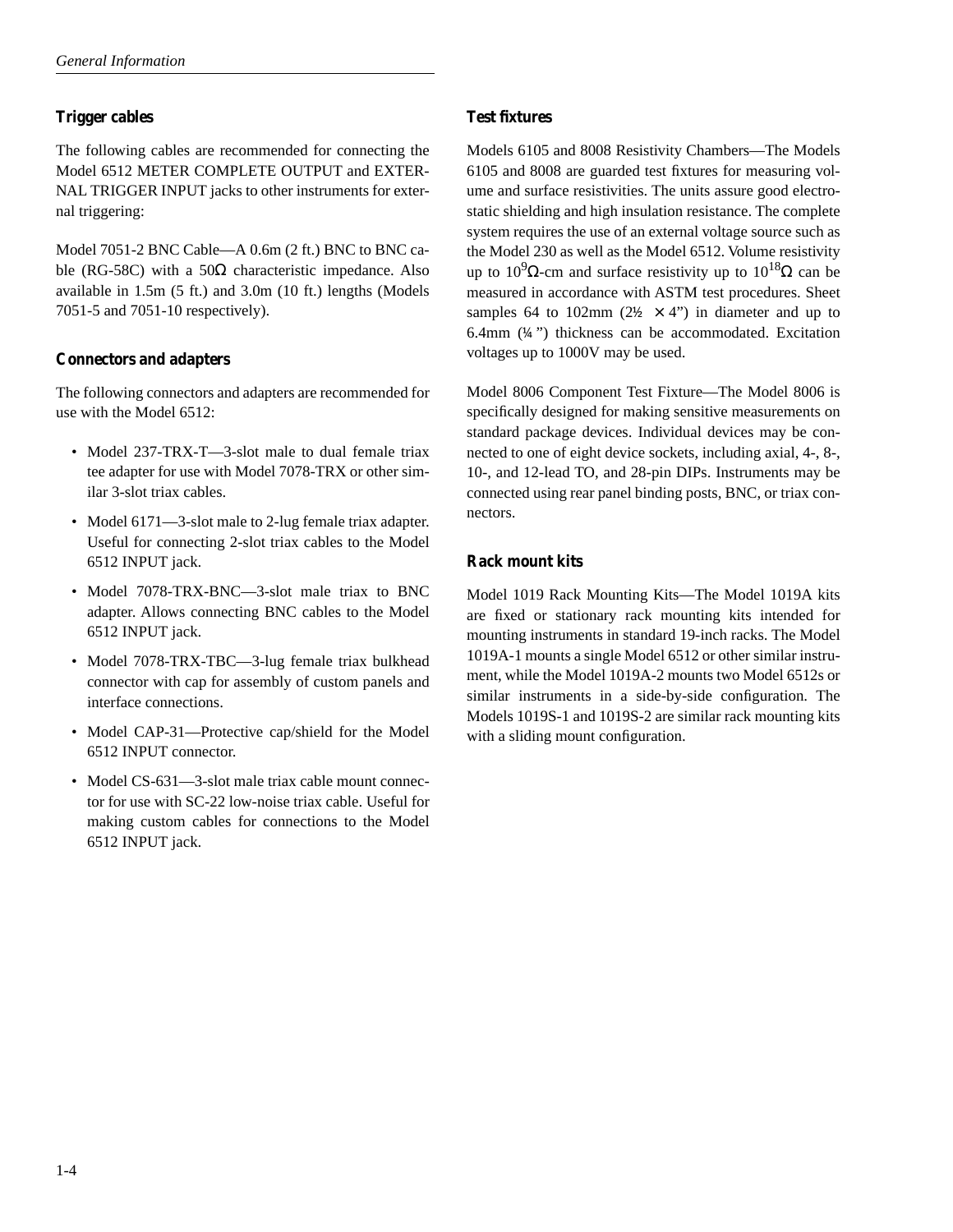# **2 Operation**

### <span id="page-19-0"></span>**2.1 Introduction**

Operation of the Model 6512 may be divided into two general categories: front panel operation and IEEE-488 bus operation. This section contains information necessary to use the instrument on a front-panel basis. Note that most of these functions can also be programmed over the IEEE-488 bus, as described in Section 3.

The following paragraphs contain a complete description of Model 6512 front panel operation. First a complete description of each front and rear panel function is presented. Next the complete procedure for each of the measuring functions is presented. Finally, the analog output and guard functions are described along with a method to apply external feedback.

### **2.2 Power-up procedure**

Use the procedure below to connect the Model 6512 to line power and power up the instrument.

1. Connect the female end of the power cord to the AC receptacle on the rear panel of the instrument. Connect the other end of the cord to a grounded AC outlet.

### **WARNING**

**The Model 6512 is equipped with 3-wire power cord that contains a separate ground wire and is designed to be used with grounded outlets. When proper connections are made, instrument chassis is connected to power line ground.**

**Failure to use a grounded outlet may result in personal injury or death because of electric shock.**

### **CAUTION**

**Be sure that the power line voltage agrees with the indicated range on the rear panel of the instrument. Failure to observe this precaution may result in instrument damage. If necessary, the line voltage may be changed, as described in Section 7.**

- 2. Turn on the power by pressing in the front panel POW-ER switch. The switch will be at the inner most position when the instrument is turned on.
- 3. The instrument will power up in the volts function, in the auto-range mode and with zero check enabled, as indicated by the associated front panel LEDs. All other LEDs will be off when the instrument is first turned on. Table 2-1 summarizes front panel power-up default conditions.

### *Table 2-1*

| Front panel power-up default conditions |  |  |
|-----------------------------------------|--|--|
|                                         |  |  |

| <b>Power-up status</b> |  |  |
|------------------------|--|--|
| Volts                  |  |  |
| Auto-range             |  |  |
| Enabled                |  |  |
| Disabled               |  |  |
| Continuous, External   |  |  |
| Disabled               |  |  |
|                        |  |  |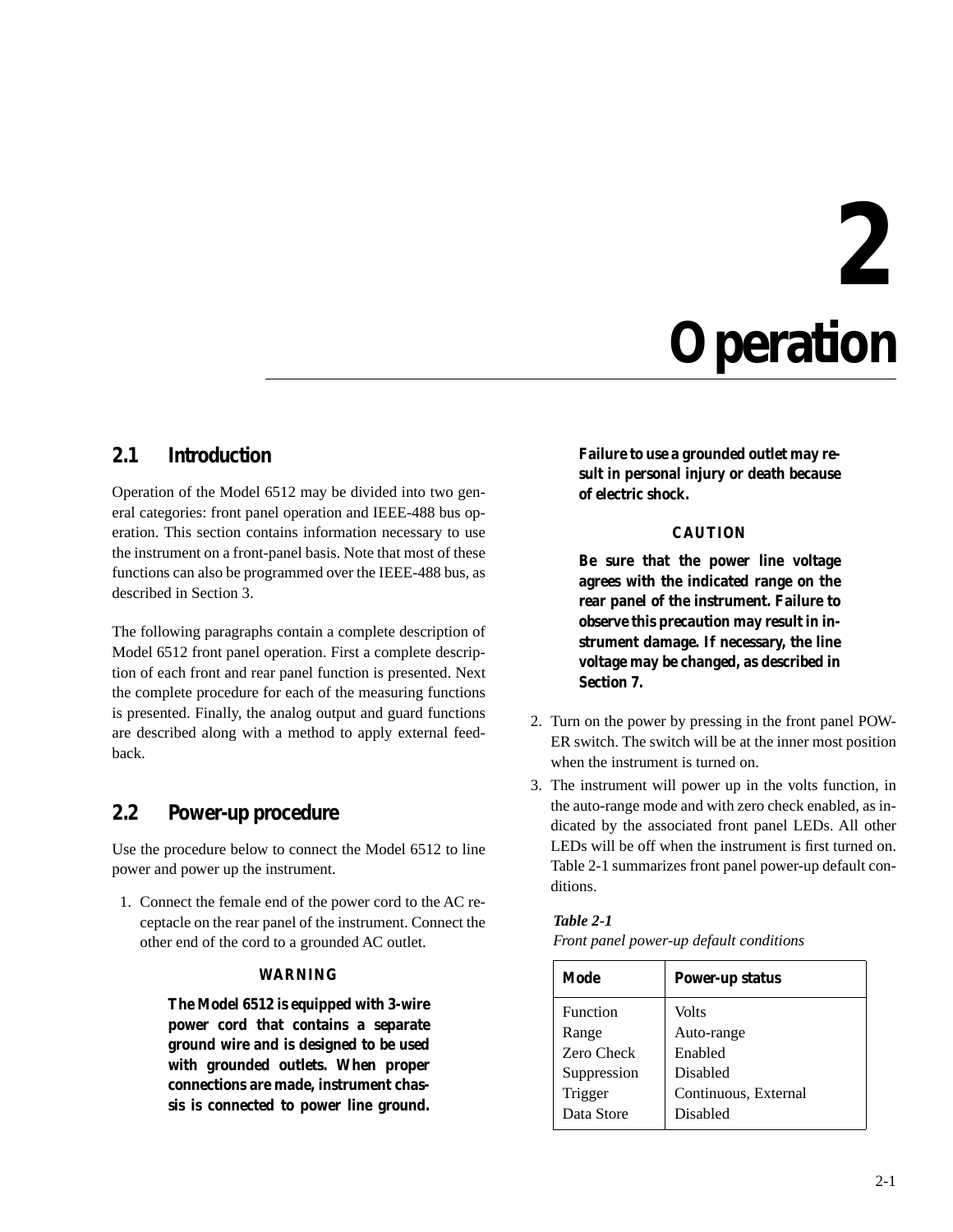### <span id="page-20-0"></span>**2.3 Power-up self-test and display messages**

### **2.3.1 RAM memory test**

RAM memory is automatically tested as part of the powerup procedure. If a RAM memory error occurs, the "rr" message will remain on the display. If the instrument was not able to read the stored calibration constants and configuration, the decimal points in the two exponent digits will flash.

If such errors occur, the instrument may be partially or completely inoperative. Refer to Section 7 for more complete details.

### **2.3.2 Self-test and firmware revision level**

A power-up self-test may be run, and the firmware revision level may be displayed by pressing and holding the TRIG button when the unit is first turned on. During the test, all front panel LEDs and the display segments will turn on as in the example below:

 $-1.8.8.8.8.*.*.$ 

The instrument will then display the software revision level when TRIG is released, for example:

A.1

(The revision level of your unit may be different.)

The instrument will then enter the diagnostic mode, which is used as an aid in troubleshooting problems within the instrument. See Section 7 for details. Note that the power must be turned off to remove the instrument from the diagnostic mode.

### **NOTE**

If the instrument is still under warranty (less than one year from the date of shipment), and problems develop, it should be returned to Keithley Instruments for repair. See paragraph 1.7 for details on returning the instrument.

### **2.4 Front panel familiarization**

The front panel layout of the Model 6512 is shown in Figure 2-1. The front panel may be divided into two sections: controls and display indicators. The following paragraphs describe each of these items in detail.

### **2.4.1 Controls**

All front panel controls except POWER are momentary contact switches. Many control buttons include an annunciator light to indicate the selected mode. Some buttons have a secondary function that is entered by pressing the SHIFT button before pressing the desired button. All such buttons (except ADJUST) are marked in yellow. The controls are color coded into functional groups for ease of operation.

### **1 POWER**

The POWER switch controls AC power to the instrument. Pressing and releasing the switch once turns the power on. Pressing and releasing the switch a second time turns the power off. The correct positions for on or off are marked on the front panel immediately above the POWER switch.

### $\mathbf{\widehat{2}}$  **SHIFT**

The SHIFT button adds a secondary function to some of the other front panel controls, including VOLTS, TRIG, RE-CALL, and PROGRAM SELECT. Note that the shift function is entered by pressing SHIFT before the second button rather than pressing the two simultaneously.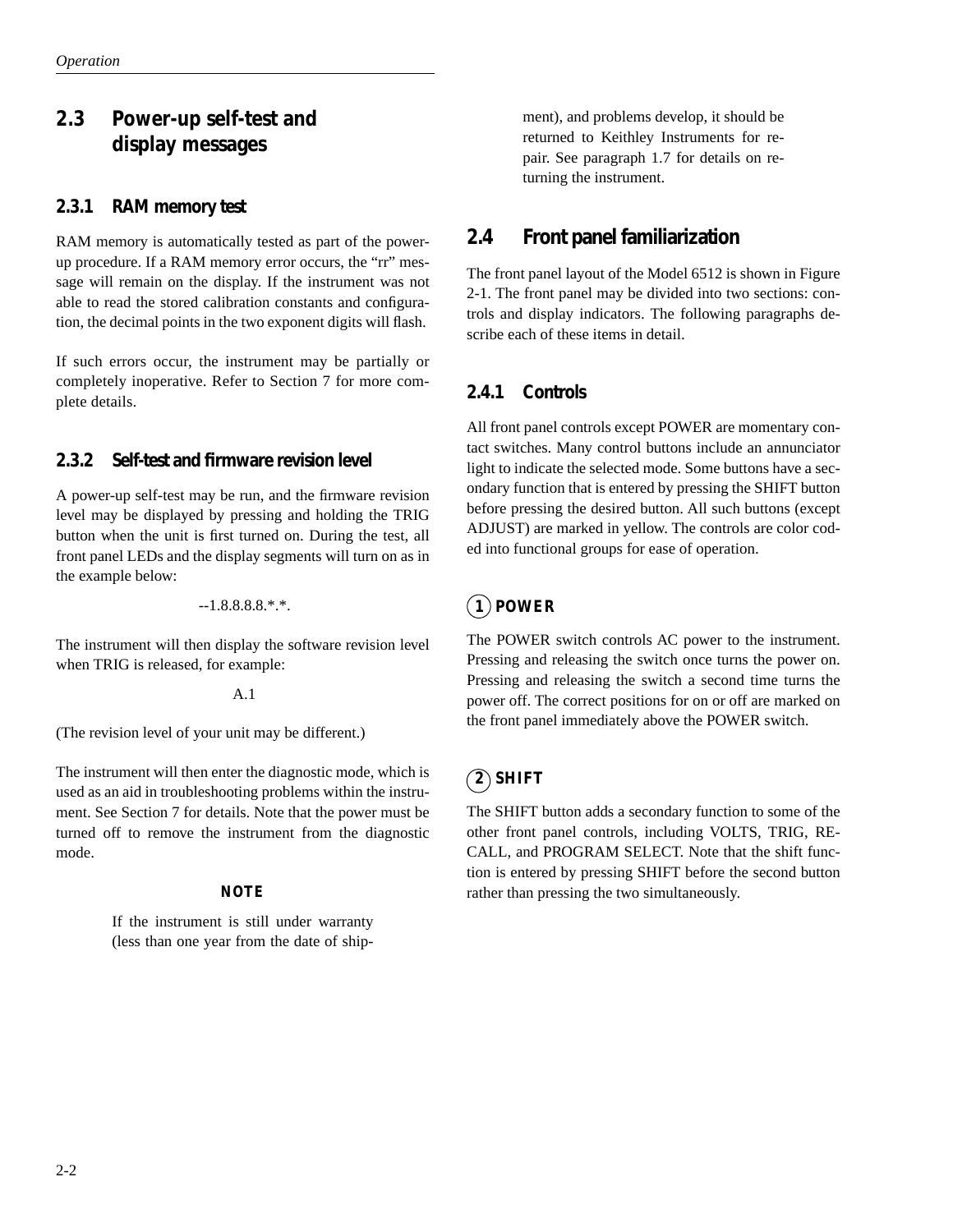<span id="page-21-0"></span>

*Figure 2-1 Model 6512 front panel*

### **3 ELECTROMETER**

The ELECTROMETER buttons control the measuring functions, selection of instrument ranges, and such items as zero check, zero and suppression, and front panel triggering.

VOLTS—The VOLTS button places the instrument in the DC volts measuring mode. When VOLTS is pressed, the indicator next to the button turns on, showing that the instrument is set for that mode. Note that the Model 6512 will be in this mode when it is first turned on. Pressing SHIFT/VOLTS will place the instrument in the external feedback mode, as described in paragraph 2.9.

OHMS—Pressing OHMS places the unit in the resistance measuring function. The indicator next to the OHMS button will be illuminated when the instrument is in this mode. Note that the instrument measures resistance using the constant-current method.

COUL—The Model 6512 may be set up to measure charge by pressing the COUL button. The indicator next to the COUL button will illuminate when the instrument is set for this mode.

AMPS—Pressing AMPS switches the instrument to the current-measuring function. The AMPS indicator will turn on when the instrument is in this mode.

RANGE—These two buttons allow you to increment or decrement the range the instrument uses. Pressing the **▲** button will move the instrument up one range each time it is operated, while the  $\nabla$  button will move the instrument down range one increment each time it is pressed. Note that pressing either of these buttons will cancel auto-range if that mode was previously selected. The display mantissa will remain blank until the first reading is ready to be displayed.

AUTO—The AUTO button places the instrument in the auto-range mode. While in this mode, the Model 6512 will switch to the best range to measure the applied signal. Note that the instrument will be in the auto-range mode when it is first turned on. Auto-ranging is available for all functions and ranges. Auto-ranging may be cancelled either by pressing the AUTO button or one of the two RANGE buttons.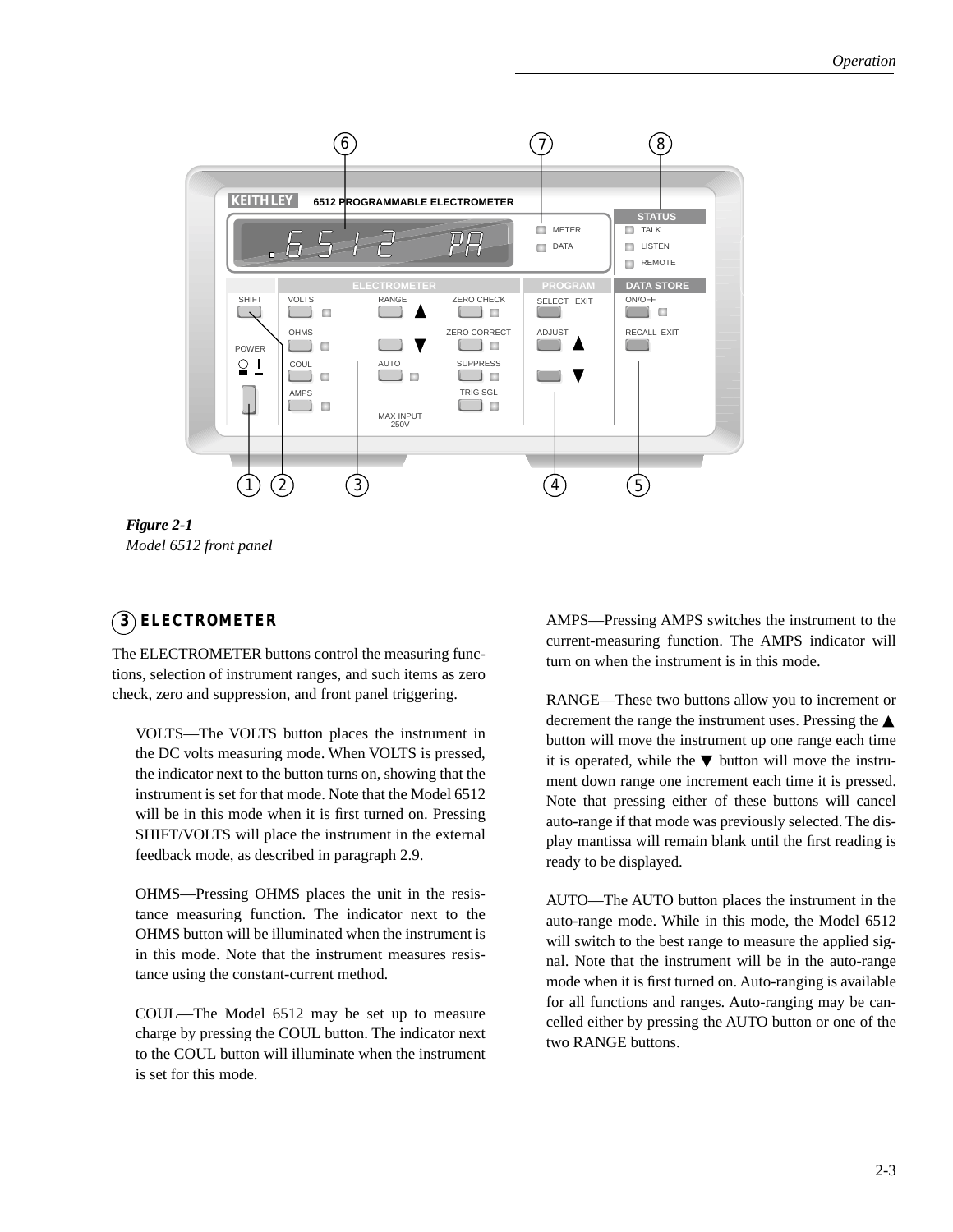ZERO CHECK—The zero check mode is used in conjunction with the ZERO CORRECT control to cancel any offsets within the instrument and is also used as a standby mode. Pressing ZERO CHECK once will enable this mode, as shown by the associated indicator light. When zero check is enabled, the electrometer input circuit configuration changes (see paragraph 2.10). No readings can be taken with zero check enabled. Pressing ZERO CHECK a second time will disable this mode. Zero check should be enabled when making connections (except for coulombs) or when changing functions.

ZERO CORRECT—The zero correct mode works with zero check to cancel electrometer offsets. If zero check is enabled, pressing ZERO CORRECT will store a new offset value that will be used to cancel any offset. If the range is changed while zero correct is enabled, the stored value will be scaled accordingly. Zero correct may be cancelled by pressing the ZERO CORRECT button a second time. More information on using zero correct may be found in paragraph 2.10.

SUPPRESS—The suppress mode allows you to cancel external offsets or to store a baseline value to be subtracted from subsequent readings. For example, if you applied 10V to the instrument and enabled suppress, that value would then be subtracted from subsequent readings. Once suppress is enabled, the value is scaled when the range is changed. Suppress may be disabled by pressing the SUPPRESS button a second time and is cancelled if the function is changed.

TRIG—The TRIG button allows you to enter the oneshot trigger mode and trigger single readings from the front panel. To enter the one-shot mode, press SHIFT then TRIG. The SGL indicator light will show that the instrument is in the one-shot mode. Each time the TRIG button is pressed, a single reading will be processed and displayed. The displayed reading will flash when the TRIG button is pressed. The one-shot trigger mode can be cancelled by pressing SHIFT then TRIG a second time. Additional information on triggering may be found in paragraphs 2.12 and 3.2.12 in Sections 2 and 3.

### **4 PROGRAM**

These keys allow access to Model 6512 front panel programs, which control the IEEE-488 primary address, set alpha or numeric exponent, and perform instrument calibration. Front panel programs are described in paragraph 2.5.

SELECT/EXIT—This button enters the program mode to allow access to parameters described above. Pressing SELECT repeatedly causes the instrument to scroll through a program menu. To cancel the program mode, press SHIFT and then SELECT/EXIT in that order. Note that the program mode is also cancelled by pressing SE-LECT/EXIT after a program parameter change is made.

ADJUST—These two buttons set program parameters, as described in paragraph 2.5.

### **5 DATA STORE**

The two DATA STORE buttons control the internal 100 reading data store mode of the instrument. Through these two buttons, data storage may be enabled or disabled, the storage rate may be selected, and readings may be recalled to the front panel display. Paragraph 2.11 contains a complete description of data store operation.

ON/OFF—This control enables or disables data store operation. In addition, reading rates can be selected by holding the button in when first enabling data store. When data store is enabled, the indicator light next to the ON/OFF button will be on. Minimum and maximum values are stored and up-dated as long as the ON/OFF LED is on.

RECALL/EXIT—This single button serves to recall readings previously stored by data store. Pressing and holding this button causes the instrument to scroll through data store locations as indicated on the display. Once the desired reading number is displayed, releasing the button causes the actual reading to be displayed. To exit the recall mode, press SHIFT then EXIT.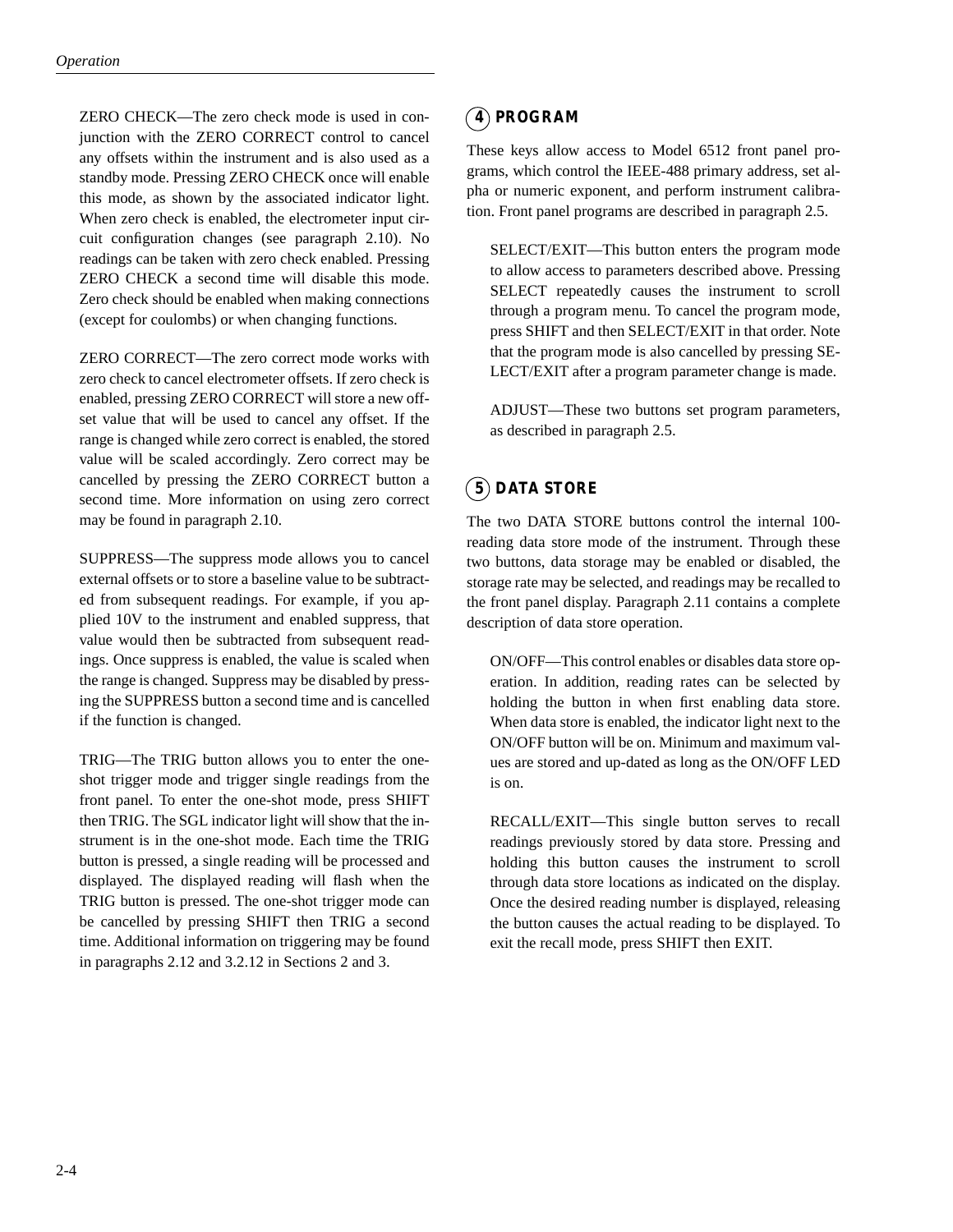### <span id="page-23-0"></span>**2.4.2 Display and indicators**

The operation of the 4½ digit display and various indicators is described below. The display updates at about three readings per second in the continuous trigger mode.

### **6 Display**

The Model 6512 has a display made up of a 4½ digit signed mantissa as well as a two-digit signed exponent. The exponent can be represented either in scientific notation, or with an alphanumeric subscript such as nA. The exponent display mode can be changed with a front panel program, as described in paragraph 2.5. When scientific notation is used, the decimal point remains fixed as in 1.9999, and the range is indicated by the exponent. In addition, the display has a number of front panel error messages that may occur during operation; see Table 2-2.

### *Table 2-2*

*Display error messages*

| Message | <b>Description</b>                     |  |
|---------|----------------------------------------|--|
| OL      | Over-range input applied (- for nega-  |  |
|         | tive value).                           |  |
| b Err   | Bus Error: Instrument programmed       |  |
|         | while not in remote, or illegal com-   |  |
|         | mand or option sent.                   |  |
| n Err   | Number Error: Calibration value out of |  |
|         | limits.                                |  |
| t Err   | Trigger Error: Instrument triggered    |  |
|         | while processing reading from previ-   |  |
|         | ous trigger.                           |  |

### **7 METER and DATA indicators**

The METER indicator identifies when the display is showing a normal reading. The DATA LED indicates when the instrument is displaying DATA STORE information; a data store reading is displayed when the DATA LED is turned on. Usually, the display will show normal readings (METER on), but the RECALL button will switch the display to the data store mode.

### **8 STATUS indicators**

These three indicators apply to operation of the Model 6512 over the IEEE-488 bus. The REMOTE indicator shows when the instrument is in the IEEE-488 remote state, while the TALK and LISTEN indicators show when the instrument is in the talk and listen states respectively. See Section 3 for more information on using the Model 6512 over the IEEE-488 bus.

### **2.4.3 Tilt bail**

The tilt bail, which is located on the bottom of the instrument, allows the front panel to be elevated to a convenient viewing height. To extend the bail, rotate it out 90° from the bottom cover and latch it into place. To retract the bail, pull out until it unlatches, and rotate it against the bottom cover.

### **2.5 Front panel programs**

The Model 6512 has three front panel programs that can be used to set the primary address, set the display exponent mode (alpha or numeric), or calibrate the instrument from the front panel. To select a program, press PROGRAM SE-LECT button repeatedly while observing the display. The instrument will scroll through the available programs with identifying messages, as shown in Table 2-3. When in the program mode, the DATA STORE RECALL button is inoperative; the data store mode may be turned off, but not on. The operation of the various programs is described in the following paragraphs. To exit a program, press SHIFT EXIT. If a change was made, pressing SELECT alone will exit the program.

### *Table 2-3*

*Front panel program messages*

| <b>Message</b>      | <b>Program description</b>                                        |
|---------------------|-------------------------------------------------------------------|
| <b>IEEE</b>         | Displays/sets IEEE-488 primary<br>address.                        |
| dISP<br>$CAI$ . $*$ | Sets numeric or alpha exponent.<br>Allows instrument calibration. |

\* Not normally accessible unless enabled. See paragraph 7.4.9.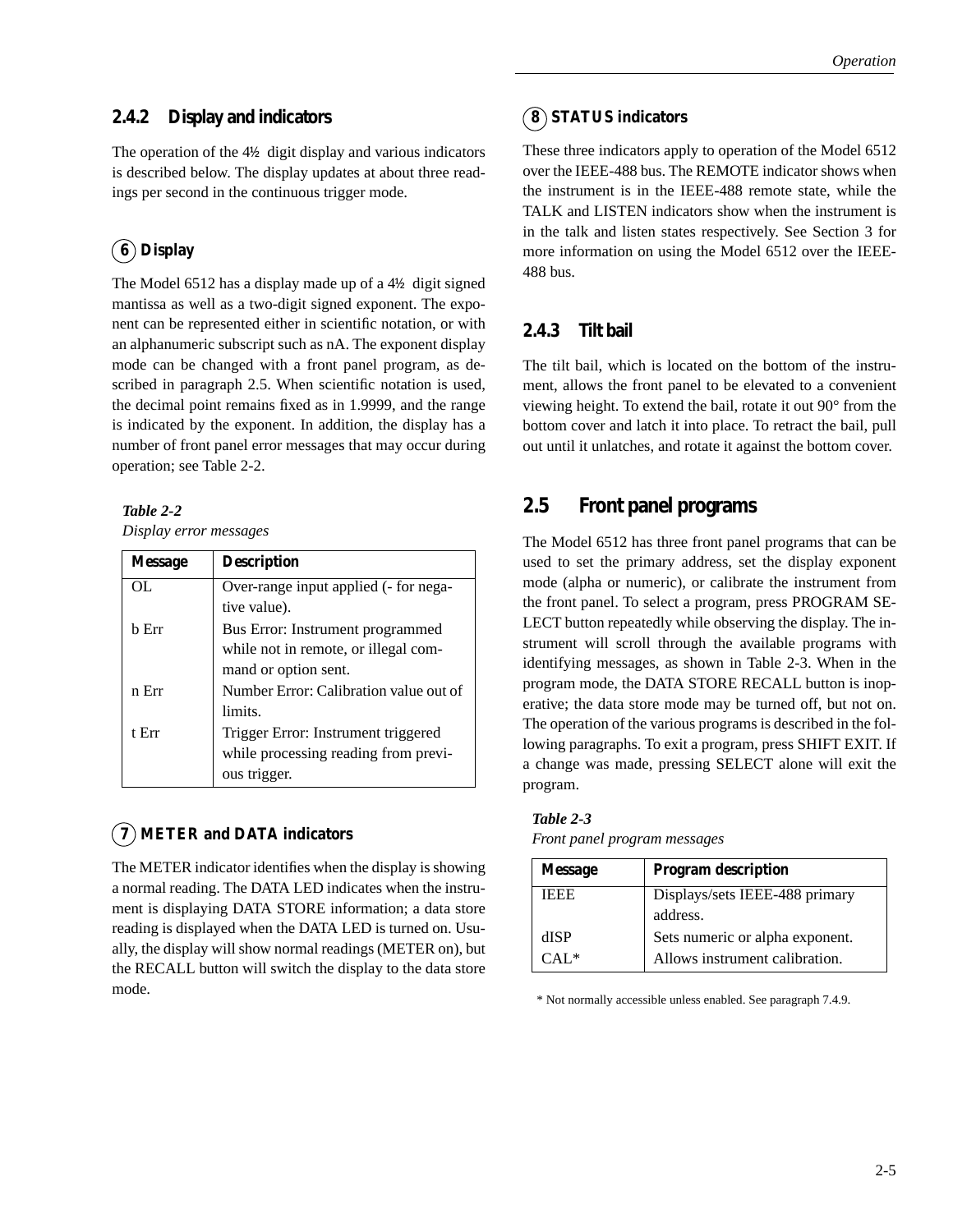### <span id="page-24-0"></span>**2.5.1 IEEE-488 address**

Selection of the IEEE-488 address program is indicated by the following message:

### IEEE 27

Along with the message, the presently programmed IEEE-488 address (the factory default value of 27 in this example) will be displayed. To select a new address, use the ADJUST keys. When the desired value is shown in the display, press SHIFT then SELECT EXIT to return to normal operation (or if a change was made, simply press SELECT). For complete information on using the Model 6512 over the IEEE-488 bus, refer to Section 3.

### **2.5.2 Exponent mode (alpha or numeric)**

The display exponent of the Model 6512 can be operated in either the alpha mode or the numeric mode. In the alpha mode, the exponent is given in actual units such as mA. In the numeric mode, the exponent is given in scientific notation. Table 2-4 gives typical examples, including units.

To select the exponent program, scroll through the program menu until the following message is displayed:

dISP

Use either of the ADJUST buttons to set the exponent to the desired mode. In the numeric mode, the display might show:

dISP -3

The display in the alpha mode appears as:

#### dISPm

Once the desired exponent mode is selected, press SHIFT then SELECT EXIT to return to normal operation (or simply PROGRAM SELECT if a change was made).

### *Table 2-4*

*Typical display exponent values*

| <b>Display</b> | <b>Engineering</b><br>units | <b>Scientific</b><br>notation | Value               |
|----------------|-----------------------------|-------------------------------|---------------------|
| <b>PA</b>      | рA                          | $10^{-12}A$                   | Picoamperes         |
| nC             | nC                          | $10^{-9}$ C                   | <b>Nanocoulombs</b> |
| μA             | μA                          | $10^{-6}A$                    | Microamperes        |
| mV             | mV                          | $10^{-3}$ V                   | Millivolts          |
| $k\Omega$      | $k\Omega$                   | $10^3\Omega$                  | Kilo-ohms           |
| $M\Omega$      | $M\Omega$                   | $10^6\Omega$                  | Mega-ohms           |
| $G\Omega$      | $G\Omega$                   | $10^9\Omega$                  | Giga-ohms           |

### **2.5.3 Calibration**

An advanced feature of the Model 6512 is its digital calibration program. The instrument can be calibrated from the front panel or over the IEEE-488 bus. To use the front panel calibration program, refer to the calibration procedures outlined in Section 7, paragraph 7.4.9.

### **2.6 Rear panel familiarization**

The rear panel of the Model 6512 is shown in Figure 2-2.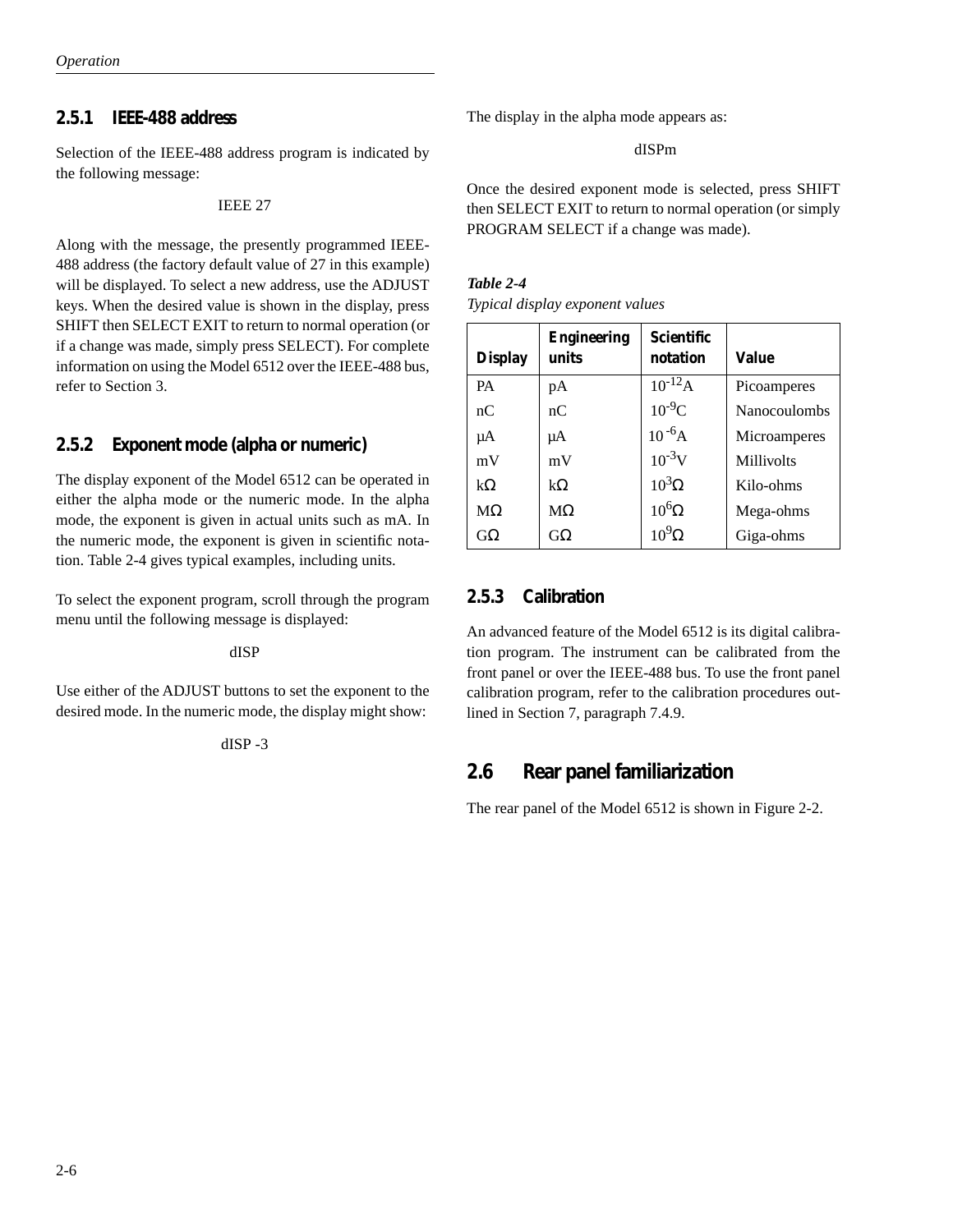<span id="page-25-0"></span>

*Figure 2-2 Model 6512 rear panel*

### $(1)$  **INPUT**

The INPUT connector is a 3-lug female triax connector to be used for all electrometer signal inputs. Note that you should not confuse a triaxial connector with the BNC type that is used for the EXTERNAL TRIGGER and ELECTROME-TER COMPLETE connections. Also, do not attempt to force 2-lug triaxial connector onto the INPUT connector. (See paragraph 1.9 for details on 2-lug to 3-slot triax adapters.)

### **CAUTION**

**Do not float INPUT LO with preamp out COM connected to earth (chassis ground).**

### **2 V,** Ω **GUARD Switch**

The V,  $\Omega$  GUARD switch adds capabilities for connecting a guard voltage to the inner shield of the input cable. Guarding is useful in the volts and ohms modes to speed up response time and minimize the effects of leakage resistance and stray capacitance. Note that guarded operation is not recommended in amps or coulombs modes. See paragraph 2.7.4 for more information on guarded operation.

### **3 IEEE-488 Connector**

This connector is used to connect the instrument to the IEEE-488 bus. IEEE-488 function codes are marked above the connector.

### **4 LINE FUSE**

The LINE FUSE, which is accessible on the rear panel, provides protection for the AC power line output. For information on replacing this fuse, refer to Section 7.

### **5 AC Receptacle**

Power is applied through the supplied power cord to the AC receptacle. Note that the supply voltage is marked adjacent to the receptacle.

### **6 Chassis Ground**

This jack is a 5-way binding post that is connected to instrument chassis ground. It is intended for use in situations requiring an accessible chassis ground terminal. A shorting link is supplied and connected between the chassis ground and COM terminals.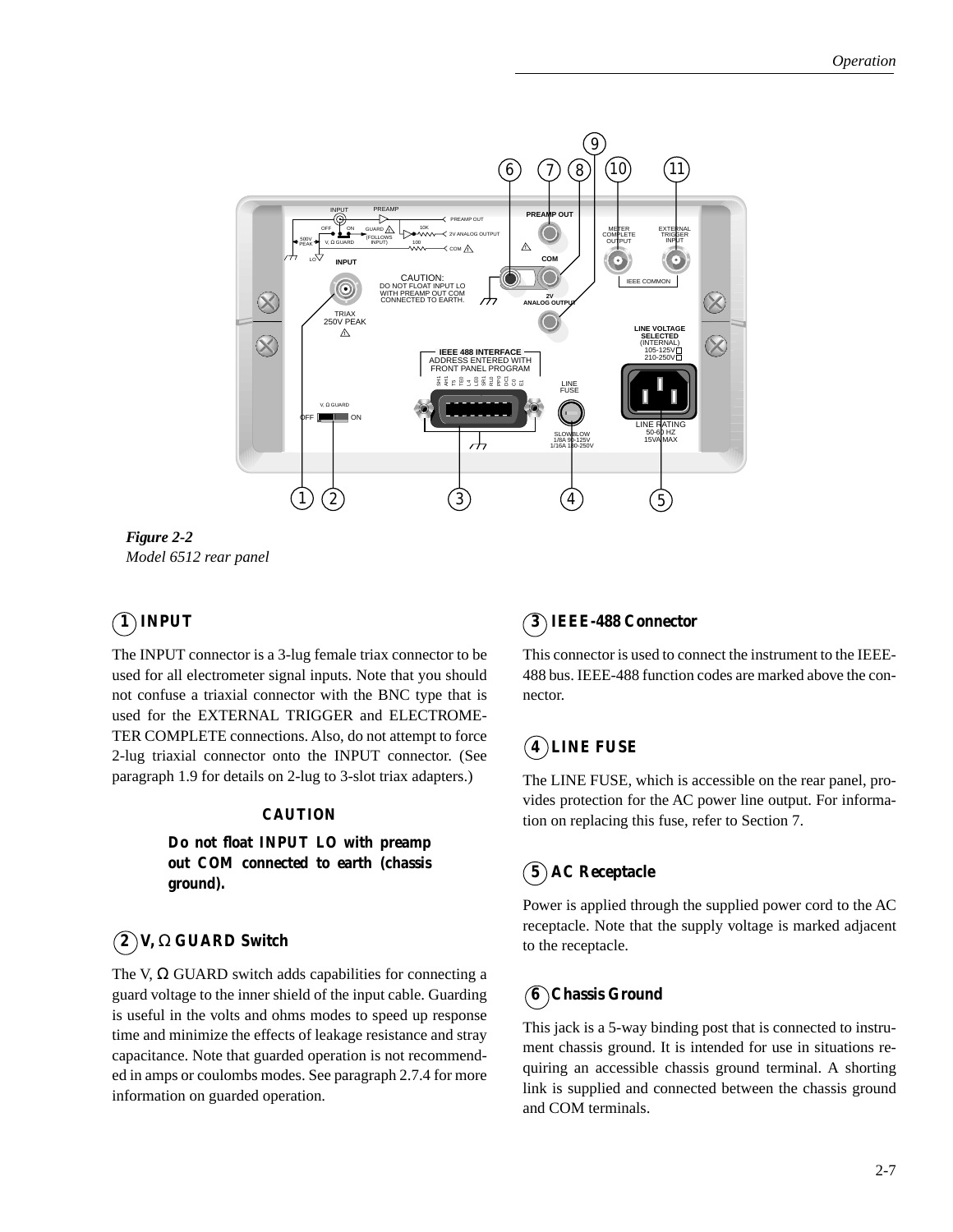### <span id="page-26-0"></span> **7 PREAMP OUT**

The PREAMP OUT jack provides a guard output for voltage and resistance measurements. This output can also be used as an inverting output or with external feedback when measuring current or charge. The PREAMP OUT has a maximum output value of  $\pm 300V$  and uses a standard 5-way binding post.

### **WARNING**

**Hazardous voltage may be present at the PREAMP OUT, depending on the input signal.**

### **8 COM Terminal**

The COM terminal is a 5-way binding post that provides a low connection for both the 2V ANALOG OUTPUT and the PREAMP OUT. This terminal is also used for input low connection when in guarded mode; COM is internally connected to input low through a  $100\Omega$  resistor.

### **CAUTION**

**Do not connect PREAMP OUT, COM, or 2V ANALOG OUTPUT to earth ground when floating the input.** 

### **9 2V ANALOG OUTPUT**

The 2V ANALOG OUTPUT provides a scaled 0-2V output from the electrometer (2V output for full range input). The output uses a standard 5-way binding post and is inverting in the volts and ohms modes.

### **10 METER COMPLETE OUTPUT**

This BNC connector provides an output pulse when the Model 6512 has completed a reading; it is useful for triggering other instrumentation.

### **11 EXTERNAL TRIGGER INPUT**

This BNC connector can be used to apply external trigger pulses to the Model 6512 to trigger the instrument to take one or more readings, depending on the selected trigger mode.

### **2.7 Basic measurement techniques**

The paragraphs below describe the basic procedures for using the Model 6512 to make voltage, resistance, charge, and current measurements.

### **2.7.1 Warm-up period**

The Model 6512 is usable immediately when it is first turned on. However, the instrument must be allowed to warm up for at least two hours to achieve rated accuracy.

### **NOTE**

While rated accuracy is achieved after the two-hour warm up period, input bias current may require additional time to be reduced to its optimum level. Allow two more hours for input bias current to settle to less than 10fA and eight hours for settling to less than 5fA. In sensitive applications, it is preferable for the unit to be left on continuously.

### **2.7.2 Input connections**

The rear panel INPUT connector is a Teflon-insulated, 3-lug female triax connector intended for all input signals to the Model 6512. As shown in Figure 2-3, the center terminal is high, the inner ring or shield is low, and the outer shield is connected to instrument chassis ground. In the guarded mode, the inner shield is driven at guard potential, while the outer shield is chassis ground.

### **NOTE**

The INPUT connector must be kept clean to maintain high input impedance. Place the supplied rubber dust cap on the INPUT connector when the instrument is not in use.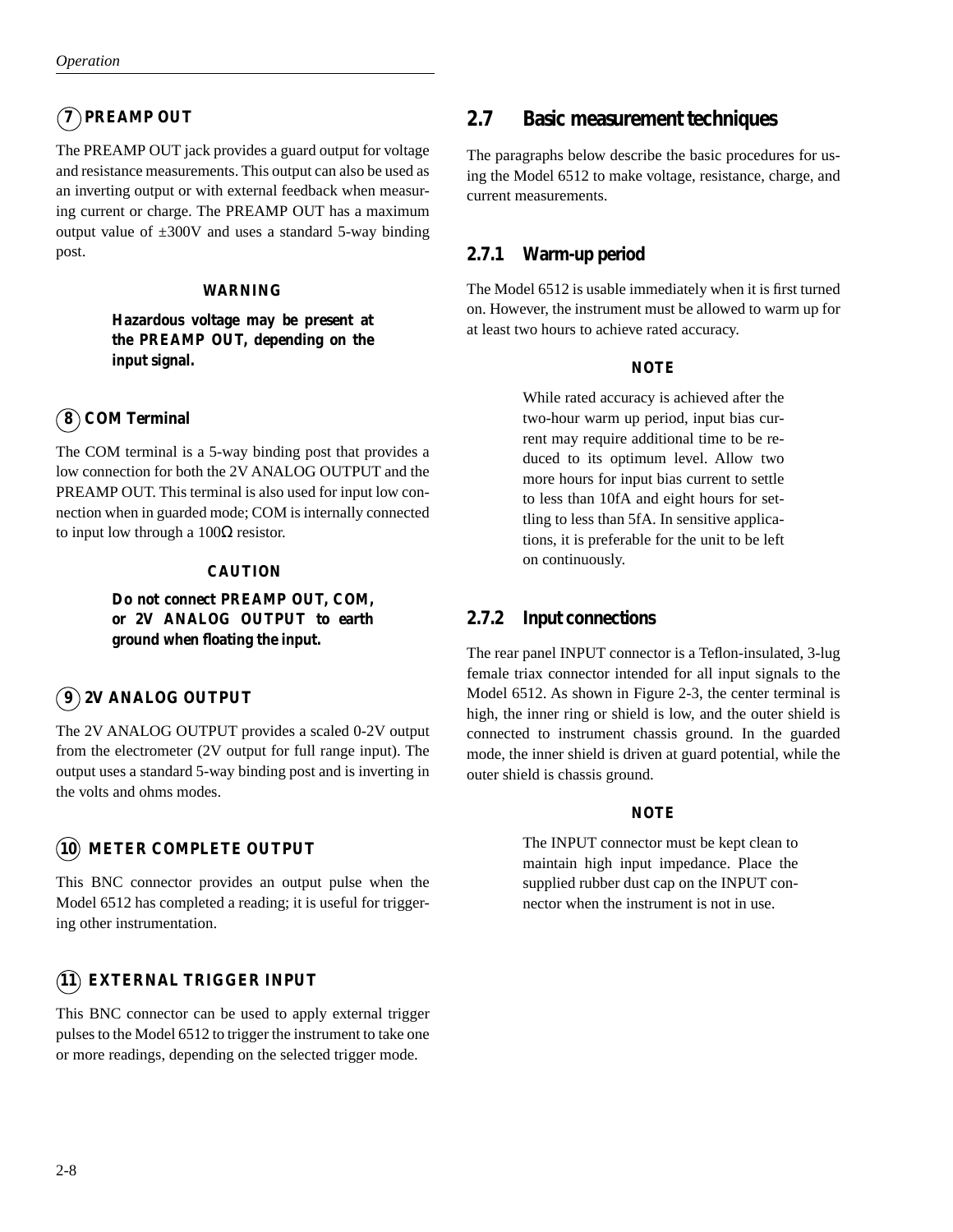<span id="page-27-0"></span>

*Figure 2-3 Input connector configuration*

The supplied Model 237-ALG-2 cable is designed to mate with the INPUT connector. The other end of the Model 237-ALG-2 is terminated with three alligator clips. Input high is color coded in red, input low is colored black, and chassis ground is color coded in green. Keep in mind that these connections are for the unguarded mode. In the guarded mode, red is high, black is guard, and green is chassis ground. The COM binding post provides a connection to input low through 100Ω for use in the guarded mode.

#### **NOTE**

It is recommended that zero check be enabled when connecting or disconnecting input signals.

#### **WARNING**

**The maximum common-mode input voltage (the voltage between input low and chassis ground) is 500V peak. Exceeding this value may create a shock hazard.** 

### **CAUTION**

**Connecting PREAMP OUT, COM, or 2V ANALOG OUTPUT to earth while floating the input may damage the instrument.** 

### **CAUTION**

**The maximum voltage between input high and input low is 250V RMS, DC to**

### **60Hz sine wave (10 seconds maximum in mA ranges). Exceeding this value may cause damage to the instrument.**

### **2.7.3 Making voltage measurements**

The Model 6512 can be used to measure voltages in the range of  $\pm 10\mu$ V to  $\pm 200$ V. In principle, the instrument operates much like an ordinary DMM, but its special characteristics allow it to make measurements in cases where an ordinary DMM would be unable to perform well. In particular, the very high input resistance of 200TΩ ( $2 \times 10^{14}$ Ω) allows it to accurately measure voltage sources with high internal resistances. In contrast, an ordinary DMM may have an input resistance of only 10MΩ, resulting in inaccurate measurements because of instrument loading.

Use the following procedure to make voltage measurements:

- 1. Turn on instrument power, and allow the unit to warm up for two hours to reach rated accuracy.
- 2. Check to see that the voltage function is selected by pressing the VOLTS button. Use the auto-range mode, or select the desired range with the ranging pushbuttons.
- 3. To achieve specified accuracy, especially on the lower ranges, it is recommended that you zero the instrument. To do so, first enable zero check, and then press the ZERO CORRECT button. Correcting zero on the lowest range of any function will correct all ranges because of internal scaling.

### **NOTE**

The input circuit configuration changes with zero check enabled. See paragraph 2.10.1 for details.

- 4. Connect the supplied Model 237-ALG-2 triaxial input cable or other suitable triax cable to the rear panel IN-PUT jack. For sources with high output resistance, the cable should be kept as short as possible to minimize cable capacitance.
- 5. If response time and leakage resistance are considerations, place the instrument in the guarded mode as described in paragraph 2.7.4.
- 6. Connect the other end of the cable to the voltage to be measured, as shown in Figure 2-4. Disable zero check.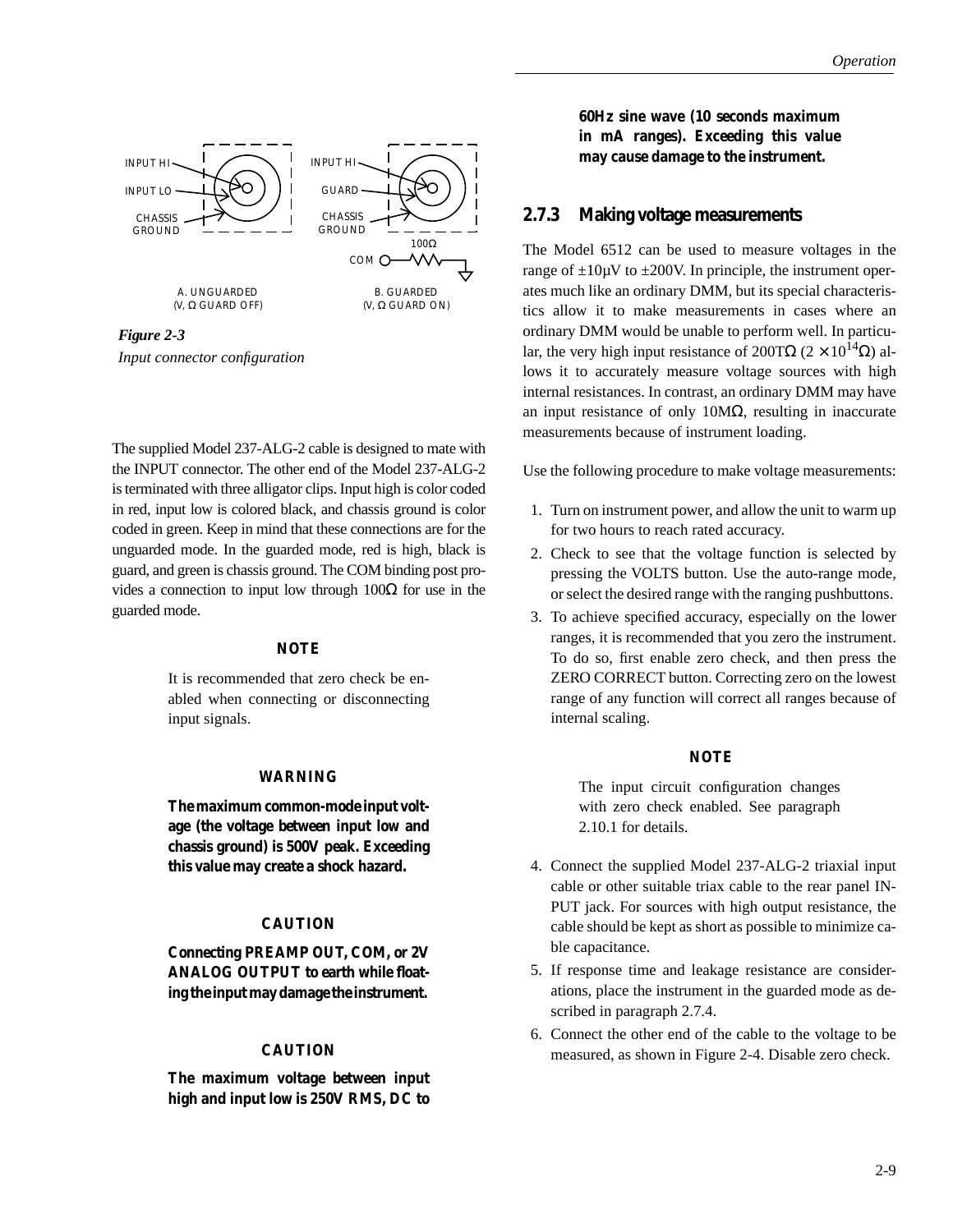<span id="page-28-0"></span>7. Take the reading directly from the display. The exponent can be placed either in the alpha or numeric mode, as described in paragraph 2.5.

#### **Voltage measurement considerations**

Two factors are of concern when making voltage measurements, especially for voltage sources with high output (source) resistances. For one thing, the loading effects of the measuring instrument come into play at the high resistance levels involved. Secondly, the distributed capacitance of the source, the input cable, and the input circuit of the instrument itself are a factor when making these measurements.

Figure 2-5 demonstrates how meter loading can affect measurement accuracy. Here, a voltage source with a value  $E_S$  and a source resistance  $R_S$  is connected to the input of the electrometer. The input resistance of the electrometer is  $R_{IN}$ . The percent error due to loading can be calculated as follows:

$$
\% \text{ ERROR} = \frac{100 \text{R}_{\text{S}}}{\text{R}_{\text{S}} + \text{R}_{\text{IN}}}
$$

Thus, to keep the error under  $0.1\%$ , the input resistance must be about 1000 times the value of the source resistance,  $R_S$ . Note that the Model 6512 input resistance is  $\geq$  200GΩ, but the cable resistance appears in parallel.





*Figure 2-4 Connections for voltage measurements*



At very high resistance levels, the very large time constants created by even a minimal amount of capacitance can slow down response time considerably. For example, measuring a source with an internal resistance of 100GΩ would result in an RC time constant of one second when measured through a cable with a nominal capacitance of 10pF. If 1% accuracy is required, a single measurement would require at least five seconds. Note that typical input cables have unguarded capacitance (high to inner shield) of 120 to 150pF per meter.

Basically, there are two ways to minimize this problem: (1) keep the input cable as short as possible, and (2) use guarding. With the first method, there is a limit as to how short the cable can be. Using guarding can reduce these effects and decrease settling times by up to a factor of 1,000. The Model 6512 rear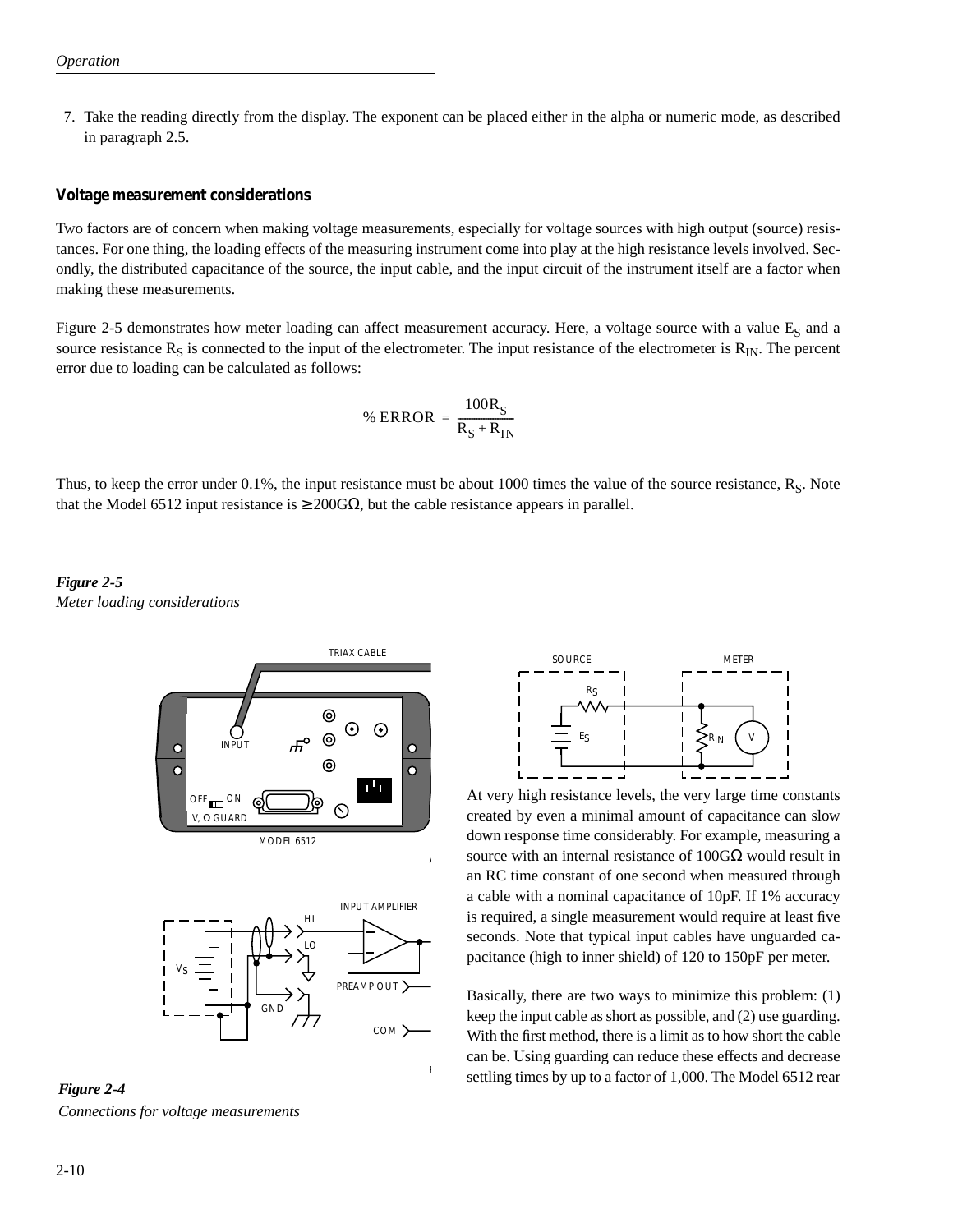<span id="page-29-0"></span>panel V,  $\Omega$  GUARD switch allows guarding to be easily applied to the input circuit; see paragraph 2.7.4 for details.

At low signal levels, noise may affect accuracy. Shielding of the unknown voltage can reduce noise effects substantially. When using shielding, the shield should normally be connected to input low, although connecting the shield to chassis ground may yield better results in some cases.

### **2.7.4 Guarded operation**

Guarding consists of using a conductor driven by a low-impedance source to totally surround the leads carrying a highimpedance signal. The output of this low-impedance source is kept at the same potential as the signal itself, resulting in drastically reduced leakage currents.

To approach the concept of guarding, let us first review the unguarded circuit shown in Figure 2-6. The measured signal is represented by the voltage source  $E<sub>S</sub>$  and the source resistance  $R_S$ . Cable leakage impedance is represented by  $Z_L$ . The source resistance and leakage impedance form a voltage divider that attenuates the source voltage as follows:

$$
E_O = \frac{Z_L E_S}{Z_L + R_S}
$$



*Figure 2-6 Unguarded circuit*

Thus, to keep the error due to leakage resistance under 0.1%, the leakage resistance must be at least 1,000 times the source resistance value.

Guarding the circuit minimizes these effects by driving the shield at signal potential, as shown in Figure 2-7. Here, a unity-gain amplifier with a high input impedance and low output impedance is used. The input of the amplifier is connected to the signal, while the output is used to drive the shield. Since the amplifier has unity gain, the potential across  $Z_L$  is typically <1mV, so no leakage current flows. Leakage between the cable shield and ground may be considerable, but it is of no consequence since that current is supplied by the low-impedance source, rather than by the signal itself.



*Figure 2-7 Guarded circuit*

When the rear panel V,  $\Omega$ / GUARD switch is placed in the ON position, guard potential is placed on the inner shield of the triaxial cable. The outer shield remains at chassis ground. Thus, it is necessary to use the COM terminal for low signal connections, as shown in Figure 2-8. For very critical measurements, a shielded, guarded enclosure should be used.

#### **WARNING**

**Hazardous voltage (up to 300V) may be present on the inner shield when V,** Ω**/ GUARD is on, depending on the input signal. A safety shield, connected to chassis ground is recommended when making voltage measurements over 30V or for guarded resistance measurements.** 

#### **NOTE**

The use of guarding is not recommended for the amps or coulombs functions.

The PREAMP OUT terminal may be used for guarding in the volts and ohms modes in a similar manner. In this mode,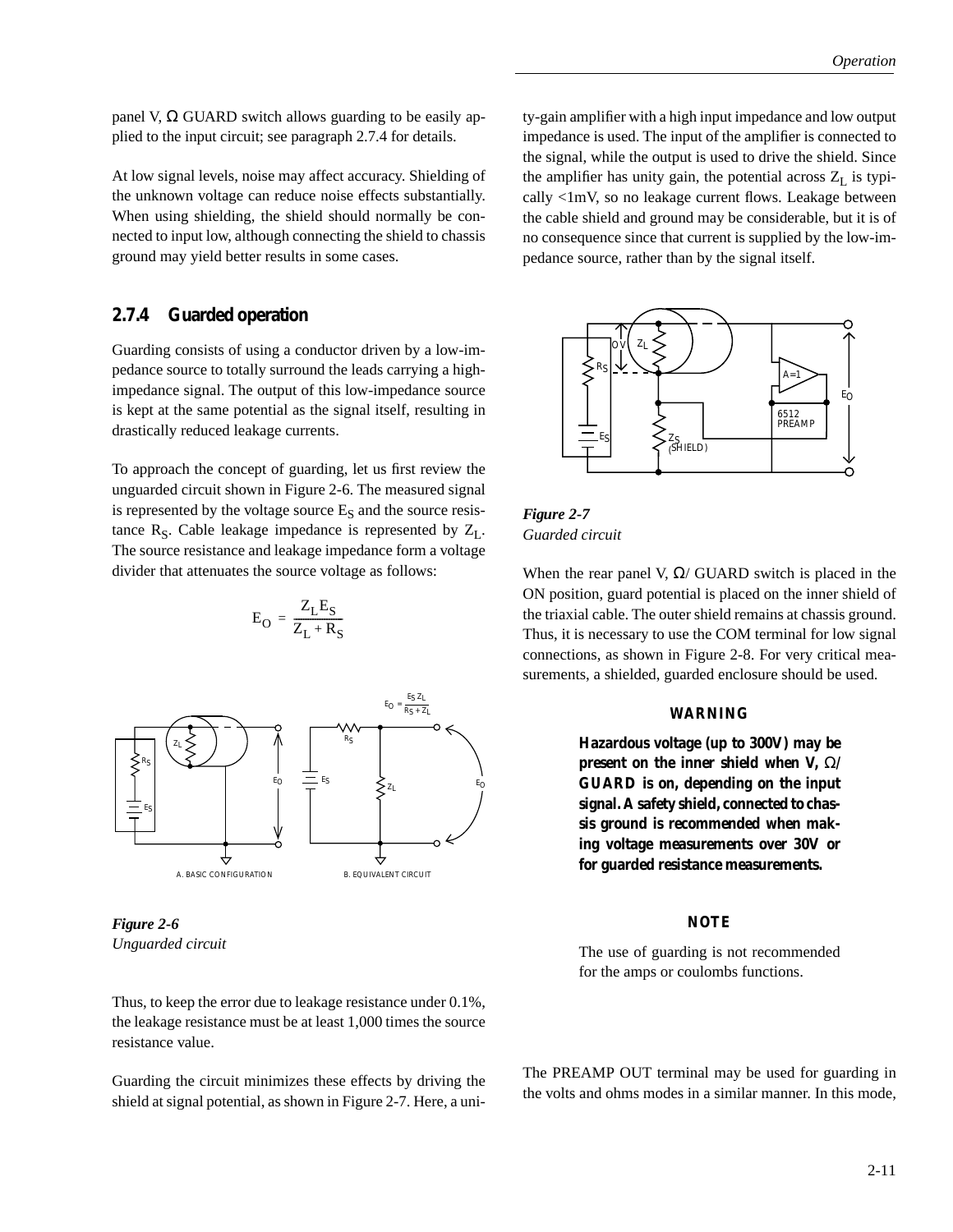<span id="page-30-0"></span>

B. EQUIVALENT CIRCUIT (VOLTS MODE SHOWN)

### *Figure 2-8*

*Guarded input connections*

the preamplifier acts as a unity-gain amplifier with low output impedance.

#### **WARNING**

### **Hazardous voltage (up to 300V) may be present at the PREAMP OUT terminal, depending on the input signal.**

### **2.7.5 Making current measurements**

The Model 6512 can resolve currents as low as 0.1fA  $(10^{-16}A)$ , and measure as high as 20mA in 11 ranges. The Model 6512 exhibits low input voltage burden and extremely low input offset current. The low voltage burden is achieved because the Model 6512 measures current as a feedback type picoammeter, rather than the shunt method used by many DMMs.

#### **CAUTION**

**Safe operation and good measurement practice dictates the use of an external resistor when necessary to limit currents to less than 30mA.**

#### **NOTE**

After measuring high voltage in volts, or following an overload condition in ohms, it may take a number of minutes for input current to drop to within specified limits. Input current can be verified by placing a shielded cap on the INPUT jack and then connecting a jumper between the COM and chassis ground terminals. With the instrument on the 2pA range and zero check disabled, allow the reading to settle until the instrument is within specifications.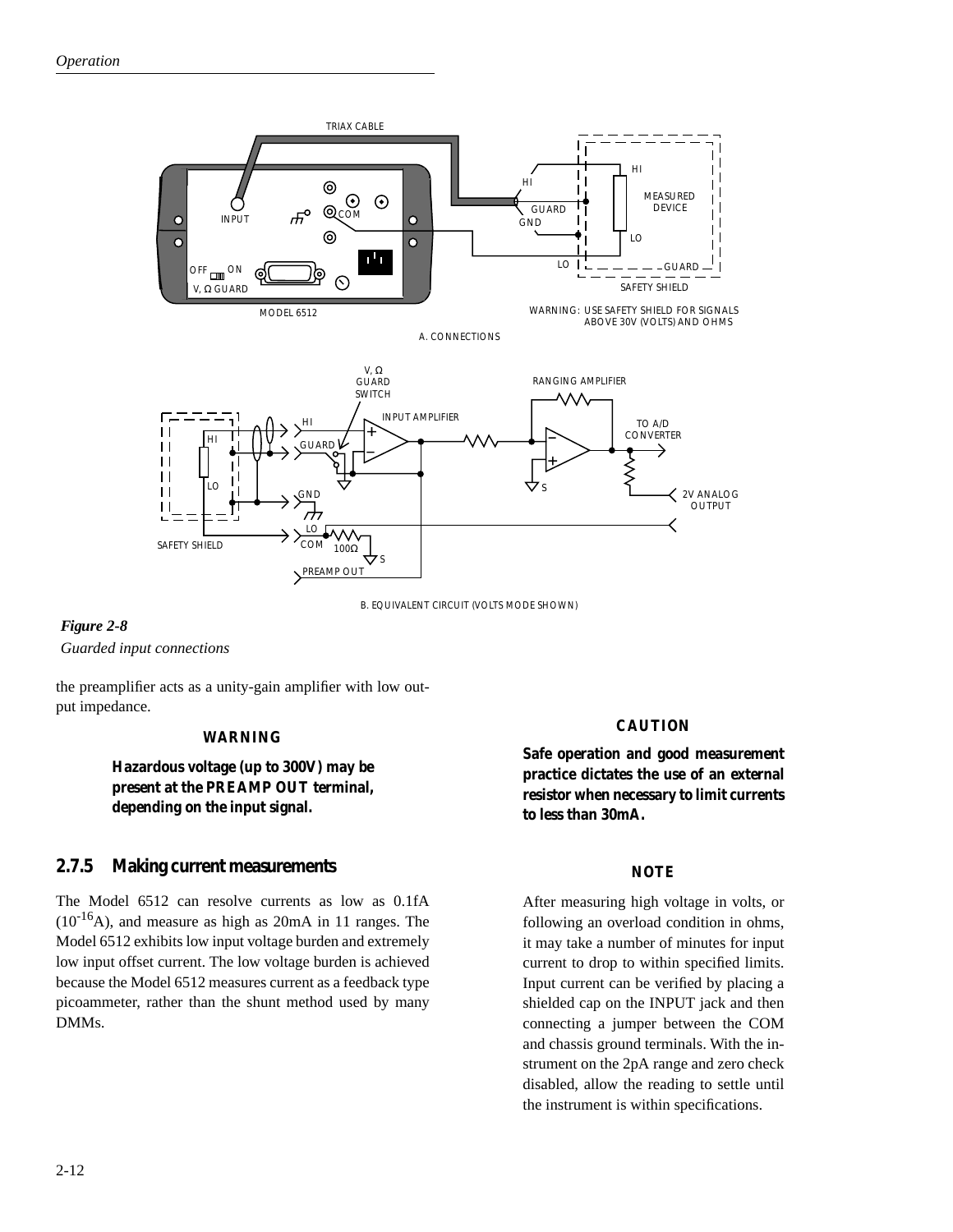<span id="page-31-0"></span>To measure current with the Model 6512, use the following procedure:

- 1. Turn on the power, and allow the instrument to warm up for at least two hours to obtain rated accuracy.
- 2. Select the current mode by pressing the AMPS button on the front panel. Set the V,  $\Omega$ / GUARD switch to OFF.
- 3. To achieve rated accuracy, select the 2pA range, zero the instrument by enabling zero check and then pressing the ZERO CORRECT button. After zero correction, select the desired range, or use auto-ranging if desired.
- 4. Connect a suitable triax cable to the rear panel INPUT jack. Connect the other end of the circuit to be measured as shown in Figure 2-9. Shielding will be required for low-level measurements. Connect the shield to input low.
- 5. Disable zero check, and allow the reading to settle.
- 6. Read the current value directly from the display. The exponent may be placed either in the alpha or numeric modes, as described in paragraph 2.5.





B. EQUIVALENT CIRCUIT

*Figure 2-9 Current measurements*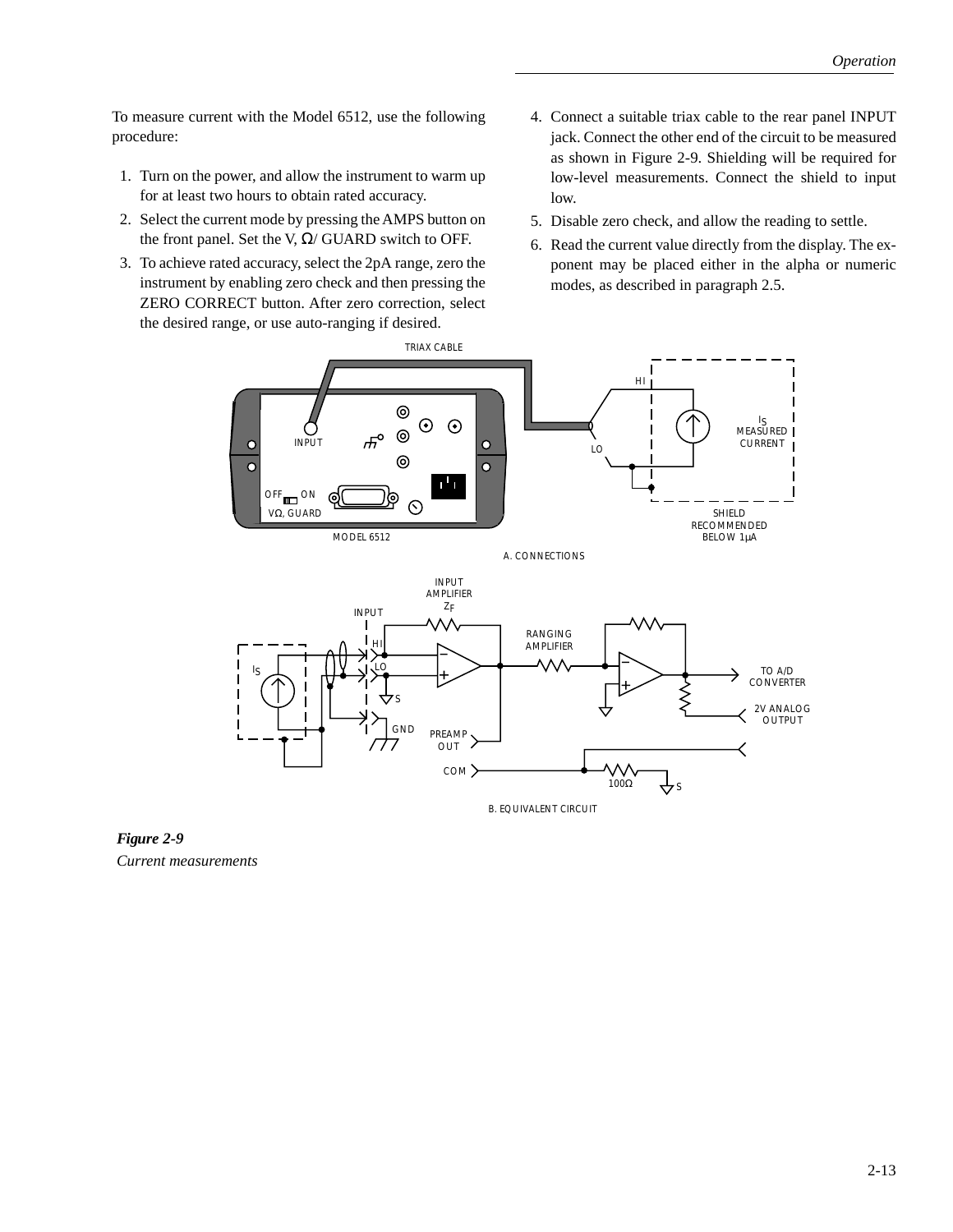#### <span id="page-32-0"></span>**Current measurement considerations**

At very low levels (in the picoampere range or below), noise currents generated in the cable or from other sources can affect measurements. Currents generated by triboelectric effects are a primary cause of noise currents generated in connecting cables. These currents are generated by charges created at the junction between a conductor and an insulator because of friction. Coaxial and triaxial cables are especially prone to such noise currents, which are generated by cable flexing. To minimize these effects, the cable should be tied down firmly to minimize any flexing. Also, special low-noise cable, constructed with graphite between the shield and insulator, is available to minimize these effects (see paragraph 1.9). However, even with low-noise cables, several tens of femtoamps of noise currents can be generated by cable movement.

Voltage burden is frequently a consideration when making current measurements. Ideally, the input voltage burden should be zero for the instrument to have absolutely no effect on the circuit it is measuring. If the voltage burden is too high, its effects can degrade measurement accuracy considerably.

To see how voltage burden can upset measurement accuracy, refer to Figure 2-10. A source, represented by  $E<sub>S</sub>$  with an output resistance  $R<sub>S</sub>$ , is shown connected to the input of a picoammeter. The voltage burden is represented by a constant voltage source at the input as  $E_{IN}$ . If  $E_{IN}$  were zero, the current as seen by the meter would simply be:

$$
I\,=\,\frac{E_S}{R_S}
$$

However, if  $E_{IN}$  has a non-zero value, the current now becomes:

$$
I\ =\ \frac{E_S-E_{IN}}{R_S}
$$

Note that the Model 6512 voltage burden is typically 1mV or less. Additional considerations include source resistance and capacitance, as discussed in paragraph 2.13.



*Figure 2-10 Voltage burden considerations*

### **2.7.6 Making charge measurements**

The Model 6512 is equipped with three coulombs ranges to resolve charges as low as 10fC ( $10^{-14}$ C) and measure as high as  $20nC (20 \times 10^{-9}C)$ . When the instrument is placed in one of the coulombs ranges, an accurately known capacitor is placed in the feedback loop of the amplifier so that the voltage developed is proportional to the integral of the input current in accordance with the formula:

$$
V = \frac{1}{C} \int i \, dt = \frac{Q_S}{C}
$$

The voltage is scaled and displayed as charge.

#### **NOTE**

After measuring high voltages in volts, or following an overload condition in ohms, it may take a number of minutes for the input current to drop to within specified limits. Input current can be verified by placing a shielded cap on the INPUT jack and then connecting a jumper between the COM and chassis ground terminals. With the instrument on the 2pA range and zero check disabled, allow the reading to settle until the instrument is within specifications.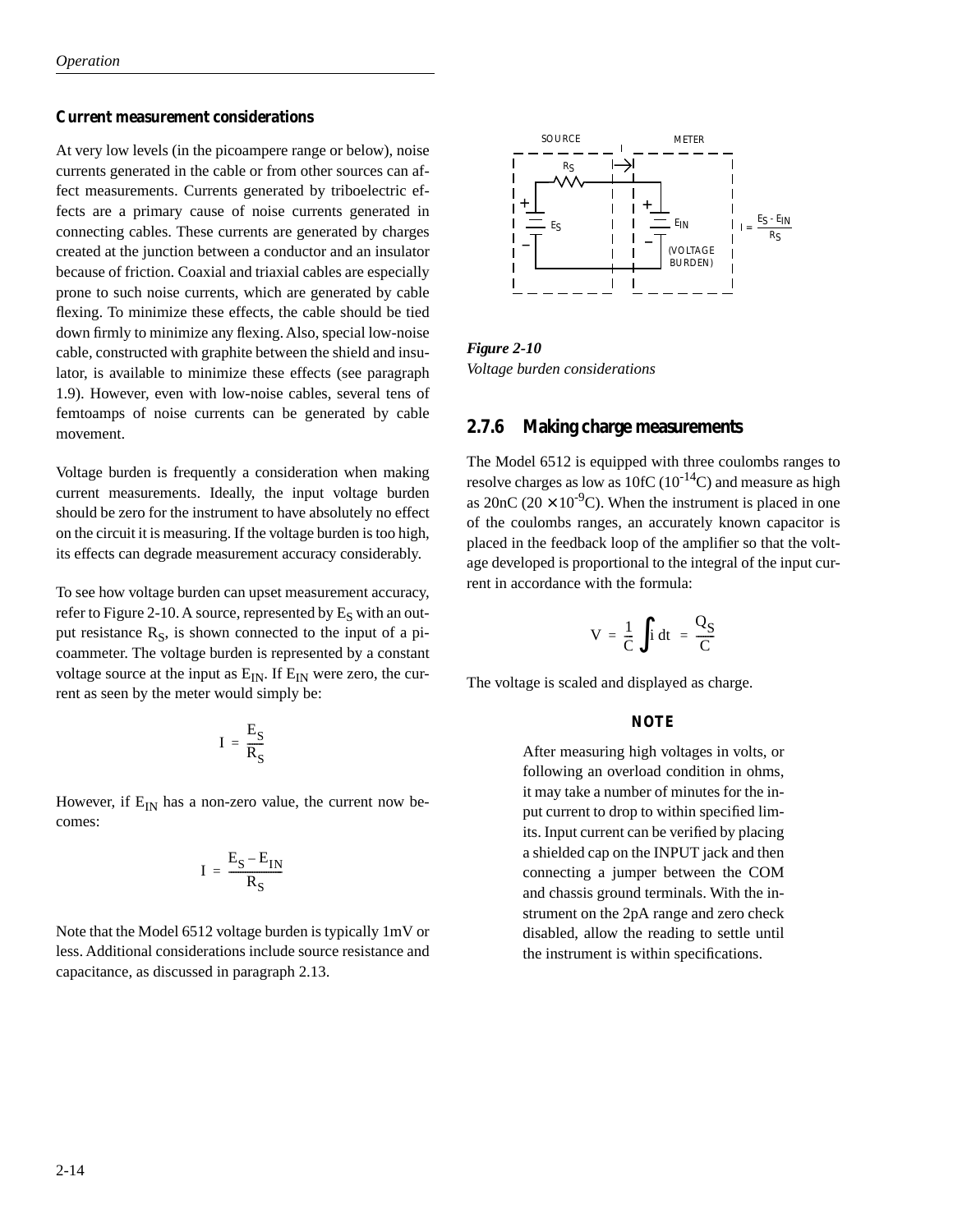### <span id="page-33-0"></span>**Normal charge measurements**

Use the following procedure to measure charge with the Model 6512:

- 1. Turn on the power, and allow a two-hour warm up period for rated accuracy.
- 2. Place the instrument in the coulombs mode by pressing the COUL button. Set V,  $\Omega$ / GUARD to OFF.
- 3. To achieve rated accuracy, place the instrument on the 200pC range, and zero the instrument by enabling zero check and then pressing the ZERO CORRECT button.
- 4. Select the desired range, or use auto-ranging, if desired.
- 5. Disable zero check. A small amount of zero check hop (sudden change in the reading) may be observed when

zero check is disabled. If desired, enable suppress to null out any zero check hop, which typically will be in the 10-25 count range.

6. Connect the triax cable to the INPUT jack. Connect the other end of the cable to the circuit being measured, as shown in Figure 2-11. For low-level measurements, shielding may be required.

### **NOTE**

Do not connect the circuit to the instrument with zero check enabled.

7. Read the charge value from the display. The exponent may be placed either in the alpha or numeric modes as described in paragraph 2.5.







B. EQUIVALENT CIRCUIT

*Figure 2-11 Coulombs connections*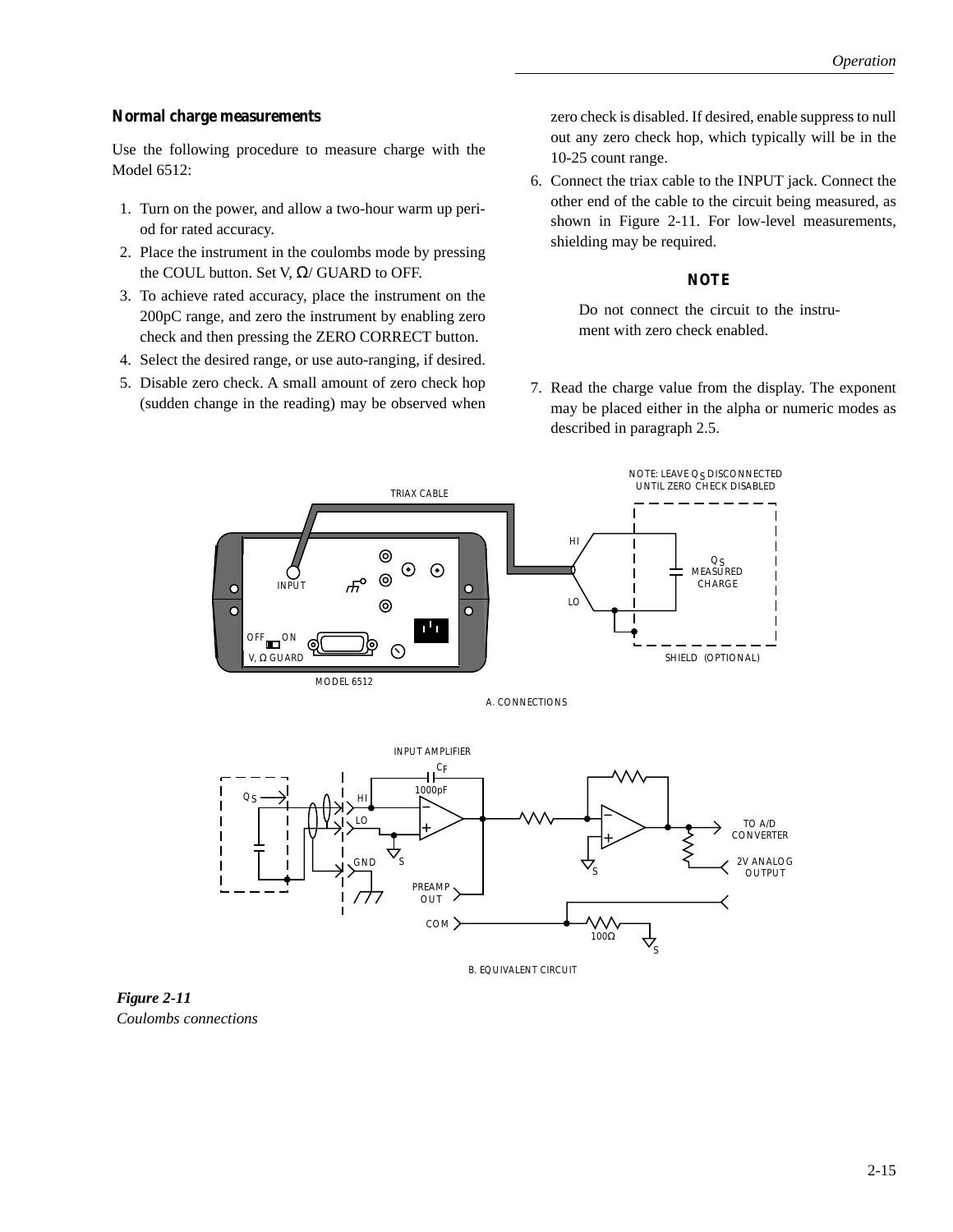### <span id="page-34-0"></span>**Using the coulombs function to measure current**

Note that the coulombs function can also be used to measure current. The advantage of doing so is that noise in the measurement is substantially reduced because of the integrating process. To measure current using the coulombs function, proceed as follows:

- 1. Place the instrument in the coulombs function, and select the desired range, or use auto-ranging, if desired.
- 2. Enable zero check, and connect the current to be measured to the INPUT jack (see Figure 2-9).
- 3. Disable zero check, and note the charge measurement at the end of a specific interval of time (for example, 10 seconds).
- 4. To determine the current, simply divide the measured charge by the time in seconds. For example, if a charge of 12nC is seen after a 10-second interval, the current is  $12nC/10 = 1.2nA$ . (Using Data Store at a 10-second rate can simplify the process.)
- 5. As an alternative to the above procedure, connect a chart recorder to the 2V ANALOG OUTPUT (paragraph 2.9), and graph the measured charge. Since the current is given by I=dQ/dt, the current at any point is equal to the slope of the graph at that point, after applying the appropriate scaling factor (100pC/V, 200pC range; 1nC/V, 2nC range; 10nC/V, 20nC range).

### **CAUTION**

### **Connecting PREAMP OUT, COM, or 2V ANALOG OUTPUT to earth while floating input may damage the instrument.**

### **Charge measurement considerations**

A primary consideration when making change measurements is the input offset current of the integrating amplifier. Any such current is integrated along with the input signal and reflected in the final reading. The Model 6512 has a maximum input offset current of  $5 \times 10^{-15}$ A at 23°C. This value doubles every 10°C. This input offset current translates into a charge of  $5 \times 10^{-15}$ C per second at a temperature of 23<sup>o</sup>C. This value must be subtracted from the final reading to obtain the correct value.

When using an external voltage source, the input current should be limited to less than 1mA by placing a resistor in series with the high input lead. The value of this resistor should be at least:  $R=1000 \times V_S$  (in ohms) where V is the voltage source value, or the compliance of the current being integrated.

### **2.7.7 Resistance measurements**

The Model 6512 makes resistance measurements using the constant-current method. (A current is forced through the DUT, and the voltage across the DUT is measured.). The instrument can resolve resistances as low as  $0.1\Omega$  and measure as high as  $200$ GΩ.

To measure resistance with the Model 6512, use the following procedure:

- 1. Turn on the power, and allow a two-hour warm-up period for rated accuracy.
- 2. Press the OHMS button to select the ohms mode.
- 3. For maximum accuracy, place the instrument on the 2k $\Omega$  range, and zero the instrument by enabling zero check and then pressing the ZERO CORRECT button.
- 4. Select the desired range, or use auto-ranging, if desired.
- 5. Connect the triax cable to the INPUT jack. Keep the cable as short as possible to minimize the effects of cable capacitance. Connect the other end of the cable to the resistance to be measured, as shown in Figure 2-12. For measurements above 1G $\Omega$ , it is recommended that you use guarded connections, as described in paragraph 2.7.4.
- 6. Disable zero check, and allow the reading to settle.
- 7. Take the reading from the display. The exponent may be placed in either the alpha or numeric modes, as described in paragraph 2.5.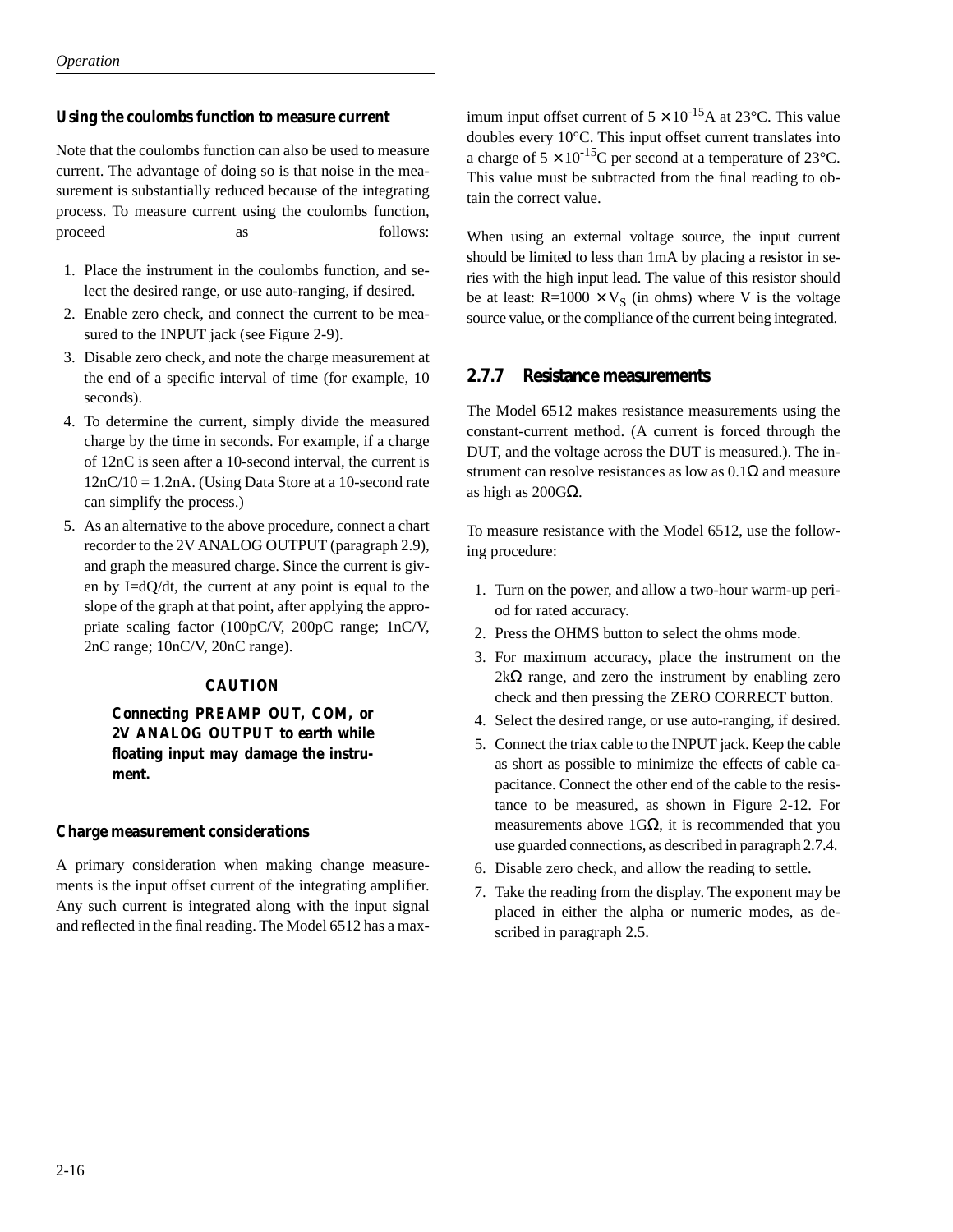<span id="page-35-0"></span>





*Figure 2-12 Resistance measurement connections*

#### **Resistance measurement considerations**

When measuring high resistance values, there are two primary factors that can affect measurement accuracy and speed. Any leakage resistance in the connecting cable or test fixture can decrease the actual resistance seen by the instrument. Also, capacitance of the cable or input circuit can slow down the response time considerably.

These two problems can be minimized by using guarding, especially when measuring resistances above 1GΩ. Guarding is further discussed in paragraph 2.7.4. Noise pickup can also be a problem, in which case the resistor must be shielded. Connect the shield to input low.

At low resistances, lead resistance can be a consideration. Cancel the effects of lead resistance by shorting the ends of the input leads and enabling suppress with zero check disabled. Leave suppress enabled for subsequent measurements.

### **2.7.8 Using the ohms function as a current source**

The Model 6512 ohms function may also be used to generate currents in decade values between 1nA and 100µA. To use the instrument in this manner, simply connect the triax cable to the INPUT jack, and connect the other end of the cable to the circuit under test. Select the resistance range in accordance with the desired current (see Table 2-5). Note that current flows out from input high into input low. The test voltage is less than 2V for all ranges  $2G\Omega$  and less, except when an overload occurs, in which case the compliance voltage is 300V.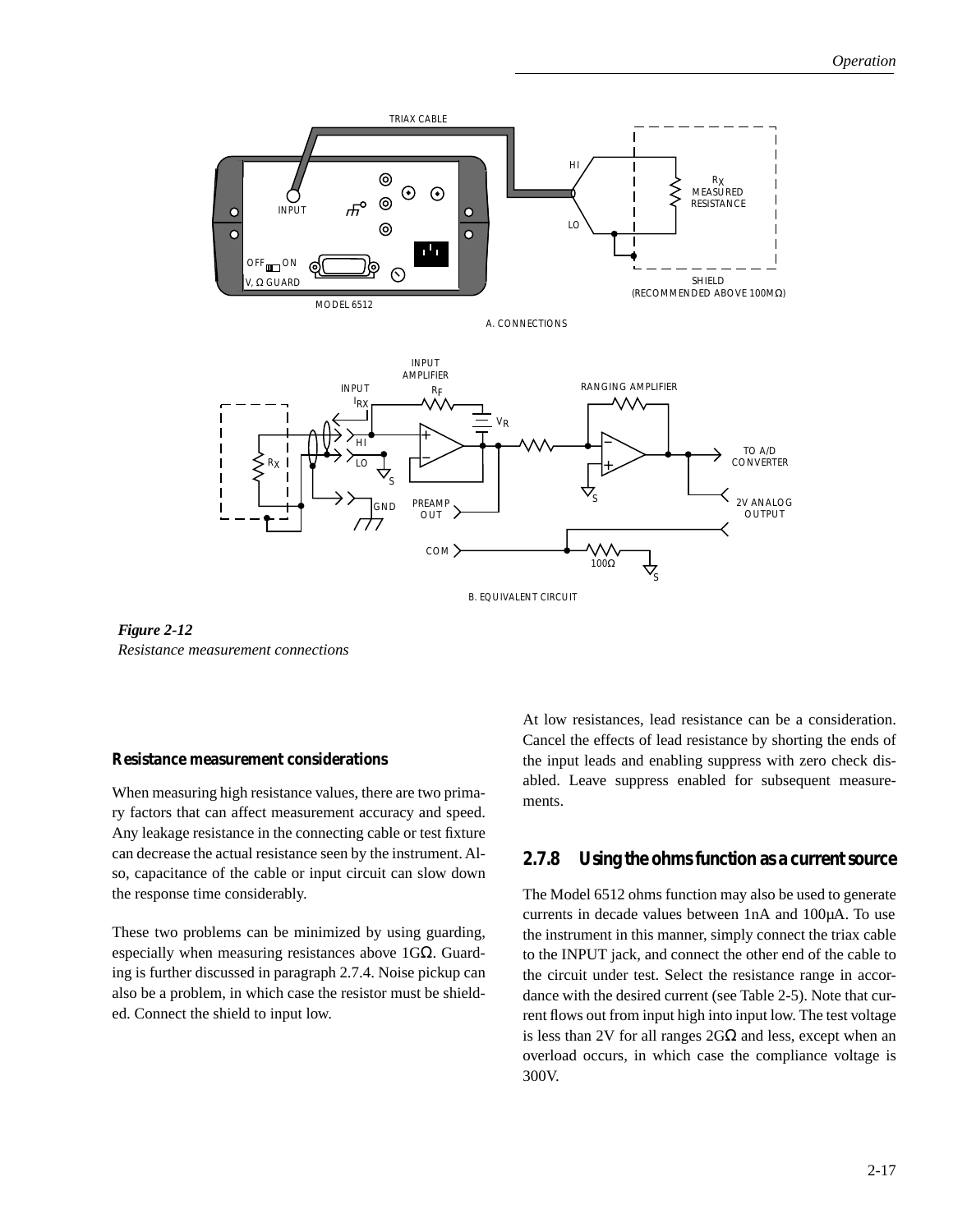## *Table 2-5 Ohms function current output values*

| <b>Ranges</b>                           | Output current $(\pm 1.5\%)$ |
|-----------------------------------------|------------------------------|
| $2k\Omega$ , $20k\Omega$                | $100\mu A$                   |
| $200k\Omega$                            | $10\mu A$                    |
| $2\text{M}\Omega$                       | 1μA                          |
| $20M\Omega$                             | 100nA                        |
| $200M\Omega$                            | 10nA                         |
| $2G\Omega$ , $20G\Omega$ , $200G\Omega$ | 1nA                          |

# **2.8 Analog outputs**

The Model 6512 has two analog outputs on the rear panel. The 2V ANALOG OUTPUT provides a scaled 0-2V output with a value of 2V corresponding to full-range input. The PREAMP OUT is especially useful in situations requiring buffering. These two analog outputs are discussed in the following paragraphs.

## **WARNING**

**When floating Input Low above 30V RMS from earth ground, hazardous voltage will be present at the analog outputs. Hazardous voltage may also be present when measuring in ohms, or when the input voltage exceeds 30V RMS in the volts mode.**

## **CAUTION**

**Connecting PREAMP OUT, COM, or 2V ANALOG OUTPUT to earth while floating the input may damage the instrument.**

## **2.8.1 2V analog output**

The 2V ANALOG OUTPUT provides a scaled 0-2V output that is inverting in the volts and ohms modes. Connections for using this output are shown in Figure 2-13. For a fullrange input, the output will be 2V; typical examples are listed in Table 2-6. The 2V ANALOG OUTPUT signal is not corrected during calibration. Gain errors of up to 3% may appear at this output, depending on function and range selection.

Note that the output impedance is  $10kΩ$ ; to minimize the effects of loading, the input impedance of the device connected to the 2V ANALOG OUTPUT should be as high as possible. For example, with a device with an input impedance of 10MΩ, the error due to loading will be approximately  $0.1\%$ .

## *Table 2-6*

*Typical 2V analog output values*

| Range        | <b>Applied</b><br>signal | <b>Nominal 2V analog</b><br>output value* |
|--------------|--------------------------|-------------------------------------------|
| 20pA         | 10.4 <sub>p</sub> A      | 1.04V                                     |
| $2\mu A$     | $1.65\mu A$              | 1.65V                                     |
| 200mV        | 140mV                    | 1.4V                                      |
| 200V         | 35V                      | 0.35V                                     |
| $200k\Omega$ | $175k\Omega$             | 1.75V                                     |
| $20G\Omega$  | $9.5G\Omega$             | 0.95V                                     |
| 200pC        | 125pC                    | 1.25V                                     |
| 20nC         | 19nC                     | 1.9V                                      |

\*Output values within  $\pm 3\%$  of nominal value.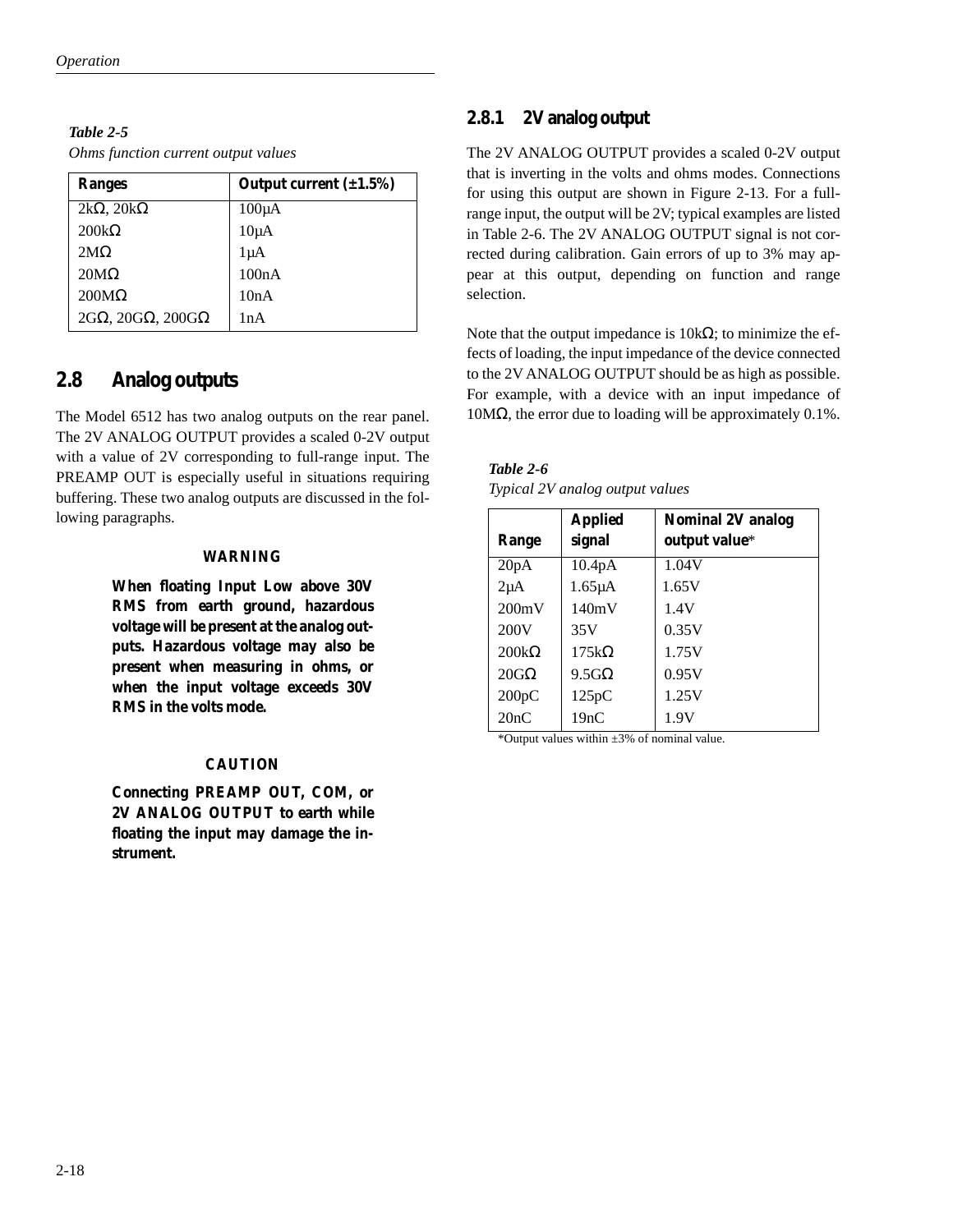

*Figure 2-13 Typical 2V analog output connections*

## **2.8.2 Preamp out**

The PREAMP OUT of the Model 6512 follows the signal amplitude applied to the INPUT terminal. Some possible uses for PREAMP OUT include buffering of the input signal, as well as for guarding in the volts and ohms modes. Connections and equivalent circuits for the preamp output are shown in Figure 2- 14. Full-range outputs for various functions and ranges are listed in Table 2-7. Since the PREAMP OUT signal is not corrected during calibration, gain errors of up to 3% may appear at this output, depending on function and range selection. For all volts ranges, PREAMP OUTPUT accuracy is typically 5ppm.

## **WARNING**

**High voltage may be present between the PREAMP OUT and COM terminals depending on the input signal (see Table 2-** **7). Open-circuit voltage of 300V is present at PREAMP OUT in the ohms function.** 

## **CAUTION**

## **Connecting PREAMP OUT, COM, or 2V ANALOG OUTPUT to earth while floating input may damage the instrument.**

Note that the PREAMP OUT output resistance is  $100Ω$ . The output resistance appears between Input Low and Analog Output Low to keep the resistor out of the loop when using external feedback elements. To keep loading errors under 0.1%, the device connected to the PREAMP OUT should have a minimum input impedance of  $100<sub>k</sub>Ω$ .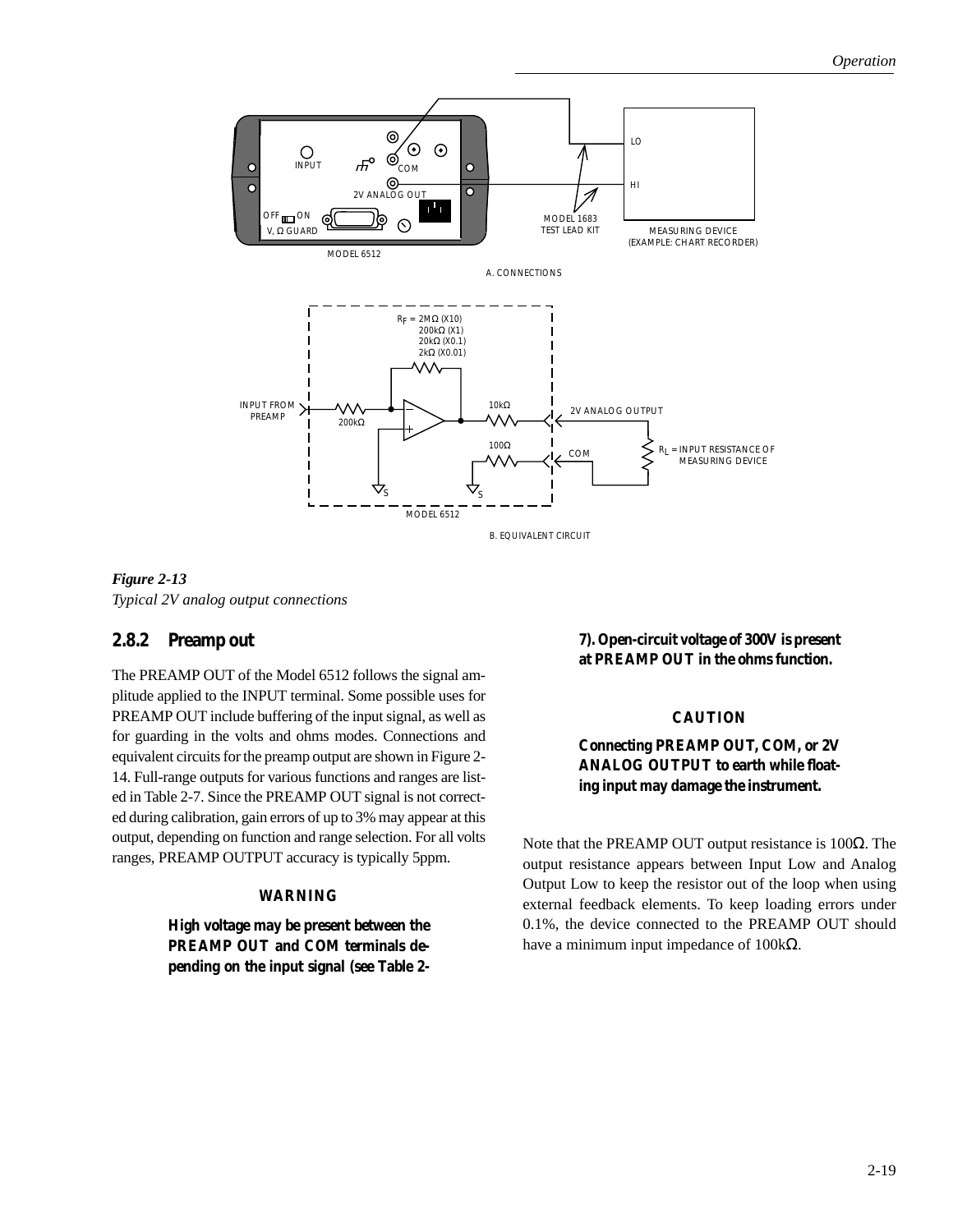

B. EQUIVALENT CIRCUITS

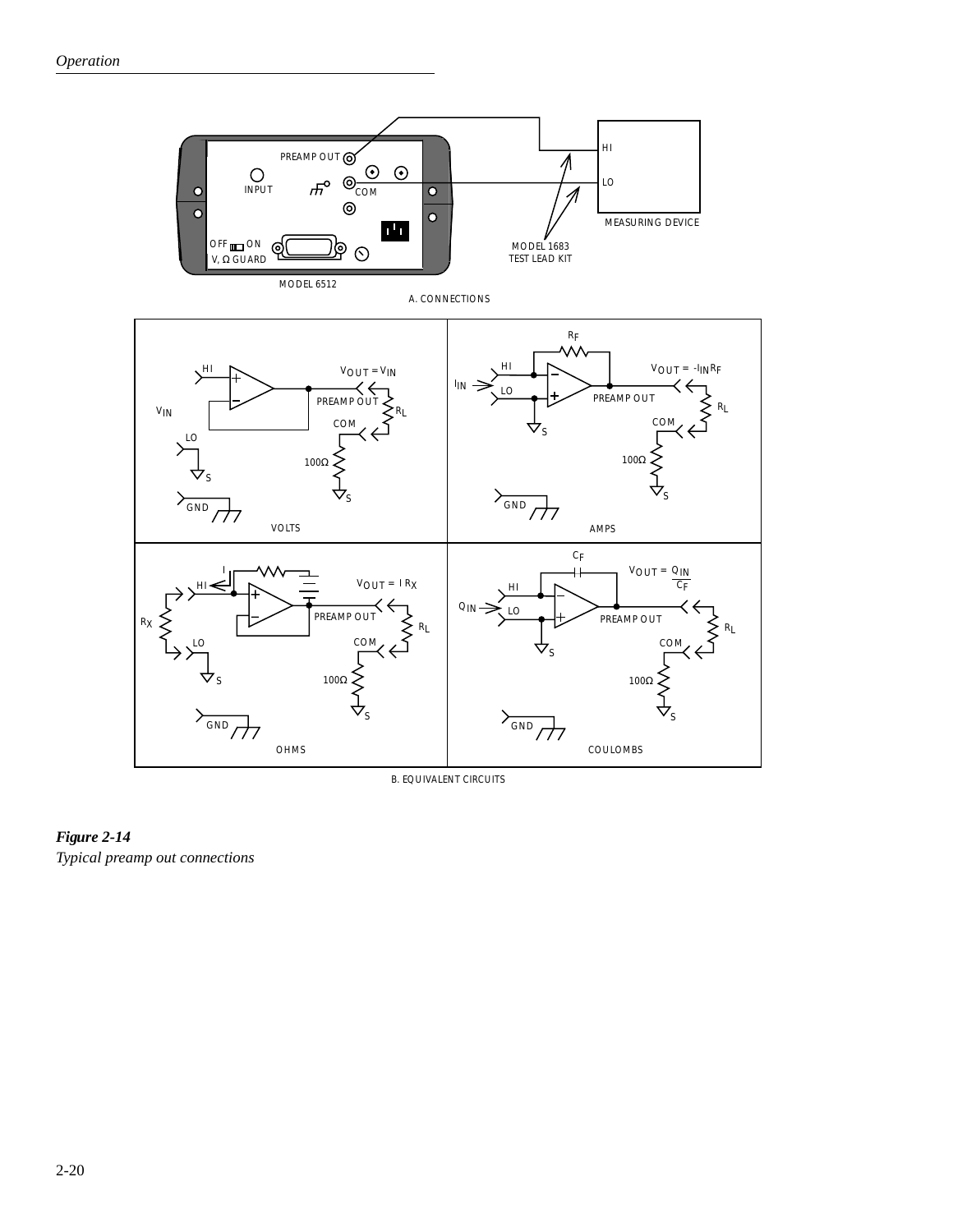#### *Table 2-7 Full-range PREAMP OUT values*

| <b>Function</b> | Range                  | <b>Full-range</b><br>value |
|-----------------|------------------------|----------------------------|
| Volts           | 200mV                  | 200mV                      |
|                 | 2V                     | 2V                         |
|                 | 20V                    | 20V                        |
|                 | 200V                   | 200V                       |
| Amps            | 2pA, 2nA, 2µA, 2mA     | 200mV                      |
|                 | 20pA, 20nA, 20µA, 20mA | 2V                         |
|                 | 200pA, 200nA, 200µA    | 20V                        |
| Ohms*           | $2k\Omega$             | 200mV                      |
|                 | $20k\Omega - 2G\Omega$ | 2V                         |
|                 | 20G                    | 20 <sub>V</sub>            |
|                 | $200G\Omega$           | 200V                       |
| Coulombs        | 200pC                  | 200mV                      |
|                 | 2nC                    | 2V                         |
|                 | 20nC                   | 20V                        |

\*WARNING: Open-circuit voltage of 300V present at PREAMP OUT in ohms.

# **2.9 Using external feedback**

The external feedback function provides a means to extend the capabilities of the Model 6512 Electrometer to such uses as logarithmic currents, non-decade current ranges, as well as non-standard coulombs ranges. The following paragraphs discuss the basic electrometer input circuitry and methods to implement these functions.

## **2.9.1 Electrometer input circuitry**

A simplified diagram of the electrometer input in the external feedback mode is shown in Figure 2-15. An input current applied to the inverting (-) input of the op amp is nulled by a current fed back through the internal feedback network made up of  $R_{FR}$  and  $C_{FR}$ . Because the output of the op amp appears at the PREAMP OUT, this internal network can be replaced by an external network connected between the preamp output and Input HI connections. When using external feedback, the following factors must be taken into account:

1. The maximum current value that can be supplied by the preamp output is 20mA in amps (1mA in volts and ohms). The maximum voltage span in external feedback is  $\pm 20V$ .

- 2. The input impedance in the external feedback mode is given by the relationship  $Z_{IN} = Z_{FB}/A_V$ , where:  $Z_{FB}$  is the impedance of the external feedback network, and  $A_V$ is the open-loop gain of the electrometer (typically greater than 10<sup>6</sup>). Note that the input impedance is  $Z_{IN}$ = 10M $\Omega$  ||  $Z_{FB}$  when zero check is enabled.
- 3. The voltage at the PREAMP OUT terminal is given by the formula:

$$
V\,=\,-I Z_{FB}
$$

where  $Z_{FB}$  is the value of the feedback impedance.

4. Any feedback elements should be housed in a suitable shielded enclosure (see paragraph 2.9.2 below). Insulators connected to Input HI should be made of Teflon or other high-quality insulating material and should be thoroughly cleaned to maintain the high input impedance and low input current of the Model 6512. If these insulators become contaminated, they can be cleaned with methanol and then dried with clean, pressurized air.



*Figure 2-15 Electrometer input circuitry (external feedback mode)*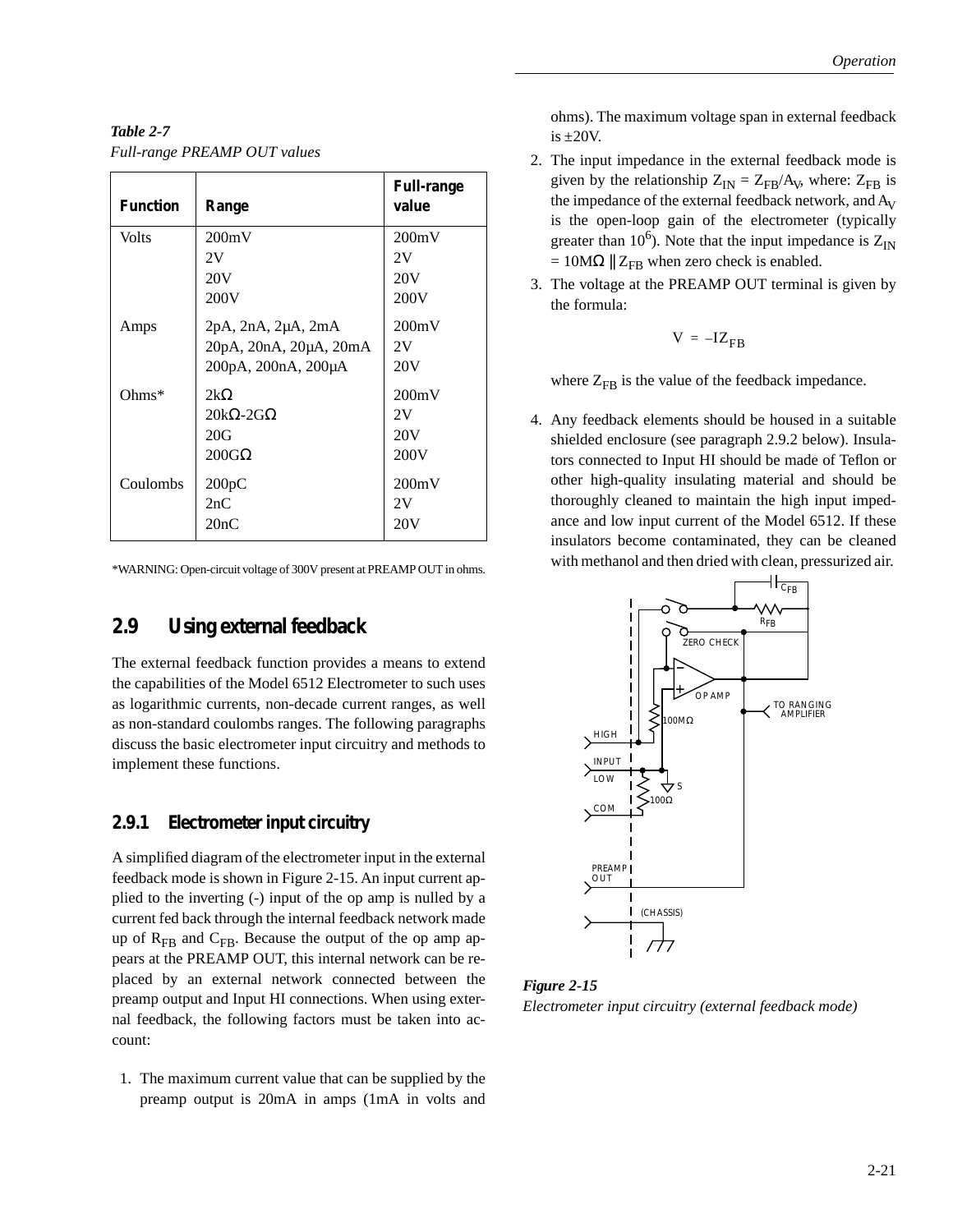## **2.9.2 Shielded fixture construction**

Since shielding is so critical for proper operation of external feedback, it is recommended that a shielded fixture similar to the one shown in Figure 2-16 be used to house the feedback element. The fixture is constructed of a commercially available shielded fixture modified with the standard BNC connectors replaced with triaxial female connectors. For convenience, a banana jack can be mounted on the box to make the necessary PREAMP OUT connection. Alternately, a wire could be run through a rubber grommet mounted in a hole in the side of the box. Note that input low is connected to chassis ground within the shielded box. This connection can be made by using a small solder lug secured with a screw.

## **2.9.3 External feedback procedure**

Use the following procedure to operate the Model 6512 in the external feedback mode.

- 1. Connect the feedback element between the PREAMP OUT terminal and the Input High terminal.
- 2. Place the instrument in the external feedback mode by pressing the SHIFT then VOLTS buttons in that order. The AMPS and VOLTS indicators will illuminate simultaneously in the external feedback mode.
- 3. The display will show the voltage measured at the output of the input preamplifier (PREAMP OUT). However, the "V" exponent will not appear as in the volts mode. For example, with a 150mV output the display will show:

#### 150.00 m

(External feedback may be temporarily digitally calibrated as outlined in paragraph 7.4.16.)

4. The external feedback mode may be cancelled by pressing one of the four functions keys (VOLTS, OHMS, COUL, or AMPS).



5 TRIAXIAL CABLE KEITHLEY 7078-TRX-3

*Figure 2-16*

*Shielded fixture construction*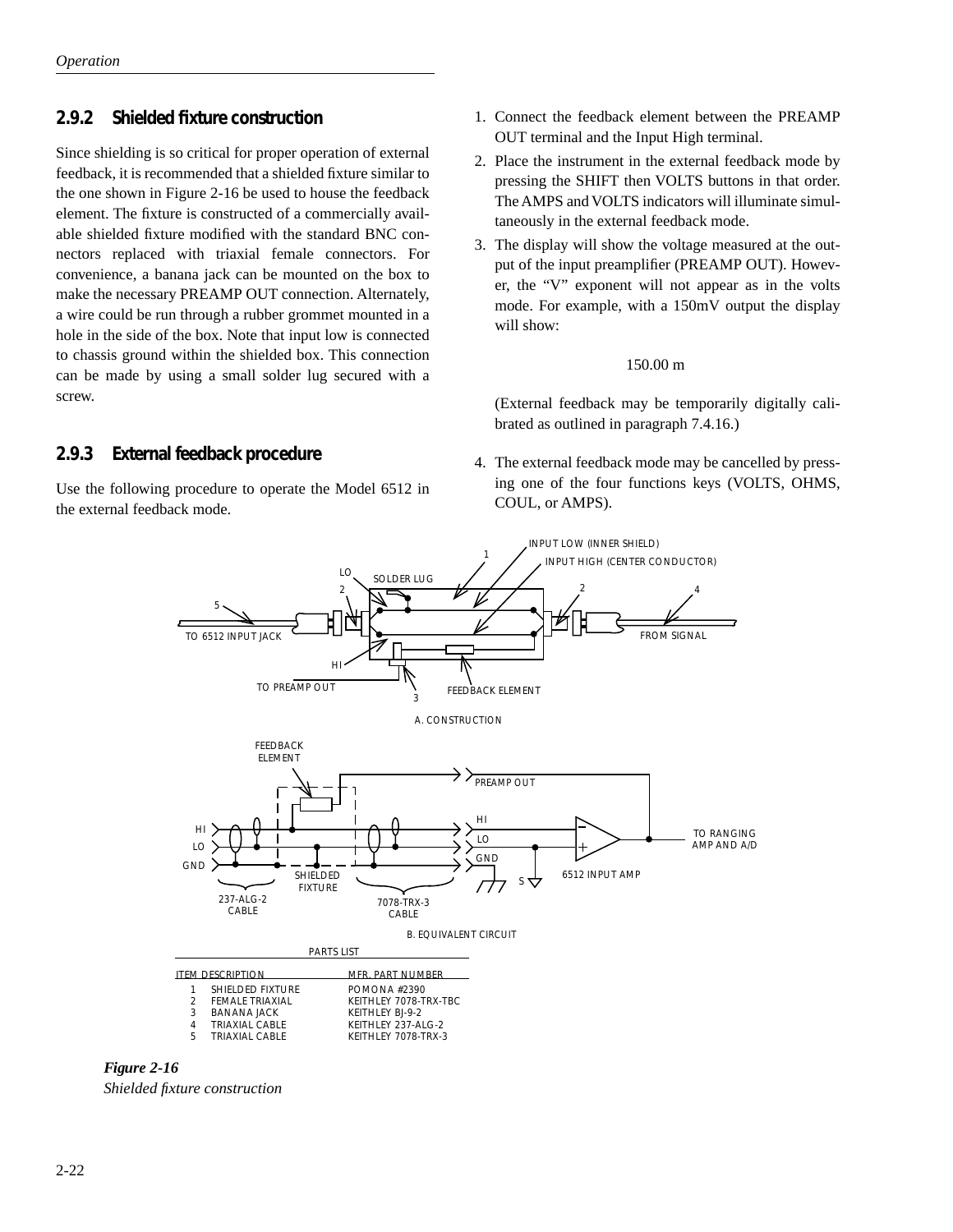## **2.9.4 Non-standard coulombs ranges**

In its standard form, the Model 6512 has three coulombs ranges allowing it to measure charge between 10fC and 20nC. Different charge measurement ranges can be used by placing an external feedback capacitor between the PREAMP OUT and Input HI and then placing the instrument in the external feedback mode.

Charge is related to capacitance and voltage by the formula:  $Q = CV$ , where Q is the charge in coulombs, C is the capacitance in farads, and V is the voltage in volts. The Model 6512 display will read charge directly in units determined by the value of C. For example, a 1µF capacitor will result in a displayed reading of 1µC/V.

In practice, the feedback capacitor should be greater than 100pF for feedback stability and of suitable dielectric material to ensure low leakage and low dielectric absorption. Polystyrene, polypropylene, and Teflon dielectric capacitors are examples of capacitor types with these desirable characteristics. The capacitor should be mounted in a shielded fixture like the one in Figure 2-16.

To discharge the external feedback capacitor, enable zero check. The discharge time constant will be given by:  $\tau =$ (10M $\Omega$ ) (C<sub>FB</sub>). Allow five time constants for discharge to within 1% of final value.

## **2.9.5 Logarithmic currents**

The use of a diode junction in the external feedback path permits a logarithmic current-to-voltage conversion. This relationship for a junction diode is given by the equation:

$$
V = mkT/q \ ln(I/I_O) + IR_B
$$

where:  $q =$  unit of charge  $(1.6022 \times 10^{-19})$ k = Boltzmann's constant  $(1.3806 \times 10^{-23})$  $T =$  temperature  $(K)$ .

The limitations in this equation center on the factors  $I<sub>O</sub>$ , m, and  $R_B$ . I<sub>O</sub> is the extrapolated current for  $V_O$ . An empirical proportional constant, m, accounts for the different character current conduction (recombination and diffusion mechanisms) within the junction, typically varying between 1 and 2. Finally,  $R_B$  constitutes the ohmic bulk resistance of the di-

ode junction material.  $I_{O}$  and  $R_{B}$  limit the usefulness of the junction diode at low and high currents respectively. The factor m introduces non-linearities between those two extremes. Because of these limitations, most diodes have a limited range of logarithmic behavior.

A solution to these constraints is to use a transistor configured as a "transdiode" in the feedback path, as shown in Figure 2-17. Analyzing the transistor in this configuration leads to the relationship:

$$
V = kT/q[\ln(I/I_O) - \ln(h_{FE}/(1 + h_{FE}))]
$$

where  $h_{FE}$  is the current gain of the transistor.

From this equation, proper selection of  $Q_1$  would require a device with high current gain  $(h_{\text{FE}})$ , which is maintained over a wide range of emitter currents. Suitable devices for this application include Analog Devices AD812 and Precision Monolithics MAT-01. Use the enclosure in Figure 2-16 to shield the device.

Frequency compensation/stabilization is accomplished by adding a feedback capacitor,  $C_{FB}$ . The value of this capacitor depends on the particular transistor being used and the maximum current level expected. Compensation at maximum current is required because the dynamic impedance will be minimum at this point. It should be noted that the response speed at lower currents will be compromised due to the increasing dynamic impedance, which is given by the following formula:

$$
Z = \frac{dV}{dI} = kT/qI = 0.026/I (@ 25°C)
$$

Using the above transistors, a minimum RC time constant of 100 $\mu$ sec at maximum input current would be used. At  $I_{IN}$ (max) of 100µA, this value would correspond to 0.4µF. Note that at 100nA, this value would increase the RC response time constant to 100msec. A minimum capacitance of 100pF is recommended.

Although the input signal to this particular circuit is assumed to be a current, conversion to voltage input could be performed by placing a shunt resistor across the input. However, the nominal voltage burden of 1mV must be considered as an error signal that must be taken into account.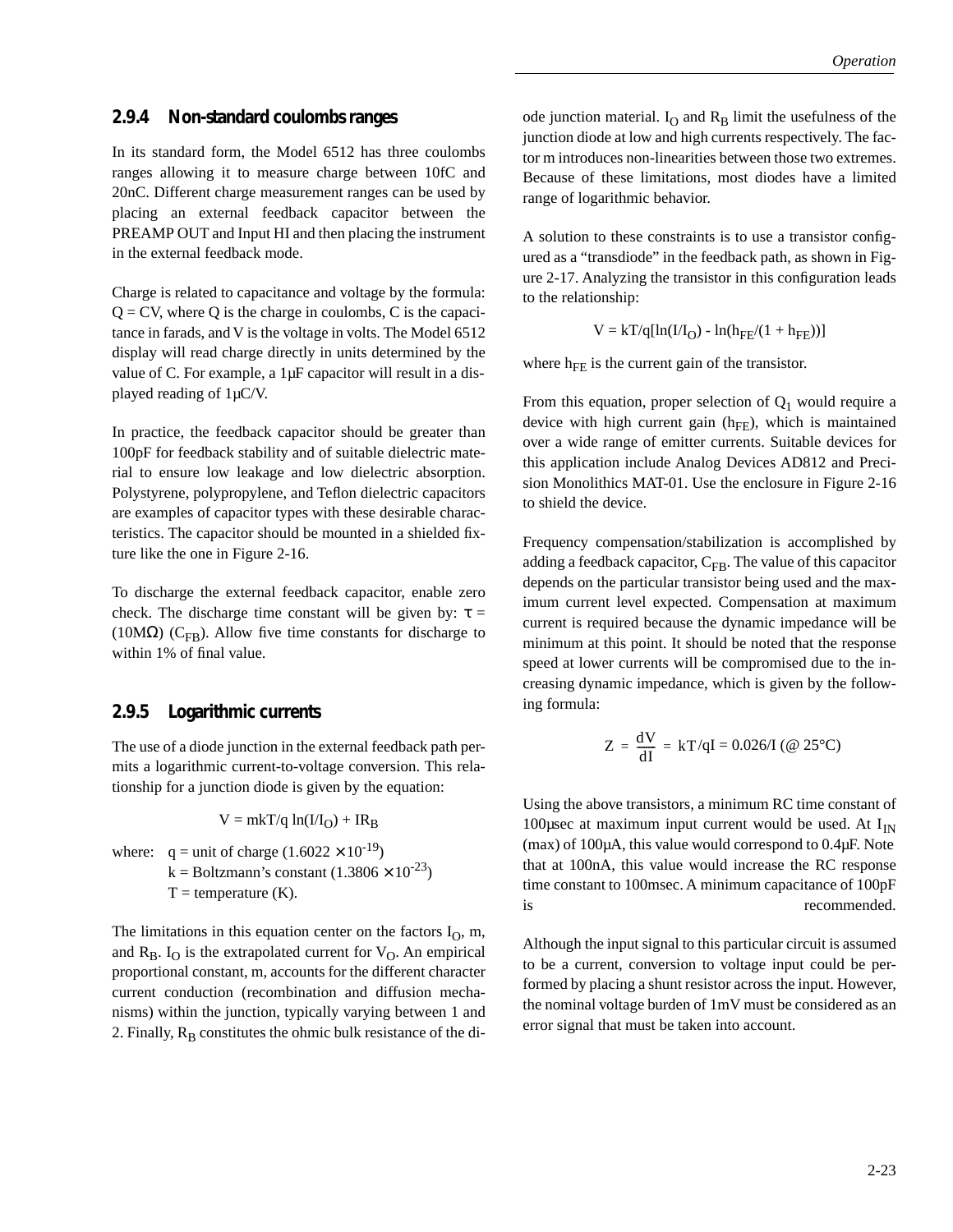

#### *Figure 2-17*

*"Transdiode" logarithmic current configuration*

Further processing of the current response can be achieved by using the suppress feature. For example, suppress could be enabled with a reference input current applied. For all subsequent currents, the natural logarithm of the ratio of the measured current to the suppressed current would then be displayed:

 $V_{\text{DISP}} = V_{\text{SUPPRESS}}$  kT/q (ln  $(I_{\text{READ}}/I_{\text{O}})$  - ln  $(I_{\text{SUPPRESS}}/I_{\text{O}})$  $I_{\Omega}$ )

 $=$  kT/q (ln (I<sub>READ</sub>/I<sub>SUPPRESS</sub>))

 $= 0.26$ /I (ln (I<sub>READ</sub>/I<sub>SUPPRESS</sub>)) @ 25<sup>o</sup>C

#### **NOTE**

The circuit topology of Figure 2-17 works for positive input currents only. For bipolar input signals, an external offset bias must be applied, or use a PNP transistor for  $Q_1$ .

## **2.9.6 Non-decade current gains**

The Model 6512 electrometer input uses internal decade resistance feedback networks for the current ranges. In some applications, non-decade current gains may be desirable. As shown in Figure 2-18, an external feedback resistor,  $R_{FB}$ , can be used to serve this purpose. Limitations on the magnitude of the feedback current require that the value of  $R_{FB}$  be greater than  $10^2$ Ω.

Note that external feedback can be temporarily calibrated over a range of  $\pm 12\%$  using the calibration program with the calibration jumper in the disable position. See paragraph 7.4.16 in Section 7.



*Figure 2-18 Non-decade current gains*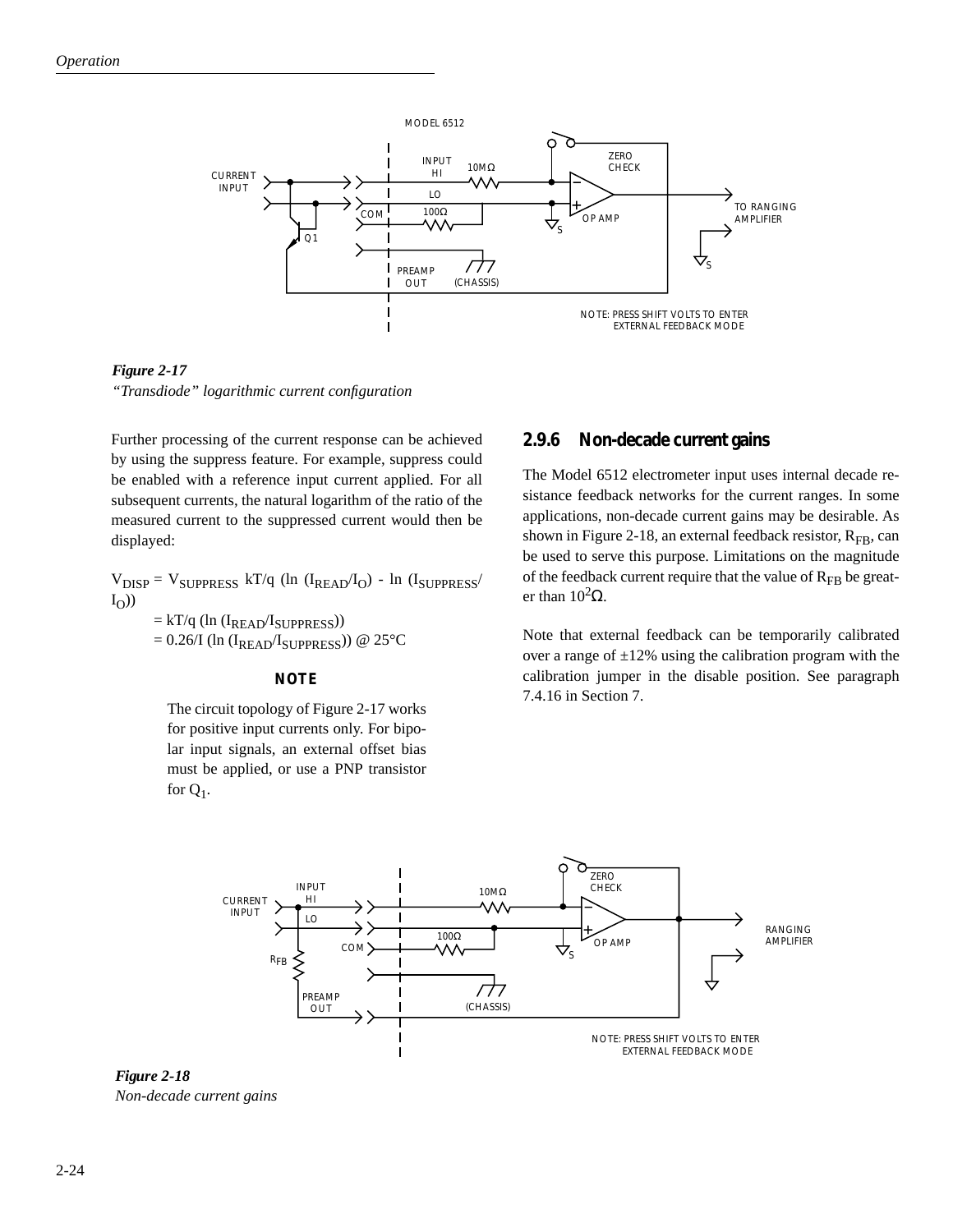# **2.10 Using zero correct and baseline suppression**

The Model 6512 has zero correction and baseline suppression modes that allow the cancellation of any internal offsets, or the storage of a baseline value that can be subtracted from subsequent readings.

## **2.10.1 Zero correct and zero check**

The ZERO CORRECT and ZERO CHECK buttons work together to cancel any internal offsets that might reduce accuracy. Note that the specifications listed for the instrument at the front of this manual assume that the instrument has been zeroed; use the following procedure to zero the instrument. Note that the instrument should be zero corrected on the range to be used, or on the lowest range of the function being used.

Proceed as follows to zero correct the instrument:

- 1. With the zero correct mode off, press the ZERO CHECK button. Be sure the ZERO CHECK light is on. In this mode, the input signal is disconnected from the input amplifier, and the input circuit is configured. as shown in Figure 2-19. The internal preamplifier is configured to measure its own offset when zero check is enabled.
- 2. Press the ZERO CORRECT button to zero the instrument. Note that if zero check is not enabled, the zeroing process will not take place. The previously stored zero parameter will be used instead.
- 3. To take readings, press ZERO CHECK to disable the zero check mode.
- 4. Readings can now be taken in the normal manner. Note that the instrument will remain zeroed even if the instrument is moved uprange.
- 5. For maximum accuracy, the zero correction process should be repeated every 24 hours when the ambient temperature changes by more than 1°C, or when the function is changed.



*Figure 2-19*

*Equivalent input impedance with zero check enabled*

#### NOTES:

- 1. Leave zero check enabled when connecting or disconnecting input signals (except for the coulombs function), or when changing functions.
- 2. Zero will automatically be scaled when the instrument is moved uprange.
- 3. Do not move the instrument down range after zero correction. Re-zero the instrument after moving down range.

## **2.10.2 Using suppression**

The suppression mode allows a stored offset value to be subtracted from subsequent readings. When the SUPPRESS button is pressed, the instrument will trigger a conversion and internally store the displayed value as a baseline. The SUPPRESS LED will illuminate to indicate that the suppression mode is enabled. All subsequent readings will be the difference between the suppressed value and the actual signal level.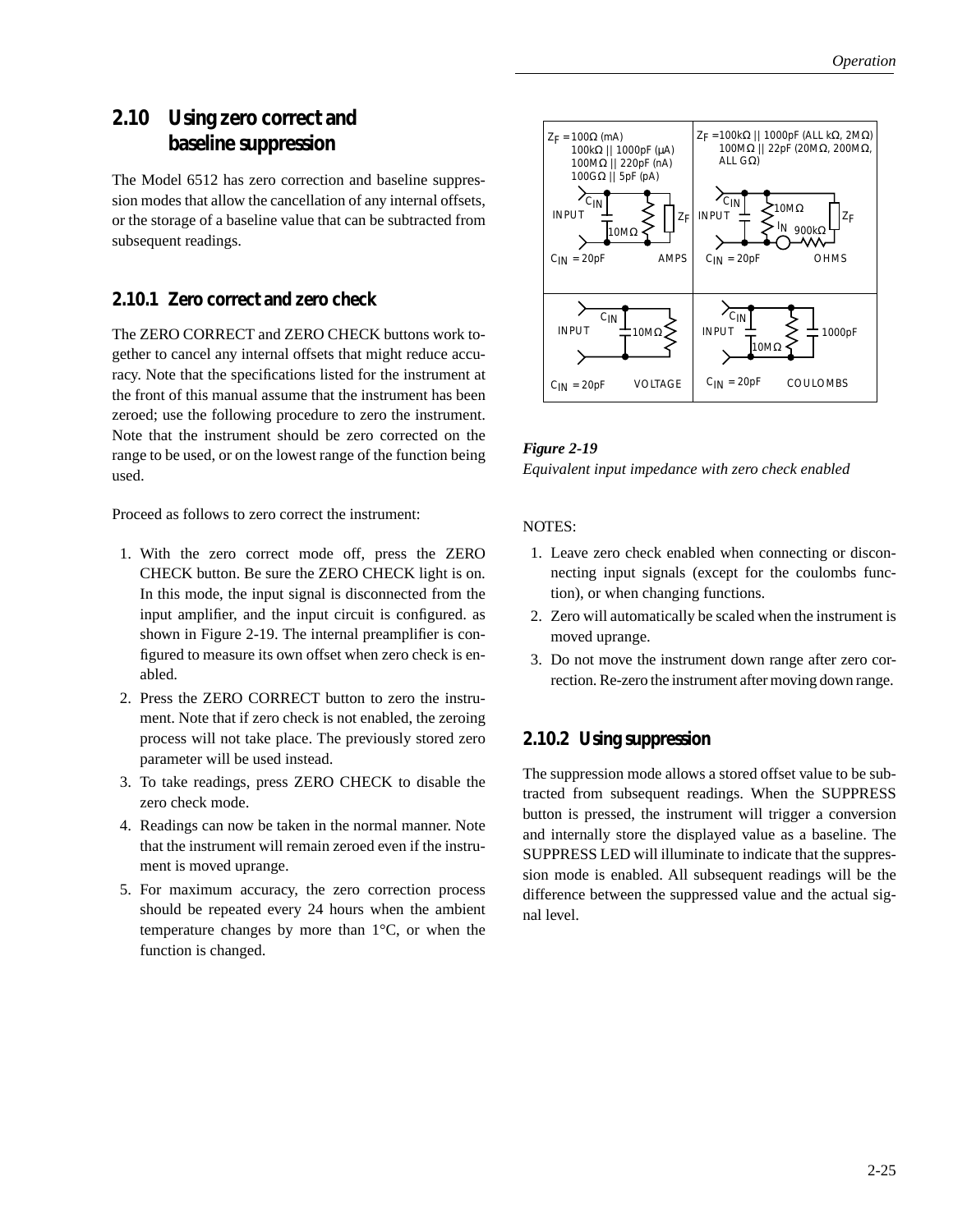The baseline maintains its absolute value regardless of range. For example, if a 1V signal is suppressed on the 2V range, it will remain at 1V on the 20V and 200V ranges. Only one reading for the presently selected function can be suppressed; the value will be lost if the function is changed.

The suppressed readings can be as small as the resolution of the instrument will allow, or as large as full range. Some typical examples include:

| Suppressed  | Applied     | Displayed   |
|-------------|-------------|-------------|
| Reading     | Signal      | Value       |
| $+10.500V$  | $+18.600V$  | $+8.100V$   |
| $+2.556nA$  | $+1.8000nA$ | $-0.7560nA$ |
| $-12.600mA$ | $+4.500mA$  | $+17.100mA$ |

To use suppression, perform the following steps:

- 1. Cancel suppress if presently enabled.
- 2. Select a range and function that is consistent with the anticipated measurement.
- 3. Connect the signal to be suppressed to the instrument input.

#### **WARNING**

**With suppress enabled, the voltage on the input terminals may be significantly larger than the displayed value. For example, if a 150VDC baseline is stored, an applied voltage of +175V will result in a displayed value of only +25V.**

- 4. Press the SUPPRESS button. The triggered reading will be stored at that point.
- 5. Disconnect the suppressed signal from the input, and connect the signal to be measured in its place. Subsequent readings will be the difference between the suppressed value and the applied signal.
- 6. To return the instrument to the normal mode, press the SUPPRESS button. The SUPPRESS light will go off, and the instrument will be taken out of the suppression mode. The previously stored suppressed value will be cancelled.

#### NOTES:

- 1. Using suppress reduces the dynamic range of the measurement. For example, if the suppressed value is 100mV on the 200mV range, an input voltage of 100mV or more will over-range the instrument even though input voltages up to 199.99mV are normally within the capabilities of the 200mV range. If the instrument is in the auto-range mode, it will move up range, if necessary.
- 2. Setting the range lower than the suppressed value will over-range the display; the instrument will display the "OL" message under these conditions.
- 3. To store a new baseline, suppress must first be disabled and then enabled once again. The new value will be stored with the first triggered conversion.
- 4. Do not move the instrument down range when using suppress.

# **2.11 Data storage**

The Model 6512 has an internal 100-point data store mode that can be used to log a series of readings. The fill rate of the data store buffer can be set to specific intervals by a parameter that is entered when the storage mode is first enabled. Alternatively, a special one-shot trigger mode can be used to control the fill rate from the front panel. Once data is stored, readings can be easily recalled from the front panel.

Minimum and maximum values can also be retained for future recall. As long as data store is enabled, maximum and minimum values are updated with each reading conversion.

Enter the data storage mode as follows:

1. Press and hold the DATA STORE ON/OFF button. The instrument will then scroll through the various reading rates that are listed in Table 2-8. In addition to the continuous rate, which stores readings at the conversion rate (about three readings per second), five additional intervals from one reading per second to one reading per hour are available. A special trigger mode allows you to control the interval with the TRIG button. During the rate selection process, the display will appear as follows:

 $r=3$ 

In this example, the rate parameter is 3, indicating a 1 rdg/min interval.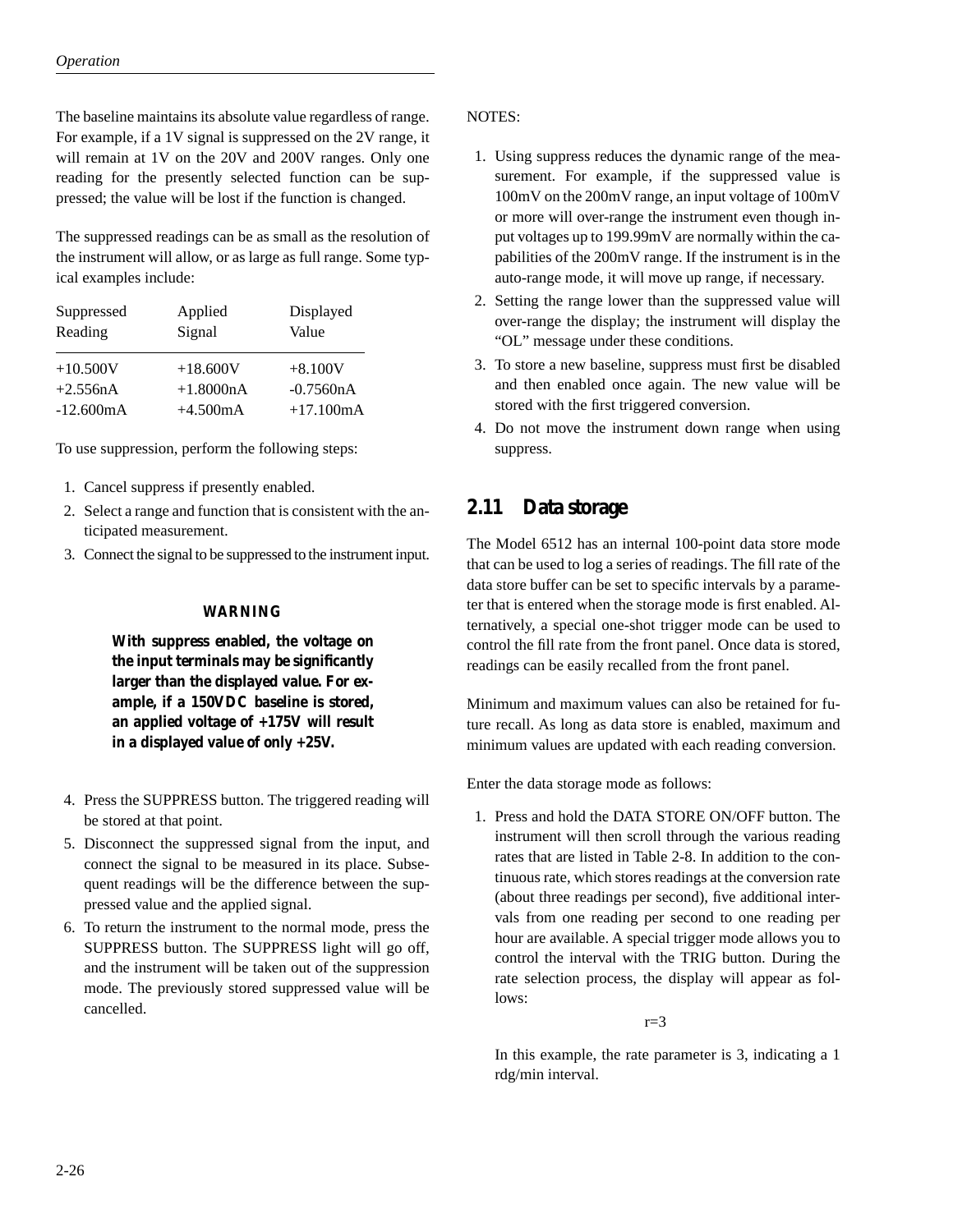#### *Table 2-8*

*Data store reading rates*

| r Value  | Rate                                |
|----------|-------------------------------------|
| $\Omega$ | Conversion Rate (every 360msec)     |
|          | One Reading Per Second              |
| 2        | One Reading Every 10 seconds        |
| 3        | One Reading Per Minute              |
| 4        | One Reading Every 10 Minutes        |
| 5        | One Reading Per Hour                |
| 6        | One reading Per Front Panel Trigger |
|          |                                     |

2. To select the desired interval, simply release the ON/ OFF button when the desired rate appears in the display. The Model 6512 will then begin storing readings at the selected rate. If you selected the triggered mode, one reading will be stored in memory each time the front panel TRIG button is pushed.

(For rapid starts, the rate can be pre-selected by pressing ON/OFF, releasing the button when the selected rate is displayed, and then turning off data store. Storage will then begin at the pre-selected rate the next time the ON/ OFF button is pressed.)

- 3. When data store memory is full (after all 100 readings have been stored), the instrument will stop logging data, and the DATA LED will flash to indicate that memory is full.
- 4. Readings can be recalled any time (even if the instrument is still logging) by pressing and holding the RE-CALL button. Holding the RECALL button in causes the reading memory location number to be displayed. Releasing the RECALL button causes the reading at that location to be displayed. The first data point to be displayed will be the last reading stored. For example, if reading #65 was the last point, the display will show:

#### n=65

5. The second and third points will be the high and low data points. For example, for the high value, the display will show:

#### n=HI

Similarly, the display will show the following for the low data point:

#### n=Lo

6. Following these three points, the remaining data points will be displayed, beginning with the first one stored. The memory location will increment from 1 to the maximum point stored. For example, the tenth reading appears as:

n=10

- 7. To continue recalling readings, use the RECALL button to scroll reading memory locations. Scrolling becomes more rapid if the RECALL button is held in. Release the button when the desired data point is displayed.
- 8. The recall mode can be cancelled simply by pressing SHIFT RECALL. The instrument will then return to the normal display mode. As long as data store is not disabled and then re-enabled, readings are retained within memory. You can return to the recall mode at any time to review data.
- 9. To cancel data store operation, press the ON/OFF button. The ON/OFF LED will turn off, indicating that data store is disabled. Data is retained until data store is enabled once again. Thus, you can still recall data even after data store is turned off.

Data Store Operating Notes:

- 1. Data logging continues at the selected rate during recall until all 100 locations have been filled. Logging stops when all 100 locations are full, as indicated by the flashing DATA indicator.
- 2. The data store trigger mode should not be confused with the front panel trigger mode. The data store trigger mode is enabled by entering the special trigger parameter (r=6) at the beginning of the data storage process, while the front panel trigger mode is entered by pressing SHIFT TRIG.
- 3. If the instrument is placed in the front panel one-shot trigger mode, display readings will be triggered at the data store rate interval except when r=0. For example, if the instrument is set up for 10 minute intervals, one reading will be triggered and displayed every 10 minutes. When r=0, a single reading is stored each time an appropriate trigger is received (for example, GET in the T3 trigger mode, as described in Section 3).
- 4. The data store rate can be used to control the data output rate in the IEEE- 488 talk-only mode. To use the Model 6512 in this manner, place the instrument in the talkonly mode (see Section 3). Now enter the data storage mode, and select the desired interval as described above.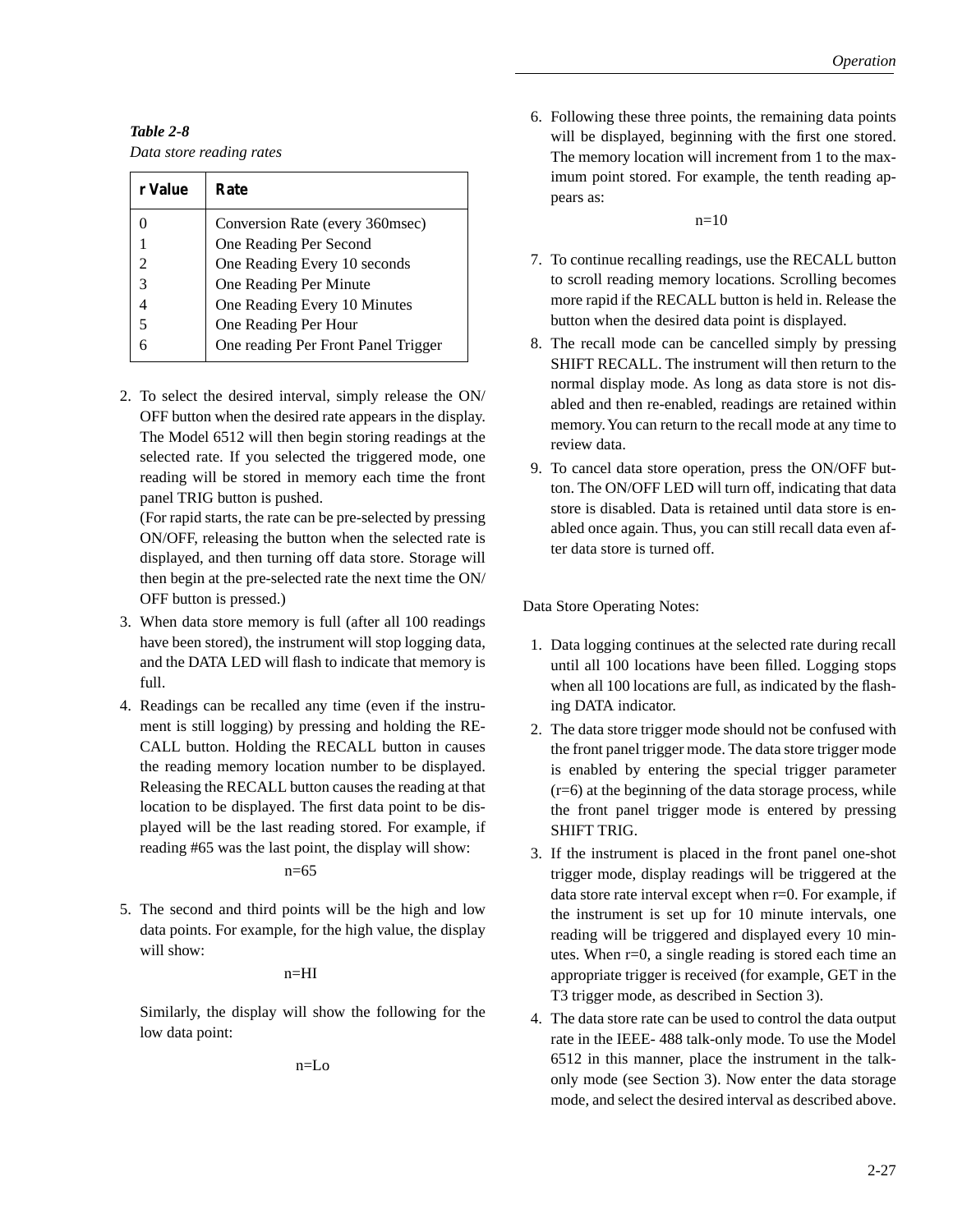The instrument will then output readings over the IEEE-488 bus at the selected rate.

5. The storage rate in  $r=0$  and  $r=1$  may be affected if the instrument is in auto-range and a range change occurs. Typically, it takes about 350msec per range change.

### **Minimum/maximum operation**

Minimum/Maximum operation is essentially separate from data store except for the fact that both are enabled or disabled by the ON/OFF button. Thus, the minimum and maximum data points are continuously updated with each triggered conversion as long as the ON/OFF LED is on. Note that only range, not function, is indicated when reading maximum and minimum values. Maximum and minimum values can be obtained during the recall process, as indicated in step 4 above.

# **2.12 External triggering**

The Model 6512 has two BNC connectors on the rear panel associated with instrument triggering. The EXTERNAL TRIGGER INPUT allows the instrument to be triggered by other devices, while the METER COMPLETE OUTPUT allows the instrument to trigger other devices.

## **2.12.1 External trigger input**

The Model 6512 may be triggered on a continuous or oneshot basis. For each of these modes, the trigger stimulus will depend on the selected trigger mode, which is further described in Section 3. In a continuous trigger mode, the instrument takes a continuous series of readings. A trigger stimulus in continuous aborts a reading in progress and triggers a new series of readings. In a one-shot mode, only a single reading is taken each time the instrument is triggered.

The EXTERNAL TRIGGER INPUT requires a falling-edge pulse at TTL logic levels, as shown in Figure 2-20. The low logic level should be between 0-0.8V, and the high level should be 2-5V. The minimum pulse width for reliable triggering is approximately 10µsec. Connections to the rear panel EXTERNAL TRIGGER INPUT jack should be made with a standard BNC coaxial cable. If the instrument is in the external trigger mode, it will be triggered to take readings while in either a continuous or one-shot mode when the negativegoing edge of the external trigger pulse occurs.



*Figure 2-20 External trigger pulse specifications*

To use the external triggering, proceed as follows:

- 1. Connect the external trigger source to the rear panel BNC EXTERNAL TRIGGER INPUT connector. The shield (outer) part of the connector is connected to digital common. Since an internal pull-up resistor is included, a mechanical switch may be used. Note, however, that de-bouncing circuitry will probably be required to avoid improper triggering.
- 2. Place the instrument in the one-shot trigger mode by pressing SHIFT and then TRlG in that order. The instrument will indicate that it is in the one-shot mode by illuminating the SGL indicator.
- 3. To trigger the instrument, apply a pulse to the EXTER-NAL TRIGGER INPUT. The instrument will process a single reading each time the pulse is applied. Note that the instrument may also be triggered by pressing TRIG.
- 4. To return the instrument to the continuous mode, press the SHIFT and TRIG buttons in sequence.

#### NOTES:

- 1. External triggering can be used to control the fill rate in the data store mode. See paragraph 2.11 for details.
- 2. The Model 6512 must be in the appropriate trigger mode to respond to external triggering (the unit will be in this mode upon power-up). See Section 3 for details on programming trigger modes.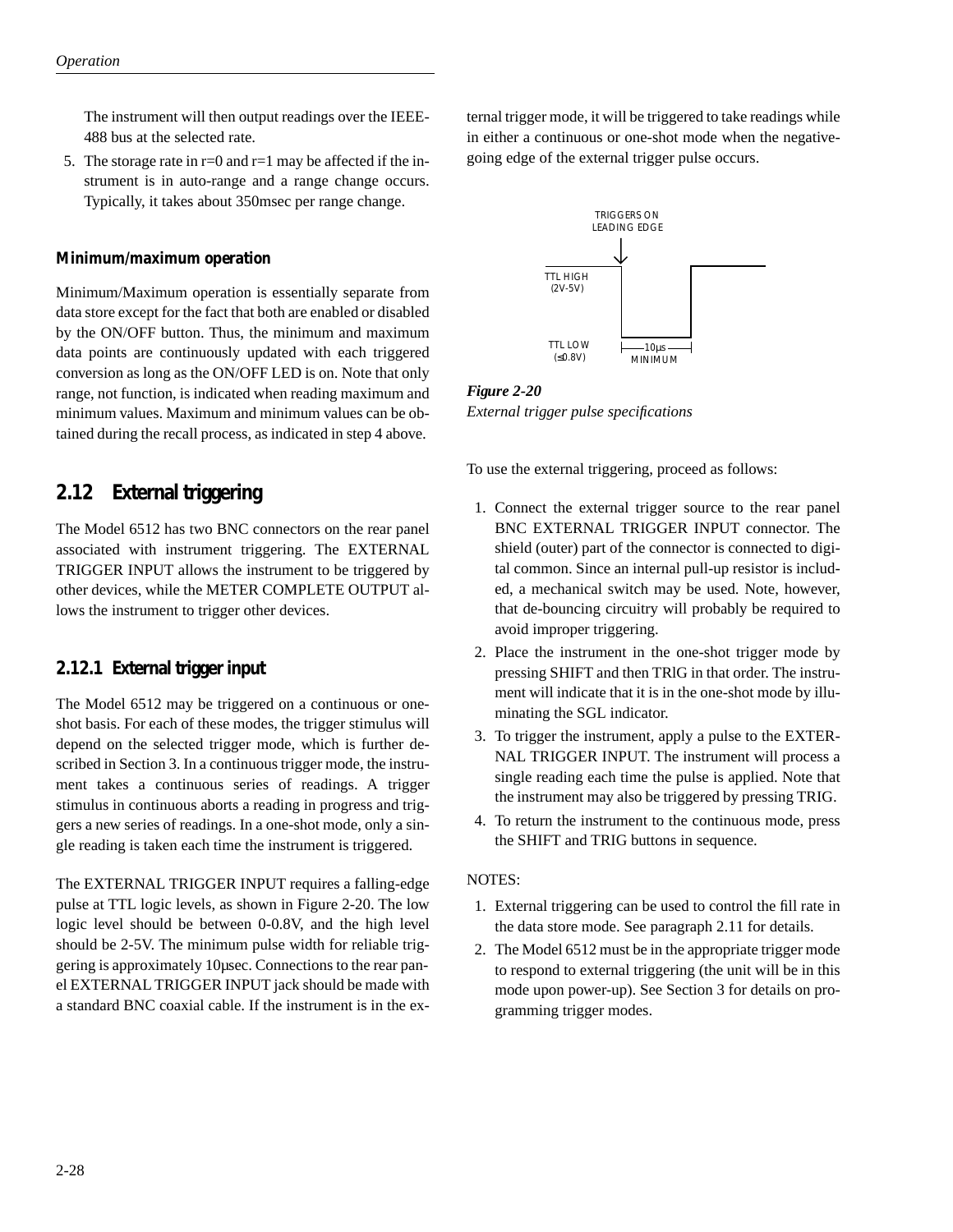3. If a trigger overrun occurs (the instrument is triggered while processing a reading from a previous trigger), it will ignore the trigger and display the following:

t Err

## **2.12.2 Meter complete output**

The Model 6512 has an available output pulse that can be used to trigger other instrumentation. A single TTL-compatible negative-going pulse with a minimum duration of 10µsec (see Figure 2-21) will appear at the METER COMPLETE OUT-PUT jack each time the instrument completes a reading. To use the METER COMPLETE OUTPUT, proceed as follows:

1. Connect the Model 6512 to the instrument to be triggered with a suitable shielded cable. Use a standard BNC coaxial cable to make the connection to the Model 6512.

#### **CAUTION**

**Do not exceed 30V RMS between the METER COMPLETE common (outer ring) and chassis ground, or instrument damage may occur.**

- 2. Select the desired function, range, trigger mode, and other operating parameters, as desired.
- 3. In a continuous trigger mode, the instrument will output pulses at the conversion rate; each pulse will occur after the Model 6512 has completed a conversion (about every 360msec).
- 4. In a one-shot trigger mode, the Model 6512 will output a pulse once each time it is triggered after it completes the reading conversion.



*Figure 2-21 Meter complete pulse specifications*

## **2.12.3 Triggering example**

As an example of using both the external trigger input and the meter complete output, assume that the Model 6512 is to be used in conjunction with a Keithley Model 7001 Switch System to allow the Model 6512 to measure a number of different signals, which are to be switched by the scanner. Using appropriate scanner cards, the Model 7001 can switch up to 80 2-pole channels.

By connecting the triggering inputs of the two instruments together, a complete automatic measurement sequence could be performed. Data obtained from each measurement point could be stored by the data store mode of the Model 6512. Alternatively, the Model 6512 could be connected through the IEEE-488 bus to a printer, which would print out the data for each point as it is measured.

Once the Model 7001 is programmed for its scan sequence, the measurement procedure is set to begin. When the Model 7001 closes the selected channel, it triggers the Model 6512 to take a reading. When the Model 6512 finishes the reading, it triggers the Model 7001 to scan to the next channel. The process repeats until all channels have been scanned.

To use the Model 6512 with the Model 7001, proceed as follows:

- 1. Connect the Model 6512 to the Model 7001 as shown in Figure 2-22. Use shielded cables with BNC connectors. The Model 6512 METER COMPLETE OUTPUT jack should be connected to the Model 7001 EXTERNAL TRIGGER input jack. The Model 6512 EXTERNAL TRIGGER INPUT should be connected to the Model 7001 CHANNEL READY output. Additional connections, which are not shown on the diagram, will also be necessary to apply signal inputs to the scanner cards, as well as for the signal lines between the scanner and the Model 6512.
- 2. Place the Model 6512 in the one-shot trigger mode by pressing the SHIFT and TRIG buttons, in that order.
- 3. Install the desired scanner cards and make the required input and output signal connections.
- 4. Program the Model 7001 scan list and trigger modes as required. See the Model 7001 Instruction Manual for details.
- 5. If data storage is required, enter the data storage mode as described in paragraph 2.11.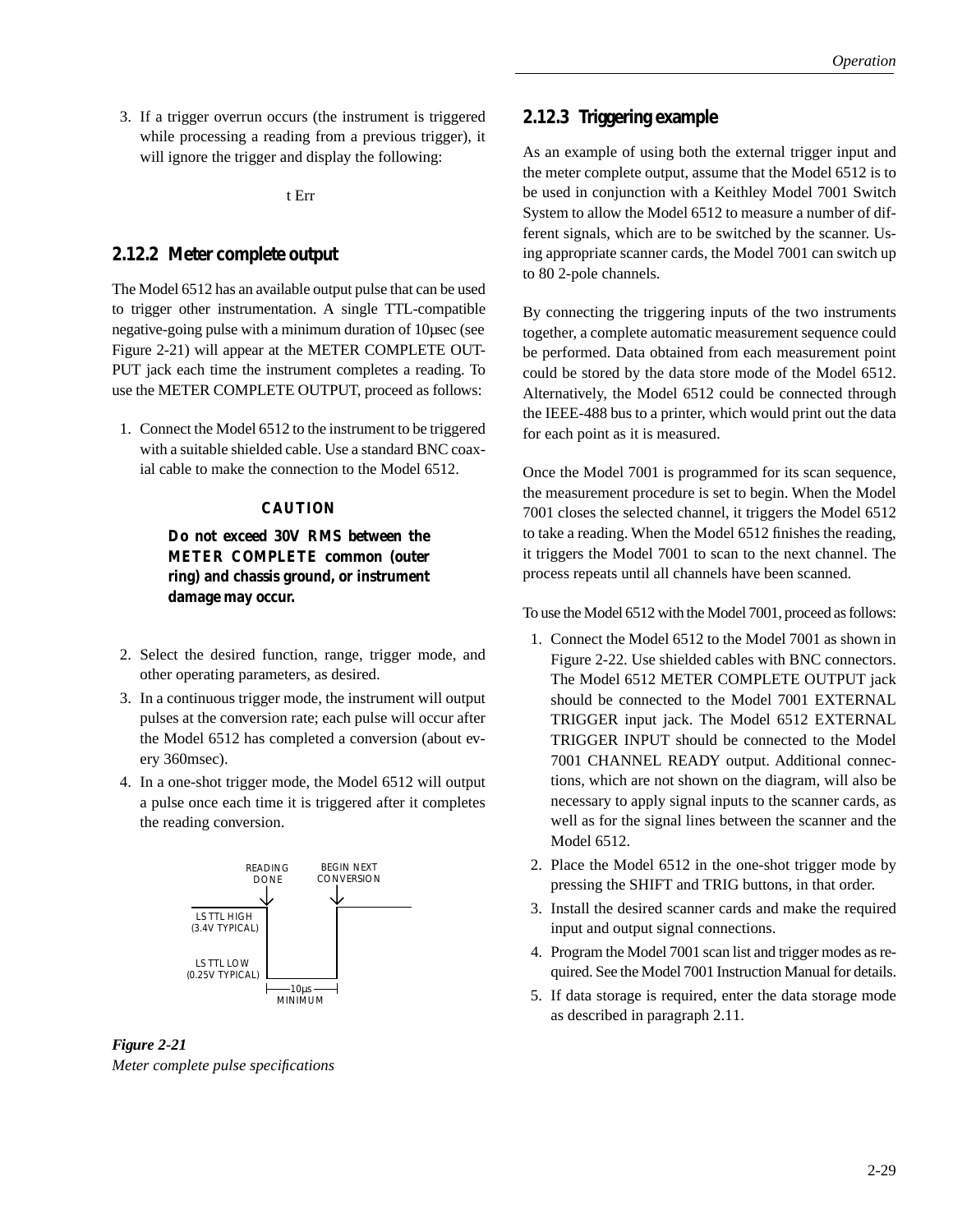



*External triggering example* 

6. Begin the measurement sequence by pressing the Model 7001 STEP button. The Model 7001 will close the first channel and trigger the Model 6512 to take a reading. When the Model 6512 completes the reading, it will trigger the Model 7001 to go to the next channel. The process repeats until all programmed channels have been scanned.

## **2.13 Measurement considerations**

The Model 6512 is a highly sensitive instrument that can measure extremely low signal levels. At these low signal levels, a number of factors can affect a measurement. Some considerations when making measurements with the Model 6512 are discussed in the following paragraphs.

## **2.13.1 Ground loops**

Ground loops that occur in multiple-instrument test set-ups can create error signals that cause erratic or erroneous measurements. The configuration shown in Figure 2-23 introduces errors in two ways. Large ground currents flowing in one of the wires will encounter small resistances, either in the wires, or at the connecting points. This small resistance results in voltage drops that can affect the measurement. Even if the ground loop currents are small, magnetic flux cutting across the large loops formed by the ground leads can induce sufficient voltages to disturb sensitive measurements.



*Figure 2-23 Multiple ground points create a ground loop*

To prevent ground loops, instruments should be connected to ground at only a single point, as shown in Figure 2-24. Note that only a single instrument is connected directly to power line ground. Experimentation is the best way to determine an acceptable arrangement. For this purpose, measuring instruments should be placed on their lowest ranges. The configuration that results in the lowest noise signal is the one that should be used.



*Figure 2-24 Eliminating ground loops*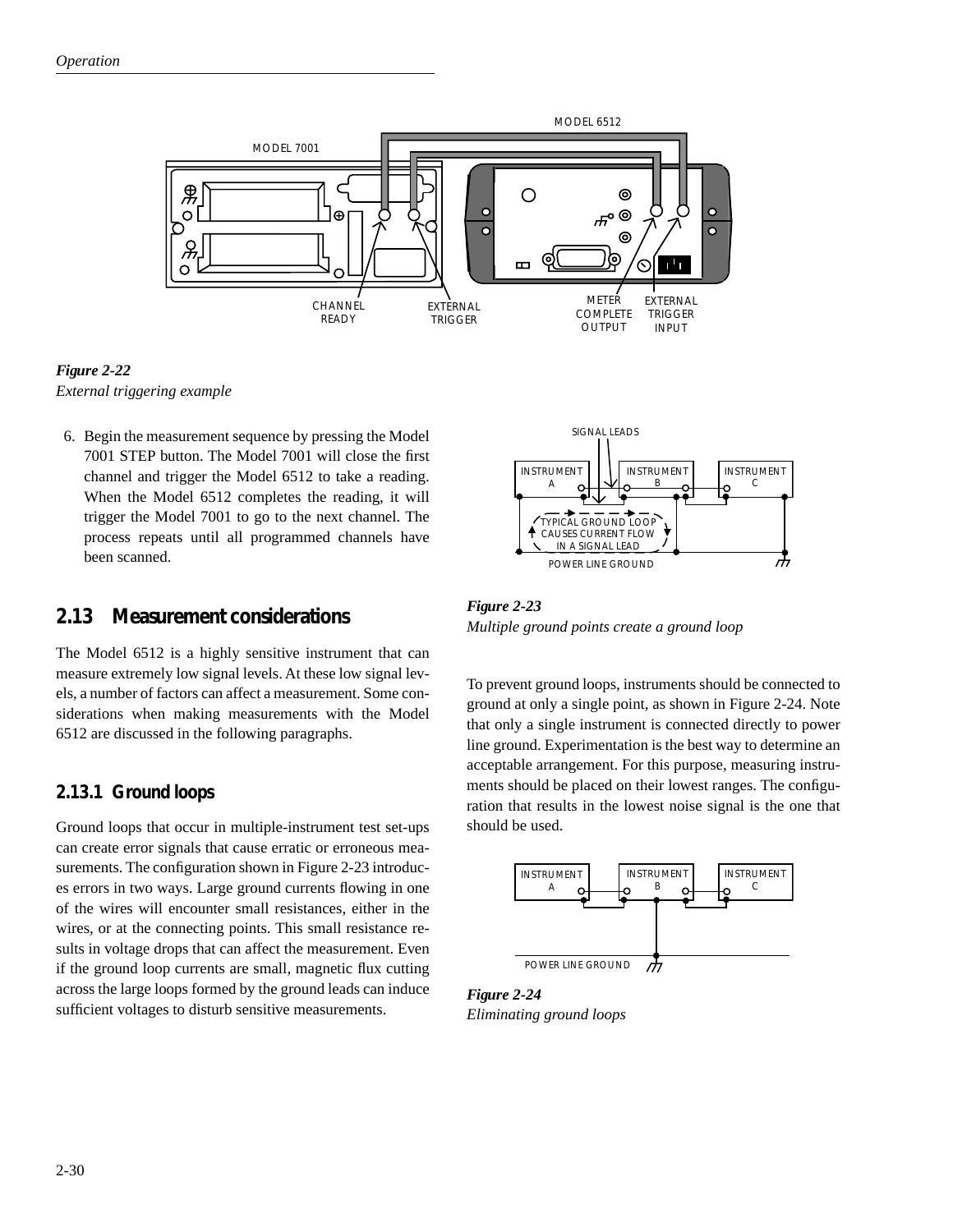## **2.13.2 EIectrostatic interference**

Electrostatic interference occurs when an electrically charged object is brought near an uncharged object, thus inducing a charge on the previously uncharged object. Usually, effects of such electrostatic action are not noticeable because low impedance levels allow the induced charge to dissipate quickly. However, the high impedance levels of many Model 6512 Electrometer measurements do not allow these charges to decay rapidly, and erroneous or unstable readings may result. These erroneous or unstable readings may be caused in the following ways:

- 1. DC electrostatic field can cause undetected errors or noise in the reading.
- 2. AC electrostatic fields can cause errors by driving the input preamplifier into saturation, or through rectification that produces DC errors.

Electrostatic interference is first recognizable when hand or body movements near the experiment cause fluctuations in the reading. Pick-up from AC fields can also be detected by observing the electrometer preamp output on an oscilloscope. Line frequency signals on the output are an indication that electrostatic interference is present.

Means of minimizing electrostatic interference include:

- 1. Shielding. Possibilities include: a shielded room, a shielded booth, shielding the sensitive circuit, and using shielded cable. The shield should always be connected to a solid connector that is connected to signal low. If circuit low is floated above ground, observe safety precautions, and avoid touching the shield. Meshed screen or loosely braided cable could be inadequate for high impedances, or in strong fields. Note, however, that shielding can increase capacitance in the measuring circuit, possibly slowing down response time.
- 2. Reduction of electrostatic fields. Moving power lines or other sources away from the experiment reduces the amount of electrostatic interference seen in the measurement.

## **2.13.3 Thermal EMFs**

Thermal EMFs are small electric potentials generated by differences in temperature at the junction of two dissimilar metals. Although thermal EMFs are most troublesome with lowvoltage signals, they can also affect measurements made at higher levels in extreme cases.

Low-thermal connections should be used whenever thermal EMFs are known to be a problem. Crimped copper-to-copper connections should be used to minimize these effects. Make certain that all connecting surfaces are kept clean and free of oxides, since copper-to-copper oxide junctions generate much higher thermal EMFs than do pure copper-to-copper connections.

## **2.13.4 Electromagnetic interference (EMI)**

The electromagnetic interference characteristics of the Model 6512 Electrometer comply with the electromagnetic compatibility (EMC) requirements of the European Union as denoted by the CE mark. However, it is still possible for sensitive measurements to be affected by external sources. In these instances, special precautions may be required in the measurement setup.

Sources of EMI include:

- radio and television broadcast transmitters
- communications transmitters, including cellular phones and handheld radios
- devices incorporating microprocessors and high speed digital circuits
- impulse sources as in the case of arcing in high-voltage environments

The effect on instrument performance can be considerable if enough of the unwanted signal is present. The effects of EMI can be seen as an unusually large offset, or, in the case of impulse sources, erratic variations in the displayed reading.

The instrument and experiment should be kept as far away as possible from any EMI sources. Additional shielding of the instrument, experiment, and test leads will often reduce EMI to an acceptable level. In extreme cases, a specially constructed screen room may be required to sufficiently attenuate the troublesome signal.

External filtering of the input signal path may be required. In some cases, a simple one-pole filter may be sufficient. In more difficult situations, multiple notch or band-stop filters, tuned to the offending frequency range, may be required. Connecting multiple capacitors of widely different values in parallel will maintain a low impedance across a wide frequency range. Such filtering, however, may have detrimental effects (such as increased response time) on the measurement.

## **2.13.5 Leakage resistance effects**

At normal resistance levels, the effects of leakage resistance are seldom seen because any leakage resistance present is generally much higher than the resistance levels encountered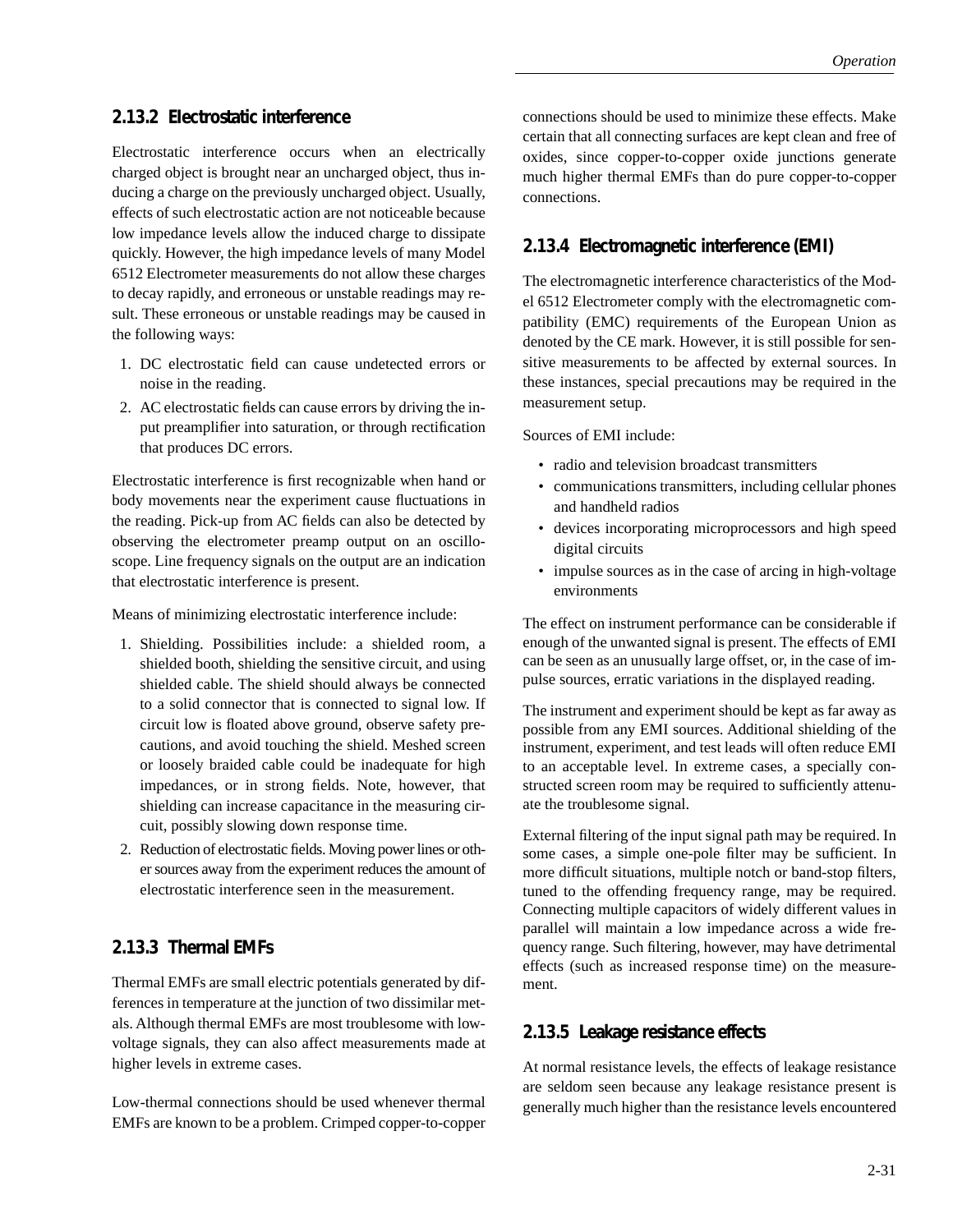in the circuit under test. At the high resistance levels of many Model 6512 measurements, however, leakage resistance can have a detrimental effect on the measurement. Such leakage resistance can occur in the circuit under test (on PC boards, for example), in the connecting cable, or even at the electrometer input itself, especially if the input connector is not kept clean.

To see how leakage resistance can affect measurement accuracy, let us review the equivalent circuit in Figure 2-25.  $E_S$ and  $R<sub>S</sub>$  are the source voltage and source resistance respectively. The leakage resistance is represented by  $R_L$ , while the voltage, as seen by the electrometer, is  $V_M$ .



*Figure 2-25 Leakage resistance effects*

 $R<sub>S</sub>$  and  $R<sub>L</sub>$  form a voltage divider that attenuates the input signal in accordance with the formula:

$$
V_M\,=\,\frac{E_S E_L}{R_S+R_L}
$$

Thus, if R<sub>L</sub> has a value of 100G $\Omega$ , and R<sub>S</sub> is 10G $\Omega$ , the actual voltage measured by the electrometer with a 10V source would be:

$$
V_{\text{M}} = \frac{10 \times 100 \text{G} \Omega}{10 \text{G} \Omega + 100 \text{G} \Omega}
$$

$$
V_{\text{M}} = 9.09 V
$$

Thus, we see that the effects of leakage resistance can be substantial, resulting in an error of more than 9% in this case.

Certain steps can be taken to ensure that the effects of leakage resistance are minimal. The most obvious remedy to ensure that the leakage resistance itself is as high as possible. Use only good quality triaxial cable for signal connections, and make sure that the circuit under test and connectors are kept free of contamination.

Even with these steps, however, there is a limit as to how high the leakage resistance can be. In those cases, guarded input connections should be used, as described in paragraph 2.7.4.

## **2.13.6 Input capacitance effects**

Virtually any circuit has at least some small amount of distributed capacitance that can slow down the response time of high-impedance measurements. Even if the circuit itself has minimal capacitance, cable or instrument input capacitance effects can be noticeable.

As an example, assume that the Model 6512 is being used to measure the value of a high-impedance voltage source, as shown in Figure 2-26. The source and source resistance are represented by  $E_S$  and  $R_S$ , the input capacitance is  $C_{IN}$ , and the voltage measured by the electrometer is  $V_M$ .



*Figure 2-26 Input capacitance effects*

When  $E<sub>S</sub>$  is first applied, the voltage across the capacitance (and thus, at the electrometer input) does not instantaneously rise to its final value. Instead, the capacitance charges exponentially in accordance with the following formula:

$$
V_M = E_S \left( 1 - e^{\frac{-t}{RC}} \right)
$$

Note that  $R<sub>S</sub>$  is given in megohms, C is in microfarads, while t is in seconds.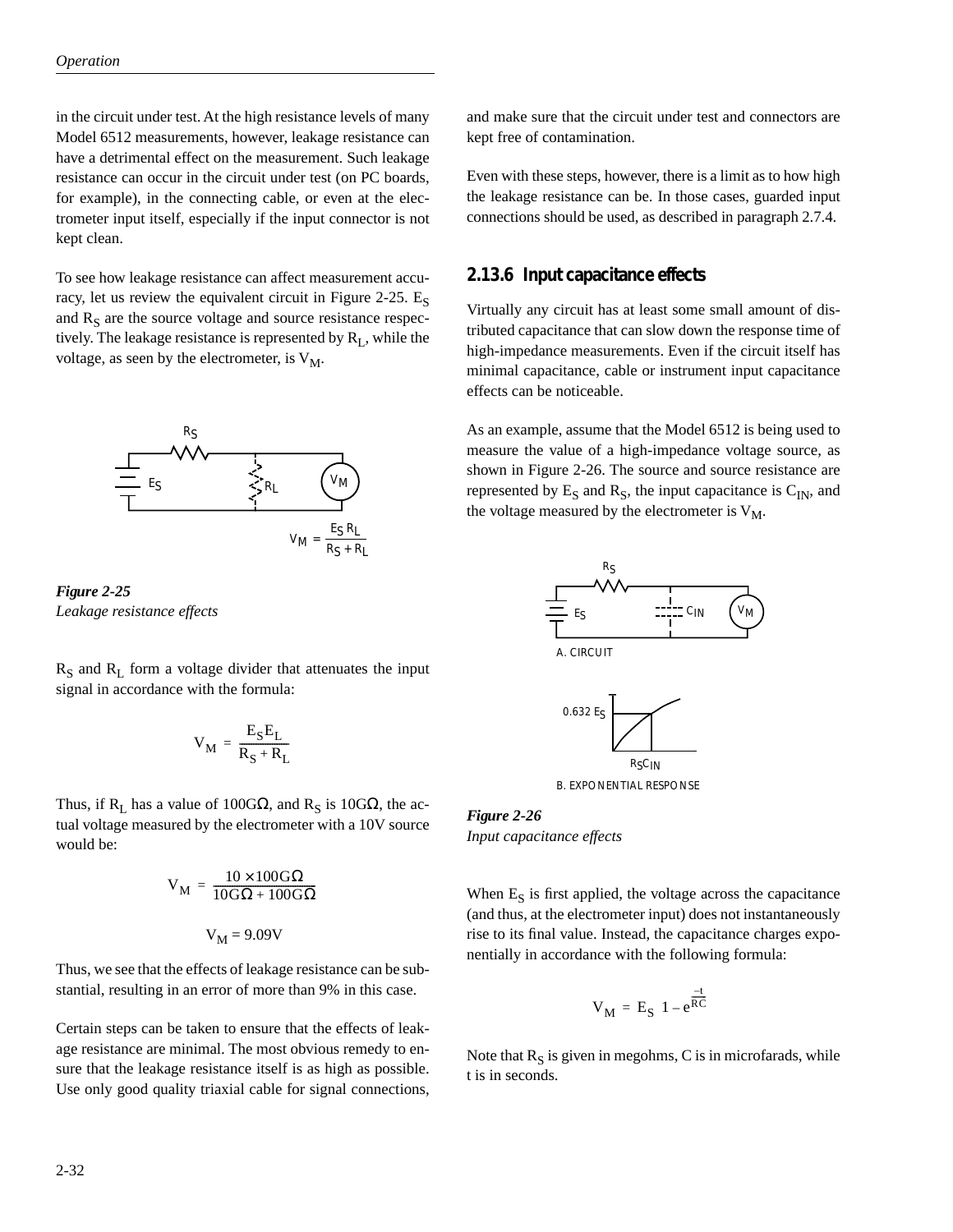Because of the charging of  $C_{\text{IN}}$ , the electrometer follows the exponential curve shown in Figure 2-26B. At the end of one time constant  $(R_S C_{IN})$ , the voltage will reach approximately 63% of its final value. At the end of two time constants  $(2R_SC_{IN})$ , the voltage will reach about 86% of its final value, and so on. Generally, at least five time constants should be allowed for better than 1% accuracy.

The amount of time that must be allowed will, of course, depend on the relative values of  $R<sub>S</sub>$  and  $C<sub>IN</sub>$ . For example, when measuring a voltage with a source resistance of  $10G\Omega$ with an input capacitance of 100pF, a time constant of one second results. Thus, at least five seconds must be allowed to achieve a better than 1% accuracy figure. Table 2-9 summarizes voltage values and percentage error values for ten different time constants ( $\tau = R_S C_{IN}$ ).

#### *Table 2-9*

| Voltage and percent error for various time constants |  |  |  |  |
|------------------------------------------------------|--|--|--|--|
|------------------------------------------------------|--|--|--|--|

| <b>Time</b><br>constant* | $\mathbf{V}_{\mathbf{M}}$ | %Error |
|--------------------------|---------------------------|--------|
| τ                        | $0.632E_S$                | 37%    |
| $2\tau$                  | $0.86E_S$                 | 14%    |
| $3\tau$                  | $0.95E_S$                 | 5%     |
| $4\tau$                  | $0.982E_S$                | 1.8%   |
| 5τ                       | $0.993E_S$                | 0.674% |
| $6\tau$                  | $0.9975E_S$               | 0.25%  |
| $7\tau$                  | $0.999E_S$                | 0.09%  |
| * $\tau = R_S C_{IN}$    |                           |        |

The most obvious method to minimize the slowing effects of input capacitance is to minimize the amount of capacitance in the circuit. Using low-capacitance cable and keeping the cable as short as possible are two ways to do so. However, there is a limit to the amount of capacitance reduction that can be achieved. In those cases, especially where high impedance levels are involved, guarded operation (see paragraph 2.7.4) may be necessary.

While input capacitance does increase rise-time, it can help to filter out some noise present at the input by effectively reducing electrometer bandwidth. If we assume that all input capacitance is lumped into a single element, the half-power (-3dB) point of the circuit in Figure 2-26A will be:

$$
f_{-3dB} = \frac{1}{2\pi R_S C_{IN}}
$$

Thus, if R<sub>S</sub> has a value of 10M $\Omega$ , and C<sub>IN</sub> has a value of 100pF, the half-power point will be 159Hz.

#### **2.13.7 Source resistance**

As shown in Table 2-10, a minimum value of source resistance is recommended for each AMPS range. The reason for this limitation can be understood by examining Figure 2-27.  $C_S$  and  $C_F$  do not affect low-frequency noise and drift and can be ignored for the purposes of this discussion.



#### *Figure 2-27*

*Simplified model for source resistance and source capacitance*

#### *Table 2-10*

*Minimum source resistance*

| Range    | <b>Minimum source</b><br>resistance |
|----------|-------------------------------------|
| All pA   | $100 \text{G}\Omega$                |
| All $nA$ | $100M\Omega$                        |
| All µA   | $100k\Omega$                        |
| All $mA$ | $100\Omega$                         |

Input amplifier noise  $(E_{\text{NOISE}})$  and offset  $(E_{\text{OS}})$  appearing at the output can be calculated as follows:

$$
OutputE_{NOISE} = InputE_{NOISE} \times \left(1 + \frac{R_F}{R_S}\right)
$$

Thus, it is clear that, as long as  $R_S \gg R_E$ , Output  $E_{\text{NOISE}} = \text{In-}$ put  $E_{\text{NOISE}}$ . However, as  $R_{\text{S}}$  decreases in value relative to  $R_{\text{F}}$ , Output  $E_{\text{NOISE}}$  increases. When  $R_F = R_S$ , Output  $E_{\text{NOISE}} = 2$  $\times$  Input E<sub>NOISE</sub>, and the same relationship applies for E<sub>OS</sub>.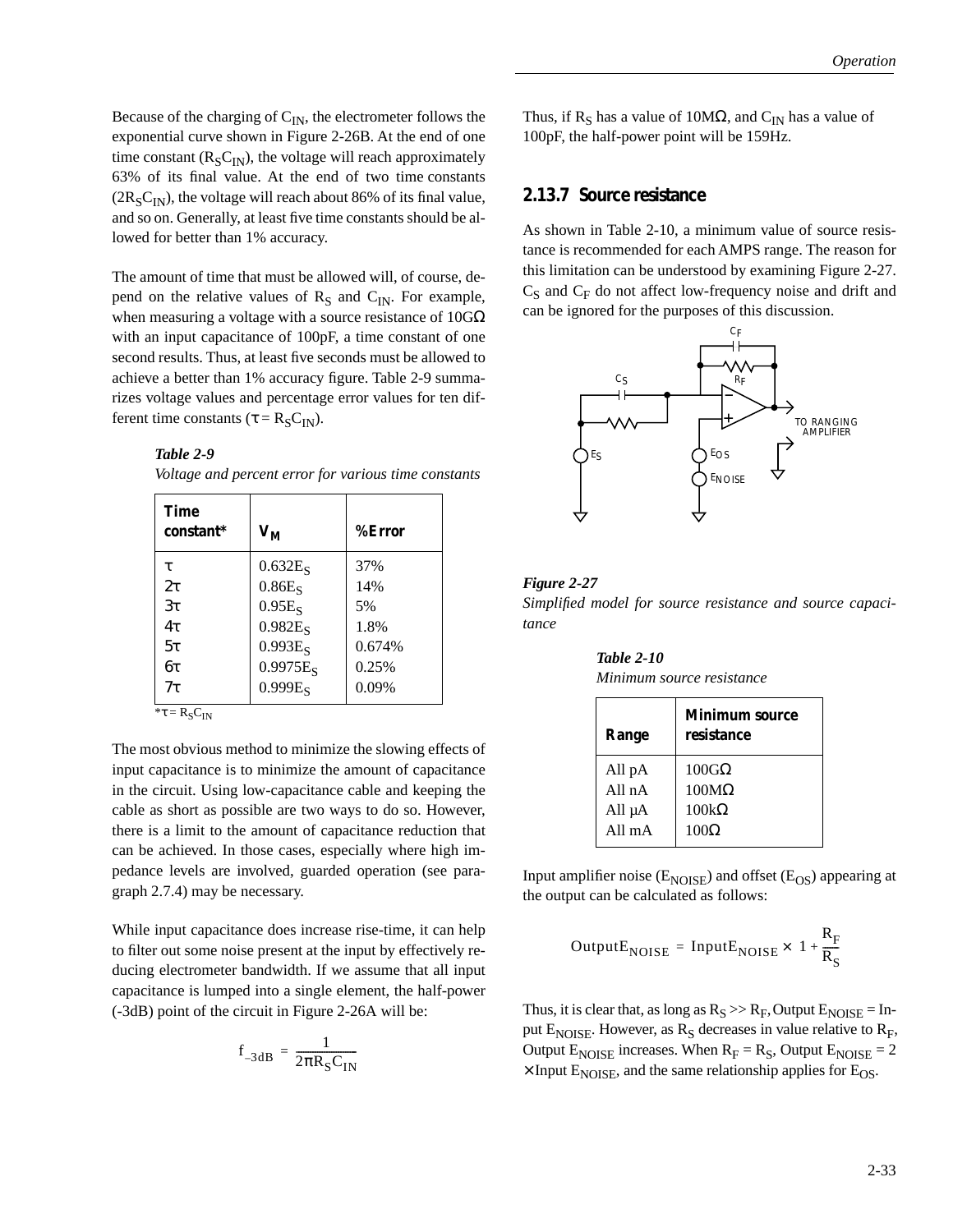The Model 6512 will typically show insignificant degradation in displayed performance with the noise gain of 2 resulting from allowing  $R_S = R_F$ . Typical amplifier Input  $E_{NOISE}$ is about 9µV p-p over a bandwidth of 0.1-10Hz. Amplifier  $E_{OS}$  can be nulled by using suppress. The temperature coefficient of  $E_{OS}$  is <30 $\mu$ V/°C, and these values can be used with the above equation to determine expected displayed noise/drift given any source resistance. Note also that the values given in Table 2-10 for minimum source resistance also represent the value of  $R_F$  on that range.

### **2.13.8 Source capacitance**

In amps, the Model 6512 is designed to accommodate up to 10,000pF input capacitance  $(C<sub>S</sub>$  in Figure 2-27). This limit will preclude problems in most test setups and allow extremely long input cable lengths without inducing instability or oscillations.

Increasing source capacitance beyond this level may increase noise and induce instrument instability. Again referring to Figure 2-27, the noise gain of the measurement circuit can be found as follows:

$$
OutputE_{NOISE} = InputE_{NOISE} \times \left(1 + \frac{Z_F}{Z_S}\right)
$$

where,

$$
Z_F\,=\,\frac{R_F}{\sqrt{(2\pi f R_F C_F)^2+1}}
$$

$$
Z_{\rm S} = \frac{R_{\rm S}}{\sqrt{(2\pi f R_{\rm S} C_{\rm S})^2 + 1}}
$$

Note that as  $f \rightarrow 0$ , the above equation reduces to the low-frequency equation discussed in paragraph 2.13.7.

The frequency range of interest is from 0.1 to 10Hz, which is the noise bandwidth of the A/D converter. The value of  $C_F$  is 5pF for pA ranges, 22pF for nA ranges, and 1,000pF for µA ranges. Also, since the noise factor is given in volts, current must be converted to volts. Table 2-11 summarizes equivalent voltage sensitivity of Model 6512 amps ranges.

#### *Table 2-11*

*Equivalent voltage sensitivity of Model 6512 amps ranges*

| Range                  | <b>Equivalent voltage</b><br>sensitivity $(\mu V/$<br>count) |
|------------------------|--------------------------------------------------------------|
| 2pA, 2nA, 2µA, 2mA     | $10\mu$ V                                                    |
| 20pA, 20nA, 20µA, 20mA | $100\mu V$                                                   |
| 200pA, 200nA, 200µA    | 1mV                                                          |

In general, as  $C_S$  becomes larger, the noise gain increases. An application where  $C_S$  may be greater than 10,000pF is leakage measurement of capacitors. In this case, Input ENOISE must include the effects of the voltage source  $(E<sub>S</sub>)$  used to bias the capacitor (any noise in the source voltage will increase the input noise).

When measuring leakage currents on capacitors larger than 10,000pF, stability and noise performance can be maintained by connecting a resistor in series with the capacitor under test. The value of this resistor should be about 1M $\Omega$ . For large capacitor values ( $>1\mu$ F), the value of the series limiting resistor can be made lower in order to improve settling times; however, values below  $10$ kΩ are not generally recommended.

This resistor is not critical in terms of tolerance or stability. Any carbon composition resistor will prove adequate.

## **2.14 Engineering units conversion**

The Model 6512 is a highly sensitive instrument with wideranging measurement capabilities. In the amps mode, for example, the unit can detect currents as low as  $0.1$ fA  $(10^{-16}A)$ . At the other extreme, resistances up to  $200G\Omega$  can be measured. The instrument can display its reading either in engineering units (such a mA) or in scientific notation (such as  $10^{-3}$ A). Table 2-12 lists engineering units and their equivalent scientific notation values.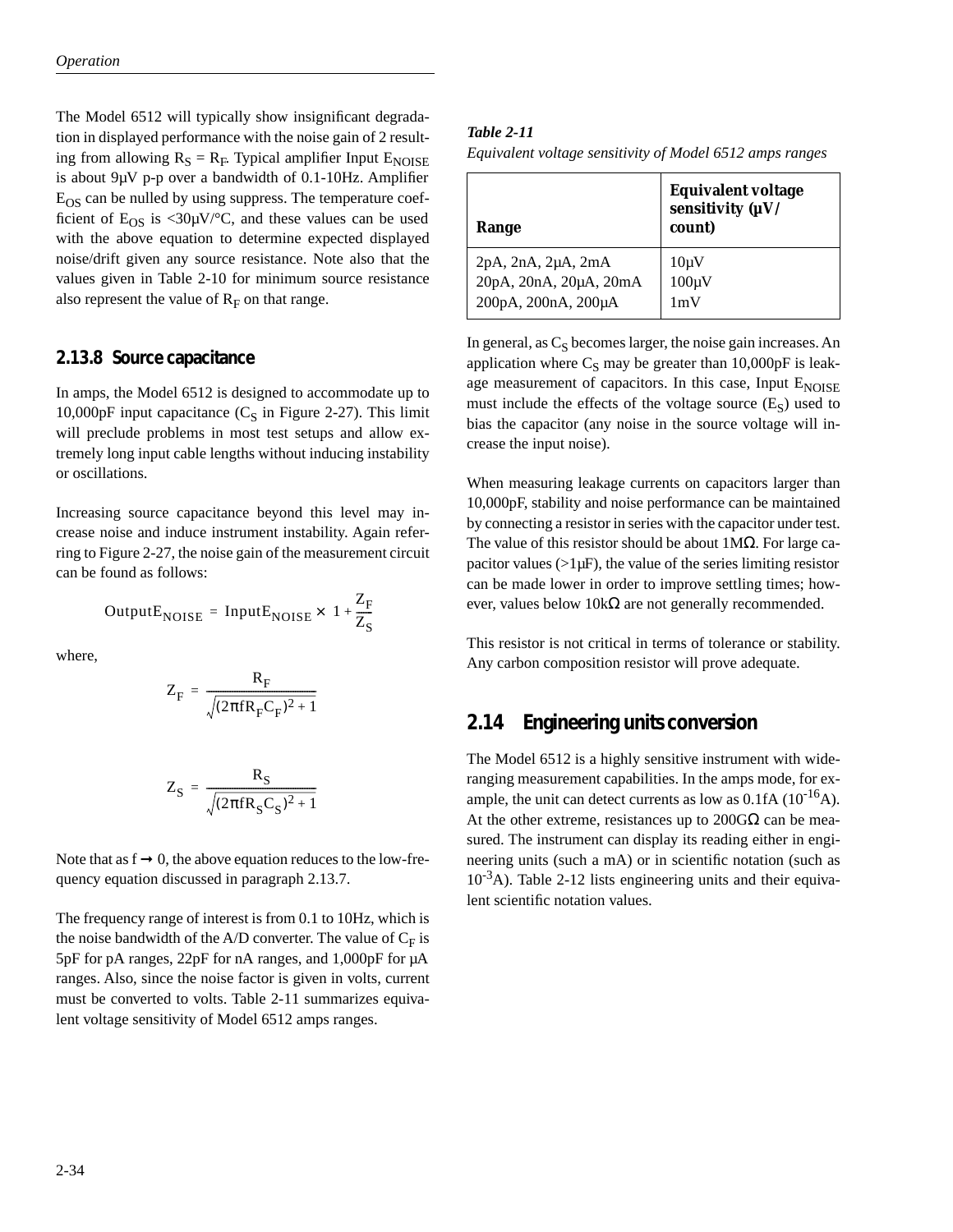*Table 2-12 Engineering units conversion*

| <b>Symbol</b> | Prefix | <b>Exponent</b>           |
|---------------|--------|---------------------------|
| f             | femto- | $10^{-15}$                |
| p             | pico-  | $10^{-12}$                |
| n             | nano-  | $10^{-9}$                 |
| μ             | micro- | $\frac{10^{-6}}{10^{-3}}$ |
| m             | milli- |                           |
| k             | kilo-  | 10 <sup>3</sup>           |
| M             | mega-  | $10^{6}$                  |
| G             | giga-  | $10^9$                    |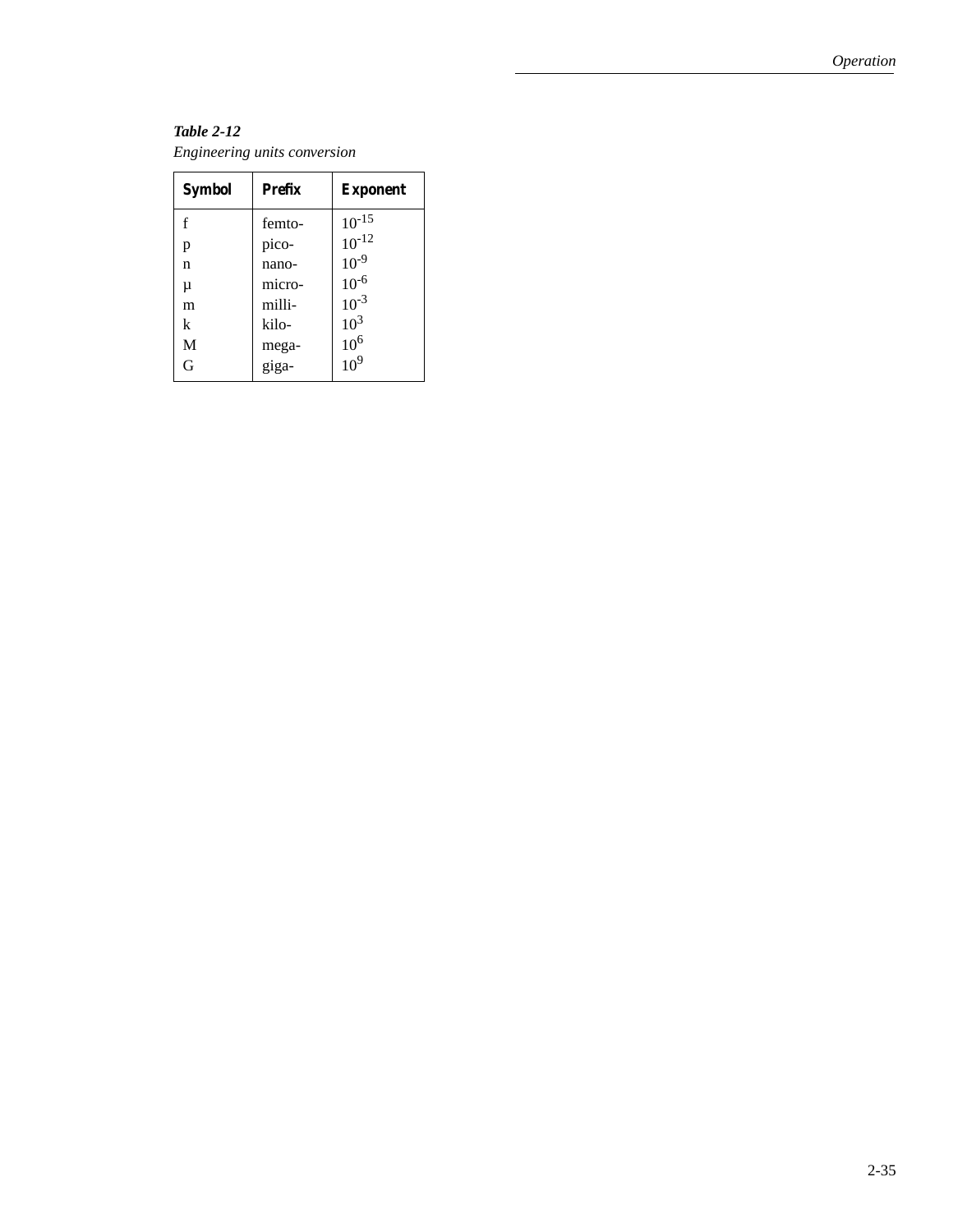# **3 IEEE-488 Programming**

# **3.1 Introduction**

This section contains detailed information on programming Model 6512 operating modes over the IEEE-488 bus. For additional bus information, refer to the following sections of the Appendix:

- IEEE-488 bus overview: Appendix A
- General bus commands: Appendix B
- Interface function codes: Appendix C
- Example computer programs: Appendix D
- Compatibility with Model 617 Electrometer: Appendix E

# **3.2 Device-dependent command programming**

IEEE-488 device-dependent commands are used with the Model 6512 to control various operating modes such as function, range, trigger mode, and data format. Each command is made up of a single ASCII letter followed by a number representing an option of that command. For example, a command to control the measuring function (Volts, Ohms, Amps, Coul) is programmed by sending an ASCII "F" followed by a number representing the function option.

#### **Multiple commands**

A number of commands may be grouped together in one string. A command string is usually terminated with an ASCII "X" character, which tells the instrument to execute

the command string. Commands sent without the execute character will not be executed at that time, but they will be retained within an internal command buffer for execution at the time the X character is received. If any errors occur, the instrument will display appropriate front panel error messages and generate an SRQ if programmed to do so.

#### **Electrometer commands**

Commands that directly affect the electrometer section (F, R, C, Z, N, T, and A) will trigger a reading when the command is executed. These bus commands affect the Model 6512 much like the front panel controls.

## **Order of command execution**

Note that commands are not necessarily executed in the order received; instead, they will be executed in the same order as they appear in the status word:

Function (F); Range (R); Zero Check (C); Zero Correct (Z); Suppress (N); Trigger (T); Reading Mode (B); Data Storage (Q); SRQ Mode (M); EOI and Bus Hold-off (K); and Terminator  $(Y)$ .

Thus to force a particular command sequence, you would follow each command with the execute character, as in the example string, C1XZ1XC0X, which can be used to zero correct the instrument.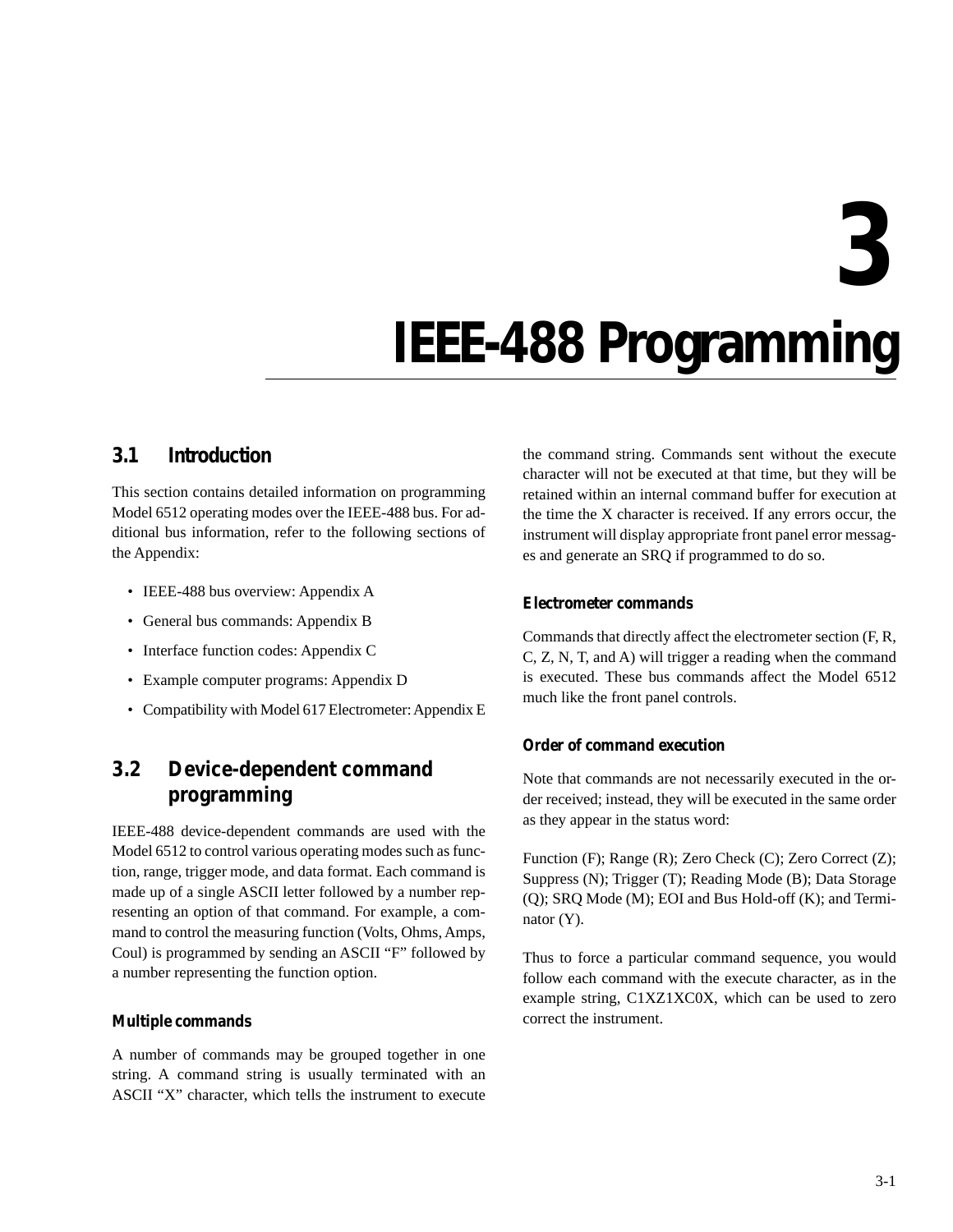#### **Valid command strings**

Device-dependent commands can be sent either one at a time, or in groups of several commands within a single string. Some examples of valid command strings include:

| F <sub>0</sub> X | Single command string.   |
|------------------|--------------------------|
| F0K1R0X          | Multiple command string. |
| T6 X             | Spaces are ignored.      |

Typical invalid command strings include:

- H1X Invalid command, as H is not one of the instrument commands.
- F9X Invalid command option because 9 is not an option of the F command.

If an illegal command (IDDC), illegal command option (ID-DCO), is sent, or if a command string is sent with REN false, the string will be ignored, and an appropriate error message will be displayed.

#### **Default conditions**

Command default conditions are summarized in Table 3-1.

#### **Device-dependent command summary**

Device-dependent commands that control the Model 6512 are listed in Table 3-2. These commands are covered in detail in the following paragraphs.

#### **NOTE**

REN must be true when sending devicedependent commands to the instrument, or it will ignore the command and display a bus error message.

#### **Controller programs**

Refer to Appendix D for example programs that can be used to send commands to the Model 6512.

| Mode                 | <b>Default</b><br>value | Status*              |
|----------------------|-------------------------|----------------------|
| Function             | F <sub>0</sub>          | Volts                |
| Range                | R <sub>0</sub>          | Auto-range           |
| Zero check           | C <sub>1</sub>          | Enabled              |
| Zero correct         | Z0                      | Disabled             |
| Suppression          | N <sub>0</sub>          | Disabled             |
| Trigger              | T6                      | Continuous, external |
| Data format          | G0                      | Prefix, no suffix    |
| Data store           | O7                      | Disabled             |
| SRQ mode             | M <sub>00</sub>         | Disabled             |
| EOI and bus hold-off | K <sub>0</sub>          | Both disabled        |
| Terminator           | Y <cr><lf></lf></cr>    | <cr><lf></lf></cr>   |

*Table 3-1 Default conditions*

\* Instrument status on power-up or after receiving DCL or SDC.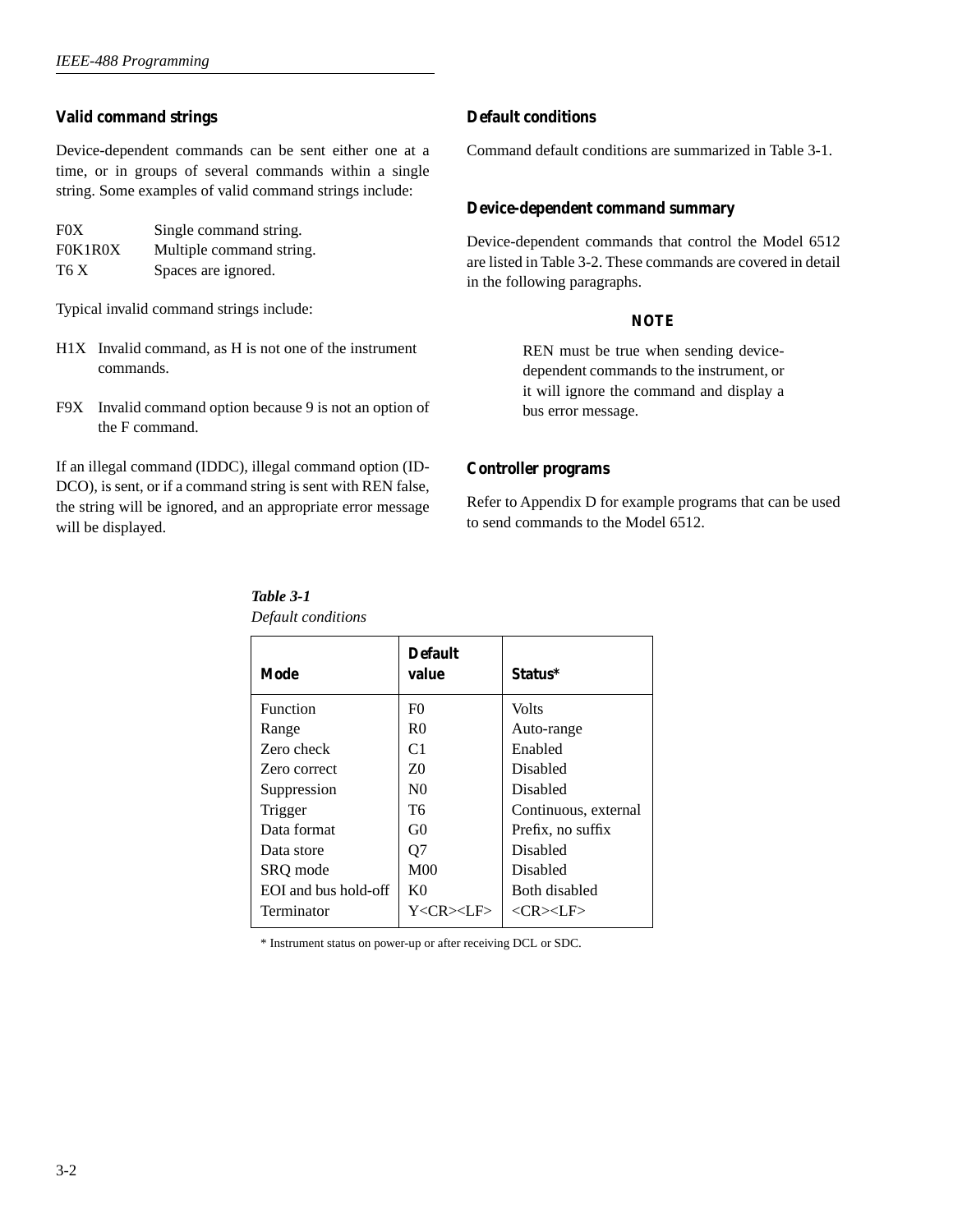*Device-dependent command summary* 

| <b>Mode</b>        | <b>Command</b>  | <b>Description</b>                               | Paragraph |
|--------------------|-----------------|--------------------------------------------------|-----------|
| Calibration        | $A+nnnnn$       | <b>Calibrate Function and Range</b>              | 3.2.1     |
| Value              | <sub>or</sub>   |                                                  |           |
|                    | $AnnnnE+n$      |                                                  |           |
| Reading            | $\overline{B0}$ | Electrometer                                     | 3.2.2     |
| Mode               | B1              | <b>Buffer Reading</b>                            |           |
|                    | B2              | <b>Maximum Reading</b>                           |           |
|                    | B <sub>3</sub>  | Minimum Reading                                  |           |
| Zero Check         | $\overline{C}0$ | Zero Check Off                                   | 3.2.3     |
|                    | C <sub>1</sub>  | Zero Check On                                    |           |
| Function           | $\overline{F0}$ | <b>Volts</b>                                     | 3.2.4     |
|                    | F1              | Amps                                             |           |
|                    | F2              | Ohms                                             |           |
|                    | F <sub>3</sub>  | Coulombs                                         |           |
|                    | F <sub>4</sub>  | <b>External Feedback</b>                         |           |
| Data Format        | $\overline{G0}$ | Reading with Prefix (NDCV-1.23456E+00)           | 3.2.5     |
|                    | G1              | Reading without Prefix (-1.23456E+00)            |           |
|                    | G2              | Reading with Prefix and Buffer Suffix (if in B1) |           |
|                    |                 | (NDCV-1.234556E+00,012)                          |           |
| <b>EOI</b> and Bus | K <sub>0</sub>  | Enable both EOI and Bus Hold-off on X            | 3.2.6     |
| Hold-off           | K1              | Disable EOI, Enable Bus Hold-off on X            |           |
|                    | K <sub>2</sub>  | Enable EOI, Disable Bus Hold-off on X            |           |
|                    | K <sub>3</sub>  | Disable both EOI and Bus Hold-off on X           |           |
| Store              | $\overline{L1}$ | <b>Store Calibration Constants in NVRAM</b>      | 3.2.7     |
| Calibration        |                 |                                                  |           |
| <b>SRQ</b>         | $\overline{M0}$ | Disable SRQ                                      | 3.2.8     |
|                    | M1              | Reading Overflow                                 |           |
|                    | Μ2              | <b>Buffer Full</b>                               |           |
|                    | M8              | <b>Reading Done</b>                              |           |
|                    | M16             | Ready                                            |           |
|                    | M32             | Error                                            |           |
| <b>Baseline</b>    | $\overline{N0}$ | <b>Suppression Disabled</b>                      | 3.2.9     |
| Suppression        | N1              | <b>Suppression Enabled</b>                       |           |
| Data Store         | $\overline{Q0}$ | <b>Conversion Rate</b>                           | 3.2.10    |
|                    | Q1              | One Reading Per Second                           |           |
|                    | Q <sub>2</sub>  | One Reading Every 10 Seconds                     |           |
|                    | Q <sub>3</sub>  | One Reading Per Minute                           |           |
|                    | Q4              | One Reading Every 10 Minutes                     |           |
|                    | Q <sub>5</sub>  | One Reading Per Hour                             |           |
|                    | Q <sub>6</sub>  | <b>Trigger Mode</b>                              |           |
|                    | Q7              | Disabled                                         |           |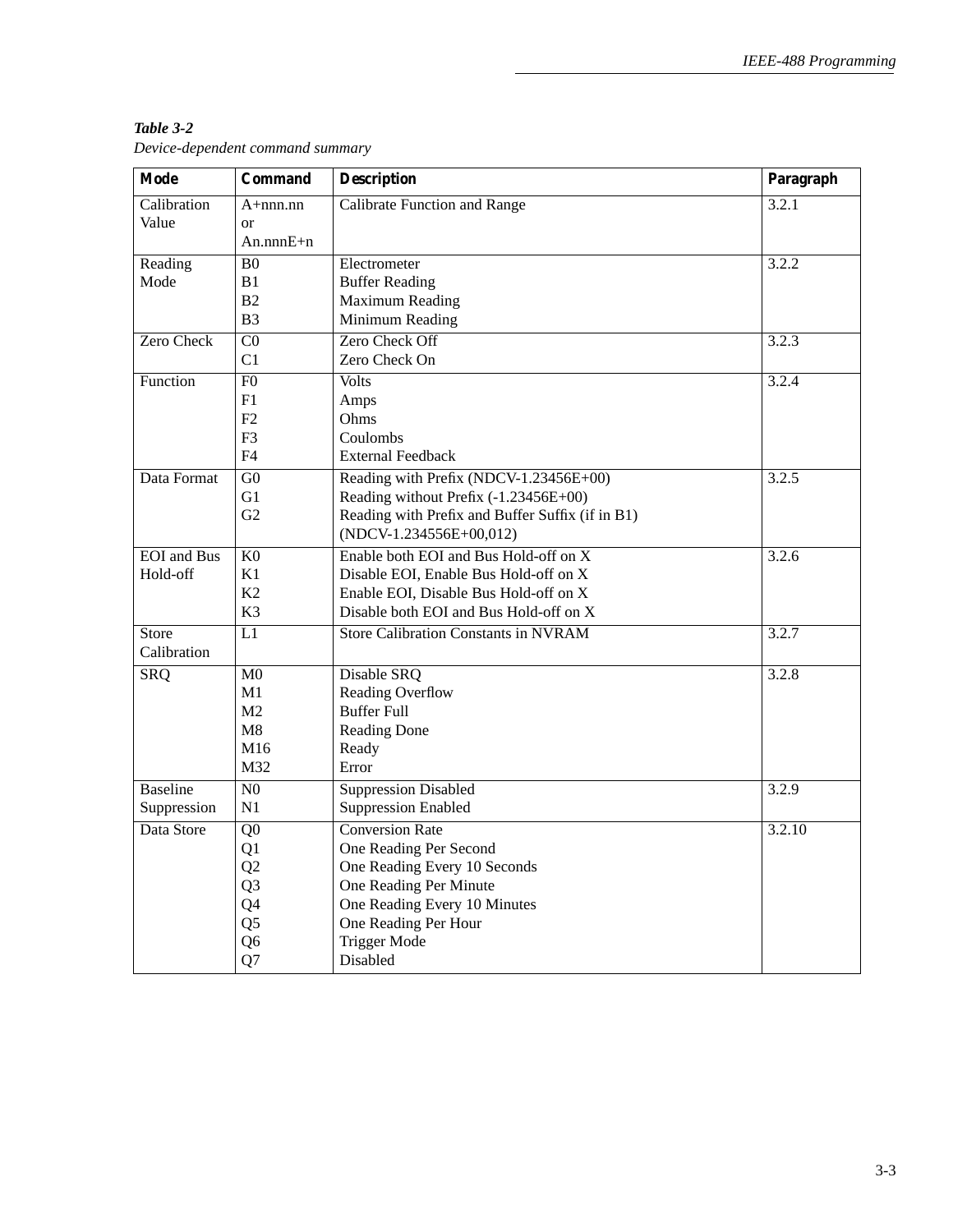## *Table 3-2*

*Device-dependent command summary (cont.)*

| <b>Mode</b>        | <b>Command</b>        | <b>Description</b> |                                                      |                                                    |       |                                    | Paragraph |
|--------------------|-----------------------|--------------------|------------------------------------------------------|----------------------------------------------------|-------|------------------------------------|-----------|
| Range              |                       | <b>Volts</b>       | <b>Amps</b>                                          | Ohms                                               | Coul. | <b>External</b><br><b>Feedback</b> | 3.2.11    |
|                    | R <sub>0</sub>        | Auto               | Auto                                                 | Auto                                               | Auto  | Auto                               |           |
|                    | R1                    | 200mV              | 2pA                                                  | $2k\Omega$                                         | 200pC | 200mV                              |           |
|                    | R2                    | 2V                 | 20pA                                                 | $20k\Omega$                                        | 2nC   | 2V                                 |           |
|                    | R <sub>3</sub>        | 20V                | 200pA                                                | $200k\Omega$                                       | 20nC  | 20V                                |           |
|                    | R <sub>4</sub>        | 200V               | 2nA                                                  | $2M\Omega$                                         | 20nC  | 20V                                |           |
|                    | R <sub>5</sub>        | 200V               | 20nA                                                 | $20M\Omega$                                        | 20nC  | 20V                                |           |
|                    | R <sub>6</sub>        | 200V               | 200nA                                                | $200M\Omega$                                       | 20nC  | 20V                                |           |
|                    | R7                    | 200V               | $2\mu A$                                             | $2G\Omega$                                         | 20nC  | 20V                                |           |
|                    | R8                    | 200V               | $20\mu A$                                            | $20G\Omega$                                        | 20nC  | 20V                                |           |
|                    | R <sub>9</sub>        | 200V               | $200\mu A$                                           | $200 \text{G} \Omega$                              | 20nC  | 20V                                |           |
|                    | R10                   | 200V               | 2mA                                                  | $200G\Omega$                                       | 20nC  | 20V                                |           |
|                    | R11                   | 200V               | 20mA                                                 | $200G\Omega$                                       | 20nC  | 20V                                |           |
|                    | R <sub>12</sub>       |                    |                                                      | Cancel auto-ranging for all functions.             |       |                                    |           |
| Trigger Mode       | T <sub>0</sub>        |                    | Continuous, Triggered by Talk                        |                                                    |       |                                    | 3.2.12    |
|                    | T1                    |                    | One-shot, Triggered by Talk                          |                                                    |       |                                    |           |
|                    | T <sub>2</sub>        |                    | Continuous, Triggered by GET                         |                                                    |       |                                    |           |
|                    | T <sub>3</sub>        |                    | One-shot, Triggered by GET                           |                                                    |       |                                    |           |
|                    | T <sub>4</sub>        |                    | Continuous, Triggered by X                           |                                                    |       |                                    |           |
|                    | T <sub>5</sub>        |                    | One-shot, Triggered by X                             |                                                    |       |                                    |           |
|                    | T <sub>6</sub>        |                    |                                                      | Continuous, Triggered by External Trigger          |       |                                    |           |
|                    | T7                    |                    |                                                      | One-shot, Triggered by External Trigger            |       |                                    |           |
| <b>Status Word</b> | $\overline{U0}$       |                    |                                                      | Send Status Word: 6512FRRCZNT0BG0QMMKYY            |       |                                    | 3.2.13    |
|                    | U <sub>1</sub>        |                    | <b>Send Error Conditions</b>                         |                                                    |       |                                    |           |
|                    | U <sub>2</sub>        |                    | <b>Send Data Conditions</b>                          |                                                    |       |                                    |           |
| Execute            | $\overline{\text{X}}$ |                    |                                                      | Execute other device-dependent commands            |       |                                    | 3.2.14    |
| Terminator         | $Y<$ LF CR>           |                    | Terminator = $\langle LF \rangle \langle CR \rangle$ |                                                    |       |                                    | 3.2.15    |
|                    | Y <crlf></crlf>       |                    | Terminator = $\langle CR \rangle \langle LF \rangle$ |                                                    |       |                                    |           |
|                    | Y <ascii></ascii>     |                    |                                                      | Terminator = $\text{ASCII character}$ (except A-Z) |       |                                    |           |
|                    | YX                    | No terminator      |                                                      |                                                    |       |                                    |           |
| Zero               | $\overline{Z0}$       |                    | Zero Correct Disabled                                |                                                    |       |                                    | 3.2.16    |
| Correct            | Z <sub>1</sub>        |                    | <b>Zero Correct Enabled</b>                          |                                                    |       |                                    |           |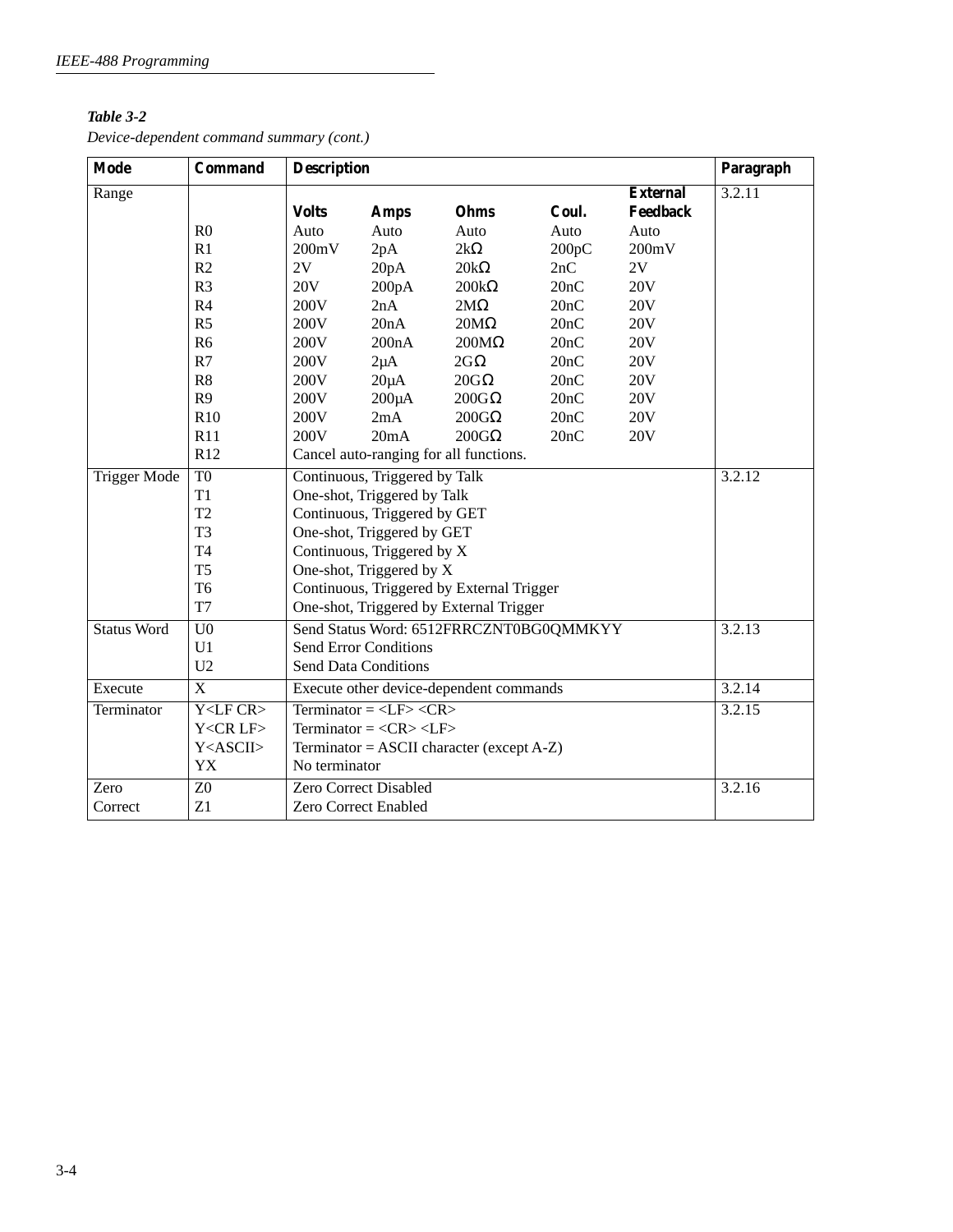| <b>Purpose</b>                    | To send calibration values to the instrument when digitally calibrating the unit.                                                                                                                                                                                             |  |  |  |  |
|-----------------------------------|-------------------------------------------------------------------------------------------------------------------------------------------------------------------------------------------------------------------------------------------------------------------------------|--|--|--|--|
| Format                            | Ann.nnn<br>$AnnE+n$                                                                                                                                                                                                                                                           |  |  |  |  |
| <b>Description</b>                | One advanced feature of the Model 6512 is its digital calibration capabilities. Instead of the<br>more difficult method of adjusting a number of potentiometers, the user need only apply an ap-<br>propriate calibration signal and send the calibration value over the bus. |  |  |  |  |
|                                   | If the calibration value is outside the allowed range $(\pm 6\%$ of nominal value), a number error will<br>occur, as indicated by the following message:                                                                                                                      |  |  |  |  |
|                                   | n Err                                                                                                                                                                                                                                                                         |  |  |  |  |
|                                   | Once all functions and ranges have been calibrated, permanent storage of calibration parameters<br>must be performed, as described in paragraph 3.2.7.                                                                                                                        |  |  |  |  |
| <b>Programming</b><br><b>Note</b> | The proper calibration signal must be connected to the instrument before attempting calibration.<br>See Section 7 for complete details on calibrating the instrument, either from the front panel or<br>over the bus.                                                         |  |  |  |  |
| <b>Examples</b>                   | Value $= 1.9$ .<br>A1.9X<br>$A1.9E-3X$ Value = 0.0019                                                                                                                                                                                                                         |  |  |  |  |

## **3.2.1 Calibration value (A)**

# **3.2.2 Reading mode (B)**

| <b>Purpose</b>     | To control the source of the data sent over the IEEE-488 bus.                                                                                                                                                                                                                                                                                                                                                                                                                                                                                                                                                                         |  |  |
|--------------------|---------------------------------------------------------------------------------------------------------------------------------------------------------------------------------------------------------------------------------------------------------------------------------------------------------------------------------------------------------------------------------------------------------------------------------------------------------------------------------------------------------------------------------------------------------------------------------------------------------------------------------------|--|--|
| Format             | B <sub>0</sub><br>Electrometer reading<br>B1<br>Data store reading<br>B <sub>2</sub><br>Maximum reading<br>Minimum reading<br>B <sub>3</sub>                                                                                                                                                                                                                                                                                                                                                                                                                                                                                          |  |  |
| <b>Default</b>     | Upon power-up, or after a DCL or SDC command, the instrument will be in the B0 (electrom-<br>eter) mode.                                                                                                                                                                                                                                                                                                                                                                                                                                                                                                                              |  |  |
| <b>Description</b> | The reading mode command parameters allow the selection of the source of data that is trans-<br>mitted over the IEEE-488 bus. Through this command, you have a choice of data from the elec-<br>trometer, data store reading, or minimum and maximum values. Note that the commands<br>associated with data store are always available; however the suffix of the reading string will<br>show 000 if data store is disabled, as in $NDCV+1.2345E+00,000$ . Minimum/maximum values<br>returned will be the last values stored, unless these parameters are requested after a DCL, in<br>which case unusable readings will be returned. |  |  |
|                    | When in B0, normal electrometer readings will be sent. In a continuous trigger mode, readings<br>will be updated at the conversion rate (one reading every 360msec). In B1, readings will be tak-<br>en from consecutive data store locations, beginning with the oldest reading and progressing to<br>the newest reading until all readings currently stored have been read. Once all readings have<br>been requested, the unit will cycle back and begin again. These readings may be accessed even<br>if data store is still taking place.                                                                                         |  |  |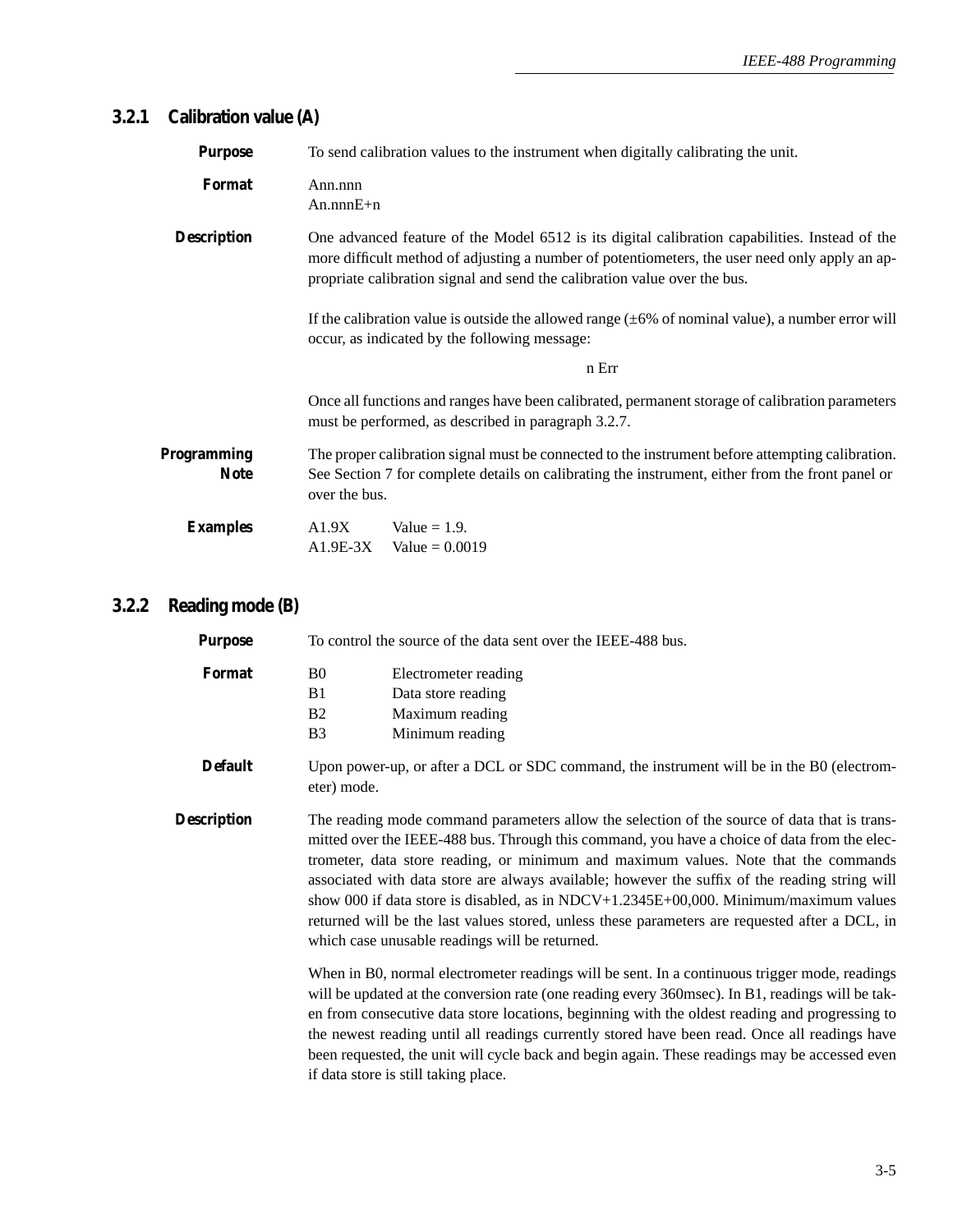|       |                                   | While data store is enabled, the maximum (most positive) and minimum (most negative) read-<br>ings may also be requested by sending the B2 or B3 commands. Note that the maximum and<br>minimum values are updated at the maximum reading rate while data store is enabled.<br>See paragraph 3.2.10 for a complete description of data storage.           |                                                                                                                                                                                                                             |  |  |
|-------|-----------------------------------|-----------------------------------------------------------------------------------------------------------------------------------------------------------------------------------------------------------------------------------------------------------------------------------------------------------------------------------------------------------|-----------------------------------------------------------------------------------------------------------------------------------------------------------------------------------------------------------------------------|--|--|
|       | <b>Programming</b><br><b>Note</b> |                                                                                                                                                                                                                                                                                                                                                           |                                                                                                                                                                                                                             |  |  |
|       | <b>Examples</b>                   | B1X<br>B3X<br><b>BOX</b>                                                                                                                                                                                                                                                                                                                                  | Select data store reading.<br>Select minimum reading.<br>Choose electrometer reading.                                                                                                                                       |  |  |
| 3.2.3 | Zero check (C)                    |                                                                                                                                                                                                                                                                                                                                                           |                                                                                                                                                                                                                             |  |  |
|       | <b>Purpose</b>                    |                                                                                                                                                                                                                                                                                                                                                           | To zero check the instrument as an aid in nulling offsets.                                                                                                                                                                  |  |  |
|       | <b>Format</b>                     | C <sub>0</sub><br>C1                                                                                                                                                                                                                                                                                                                                      | Zero check off<br>Zero check on                                                                                                                                                                                             |  |  |
|       | <b>Default</b>                    |                                                                                                                                                                                                                                                                                                                                                           | Upon power-up, or after receiving a DCL or SDC command, zero check will be enabled (C1).                                                                                                                                    |  |  |
|       | <b>Description</b>                | The zero check command works together with the zero correct command to cancel any internal<br>offsets that might upset accuracy. See paragraph 3.2.16 for a complete description of the zero<br>correction process.                                                                                                                                       |                                                                                                                                                                                                                             |  |  |
|       | Programming<br><b>Notes</b>       | 1.<br>2.                                                                                                                                                                                                                                                                                                                                                  | In general, zero check should be enabled when changing input connections (except<br>for the coulombs function).<br>After sending a zero correct command, the instrument will be ready for a new command on<br>reading done. |  |  |
|       | <b>Examples</b>                   | COX<br>C1X                                                                                                                                                                                                                                                                                                                                                | Disable zero check.<br>Enable zero check.                                                                                                                                                                                   |  |  |
| 3.2.4 | Function (F)                      |                                                                                                                                                                                                                                                                                                                                                           |                                                                                                                                                                                                                             |  |  |
|       | <b>Purpose</b>                    | To program the operating function of the instrument.                                                                                                                                                                                                                                                                                                      |                                                                                                                                                                                                                             |  |  |
|       | <b>Format</b>                     | F <sub>0</sub><br>F1<br>F <sub>2</sub><br>F <sub>3</sub><br>F4                                                                                                                                                                                                                                                                                            | <b>Volts</b><br>Amps<br>Ohms<br>Coulombs<br><b>External Feedback</b>                                                                                                                                                        |  |  |
|       | <b>Default</b>                    | Upon power-up, or after receiving a DCL or SDC command, the instrument will be in the F0<br>(volts) function.                                                                                                                                                                                                                                             |                                                                                                                                                                                                                             |  |  |
|       | <b>Description</b>                | The function command and its options allow you to select the type of measurement made by the<br>Model 6512, and they perform essentially the same operations as the front panel function keys.<br>The parameter options associated with the function command set the instrument to measure<br>voltage, current, resistance, charge, or external feedback. |                                                                                                                                                                                                                             |  |  |
|       | Programming<br><b>Note</b>        | When the instrument responds to a function command, it will be ready to take a reading once<br>the input circuitry is properly configured.                                                                                                                                                                                                                |                                                                                                                                                                                                                             |  |  |
|       | <b>Examples</b>                   | F1X<br>F3X                                                                                                                                                                                                                                                                                                                                                | Select amps function.<br>Switch to coulombs function.                                                                                                                                                                       |  |  |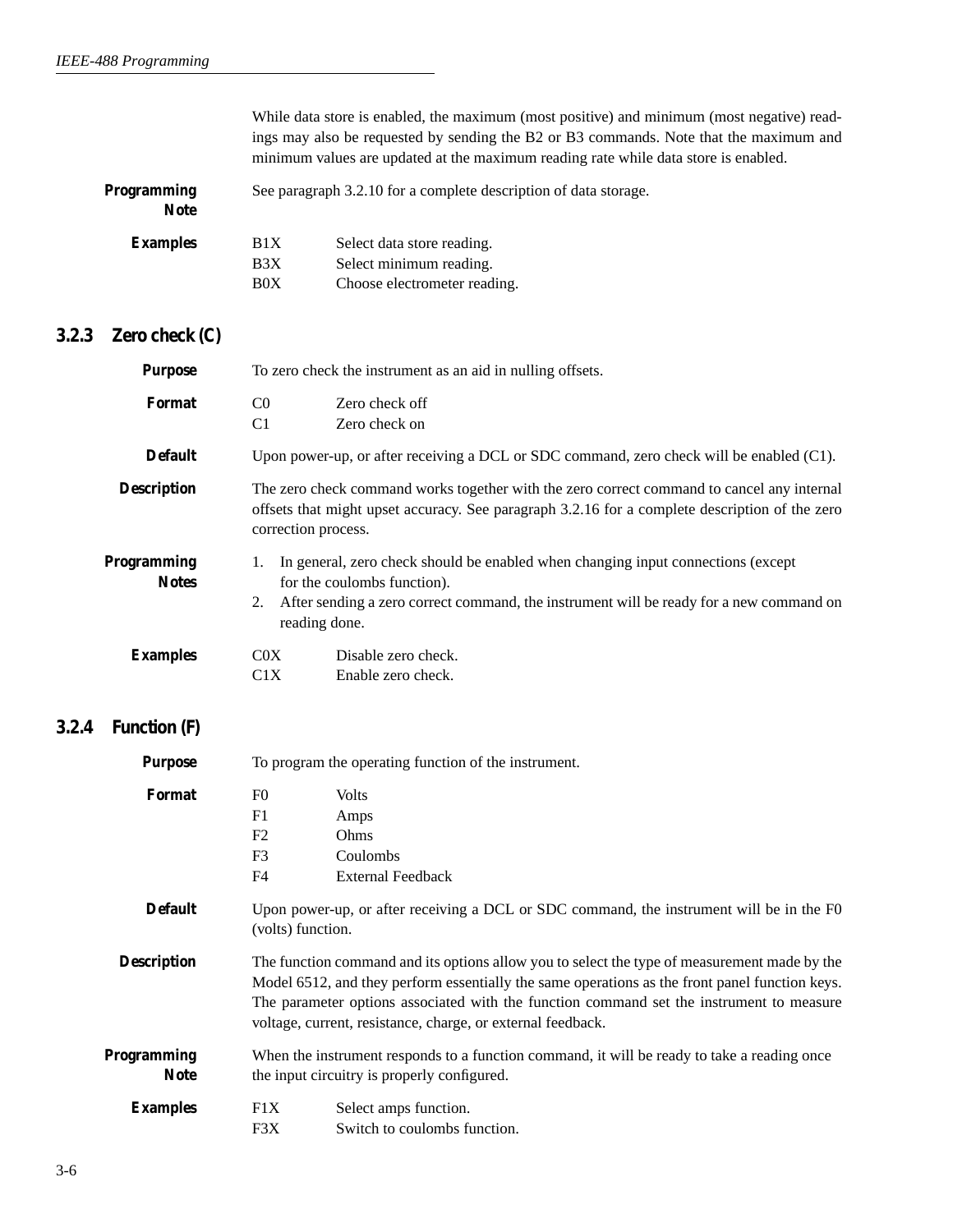# **3.2.5 Data format (G)**

| <b>Purpose</b>              | To control the format of the data the instrument sends over the IEEE-488 bus.                                                                                                                                                                                                                                                                                                                                      |                                                                                                                                                                                                                                                                                     |  |  |
|-----------------------------|--------------------------------------------------------------------------------------------------------------------------------------------------------------------------------------------------------------------------------------------------------------------------------------------------------------------------------------------------------------------------------------------------------------------|-------------------------------------------------------------------------------------------------------------------------------------------------------------------------------------------------------------------------------------------------------------------------------------|--|--|
| <b>Format</b>               | G <sub>0</sub><br>G <sub>1</sub>                                                                                                                                                                                                                                                                                                                                                                                   | Reading with prefix (NDCV-1.23456E+00)<br>Reading without prefix (-1.23456E+00)                                                                                                                                                                                                     |  |  |
|                             | G2                                                                                                                                                                                                                                                                                                                                                                                                                 | Reading with prefix and suffix (NDCV-1.23456E+00,001)                                                                                                                                                                                                                               |  |  |
| <b>Default</b>              | Upon power-up, or after a DCL or SDC command, the instrument will be in the G0 (reading with<br>prefix) mode.                                                                                                                                                                                                                                                                                                      |                                                                                                                                                                                                                                                                                     |  |  |
| <b>Description</b>          | Through the use of the G command, the format of the data the instrument sends over the bus may<br>be controlled. Figure 3-1 further clarifies the general data format. Note that the prefix identifies<br>a normal or overflow reading as well as the measuring function. The mantissa is always $5\frac{1}{2}$ digits,<br>although the most significant digit will assume a value of 2 under overload conditions. |                                                                                                                                                                                                                                                                                     |  |  |
| Programming<br><b>Notes</b> | 1.<br>2.                                                                                                                                                                                                                                                                                                                                                                                                           | The B command affects the source of the data. See paragraph 3.2.2 for complete details.<br>In the G2 mode, the suffix will always return 000 if the instrument is in the electrometer<br>reading mode (B0).                                                                         |  |  |
| <b>Examples</b>             | G2X<br>G0X                                                                                                                                                                                                                                                                                                                                                                                                         | Prefix and suffix mode.<br>Prefix only mode.                                                                                                                                                                                                                                        |  |  |
|                             |                                                                                                                                                                                                                                                                                                                                                                                                                    | <b>DATA STORE</b><br><b>MANTISSA</b><br>LOCATION<br>(5 1/2 DIGITS)<br>N=NORMAL<br>(B1, G2 ONLY)<br>O=OVERFLOW<br>NDCV ± 1.23456 E + 02, 011 < CRLF><br><b>EXPONENT</b><br><b>TERMINATOR</b><br>DCV=VOLTS<br>DCA=AMPS<br>OHM=OHMS<br>DCC=COULOMBS<br>DCX=EXTERNAL<br><b>FEEDBACK</b> |  |  |

*Figure 3-1 General data format*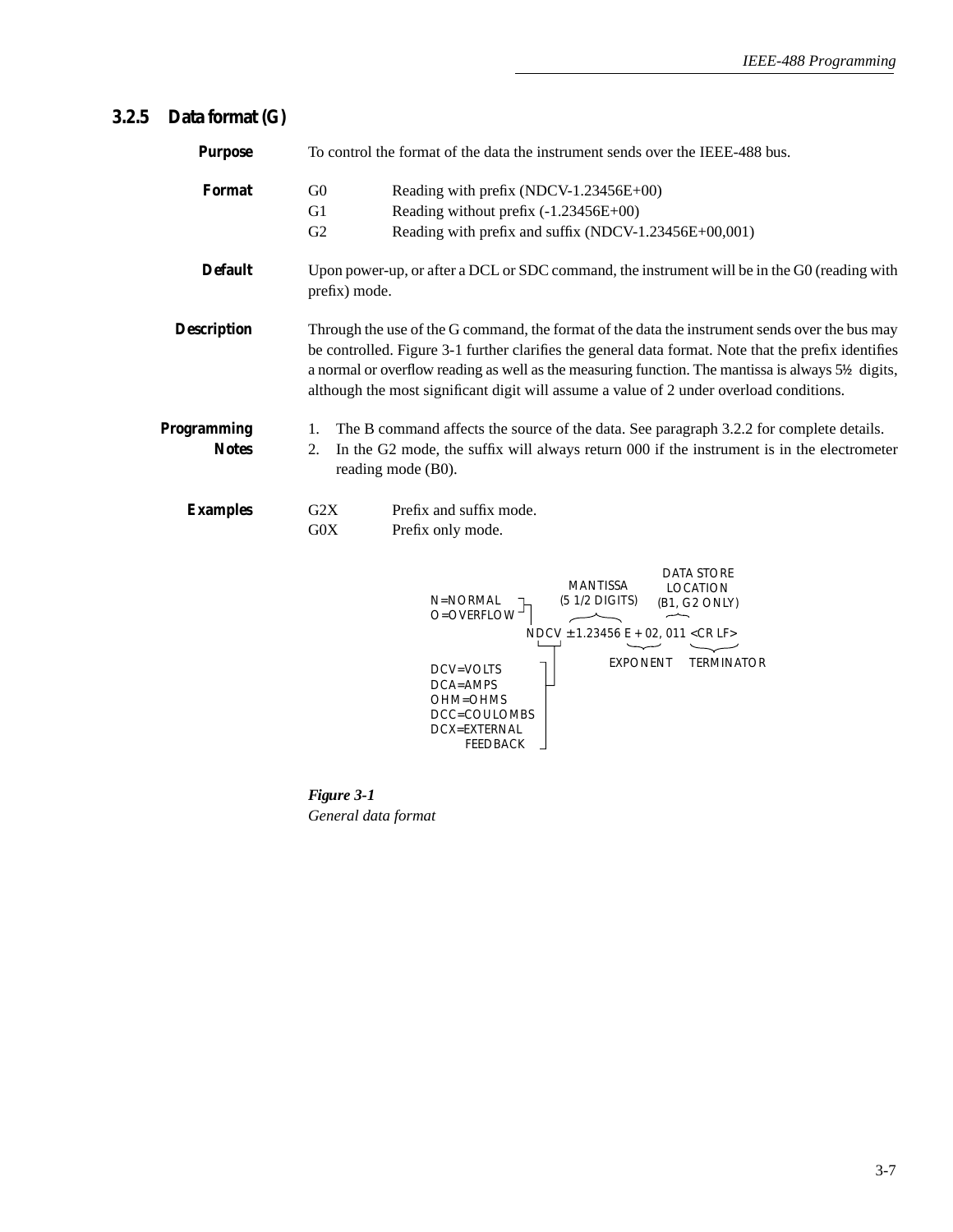## **3.2.6 EOI and bus hold-off modes (K)**

| <b>Purpose</b> | To program EOI and bus hold-off modes.                                                                                                                                                                                                                                                                                                                                                                                                                                                                                                                          |  |  |  |
|----------------|-----------------------------------------------------------------------------------------------------------------------------------------------------------------------------------------------------------------------------------------------------------------------------------------------------------------------------------------------------------------------------------------------------------------------------------------------------------------------------------------------------------------------------------------------------------------|--|--|--|
| <b>Format</b>  | K <sub>0</sub><br>Send EOI with last byte; hold off bus until commands processed on X<br>Do not send EOI with last byte; hold off bus until commands processed on X<br>K1<br>K2<br>Send EOI with last byte; do not hold off bus on X<br>K <sub>3</sub><br>Send no EOI with last byte; do not hold off bus on X                                                                                                                                                                                                                                                  |  |  |  |
| <b>Default</b> | Upon power-up, or after receiving a DCL or SDC command, the K0 mode will be enabled (both<br>EOI and bus hold-off enabled).                                                                                                                                                                                                                                                                                                                                                                                                                                     |  |  |  |
| Description    | The K command allows control over whether or not the instrument sends the EOI command at<br>the end of its data string, and whether or not bus activity is held off (through the NRFD line)<br>until all commands sent to the instrument are internally processed once the instrument receives<br>the X character.                                                                                                                                                                                                                                              |  |  |  |
|                | The EOI line on the IEEE-488 bus provides a method to positively identify the last byte in a<br>multi-byte transfer sequence. Keep in mind that some controllers rely on EOI to terminate their<br>input sequences. In this case, suppressing EOI with the K command may cause the controller<br>input sequence to hang up unless other terminator sequences are used.                                                                                                                                                                                          |  |  |  |
|                | The bus hold-off mode allows the instrument to temporarily hold up bus operation when it re-<br>ceives the X character until it processes all commands sent in the command string. The purpose<br>of the hold-off is to ensure that the front end FETs and relays are properly configured before<br>taking a reading. Keep in mind that all bus operation will cease-not just activity associated with<br>the Model 6512. The advantage of this mode is that no bus commands will be missed while the<br>instrument is processing commands previously received. |  |  |  |
|                | The hold-off period depends on the commands being processed. Table 3-3 lists hold-off times                                                                                                                                                                                                                                                                                                                                                                                                                                                                     |  |  |  |

The hold-off period depends on the commands being processed. Table 3-3 lists hold-off times for a number of different commands. Since NRFD hold-off is employed, the handshake sequence for the X character is completed.

*Table 3-3*

|  | Bus hold-off times |
|--|--------------------|
|--|--------------------|

| <b>Commands</b>               | <b>Bus held off on X until:</b>                                                                                         |
|-------------------------------|-------------------------------------------------------------------------------------------------------------------------|
| F, R, C<br>Z, N<br>All others | NVRAM storage completed (13msec)<br>6512 front end configured (20msec)<br>Value taken (360msec)<br>When X is recognized |

NOTE: NRFD will be held off until each byte is recognized (1-60msec in continuous trigger mode; 1msec in one-shot trigger mode).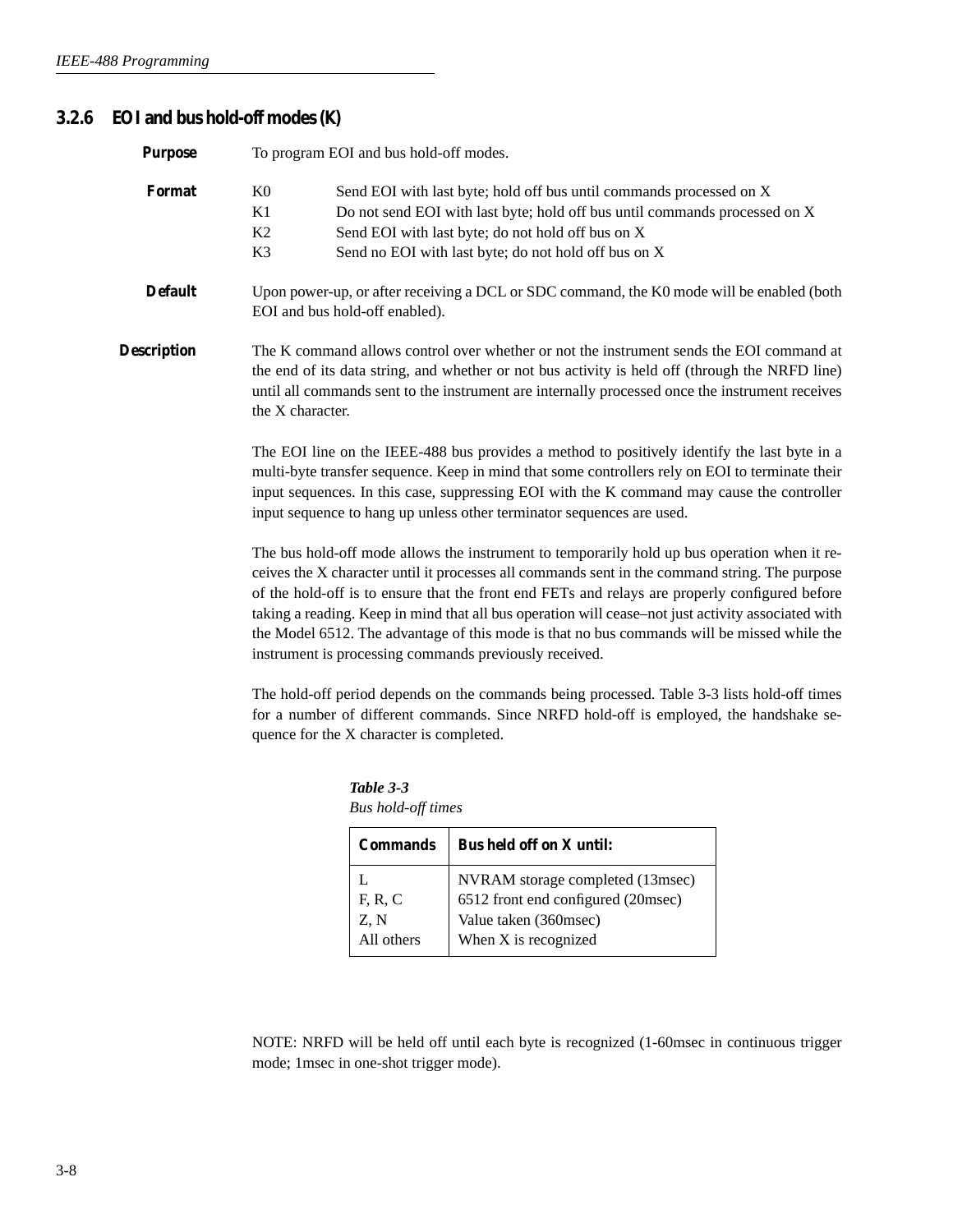| <b>Examples</b> | K1X | EOI disabled, hold-off enabled. |
|-----------------|-----|---------------------------------|
|                 | K3X | Both EOI and hold-off disabled. |

# **3.2.7 Non-volatile memory storage (L)**

| <b>Purpose</b>             | To store calibration constants in NVRAM. |                                                                                                                                                                                                                                                                                                                                                                                                                                                                                                                                                                                                                                                                                            |
|----------------------------|------------------------------------------|--------------------------------------------------------------------------------------------------------------------------------------------------------------------------------------------------------------------------------------------------------------------------------------------------------------------------------------------------------------------------------------------------------------------------------------------------------------------------------------------------------------------------------------------------------------------------------------------------------------------------------------------------------------------------------------------|
| Format                     | L1                                       |                                                                                                                                                                                                                                                                                                                                                                                                                                                                                                                                                                                                                                                                                            |
| <b>Description</b>         |                                          | The Model 6512 uses non-volatile (NV) RAM to store calibration parameters. Once the instru-<br>ment has been calibrated, as described in the last paragraph, the NVRAM storage command<br>should be sent to permanently store these parameters. This procedure is performed by sending<br>the following sequence: L1X. NVRAM storage will take place when the instrument receives this<br>command over the bus. Note that NVRAM storage may be disabled by changing the position of<br>a calibration jumper, as described in Section 7. If the jumper is in the enabled position, all cali-<br>bration must be properly done, or calibration of all functions and ranges will be affected. |
| Programming<br><b>Note</b> |                                          | Do not perform the programming example below unless actual NVRAM storage is desired. Un-<br>less proper calibrating parameters have been previously programmed, inadvertent use of this<br>command could affect instrument accuracy.                                                                                                                                                                                                                                                                                                                                                                                                                                                       |
| <b>Example</b>             | L1X                                      | Perform non-volatile RAM storage.                                                                                                                                                                                                                                                                                                                                                                                                                                                                                                                                                                                                                                                          |

# **3.2.8 SRQ mask (M) and status byte format**

| <b>Purpose</b>     | quest).        | To control which instrument conditions will cause the unit to generate an SRQ (Service Re-                                                                                                                                                                                                                                                                                                                                                                                                       |  |  |  |  |
|--------------------|----------------|--------------------------------------------------------------------------------------------------------------------------------------------------------------------------------------------------------------------------------------------------------------------------------------------------------------------------------------------------------------------------------------------------------------------------------------------------------------------------------------------------|--|--|--|--|
| Format             | M <sub>0</sub> | SRQ disabled                                                                                                                                                                                                                                                                                                                                                                                                                                                                                     |  |  |  |  |
|                    | M1             | Reading overflow                                                                                                                                                                                                                                                                                                                                                                                                                                                                                 |  |  |  |  |
|                    | M <sub>2</sub> | Data store memory full (100 readings)                                                                                                                                                                                                                                                                                                                                                                                                                                                            |  |  |  |  |
|                    | M8             | Reading done                                                                                                                                                                                                                                                                                                                                                                                                                                                                                     |  |  |  |  |
|                    | M16            | Ready to accept bus commands                                                                                                                                                                                                                                                                                                                                                                                                                                                                     |  |  |  |  |
|                    | M32            | Error                                                                                                                                                                                                                                                                                                                                                                                                                                                                                            |  |  |  |  |
| <b>Default</b>     |                | Upon power-up, or after receiving a DCL or SDC command, SRQ will be disabled (M0).                                                                                                                                                                                                                                                                                                                                                                                                               |  |  |  |  |
| <b>Description</b> |                | The SRQ command controls which of a number of conditions within the Model 6512 will cause<br>the instrument to request service from the controller by asserting SRQ. Once an SRQ is gener-<br>ated, the status byte can be checked to determine if the Model 6512 was the instrument that as-<br>serted SRQ, and, if so, what conditions caused it to do so. Note that additional data and error<br>conditions can be checked by using the U1 and U2 commands, as described in paragraph 3.2.13. |  |  |  |  |
| <b>SRQ</b> Mask    |                | The Model 6512 uses an internal mask to determine which conditions will cause an SRQ to be<br>generated. Figure 3-2 shows the general format of this mask, which is made up of eight bits. The<br>SRQ mask has the same general format as the status byte (described below) except for the fact<br>that bit 6 is not used in the SRQ mask.                                                                                                                                                       |  |  |  |  |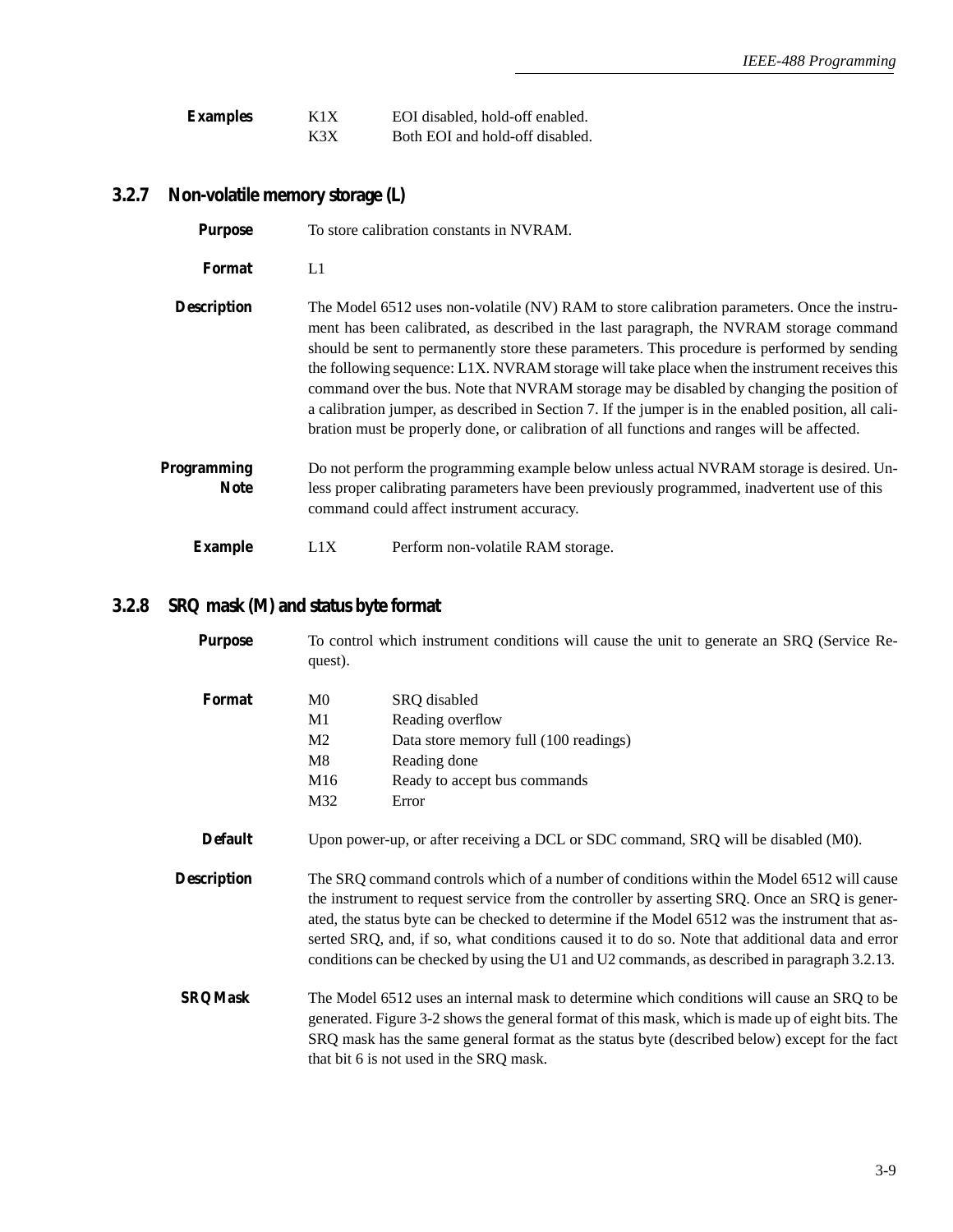

*Figure 3-2*

*SRQ mask and status byte format* 

SRQ can be programmed by sending the ASCII letter "M" followed by a decimal number to set the appropriate bit in the SRQ mask. Note that the instrument may be programmed for more than one set of conditions simultaneously. To do so, simply add up the decimal bit values for the required SRQ conditions. For example, to enable SRQ under reading overflow and buffer full conditions, send M3X.

**Status Byte** The status byte contains information relating to data and error conditions within the instrument. The general format of the status byte (which is obtained by using serial polling) is also shown in Figure 3-2. Note that the various bits correspond to the bits in the SRQ mask as described above.

The bits in the status (serial poll) byte have the following meanings:

Reading Overflow (Bit 0)—Set when an over-range input is applied to the instrument. Cleared when a non-overflowed reading is available.

Data Store Full (Bit 1)—Set when all 100 readings in the data store buffer have been stored. Cleared by reading a stored reading over the bus (B1X).

Reading Done (Bit 3)—Set when the Model 6512 has completed the present reading conversion. Cleared by requesting a reading over the bus.

Ready (Bit 4)—Set when the instrument has processed all previously received commands and is ready to accept additional commands over the bus. Cleared when processing commands.

Error (Bit 5)—Set when an error condition occurs, as described above. Cleared by reading the error word with the U1 command.

RQS (Bit 6)—Set if the Model 6512 has asserted SRQ. Cleared by serial polling the instrument.

Bits 2 and 7 are not used, and are always set to 0.

Bit 6 provides a means for you to determine if SRQ was asserted by the Model 6512. If this bit is set, service was requested by the instrument. Bit 5 flags a Model 6512 error condition, which can be further checked with the U1 command. If this bit is set, one of the following errors has occurred: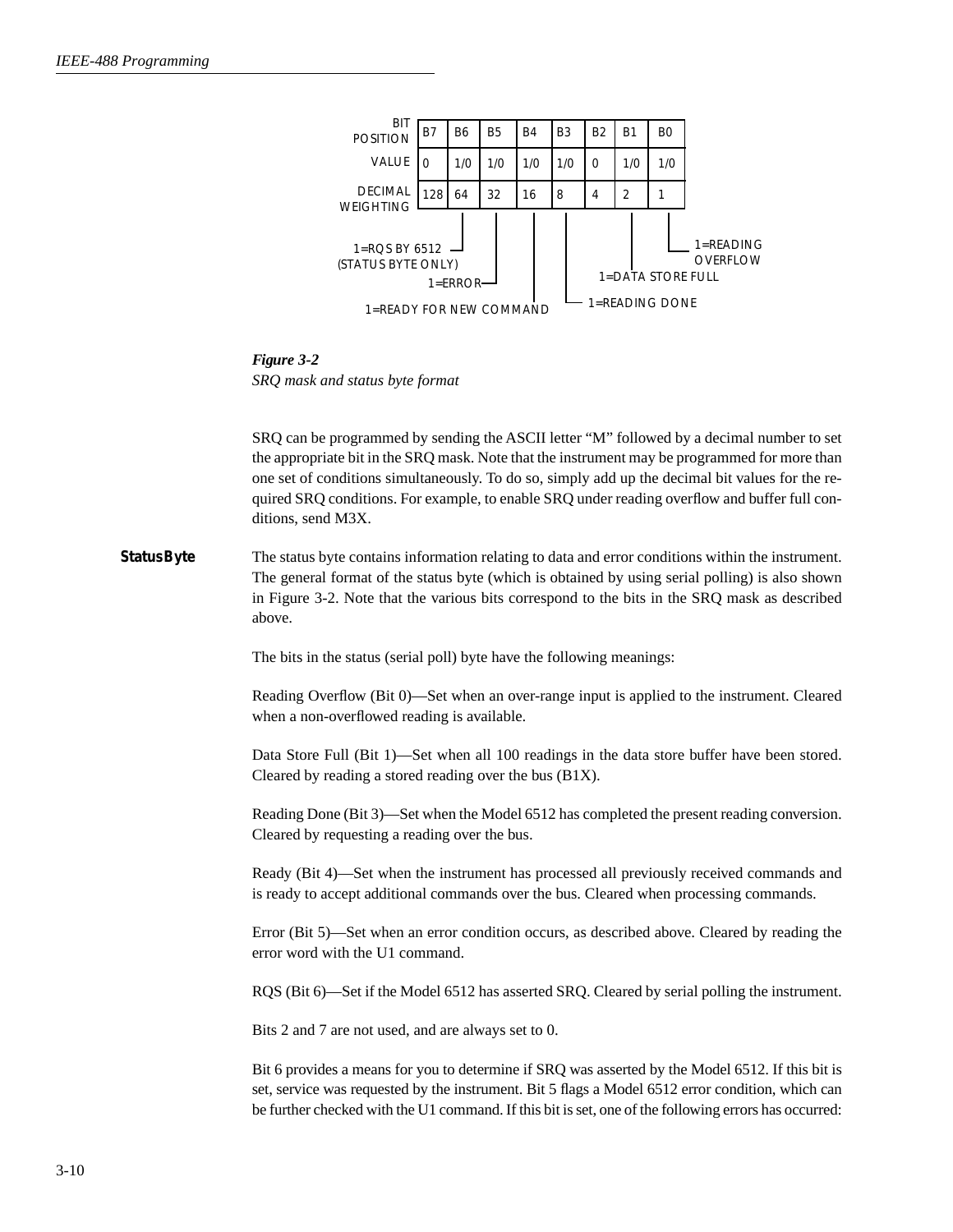|                             | 1.<br>2.<br>3.                                                                                                                                                                                                                                                                                                                                                                                                                                                                                                                                                                                                                                                                                                                                                                                                                                                                                                                                                                                                                                                                                                | An illegal device dependent command (IDDC) or illegal device dependent command op-<br>tion (IDDCO) was transmitted.<br>The instrument was programmed when not in remote.<br>A trigger overrun has occurred (the instrument was triggered while processing a reading<br>from a previous trigger). |  |  |  |
|-----------------------------|---------------------------------------------------------------------------------------------------------------------------------------------------------------------------------------------------------------------------------------------------------------------------------------------------------------------------------------------------------------------------------------------------------------------------------------------------------------------------------------------------------------------------------------------------------------------------------------------------------------------------------------------------------------------------------------------------------------------------------------------------------------------------------------------------------------------------------------------------------------------------------------------------------------------------------------------------------------------------------------------------------------------------------------------------------------------------------------------------------------|--------------------------------------------------------------------------------------------------------------------------------------------------------------------------------------------------------------------------------------------------------------------------------------------------|--|--|--|
|                             |                                                                                                                                                                                                                                                                                                                                                                                                                                                                                                                                                                                                                                                                                                                                                                                                                                                                                                                                                                                                                                                                                                               | 4. A number error has occurred (a calibration value was out of limits).                                                                                                                                                                                                                          |  |  |  |
|                             | Keep in mind that you can program the instrument to assert SRQ under any of these conditions<br>simply by setting bit 5 in the SRQ mask (M32X). Paragraph 3.2.13 describes how to use the U1<br>command to obtain information on the type of error from the instrument. The U1 command is<br>used to clear the error bit and restore operation of SRQ on error after the error byte is read.<br>Note that the status byte should be read to clear the SRQ line once the instrument has<br>1.<br>generated an SRQ. All bits in the status byte will be latched when the SRQ is generated. Bit<br>6 (RQS) will be cleared when the status byte is read.<br>Even with SRQ disabled, the status byte can be read to determine appropriate instrument<br>2.<br>conditions. In this case, bits 0, 1, 3, and 4 will be continuously updated to reflect current<br>instrument status; however, bit 5 (the error bit) will latch and remain so until the U1 status<br>word (paragraph 3.2.13) is read, even if no SRQ occurs.<br>See Appendix D for an example program that demonstrates SRQ and serial polling.<br>3. |                                                                                                                                                                                                                                                                                                  |  |  |  |
| Programming<br><b>Notes</b> |                                                                                                                                                                                                                                                                                                                                                                                                                                                                                                                                                                                                                                                                                                                                                                                                                                                                                                                                                                                                                                                                                                               |                                                                                                                                                                                                                                                                                                  |  |  |  |
| <b>Examples</b>             | M3X                                                                                                                                                                                                                                                                                                                                                                                                                                                                                                                                                                                                                                                                                                                                                                                                                                                                                                                                                                                                                                                                                                           | SRQ on reading overflow and data store full.                                                                                                                                                                                                                                                     |  |  |  |
|                             | M40X                                                                                                                                                                                                                                                                                                                                                                                                                                                                                                                                                                                                                                                                                                                                                                                                                                                                                                                                                                                                                                                                                                          | SRQ on reading done and on error.                                                                                                                                                                                                                                                                |  |  |  |
|                             | M32X                                                                                                                                                                                                                                                                                                                                                                                                                                                                                                                                                                                                                                                                                                                                                                                                                                                                                                                                                                                                                                                                                                          | SRQ on error only.                                                                                                                                                                                                                                                                               |  |  |  |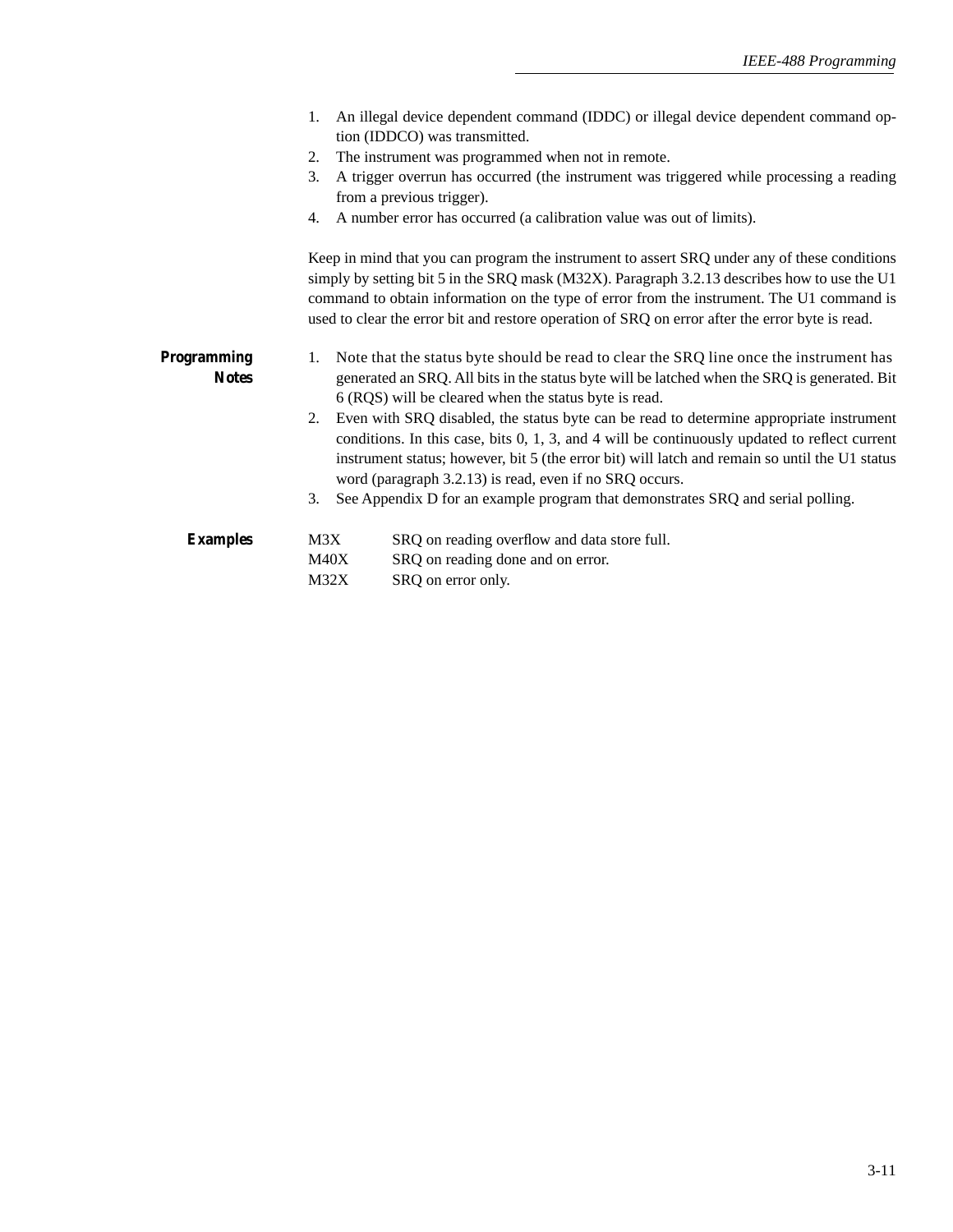# **3.2.9 Baseline suppression (N)**

| <b>Purpose</b>              | To enable or disable baseline suppression.                                                                                                                                                                                                                                                                                                                                                                                                                                                                                                                       |                                                                                                                                                                                                                                                                                                                                                                                                                                                                                                                                                                                                                                                                                                                                                                                                                                                           |  |  |  |  |  |
|-----------------------------|------------------------------------------------------------------------------------------------------------------------------------------------------------------------------------------------------------------------------------------------------------------------------------------------------------------------------------------------------------------------------------------------------------------------------------------------------------------------------------------------------------------------------------------------------------------|-----------------------------------------------------------------------------------------------------------------------------------------------------------------------------------------------------------------------------------------------------------------------------------------------------------------------------------------------------------------------------------------------------------------------------------------------------------------------------------------------------------------------------------------------------------------------------------------------------------------------------------------------------------------------------------------------------------------------------------------------------------------------------------------------------------------------------------------------------------|--|--|--|--|--|
| <b>Format</b>               | N <sub>0</sub><br>Disable suppression<br>N1<br>Enable suppression                                                                                                                                                                                                                                                                                                                                                                                                                                                                                                |                                                                                                                                                                                                                                                                                                                                                                                                                                                                                                                                                                                                                                                                                                                                                                                                                                                           |  |  |  |  |  |
| <b>Default</b>              |                                                                                                                                                                                                                                                                                                                                                                                                                                                                                                                                                                  | Upon power-up, or after receiving a DCL or SDC command, suppression will be disabled (N0).                                                                                                                                                                                                                                                                                                                                                                                                                                                                                                                                                                                                                                                                                                                                                                |  |  |  |  |  |
| <b>Description</b>          | The baseline suppression mode allows a stored offset value to be subtracted from subsequent<br>readings. When the suppression mode is enabled with the appropriate command, the instrument<br>will internally store the baseline value with the next triggered conversion. All subsequent read-<br>ings will be the difference between the stored baseline value and the actual signal level. For ex-<br>ample, if 100mV is stored as a baseline, that value will be subtracted from the following<br>readings. See paragraph 2.10.2 for a complete description. |                                                                                                                                                                                                                                                                                                                                                                                                                                                                                                                                                                                                                                                                                                                                                                                                                                                           |  |  |  |  |  |
|                             | To use baseline suppression, perform the following steps:                                                                                                                                                                                                                                                                                                                                                                                                                                                                                                        |                                                                                                                                                                                                                                                                                                                                                                                                                                                                                                                                                                                                                                                                                                                                                                                                                                                           |  |  |  |  |  |
|                             | 1.<br>2.<br>3.                                                                                                                                                                                                                                                                                                                                                                                                                                                                                                                                                   | Cancel baseline suppression by sending N0X if already enabled.<br>Select a range and function consistent with the expected measurement.<br>Connect the signal to be used as a baseline to the instrument input.                                                                                                                                                                                                                                                                                                                                                                                                                                                                                                                                                                                                                                           |  |  |  |  |  |
|                             | <b>WARNING</b>                                                                                                                                                                                                                                                                                                                                                                                                                                                                                                                                                   |                                                                                                                                                                                                                                                                                                                                                                                                                                                                                                                                                                                                                                                                                                                                                                                                                                                           |  |  |  |  |  |
|                             |                                                                                                                                                                                                                                                                                                                                                                                                                                                                                                                                                                  | The voltage present on the input terminals may be larger than<br>the displayed value. For example, if a 150VDC baseline is stored,<br>an applied voltage of $+175V$ will result in a displayed reading of<br>only $+25V$ .                                                                                                                                                                                                                                                                                                                                                                                                                                                                                                                                                                                                                                |  |  |  |  |  |
|                             | 4.<br>5.<br>signal.                                                                                                                                                                                                                                                                                                                                                                                                                                                                                                                                              | Enable baseline suppression by sending N1X over the bus. The baseline will be stored when<br>the command is executed.<br>Disconnect the baseline signal from the instrument, and connect the signal to be measured<br>in its place. Subsequent readings will be the difference between the baseline and the applied                                                                                                                                                                                                                                                                                                                                                                                                                                                                                                                                       |  |  |  |  |  |
| Programming<br><b>Notes</b> | 1.<br>2.<br>3.<br>4.                                                                                                                                                                                                                                                                                                                                                                                                                                                                                                                                             | Baseline suppression reduces the dynamic range of the measurement. For example, if the<br>stored baseline value is $100mV$ on the $200mV$ range, an input voltage of $100mV$ or more<br>would over-range the instrument even though voltages up to 199.99mV are normally within<br>the capabilities of the 200mV range. If the instrument is in the auto-range mode, it will<br>move up range if necessary.<br>Setting the range lower than the stored baseline value will over-range the instrument.<br>Accurate control over when the baseline is actually stored may be achieved by placing the<br>instrument in a one-shot trigger mode. Once the desired baseline value is connected to the<br>instrument, the baseline can be stored by sending N1X.<br>Function changes cancel baseline suppress. Refer to paragraph 2.10.2 for details concerning |  |  |  |  |  |
|                             |                                                                                                                                                                                                                                                                                                                                                                                                                                                                                                                                                                  | suppress.                                                                                                                                                                                                                                                                                                                                                                                                                                                                                                                                                                                                                                                                                                                                                                                                                                                 |  |  |  |  |  |
| <b>Examples</b>             | N1X<br>N0X                                                                                                                                                                                                                                                                                                                                                                                                                                                                                                                                                       | Enable suppress.<br>Disable suppress.                                                                                                                                                                                                                                                                                                                                                                                                                                                                                                                                                                                                                                                                                                                                                                                                                     |  |  |  |  |  |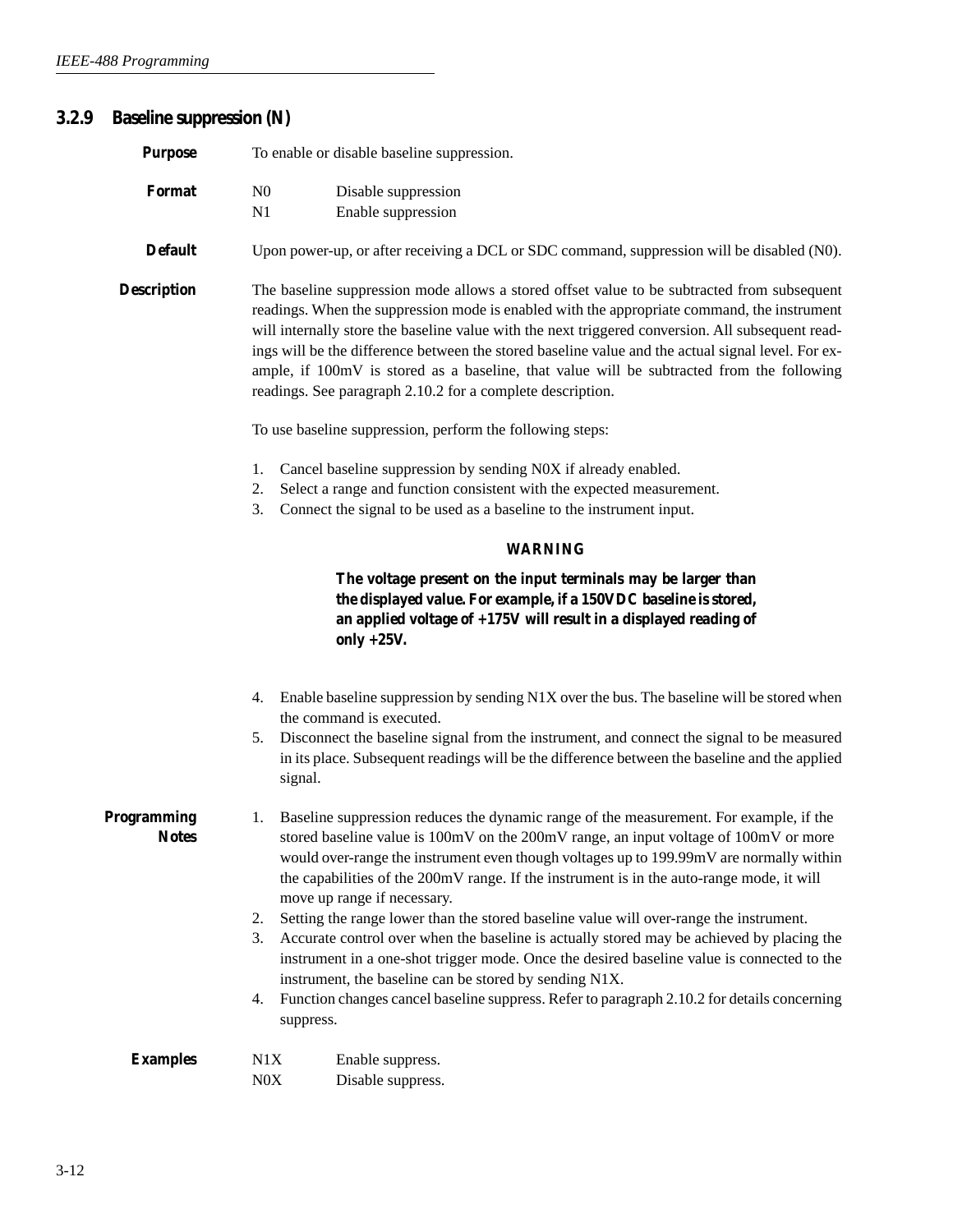# **3.2.10 Data store mode (Q)**

| <b>Purpose</b>              | To control the data store rates and trigger mode.                                                                                                                                                                                                               |                                                                                                                                                                                                                                                                                                                                                                                                                                                                        |  |  |  |  |  |
|-----------------------------|-----------------------------------------------------------------------------------------------------------------------------------------------------------------------------------------------------------------------------------------------------------------|------------------------------------------------------------------------------------------------------------------------------------------------------------------------------------------------------------------------------------------------------------------------------------------------------------------------------------------------------------------------------------------------------------------------------------------------------------------------|--|--|--|--|--|
| <b>Format</b>               | Q <sub>0</sub><br>Q1<br>Q <sub>2</sub><br>Q <sub>3</sub><br>Q4<br>Q <sub>5</sub><br>Q <sub>6</sub>                                                                                                                                                              | Conversion rate (one reading every 360msec)<br>One reading per second<br>One reading every 10 seconds<br>One reading per minute<br>One reading every 10 minutes<br>One reading per hour<br>Trigger mode (TRIG button)                                                                                                                                                                                                                                                  |  |  |  |  |  |
| <b>Default</b>              | Q7                                                                                                                                                                                                                                                              | Data store disabled<br>Upon power-up, or after receiving a DCL or SDC, data store is disabled (Q7).                                                                                                                                                                                                                                                                                                                                                                    |  |  |  |  |  |
| <b>Description</b>          |                                                                                                                                                                                                                                                                 | The data store commands enter the data storage mode and allow you to store up to 100 readings<br>within the internal memory of the Model 6512. By entering an appropriate parameter, readings<br>may be stored at one of six intervals between the conversion rate and one reading per hour. Either<br>during or after the storage process, readings, including maximum and minimum values, may be<br>recalled by using the B command as described in paragraph 3.2.2. |  |  |  |  |  |
|                             | Once the unit has stored all 100 readings, it will stop data storage until another Q command is<br>sent to enable data store once again. Note that the instrument may be programmed to generate<br>an SRQ when memory is full, as described in paragraph 3.2.8. |                                                                                                                                                                                                                                                                                                                                                                                                                                                                        |  |  |  |  |  |
|                             | In addition to the various rates, data store can be used at a rate determined by the TRIG button<br>(Q6 mode). When in this mode, one reading will be stored in memory each time TRIG button is<br>operated.                                                    |                                                                                                                                                                                                                                                                                                                                                                                                                                                                        |  |  |  |  |  |
| Programming<br><b>Notes</b> | 1.<br>2.<br>3.                                                                                                                                                                                                                                                  | To use data store on a one-shot basis with other trigger sources, place the instrument<br>in the Q0 mode, and select the desired one-shot trigger mode (paragraph 3.2.12).<br>In Q0 and Q1, the storage rate may be decreased if the instrument is in auto-range and a<br>range change occurs.<br>See Appendix D for an example program that demonstrates data store operation.                                                                                        |  |  |  |  |  |
| <b>Examples</b>             | Q1X<br>Q7X                                                                                                                                                                                                                                                      | Enable data store, one per second rate.<br>Disable data store.                                                                                                                                                                                                                                                                                                                                                                                                         |  |  |  |  |  |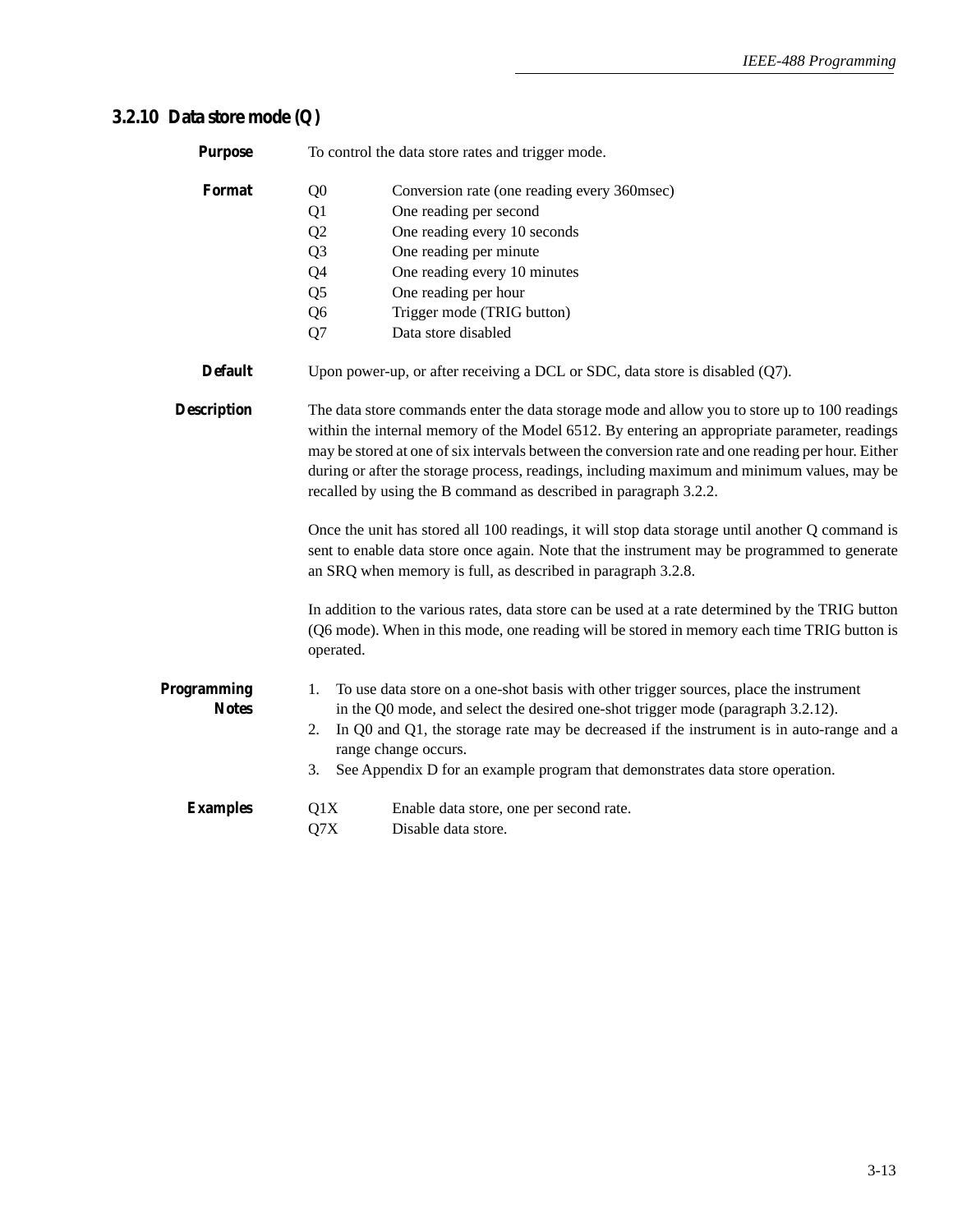# **3.2.11 Range (R)**

| <b>Format</b>               |                                                                                                                                                                                                                       | <b>Volts</b>                                 | Amps                                      | Ohms                                   | Coul. | <b>External Feedback</b>                                                                                                                                                                     |
|-----------------------------|-----------------------------------------------------------------------------------------------------------------------------------------------------------------------------------------------------------------------|----------------------------------------------|-------------------------------------------|----------------------------------------|-------|----------------------------------------------------------------------------------------------------------------------------------------------------------------------------------------------|
|                             | R <sub>0</sub>                                                                                                                                                                                                        | Auto                                         | Auto                                      | Auto                                   | Auto  | Auto                                                                                                                                                                                         |
|                             | R <sub>1</sub>                                                                                                                                                                                                        | 200mV                                        | 2pA                                       | $2k\Omega$                             | 200pC | 200mV                                                                                                                                                                                        |
|                             | R2                                                                                                                                                                                                                    | 2V                                           | 20pA                                      | $20k\Omega$                            | 2nC   | 2V                                                                                                                                                                                           |
|                             | R <sub>3</sub>                                                                                                                                                                                                        | 20V                                          | 200pA                                     | $200k\Omega$                           | 20nC  | 20V                                                                                                                                                                                          |
|                             | R <sub>4</sub>                                                                                                                                                                                                        | 200V                                         | 2nA                                       | $2M\Omega$                             | 20nC  | 20V                                                                                                                                                                                          |
|                             | R <sub>5</sub>                                                                                                                                                                                                        | 200V                                         | 20nA                                      | $20M\Omega$                            | 20nC  | 20V                                                                                                                                                                                          |
|                             | R <sub>6</sub>                                                                                                                                                                                                        | 200V                                         | 200nA                                     | $200M\Omega$                           | 20nC  | 20V                                                                                                                                                                                          |
|                             | R7                                                                                                                                                                                                                    | 200V                                         | $2\mu A$                                  | $2G\Omega$                             | 20nC  | 20V                                                                                                                                                                                          |
|                             | R <sub>8</sub>                                                                                                                                                                                                        | 200V                                         | $20\mu A$                                 | $20G\Omega$                            | 20nC  | 20V                                                                                                                                                                                          |
|                             | R9                                                                                                                                                                                                                    | 200V                                         | $200\mu A$                                | $200G\Omega$                           | 20nC  | 20V                                                                                                                                                                                          |
|                             | R10                                                                                                                                                                                                                   | 200V                                         | 2mA                                       | $200G\Omega$                           | 20nC  | 20V                                                                                                                                                                                          |
|                             | R11                                                                                                                                                                                                                   | 200V                                         | 20mA                                      | $200G\Omega$                           | 20nC  | 20V                                                                                                                                                                                          |
|                             | R12                                                                                                                                                                                                                   |                                              |                                           | Cancel auto-ranging for all functions. |       |                                                                                                                                                                                              |
| <b>Default</b>              |                                                                                                                                                                                                                       | (auto-range) mode.                           |                                           |                                        |       | Upon power up, or after receiving a DCL or SDC command, the instrument will be in the R0                                                                                                     |
| <b>Description</b>          |                                                                                                                                                                                                                       | $\blacktriangle$ and $\nabla$ range buttons. |                                           |                                        |       | The range command gives you control over the measurement sensitivity of the instrument. This<br>command, and its options, perform essentially the same functions as the front panel AUTO and |
| Programming<br><b>Notes</b> | The instrument will be ready to take a reading after the range is set up when respond-<br>1.<br>ing to a range command.<br>When auto-range is disabled $(R12)$ , the instrument will stay on its present range.<br>2. |                                              |                                           |                                        |       |                                                                                                                                                                                              |
| <b>Examples</b>             | R12X<br>R3X<br>R0X                                                                                                                                                                                                    |                                              | Disable auto-range.<br>Enable auto-range. | Choose 200pA range (in amps).          |       |                                                                                                                                                                                              |

**Purpose** To select the measurement range.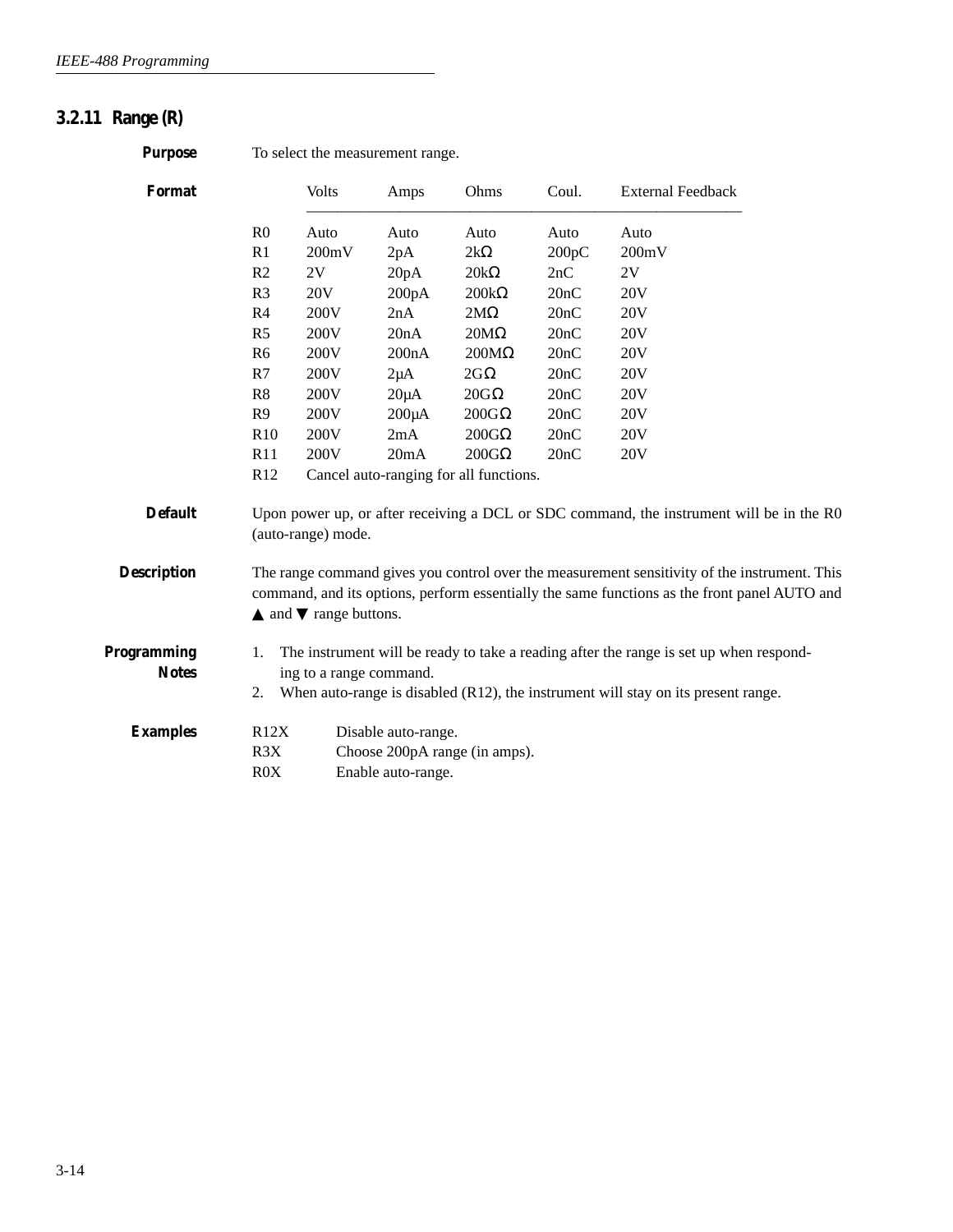# **3.2.12 Trigger mode (T)**

| <b>Purpose</b>              | To control the source that triggers readings as well as whether the instrument operates in the con-                                                                                                                                                                                                                                                                                                                                                                                                                          |                                                                                                                                                                                                                                                                                                                                                            |  |  |  |
|-----------------------------|------------------------------------------------------------------------------------------------------------------------------------------------------------------------------------------------------------------------------------------------------------------------------------------------------------------------------------------------------------------------------------------------------------------------------------------------------------------------------------------------------------------------------|------------------------------------------------------------------------------------------------------------------------------------------------------------------------------------------------------------------------------------------------------------------------------------------------------------------------------------------------------------|--|--|--|
|                             | tinuous or one-shot trigger mode.                                                                                                                                                                                                                                                                                                                                                                                                                                                                                            |                                                                                                                                                                                                                                                                                                                                                            |  |  |  |
| <b>Format</b>               | T <sub>0</sub>                                                                                                                                                                                                                                                                                                                                                                                                                                                                                                               | Continuous Mode, Triggered by Talk                                                                                                                                                                                                                                                                                                                         |  |  |  |
|                             | T <sub>1</sub>                                                                                                                                                                                                                                                                                                                                                                                                                                                                                                               | One-shot Mode, Triggered by Talk                                                                                                                                                                                                                                                                                                                           |  |  |  |
|                             | T <sub>2</sub>                                                                                                                                                                                                                                                                                                                                                                                                                                                                                                               | Continuous Mode, Triggered by GET                                                                                                                                                                                                                                                                                                                          |  |  |  |
|                             | T <sub>3</sub>                                                                                                                                                                                                                                                                                                                                                                                                                                                                                                               | One-shot Mode, Triggered by GET                                                                                                                                                                                                                                                                                                                            |  |  |  |
|                             | T <sub>4</sub>                                                                                                                                                                                                                                                                                                                                                                                                                                                                                                               | Continuous Mode, Triggered by X                                                                                                                                                                                                                                                                                                                            |  |  |  |
|                             | T <sub>5</sub>                                                                                                                                                                                                                                                                                                                                                                                                                                                                                                               | One-shot Mode, Triggered by X                                                                                                                                                                                                                                                                                                                              |  |  |  |
|                             | T <sub>6</sub>                                                                                                                                                                                                                                                                                                                                                                                                                                                                                                               | Continuous Mode, Triggered with External Trigger                                                                                                                                                                                                                                                                                                           |  |  |  |
|                             | T7                                                                                                                                                                                                                                                                                                                                                                                                                                                                                                                           | One-shot Mode, Triggered with External Trigger                                                                                                                                                                                                                                                                                                             |  |  |  |
| <b>Default</b>              | Upon power-up, or after the instrument receives a DCL or SDC command, the T6 (continuous<br>mode, external trigger) mode will be enabled.                                                                                                                                                                                                                                                                                                                                                                                    |                                                                                                                                                                                                                                                                                                                                                            |  |  |  |
| <b>Description</b>          | Triggering provides a stimulus to begin a reading conversion within the instrument. Triggering<br>may be done in two basic ways: in a continuous trigger mode, a single trigger stimulus is used<br>to restart a continuous series of readings. In a one-shot mode, a single reading will be processed<br>each time the appropriate trigger stimulus is given.                                                                                                                                                               |                                                                                                                                                                                                                                                                                                                                                            |  |  |  |
|                             | The trigger modes are paired according to the type of stimulus that is used to trigger the instru-<br>ment. In the T0 and T1 modes, triggering is performed by addressing the Model 6512 to talk. In<br>the T2 and T3 modes, the IEEE-488 multiline GET command performs the trigger function. The<br>instrument execute $(X)$ character provides the trigger stimulus in the T4 and T5 modes, while a<br>trigger pulse applied to the rear panel EXTERNAL TRIGGER INPUT, triggers the instrument<br>in the T6 and T7 modes. |                                                                                                                                                                                                                                                                                                                                                            |  |  |  |
| Programming<br><b>Notes</b> | 1.<br>2.<br>3.                                                                                                                                                                                                                                                                                                                                                                                                                                                                                                               | A trigger stimulus will abort the present reading conversion and immediately begin another.<br>The front panel TRIG button will trigger the instrument regardless of the selected trigger<br>mode, unless LLO is in effect.<br>Serial polling addresses the instrument to talk. This talk command will trigger the instru-<br>ment in the T0 and T1 modes. |  |  |  |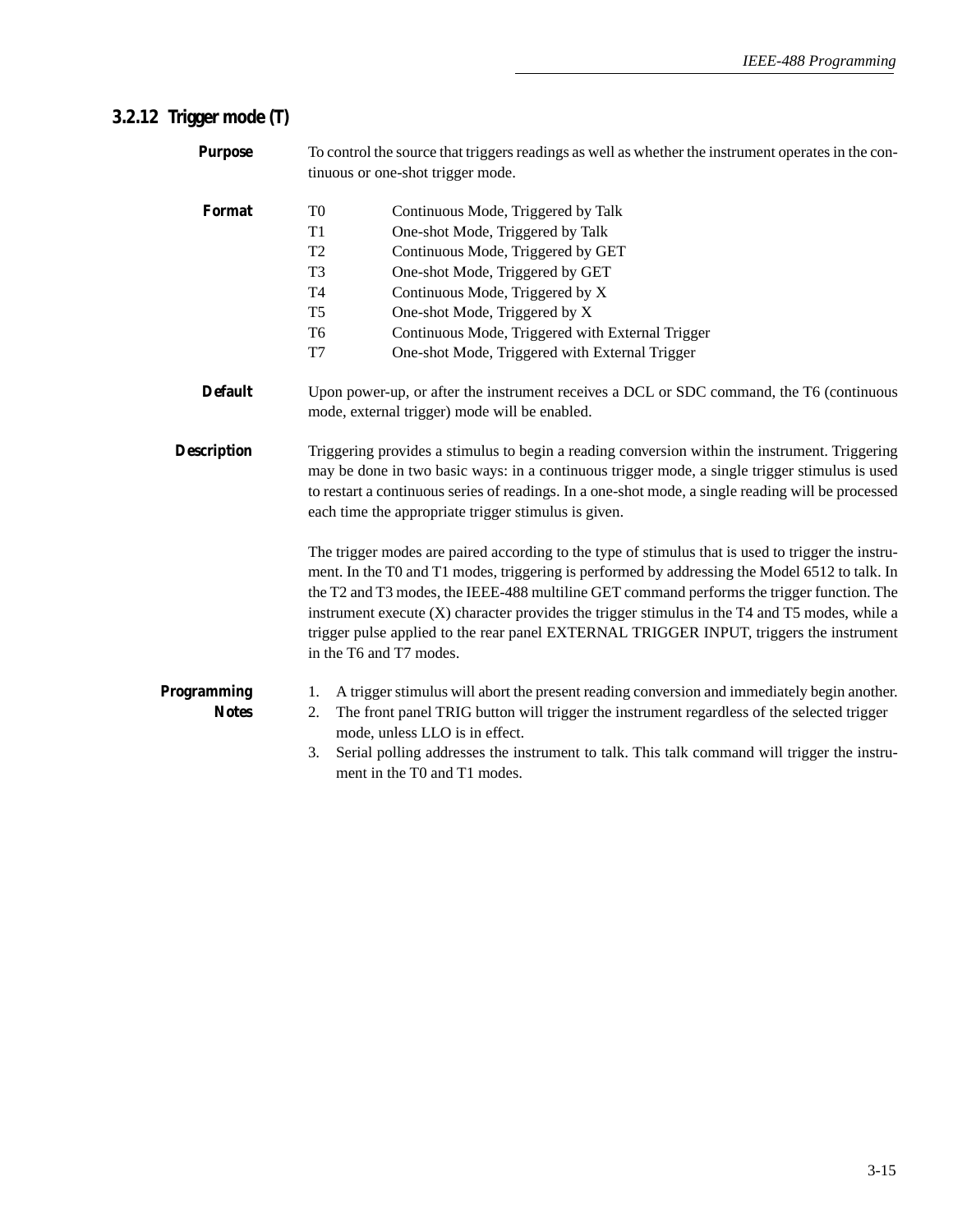# **3.2.13 Status (U)**

| <b>Purpose</b>     | To request status, error, and data conditions from the instrument.                                                                                                                                                                                                                                                                                                                                            |                                                                                                |  |  |  |
|--------------------|---------------------------------------------------------------------------------------------------------------------------------------------------------------------------------------------------------------------------------------------------------------------------------------------------------------------------------------------------------------------------------------------------------------|------------------------------------------------------------------------------------------------|--|--|--|
| Format             | U <sub>0</sub>                                                                                                                                                                                                                                                                                                                                                                                                | Send status word                                                                               |  |  |  |
|                    | U1                                                                                                                                                                                                                                                                                                                                                                                                            | Send instrument error conditions                                                               |  |  |  |
|                    | U <sub>2</sub>                                                                                                                                                                                                                                                                                                                                                                                                | Send instrument data conditions                                                                |  |  |  |
| <b>Description</b> | The status commands allow access to information concerning instrument operating modes that<br>are controlled by other device-dependent commands such as F (function) and R (range). Addi-<br>tional parameters of the status command allow data and error conditions to be accessed.                                                                                                                          |                                                                                                |  |  |  |
| Status Word        | When the command sequence UOX is transmitted, the instrument will transmit the status word<br>instead of its normal data string the next time it is addressed to talk. The status word will be<br>transmitted only once each time the U0 command is given. To make sure that correct status is<br>transmitted, the status word should be requested as soon as possible after the command is trans-<br>mitted. |                                                                                                |  |  |  |
|                    |                                                                                                                                                                                                                                                                                                                                                                                                               | The format of U0 status is shown in Figure 3-3. Note that the letters correspond to modes pro- |  |  |  |

grammed by the respective device-dependent commands. The default values in the status word (upon power up or after a DCL or SDC command) are also shown in Figure 3-3.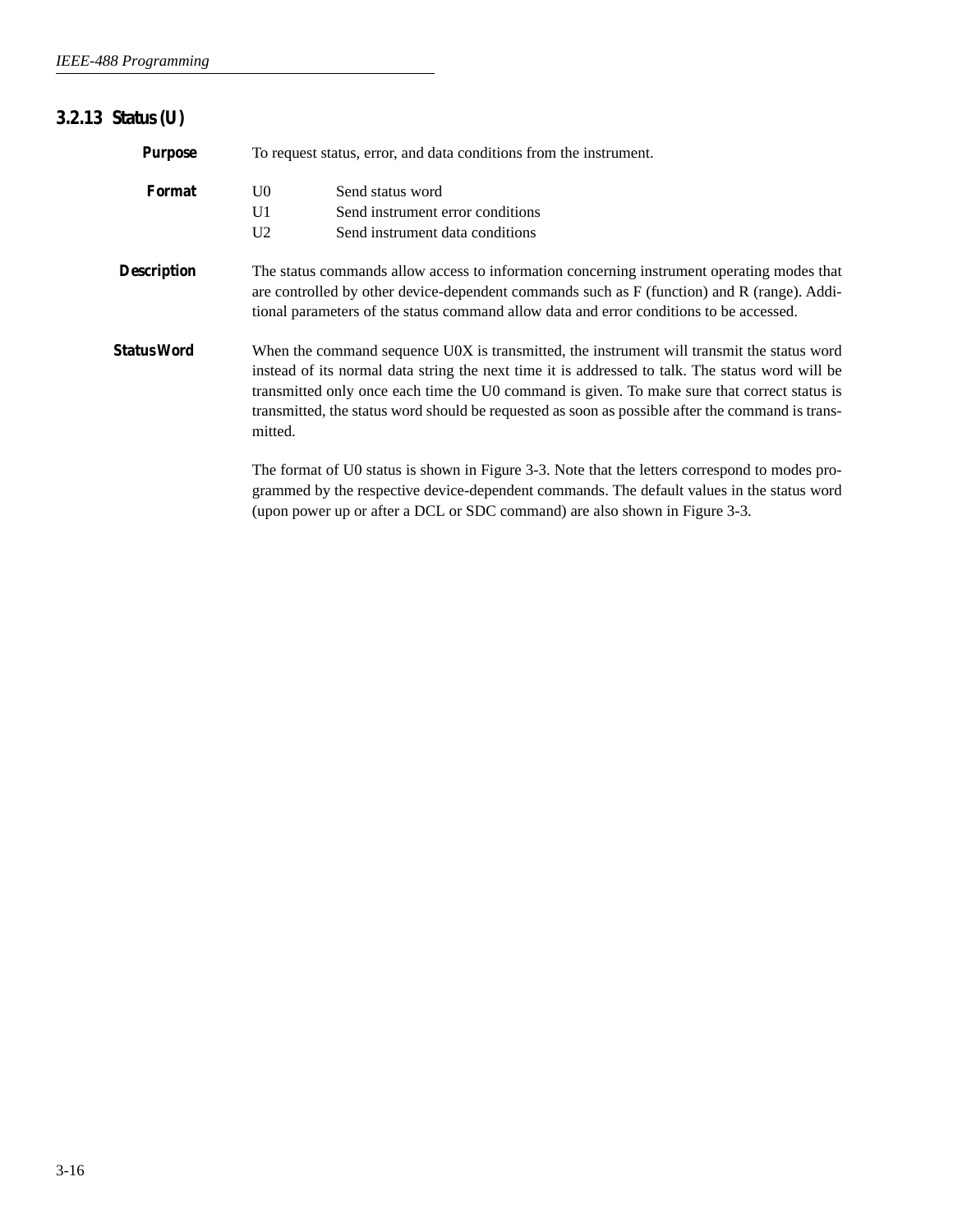

*Figure 3-3 U0 status word and default values*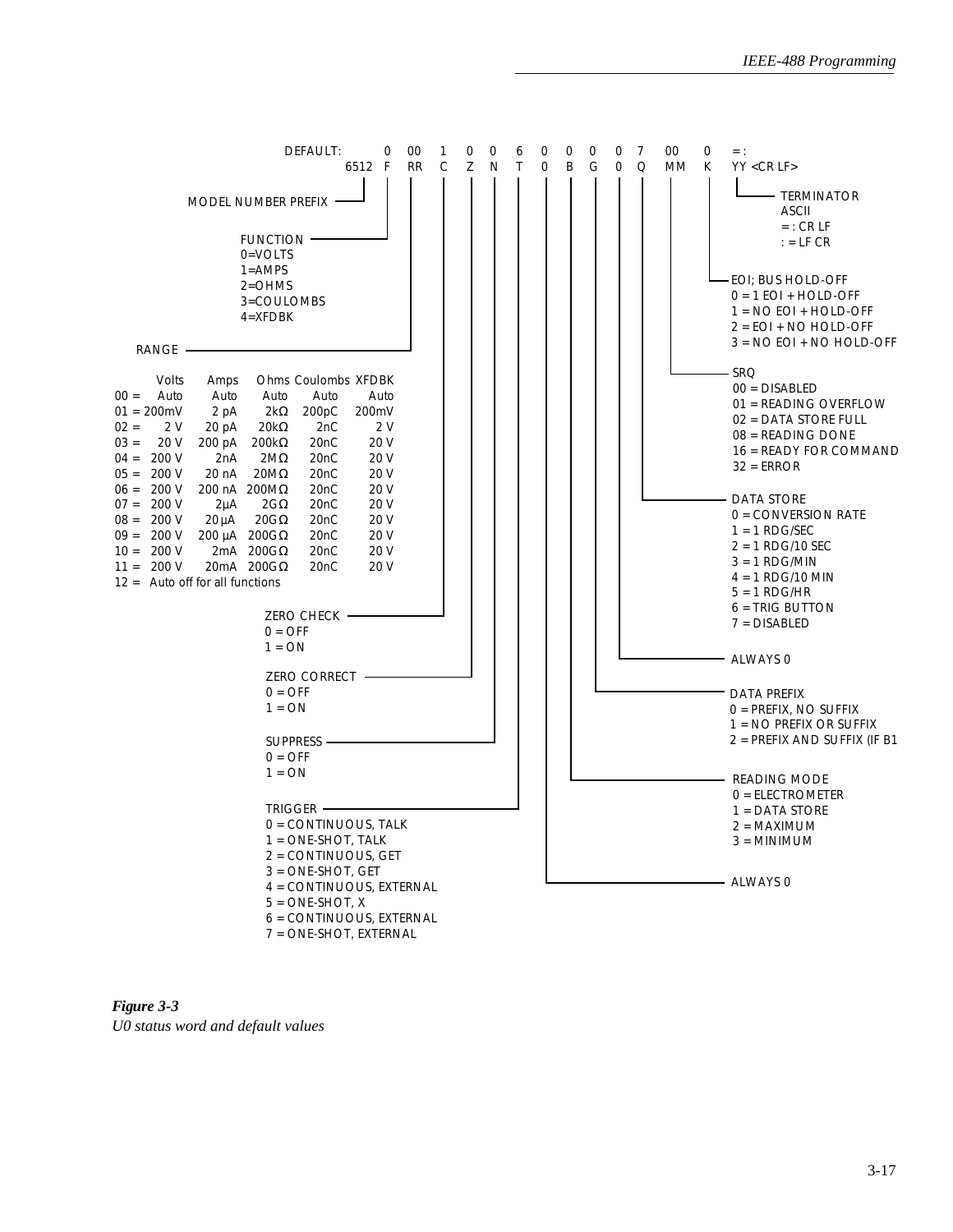Note that all returned values except for those associated with the terminator correspond to the programmed numeric values. For example, if the instrument is presently on the R3 range, the R bytes in the status word will correspond to an ASCII 03. The returned terminator characters are derived by ORing the actual terminator byte values with  $30<sub>H</sub>$ . For example, a <CR> character has a decimal value of 13, which equals  $0D_H$ . ORing this value with  $30_H$  yields  $3D_H$ , or 61<sub>10</sub>, which prints out as an ASCII equal sign (=). This terminator conversion step is necessary to convert the standard terminators into displayable form, as they will not normally print out on a computer CRT.

**Error** The U1 command allows access to Model 6512 error conditions in a similar manner. Once the sequence **Conditions** U1X is sent, the instrument will transmit the error conditions with the format shown in Figure 3-4 the next time it is addressed to talk in the normal manner. The error condition word will be sent only once each time the U1 command is transmitted. Note that the error condition wor id actually a string of ASCII characters representing binary bit positions. An error condition is also flagged in the status (serial poll) byte, and the instrument can be programmed to generate an SRQ when an error condition occurs. (See paragraph 3.2.8). Note that all bits in the error condition (U1) word and the status byte error bit will be cleared when the U1 word is read. In addition, SRQ operation will be restored after an error condition by reading U1.



#### *Figure 3-4*

*U1 status (error condition) format*

The various bits in the error condition word are described as follows:

IDDC—Set when an illegal device dependent command (IDDC) such as H1X is received ("H" is illegal).

IDDCO—Set when an illegal device-dependent command option (IDDCO) such as T9X is received ("9" is illegal).

No Remote—Set when a programming command is received when REN is false.

#### **NOTE**

The complete command string will be ignored if an IDDC, IDDCO or No Remote error occurs.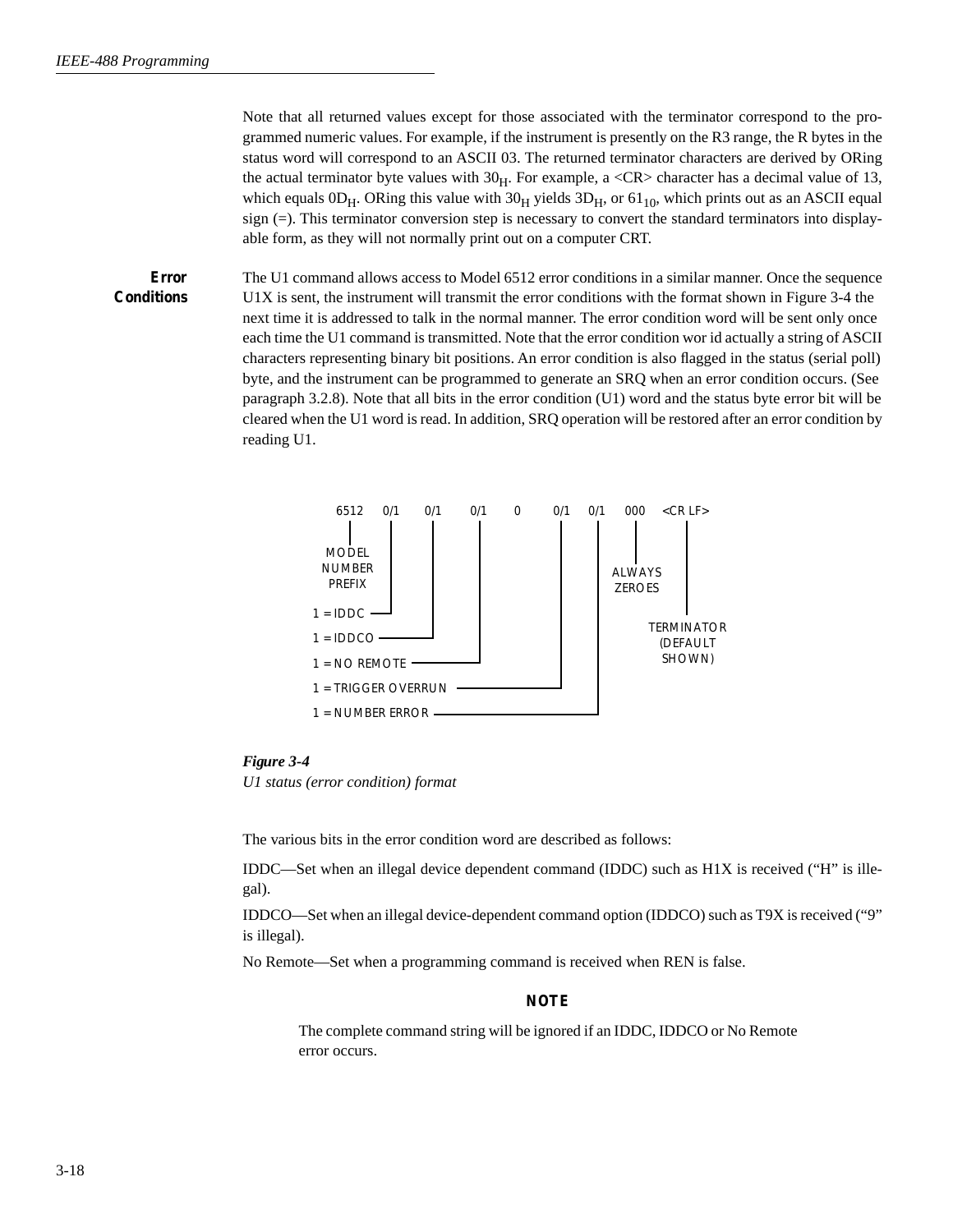Trigger Overrun—Set when a trigger is received when the instrument is still processing a reading from a previous trigger.

Number Error—Set when an out-of-range calibration value is received.

**Data** In a similar manner, the U2X sequence allows access to instrument data conditions. When this command is **Conditions** transmitted, the instrument will transmit the data condition word shown in Figure 3-5 the next time it is addressed to talk. This information will be transmitted only once each time the command is received. As with the U1 error word, the U2 word is made up of ASCII characters representing binary values. Unlike the U1 error word, however, the U2 data condition word will not be cleared when read; thus, instrument status in the U2 word is always current.



## *Figure 3-5*

*U2 status (data condition) format*

The various bits in the data condition word include:

Data Store Full—Set when all 100 readings have been stored in the data store memory. Cleared by requesting a data store reading over the bus.

Z and N—Represents the same information as the corresponding zero correct (Z) and suppress (N) bytes in the U0 status word.

Temporary Calibration—Set when new calibration parameters not yet stored in NVRAM have been received, or if power-up recall of NVRAM data was in error. Cleared when NVRAM storage is performed.

**Programming** See Appendix D for an example program that can be used to request the status, error, and data Note conditions words from the instrument.

**Examples** U0X Request status word. U1X Request error word.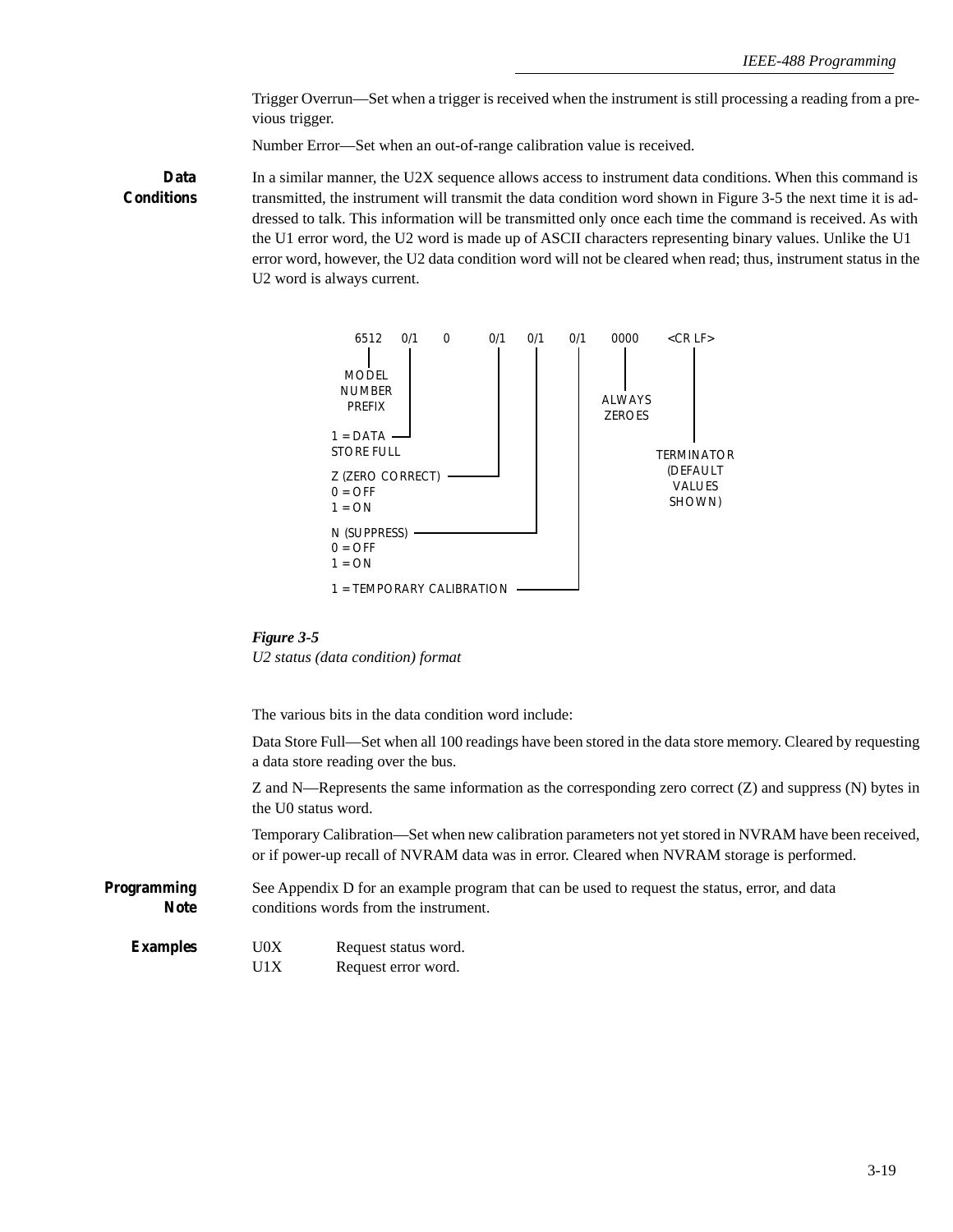# **3.2.14 Terminator (Y)**

| <b>Purpose</b>              | To program the terminator character(s) the Model 6512 adds to the end of its reading and status<br>strings.                                                                                                                                                                                                                                                                                                                                                                                                 |  |  |
|-----------------------------|-------------------------------------------------------------------------------------------------------------------------------------------------------------------------------------------------------------------------------------------------------------------------------------------------------------------------------------------------------------------------------------------------------------------------------------------------------------------------------------------------------------|--|--|
| <b>Format</b>               | $Y$ < $LF>$ (two terminator characters)<br>$Y < CR$ < $LF$ < $CR$ > < $LF$ > (two terminator characters)                                                                                                                                                                                                                                                                                                                                                                                                    |  |  |
|                             | Y <ascii><br/>ASCII character (except A-Z)<br/>YX<br/>No terminator</ascii>                                                                                                                                                                                                                                                                                                                                                                                                                                 |  |  |
| <b>Default</b>              | Upon power-up, or after a DCL or SDC command, the terminator sequence is $\langle CR \rangle \langle LF \rangle$ .                                                                                                                                                                                                                                                                                                                                                                                          |  |  |
| <b>Description</b>          | The terminator sequence that marks the end of the instrument's data string or status word can<br>be programmed by sending the Y command followed by an appropriate ASCII character. The<br>default terminator sequence is the commonly used carriage return, line feed $(<\!\!CR\!\!> <\!\!LF\!\!>)$ se-<br>quence ( $\langle$ CR>=ASCII 13; $\langle$ LF>=ASCII 10).                                                                                                                                       |  |  |
| Programming<br><b>Notes</b> | Capital letters A through Z cannot be used as terminator characters.<br>1.<br>Programming non-standard terminators may cause the controller input sequence to hang up.<br>2.                                                                                                                                                                                                                                                                                                                                |  |  |
| <b>Examples</b>             | Program @ character as terminator.<br>Y@X<br>YX<br>Disable terminator.                                                                                                                                                                                                                                                                                                                                                                                                                                      |  |  |
| $3.2.15$ Execute $(X)$      |                                                                                                                                                                                                                                                                                                                                                                                                                                                                                                             |  |  |
| <b>Purpose</b>              | To instruct the Model 6512 to execute device-dependent commands.                                                                                                                                                                                                                                                                                                                                                                                                                                            |  |  |
| Format                      | X                                                                                                                                                                                                                                                                                                                                                                                                                                                                                                           |  |  |
| <b>Description</b>          | The execute command is implemented by sending an ASCII "X" over the bus. Its purpose is to<br>direct the Model 6512 to execute other device-dependent commands such as F (function) or R<br>(range). Usually, the execute character is the last byte in the command string (a number of com-<br>mands may be grouped together into one string); however, there may be certain circumstances<br>where it is desirable to send a command string at one time, and then send the execute character<br>later on. |  |  |
| Programming<br><b>Note</b>  | Command strings sent without the execute character will be stored within an internal command<br>buffer for later execution. When the X character is finally transmitted, the stored commands will<br>be executed, assuming that all commands in the previous string were valid.                                                                                                                                                                                                                             |  |  |
| <b>Examples</b>             | F0X<br>Select DC volts function.<br>X<br>Execute previous commands.                                                                                                                                                                                                                                                                                                                                                                                                                                         |  |  |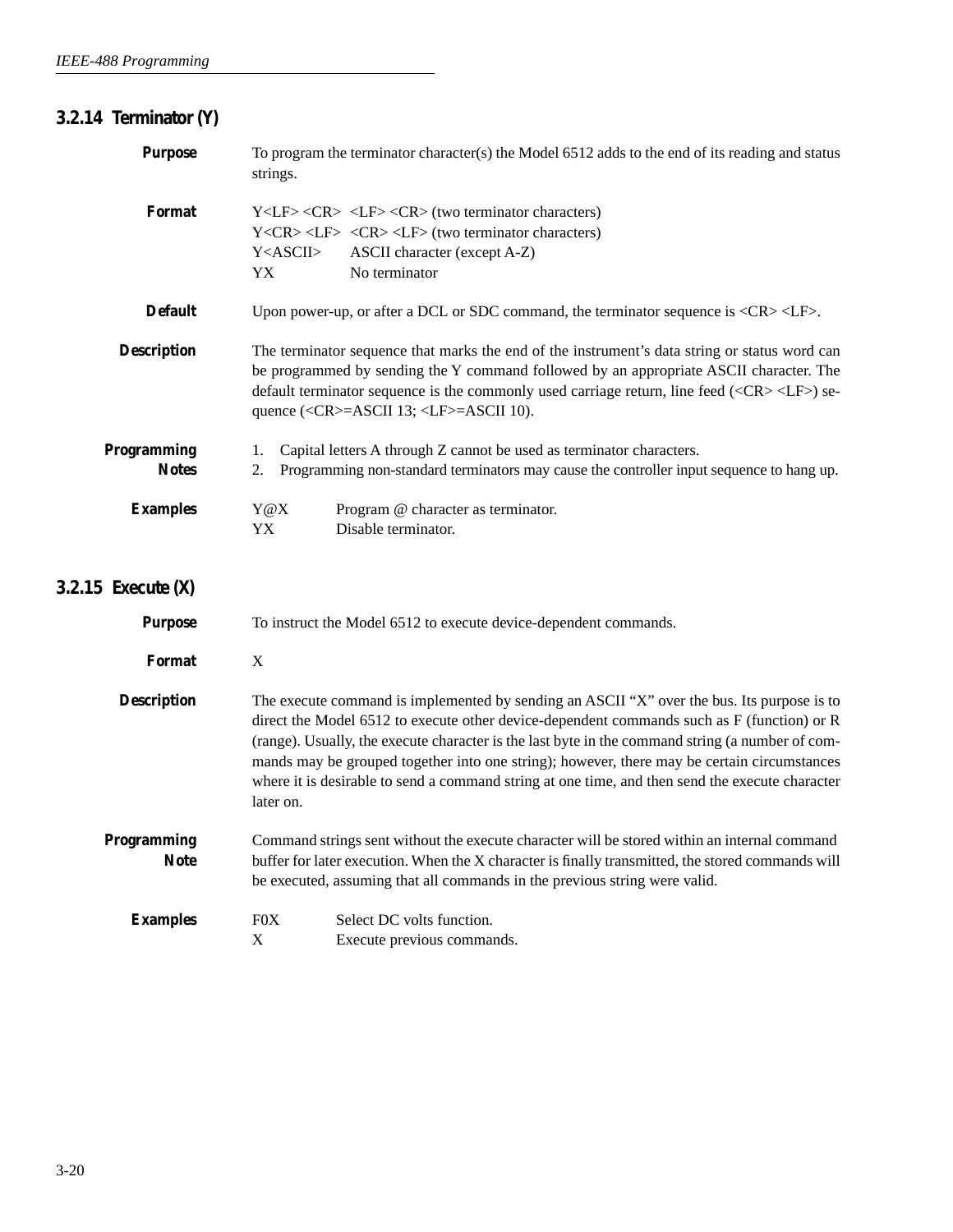# **3.2.16 Zero correct (Z)**

| <b>Purpose</b>             | To zero correct the instrument, nulling any internal offsets that might affect accuracy.                                                                                                                                                                                                                                                                                                                                                                                                                                  |  |  |
|----------------------------|---------------------------------------------------------------------------------------------------------------------------------------------------------------------------------------------------------------------------------------------------------------------------------------------------------------------------------------------------------------------------------------------------------------------------------------------------------------------------------------------------------------------------|--|--|
| <b>Format</b>              | Zero correct off<br>Z <sub>0</sub><br>Z1<br>Zero correct on                                                                                                                                                                                                                                                                                                                                                                                                                                                               |  |  |
| <b>Default</b>             | Upon power-up, or after receiving a DCL or SDC command, zero correct will be disabled (Z0).                                                                                                                                                                                                                                                                                                                                                                                                                               |  |  |
| <b>Description</b>         | The zero correct and zero check commands work together to cancel any internal offsets that<br>might upset accuracy. If the instrument is placed in the zero correct mode with zero check en-<br>abled, it will store a new offset value to be used for subsequent readings. If the instrument is<br>zero corrected with zero check disabled, the previously stored zero value will be used instead.<br>Note that the specifications at the front of this manual assume that the instrument has been prop-<br>erly zeroed. |  |  |
|                            | Use the following procedure to zero the instrument:                                                                                                                                                                                                                                                                                                                                                                                                                                                                       |  |  |
|                            | With zero correct off, place the instrument in zero check by sending C1X.<br>1.<br>Zero correct the instrument by sending Z1X.<br>2.<br>Disable zero check by sending C0X. Readings can then be taken in the usual manner.<br>3.                                                                                                                                                                                                                                                                                          |  |  |
| Programming<br><b>Note</b> | After sending a zero check command, the instrument will be ready for a new command when<br>the front end is set up.                                                                                                                                                                                                                                                                                                                                                                                                       |  |  |
| <b>Examples</b>            | Zero correct instrument.<br>Z1X<br>Z0X<br>Disable zero correct.<br>C1XZ1C0X Perform complete correction.                                                                                                                                                                                                                                                                                                                                                                                                                  |  |  |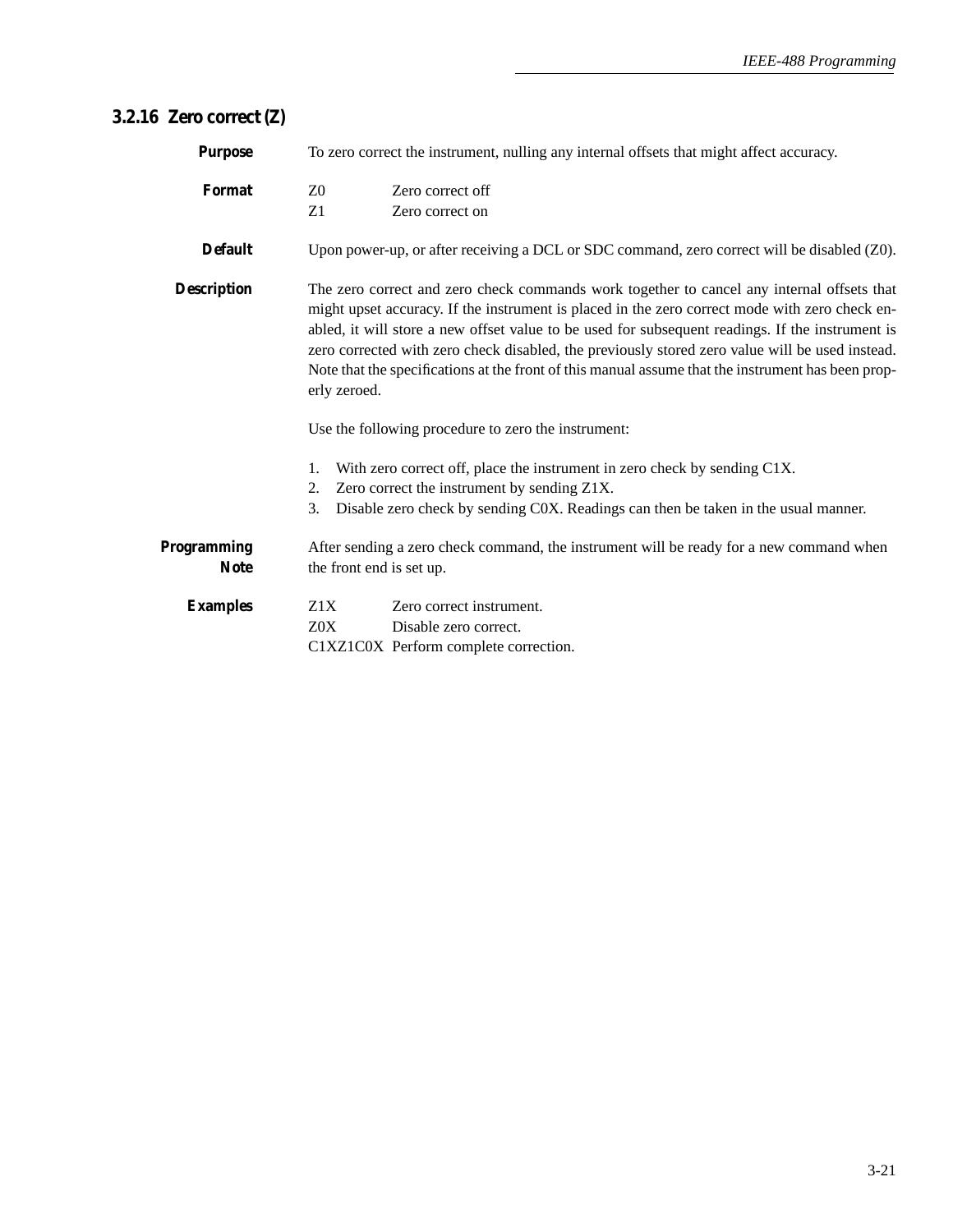# **3.3 Bus connections**

The Model 6512 is to be connected to the IEEE-488 bus through a cable equipped with standard IEEE-488 connectors, an example of which is shown in Figure 3-6. The connector is designed to be stacked to allow a number of parallel connections. Two metric screws are located on each connector to ensure that connections remain secure.





A typical connecting scheme for the bus is shown in Figure 3-7. Each cable normally has the standard connector on each end. These connectors are designed to be stacked to allow a number of parallel connections on one instrument.

## **NOTE**

To avoid possible damage, it is recommended that you stack no more than three connectors on any one instrument.



*Figure 3-7 IEEE-488 connections*

Connect the Model 6512 to the cable as follows:

- 1. With the power off, line up the connector on the cable with the connector on the rear panel of the instrument. See Figure 3-8 for connector location.
- 2. Tighten the screws securely, but do not overtighten them.
- 3. Add additional connectors from other instruments, as required.
- 4. Make sure the other end of the cable is properly connected to the controller.

#### **NOTE**

The IEEE-488 bus is limited to a maximum of 15 devices, including the controller. Also, the maximum cable length is limited to 20 meters, or 2 meters times the number of devices, which ever is less. Failure to heed these limits may result in erratic bus operation.



*Figure 3-8 Model 6512 rear panel IEEE-488 connector*

## **3.4 Primary address**

The Model 6512 must receive a listen command before is will respond to addressed commands. Similarly, the unit must receive a talk command before it will transmit its data. The Model 6512 is shipped from the factory with a programmed primary address of 27. Until you become more familiar with your instrument, it is recommended that you leave the address at this value because the example programs included in Appendix D of this manual assume that address. **For Example 2** Example 1 EXEC 2 Example 1 EXEC 2 EXEC 2 EXEC 2 EXEC 2 EXEC 2 EXEC 1 EXEC 1 EXEC 1 EXEC 1 AModel 6512 must receive a listen command before is will respond to a dedress the moment must receive a talk comman

The primary address may be set to any value between 0 and 30 as long as address conflicts with other instruments are avoided. Note that controllers are also given a primary address, so you must be careful not to use that address either. Most frequently, controller addresses are set to 0 or 21, but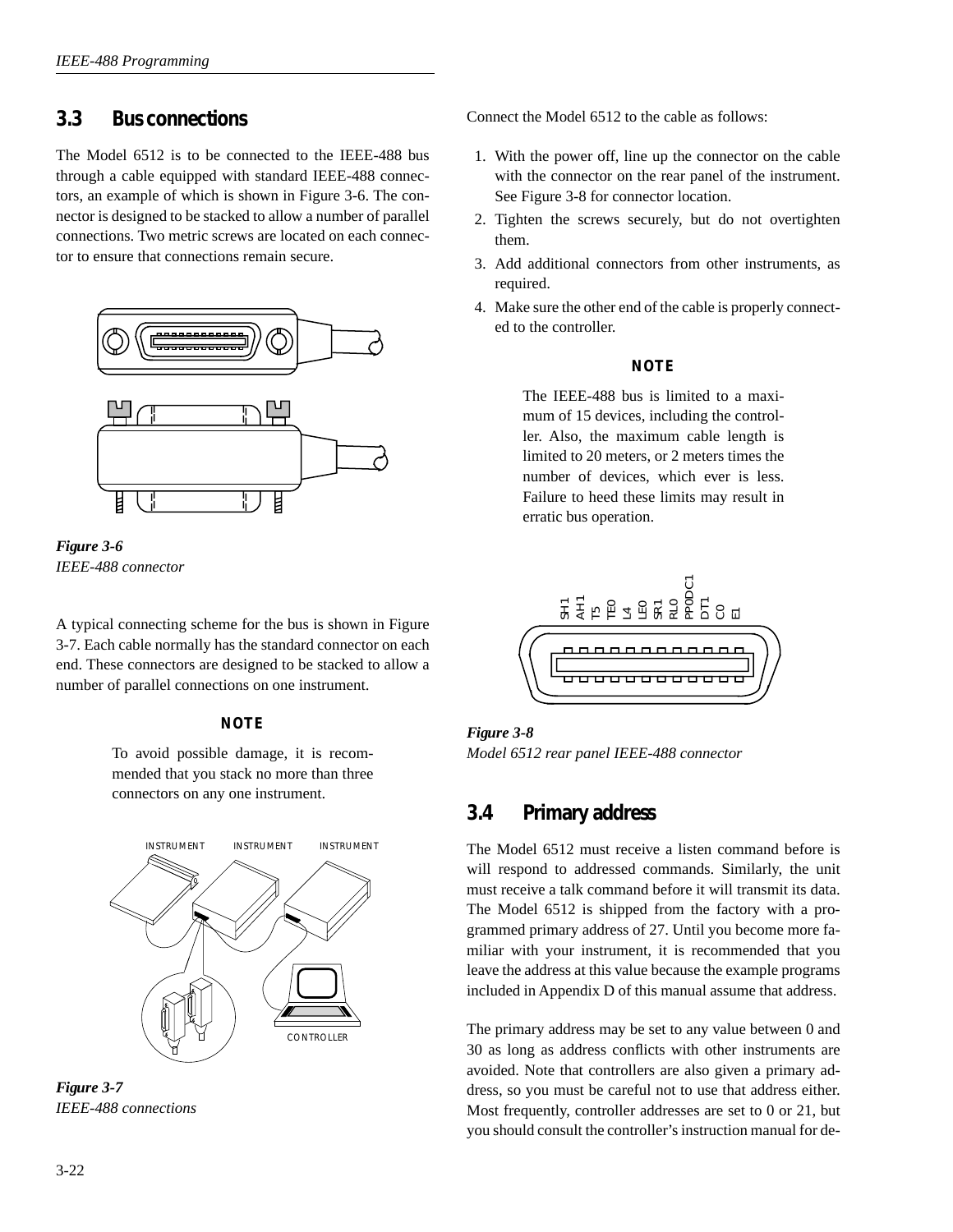tails. Whatever primary address you choose, you must make certain that it corresponds with the value specified as part of the controller's programming language.

To check the present primary address, or to change to a new one, use the following sequence:

1. Press the PROGRAM SELECT button, and note that the following message is displayed:

#### IEEE 27

- 2. This message indicates that the IEEE address program is selected, along with the presently programmed value (in this case, the default value of 27 is being displayed).
- 3. Using one of the ADJUST buttons, scroll the displayed address to the desired value from 0 to 30 (the display will show special values for the talk-only mode, as described in the next paragraph).
- 4. Exit the program by pressing SHIFT then SELECT EX-IT. The new address is now in effect, and it will remain programmed even if the power is turned off.

### **NOTE**

Each device on the bus must have a unique primary address. Failure to observe this precaution will result in improper bus operation.

# **3.5 Talk-only mode**

The Model 6512 may be placed into the talk-only mode and be used with a listen-only device such as a printer. When in this mode, the instrument will ignore commands given over the bus and merely output data as requested by the listening device. When the instrument is in the talk-only mode, the front panel TALK LED will turn on.

The instrument can be placed in the talk-only mode by entering one of the following parameters in the primary address program:

- 40 Talk-only mode with prefix on data string (Example: NDCV-1.2345E-01)
- 41 Talk-only mode without prefix on data string (Example: -1.2345E-01)

To place the instrument in the talk-only mode, perform the following steps:

1. Press the PROGRAM SELECT button so that the following message is displayed:

#### IEEE 27

- 2. Press the up arrow ADJUST button repeatedly until the desired talk-only parameter (40 or 41) is shown.
- 3. To exit the program, press SHIFT then SELECT EXIT. The unit is now programmed for the talk-only mode, and it will remain programmed in this manner even if the power is turned off.

## **Selecting the data output rate**

The data output rate in the talk-only mode can be selected as follows:

1. Press and hold the DATA STORE ON/OFF button until the desired rate is displayed, as indicated below.

Displayed r Value/data output rate \_\_\_\_\_\_\_\_\_\_\_\_\_\_\_\_\_\_\_\_\_\_\_\_\_\_\_\_\_\_\_\_\_\_\_\_\_\_\_

- r=0 Conversion Rate (Every 360msec)
- r=1 One reading per second
- r=2 One reading every 10 seconds
- r=3 One reading per minute
- r=4 One reading every 10 minutes
- r=5 One reading per hour
- r=6 One reading each time TRIG is pressed
- 2. Press the PROGRAM SELECT button until the IEEE program message is displayed, and then release the button. Select the desired IEEE-488 talk-only parameter (40 or 41) using an ADJUST button.
- 3. Press SELECT EXIT to return to normal operation. The instrument will then enter the talk-only mode and output readings over the IEEE-488 bus at the selected interval.

# **3.6 Front panel messages**

The Model 6512 has a number of front panel messages associated with IEEE-488 programming. These messages are intended to inform you of certain conditions that occur when sending device-dependent commands to the instrument.

The following paragraphs describe the front panel error messages associated with IEEE-488 programming.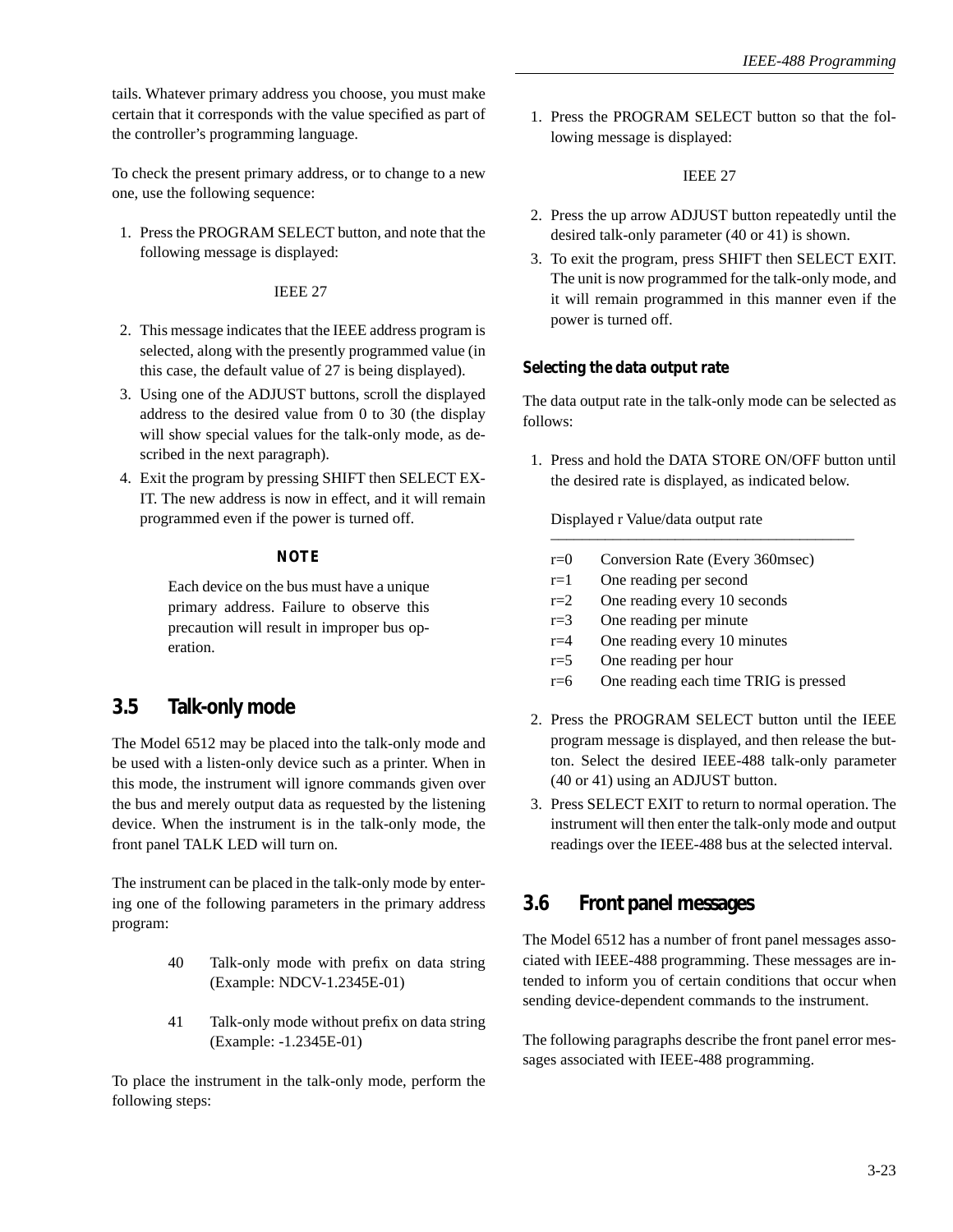## **3.6.1 Bus error**

A bus error will occur if the instrument receives a device-dependent command when it is not in remote, or if an illegal device-dependent command (IDDC) or illegal devicedependent command option (IDDCO) is sent to the instrument. Under these conditions, the complete command string will be rejected, and the following message will be displayed:

#### b Err

In addition, the error bit and pertinent bits in the U1 word will be set (paragraphs 3.2.13 and 3.2.16), and the instrument can be programmed to generate an SRQ under these conditions (paragraph 3.2.13).

### **No Remote error**

A no remote error can occur when a command is sent to the instrument when the REN line is false. Note that the state of REN is only tested when the X character is received.

#### **IDDC error**

An IDDC error can occur when an invalid command such as H1X is transmitted (this command is invalid because the instrument has no command associated with that letter).

## **IDDCO error**

Similarly, an IDDCO error occurs when an invalid option is sent with a valid command. For example, the command T9X has an invalid option because instrument has no such trigger mode.

## **3.6.2 Number error**

A number error occurs when an out of range calibration command (A) value is sent to the instrument. Under these conditions, the instrument will display the following error message:

#### n Err

The command string will be accepted, but the calibration value will remain unchanged.

## **3.6.3 Trigger overrun error**

A trigger overrun error occurs when the instrument receives a trigger while it is still processing a reading from a previous trigger. Note that only the overrun triggers are ignored and will have no effect on the instrument except to generate the message below. When a trigger overrun occurs, the following front panel message will be displayed for approximately one second:

t Err

# **3.7 Bus data transmission times**

A primary consideration is the length of time it takes to obtain a reading once the instrument is triggered to make a conversion. The length of time will vary somewhat depending on the selected function and trigger mode. Table 3-4 gives typical times.

### *Table 3-4*

*Trigger to reading-ready times*

| Configuration            | Time<br>(msec) | Error $(1\%$ of<br>step input) |
|--------------------------|----------------|--------------------------------|
| 2V, 20V, 200V            | 365            | 0.01                           |
| 200mV                    | 780            | 0.1                            |
| 20nA, 200nA, 20µA,       |                |                                |
| 200µA, 20mA              | 365            | 0.01                           |
| 20pA, 200pA              | 365            | $55^{2}$                       |
| $2nA$ , $2\mu A$ , $2mA$ | 780            | 0.1                            |
| 2pA                      | 780            | $25^2$                         |
| $2nC$ , $20nC$           | 365            | 0.01                           |
| 200pC                    | 780            | 0.1                            |
| $20k\Omega - 200G\Omega$ | 365            | 0.01                           |
| $2k\Omega$               | 780            | 0.1                            |
|                          |                |                                |

NOTES:

- 1. Conditions: Input is on range, and times may depend on controller used.
- 2. Preamp settling time (to 12%) is 2 seconds on preamp ranges (2, 20, 200pA), and must be taken into account by the user.
- 3. Volt time/error also applies to external feedback.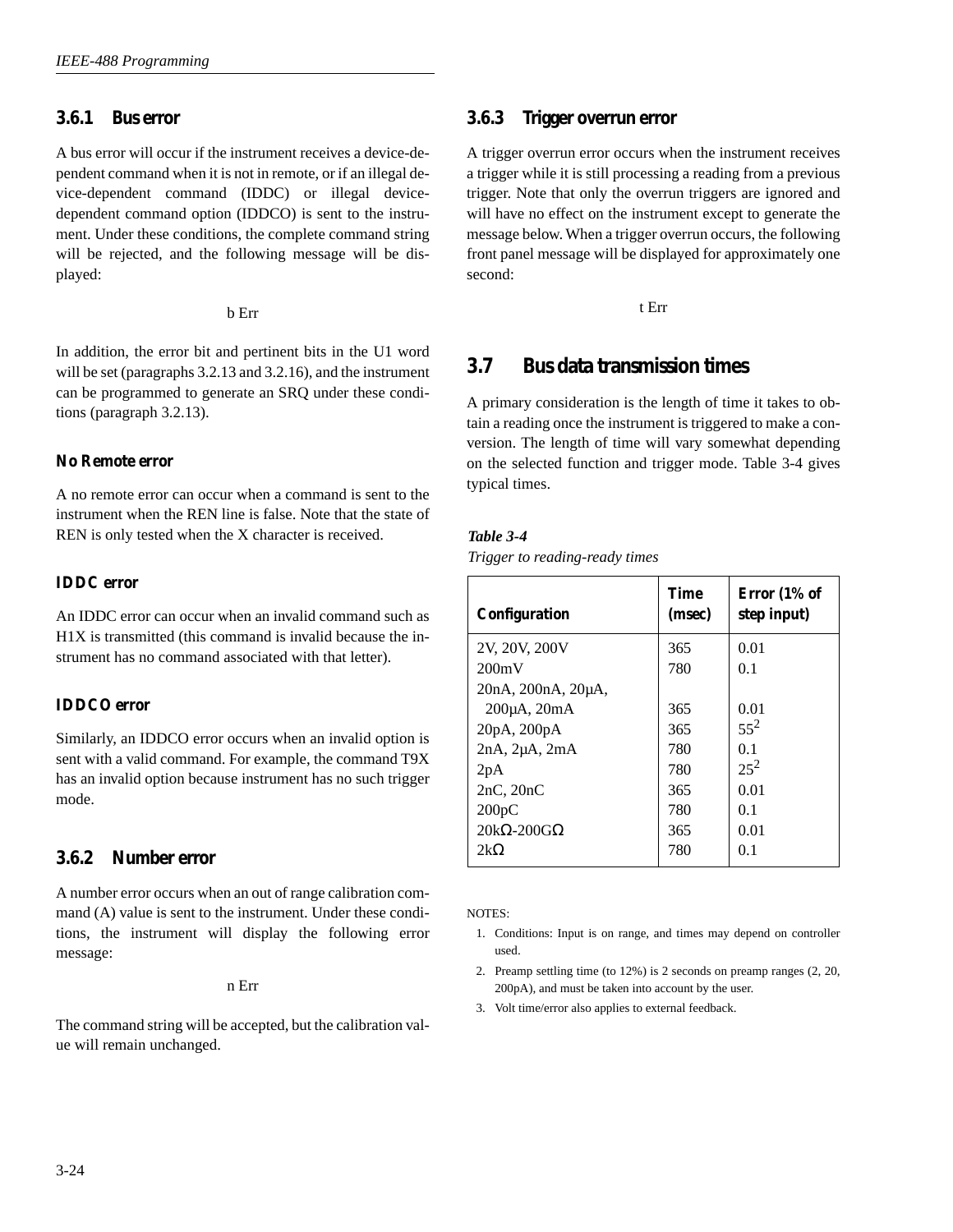# **4 Applications**

# **4.1 Introduction**

Applications for the Model 6512 are many and varied and will depend on your needs. Basically, the Model 6512 can be used to make many of the same measurements in the range of ordinary DMMs; however, special characteristics such as high input resistance and high sensitivity give the instrument much better capabilities than those of the ordinary DMM.

For example, the typical input resistance for an ordinary DMM is on the order of 10MΩ. In contrast, the Model 6512 has an input resistance of greater than 200T $\Omega$  (2 × 10<sup>14</sup> $\Omega$ ). The Model 6512 can detect currents as low as 0.1fA  $(10^{-16}A)$ , while a typical DMM might be limited to current measurements in the µA range.

In this section, we will discuss some possible applications for the Model 6512 Electrometer. Keep in mind that these examples are only representative of what is possible with this highly sophisticated instrument, and by no means exhaust the possible uses for the unit.

# **4.2 Low-level leakage current measurements**

Many devices exhibit low-level leakage currents that may require measurement. Typically, such leakage currents might lie in the nA (10<sup>-9</sup>A), pA (10<sup>-12</sup>A) or even the fA (10<sup>-15</sup>A) range. The Model 6512 is an ideal instrument for such current measurements because it can detect currents as low as 0.1fA.

An example of a situation requiring low current measurement is shown in Figure 4-1. In this example, the gate leakage current of a JFET is to be measured. Although the device manufacturer may specify the current value, it is often desirable to verify the specification for a particular sample of the device. Also, the specified leakage current might be at a higher voltage than required. For example, the specified leakage current might be 1nA with an applied voltage of 25V, while that figure might be much less at an operating value of 10V.

This application requires the use of an external voltage source such as the Model 230 shown in the figure. The voltage source can be programmed to the desired value or values, and the leakage current could be measured for each voltage. In this manner, leakage current characterization studies could be performed with a minimum of effort.

As shown in Figure 4-1, a shielded test fixture should be used to keep the measurement quiet and stable. A good quality low-noise triax cable should be used to connect the current input to the instrument.

Forward and reverse diode currents could be measured in a similar manner. The forward leakage current (measured with the voltage source set to less than 0.6V) can be measured using the Model 6512 without regard to input voltage burden. High-capacitance diodes such as zener devices will present no problem, since the Model 6512 is unaffected by stray capacitance up to 0.01µF.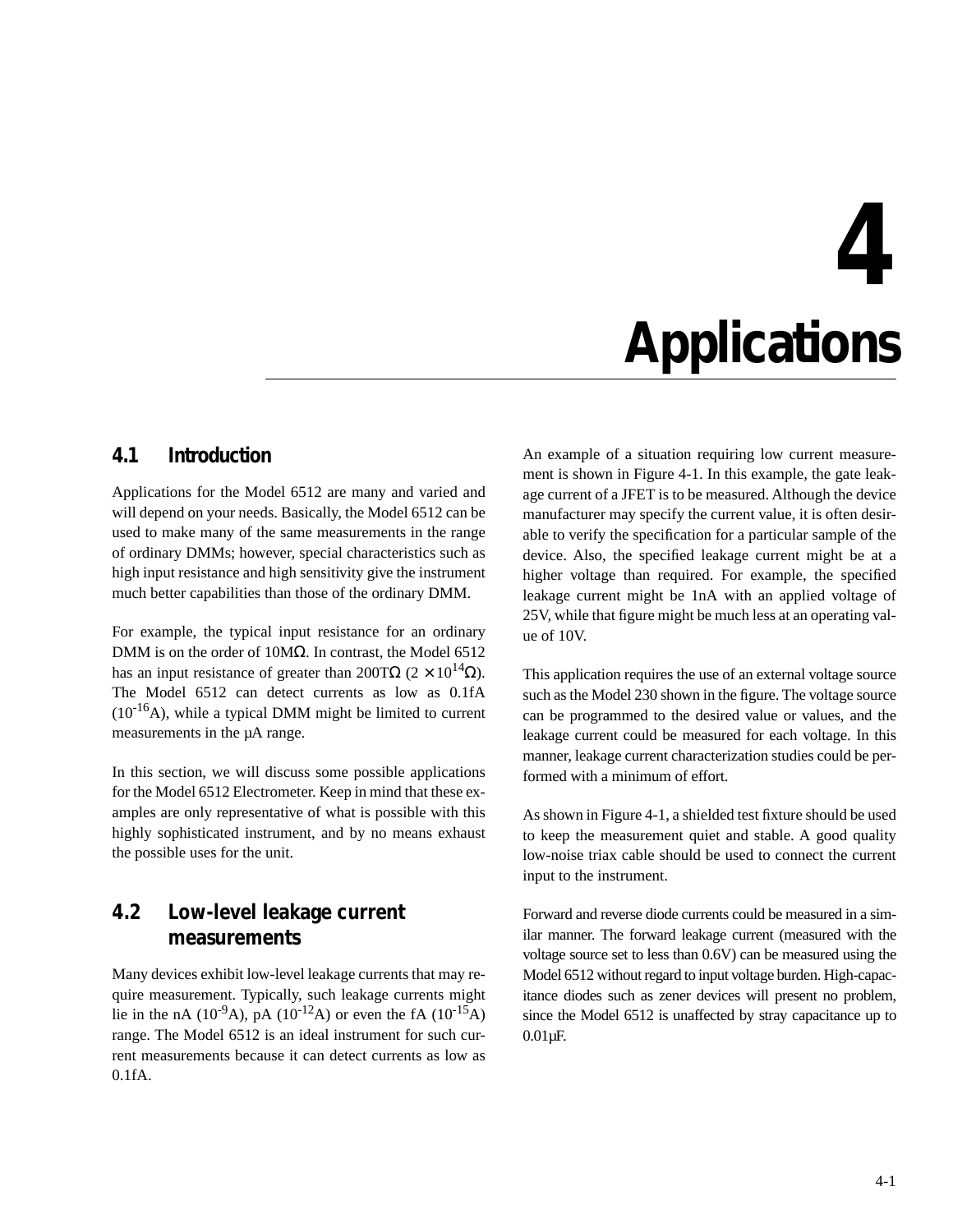*Applications*



B. EQUIVALENT CIRCUIT

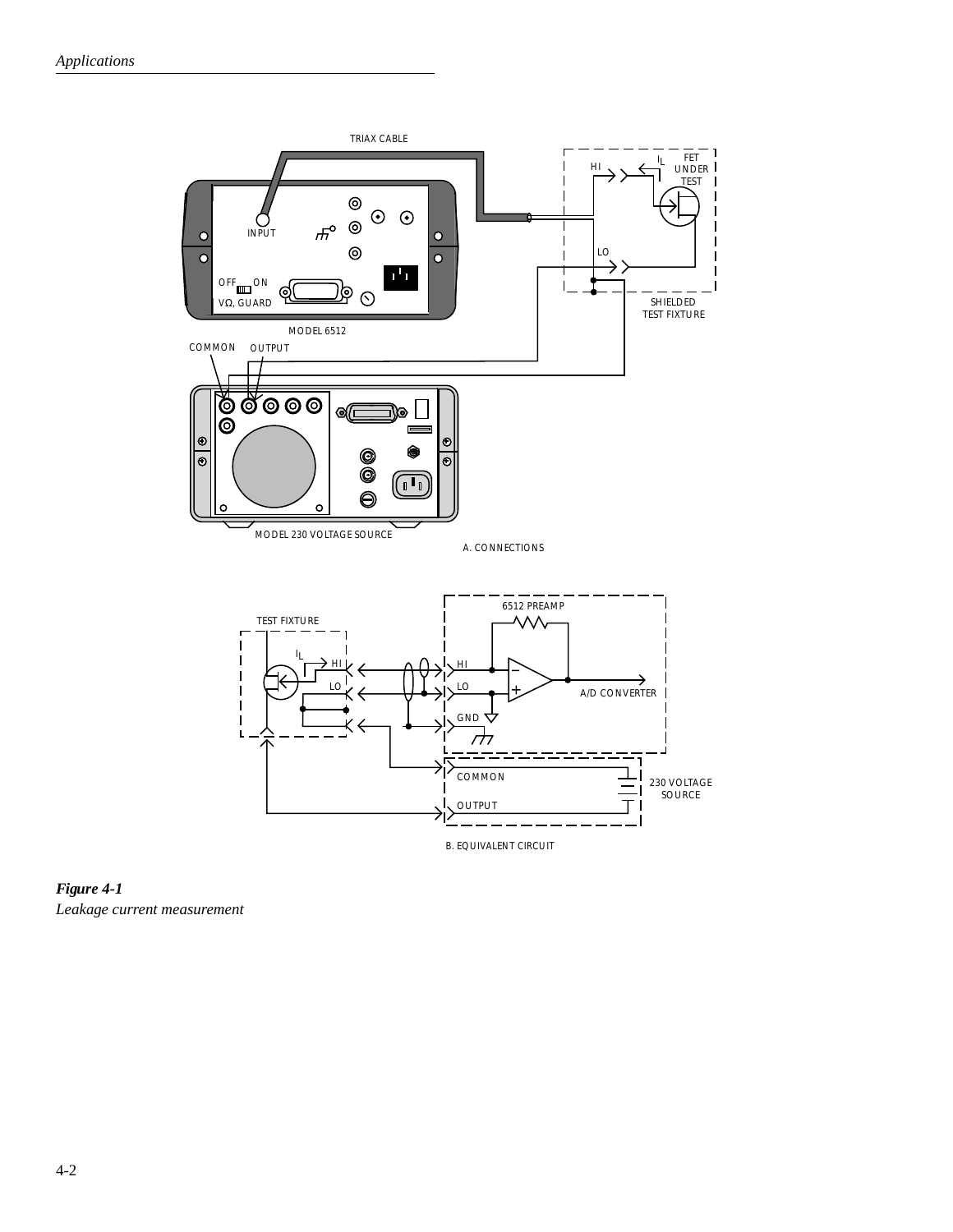# **4.3 Diode characterization**

When the Model 6512 is placed in the ohms mode, constant current values between 1nA and 100µA are available at the IN-PUT jack high and low terminals, as shown in Table 4-1. (Input high sources the current.) These currents can be used to plot the I-V (current-voltage) characteristics over a substantial range.

## *Table 4-1*

*Diode currents and voltages*

| Range                    | <b>Diode</b><br>current | Diode voltage $(V)^*$          |
|--------------------------|-------------------------|--------------------------------|
| $2k\Omega$ , $20k\Omega$ | $100\mu A$              | $V = (100 \times 10^{-6})$ (R) |
| $200k\Omega$             | $10\mu A$               | $V = (10 \times 10^{-6})$ (R)  |
| $2\text{M}\Omega$        | $1 \mu A$               | $V = (1 \times 10^{-6})$ (R)   |
| $20M\Omega$              | 100nA                   | $V = (100 \times 10^{-9})$ (R) |
| $200M\Omega$             | 10nA                    | $V = (10 \times 10^{-9})$ (R)  |
| $2GΩ$ , $20GΩ$ , $200GΩ$ | 1nA                     | $V = (1 \times 10^{-9})$ (R)   |

\*R = displayed resistance.

Figure 4-2 shows the basic circuit configuration for using the Model 6512 in this manner. A decade current, I, is forced through the diode under test. The current will develop a forward voltage drop,  $V_F$ , across the diode. The voltage across the diode can be calculated by multiplying the displayed resistance by the test current (see Table 4-1). For example, assume that a resistance reading of  $50$ kΩ is measured with the instrument on the  $200k\Omega$  range. The voltage across the diode is:

$$
V_F = 10\mu A \times 50k\Omega = 0.5V
$$

Figure 4-3 shows several examples for typical diodes. The curves were drawn from data obtained in the manner described.

## **WARNING**

**Up to 300V may be present between the high and low terminals in ohms.**



B. EQUIVALENT CIRCUIT

*Figure 4-1 Diode characterization*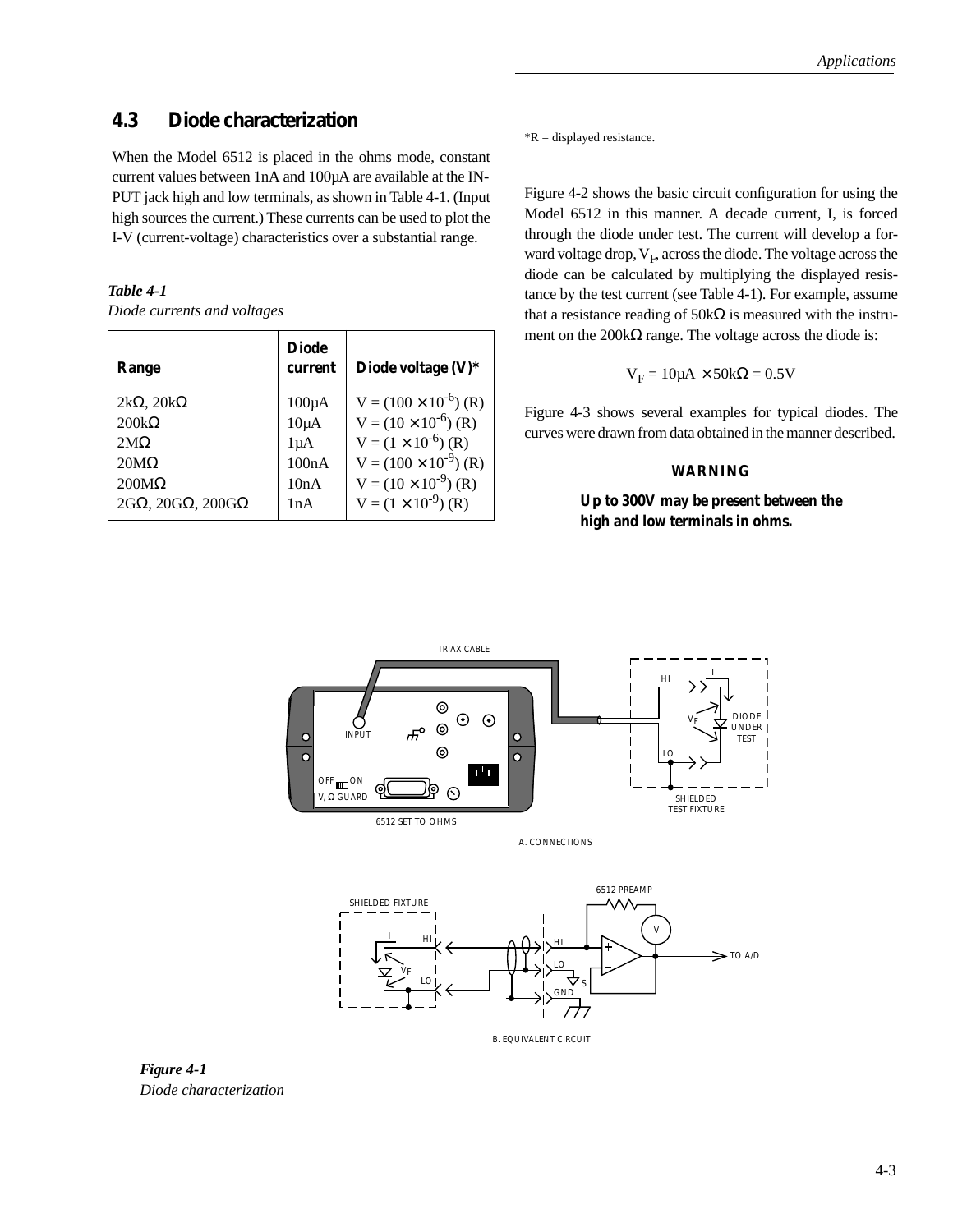



# **4.4 Capacitor leakage measurements**

An important parameter associated with capacitors is their leakage currents. Once the leakage current is known, the insulation resistance can be calculated. Ideally, a capacitor should have no leakage current, and thus infinite leakage resistance. However, capacitors, like all practical devices, are not ideal, so these parameters can become important, especially to circuit design and component engineers. The amount of leakage current in a given capacitor depends on its dielectric as well as the applied voltage. Ceramic dielectric capacitors typically have leakage currents in the nA to pA range, while polystyrene and polyester dielectric devices exhibit much lower leakage currents–generally in the fA range. (These values are for test voltages in the 100V range).

The basic configuration for this test is shown in Figure 4-4. A Model 230 Voltage Source is used to impress a voltage across the capacitor, C. The resulting leakage current is then measured by the Model 6512.



*Figure 4-3 Capacitor leakage tests*

The resistor R is necessary to limit current to a safe value in case the capacitor is shorted, and it also helps to reduce noise. Typically a value of about  $1\text{M}\Omega$  should be used, although that value can be decreased for larger capacitor values. However, values under 10kΩ are not recommended. (Refer to paragraph 2.13.8.)

At the start of the test, the Model 6512 should be placed in the amps mode and on the 20mA range. The Model 230 Voltage Source is then programmed to the desired voltage, and its output is turned on. Once the required soak time has passed, the Model 6512 can be placed on the proper current range to make the current measurement. (The soak time is the period necessary to fully charge the capacitor; typically 10RC.) Once the test is completed, the voltage source should be turned off to allow the capacitor to discharge.

The leakage current can be directly read from the Model 6512 display during the test procedure. If the leakage resistance value is required instead, the value can be calculated from the source voltage and the measured current.

This basic procedure could be used to test a number of capacitors on an automated basis. A test fixture that holds a number of capacitors could be constructed, and a Keithley Model 7001 or Model 7002 Switch System, equipped with appropriate scanner cards, could be used to select among the various devices to be tested. For a higher degree of automation, the switch system, voltage source, and Model 6512 could be controlled from a computer via the IEEE-488 bus. In this way, measurements that would otherwise be tedious and time consuming could be conducted on a more routine basis.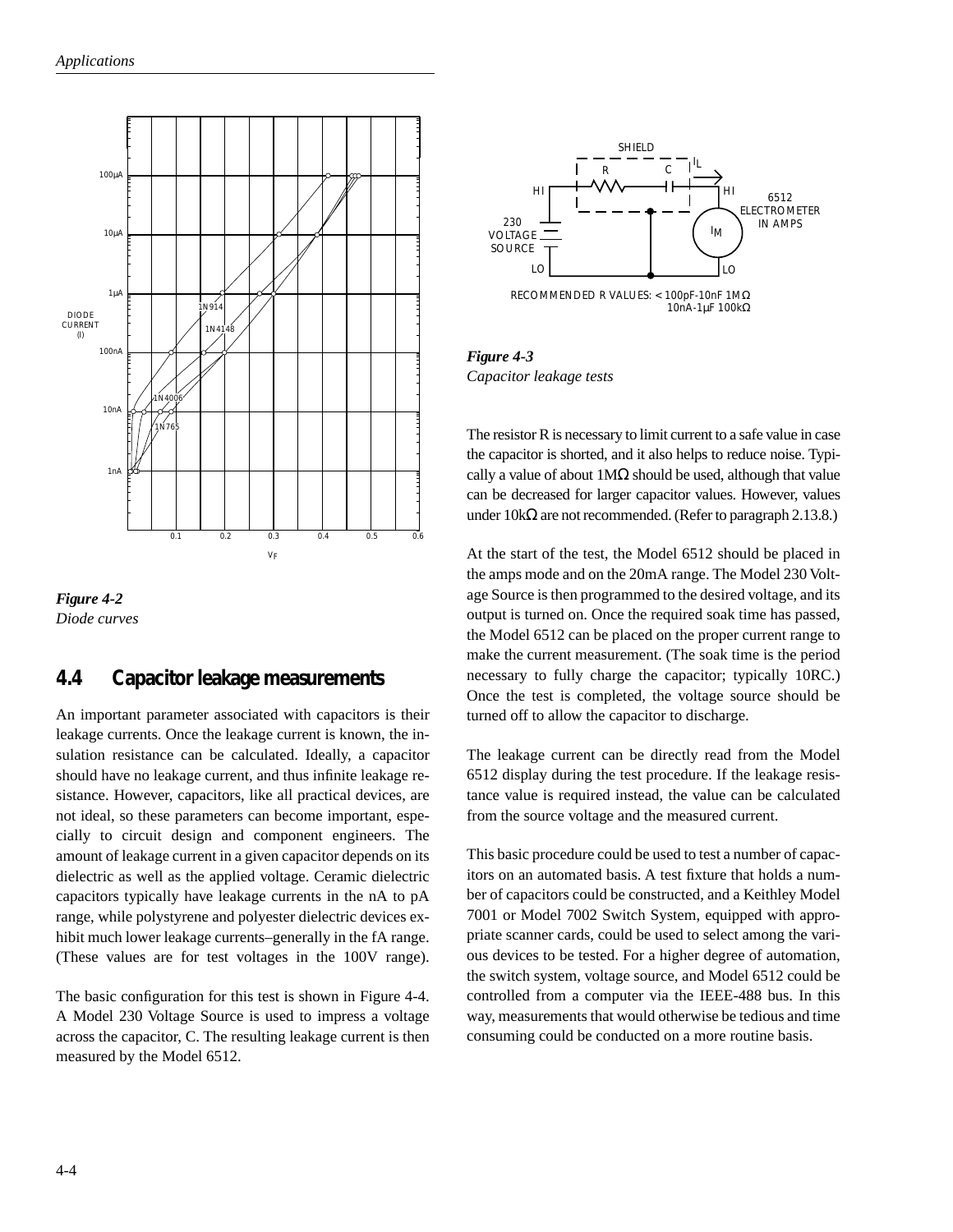## **4.5 Capacitance measurement**

The coulombs function of the Model 6512 provides a quick and easy method of measuring capacitance values of capacitors, cables, and connectors. It is especially useful in cases of cables and connectors because of the very small values of charge that can be measured.

The basic method involves using a Model 230 voltage source to apply a step voltage across the capacitor, as shown in Figure 4-5. Since charge is to be measured, the Model 6512 should be in the coulombs function to make the measurement. Just prior to turning on the voltage source, zero check should be disabled and the charge suppressed. Then, turn on the voltage source and note the final charge value.





The capacitance can then be computed as follows:

$$
C = \frac{\Delta Q}{\Delta V}
$$

where:

 $\Delta Q = Q_2$  (final charge) - Q<sub>1</sub> (initial charge, assumed to be 0)  $\Delta V = V_2$  (step voltage) - V<sub>1</sub> (initial voltage, assumed to be 0)

As an example of the above procedure, assume that an unknown capacitor is to be measured. If the step voltage is 100V, and a Q value of 2nC is obtained, the capacitance value is:

$$
C = \frac{2nC}{100V} = 20pF
$$

## **4.6 Insulation resistance measurements**

At the moderate impedance levels of many circuits, insulation resistance is seldom a consideration, as it is generally many orders of magnitude above the highest impedance encountered in the remainder of the circuit. At very high impedance levels, however, insulation resistance can be a consideration, since it can lower effective circuit impedance considerably. Since typical insulation resistances run in the range of  $10^{10}$  -  $10^{16}\Omega$ , their values lie above the measurement range of ordinary instruments. The high resistance measurement range of the Model 6512, however, gives it capabilities to measure such high resistances.

### **4.6.1 Unguarded resistance measurements**

A typical test configuration for making unguarded insulation resistance measurements is shown in Figure 4-6. The constant-current method is used, and insulation resistances up to 200G $\Omega$  can be measured using the Model 6512 ohms function. As the term implies, the test current through the unknown resistance is kept constant, while the voltage developed across the test resistance will, of course, depend on the value of the insulation resistance. The Model 6512 measures the generated voltage and calculates the resistance value accordingly. The low compliance voltage of the Model 6512 ( $\langle 2V \rangle$  on  $2G\Omega$  range and lower, except  $\langle 300V \rangle$  during overload) keeps error due to voltage coefficient small.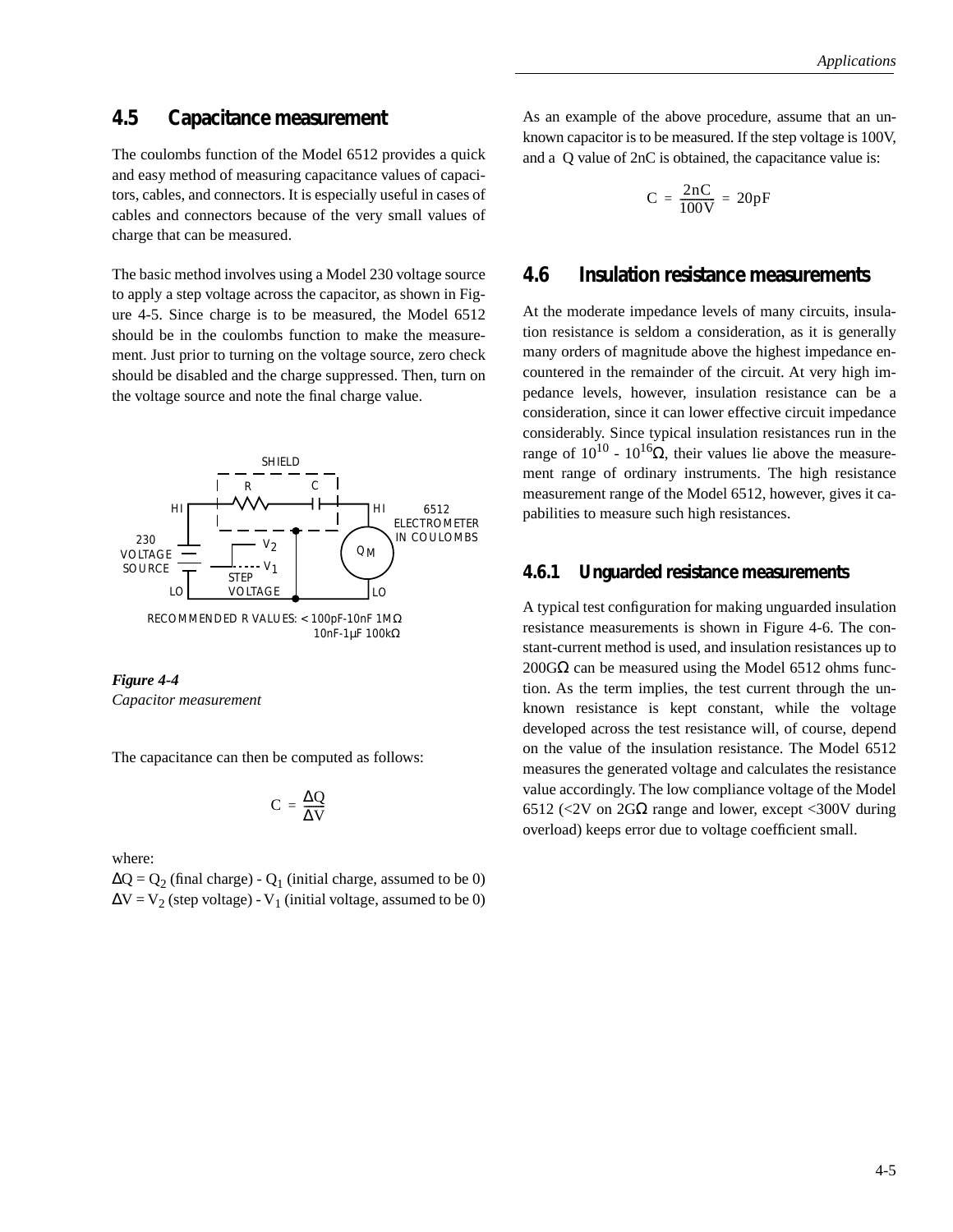



### **4.6.2 Guarded resistance measurements**

For resistance measurements above  $10^8 \Omega$ , or for cables longer than three feet, guarded measurements are recommended, as shown in Figure 4-7. In this case, the rear panel V,  $\Omega$ GUARD switch is used to apply a guard signal to the inner shield of the connecting triax cable. The guard is carried through to the inner shield of the test fixture. The inner shield must be insulated from the outer shield, which is a safety shield. Incidentally, a shielded fixture is recommended for both unguarded and guarded resistance measurements above  $10<sup>7</sup>Ω$  if stable readings are to be expected (in the unguarded mode, the shield should be connected to input low).

Since the inner shield carries the guard signal, the COM terminal acts as circuit LO.

## **4.6.3 V/I resistance measurements with external voltage source**

With the constant-current method discussed above, the Model 6512 can make measurements as high as 200GΩ. However, the insulation resistance of such materials as polyethylene may lie above this range. By using the Model 6512 along with an external voltage source to make resistance measurements in the constant-voltage mode, measurement range can be extended up to  $10^{16}\Omega$ . Also, for a given resistance, the constant-voltage method will be faster.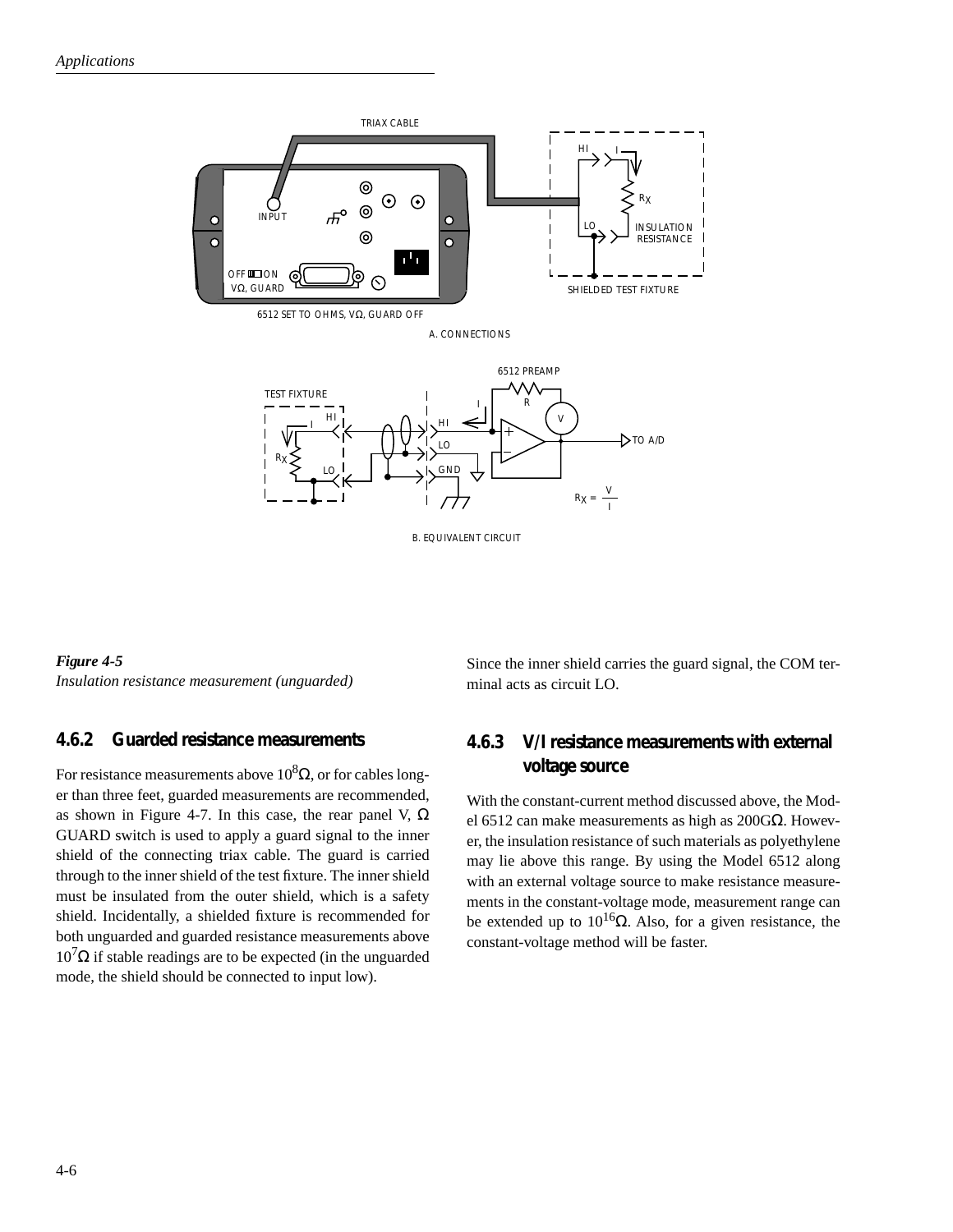

B. EQUIVALENT CIRCUIT



A typical configuration for using the Model 6512 to make V/I resistance measurements is shown in Figure 4-8. Here, an external Model 230 Voltage Source is used to force a current, I, through the unknown resistance, R. The insulation resistance can then be calculated as follows:

$$
R = \frac{V}{I}
$$

I is the current through the resistance as measured by the Model 6512, and V is the programmed Model 230 voltage. For example, assume that the applied voltage is 100V, and the measured current is 1pA. The resistance is calculated as follows:

$$
R = \frac{100V}{1pA} = 10^{14} \Omega
$$

Since the Model 230 voltage source can be adjusted over a wide range of values (up to  $\pm 101V$ ), this configuration can be used for voltage coefficient studies, as described later in this section.

Note that COM is connected to input LO through  $100\Omega$  and appears in series with the resistor under test. This resistance is below the resolution of the instrument for measurements above 2MΩ.

In addition to the measurement of insulation resistances, this basic method can be used to measure unwanted leakage resistances. For example, leakage resistance between PC board traces and connectors can be made with either of the two methods described above, depending on the resistance values involved.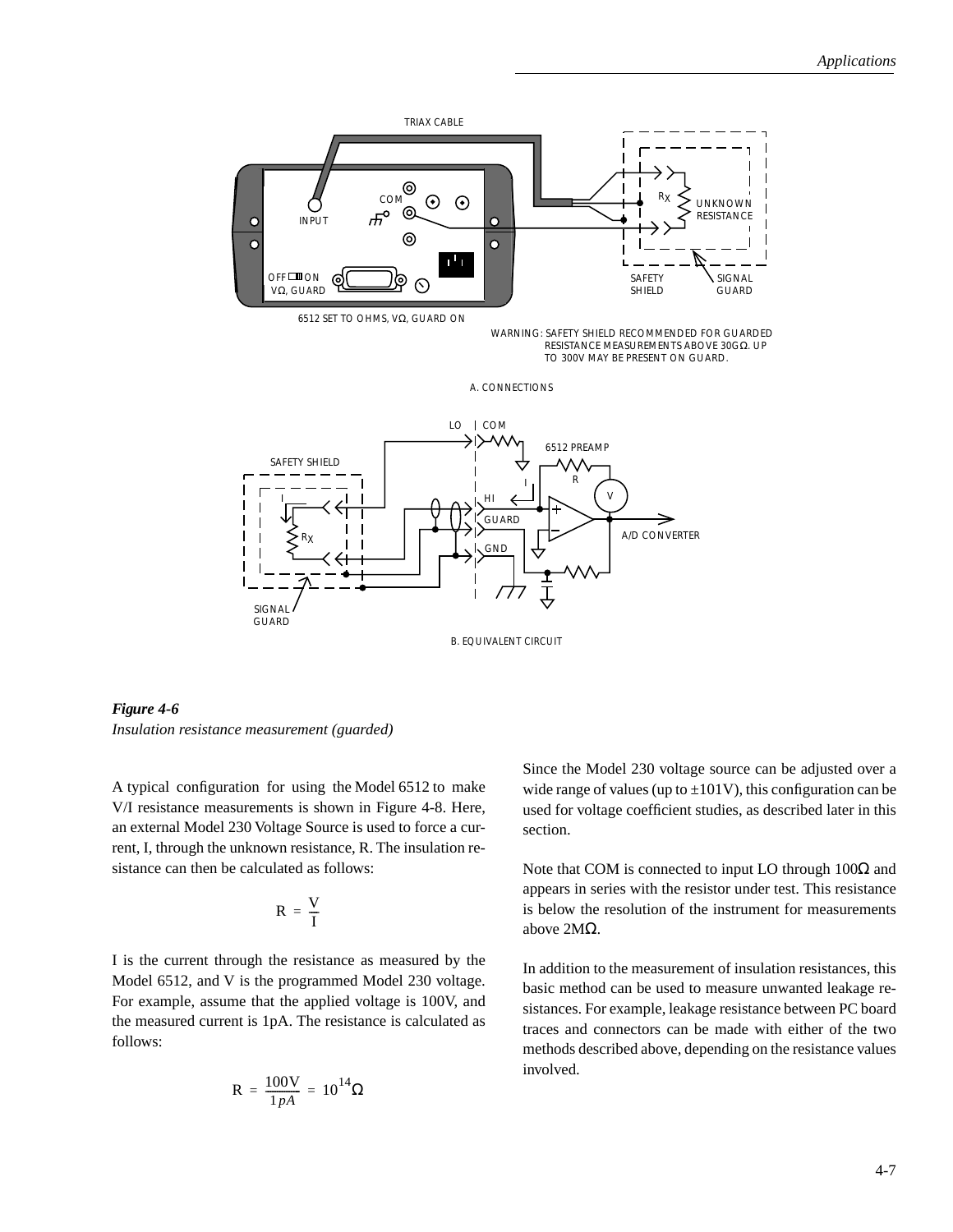



## *Figure 4-7*

*Insulation resistance measurement using external voltage source*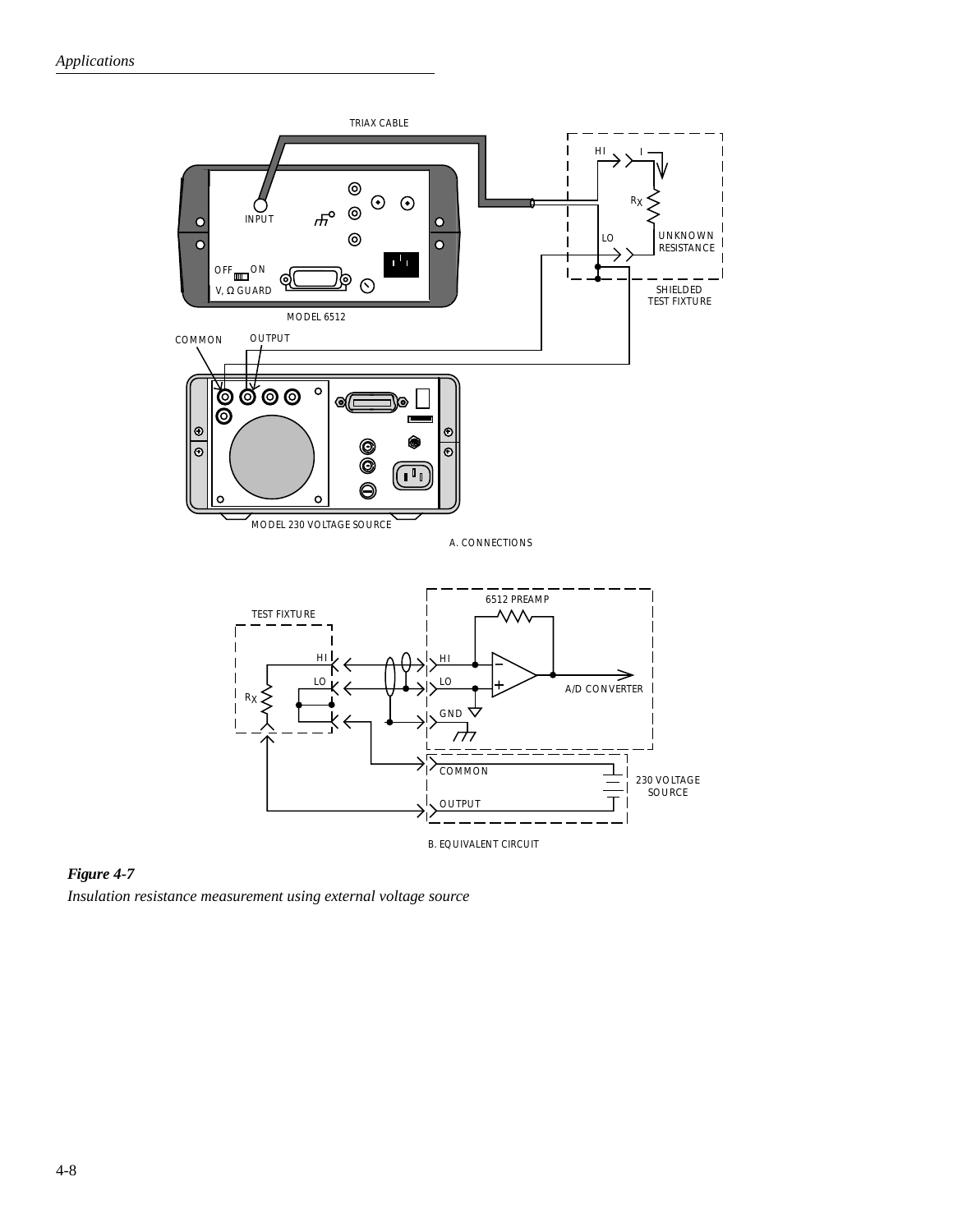# **4.7 High-impedance voltmeter**

The input resistance of the Model 6512 in the volts mode is greater than 200TΩ. Because of this high value, the Model 6512 can be used to make voltage measurements in high-impedance circuits with a minimum of loading effects on the circuit.

Consider the situation where a circuit designer must measure the gate-to-source voltage of a precision JFET amplifier that has a gate impedance of 100MΩ. Further assume that the required accuracy of this measurement is 1%.

The setup for this measurement is shown in Figure 4-9. The gate-source voltage is represented by  $V_{GS}$ , while the effective gate impedance is represented as  $R<sub>S</sub>$ . The input resistance of the voltmeter is given as  $R_{IN}$ .



*Figure 4-8*

*Measuring high-impedance gate-source voltage*

The percent error due to voltmeter loading in this circuit can be given as:

$$
\% \ \ \text{ERROR} = \frac{\text{R}_{\text{S}}}{\text{R}_{\text{S}} + \text{R}_{\text{IN}}} \times 100\%
$$

Suppose, for example, a typical DMM with a  $10M\Omega$  input resistance were used to make this measurement. The error because of meter loading would be:

% 
$$
\% \text{ERROR} = \frac{100 \text{M}\Omega}{100 \text{M}\Omega + 10 \text{M}\Omega} \times 100\% = 91\% \text{ error}
$$

Even if a DMM with an input resistance of  $1GΩ (10<sup>9</sup>Ω)$  were used, the error would still be:

% 
$$
ERROR = \frac{100M\Omega}{100M\Omega + 1G\Omega} \times 100\% = 9.1\%
$$
 error

Such a large error would not be tolerable in this case because of the 1% accuracy requirement. However, since the Model 6512 has an input resistance of 200TΩ, its error in this example would be:

%
$$
\% \text{ERROR} = \frac{100 \text{M}\Omega}{100 \text{M}\Omega + 200 \text{T}\Omega} \times 100\% = 0.00005\% \text{ error}
$$

Note that this error term is so small as to be insignificant as it would be dominated by the instruments's accuracy specification.

Thus, the input impedance of the Model 6512 would be more than adequate for this situation, because the error due to meter loading is substantially better than the required 1% value stated earlier. In addition, the 4½ digit resolution of the instrument allows the designer sufficient precision to make use of the high input impedance.

# **4.8 Voltage coefficients of high-megohm resistors**

High-megohm resistors (above  $10^9\Omega$ ) often exhibit a change in resistance with applied voltage. This resistance change is characterized as the voltage coefficient. The Model 6512 can be used in conjunction with a Model 230 Voltage Source to determine the voltage coefficient of such resistors.

The basic configuration for making voltage coefficient measurements is shown in Figure 4-10. The voltage,  $V_s$ , is applied to the resistor under test by the voltage source of the instrument. The current is measured by the electrometer input of the Model 6512. The resulting current can then be used to calculate the resistance.

Two resistance readings at two different voltage values will be required to calculate the voltage coefficient. The voltage coefficient in %/V can then be calculated as follows:

$$
\text{Voltage Coefficient } (\% / V) = \frac{100(R_1 - R_1)}{R_1(\Delta V)}
$$

where:

 $R_1$  is the resistance with the first applied voltage.

 $R<sub>2</sub>$  is the resistance with the second applied voltage.

∆V is the difference between the two applied voltages.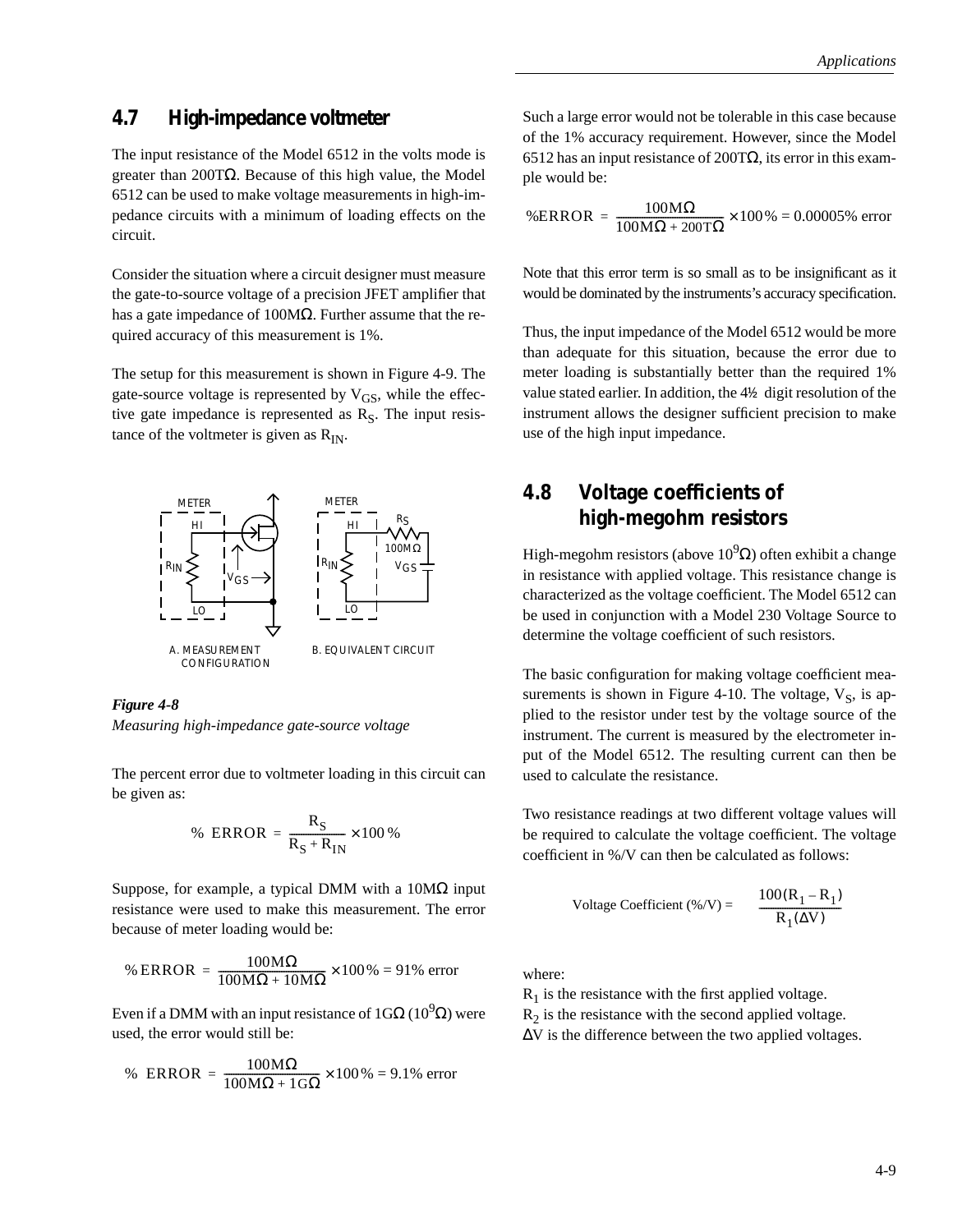As an example, assume that the following values are obtained:

 $R_1 = 1.01 \times 10^{10}$ Ω  $R_2 = 1 \times 10^{10} \Omega$  $\Delta V = 5V$ 

The resulting voltage coefficient is:

$$
\text{Voltage Coefficient } (\% / V) = \frac{100(1 \times 10^8)}{1 \times 10^{10} (5)}
$$

Note that the voltage coefficient of a particular device may apply only across the selected voltage range, and may, in fact, vary with different voltage increments in the same approximate range.



*Figure 4-9 Configuration for voltage coefficient studies*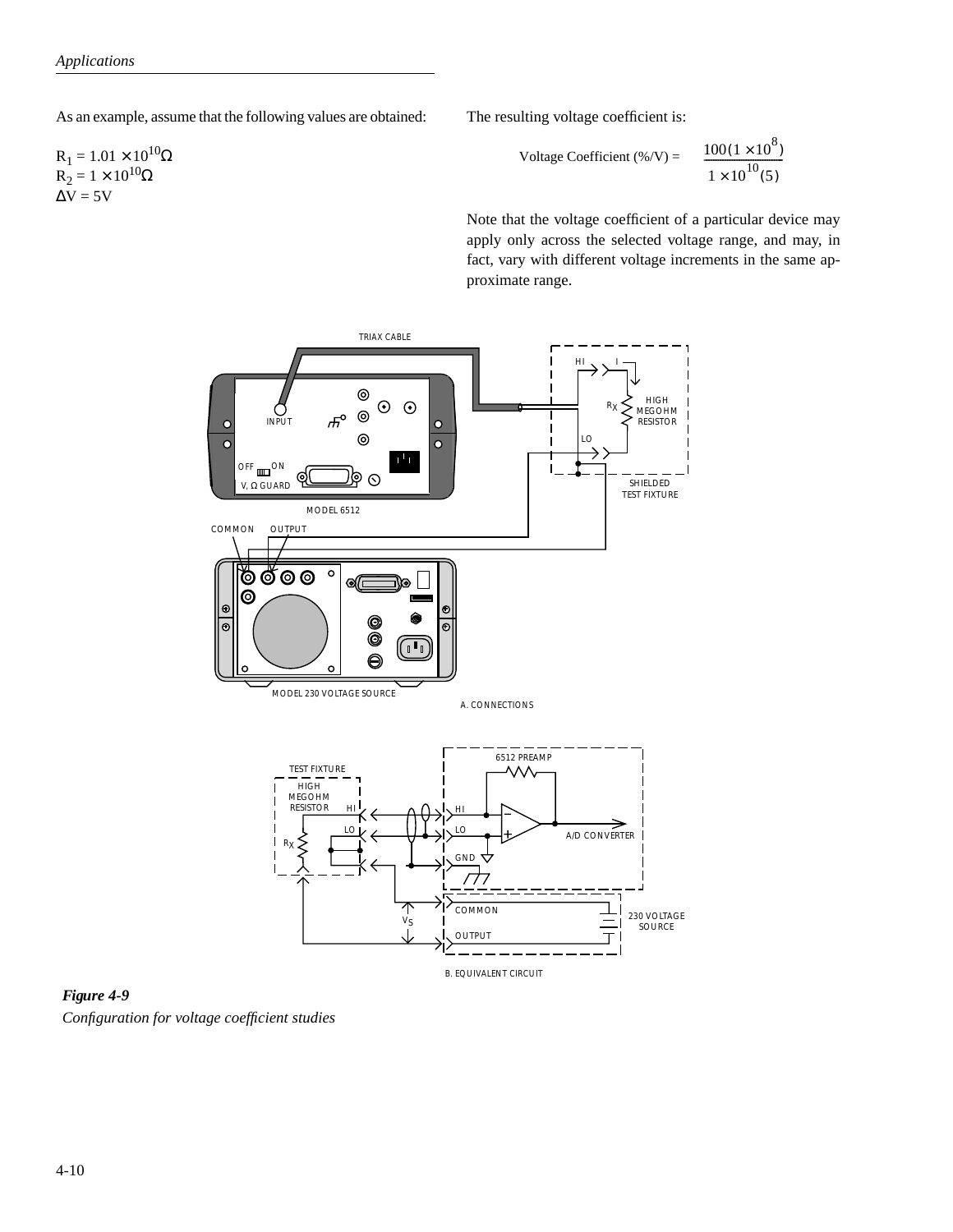# **4.9 Static charge detection**

Electrostatic charge is a deficiency or excess of electrons on an ungrounded surface. Such charges are usually generated on poor conductors of electricity such as plastics, synthetic fibers, and paper during handling or processing of these materials. Once these charges accumulate, they do not dissipate readily because of the excellent insulating characteristics of the materials involved.

Static charge build-up can be a problem with integrated circuits, especially with those of the CMOS variety. While these devices, which operate at high impedance levels, often have static protection built in, it is best to properly protect them during transit or storage. For that reason, such ICs are usually shipped and stored in anti-static tubes.

A primary consideration, then, is the degree of static protection afforded by the anti-static tube. A comparison among various tubes can be set up to test the variations in charge build-up as a particular IC slides the length of the tube. The charge value will, of course, be measured by the Model 6512 being operated in the coulombs function.

To perform this test, a test fixture called a Faraday cup will be necessary. Such a fixture can be easily constructed from two cans, as shown in Figure 4-11. For example, the outer can could be a one-gallon paint can, while the inner cylinder could be one of slightly smaller diameter, such as a quart paint can. The two cans must be insulated from one another. Although the type of insulator is not all that critical, ceramic or Teflon insulators can be used.

For convenience, a BNC connector could be mounted on the outside can. The outer, or shield connection will, of course, be connected to the outer can, while the inner conductor should be connected to the inner can.

To perform the test, connect the Model 6512 to the Faraday cup using a suitable shielded cable, such as Model 4801 BNC cable. A Model 7078-TRX-BNC triax-to- BNC adapter will be required to make the connection. With the instrument in the coulombs mode, place a typical IC in the tube to be tested; allow it to slide the full length of the tube and fall into the Faraday cup. The amount of charge built up during the test will then be registered on the Model 6512.

The test can be repeated with other tubes, as required. In order for the test to be valid, all tubes should be the same length, and the same IC should be used in every case. The tube that generates the smallest static charge as seen on the electrometer is the one with the best anti-static characteristics. The amount of charge seen during this test will depend on many factors, including the type of tube material, tube length, the IC used, as well as the relative humidity. Typical values might be in the 0.5-1nC range for a good anti-static tube, while one without anti-static protection might generate 10 times that amount.



*Figure 4-10 Faraday cup construction*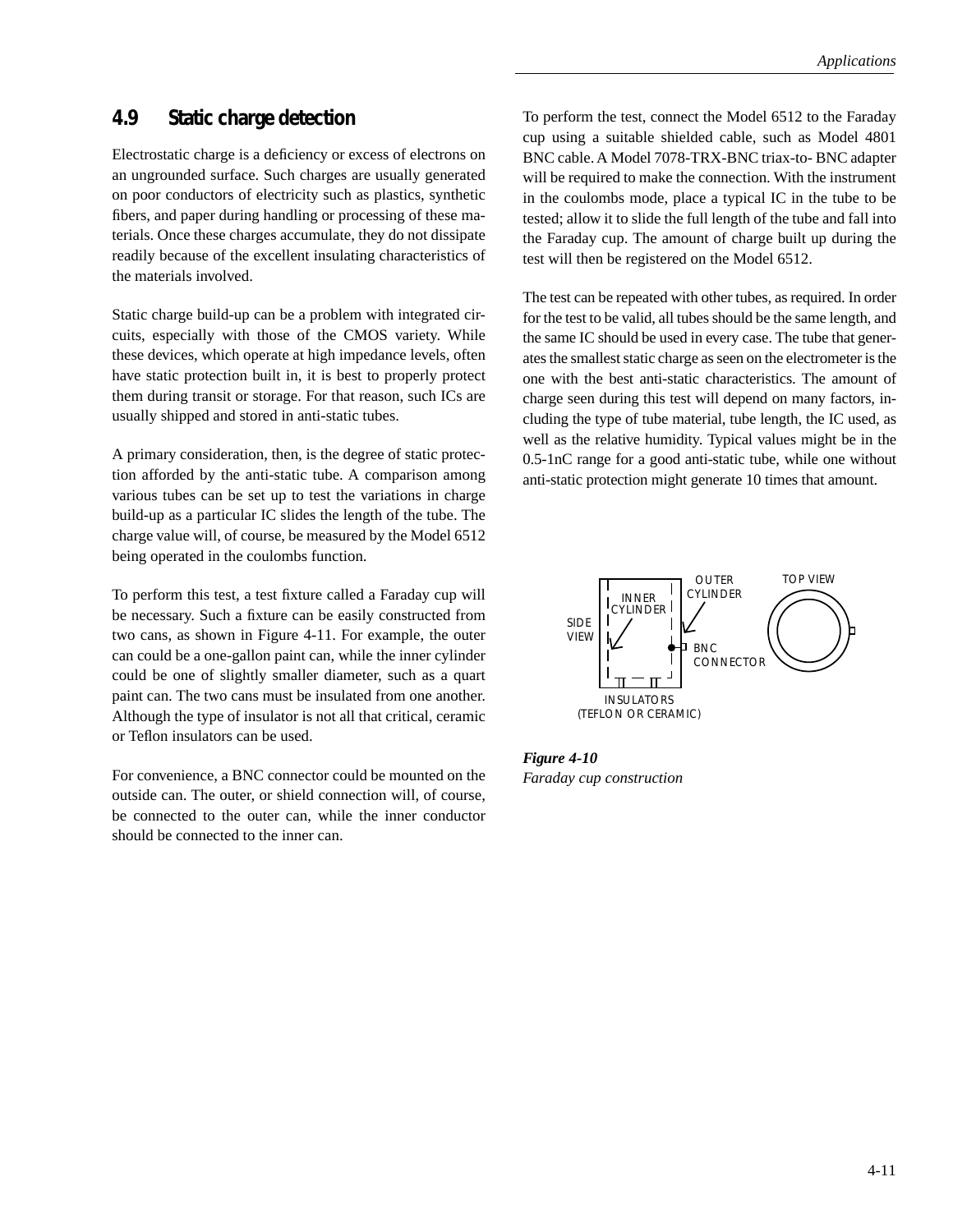# **5 Performance Verification**

# **5.1 Introduction**

The procedures outlined in this section may be used to verify that the instrument is operating within the limits stated in the specifications at the front of this manual. Performance verification may be performed when the instrument is first received to ensure that no damage or misadjustment has occurred during shipment. Verification may also be performed whenever there is a question of instrument accuracy, or following calibration, if desired.

#### **WARNING**

**The procedures in this section are intended only for qualified service personnel. Some of the procedures may expose you to hazardous voltages. Do not perform these tests unless you are qualified to do so.**

#### **NOTE**

If the instrument is still under warranty (less than one year from the date of shipment), and its performance falls outside the specified range, contact your Keithley representative or the factory to determine the correct course of action.

# **5.2 Environmental conditions**

All measurements should be made at 18-28°C (65-82°F) and at less than 70% relative humidity unless otherwise noted.

# **5.3 Initial conditions**

The Model 6512 must be turned on and allowed to warm up for at least two hours before beginning the verification procedures. If the instrument has been subjected to extremes of temperature (outside the range specified in paragraph 5.2), additional time should be allowed for internal temperatures to reach normal operating temperature. Typically, it takes one additional hour to stabilize a unit that is 10°C (18°F) outside the specified temperature range.

#### **NOTE**

While rated accuracy is achieved after the two-hour warm up period, input bias current may require additional time to settle to its optimum level. Allow two hours for input bias current to settle to less than 10fA and eight hours to less than 5fA. It is preferable in sensitive applications to leave the unit on continuously.

# **5.4 Recommended test equipment**

The following equipment is needed to verify all measuring functions of the Model 6512:

- Keithley Model 263 Calibrator/Source (source volts, ohms, amps, and coulombs).
- Fluke 343A DC Calibrator (190V;  $\pm 0.002\%$ ).
- 2-slot triax cable (supplied with Model 263).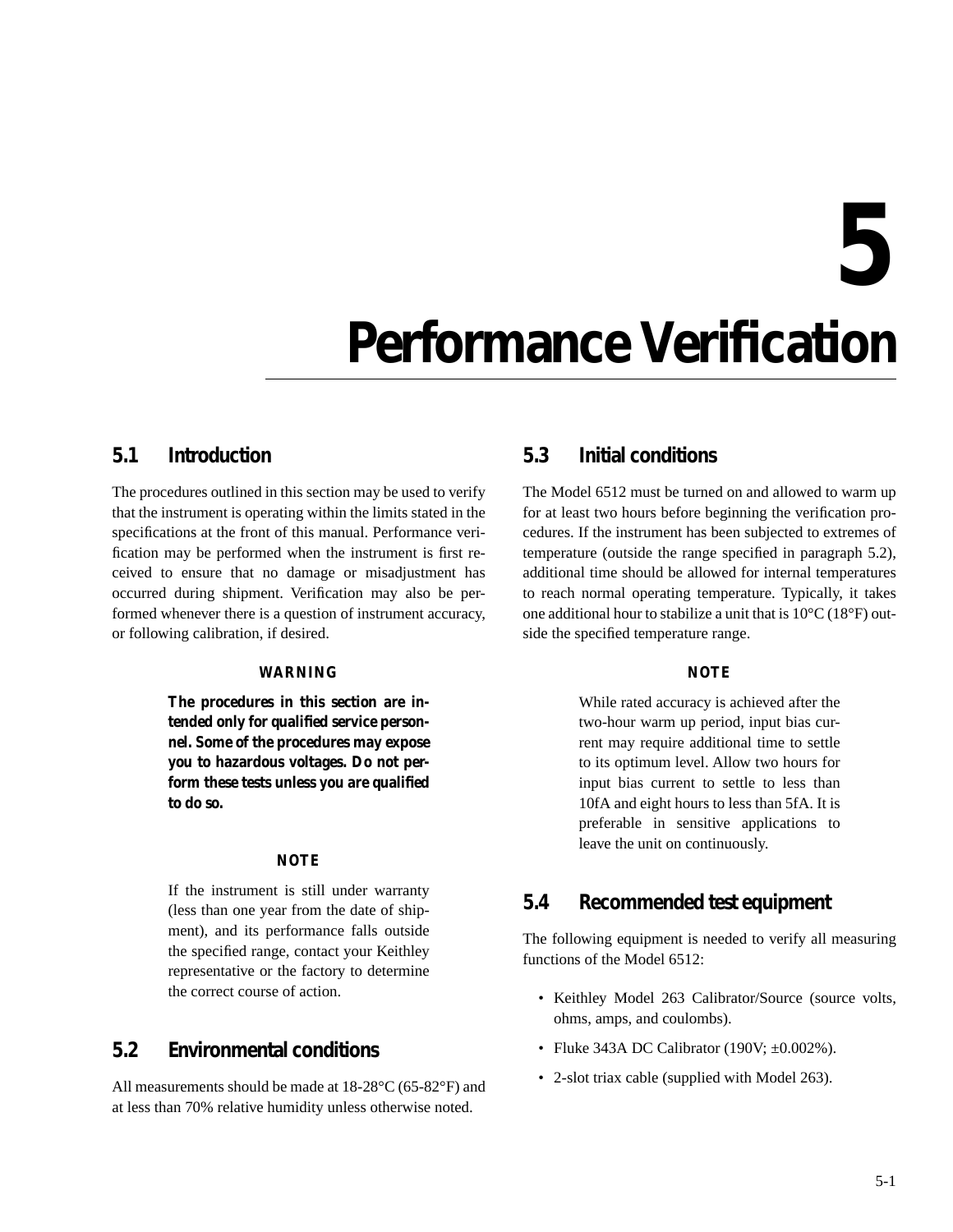- Keithley Model 6171 3-slot male to 2-lug female triax adapter.
- Single banana cable.
- Keithley Model CAP-31 protective cap/shield for IN-PUT connector.

# **5.5 Verification procedures**

The following paragraphs contain procedures for verifying instrument accuracy with each of the four measuring functions: volts, ohms, amps and coulombs using a Model 263 Calibrator/Source. Using the Model 263 to verify Model 6512 simplifies the procedure and eliminates tedious characterization procedures and the need to build a special test fixture.

These procedures are intended for use only by qualified personnel using accurate and reliable test equipment. If the instrument is out of specifications, refer to Section 7 for calibration procedures, unless the unit is still under warranty.

### **WARNING**

**The maximum common-mode voltage (voltage between input low and chassis ground) is 500V. Exceeding this value may cause a breakdown in insulation, creating a shock hazard. Some of the procedures in this section may expose you to dangerous voltages. Use standard safety precautions when such dangerous voltages are encountered.**

#### **CAUTION**

**The maximum voltage between the high and low input terminals is 250V (10 seconds maximum on the mA ranges). Instrument damage may occur if this value is exceeded.**

### **NOTE**

Verify performance in the order listed: input current, amps, coulombs, volts, and ohms. Input current may remain high for several minutes following measurement of

high volts or ohms. Place the V,  $\Omega$ GUARD switch in the OFF position unless otherwise noted.

## **5.5.1 Input current verification**

Perform input current verification as follows:

### **NOTE**

The following procedure must be performed at an ambient temperature of  $23^{\circ}C \pm 1^{\circ}C$ .

- 1. Disconnect all cables from the Model 6512 input.
- 2. Place the CAP-31 input cap on the INPUT connector.
- 3. Select the amps function, 2pA range, enable zero check, and then enable zero correct.
- 4. Connect a jumper between the rear panel COM and chassis ground terminals.
- 5. Disable zero check, and allow one minute for the reading to stabilize.
- 6. Verify that the reading is 50 counts or less (within 50fA). Enable zero check.
- 7. Remove the jumper connected between the COM and chassis ground terminals.

# **5.5.2 Amps verification**

Connect the Model 6512 to the Model 263, as shown in Figure 5-1, and perform amps verification as follows:

- 1. Enable Model 6512 zero check, and select the 20mA range. Do not use auto-range.
- 2. Check that the display reads  $0.000 \pm 1$  count. If not, enable zero correct.
- 3. Using the AMPS (active) current source mode, program the Model 263 to output 19.0000mA to the Model 6512.
- 4. Disable zero check, and verify that the reading on the Model 6512 is within the limits in Table 5-1.
- 5. Using Table 5-1 as a guide, repeat steps 1 through 4 for the 2mA through 2nA current ranges.
- 6. Using the AMPS V/R (passive) current source mode of the Model 263, repeat steps 1 through 4 for the 200pA through 2pA ranges.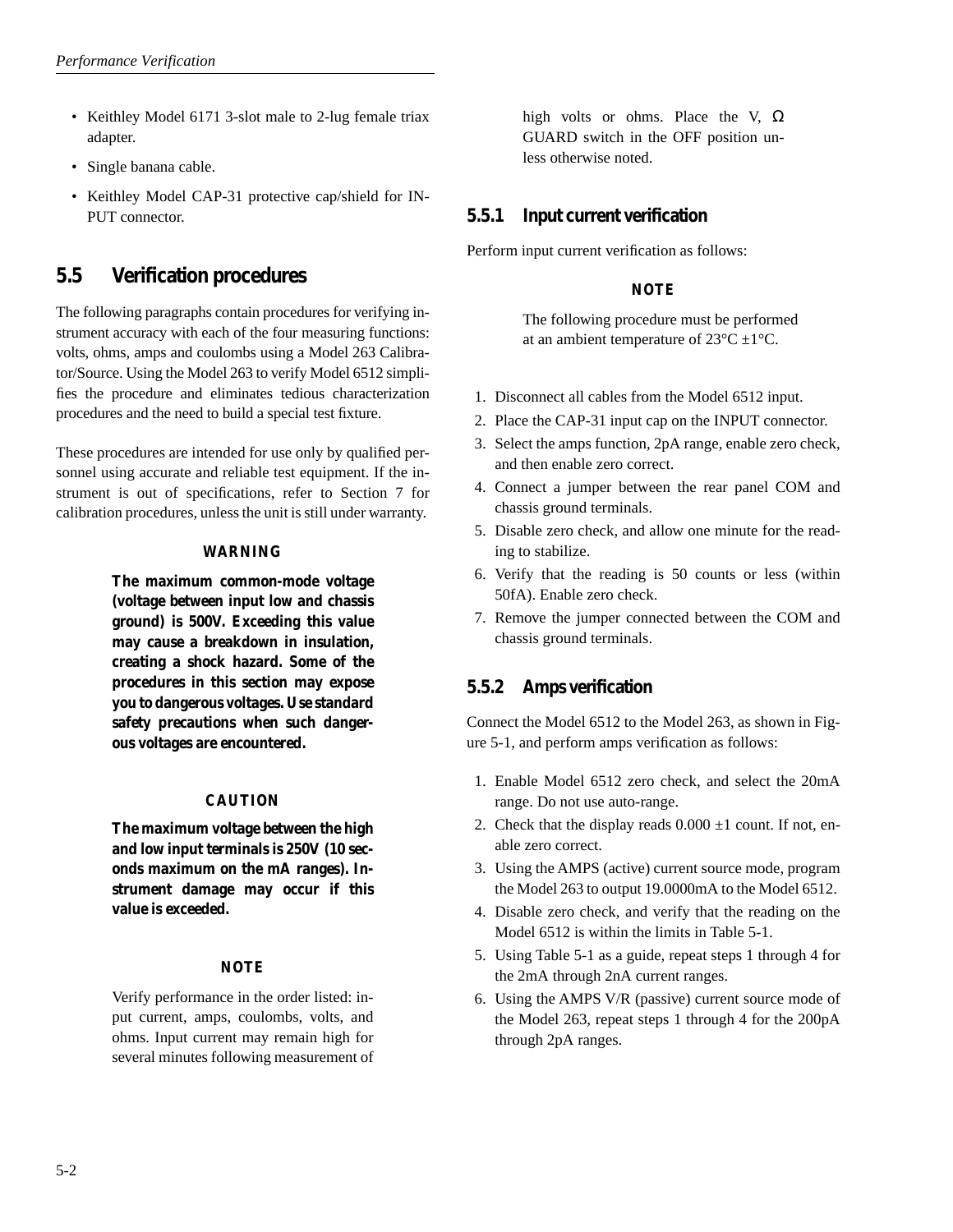\* Reading limits shown include Model 6512 and Model 263 accuracy specifications.

## **5.5.3 Coulombs verification**

Connect the Model 6512 to the Model 263 as shown in Figure 5-1, and perform coulombs verification as follows:



MODEL 263

#### *Figure 5-1*

*Connections for amps and coulombs verification*

#### *Table 5-1*

*Limits for amps verification*

| 6512<br>range | 263<br>function | 263<br>output | <b>Allowable reading</b><br>(1 Year, 18°C-28°C) |
|---------------|-----------------|---------------|-------------------------------------------------|
| 20mA          | <b>AMPS</b>     | 19.000mA      | 18.978 - 19.022mA                               |
| 2mA           | <b>AMPS</b>     | 1.90000mA     | $1.8973 - 1.9027mA$                             |
| $200\mu A$    | <b>AMPS</b>     | 190.000µA     | 189.76 - 190.24µA                               |
| $20\mu A$     | <b>AMPS</b>     | 19.0000µA     | 18.976 - 19.024µA                               |
| $2\mu A$      | <b>AMPS</b>     | 1.90000µA     | 1.8973 - 1.9027µA                               |
| 200nA         | <b>AMPS</b>     | 190.000nA     | 189.59 - 190.41nA                               |
| 20nA          | <b>AMPS</b>     | 19.0000nA     | 18.965 - 19.035nA                               |
| 2nA           | <b>AMPS</b>     | 1.90000nA     | 1.8962 - 1.9038nA                               |
| 200pA         | <b>AMPS V/R</b> | 190.000pA     | 187.45 - 192.55pA                               |
| 20pA          | <b>AMPS V/R</b> | 19.0000pA     | 18.770 - 19.230pA                               |
| 2pA           | <b>AMPS V/R</b> | 1.90000pA     | 1.8811 - 1.9189pA                               |

- 1. Using the COUL (active) charge source of the Model 263, select the 2nC range.
- 2. Place the Model 263 in the coulombs function, and perform zero correction by enabling zero check and zero correct in that order.
- 3. Disable zero check on the Model 6512.
- 4. Program the Model 263 to output 1.90000nC, and press OPERATE to source charge to the Model 6512.
- 5. Verify that the Model 6512 reading is between 1.8943 and 1.9057nC.

# **5.5.4 Volts verification**

## **NOTE**

Current and charge verification must be performed before volts verification.

Connect the Model 6512 and 190V calibration source to the Model 263, as shown in Figure 5-2, and perform volts verification as follows:

- 1. On the Model 6512, enable zero check, and select the 200mV range.
- 2. Check to see that the display reads  $000.00 \pm 1$  count. If not, enable zero correct.
- 3. Program the Model 263 to output 190.000mV.
- 4. Disable zero check, and verify that the reading on the Model 6512 is within the limits listed in Table 5-2.
- 5. Using Table 5-2 as a guide, repeat steps 1 through 4 for the 2V and 20V ranges.
- 6. Set the Model 6512 to the 200V range.
- 7. Set the external calibration source to output 190.000V to the Model 263.
- 8. Source 190.000V to the Model 6512 by pressing SHIFT VOLTS on the Model 263.
- 9. Verify that the reading on the Model 6512 is within the limits listed in the table.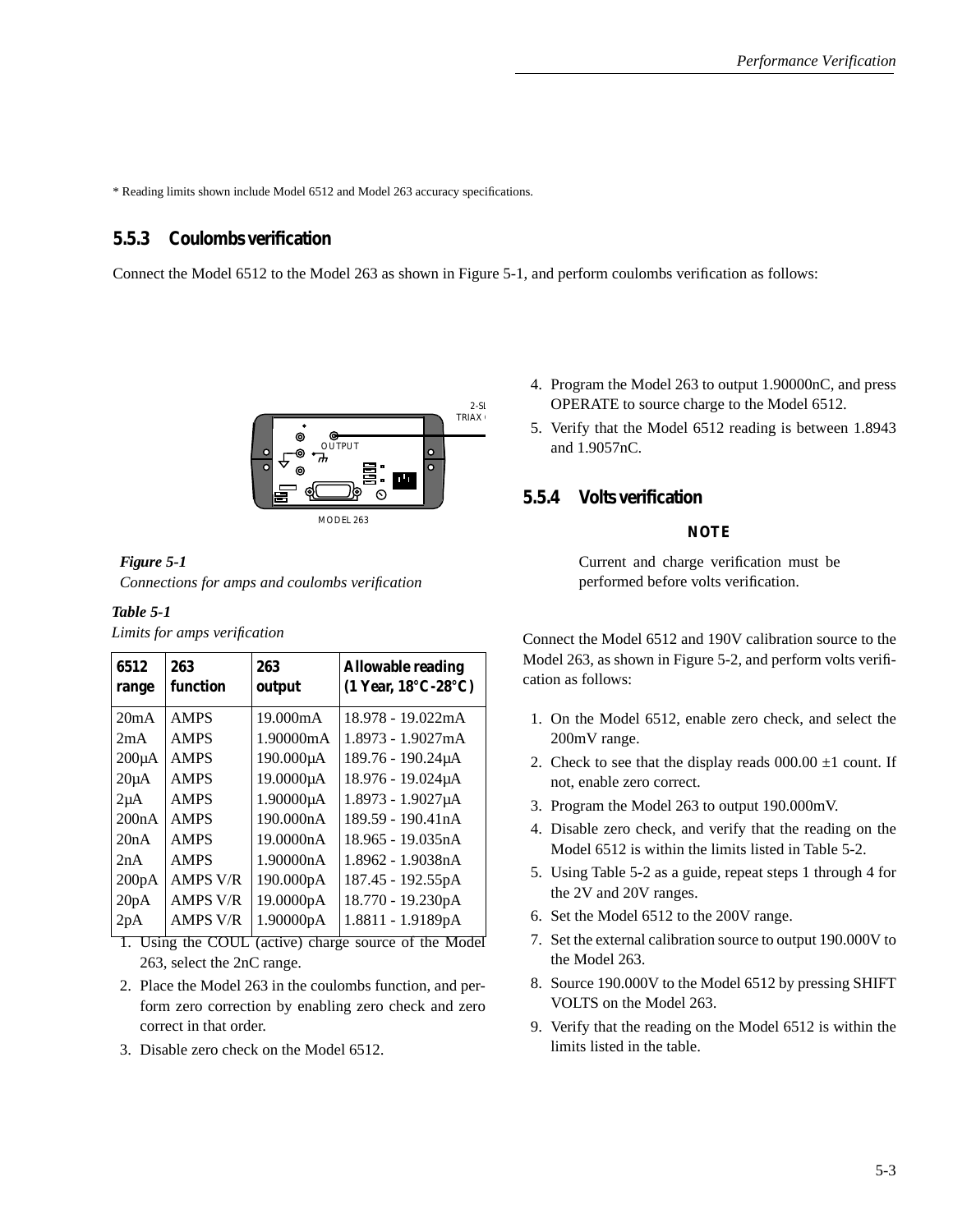10. Enable zero check on the Model 263, and turn off the external calibration (190V) source.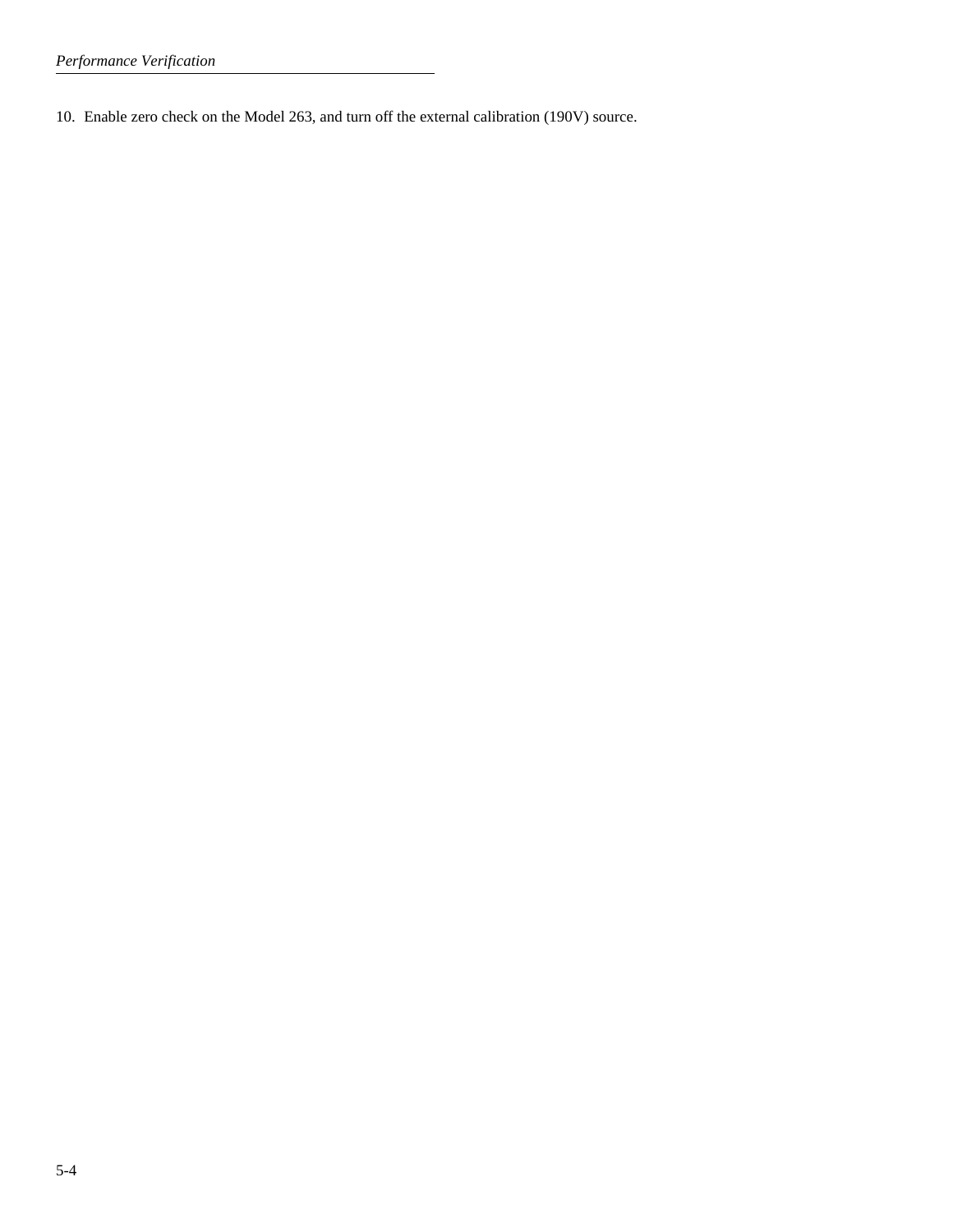

*Figure 5-2 Connections for volts verification*

| Table 5-2                     |
|-------------------------------|
| Limits for volts verification |

| 6512  | 263       | <b>Allowable reading</b>                             |
|-------|-----------|------------------------------------------------------|
| range | output    | $(1 \text{ year}, 18^{\circ} - 28^{\circ} \text{C})$ |
| 200mV | 190.000mV | 189.91 to 190.09mV                                   |
| 2V    | 1.90000V  | 1.8993 to 1.9007V                                    |
| 20V   | 19.0000V  | 18.993 to 19.007V                                    |
| 200V  | 190.000V  | 189.86 to 190.14V                                    |

\* The 200mV, 2V, and 20V ranges allowable readings include Model 263 error. The 200V range reading is based solely on Model 6512 accuracy specifications.

## **5.5.5 Ohms verification**

Connect the Model 6512 to the Model 263, as shown in Figure 5-3, and perform ohms verification as follows:

#### **NOTE**

Charge and current verification must be performed before resistance verification.

- 1. Set the Model 6512 to the  $2k\Omega$  range.
- 2. Zero correct the Model 6512 by enabling zero check and zero correct in that order.
- 3. Set the Model 263 to the 1kΩ range, and while in OPERATE, press ZERO to source zero ohms to the Model 6512.
- 4. Release zero check on the Model 6512, and allow the reading to settle.
- 5. On the Model 6512, press SUPPRESS to cancel offset and test lead resistance.
- 6. On the Model 263, source the 1kΩ resistor to the Model 6512. The actual value of the output resistance is displayed on the Model 263.
- 7. Record the Model 263 reading in Table 5-3.
- 8. Calculate the Model 6512 reading limit using the formula in the table.
- 9. Verify that the reading on the Model 6512 is within the limits calculated in step 8.
- 10. Referring to Table 5-3, repeat the basic procedure in steps 3 through 9 for the 20kΩ range.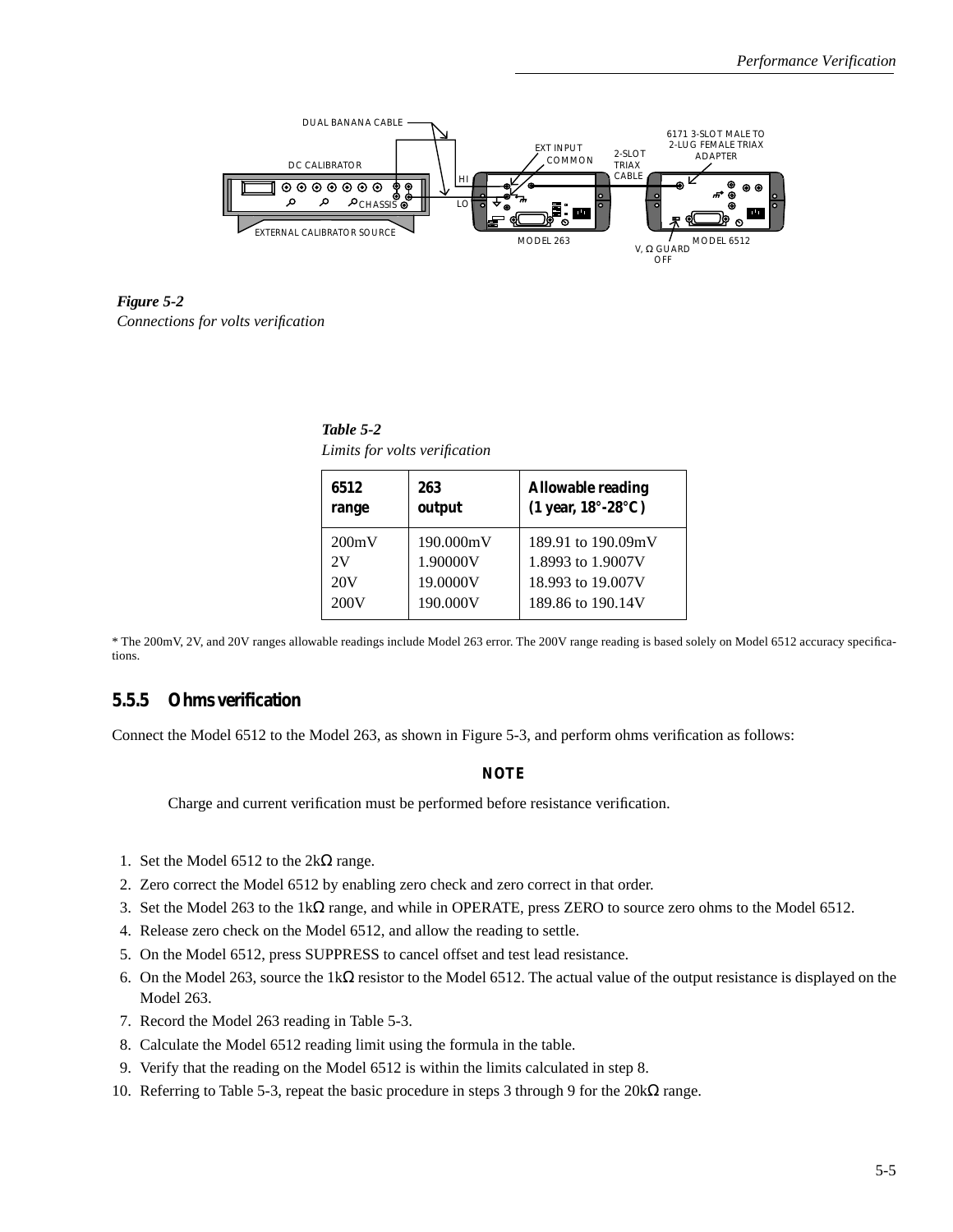11. For the remaining Model 6512 ranges, repeat steps 6 through 9 by sourcing the appropriate resistance to the electrometer. Note that guard must be enabled on both the Models 6512 and 263 when verifying the  $GΩ$  ranges. Also, note that COM of the Model 6512 must be connected to COMMON of the Model 263 (see Figure 5-3).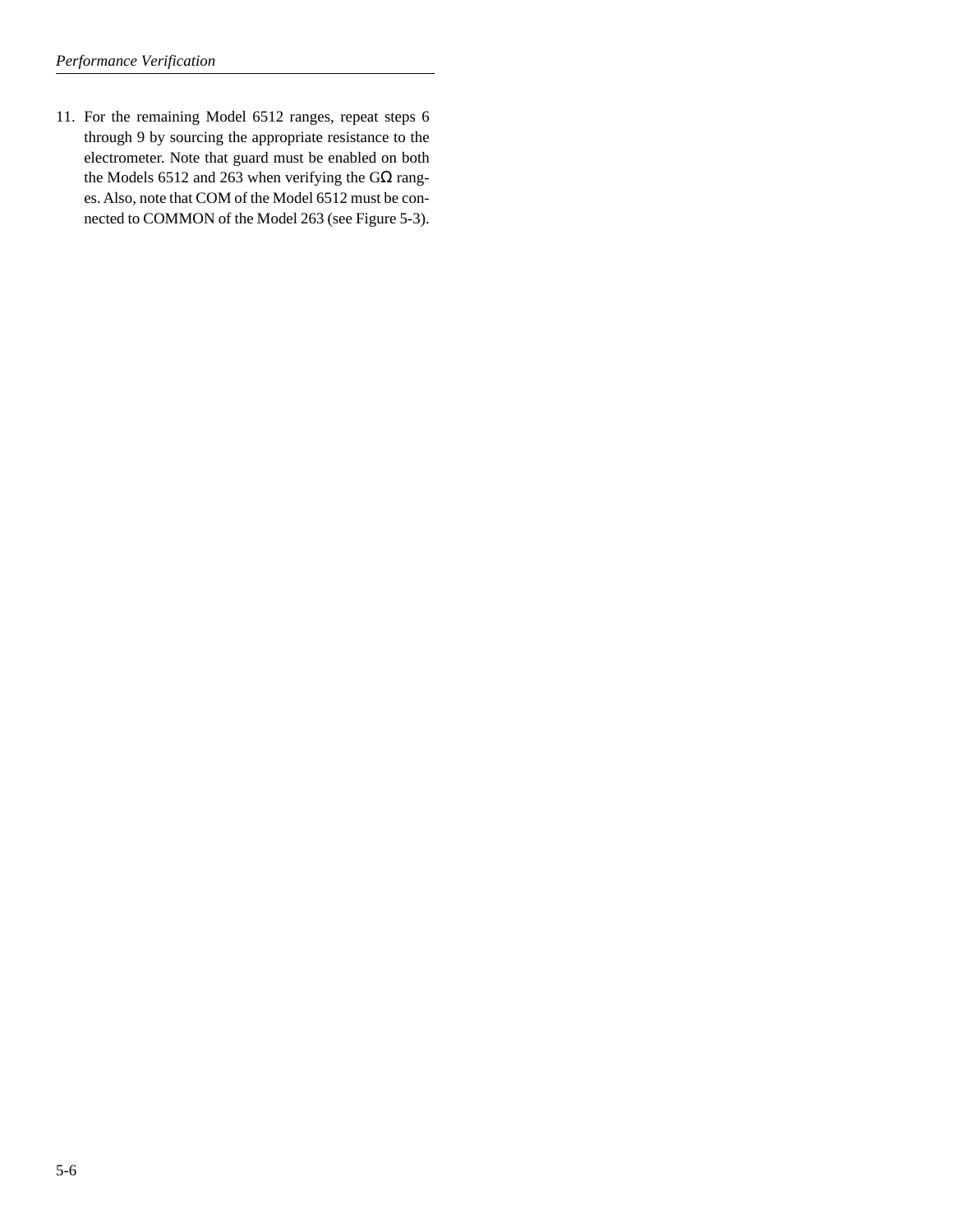# *Figure 5-3*

*Connections for ohms verification*



*Table 5-3 Limits for ohms verification*

|                      |                         |                     | <b>Calculated limit</b> |                        |                     |                                                                   |
|----------------------|-------------------------|---------------------|-------------------------|------------------------|---------------------|-------------------------------------------------------------------|
| 6512<br>range        | 263 output<br>(nominal) | 6512 & 263<br>guard | 263 reading             | Equipment<br>$error*$  | Limit               | Allowable 6512 reading<br>(1 year, $18^{\circ}$ -28 $^{\circ}$ C) |
| $2k\Omega$           | $1k\Omega$              | Off                 | $\times 0.16\%)$        | $+0.0004k\Omega$       | $=$                 | 263 Reading $\pm$ Limit                                           |
| $20k\Omega$          | $10k\Omega$             | Off                 | $\times 0.13\%$ )       | $+0.001k\Omega$        | $\equiv$ 100 $\pm$  | 263 Reading $\pm$ Limit                                           |
| $200k\Omega$         | $100k\Omega$            | Off                 | $\times 0.23\%$         | $+0.01k\Omega$         | $\equiv$ 100 $\pm$  | 263 Reading $\pm$ Limit                                           |
| $2\text{M}\Omega$    | $1\text{M}\Omega$       | Off                 | $\times 0.225\%)$       | $+0.0001M\Omega$       | $=$ $\frac{1}{2}$   | 263 Reading $\pm$ Limit                                           |
| $20M\Omega$          | $10\text{M}\Omega$      | Off                 | $\times 0.2125\%$       | $+0.001\text{M}\Omega$ | $\equiv$ 100 $\pm$  | 263 Reading $\pm$ Limit                                           |
| $200M\Omega$         | $100M\Omega$            | Off                 | $\times 0.23\%$ )       | $+0.01M\Omega$         | $\equiv$ 1000 $\pm$ | 263 Reading $\pm$ Limit                                           |
| $2G\Omega$           | $1G\Omega$              | On.                 | $\times$ 1.4%)          | $+0.0001$ G $\Omega$   | $\equiv$ 100 $\pm$  | 263 Reading $\pm$ Limit                                           |
| $20G\Omega$          | $10G\Omega$             | On.                 | $\times$ 1.275%)        | $+0.001$ G $\Omega$    | $\equiv$ 1000 $\pm$ | 263 Reading $\pm$ Limit                                           |
| $200 \text{G}\Omega$ | $100G\Omega$            | On.                 | $\times$ 1.1%)          | $+0.01$ G $\Omega$     | $\equiv$ 1000 $\pm$ | 263 Reading $\pm$ Limit                                           |

\* Includes Model 263 error.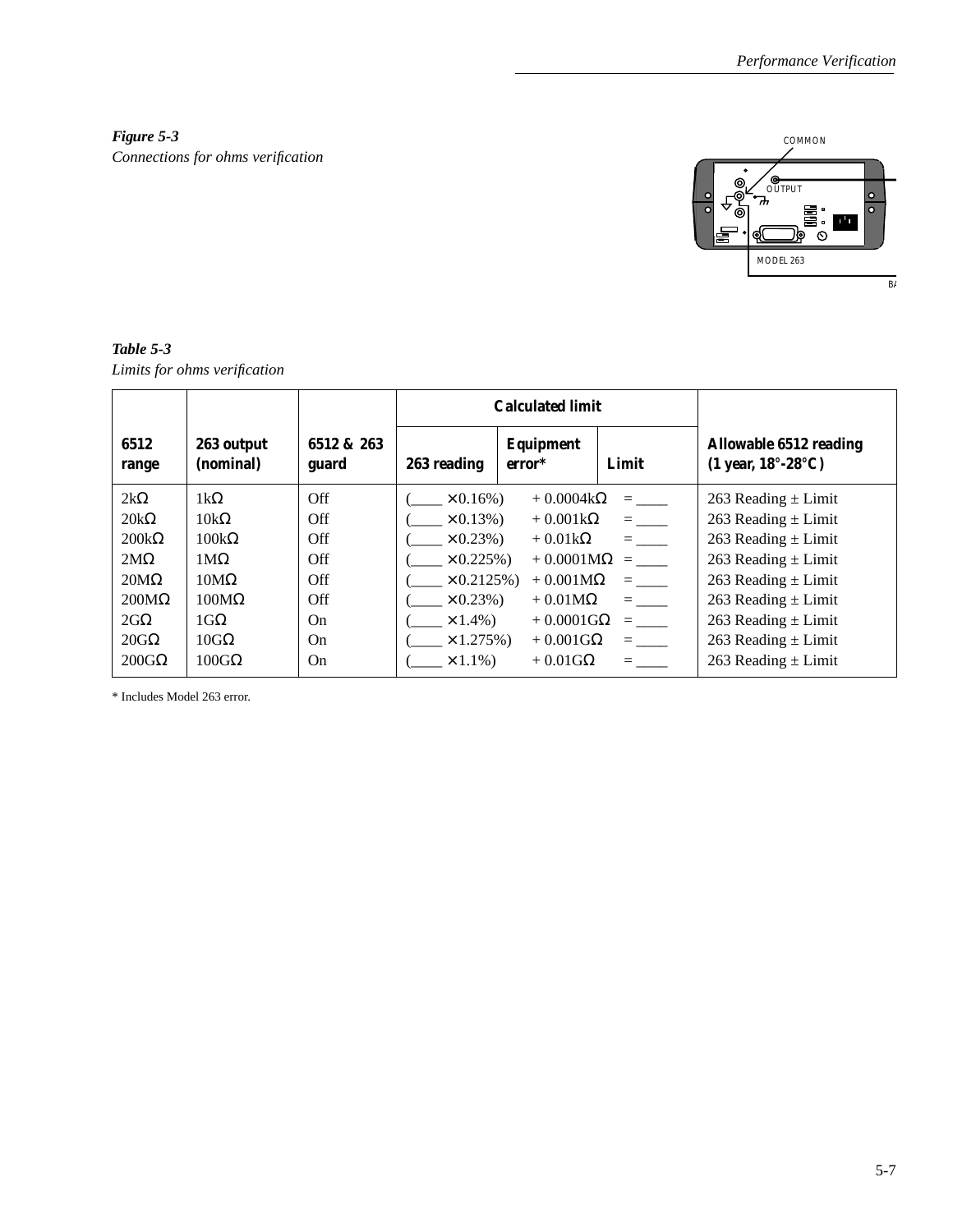# **5.5.6 Input impedance verification**

Perform this test to verify that the input impedance of the Model 6512 is greater than 200TΩ:

- 1. Connect the DC calibrator, Model 263, and the Model 6512 together as shown in Figure 5-4.
- 2. Place the Model 6512 in the volts function, select the 20V range, and enable ZERO CHECK. Verify that the display shows  $0.000V \pm 1$  count. If not, enable ZERO CORRECT.
- 3. Enable GUARD on both the Models 6512 and 263.
- 4. On the Model 263, select the 200GΩ range, and press ZERO to source zero ohms. Make sure the Model 263 is in OPERATE.
- 5. Set the DC calibrator to output 19.000V.
- 6. On the Model 6512, disable ZERO CHECK, and note the reading.
- 7. Enable ZERO CHECK on the Model 6512, and press ZERO on the Model 263 to select the 100GΩ resistor.
- 8. Disable ZERO CHECK on the Model 6512. After waiting a few seconds for settling, note the reading on the Model 263.
- 9. Compare the reading obtained in step 8 with that noted in step 6. The two readings should be within 10 counts (10mV) of one another.



BANANA CABLE



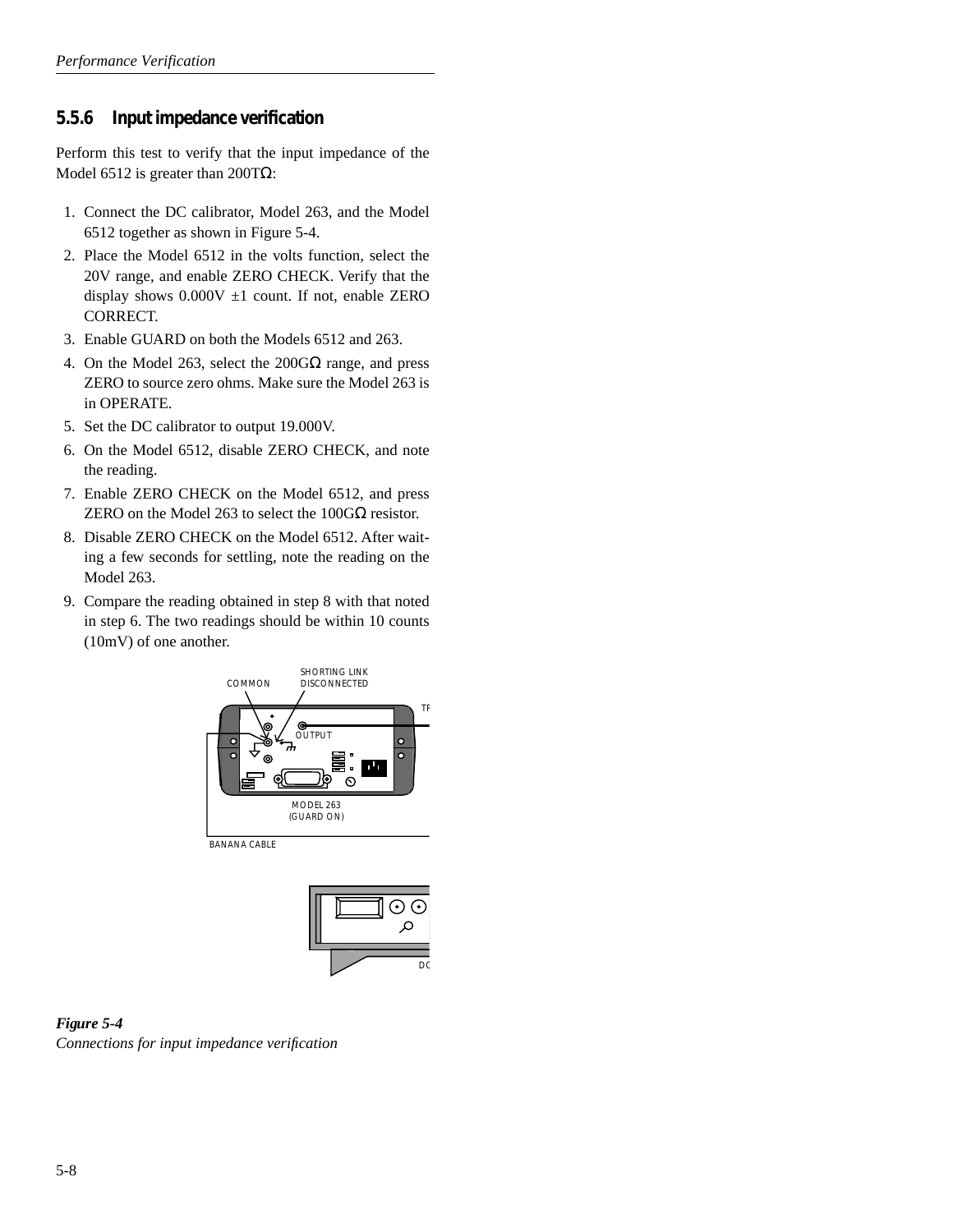# **6 Theory of Operation**

# **6.1 Introduction**

This section contains an overall functional description of the Model 6512 in block diagram form, as well as details of the various sections of the instrument. Information concerning the electrometer section, mother board circuitry, IEEE-488 interface, power supplies, and display circuitry is included.

Information is arranged to provide a description of each of the functional blocks within the instrument. Many of these descriptions include simplified schematics and block diagrams. Detailed schematic diagrams and component layout drawings for the various circuit boards are located at the end of Section 8.

# **6.2 Overall functional description**

A simplified block diagram of the Model 6512 is shown in Figure 6-1. The instrument may be divided into three discrete sections: analog, digital, and power supplies. The analog and digital sections are electrically isolated from one another by using opto-isolators for control and communications. Separate power supplies for the various analog and digital sections ensure proper isolation. Because of these isolation techniques, the analog low connection may be floated up to ±500V above chassis ground, while digital common may be floated up to ±30V above ground.

The analog section consists of the input stage, output stage, ranging amplifier, A/D converter, and feedback and switch-

ing elements. The input stage is a proprietary FET amplifier designed for high input impedance (200TΩ) and low input offset current (less than 5fA). The output stage provides further amplification, thus allowing the preamp output to go as high as  $\pm 210V$ , depending on the selected range and function. Further control of the input and output stages is provided by the feedback and switching elements, which set gain and transfer function according to the selected range and measuring function. In addition, zero check and zero correct provide a convenient means to zero the instrument, allowing cancellation of internal offsets.

The ranging amplifier conditions the output stage signal into a 0-2V signal for the A/D converter. The A/D converter uses both charge balance and single-slope conversion techniques.

The heart of the digital section is the 146805E2 CMOS processor that supervises the entire operation of the instrument. Additional digital circuits include the display made up of a 4 1/2 digit mantissa and a 2-digit alpha or numeric exponent, the IEEE-488 interface, and the front panel switch matrix. The switch matrix decodes front panel switch closure information that controls instrument operation from the front panel.

Because of the diversity of circuitry within the Model 6512, a number of power supply voltages are required. The analog section requires  $\pm 5V$  (input stage) and  $\pm 210V$  and  $\pm 24V$  supplies (output stage). Additional supplies include a separate +5V and -9.1V supply for A/D circuits, and a separate +5V supply for digital circuitry.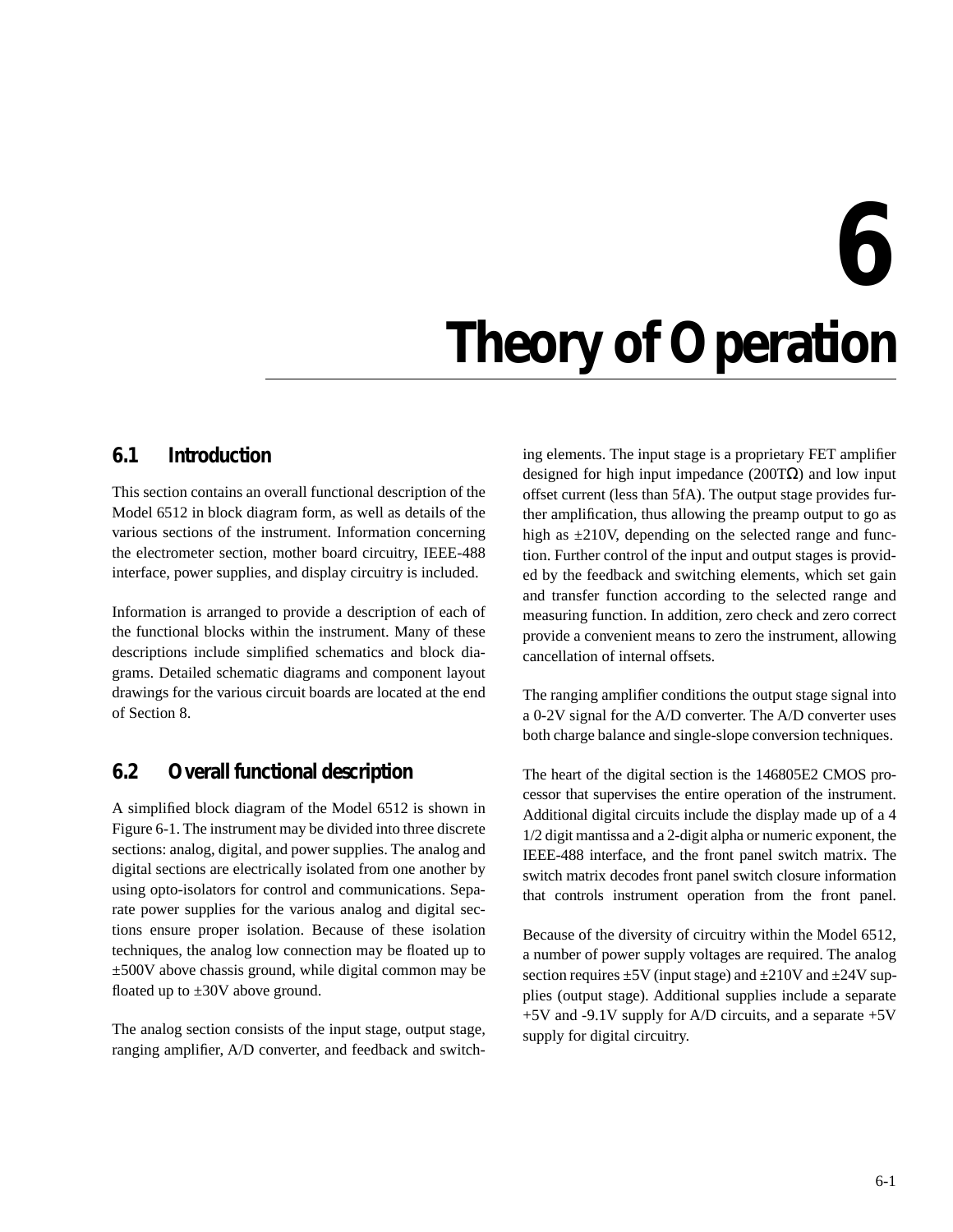

*Figure 6-1 Overall block diagram*

# **6.3 Input preamplifier**

The input preamplifier provides the high input impedance and high output voltage capability necessary for the volts and ohms functions, and the low input impedance and high current output capability needed for the amps and coulombs functions.

A simplified block diagram of the input preamplifier is shown in Figure 6-2. The circuit is essentially made up of three sections: an input stage, which provides the necessary input impedance functions, a gain stage, which provides the needed amplification, and an output stage, which supplies the required voltage or current drive capability. Additional feedback and switching elements configure the amplifier according to the selected range and measuring function.





*Basic configuration of electrometer preamplifier*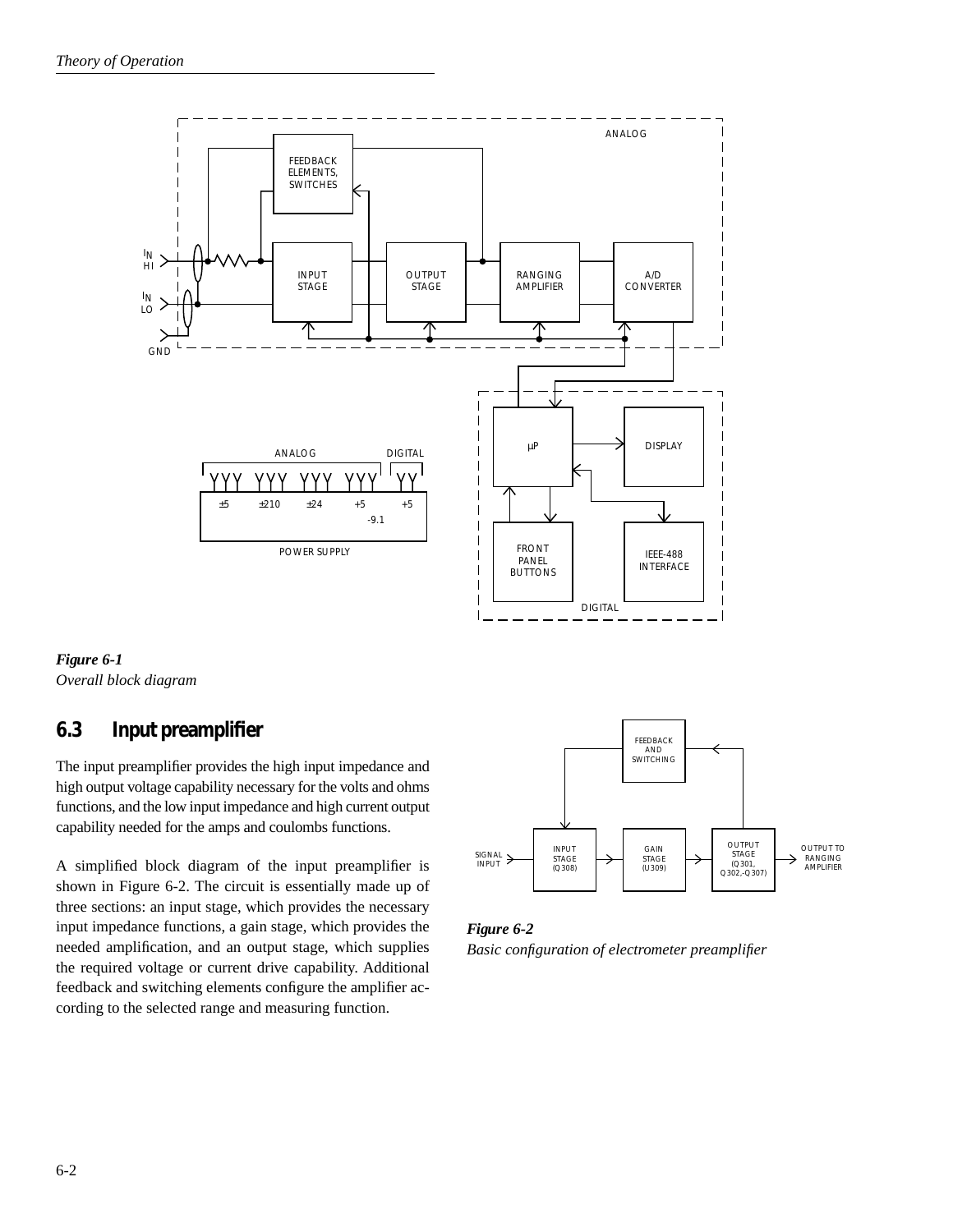The exact configuration of the input preamplifier will depend on the measuring function. Figure 6-3 shows circuit configuration for the four measuring functions. In the volts function, the circuit is set up as a high-input impedance  $(2 \times$  $10^{14}$ Ω), unity gain, non-inverting buffer amplifier. In the ohms function, a bootstrapped reference is placed in series with a range resistor  $(R_F)$  that drives a constant current through the measured resistance  $(R_X)$ . The reference has a value of 10V, 1V or 0.1V, depending on the selected range. The voltage developed across the unknown resistance is proportional to its value.

In the amps and coulombs modes, the circuit is configured as a feedback type current-to-voltage converter. In the amps mode, the feedback element is a resistor, with the value dependent on the selected range. In the coulombs mode, the feedback element is a capacitor.

## **6.3.1 Input stage**

A simplified schematic of the input stage is shown in Figure 6-4. The primary purpose of this stage is to provide low leakage characteristics of the input preamplifier.

Stage operation centers around a dual JFET, Q308. Resistors R314, R342, R351 and R352 provide a means to balance the circuit with help of jumper W303. Depending on circuit offset, jumper W303 should be placed in one of three positions: A, B, or C.

Signal input is applied to the gate of the left JFET section through R334. The characteristics of the right JFET section remain constant since its  $V_{GS}$  voltage stays constant. Because of the variation in the characteristics of Q308A, the current through R335 varies, developing a proportional output signal that is applied to the next stage.



*Figure 6-3 Electrometer preamplifier configuration*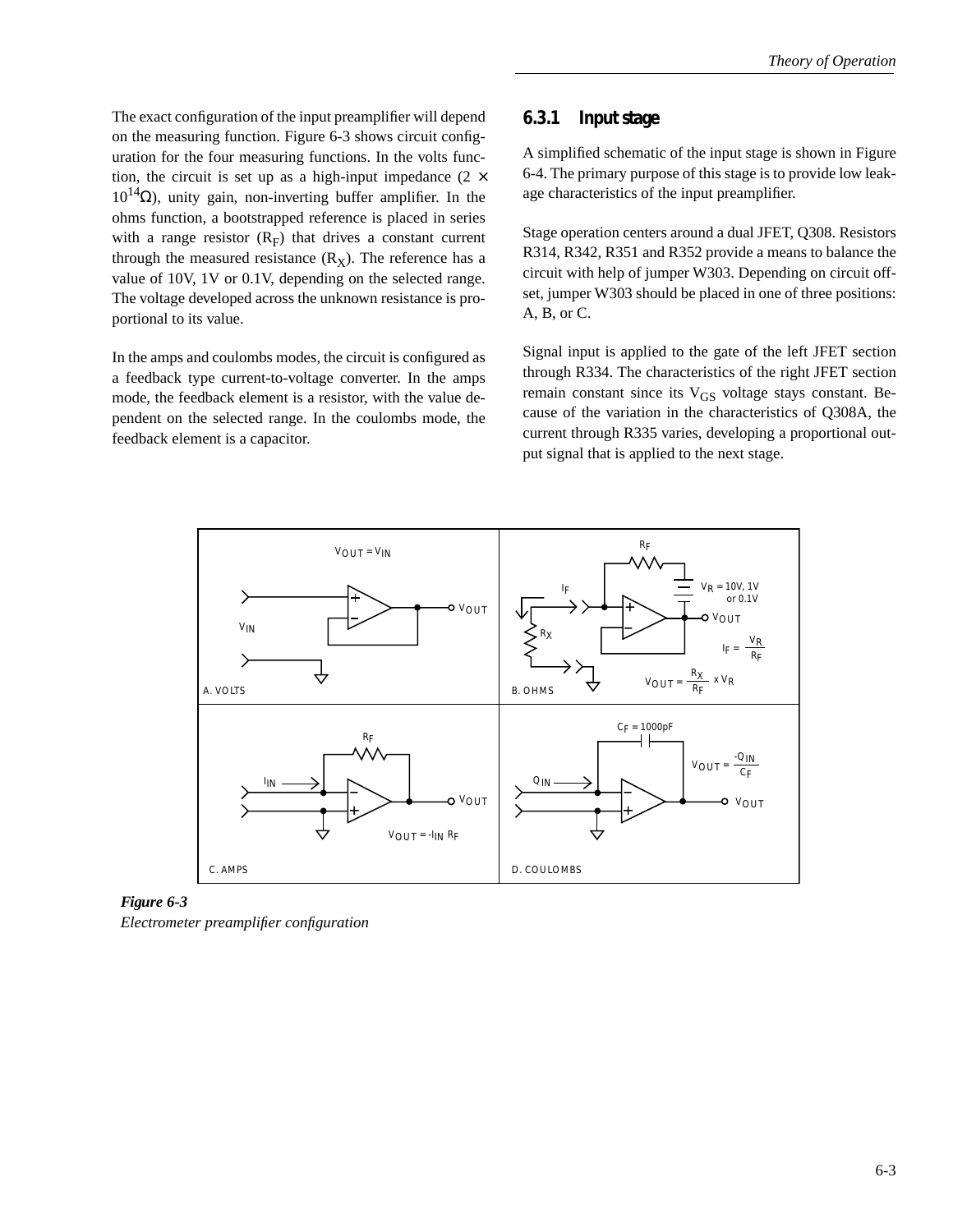



## **6.3.2 Gain stage**

Input preamplifier gain is provided by a single IC operational amplifier, U309, as shown in Figure 6-5. The input signal from the input stage is applied to the inverting and non-inverting terminals of the op amp, while the output from the IC is applied to the output stage. The feedback capacitor, C319, is one of several components that provides stability by limiting the bandwidth of the amplifier.





## **6.3.3 Output stage**

The output stage takes on one of two configurations, depending on the selected function. In the volts and ohms modes, the output is optimized for voltages as high as  $\pm 210V$ , while a different configuration (one necessary for high current) is used in amps and coulombs.

A simplified diagram of the output stage in the volts and ohms modes is shown in Figure 6-6. Four transistors (Q301, Q303, Q304, and Q305) are used in this configuration. Each transistor pair is used for one-half the output voltage swing. Q301 and Q304 are used for the positive half, while Q303 and Q305 are used for the negative half. Because of the  $\pm 210V$  voltage swing requirement,  $\pm 210V$  supplies are used. Each transistor pair is operated in series to provide the necessary device breakdown voltage and power rating.



*Figure 6-6 Output stage configuration in volts and ohms*

Circuit biasing components include R301, R302, R320, R321, R325, CR315, and CR316. Meanwhile, CR318 and CR314 provide protection for the  $\pm 210V$  supplies in case a high external voltage is applied to the PREAMP OUT terminal.

Output voltage V from the gain stage causes a current to flow through the emitter resistor  $R_{E1}$ , which is approximately equal to  $V_{IN}/R_E$ . This same current flows through the load resistor,  $R_L$ , which produces a buffered output voltage of  $V_{IN}$ and is non-inverting.

Output stage configuration for the amps and coulombs functions is shown in Figure 6-7. Q306 and Q307 are the active devices for this configuration. Since the power supply voltages are much lower  $(\pm 24V)$ , only a single pair of transistors is required. As with the high-voltage configuration, signal input is applied through the two diodes to the bases of the tran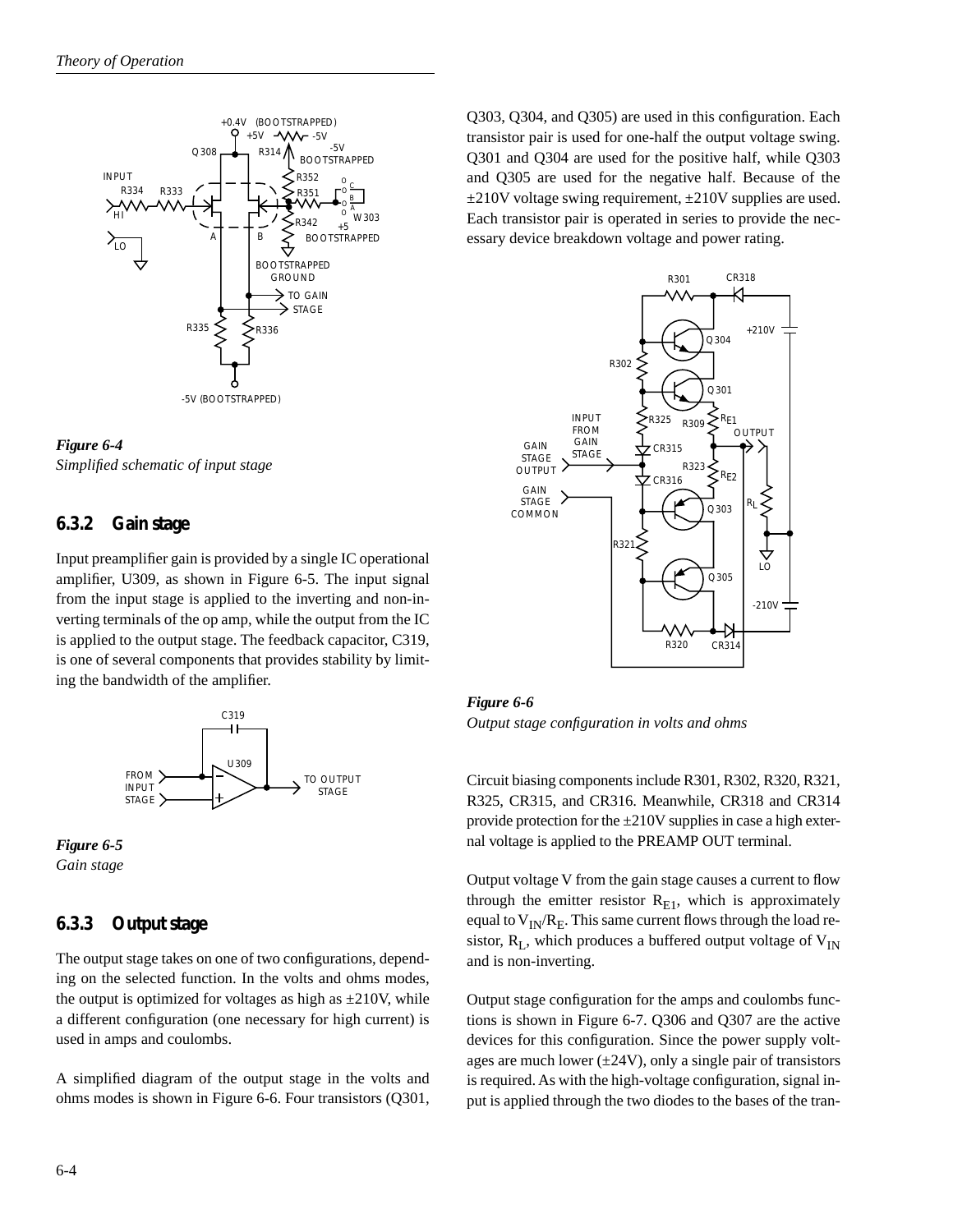sistors. This input causes a current,  $V/R<sub>E</sub>$ , to flow through R309 and R323. This current develops an output voltage:  $-V(R_L/R_E)$ . R327 and R324 limit power dissipation at high current outputs for Q306 and Q307 respectively. CR306 and CR307 provide protection for the  $\pm 24V$  supplies in case a high external voltage is applied to the PREAMP OUT terminal. R305 and R308 provide protection for the output stage in this same situation. Note that the output stage provides an inversion in amps and coulombs, while in volts and ohms it does not.



*Figure 6-7 Output stage configuration in amps and coulombs*

## **6.3.4 Ohms voltage source**

In the ohms function, a bootstrapped voltage source is connected in series with a range resistor to force a constant current through the resistance being measured. A simplified schematic diagram of this source is shown in Figure 6- 8.

The source itself is made up of U304 and associated components. VR301 provides the voltage reference, while VR304 is a clamping diode to protect the circuit in case of line over voltage. R347 limits power dissipation in Q302. The current through the reference is produced by the 10V output through R315. R316, R313, and R317 divide the output to provide feedback for U304. R313 and VR301 are selected at the factory to provide an accurate 10V output. The actual source output is 10V, but this value is divided to 1V and 0.1V by a voltage divider made up of elements of R304. Q302 buffers the output of U304 since R304 will draw 10mA. Only a single voltage source value is used for a given range, with the value being selected by the appropriate relay contacts. For the  $2M\Omega$  range, however, all relay contacts are open, and a 1µA current is sourced through the precision 900kΩ resistor R303 and feedback element R322.



*Figure 6-8 Ohms voltage source simplified schematic*

# **6.3.5 Zero check**

The zero check mode provides a means for determining and cancelling offsets internal to the instrument. The exact configuration of the zero check circuitry will depend on the selected function.

A simplified schematic of the zero check circuitry for volts and ohms functions is shown in Figure 6-9. When zero check is enabled, K307 is energized, providing a path to signal common through the normally closed contacts of K301. A  $10M\Omega$  resistor, R334, is placed across the electrometer input when zero check is enabled, while the preamp input is shorted to input low.

In amps and coulombs, contacts on K301 connect the inverting input and the output of the op amp together. This configuration gives the circuit unity gain, allowing any input offset voltage to appear at the output. Note that when zero check is enabled, the input impedance is the combined impedance of the feedback element in parallel with R334, which has a value of  $10MΩ$  (see Figure 6-10).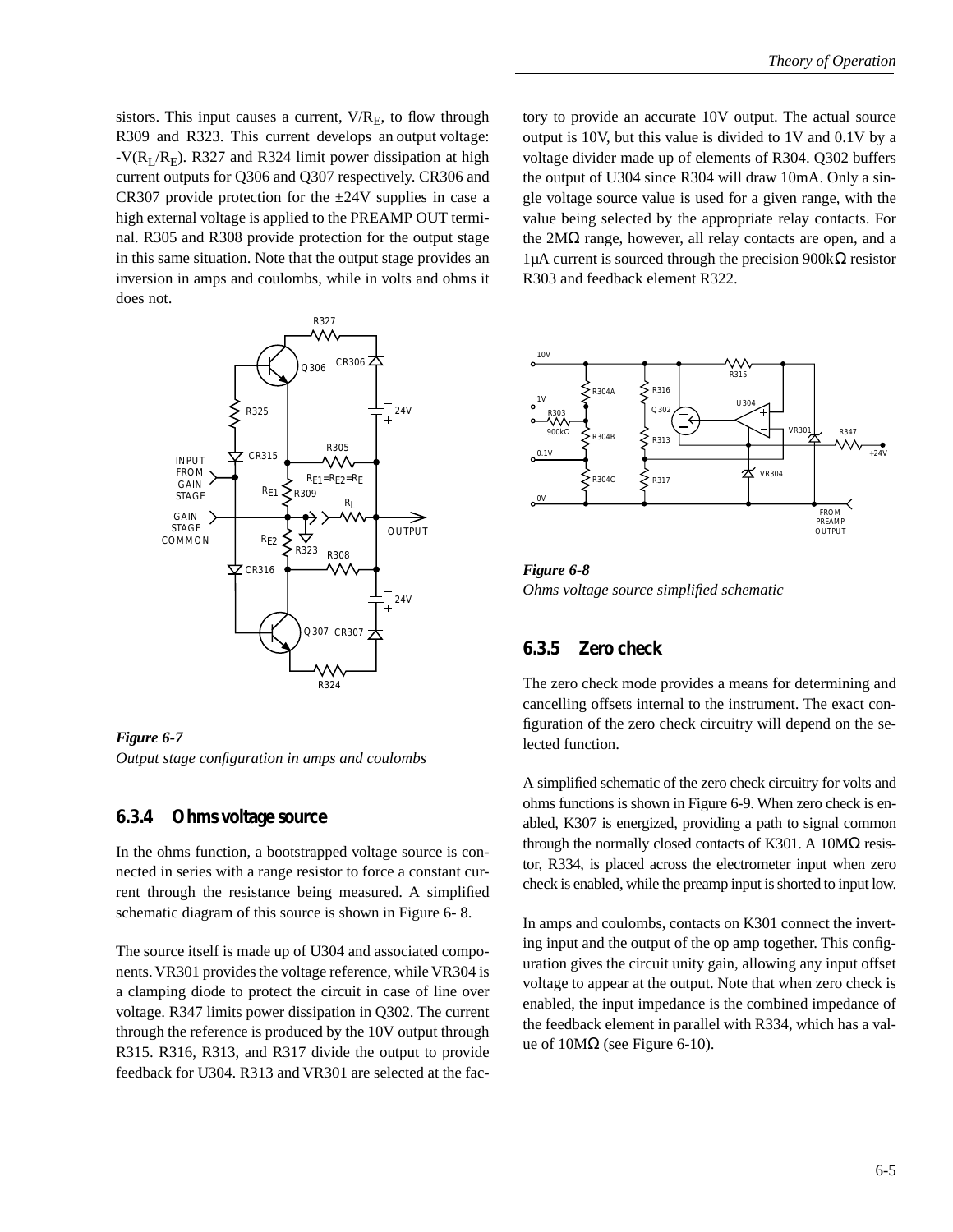





## *Figure 6-10*

*Zero check configuration in amps and coulombs*

# **6.4 Additional signal conditioning**

Before the signal can be applied to the A/D converter for digitization, it must be further scaled as described in the following paragraphs.

## **6.4.1 Ranging amplifier**

The ranging amplifier provides inverting gain values of X10, X1, X0.1, or X0.01. The actual gain value will depend on the selected range and function.

A simplified schematic of the ranging amplifier is shown in Figure 6-11. The ranging amplifier itself is U130, while gain is set by feedback resistors R142, R143, R144, R145, and input resistor R128. The gain is selected by switching these resistors in and out of the circuit with FETs.



*Figure 6-11 Simplified schematic of ranging amplifier*

# **6.4.2 Multiplexer and buffer amplifier**

The multiplexer selects among the three signals that are part of the Model 6512 measurement cycle. During the common phase, the multiplexer selects signal common. During the reference phase, the -2V reference voltage is selected, while the signal from the ranging amplifier is selected during the signal phase.

Figure 6-12 shows a simplified schematic of the multiplexer and buffer amplifier. U145 is the multiplexer IC, which contains CMOS devices that act as analog switches to select among the three input signals. The multiplexer IC is controlled by digital signals that are generated by the microprocessor.

Figure 6-13 shows the general signal switching phases for the three signals. During each phase, an integration is performed by the A/D converter, and the resulting data is then used by the microprocessor to calculate the final reading.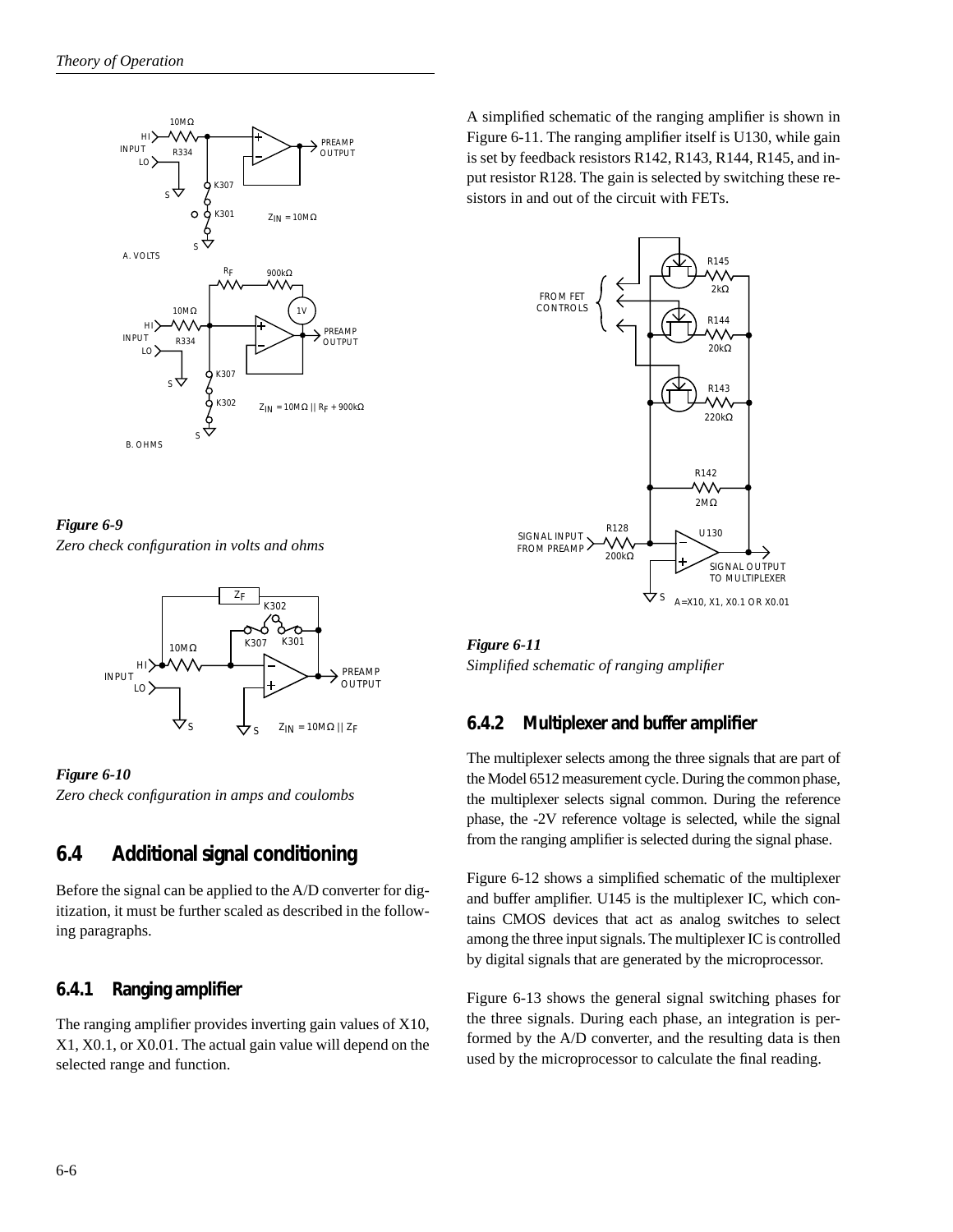

*Figure 6-12 Multiplexer and buffer*

S

↔

U145





## **6.4.3 -2V reference source**

Model 6512 measurements are based on comparing the unknown signal with an internal -2V reference voltage source. During each measurement cycle, the unknown signal is sampled and then compared with signal common and the -2V reference values.

Figure 6-14 shows a simplified diagram of the -2V reference source. VR102 provides a highly stable -6.3V reference, while U139 and elements of R153 provide a constant current to minimize zener voltage variations. R146A and R146B divide down the -6.3V value to the final -2V reference voltage. The output of U139 (-7V) is used as bias for the A/D converter, and as a negative supply for various other components.



*Figure 6-14 -2V reference source*

# **6.5 A/D converter**

The Model 6512 uses an A/D converter that utilizes both constant-frequency charge balance and single-slope techniques. This combination gives the instrument both high accuracy and relatively fast conversion times.

A simplified schematic of the A/D converter is shown in Figure 6-15, along with an associated integrator waveform.

The charge balance phase begins when the input ENABLE/ DISABLE line is set high. This action occurs at the end of a firmware-generated delay period that allows the signal to settle following signal selection. Once the input is enabled, the signal from the buffer amplifier is added to the level-shift current applied through R153H. In this manner, the  $\pm 2V$  bipolar signal from the buffer amplifier is converted to a unipolar signal that can be integrated.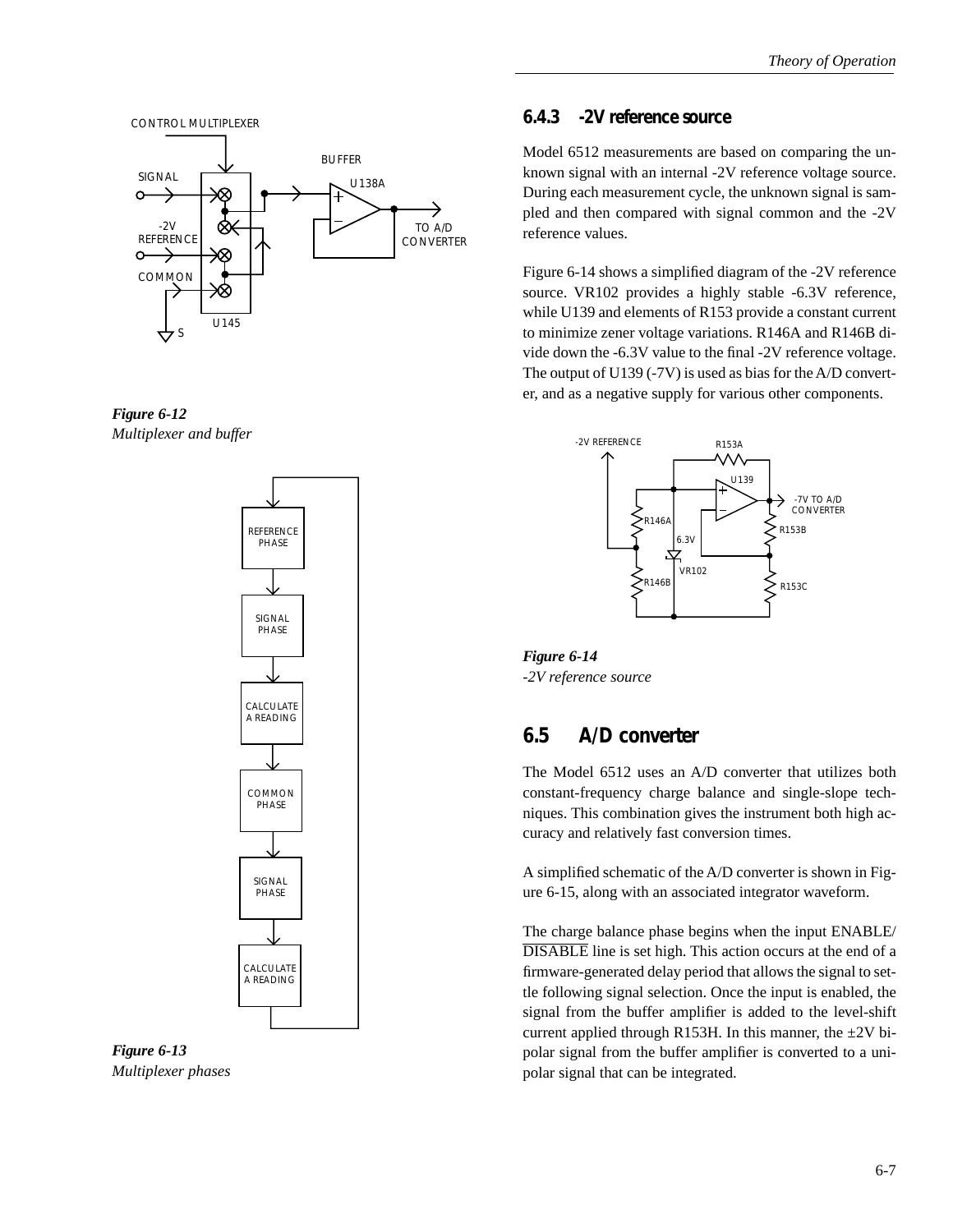



The integrator is made up of U138B and C128. When the input to the integrator is applied, the integrator output ramps up until its voltage is slightly higher than the voltage applied to the inverting input of the charge balance comparator (U137B). When the Q4 output of the clock generator (U127) goes high, the output of U135B is low, and the  $\overline{Q1}$  output of U126A will go high. This action injects the charge balance current into the integrator input. Since the charge balance current is much larger than the sum of the input and levelshift currents, the integrator output now ramps in the negative direction. The integrator output will continue to ramp in the negative direction until the output of U135A goes low. Note that the Q3, Q4, and Q5 outputs of U127 must all be high for the output of U135A to go low.

The output of U136C is gated with the Q2 output of the clock generator by U135C. Each time Q2 goes high while the U136C output is high, a pulse is fed to the microprocessor. The MPU then counts the total number of pulses that occur during the charge balance phase.

The charge balance phase lasts for 100msec. At the end of this period, the output of the integrator is resting at some positive voltage. Since the integrator output is connected to the non-inverting input of the single-slope comparator (U137A), the single-slope comparator output remains high until the integrator output ramps in the negative direction.

During the single-slope phase, Q108 is turned off to disconnect the input and charge balance currents from the integrator input. In place of these two currents, the single-slope current  $(I_{SS})$  is injected into the integrator input. This current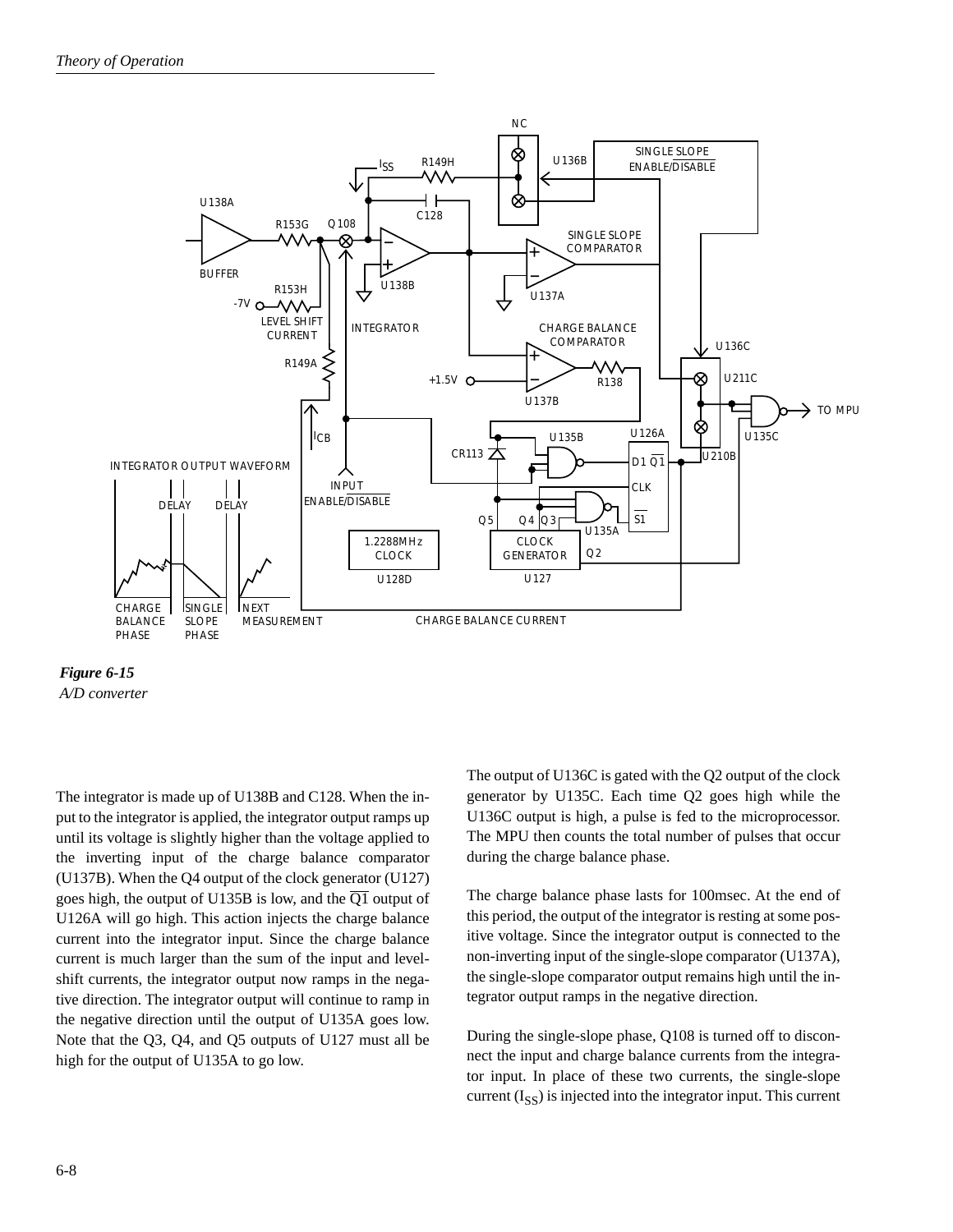is developed by connecting one end of R149H to  $+5V$ through U136B. As long as the integrator output remains positive, the Q2 pulses from U127 are transmitted to the microprocessor, where they are counted to be used in the final reading. Once the single-slope comparator output goes low, the Q2 pulses are turned off by U135C.

# **6.6 Digital circuitry**

Model 6512 operation is controlled by the internal microcomputer and associated firmware. The following paragraphs briefly describe the various aspects of the digital circuitry. Descriptions are keyed to the digital circuitry schematic (drawing number 6512-106, page 2) located at the end of Section 8.

## **6.6.1 Microcomputer**

Microcomputer operation centers around the 8 bit 146805 CMOS microprocessor, U109. This device utilizes an 8-bit data bus and incorporates a multiplexed data/address bus for the lower eight bits of the 12-bit address bus. The 146805 has 112 bytes of on-chip memory, two 8-bit I/O ports, and is capable of directly addressing 8K bytes of memory. The MPU has direct control over the display, front panel switches, analog-to-digital converter, the IEEE-488 bus, as well as the Meter Complete output and the External Trigger Input.

Microprocessor timing is performed by Y101, a 3.2768MHz crystal. The signal is internally divided by five to obtain a bus operating frequency of 655.36kHz. This signal is present at the AS terminal of the processor and is used as a control signal to strobe the lower ordered eight bits of the address into the address latch, U108. A 655.36kHz signal is also present at the DS terminal to act as a system clock.

# **6.6.2 Memory elements**

Firmware for the Model 6512 is stored in U106, a 27128 16K  $\times$  8 PROM. Temporary storage is afforded by U107, a 6116  $2K \times 8$  RAM IC. The MPU uses the RAM for temporary storage, as well as for data store readings. Calibration constants, the display mode, and the IEEE-488 primary address are stored in the NVRAM, U104. During the power-up cycle, NVRAM data is transferred to normal RAM to allow easier access during operation. While data transmission to the ROM and RAM are done in parallel, NVRAM data transmission is performed serially.

# **6.6.3 Device selection**

The 146805 processor can directly address only 8K bytes of memory. The Model 6512 requires greater addressing capability, as 16K of ROM, 2K of RAM, and other memory space requirements are present in the system. To get around this limitation, device selection circuitry is incorporated with the microcomputer.

Device selection is performed by elements of U111, U112, U117, and U118. MPU lines used as part of the selection process include the A10-A12 address lines, the PB6 line, the PB7 line, and the DS line. Signals generated by this circuitry include a line that controls the ROM chip select, a signal line that controls the RAM chip select, and circuitry which enables the display control and IEEE-488 bus circuits. Additional device selection signals include the memory paging signals. Two signals divide the 16K ROM area into 4K pages, while the a third signal divides the 2K RAM area into two 1K pages.

Because of the paging scheme employed, several devices can occupy a given address within the microprocessor's addressing space. Table 6-1 gives the general address range for each device.

*Table 6-1 Memory mapping*

| <b>Device</b>          | <b>Address range</b> |
|------------------------|----------------------|
| <b>RAM</b> (U107)      | $000_H - 03FF_H$     |
| <b>ROM</b> (U106)      | $0800_H$ -1FFF $_H$  |
| Display Control (U110) | $0412_H$             |
| Display Control (U116) | $040A_H$             |
| IEEE-488 Bus (U113)    | $0418_H - 041F_H$    |

# **6.6.4 IEEE-488 bus**

The Model 6512 has a standard IEEE-488 interface that allows the instrument to be programmed from a system controller. Commands can be sent over the bus to the instrument, and data can be requested from the instrument as well.

The IEEE-488 interface is made up of U113, U119, and U120. U113 is a 9914 GPIA (General Purpose Interface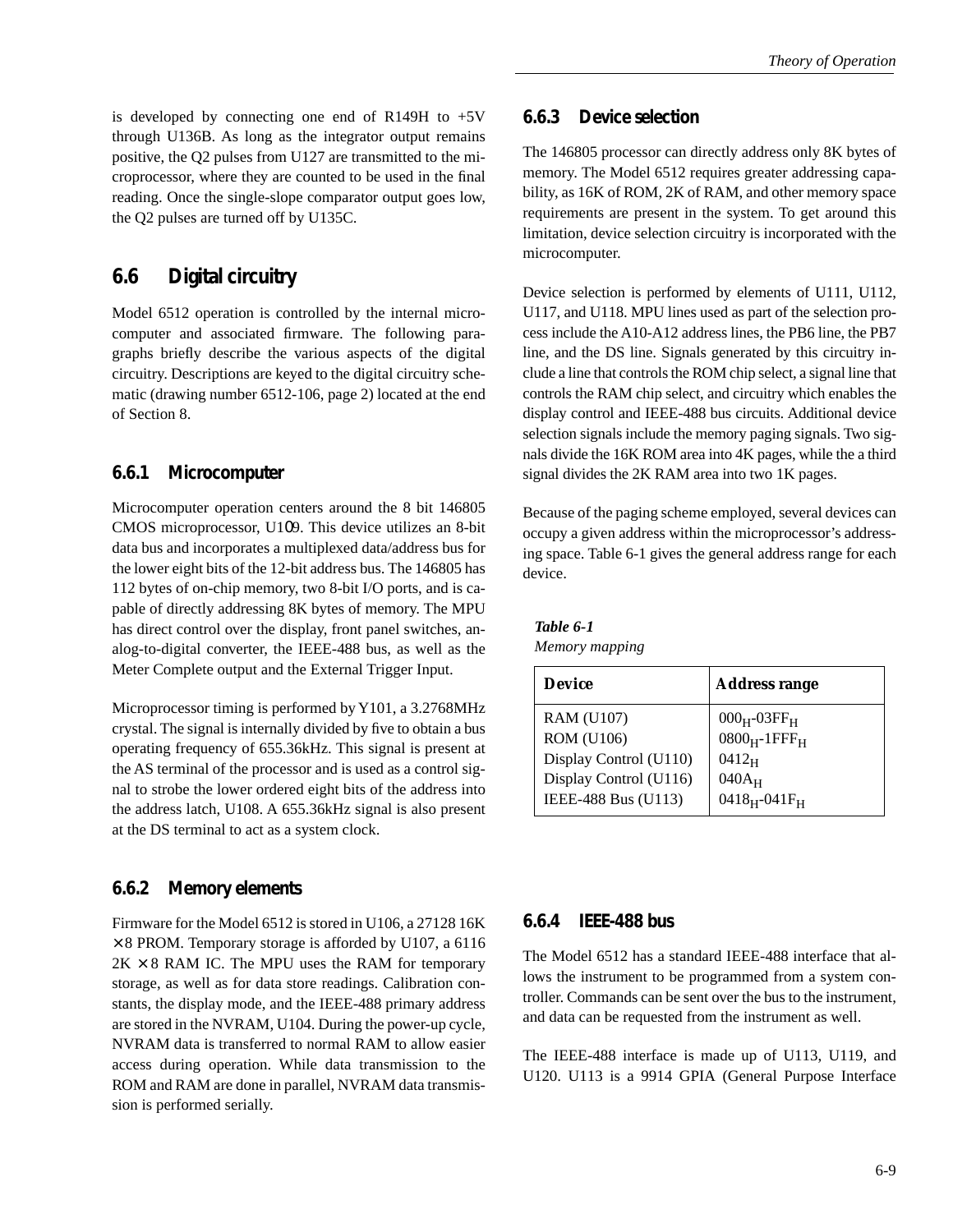Adapter), while U119 and U120 are 75160 and 75161 interface bus drivers.

The 9914 GPIA simplifies MPU interfacing to the IEEE-488 bus because many control sequences take place automatically. For example, when the MPU writes to the GPIA data output register, the handshake sequence is performed automatically. Without the GPIA chip, complex firmware routines would otherwise be required.

On the MPU side of the GPIA, data transmission is handled much like any other data bus transaction. MPU data access is performed through the D0-D7 lines, while the RS0-RS2 lines (which are connected to the three least significant address lines) serve to select among the 14 internal registers (seven read, seven write) of the IC. Chip selection is performed by the CS line.

The output of the 9914 IC is in standard IEEE-488 format; the eight data lines (DIO1-DIO8), the three handshake lines (DAV, NRFD, NDAC), and the five management lines (ATN, REN, IFC, SRQ, and EOI) are all active low with approximately zero volts representing a logic one. The two IEEE-488 bus drivers, U119 and U120, are necessary to bring the drive capability of the interface up to the requirements of the IEEE-488 standard, which includes provisions for up to 15 devices to be connected to the bus at one time. The outputs of the bus drivers are connected to J1010, which is a standard IEEE- 488 connector.

# **6.6.5 Input/output circuitry**

Additional MPU functions include the control of the Meter Complete Output and External Trigger Input, and analog-todigital converter control.

At the end of its conversion cycle, the Model 6512 sends a pulse out the Meter Complete Output jack on the rear panel. This function is performed by the PB2 line of the MPU through U102A configured as a buffer/inverter. Diodes CR104 and CR105 and resistor R102 protect the circuit output.

U102D, U105B, and associated components process the incoming trigger signal. U102D buffers and inverts the signal, while U105B latches the trigger pulse. The pulse is then read by the MPU through PA6. PB1 is used to reset the trigger latch once the pulse is read. Note that PB1 is also used to read the status of the calibration jumper (W101) during the calibration program.

As with the Meter Complete Output, protection of the External Trigger Input is necessary to protect the device from over-voltage inputs. External Trigger protection components include R101, CR102, and CR103.

A/D control information is fed out the PB3 and PB5 terminals through U102B. A pulse-width modulation scheme is used, with 18 and 50µsec pulses representing logic 0 and logic 1 respectively. A 200µsec pulse is used to strobe data into the A/D and serial-parallel control circuits. Note that this information is used to control the A/D converter as well as to control the input preamplifier (through relays), set the ranging amplifier gain, and to control the three phases of the measurement cycle. Isolation is provided by opto-isolator U122. Because of this isolation scheme, input signal common can be floated up to  $\pm 500V$  above chassis ground, while digital common floats within  $\pm 30V$  of ground.

In a similar fashion, A/D data is routed in from the A/D converter through opto-isolator U121. The MPU reads this data through the TIMER terminal. As data pulses come in, an internal 8-bit timer is incremented until 256 counts have occurred. When all counts have been taken, an internal interrupt is generated, which causes to MPU to read the timer data. A separate firmware counter is then decremented, and the process repeats. Because of this data input scheme, MPU time necessary to read the A/D converter data is minimized, and the processor can concentrate on other important tasks.

# **6.6.6 Display circuitry**

Display circuitry includes those elements necessary to control the seven- and 14-segment readouts, the front panel annunciator LEDs, and to read the front panel switches. The display circuitry schematic may be found on drawing number 6512-116 located at the end of Section 8.

The display circuitry consists of the LED readouts (DS201- DS206), the LED annunciators (DS207-DS224), the segment drivers (U201 and U202), and the digit select circuitry (U204, U201, and U203). DS202-DS205 are standard 7-segment units, while DS206 is a dual 14-segment display.

The display is updated at 1.56msec intervals. Timing for this process is performed by a 640Hz clock, which controls the segment latches, U110 and U116, located on the mother board. Each time an interrupt is generated, the MPU writes segment data for two digits to the segment latches. The two latch outputs are then enabled in sequence by the 640Hz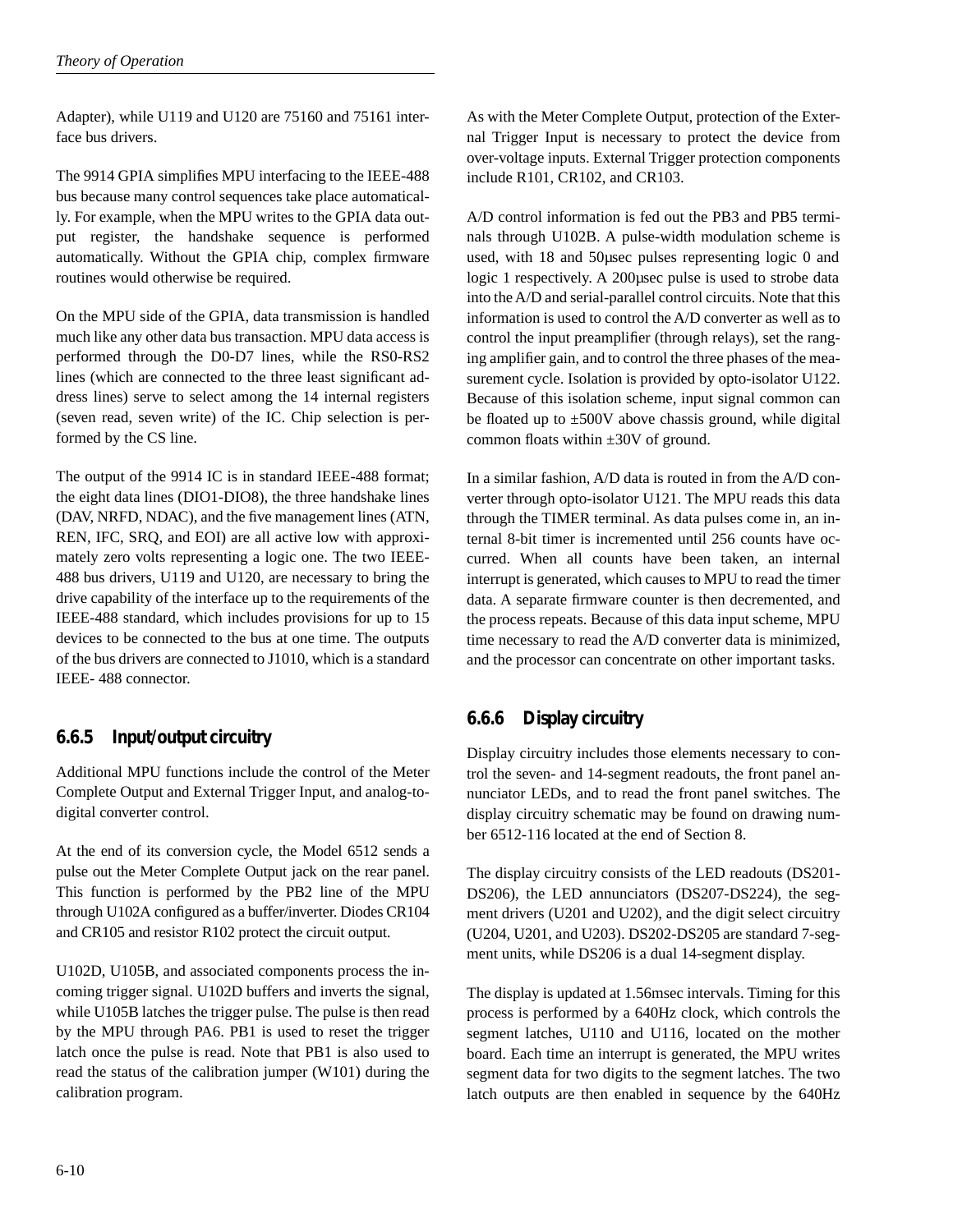clock. When a latch output is enabled, segments in the selected digit are turned on.

Digit selection is performed by data from the PA3, PA4, and PA5 outputs of the MPU to control U203. A single U203 output, corresponding to the selected digit, will go low when the correct data appears on its inputs. For example, if  $010<sub>2</sub>$  appears on the inputs of U203, DS201 will be turned on.

Selection of the display annunciators is performed in a similar manner. The data stored in the corresponding segment latches will then turn on the appropriate annunciator LEDs.

Front panel switches are read in a somewhat similar manner by using a row-column matrix along with U206. To select a particular row, data is transmitted out the MPU PA3, PA4, and PA5 lines to U206. This action selects one of the rows by placing the corresponding output of U206 high. Matrix columns are then read by reading data in through PA0, PA1, and PA2, of the MPU. If a particular switch contact is closed, the data bit will be high; if the switch is open, the data bit will be low.

# **6.7 Power supplies**

The Model 6512 has numerous power supplies, which are used to power the analog and digital circuits. Diagrams of these supplies may be found on drawing numbers 6512-106, page 1 and 6512-166 located at the end of Section 8.

The power supplies are essentially divided into two groups: one group powers the digital circuits, while a second group of supplies is used to power the analog circuits. Each group of supplies has its own transformer secondary. This configuration is used to maintain proper isolation between the digital circuits and sensitive analog circuitry.

AC power is applied to J1011, which is the power connector located on the rear panel of the instrument. S101 is the POW-ER switch located on the front panel, while S102 is the line voltage selection switch. When S102 is in the 115V position, the primary windings are connected in parallel; when S102 is in the 230V position, the T101 windings are placed in series.

T101 has a secondary winding, which is used to supply the +5V supply used to power the digital circuitry. Rectification is done by elements of CR110, while filtering is performed by C101. The supply voltage is regulated by U101, which is a standard 7805 IC regulator.

Other secondaries of T101 supply power to all the DC supplies that power the analog circuits.

The  $\pm 210V$  supplies, which are used to power the preamplifier output circuit, are generated by one secondary winding of T101 and two voltage-doubling circuits. CR301, CR303, C301, and C304 perform the rectifier and filtering functions for the +210V supply, while CR302, CR304, C302, and C303 are similar components in the -210V supply. The ±210V supplies are not regulated and are referenced to analog and signal common.

Another secondary winding on T101 feeds power to components that generate the +5V analog and -9V analog supplies. The +5V supply is used to power the ranging amplifier, A/D converter, and other components (such as U301) located in the analog section, while the -9V supply powers the -2V reference source. +5V supply components include CR311, which rectifies AC input, C305 for filtering, and Q309, VR302, and U306 for regulation. Elements of CR311 also provide rectification for the -9V supply, while C306 filters, and VR303 regulates the output voltage. Both of these supplies are referenced to analog and signal common.

The  $\pm$ 5V sources supply power to much of the input preamplifier section. These two supplies, which are referenced to bootstrap common, utilize half-wave rectification and IC regulators. CR320, C316, and U308 are associated with the +5V supply, and CR319, C315, and U307 perform similar functions for the -5V supply. R344 and R345 are intended to trim the -5V supply voltage to a precise value.

The  $\pm 24V$  sources supply power to the preamp output stage when the circuit is configured for amps or coulombs. Each supply is a simple half-wave rectifier, filter capacitor pair, with CR323 and C317 supplying +24V, and CR322 and C311 performing the same functions in the -24V supply. Both these supplies are referenced to the preamplifier output.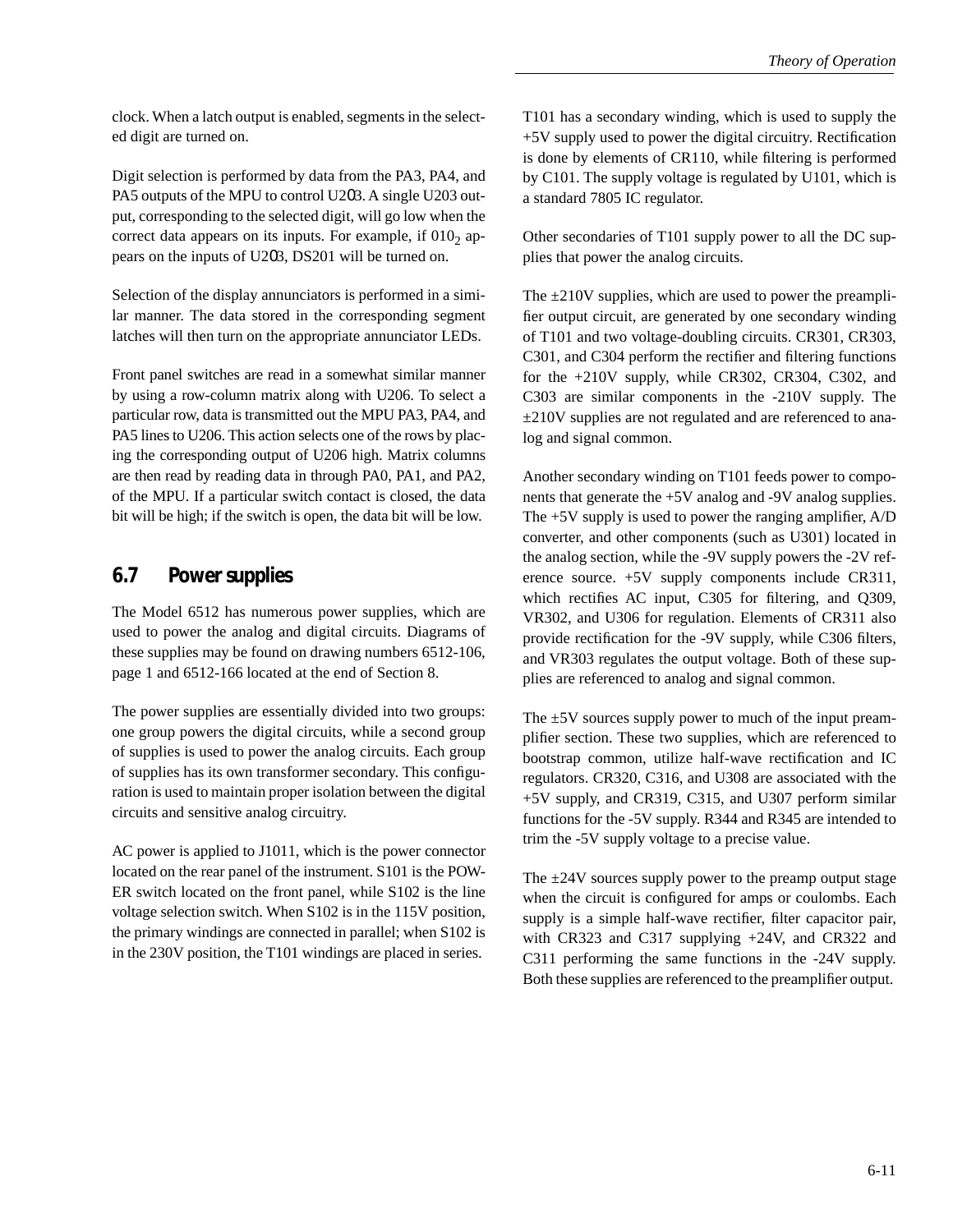### **7 Maintenance**

#### **7.1 Introduction**

This section contains information necessary to maintain, calibrate, and troubleshoot the Model 6512. Fuse replacement and line voltage selection procedures are also included.

#### **WARNING**

**The procedures included in this section are intended for use only by qualified service personnel. Do not perform these procedures unless qualified to do so. Many of the steps in this section may expose you to potentially lethal voltages that could result in personal injury or death if normal safety precautions are not observed.** 

#### **7.2 Line voltage selection**

The Model 6512 may be operated from either 105-125V or 210-250V, 50 or 60Hz power sources. A special transformer may be installed for 90-110V and 195- 235V ranges. The instrument was shipped from the factory set for an operating voltage marked on the rear panel. To change the line voltage, proceed as follows:

#### **WARNING**

**Disconnect the Model 6512 from the power line and all other sources before removing the top cover.** 

- 1. Remove the screws securing the top cover to the rear panel, and carefully lift the cover away from the instrument.
- 2. Locate the line voltage switch adjacent to the POWER switch on the mother board. Place the switch in the correct position, as outlined in Table 7-1. (Switch positions are marked on the mother board.)
- 3. Install a fuse consistent with the operating voltage, as described in paragraph 7.3.

#### **CAUTION**

#### **The correct fuse type must be used to maintain proper instrument protection.**

- 4. Mark the selected line voltage on the rear panel for future reference (to avoid confusion, erase the old mark).
- 5. Replace the top cover, and connect the instrument to the power line.

#### *Table 7-1*

*Line voltage selection (50-60Hz)*

| Line<br>voltage | <b>Voltage selection</b><br>switch position |
|-----------------|---------------------------------------------|
| $105 - 125V$    | 115V                                        |
| 210-250V        | 230V                                        |
| $90 - 110V^*$   | 115V                                        |
| 195-235V*       | 230V                                        |

\* Requires special factory configuration. Unit will be appropriately marked when configured for 90-110V or 195-235V operation.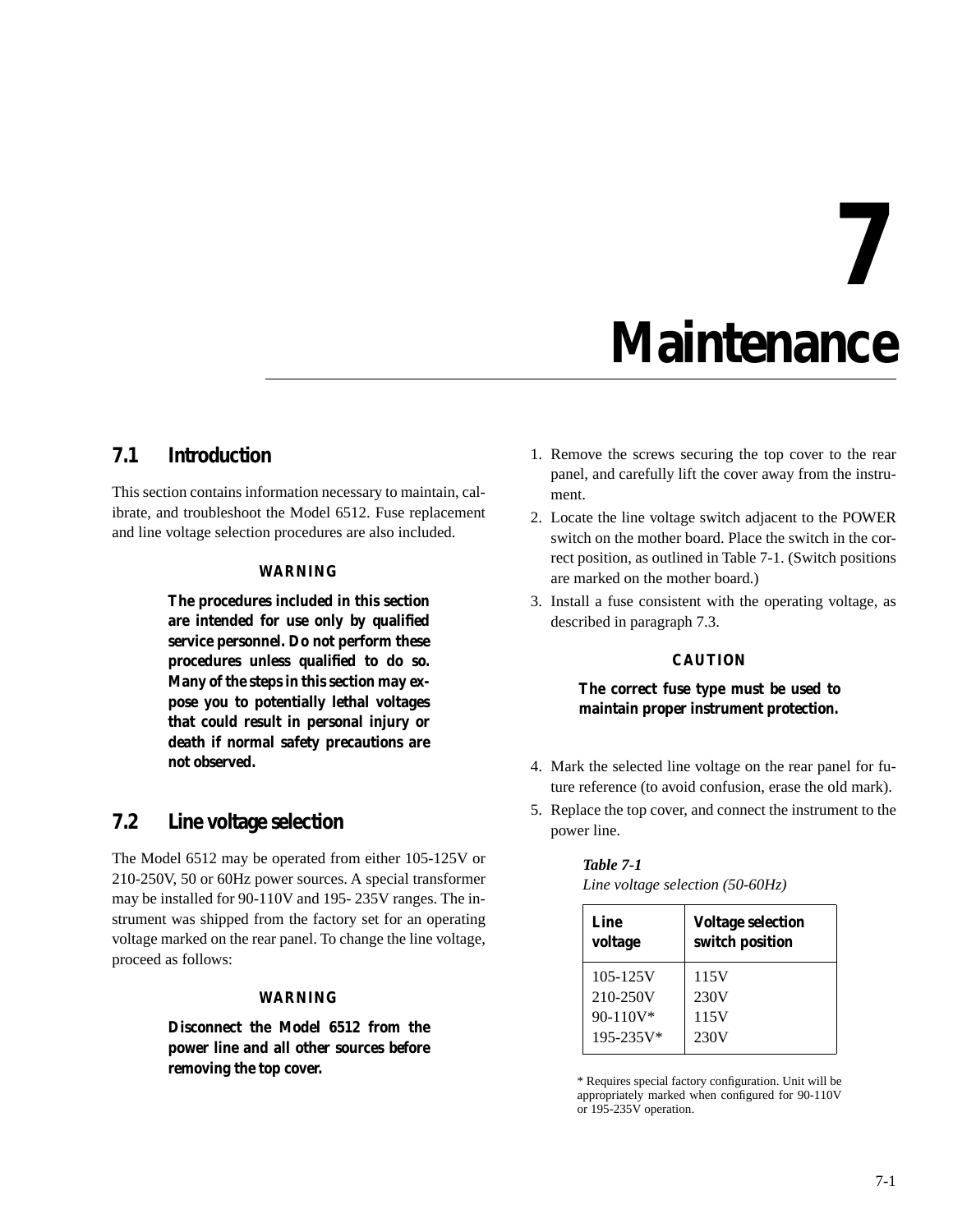#### **7.3 Line fuse replacement**

A rear panel fuse protects the power line input of the instrument. Use the following procedure to replace the line fuse:

#### **WARNING**

**Disconnect the instrument from the power line and other equipment before replacing the fuse.** 

- 1. With the power off, place the end of a flat-blade screwdriver into the slot in the rear panel LINE FUSE holder. Push in gently, and rotate the fuse carrier one-quarter turn counterclockwise. Release pressure on the holder, and its internal spring will push the fuse and carrier out of the holder.
- 2. Remove the fuse, and replace it with the type recommended in Table 7- 2.

#### **CAUTION**

**Do not use a fuse with a higher current rating than specified, or instrument damage may occur. If the instrument repeatedly blows fuses, locate and correct the cause of the trouble before replacing the fuse.** 

3. Install the new fuse and the fuse carrier into the holder by reversing the above procedure.

#### *Table 7-2*

*Line fuse selection*

| Line voltage | <b>Fuse type</b>                          | Keithley part no. |
|--------------|-------------------------------------------|-------------------|
| $90 - 125V$  | A, 250V, 3AG,<br>slow blow                | $FU-20$           |
| 195-250V     | $\frac{1}{16}$ A, 250V, 3AG,<br>slow blow | $FIJ-21$          |

#### **7.4 Calibration**

An advanced feature of the Model 6512 is its digital calibration capabilities. Instead of the more conventional time-consuming method of adjusting numerous calibration potentiometers, the technician need only apply an appropriate calibration signal and digitally calibrate the instrument, either from the front panel, or over the IEEE-488 bus.

#### **7.4.1 Calibration cycle**

Calibration should be performed every 12 months, or if the performance verification procedures in Section 5 show that the instrument is out of specification. If any of the calibration procedures cannot be performed properly, refer to the troubleshooting information in this section.

#### **7.4.2 GUARD switch**

Place the V,  $\Omega$  GUARD switch in the OFF position unless otherwise noted.

#### **7.4.3 Calibration jumper**

A jumper, located in the mother board, disabled/enables front panel and IEEE- 488 bus calibration. When the jumper is in the disabled position, permanent (NVRAM) storage of calibration constants will not take place. However, temporary calibration values may be entered and used even if NVRAM calibration storage is disabled. Note, however, that calibration parameters will be lost once power is turned off unless they are stored in NVRAM.

The calibration jumper location and the disabled/enabled positions are indicated in Figure 7-1.

#### **WARNING**

**Turn off the instrument, and disconnect the line cord before removing the top cover to reposition the calibration jumper.**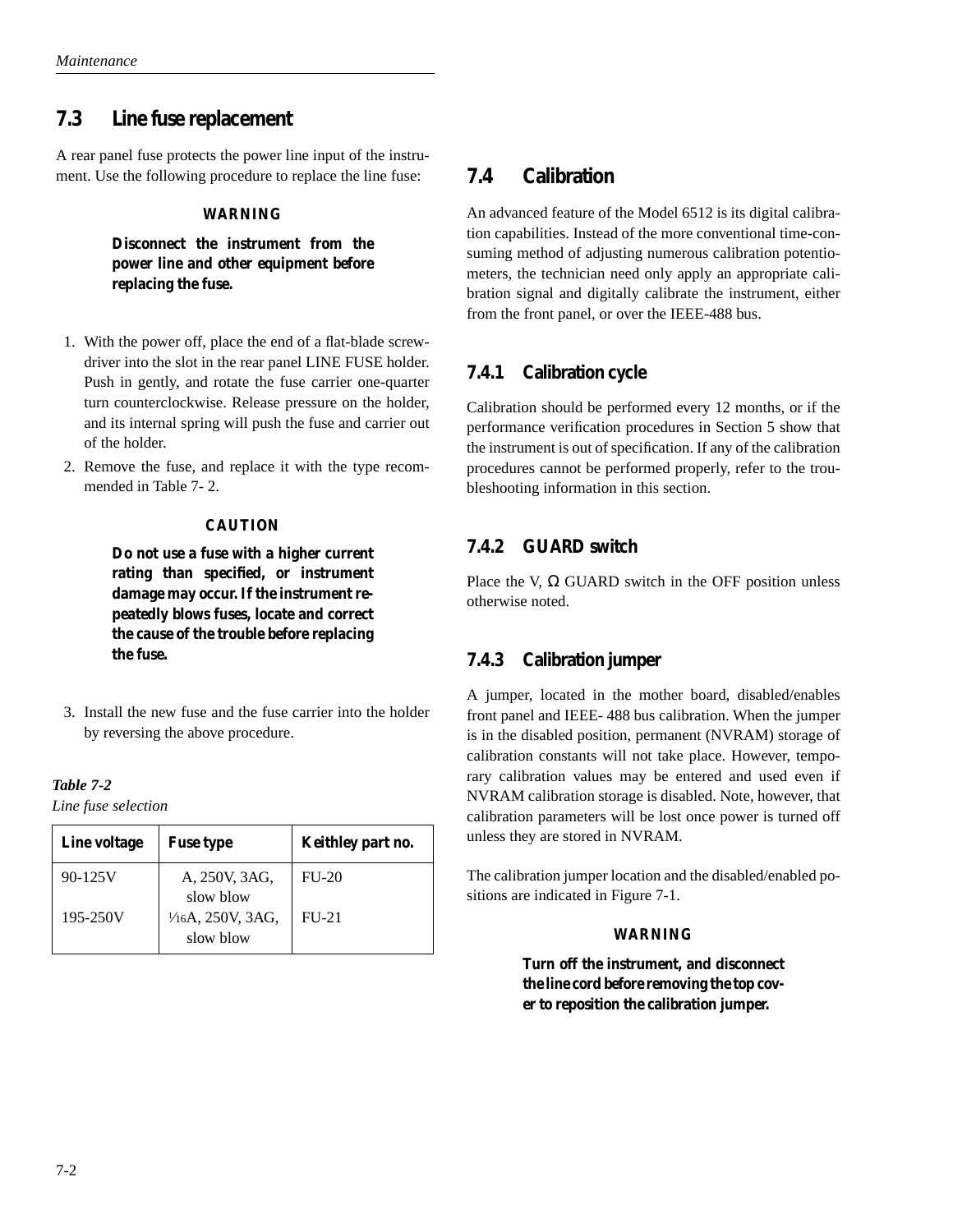

FRONT OF INSTRUMENT

#### *Figure 7-1*

*Calibration jumper location*

#### **7.4.4 Required calibration equipment**

The following items (one of each) are necessary to calibrate the Model 6512:

- Keithley Model 263 Calibrator/Source.
- Fluke Model 343A DC Voltage Calibrator (190V;  $\pm 0.002\%$  accuracy).
- Triax-to-Triax cable (supplied with 263).
- Keithley Model 6171 3-slot male to 2-lug female triax adapter.
- Keithley Model CA-18-1 Dual Banana-to-Banana cable.
- Keithley Model CAP-31 protective cap/shield for the IN-PUT connector.

#### **NOTE**

If the Model 6512 is to be calibrated over the IEEE-488 bus, computer equipment will also be required. See Appendix D for equipment and calibration program details.

#### **7.4.5 Environmental conditions**

Calibration should be performed under laboratory conditions having an ambient temperature of  $23^{\circ} \pm 1^{\circ}$ C and a relative humidity of less than 70%. Both the Models 6512 and 263 should be allowed to warm up for at least two hours before beginning calibration. If either instrument has been subjected to extreme temperature or humidity, allow at least one additional hour for the instrument to stabilize before beginning the calibration procedure.

#### **NOTE**

While rated accuracy of the Model 6512 is achieved after the two-hour warm up period, input bias current may require additional time to come to its optimum level. Allow two hours for input bias current to settle to less than 10fA and eight hours to less than 5fA.

#### **7.4.6 Calibration sequence**

Model 6512 calibration **must** be performed in the order given in the following paragraphs. The basic sequence is:

#### **Manual adjustments:**

- 1. Input offset adjustment (paragraph 7.4.7)
- 2. Input current adjustment (paragraph 7.4.8)

#### **Digital calibration (front panel or IEEE-488 bus):**

- 1. Amps calibration (paragraph 7.4.10)
- 2. Coulombs calibration (paragraph 7.4.11)
- 3. Volts calibration (paragraph 7.4.12)
- 4. Ohms calibration (paragraph 7.4.13)

In addition to the above sequence, the ranges for each function must be calibrated in the order given. Note that you should never calibrate a range using a suppress or a zero correct value taken on a different range.

#### **7.4.7 Input offset adjustment**

Perform the following steps to null out any small offset in the input amplifier:

1. Disconnect all input signals from the Model 6512.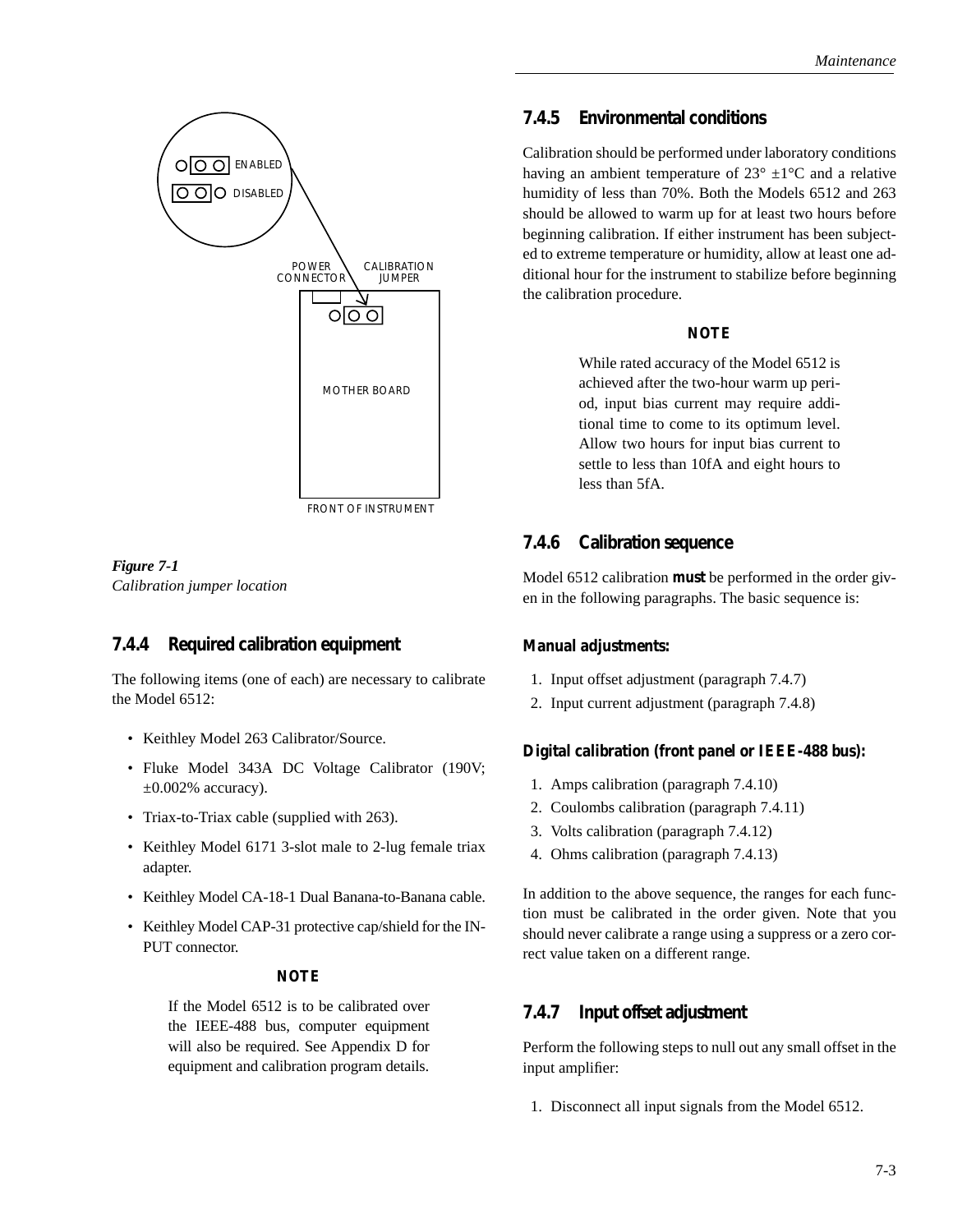- 2. Remove the two screws securing the top cover, and remove the cover from the instrument.
- 3. Select the amps function, and place the instrument on the 2pA range.
- 4. Enable zero check, but leave zero correct disabled.
- 5. Locate the offset adjustment pot (R314) on the electrometer board (see Figure 7-2). The pot is accessible through a small hole in the shield closest to the rear of the instrument.
- 6. Adjust R314 for a reading of  $0.0000 \pm 1$  count on the display.
- 7. Replace the top cover unless the following input current adjustment is to be performed.



FRONT PANEL

#### *Figure 7-2*

*Input offset and current adjustment locations*

#### **7.4.8 Input current adjustment**

Use the following procedure to null out any input current in the input stage:

- 1. Disconnect all input signals from the Model 6512. Place the optional protection cap (CAP-31) on the INPUT connector.
- 2. Remove the two screws securing the top cover, and remove it from the instrument.
- 3. Place the Model 6512 in the amps function, and select the 2pA range.
- 4. Enable zero check and zero correct in that order.
- 5. Disconnect floating sources, and connect a ground link between the COM and chassis ground binding posts. Disable zero check, but leave zero correct enabled.
- 6. Wait several minutes until the reading on the display settles down; about 15 counts (1.5fA) p-p of noise is normal.
- 7. Locate the input current pot (R348) on the electrometer board. It is accessible through a small hole in the shield (see Figure 7-2).
- 8. Carefully adjust R348 for a reading of  $0.0000 \pm 15$ counts on the display. Iterative adjustment may be necessary.
- 9. Replace the top cover, and secure it with the two screws removed earlier.

#### **7.4.9 Calibration program**

The Model 6512 must be placed in the calibration program in order to perform the front panel digital calibration procedures. Select the calibration program as follows:

- 1. Turn off the instrument for at least three seconds if it is presently turned on.
- 2. Press and hold the PROGRAM SELECT button, and then turn on the power.
- 3. The instrument powers up as normal, but the CAL program is accessible in the program menu.
- 4. Select the calibration program by pressing PROGRAM SELECT repeatedly until the following message is displayed briefly:

**CAL** 

5. A normal reading will now be displayed except that the exponent decimal points will be displayed to indicate that the instrument is in the calibration mode.

With the instrument in the calibration mode, perform the following procedures to calibrate the Model 6512 from the front panel.

#### **7.4.10 Amps calibration**

Calibration of the amps function should be performed in the following order: 200pA, 20nA, 20µA and 20mA ranges. Once these ranges are calibrated, the remaining ranges are automatically calibrated. Use the AMPS (active) function of the Model 263 to source current.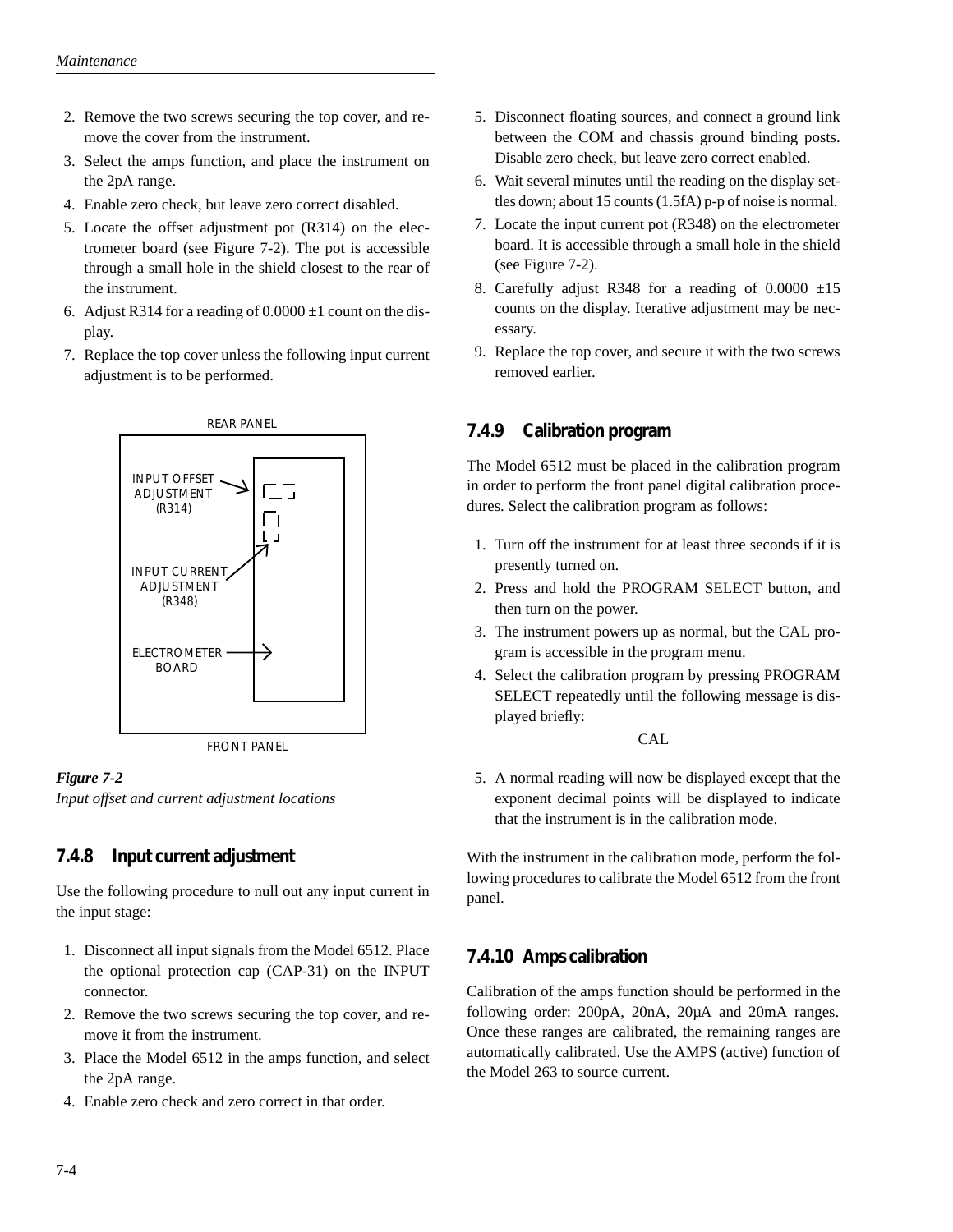Proceed as follows:

- 1. Connect the Model 263 Calibrator/Source to the Model 6512, as shown in Figure 7-3.
- 2. Place the Model 6512 in the amps function, and select the 200pA range.
- 3. On the Model 6512, enable zero check and zero correct in that order.
- 4. Program the Model 263 to output 00.000pA, and release zero check on the Model 6512.
- 5. After allowing the reading to settle for a few seconds, press SUPPRESS to zero the display of the Model 6512.
- 6. Program the Model 263 to output 190.000pA.
- 7. Adjust the display of the Model 6512 to read 190.00pA using the Model 6512 ADJUST buttons.
- 8. Program the Model 263 to output 00.000pA by pressing ZERO on the Model 263.
- 9. On the Model 6512, disable zero correct and suppress.
- 10. Using Table 7-3 as a guide, select the next electrometer range and calibrator range, and repeat the basic procedure in steps 3 through 9. Calibrate all the electrometer ranges listed in the table.

#### *Table 7-3*

| Model 6512 amps calibration summary |  |  |
|-------------------------------------|--|--|
|-------------------------------------|--|--|

| 6512 & 263<br>range | 263 output<br>current | 6512 reading |
|---------------------|-----------------------|--------------|
| 200pA               | 190.000pA             | 190.00pA     |
| 20nA                | 19.0000nA             | 19.000nA     |
| $20\mu A$           | 19.000µA              | 19.000µA     |
| 20mA                | 19.000mA              | 19.000mA     |

NOTE: Use AMPS (active) mode of Model 263 to source current.

#### **7.4.11 Coulombs calibration**

Use the following procedure to calibrate the 20nC range. Once this range is calibrated, the two remaining ranges are automatically calibrated.

- 1. Connect the Model 263 Calibrator/Source to the Model 6512, as shown in Figure 7-3.
- 2. Place the Model 6512 in the coulombs function, and select the 20nC range.
- 3. While in standby, program the Model 263 to source 19.0000nC.
- 4. On the Model 6512, enable zero check and then zero correct. Disable zero check, and enable suppress to null the effects of zero check hop.
- 5. Press the OPERATE button on the Model 263. The calibrator will source for one second.
- 6. Adjust the display of the Model 6512 for a reading of 19.000nC using the ADJUST buttons of the Model 6512.
- 7. Repeat steps 4 through 6 until the reading on the Model 6512 reads 19.000nC after OPERATE is pressed on the Model 263 calibrator.
- 8. Enable the Model 6512 zero check mode.



*Figure 7-3 Connections for Model 6512 calibration*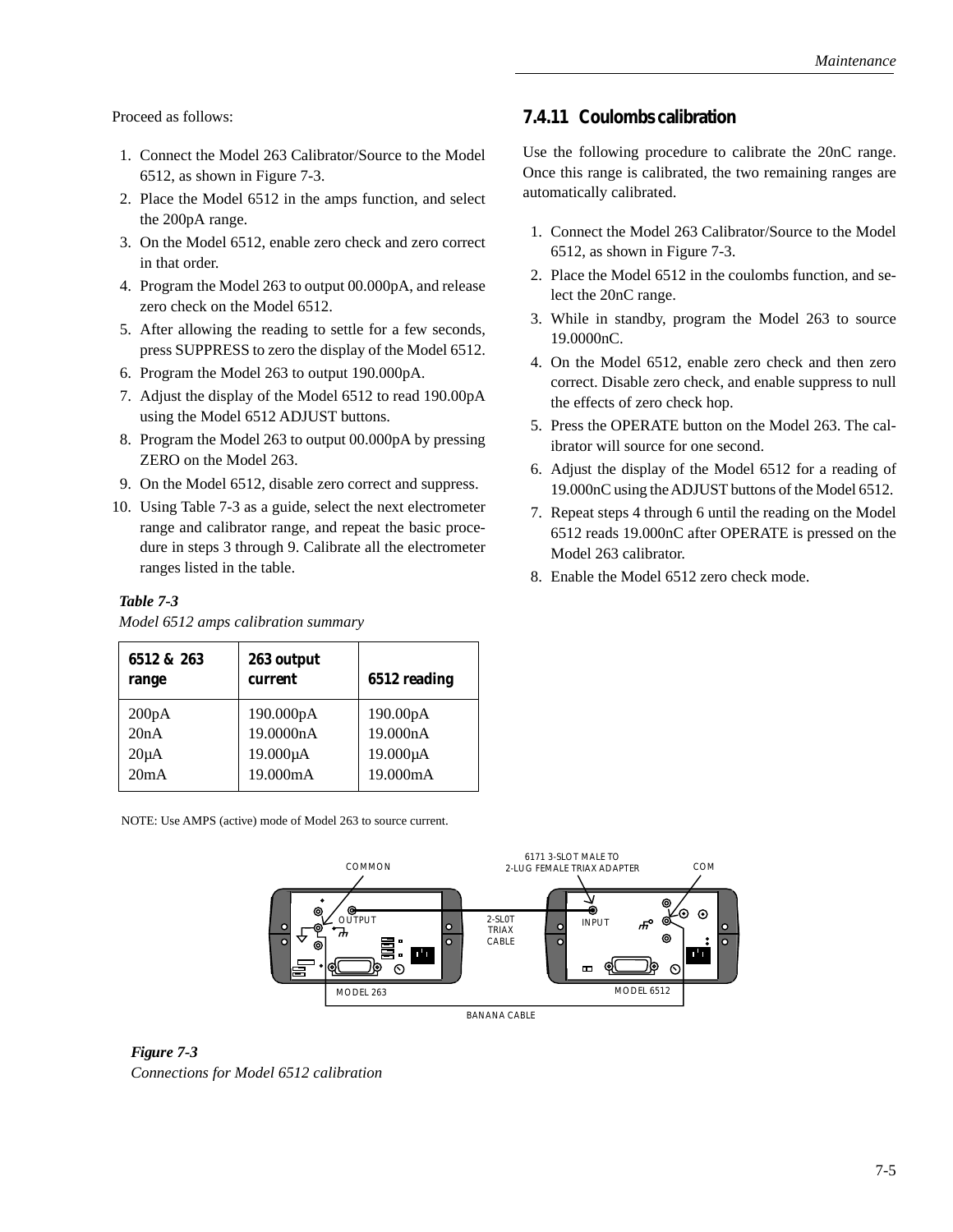#### **7.4.12 Volts calibration**

Calibration of the volts function should be performed in the following order: 200mV, 2V, 20V, and 200V ranges. The 200V range will require that an external 190V source be applied to the Model 263.

Proceed as follows:

- 1. Connect the Model 263 to the Model 6512, as shown in Figure 7-3.
- 2. Place the Model 6512 on the volts function, and select the 200mV range.
- 3. Zero correct the Model 6512 by enabling zero check and zero correct in that order.
- 4. Program the Model 263 to output 00.000mV, and release zero check on the Model 6512.
- 5. Zero the display of the Model 6512 by pressing SUP-PRESS.
- 6. Program the Model 263 to output 190.000mV.
- 7. Adjust the display of the Model 6512 to read 190.00mV using the ADJUST buttons on the Model 6512.
- 8. Program the Model 263 to output 00.000mV by pressing ZERO.
- 9. On the Model 6512, disable zero correct and suppress.
- 10. Using Table 7-4 as a guide, repeat steps 3 through 9 for the 2V and 20V ranges.
- 11. With the Model 343A set to zero volts, connect it to the Model 263, as shown in Figure 7-4. Leave the Model 263 connected to the Model 6512, as shown in Figure 7-3.
- 12. Select the 200V range and zero correct the Model 6512 by enabling zero check and zero correct in that order.
- 13. Set the Model 343A to output 190.000V to the Model 263.
- 14. Release zero check on the Model 6512, and program the Model 263 to output the external voltage source by pressing SHIFT VOLTS.
- 15. Adjust the display of the Model 6512 to read 190.00V using the ADJUST buttons of the Model 6512.
- 16. Place the Model 263 and the Model 343A in standby.
- 17. On the Model 6512, disable zero correct.
- 18. Turn off the Model 343A, and disconnect it from the Model 263.

*Table 7-4 Model 6512 volts calibration*

| 6512<br>range | 263 output<br>voltage | <b>External DC</b><br>calibrator<br>voltage | 6512<br>reading |
|---------------|-----------------------|---------------------------------------------|-----------------|
| 200mV         | 190.000mV             |                                             | 190.00mV        |
| 2V            | 1.90000V              |                                             | 1.9000V         |
| 20V           | 19.0000V              |                                             | 19.000V         |
| 200V          | <b>EXT VOLTS</b>      | 190.000V                                    | 190.00V         |





*Connections for external voltage source*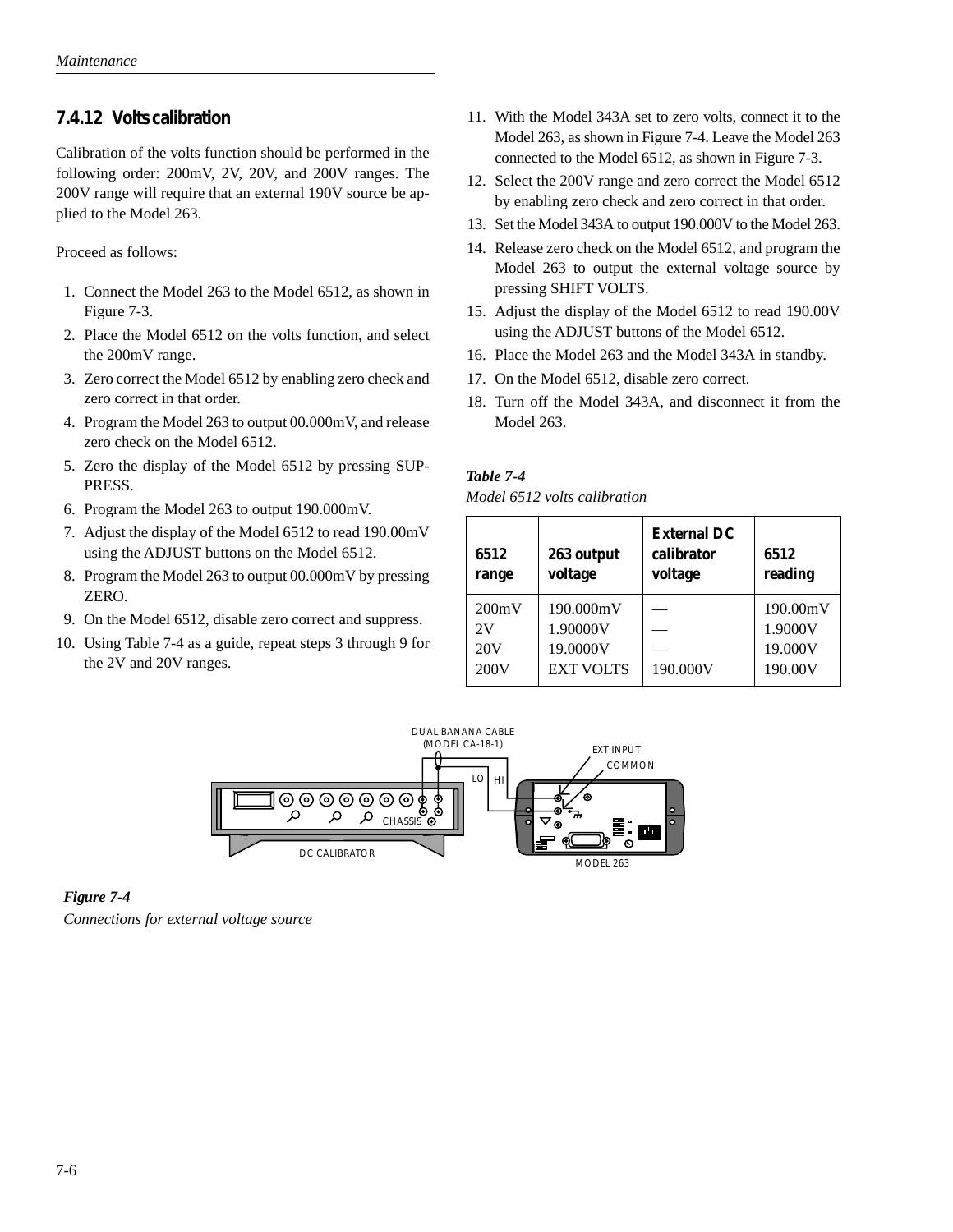#### **7.4.13 Ohms calibration**

Perform the following procedure to calibrate the ohms function of the Model 6512:

- 1. Connect the Model 263 to the Model 6512 as shown in Figure 7-3. Note that Model 263 COMMON must be connected to Model 6512 COM.
- 2. Enable GUARD on the Model 263, and set the Model 6512 guard switch to the "ON" position.
- 3. Place the Model 6512 in the ohms function, and select the 20GΩ range.
- 4. Zero correct the Model 6512 by enabling zero check and zero correct in that order.
- 5. Program the Model 263 to output the  $10\text{G}\Omega$  resistance. The actual value of that resistance will be displayed by the Model 263.
- 6. Release zero check on the Model 6512, and allow the resistor reading to settle.
- 7. Adjust the display, using the ADJUST buttons of the Model 6512, to correspond to the reading on the Model 263.
- 8. Disable guard on the Model 263, and set the Model 6512 GUARD switch to the "OFF" position.
- 9. Using Table 7-5 as a guide, repeat steps 4 through 7 for the 200MΩ, 2MΩ, and 200kΩ ranges.

#### *Table 7-5*

*Model 6512 ohms calibration*

| 6512<br>range       | 6512<br>guard | 263 guard | 263 calibration<br>resistance *<br>(Nominal) |
|---------------------|---------------|-----------|----------------------------------------------|
| $20G\Omega$         | ON            | Enabled   | $10G\Omega$                                  |
| $200M\Omega$        | OFF           | Disabled  | $100M\Omega$                                 |
| $2\mathbf{M}\Omega$ | OFF           | Disabled  | $1\text{M}\Omega$                            |
| $200k\Omega$        | OFF           | Disabled  | $100k\Omega$                                 |
| $20k\Omega$         | OFF           | Disabled  | $10k\Omega$                                  |

\* Set Model 6512 reading to exact resistance displayed on Model 263 using Model 6512 ADJUST keys.

- 10. Set the Model 6512 to the 20 $k\Omega$  range.
- 11. Zero correct the Model 6512 by enabling zero check and zero correct in that order.
- 12. Set the Model 263 to the  $10kΩ$  range, and press ZERO to source ohms to the Model 6512.
- 13. Release zero check on the Model 6512. The reading on its display is test lead resistance and zero offset.
- 14. Enable suppress on the Model 6512 to zero the display.
- 15. Press ZERO on the Model 263 to source  $10kΩ$  to the Model 263. The actual value of that resistor will be displayed by the Model 263.
- 16. Adjust the displayed reading on the Model 6512 to correspond to the reading on the Model 263.

#### **7.4.14 Permanent storage of calibration constants**

The procedures given in the preceding paragraphs will temporarily store calibration constants in internal RAM memory and will be lost when the instrument is turned off. For calibration to be permanent, you must perform NVRAM storage. Once all points have been calibrated, press PROGRAM SELECT to exit the calibration program. Assuming that the calibration jumper is in the enable position, calibration constants will be stored in NVRAM, and the following message will be displayed briefly:

Stor

Also, constants for uncalibrated ranges are derived at this point.

If the calibration jumper is in the disable position, NVRAM storage will not take place, and the following message will be displayed briefly:

Out

Only changed constants are affected with uncalibrated ranges unaffected. The new calibration constants will be used by the instrument until power is turned off. Temporary calibration is denoted by the flashing exponent decimal points.

#### **7.4.15 IEEE-488 bus digital calibration**

Digitally calibrating the Model 6512 over the IEEE-488 bus requires the use of a calibration program, which is listed in Appendix D (paragraph D.9).

#### **NOTE**

The manual calibration adjustments covered in paragraphs 7.4.7 and 7.4.8 must be performed before performing digital calibration.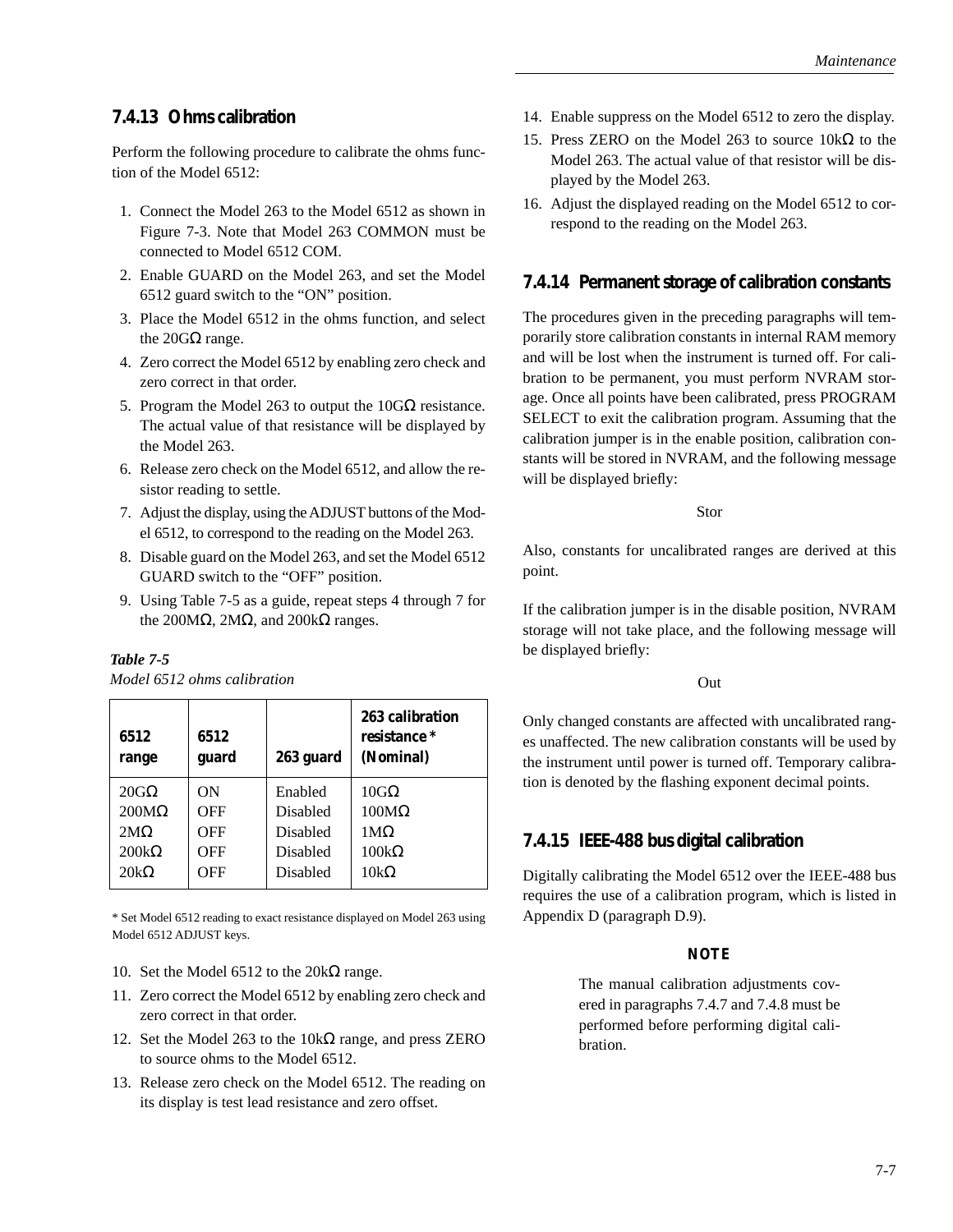#### Procedure:

- 1. With the power off, connect the Models 263 and 6512 to the GPIB interface of the computer.
- 2. With the power off, connect the Model 263 to the Model 6512, as shown in Figure 7-3. Also connect the external voltage calibrator to the Model 263, as shown in Figure 7-4.
- 3. Turn on the Models 6512 and 263, and the external voltage calibrator, and allow a two-hour warm-up period before beginning calibration.
- 4. Set the IEEE-488 primary address of the Model 263 to 8, and set the primary address of the Model 6512 to 27.
- 5. Enter the calibration program into the computer. (See Appendix D for complete details.)
- 6. To calibrate the instrument, run the program, and follow the instructions on the CRT display.
- 7. After all functions are calibrated, the program will prompt for permanent storage of calibration constants in NVRAM. This feature allows you to stop at this point in order to avoid permanent calibration. Unless calibration is made permanent, the calibration constants will be lost when the instrument is turned off.
- 8. If selected, storage of calibration constants into NVRAM is performed as indicated by the "Stor" message on the Model 6512. If instead the message "out" is displayed, the calibration jumper is in the disable position, and calibration constants will be lost when the Model 6512 is turned off. (See paragraph 7.4.3 for information on the calibration jumper.)

#### **7.4.16 Additional calibration points**

The electrometer calibration points discussed in the preceding paragraphs were chosen to optimize instrument accuracy without making the calibration procedure overly tedious and time consuming. As noted earlier, these calibration points are permanently stored in NVRAM when the correct storage sequence is performed.

Although this calibration method is more than adequate to allow the instrument to meet or exceed specifications, it is possible to temporarily calibrate those ranges not directly calibrated as part of the calibration procedure (for example, certain amps ranges or the external feedback function). With the calibration jumper in the disabled position, place the instrument in the desired function, and select the range to be calibrated. Apply the necessary calibration signal, and enter

that value into the instrument's memory, either with the front panel calibration program, or over the IEEE-488 bus (The flashing exponent decimal points will indicate parameters have been entered). The nominal adjustment range is  $\pm 6\%$  $(\pm 12\%$  in external feedback). However, it is important to note that such calibration will be only temporary as these parameters will be lost when the power is turned off. Under these conditions, the instrument will revert to calibration constants previously stored in NVRAM the next time it is turned on. Note that the IEEE-488 DCL and SDC commands will also cancel temporary calibration constants.

As an example of this procedure, let us assume that you wish to temporarily calibrate the 2mA range–a range that is not part of the normal calibration sequence. The following basic procedure could be used to calibrate this range.

- 1. Select the amps mode, and place the instrument on the 2mA range.
- 2. Zero correct the instrument by enabling zero check and then zero correct in that order.
- 3. Connect a suitable calibration signal to the instrument. Typically, calibration is done at 95% of full range, or 1.9000mA in this case.
- 4. Disable zero check, and enter the front panel calibration program, as described in paragraph 7.4.9. The instrument will then display a reading that reflects its present calibration point for the selected range. The exact point can be set by using the ADJUST buttons to set the displayed value to exactly 1.9000mA.
- 5. After all points have been calibrated, exit the program by pressing SHIFT then SELECT.
- 6. If bus calibration is desired instead, send the calibration signal over the bus. In this case the command would be: A1.9E-3X.
- 7. Any non-standard calibration points will be only temporary, as stated earlier.

#### **7.5 Special handling of static-sensitive devices**

CMOS devices operate at very high impedance levels for low power consumption. As a result, any static charge that builds up on your person or clothing may be sufficient to destroy these devices if they are not handled properly. When handling these devices, use the precautions below to avoid damaging them.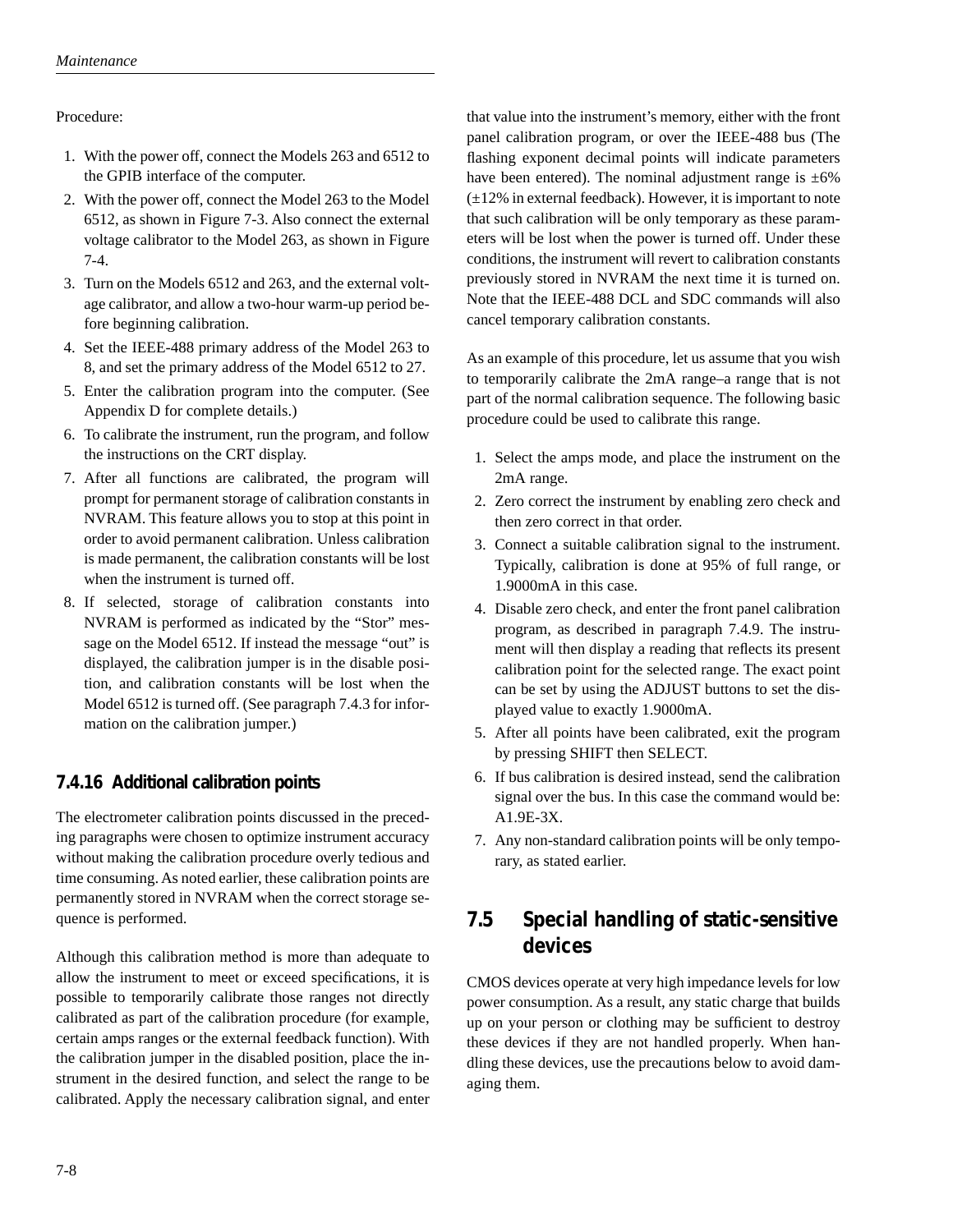#### **NOTE**

In order to avoid damage, assume that all parts are static sensitive.

- 1. ICs should be transported and handled only in containers specially designed to prevent static build-up. Typically, these parts will be received in anti-static containers of plastic or foam. Keep these devices in their original containers until ready for installation.
- 2. Remove the devices from their protective containers only at a properly grounded work station. Also, ground yourself with a suitable wrist strap before handling parts.
- 3. Handle the devices only by the body; do not touch the pins.
- 4. Any printed circuit board into which the device is to be inserted must also be grounded to the bench or table.
- 5. Use only anti-static type de-soldering tools.
- 6. Use only grounded-tip soldering irons.
- 7. Once the device is installed on the PC board, it is usually adequately protected, and normal handling can resume.

#### **7.6 Disassembly instructions**

If it is necessary to troubleshoot the instrument or replace a component, use the following disassembly procedure. An exploded view of the instrument may be found in Figure 7-5.

#### **WARNING**

**Disconnect the line cord and any test leads or cables from the instrument before disassembly.**

- 1. Remove the top cover as follows:
	- A. Remove the two screws that secure the top cover to the rear panel.
	- B. Grasp the top cover at the rear, and carefully pull up until the tabs at the front of the cover clear the front panel. The cover may then be pulled completely clear.
	- C. To replace the top cover, reverse the above procedure. Be sure to install the tabs at the front of the cover before completely installing it.
- 2. Remove the electrometer board as follows:
- A. Remove the four screws that secure the top shield to the electrometer board.
- B. Carefully lift the shield clear of the board.
- C. Disconnect the input wires from the electrometer board.
- D. Disconnect the power transformer wires on the electrometer board.
- E. Remove the three screws that secure the electrometer board to the standoffs adjacent to the power transformer.
- F. Carefully remove the electrometer board, taking care not to touch the PC board surfaces or any components. When the board is partially removed, disconnect the ribbon cable at the mother board end.
- 3. Remove the mother board as follows:
	- A. Disconnect the display board ribbon cable near the front of the instrument.
	- B. Remove the standoffs, spacers, and screws that secure the mother board to the bottom case. Do not remove the three standoffs down the center of the board.
	- C. Remove the two screws that secure the rear panel to the bottom case, and remove the mother board and rear panel as a single unit.
- 4. The display board can now be removed as follows:
	- A. Remove the two screws securing the display board to the front panel.
	- B. Disconnect the DIP cable connected to the mother board.
	- C. Remove the display board by lifting up and back until the tabs at the bottom of the case are clear and then lift the display board free.
- 5. The instrument can be re-assembled by reversing the above procedure. Make sure that all boards are properly seated and secured, and that all connections are properly made. To ensure proper operation, shields must be replaced and fastened securely.

#### **WARNING**

**To ensure continued protection against safety hazards, power line ground (the green wire connected to the AC power receptacle) must be connected to the rear panel and mother board.**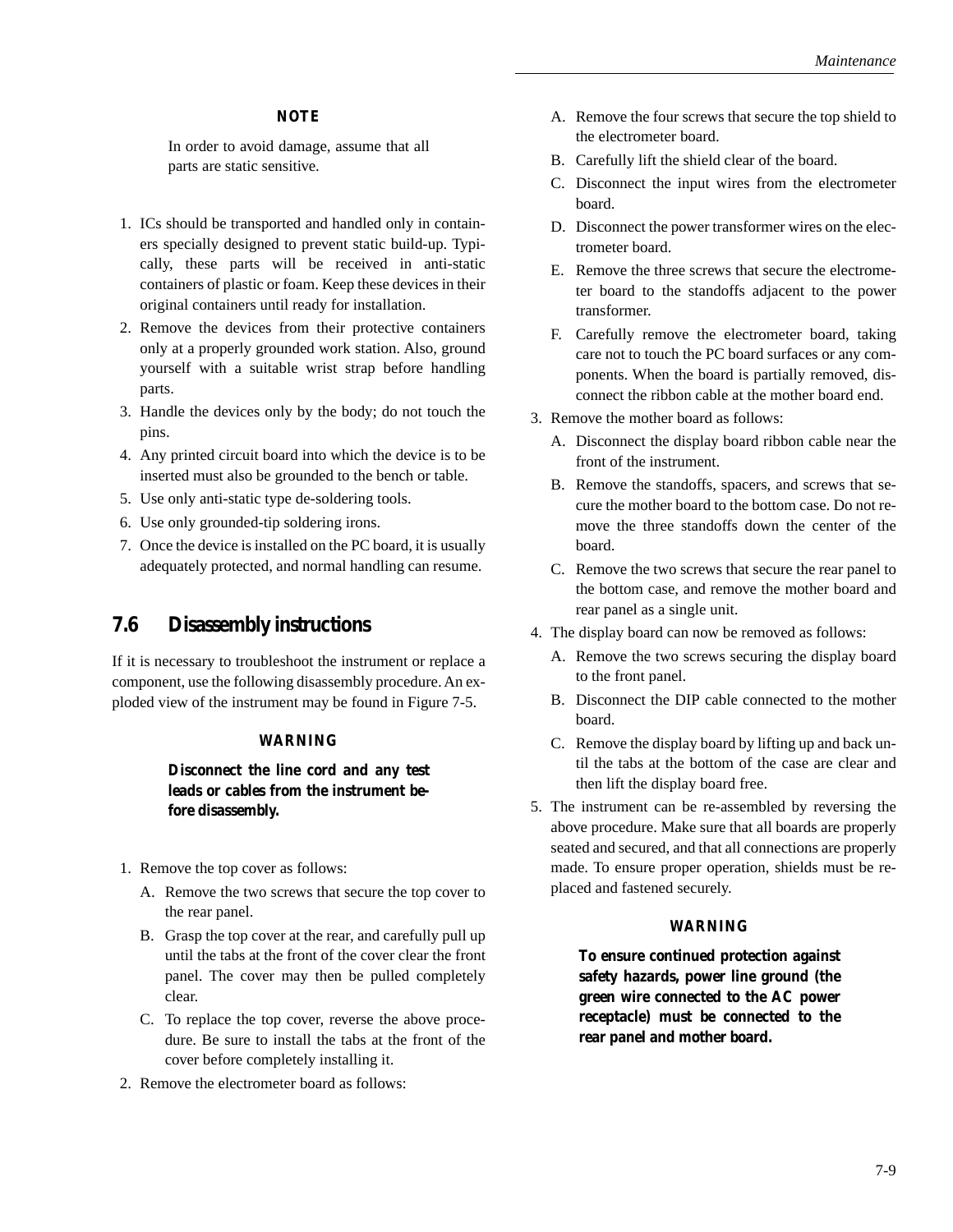

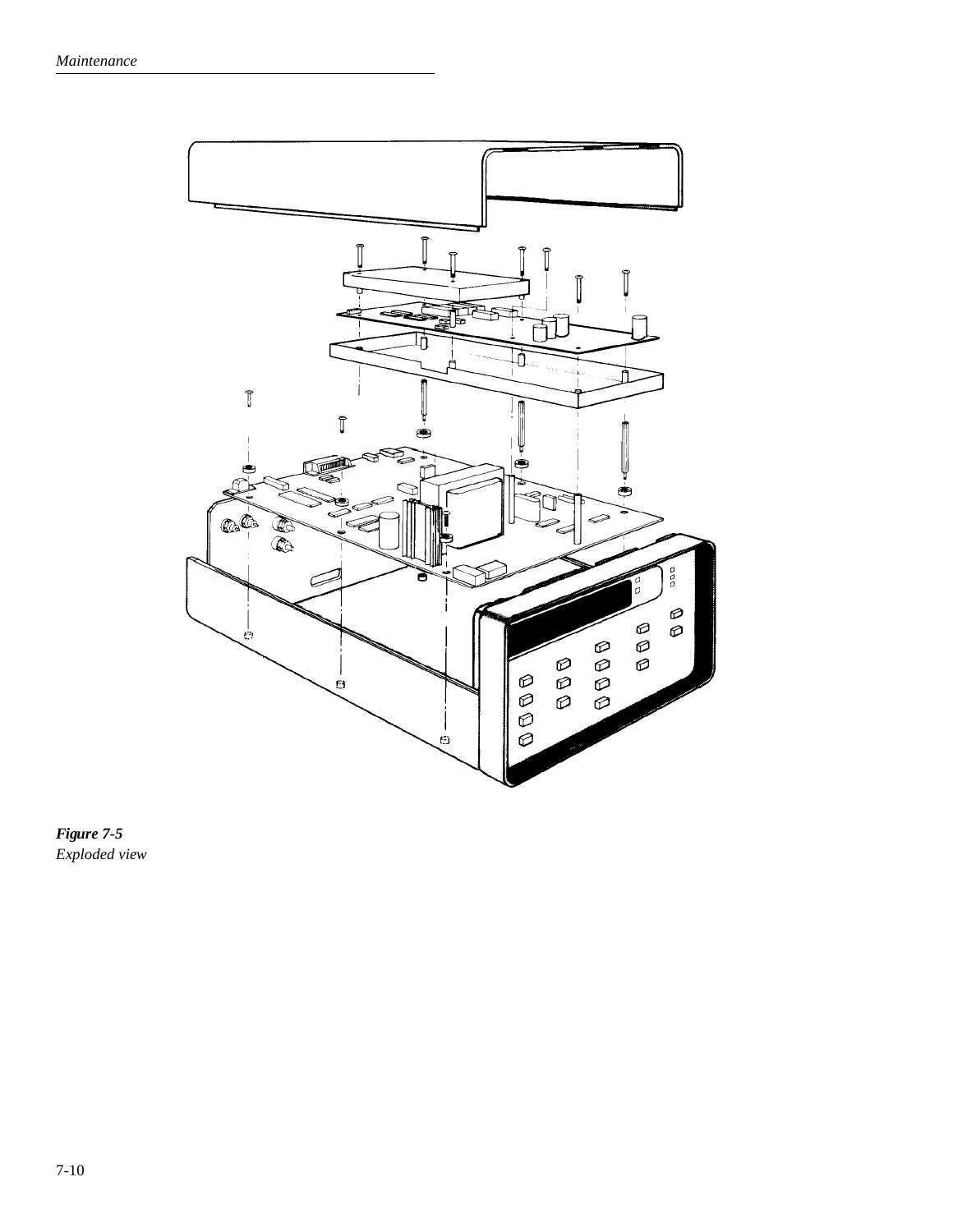#### **7.7 Troubleshooting**

The troubleshooting information contained in this section is intended for qualified personnel having a basic understanding of analog and digital circuitry. The individual should also be experienced at using typical test equipment, as well as ordinary troubleshooting procedures. The information presented here has been written to assist in isolating a defective circuit or circuit section. Isolation of the specific component is left to the technician. Note that schematic diagrams and component layout drawings, which are an essential aid in troubleshooting, are located at the end of Section 8.

#### **WARNING**

**The electrometer board shield is connected to the inner shield of the triaxial input, which is connected either to analog common (unguarded) or guard (guarded). Thus, the shield can float up to ±800V above chassis ground.**

#### **7.7.1 Recommended test equipment**

Success in troubleshooting complex equipment like the Model 6512 depends not only on the skill of the technician, but also relies on the use of accurate, reliable test equipment. Table 7-6 lists the minimum recommended equipment for troubleshooting the Model 6512. Other equipment such as logic analyzers and capacitance meters could also be helpful, especially in difficult situations.

#### *Table 7-6*

| <b>Equipment</b>                                                                                          | <b>Application</b>                                                                                     |
|-----------------------------------------------------------------------------------------------------------|--------------------------------------------------------------------------------------------------------|
| DMM with 0.015% basic<br>accuracy, $10M\Omega$ input<br>impedance (Keithley Model<br>197A or equivalent). | Power supply and DC<br>voltage checks; analog<br>signal tracing; continu-<br>ity; static logic levels. |
| Dual-trace, triggered sweep<br>oscilloscope, DC-50MHz<br>bandwidth.                                       | Digital and analog wave-<br>form checks.                                                               |

*Recommended troubleshooting equipment*

#### **7.7.2 Power-up self-test**

Upon power up, the Model 6512 will automatically test RAM memory and check for proper calibration constants. If a RAM memory error occurs, the following message will remain on the display:

r.r.

If a RAM error occurs, the instrument will be completely inoperative, and you should assume that a problem exists within the instrument. The problem should be rectified before using the instrument.

If a calibration error occurs, the two exponent decimal points will flash. The instrument will be functional under these conditions, but the instrument is probably out of calibration, and measurements will not be accurate. Use the calibration procedures in paragraph 7.4 of this section to calibrate the instrument. Note that this error may also indicate a defective NVRAM.

#### **7.7.3 Self-diagnostic program**

The self-diagnostic program can be used to test the front panel LEDs, access the firmware revision level, and enter a special mode to allow signal tracing through the instrument. Enter the diagnostic program as follows:

- 1. Turn off the instrument for at least three seconds if it is presently turned on.
- 2. Press and hold the TRIG button, and then turn on power.
- 3. The instrument will then turn on all front panel LEDS and display segments. The instrument will remain in this configuration as long as the TRIG button is held in. The display should appear as follows:

-1.8.8.8.8.8.8.

4. The software revision level will then be displayed when the TRIG button is released. A typical example is:

#### $A<sub>1</sub>$

Note that the revision level of your instrument may be different.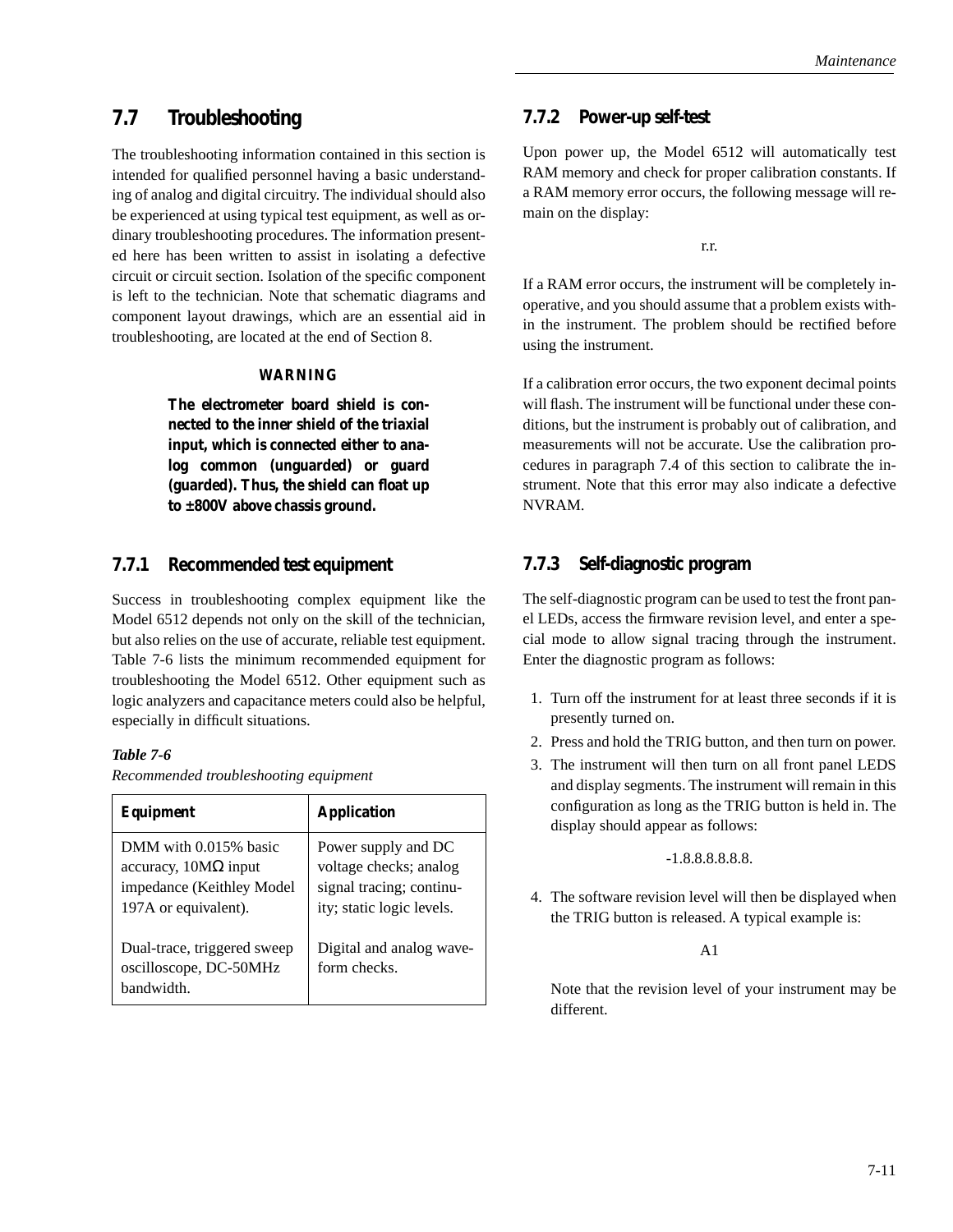5. At this point, the instrument will enter the diagnostic mode that switches the instrument among the zero (common), calibration (reference), and signal phases of its measurement cycle. The unit can be cycled through these phases by repeatedly pressing the TRIG button. The decimal point will indicate the range. During the zero (common) phase, the display will appear as follows:

 $P=0$ 

6. During the calibration (reference) phase, the display will show:

 $P=C$ 

7. Finally, the display will show the following message during the signal phase:

#### $P = S$

8. To remove the instrument from the diagnostic mode, turn off the power.

During normal operation, the instrument cycles through these three phases in rapid succession. This cycling action makes it difficult to troubleshoot the instrument utilizing normal signal-tracing techniques. However, by using the diagnostic program to "freeze" the instrument on the appropriate phase, troubleshooting is greatly simplified. Table 7-7 summarizes phases, display messages, and signals applied to the A/D converter during each of the three phases.

#### *Table 7-7*

*Diagnostic program phases*

| Phase                                    | <b>Display</b><br>message | A/D converter<br>input signal  |
|------------------------------------------|---------------------------|--------------------------------|
| Zero (Common)<br>Calibration (Reference) | $P=0$<br>$C=0$            | Analog Common<br>-2V Reference |
| Signal                                   | $P = S$                   | Output of Rang-                |
|                                          |                           | ing Amplifier                  |

#### **7.7.4 Power supply checks**

All power supply voltages should be checked first to make sure they are within the required limits. If the various operating voltages are not within the required limits, troubleshooting the remaining circuitry can be quite difficult.

Table 7-8 outlines the various power supply voltages that should be checked. In addition to the usual voltage checks, it is a good idea to check the various supplies with an oscilloscope to make sure that no noise or ringing is present.

#### **WARNING**

**The electrometer board shield is connected to analog common and can float up to 800V above chassis ground, depending on the input signal.**

#### **7.7.5 Relay configuration**

Instrument functions are controlled by configuring the input amplifier with a number of relays. These relays are themselves controlled by serial-parallel converter ICs that decode control information from the microprocessor. Since each relay must assume a given state for proper operation, it is possible to verify input configuration switching by determining which relays are energized for every range and function.

Table 7-9 gives a summary of status for each of the twelve relays associated with the electrometer input section. You can verify proper relay operation for a given combination by selecting the range and function in question and then measuring the control voltage at the IC driver output. When a relay is energized (on), the voltage at the output will be high, while approximately 0V will be seen with the relay de-energized (off) (except K302 and K303, which are energized when driven with 0V, and de-energized when driven to  $+5V$ ).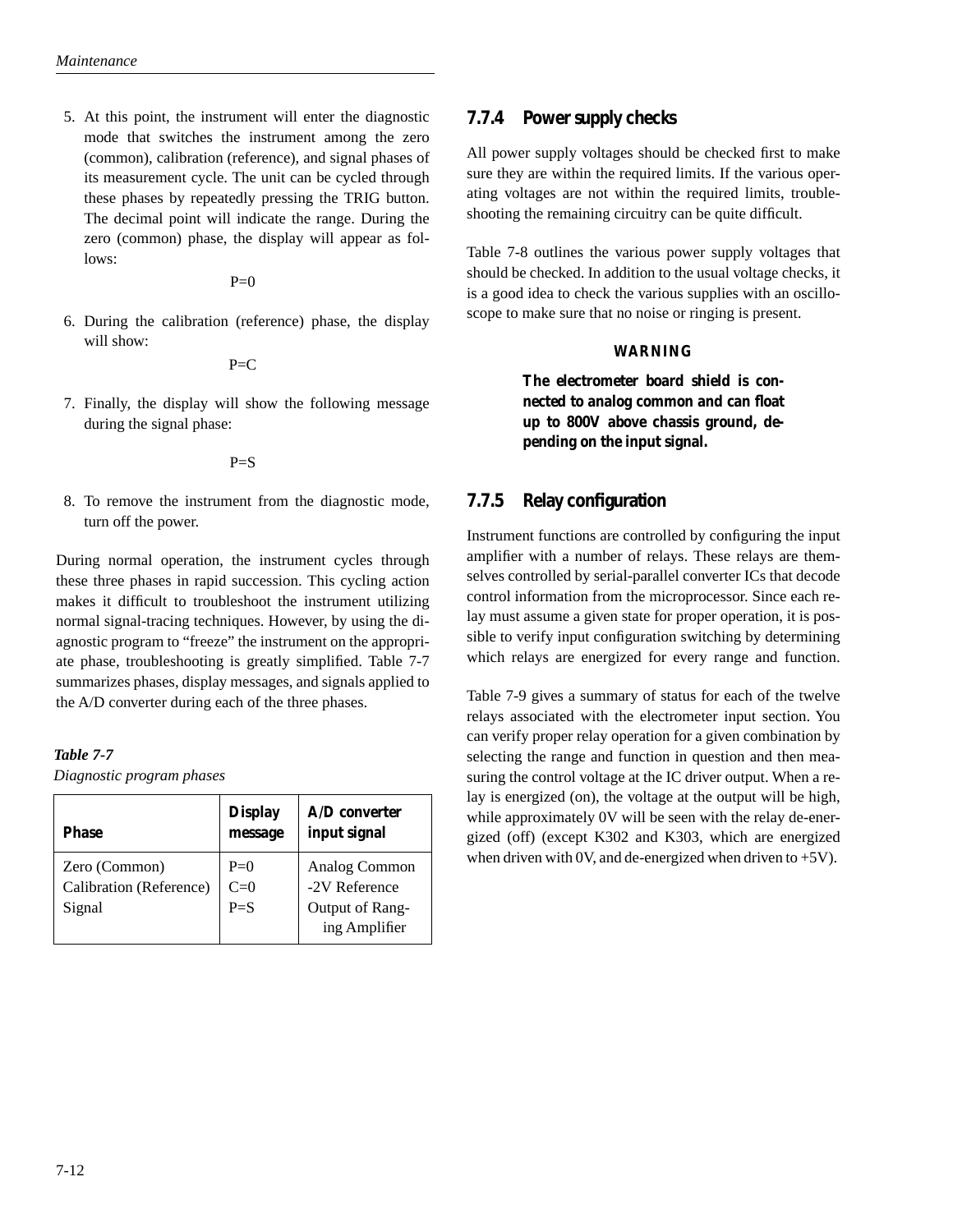| Table 7-8           |
|---------------------|
| Power supply checks |

| <b>Step</b> | Item/component               | <b>Required condition</b>               | <b>Remarks</b>                  |
|-------------|------------------------------|-----------------------------------------|---------------------------------|
|             | S <sub>102</sub> Line Switch | Set to 115 or 230 as required.          | Line voltage selection.         |
|             | F101 Line Fuse               | Check for continuity.                   | Remove fuse to check.           |
|             | Line power                   | Plugged into live receptacle; power on. |                                 |
|             | +5V Digital Supply           | 5V, $\pm$ 5%                            | Referenced to digital common.   |
|             | $\pm 210V$ Supplies          | +240V, -240V, $\pm 15\%$                | Referenced to analog common.    |
| 6           | +5V Analog Supply            | $+5V_1 \pm 5\%$                         | Referenced to analog common.    |
|             | $-9.1V$ Supply               | $-9.1V, \pm 5\%$                        | Referenced to analog common.    |
| 8           | $\pm$ 5V Bootstrap Supplies  | $+5V, -5V, \pm 5\%$                     | Referenced to bootstrap common. |
|             | $\pm 24$ Supplies            | $+27.5V, -27.5V, \pm 15%$               | Referenced to preamp out.       |

#### *Table 7-9*

*Relay configuration*

|                      |                                                                                                                                                      | <b>Relay</b>                                                     |                            |                                                                |                                                        |                                                                                      |                       |                                                                                                                                                                                                |                                                     |                            |                                                   |                                                                                                                                                                                     |                                                                                                                                                                                    |
|----------------------|------------------------------------------------------------------------------------------------------------------------------------------------------|------------------------------------------------------------------|----------------------------|----------------------------------------------------------------|--------------------------------------------------------|--------------------------------------------------------------------------------------|-----------------------|------------------------------------------------------------------------------------------------------------------------------------------------------------------------------------------------|-----------------------------------------------------|----------------------------|---------------------------------------------------|-------------------------------------------------------------------------------------------------------------------------------------------------------------------------------------|------------------------------------------------------------------------------------------------------------------------------------------------------------------------------------|
| <b>Function</b>      | Range                                                                                                                                                | <b>K309</b>                                                      | <b>K310</b>                | <b>K308</b>                                                    | <b>K311</b>                                            | K312                                                                                 | <b>K307</b>           | <b>K303</b>                                                                                                                                                                                    | <b>K304</b>                                         | <b>K305</b>                | <b>K306</b>                                       | <b>K301</b>                                                                                                                                                                         | <b>K302</b>                                                                                                                                                                        |
| <b>Volts</b>         | 200mV<br>$2\mathrm{V}$<br>20V<br>200V                                                                                                                |                                                                  |                            |                                                                |                                                        |                                                                                      |                       |                                                                                                                                                                                                |                                                     |                            |                                                   | $\overline{\mathbf{X}}$<br>$\mathbf X$<br>$\mathbf X$<br>$\mathbf X$                                                                                                                |                                                                                                                                                                                    |
| Ohms                 | $2k\Omega$<br>$20k\Omega$<br>$200k\Omega$<br>$2M\Omega$<br>$20M\Omega$<br>$200M\Omega$<br>$2G\Omega$<br>$20\mathrm{G}\Omega$<br>$200 \text{G}\Omega$ | $\overline{\text{X}}$<br>$\mathbf X$<br>$\mathbf X$<br>$\bar{X}$ |                            | $\overline{\text{X}}$<br>$\bar{X}$<br>$\mathbf X$<br>$\bar{X}$ | $\mathbf X$<br>$\overline{X}$<br>X<br>X<br>$\mathbf X$ | $\mathbf X$<br>$\overline{X}$<br>$\mathbf X$<br>$\mathbf X$<br>$\mathbf X$           |                       |                                                                                                                                                                                                | $\mathbf X$<br>$\overline{\text{X}}$<br>$\mathbf X$ | $\mathbf X$<br>$\mathbf X$ | $\overline{\text{X}}$<br>$\bar{X}$<br>$\mathbf X$ | $\overline{\mathbf{X}}$<br>$\mathbf X$<br>$\mathbf X$<br>$\overline{\text{X}}$<br>$\mathbf X$<br>$\begin{array}{c} \mathbf{X} \\ \mathbf{X} \\ \mathbf{X} \end{array}$<br>$\bar{X}$ |                                                                                                                                                                                    |
| Amps                 | 2pA<br>20pA<br>200pA<br>2nA<br>20nA<br>200nA<br>$2\mu A$<br>$20\mu A$<br>$200\mu A$<br>2mA<br>20mA                                                   | $\mathbf X$<br>$\overline{\textbf{X}}$<br>$\overline{X}$         | $\mathbf X$<br>$\mathbf X$ | $\mathbf X$<br>$\mathbf X$<br>$\bar{X}$                        | X<br>$\overline{X}$<br>$\mathbf X$                     | $\overline{\text{X}}$<br>$\mathbf X$<br>$\mathbf X$<br>X<br>$\bar{X}$<br>$\mathbf X$ |                       | $\overline{X}$<br>X<br>X<br>$\begin{array}{c} \mathbf{X} \\ \mathbf{X} \\ \mathbf{X} \end{array}$<br>$\bar{X}$<br>$\overline{\textbf{X}}$<br>$\mathbf X$<br>$\overline{\text{X}}$<br>$\bar{X}$ |                                                     |                            |                                                   |                                                                                                                                                                                     | $\overline{X}$<br>$\mathbf X$<br>$\bar{X}$<br>$\bar{X}$<br>$\bar{X}$<br>$\overline{\mathbf{x}}$<br>$\bar{X}$<br>$\overline{\text{X}}$<br>$\mathbf X$<br>$\mathbf X$<br>$\mathbf X$ |
| Coulombs             | 200pC<br>2nC<br>20nC                                                                                                                                 | $\overline{\mathbf{X}}$<br>$\mathbf X$<br>$\mathbf X$            |                            |                                                                |                                                        |                                                                                      |                       | $\overline{\text{X}}$<br>$\mathbf X$<br>$\bar{X}$                                                                                                                                              |                                                     |                            |                                                   |                                                                                                                                                                                     | $\overline{X}$<br>$\mathbf X$<br>$\mathbf X$                                                                                                                                       |
| External<br>Feedback | 200mV<br>2V<br>20V                                                                                                                                   |                                                                  |                            |                                                                |                                                        |                                                                                      |                       | $\overline{\mathbf{X}}$<br>$\bar{X}$<br>$\bar{X}$                                                                                                                                              |                                                     |                            |                                                   |                                                                                                                                                                                     | $\overline{\textbf{X}}$<br>$\mathbf X$<br>$\mathbf X$                                                                                                                              |
| Zero<br>Check        |                                                                                                                                                      | $\ast$                                                           | $\ast$                     | $\ast$                                                         | $\ast$                                                 | $\ast$                                                                               | $\overline{\text{X}}$ | $\ast$                                                                                                                                                                                         |                                                     |                            |                                                   | $\ast$                                                                                                                                                                              | $\overline{\ast}$                                                                                                                                                                  |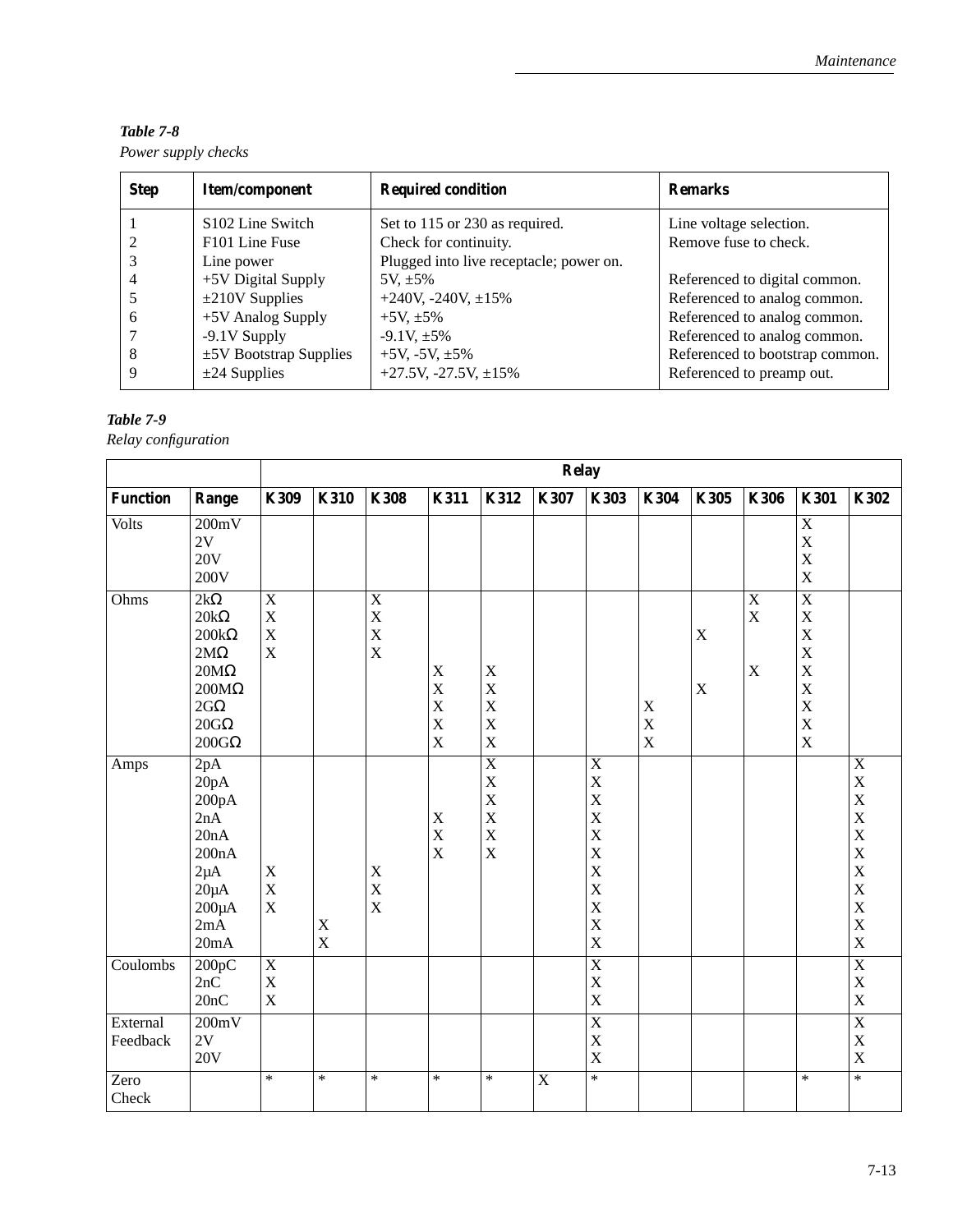$X =$  Relay Energized.  $* =$  These relays may also be energized depending on range and function.

#### **7.7.6 Ranging amplifier gain configuration**

The ranging amplifier can have one of four gain values: X10, X1, X0.1, or X0.01. The actual value will depend on the selected range and function, as summarized in Table 7-10. This information can be used to determine if the ranging amplifier is working properly. To do so, select the desired range and function, and apply an appropriate signal to the input of the electrometer. Measure the signal at the PREAMP and 2V ANALOG OUTPUT terminals, and see if the correct scaling factor is applied.

#### *Table 7-10*

*Ranging amplifier gains*

| <b>Function</b> | Range             | Gain             |
|-----------------|-------------------|------------------|
| <b>Volts</b>    | 200mV             | $\overline{X10}$ |
|                 | 2V                | X1               |
|                 | 20V               | X <sub>0.1</sub> |
|                 | 200V              | X.01             |
| Amps            | $2p\overline{A}$  | $\overline{X10}$ |
|                 | 20pA              | X1               |
|                 | 200pA             | X <sub>0.1</sub> |
|                 | 2nA               | X10              |
|                 | 20nA              | X1               |
|                 | 200nA             | X0.1             |
|                 | $2\mu A$          | X10              |
|                 | $20\mu A$         | X1               |
|                 | $200\mu A$        | X <sub>0.1</sub> |
|                 | 2mA               | X10              |
|                 | 20mA              | X1               |
| Ohms            | $2k\Omega$        | $\overline{X10}$ |
|                 | $20k\Omega$       | X1               |
|                 | $200k\Omega$      | X1               |
|                 | $2\text{M}\Omega$ | X1               |
|                 | $20M\Omega$       | X1               |
|                 | $200M\Omega$      | X1               |
|                 | $2G\Omega$        | X1               |
|                 | $20G\Omega$       | X <sub>0.1</sub> |
|                 | $200G\Omega$      | X0.01            |
| Coulombs        | 200pC             | $\overline{X10}$ |
|                 | 2nC               | X1               |
|                 | 20nC              | X.01             |
| External        | 200mV             | X10              |
| feedback        | 2V                | X1               |
|                 | 20V               | X <sub>0.1</sub> |

For example, with the instrument on the 20V range, an input signal of 19V could be applied. Assuming the input amplifier is operating properly, the voltage seen at the PREAMP OUT should also be 19V. The ranging amplifier should apply a gain of X0.1 in this case, so the voltage seen at the 2V AN-ALOG OUTPUT should be 1.9V. If the PREAMP OUT signal is correct, but the 2V ANALOG OUTPUT is not, the ranging amplifier or associated control circuits are not functioning properly.

#### **7.7.7 A/D converter and display**

Use the procedure listed in Table 7-11 to make sure the A/D converter and display circuits are operating properly. The operation of these circuits should be verified before attempting to troubleshoot the analog circuitry.

#### **7.7.8 Input and ranging amplifiers**

The input and ranging amplifiers condition the input signal, transforming it into a 0-2V DC voltage that is usable by the A/D converter. The exact conditioning process will depend on the selected range and function. With the voltage ranges, for example, the signal is merely attenuated (20V and 200V ranges) or amplified (200mV range), and inverted. For the amps function, the input signal must undergo current-tovoltage conversion.

The procedures outlined in Tables 7-12 and 7-13 may be used as an aid in troubleshooting the input amplifier and ranging circuits. Note that the procedure in Table 7-13 assumes that the input amplifier is operating properly.

#### **WARNING**

#### **Up to 300V may be present between PREAMP OUT and COM.**

#### **7.7.9 Digital circuitry**

Problems with the digital circuitry could cause erratic operation. Check the various components associated with the digital circuitry, including the IEEE- 488 interface, using the procedure given in Table 7-14.

#### **7.7.10 Display board**

Check the display board by using the procedure in Table 7-15.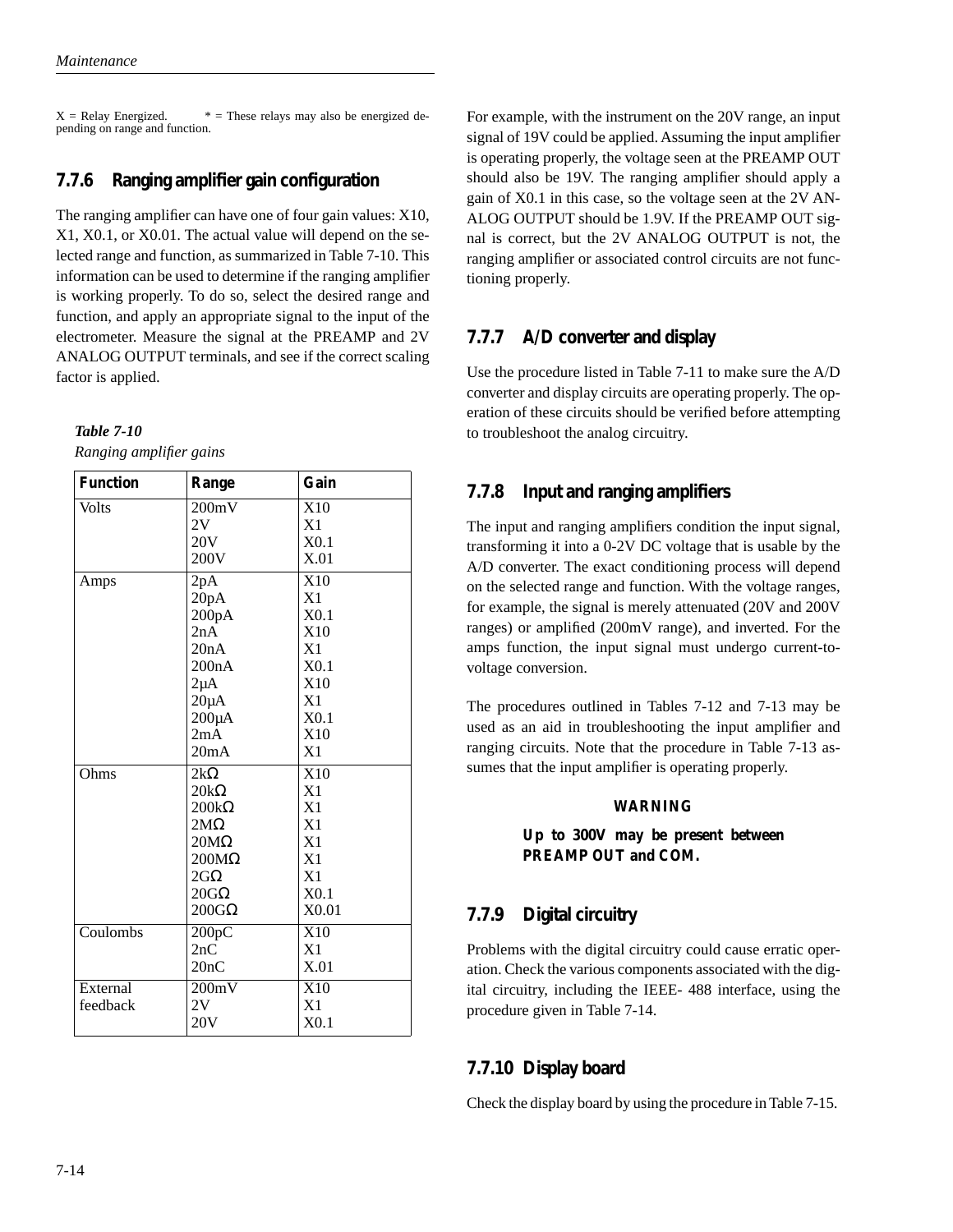| <b>Table 7-11</b>    |
|----------------------|
| A/D converter checks |

| <b>Step</b> | Item/component | <b>Required condition</b>                             | <b>Remarks</b>               |
|-------------|----------------|-------------------------------------------------------|------------------------------|
| 1           |                | Turn on power, select 2V range, and short input.      | All A/D checks referenced to |
|             |                |                                                       | analog common.               |
| 2           | U127, pin 10   | 1.2288MHz gated clock                                 | A/D clock.                   |
| 3           | U127, pin 7    | 307.2kHz gated clock                                  | A/D synchronous clock.       |
| 4           | U127, pin 6    | 153.6Hz gated clock                                   | A/D synchronous clock.       |
| 5           | U127, pin 5    | 76.8kHz gated clock                                   | A/D synchronous clock.       |
| 6           | U127, pin 3    | 38.4kHz gated clock                                   | A/D synchronous clock.       |
|             | U127, pin 1    | 300Hz gated clock                                     | A/D synchronous clock.       |
| 8           | U135, pin 6    | $+5$ to $\approx$ 0V pulse train 3 usec every 22 usec | Charge balance synchroniza-  |
|             |                |                                                       | tion signal.                 |
| 9           | U138, pin 7    | Integrator ramp                                       |                              |
| 10          | U137, pin 10   | $\approx 1.5V$ DC                                     | Comparator reference.        |
| 11          | U137, pin 7    | Variable pulse train $0V$ to $+5V$                    | Comparator output.           |
| 12          | U126, pin 6    | Variable pulse train 0V to $+5V$                      | Reference current generator. |
| 13          | U135, pin 8    | Variable pulse train 0V to $+5V$                      | A/D data output.             |
| 14          | U136, pin 10   | $\approx$ 5 msec positive-going pulse                 | Control line for charge bal- |
|             |                |                                                       | ance/single slope.           |
| 15          | U126, pin 9    | 100 msec positive-going pulse                         | Integrator control line.     |

#### *Table 7-12*

*Preamplifier checks*

| <b>Step</b> | Item/component       | <b>Required condition</b>             | <b>Remarks</b>                         |
|-------------|----------------------|---------------------------------------|----------------------------------------|
| 1           | Range                | Power-on, 200mV range, zero check off |                                        |
| 2           | Apply 190mV DC input | 190mV                                 | Measure at PREAMP OUT and COM          |
|             |                      |                                       | unless otherwise noted.                |
| 3           | Apply 1.9V DC input  | 1.9V                                  |                                        |
| 4           | Apply 19V DC input   | 19V                                   |                                        |
| 5           | Apply 190V DC input  | 190V                                  | Remove before selecting amps function. |
| 6           | Function, range      | Select AMPS, 2mA range 1.9V           |                                        |
|             | Apply 1.9mA input    | 1.9V                                  |                                        |
| 8           | Range                | Select 20mA range                     |                                        |
| 9           | Apply 19mA input     | 1.9V                                  |                                        |
| 10          | Range                | Select 190µA range                    |                                        |
| 11          | Apply 190µA input    | 19V                                   |                                        |
| 12          | <b>Function</b>      | Select VOLTS, enable zero check       | Zero correct if necessary.             |
| 13          |                      | 0V                                    |                                        |
| 14          | Function             | <b>Select OHMS</b>                    | Referenced to PREAMP OUT.              |
| 15          | R304, pin 1          | $10V, \pm 0.1V$                       | Referenced to PREAMP OUT.              |
| 16          | R304, pin 2          | $1V, \pm 0.01V$                       | Referenced to PREAMP OUT.              |
| 17          | R304, pin 3          | $0.1V, \pm 0.001V$                    |                                        |
|             |                      |                                       |                                        |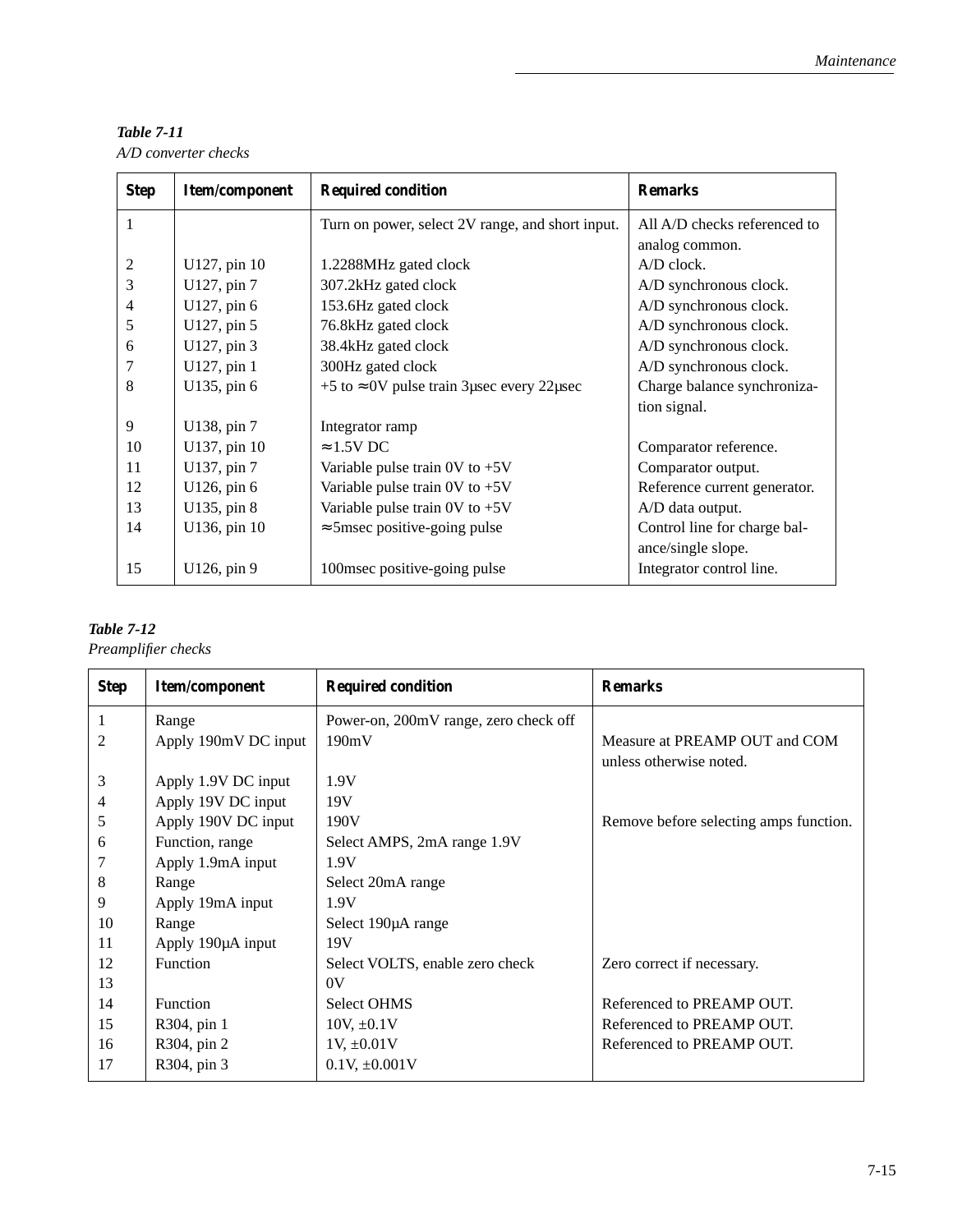#### *Table 7-13*

*Ranging amplifier checks*

| <b>Step</b> | Item/component          | <b>Required condition</b>               | <b>Remarks</b>                                      |
|-------------|-------------------------|-----------------------------------------|-----------------------------------------------------|
|             | Range                   | Power-on, 200V DC range, zero check off | Measure between 2V ANALOG<br><b>OUTPUT</b> and COM. |
| 2           | Apply 190V DC to input  | 1.9V                                    | Check X0.01 gain.                                   |
| 3           | Range                   | Select 20V DC range                     |                                                     |
| 4           | Apply 19V DC to input   | 1.9V                                    | Check X0.1 gain.                                    |
|             | Range                   | Select 2V DC range                      |                                                     |
| 6           | Apply 1.9V DC to input  | 1.9V                                    | Check X1 gain.                                      |
|             | Range                   | Select 200mV DC range                   |                                                     |
| 8           | Apply 190mV DC to input | 1.9V                                    | Check $X10$ gain.                                   |

#### *Table 7-14*

*Digital circuitry checks*

| <b>Step</b> | Item/component | <b>Required condition</b>              | <b>Remarks</b>                                |
|-------------|----------------|----------------------------------------|-----------------------------------------------|
|             | Range          | Power-on, 200V DC range                | All voltages referenced to digital<br>common. |
|             | U109, pin 40   | $+5V_1 \pm 5\%$                        | $+5V$ digital supply.                         |
| 3           | U109, pin 2    | 500 usec negative pulse every 1.6 msec | Interrupt clock.                              |
|             | U109, pin 3    | Stays low <1sec on power-on, then goes | MPU reset.                                    |
|             |                | high ( $\approx$ 4V)                   |                                               |
|             | $U109$ , pin 4 | 655kHz clock                           | Data strobe.                                  |
| 6           | U109, pin 6    | 655kHz clock                           | Address strobe.                               |
|             | U109, pin 37   | Variable pulse train                   | $A/D$ data.                                   |
| 8           | U102, pin 6    | Variable pulse train                   | $A/D$ control.                                |
| 9           | $U102$ , pin 3 | Negative-going pulse every 350msec     | Meter complete pulse                          |

#### *Table 7-15*

*Display board checks*

| <b>Step</b> | Item/component                        | <b>Required condition</b>                                     | <b>Remarks</b>                                |
|-------------|---------------------------------------|---------------------------------------------------------------|-----------------------------------------------|
|             | Power                                 | Power-on, 200V DC range, zero check on                        | All voltages referenced to digital<br>common. |
|             | U201, pin 9                           | $+5V_1 \pm 5\%$                                               | $+5V$ digital supply.                         |
|             | U201, U202 pins 11-18                 | Variable pulses                                               | Segment drivers.                              |
| 4           | U204, pins 11-18, U205,<br>pins 15-18 | Variable pulses                                               | Digit drivers.                                |
| 5           | U209, pins 10-15                      | 1 msec negative-going pulses every 10 msec                    |                                               |
| 6           | P1016, pin 14                         | Press COUL, ZERO CHECK, TRIG, or<br>DATA ON button            | Pulse present when key is pressed.            |
|             | P1016, pin 15                         | Press AMPS, SHIFT, RECALL, or SUP-<br><b>PRESS</b>            | Pulse present when key is pressed.            |
| 8           | P1016, pin 16                         | Press VOLTS, OHMS, AUTO, ZERO COR-<br>RECT, or PROGRAM button | Pulse present when key is pressed.            |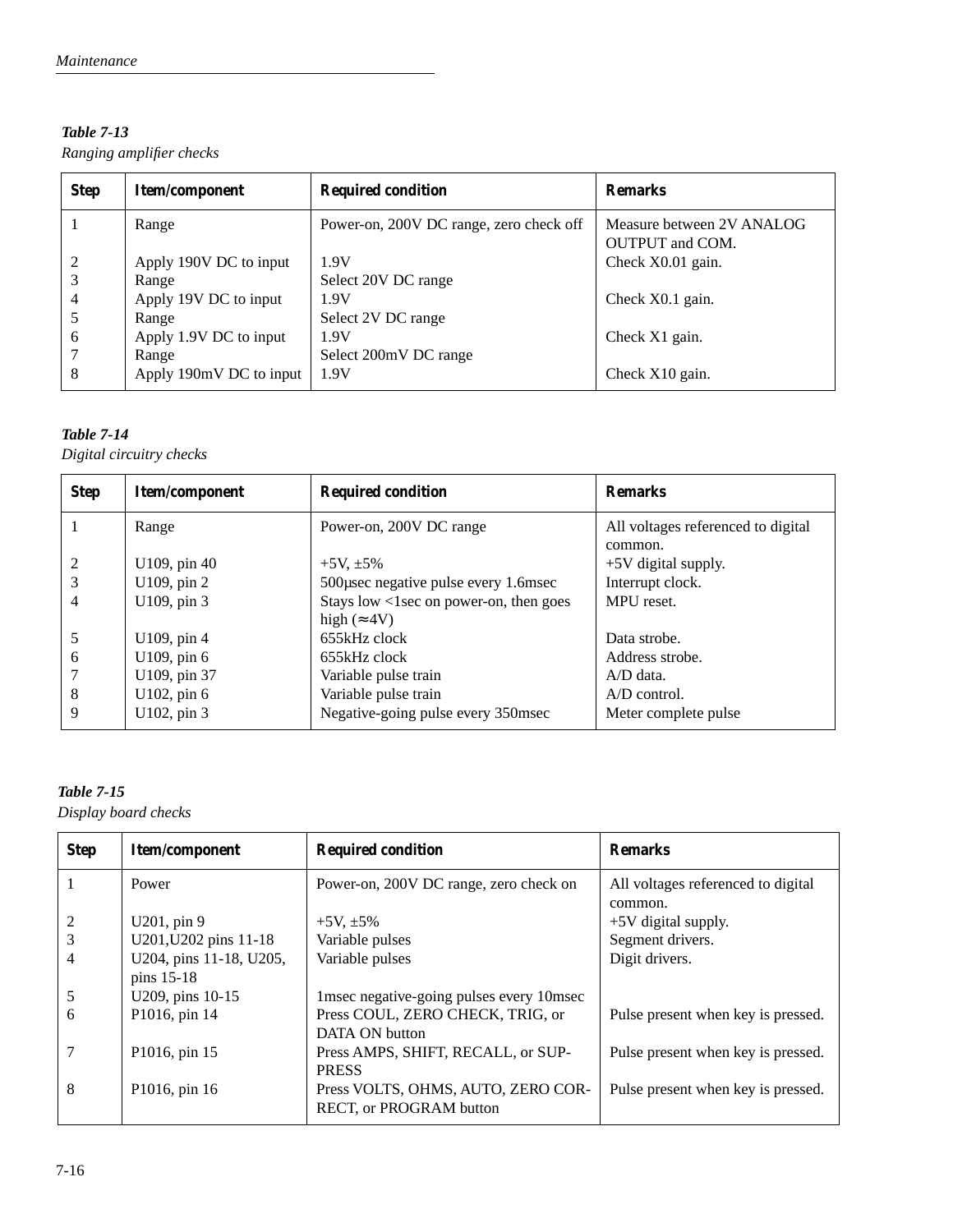#### **7.8 Input stage balancing procedure**

If the input FET (Q308) or associated bias resistors are replaced, the following procedure should be used to rebalance the circuit. This procedure may also be used if the offset adjustment potentiometer (R314) has insufficient range. The procedure involves checking the number of counts of offset with jumper W303 in position B.

Proceed as follows:

- 1. With the power off, remove the top cover and electrometer board shield, as described in paragraph 7.6.
- 2. Place jumper W303 in position B.
- 3. Turn on the power, and allow the instrument to warm up for one hour.
- 4. Select the volts mode and the 200mV range. Do not use auto-ranging.
- 5. Enable zero check, but leave zero correct disabled.
- 6. Set the input offset adjustment potentiometer (see Figure 7-2) fully clockwise as viewed from the screw end. The control is a multi-turn potentiometer, so considerable adjustment may be required.
- 7. Note the number of counts shown on the display, and compare the value to the ranges listed in Table 7-16. From this table, you can determine in which position jumper W303 should be placed. For example, if the display shows between -1200 and +200 counts, jumper W303 should be placed in position C.
- 8. Place the jumper in accordance with the results of step 7.
- 9. Turn off the power, and replace the electrometer board shield.
- 10. Turn on the power, and allow the instrument to warm up for one hour before performing the following adjustment.
- 11. Set the input offset potentiometer (R314) for a reading of  $00.00 \pm 1$  count on the display.
- 12. Replace the top cover when the procedure is complete.

#### *Table 7-16*

*Input stage balancing*

| Number counts with W303 in<br>position B and R314 fully clockwise | <b>Position</b><br>of W303  |
|-------------------------------------------------------------------|-----------------------------|
| 1400 to 2800                                                      | А                           |
| 200 to 1400                                                       | В                           |
| $-1200$ to 200                                                    | $\mathcal{C}_{\mathcal{C}}$ |

#### **7.9 Handling and cleaning precautions**

When troubleshooting or otherwise working inside the instrument, care should be taken not to touch PC board traces and open wires to avoid contaminating them with body oils or other foreign matter. In particular, there are two areas within the Model 6512 that have numerous high impedance nodes where contamination could cause degraded performance. These include the input amplifier area on the electrometer board and the ranging amplifier section location on the mother board.

The same general precautions apply when replacing parts in these areas. When unsoldering and soldering parts, be careful not to spread the flux around the board to adjacent areas. After replacing parts, or if contamination is suspected, use the following procedure to clean the affected area.

- 1. Using a squeeze bottle, carefully apply clean, uncontaminated methanol to the area to be cleaned. Use sufficient solution to thoroughly wet the circuit board.
- 2. Using a small, clean brush, wipe the area thoroughly until it is free of flux or contaminants. In some cases, it may be helpful to tilt the board at an angle and brush contaminants away from the affected area, allowing contaminated residue and methanol to run off the board.
- 3. Wash the area again with fresh, clean methanol.
- 4. Once the area is thoroughly cleaned, is should be dried with pressurized dry, clean air or nitrogen. Do not use compressed air from an ordinary air compressor, as oil particles in the air could contaminate the circuit board.
- 5. After cleaning or parts replacement check to see that any components connected to the Teflon insulators are not physically touching the board or adjacent parts.
- 6. Allow the board to dry for several hours in a 50°C environment before use.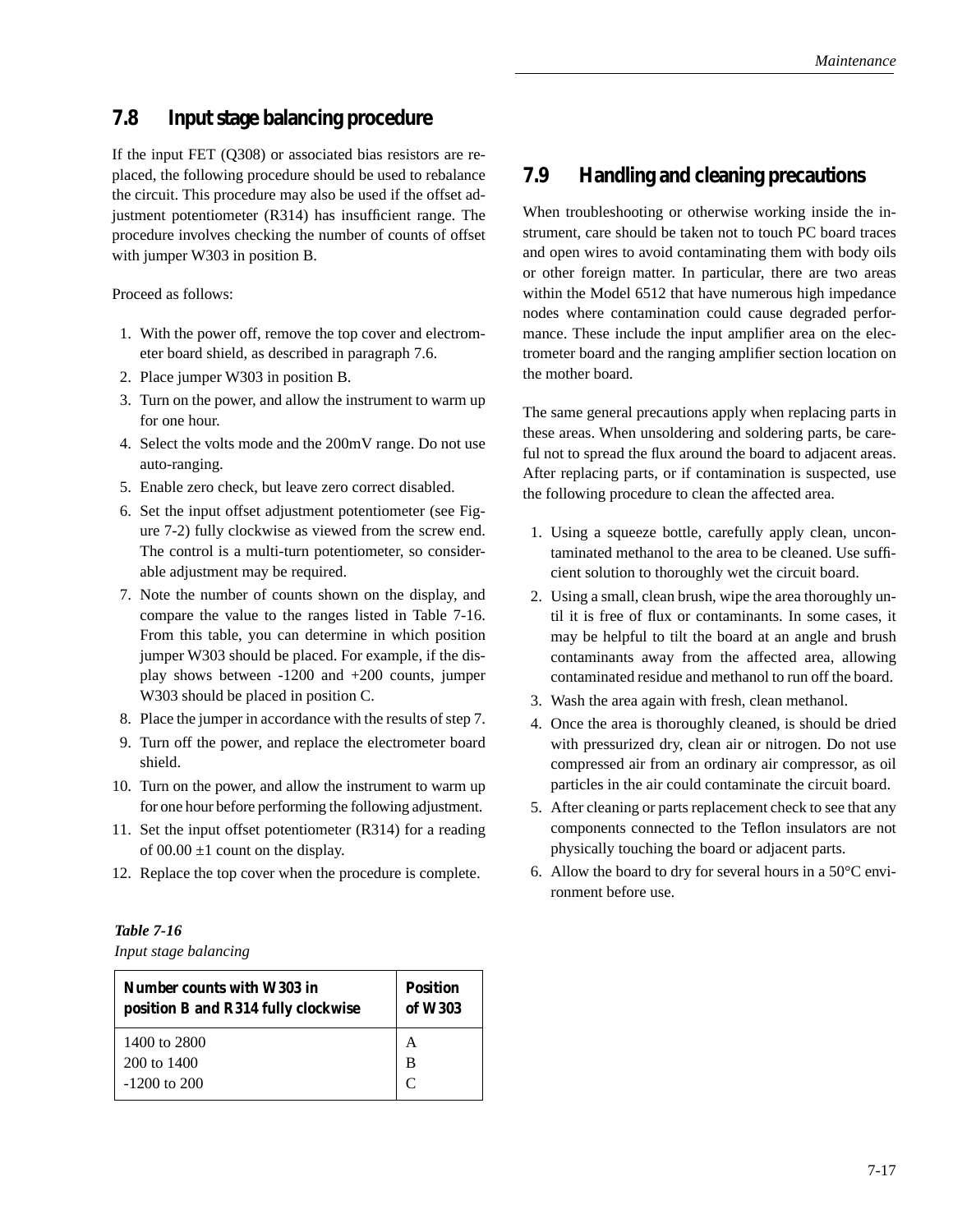## **8 Replaceable Parts**

#### **8.1 Introduction**

This section contains replacement parts information, schematic diagrams, and component layout drawings for the Model 6512 Electrometer.

#### **8.2 Parts list**

Parts for the Model 6512 are listed in tables integrated with the schematic diagrams and component layout drawings on the following pages. See Figure 7-5 in Section 7 for an exploded view of the instrument that identifies many mechanical parts.

#### **8.3 Ordering information**

Keithley Instruments, Inc. maintains a complete inventory of all normal replacement parts. To place an order, or to obtain information concerning replacement parts, contact your Keithley representative or the factory. When ordering parts, include the following information:

- 1. Instrument Model Number
- 2. Instrument Serial Number
- 3. Part Description
- 4. Circuit designation, including schematic diagram and component layout numbers (if applicable).
- 5. Keithley Part Number

#### **8.4 Factory service**

If the instrument is to be returned to the factory for service, carefully pack the unit and include the following:

- 1. Complete the service form which follows this section, and return it with the instrument.
- 2. Advise as to the warranty status of the instrument (see the inside front cover for warranty information).
- 3. Write the following on the shipping label: ATTENTION REPAIR DEPARTMENT.

#### **8.5 Component layout drawings and schematic diagrams**

Component layout drawings and schematic diagrams for the mother board, electrometer board, and the display board are located on the following pages.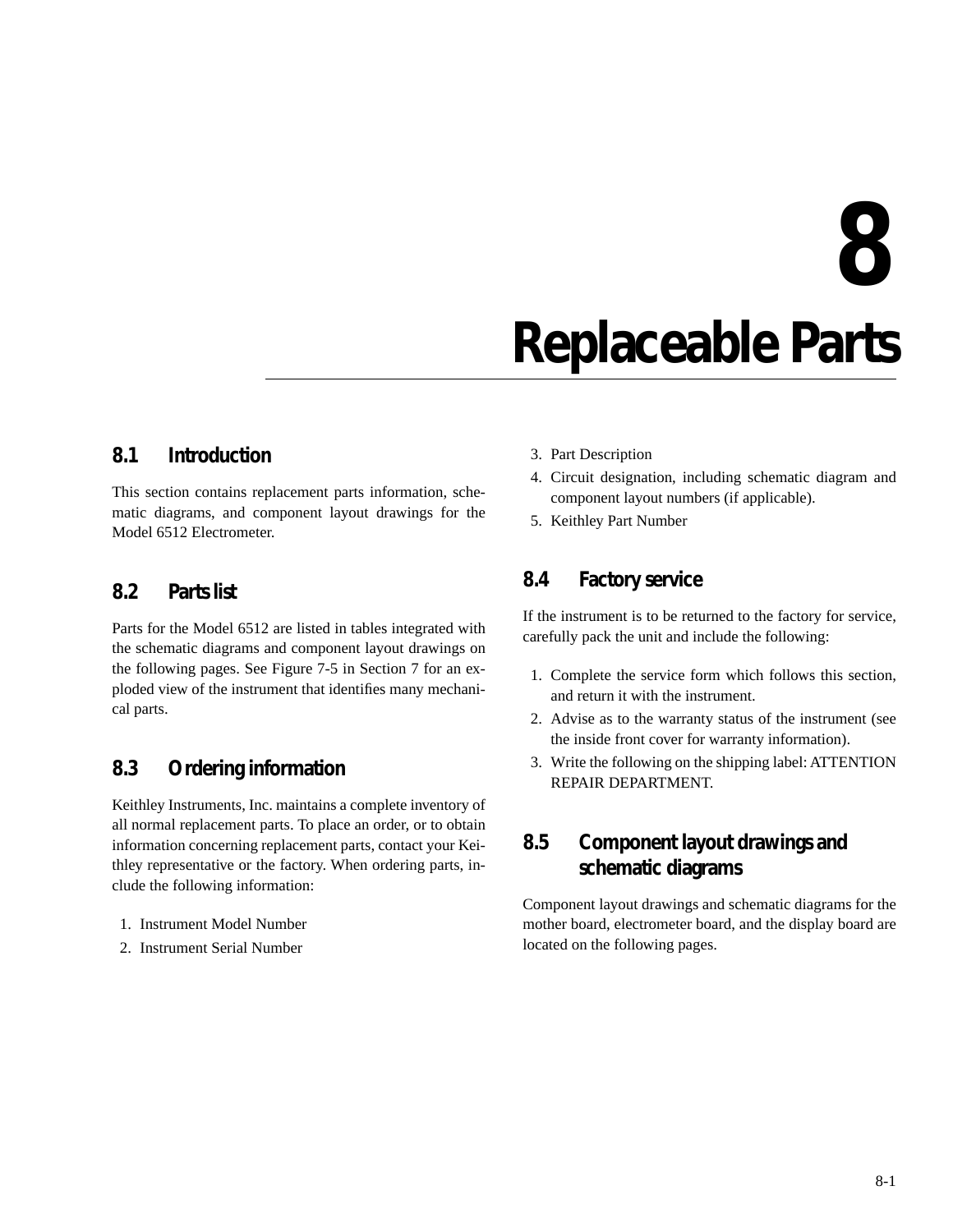#### **Model 6512 Digital Board, Parts List**

| <b>CIRCUIT DESIG.</b>                | <b>DESCRIPTION</b>                                                                  | <b>KEITHLEY</b><br>PART NO. |
|--------------------------------------|-------------------------------------------------------------------------------------|-----------------------------|
| C101                                 | CAP,4700UF,-20,+100%,16V,ALUMINUM                                                   | $C-313-4700$                |
| C102,112,116-118,123, 125-127        | CAP, 1UF, 20%, 50V, CERAMIC                                                         | $C-237-1$                   |
| C104,134                             |                                                                                     |                             |
| C105,113                             | CAP, 10UF,-20+100%,25V,ALUM ELEC                                                    | $C-314-10$                  |
| C106                                 | CAP, 1UF, 20%, 50V, CERAMIC                                                         | $C-237-1$                   |
| C107,111                             | CAP, 10UF, 20%, 20V, TANTALUM                                                       | $C-179-10$                  |
| C119,124                             | CAP,22PF,10%,1000V,CERAMIC                                                          | $C-64-22P$                  |
| C120                                 | CAP, 0.1UF, 20%, 100V, POLYESTER                                                    | $C-305-1$                   |
| C <sub>121</sub>                     | CAP, 01UF, 20%, 500V, CERAMIC                                                       | $C-22-01$                   |
| C122<br>C128                         | CAP, 33PF, 20%, 500V, CERAMIC<br>CAP, 150PF, 20%, 500V CERAMIC                      | $C-22-33P$<br>$C-22-150P$   |
| C130                                 | CAP, .01UF, 10%, 100V POLYPROPYLENE                                                 | $C-306-01$                  |
| C <sub>139</sub>                     | CAP, .047UF, 20%, 100V POLYESTER                                                    | $C-305-.047$                |
|                                      | CAP, 33, 20%, 50V POLYESTER DIELECTRIC                                              | $C-344-33$                  |
| CR102-106,113                        | DIODE, SILICON, IN4148 (DO-35)                                                      | <b>RF-28</b>                |
| <b>CR110</b>                         | DIODE, BRIDGE, VM18                                                                 | <b>RF-52</b>                |
| F101                                 | FUSE, .125A, 250V, 3AG SLO-BLO                                                      | $FU-20$                     |
| J1010                                | <b>CONNECTOR</b>                                                                    | CS-377                      |
| J1011                                | CONN, AC RECEPTACLE                                                                 | CS-388                      |
| J1014                                | CONN, DUAL 7-PIN-BERG                                                               | CS-389-5                    |
| J1015,1018                           | CONN, 3 PIN                                                                         | $CS-339-3$                  |
| J1017<br>J1023                       | PIN, CONTACT (TEST POINT)<br>CONNECTOR, HEADER                                      | 24249<br>CS-784-6           |
| J1024                                | CONNECTOR, HEADER                                                                   | CS-784-4                    |
| Q103,107                             | TRANS, N CHANNEL JFET (TO-92)                                                       | TG-139-1                    |
| Q104,110                             | TRANS, P CHANNEL JFET, J270 (TO-92)                                                 | TG-166-1                    |
| Q105,108                             | TRANS, N CHANNEL FET, 2N4392 (TO-92)                                                | TG-128-1                    |
| Q106                                 | <b>TRANSISTOR SELECTION</b>                                                         | 617-600                     |
| R101,102,117                         | RES, 100,5%, 1/4W, COMPOSITION OR FILM                                              | $R-76-100$                  |
| R103,135                             | RES, 330, 5%, 1/4W, COMPOSITION OR FILM                                             | R-76-330                    |
| R104,110                             | RES, 10M, 5%, 1/4W, COMPOSITION OR FILM                                             | $R-76-10M$                  |
| R <sub>105</sub>                     | RES NET, 1K, 2%, 1W                                                                 | TF-183-1                    |
| R <sub>107</sub>                     | RES, 30K, 5%, 1/4W, COMPOSITION OR FILM                                             | $R-76-30K$                  |
| R108,109                             | RES NET, 10K, 2%, 1.3W                                                              | TF-179-1                    |
| R114                                 | RES, 1K, 5%, 1/4W, COMPOSITION OR FILM                                              | $R-76-1K$                   |
| R119<br>R128                         | RES, 10K, 5%, 1/4W, COMPOSITION OR FILM                                             | $R-76-10K$<br>R-264-200K    |
| R131                                 | RES, 200K, .1%, 1/4W METAL FILM<br>RES, 15M, 5%, 1/4W, COMPOSITION OR FILM          | $R-76-15M$                  |
| R133                                 | RES, 2.2K, 5%, 1/4W, COMPOSITION OR FILM                                            | $R-76-2.2K$                 |
| R138                                 | RES, 22K 5%, 1/4W, COMPOSITION OR FILM                                              | $R-76-22K$                  |
| R <sub>142</sub>                     | RES. 2.0M. .1%. 1/4W METAL FILM                                                     | $R-321-2M$                  |
| R <sub>143</sub>                     | RES, 220K, 1%, 1/4W, METAL FILM                                                     | R-264-220K                  |
| R <sub>144</sub>                     | RES, 20K, 1%, 1/10W, METAL FILM                                                     | $R-263-20K$                 |
| R145                                 | RES, 2K, 1%, 1/10W, METAL FILM                                                      | $R-263-2K$                  |
| R <sub>146</sub>                     | THICK FILM                                                                          | TF-150                      |
| R <sub>149</sub><br>R <sub>150</sub> | RES NET, CUSTOM<br>RES, 200K, 5%, 1/4W, COMPOSITION OR FILM                         | TF-172<br>R-76-200K         |
| R <sub>153</sub>                     | RES NET, CUSTOM                                                                     | TF-171                      |
| S101                                 | SWITCH, PUSHBUTTON (6 POLE)                                                         | SW-466                      |
| S102                                 | SWITCH, SLIDE (DPDT)                                                                | SW-397                      |
| S103                                 | SWITCH, SLIDE (DPDT)                                                                | SW-318                      |
| T <sub>101</sub><br>T <sub>102</sub> | <b>TRANSFORMER</b><br><b>TRANSFORMER</b>                                            | <b>TR-298A</b><br>TR-214    |
| U101                                 | STAKING, HS-25                                                                      | 2469-2                      |
| U102                                 | IC, QUAD 2 INPUT NAND, 74LS00                                                       | $IC-163$                    |
| U103,127                             | IC,12 STAGE BINARY COUNTER,74HC4040                                                 | $IC-407$                    |
| U104                                 | IC, 16X16 BIT SERIAL RAM, X2443P                                                    | $IC-353$                    |
| U105                                 | IC, DUAL D TYPE FLIP FLOP, 4013                                                     | $IC-103$                    |
| U107                                 | IC, 2048 WORDX8 BIT HI SP ST CMOS, 6116                                             | $LSI-58$                    |
| U108,110,116<br>U109                 | IC, OCTAL D-LATCH W/3 STATE OUT, 74HC373<br>IC, CMOS 8 BIT MICROPROCESSOR, 146805E2 | $IC-338$<br>$LSI-60$        |
| U111                                 | IC, QUAD 2 INPUT NAND, 74HC00                                                       | $IC-351$                    |
| U113                                 | IC, GPIB ADAPTER, 9914A                                                             | LSI-49                      |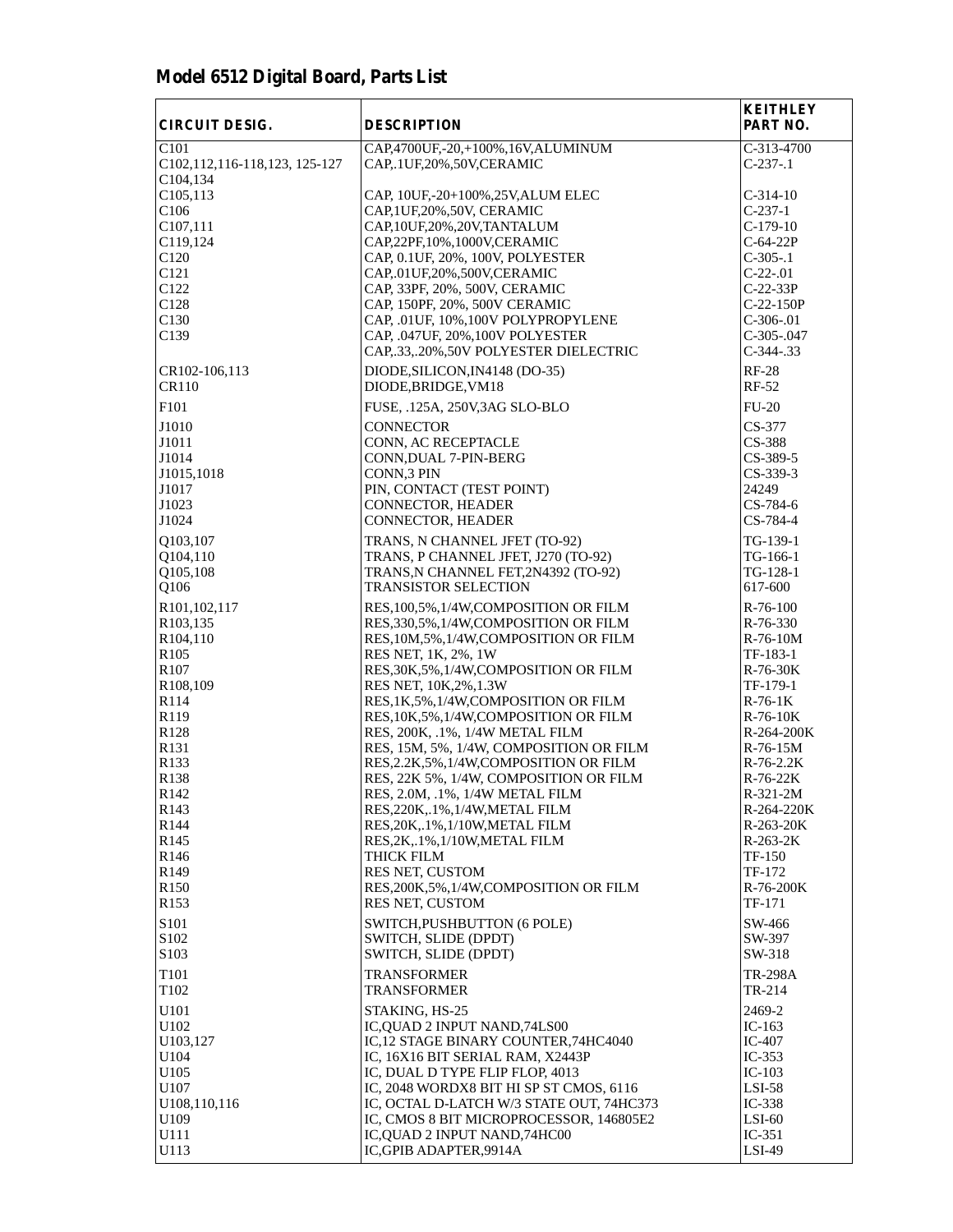#### **Model 6512 Digital Board, Parts List (cont.)**

| <b>CIRCUIT DESIG.</b> | <b>DESCRIPTION</b>                         | <b>KEITHLEY</b><br>PART NO. |
|-----------------------|--------------------------------------------|-----------------------------|
| U <sub>117,128</sub>  | IC, QUAD 2 INPUT NOR, 74HC02               | $IC-412$                    |
| U118,135              | IC, TRIPLE 3 INPUT NAND, 74HC10            | $IC-341$                    |
| U119                  | IC, OCTAL INTERFACE BUS TRANSCEIVER, 75161 | $IC-299$                    |
| U <sub>120</sub>      | IC, OCTAL INTERFACE BUS, 75160             | $IC-298$                    |
| U121.122              | IC.OPTOCOUPLER.2601                        | $IC-239$                    |
| U126                  | IC, DUAL D-TYPE FLIP FLOP, 74HC74          | $IC-337$                    |
| U129                  | <b>INTEGRATED CIRCUIT</b>                  | $IC-136$                    |
| U130                  | IC, OP-AMP, ICL7650                        | $IC-316$                    |
| U133                  | IC.8 STAGE SHIFT/STORE REGISTER, 4094      | $IC-251$                    |
| U <sub>136,145</sub>  | IC, TRIPLE 2 CH MULTI/DEMUX, 4053          | $IC-283-1$                  |
| U <sub>137</sub>      | IC, DUAL, VOLTAGE COMPARATOR, LM393        | $IC-343$                    |
| U138                  | <b>INTEGRATED CIRCUIT</b>                  | $IC-408$                    |
| U139                  | IC, 18V OP-AMP, TLC 271                    | $IC-347-1$                  |
| U <sub>143</sub>      | IC, TRIPLE 3-INPUT OR, 4075                | $IC-143$                    |
| VR102                 | DIODE, ZENER 6.44V, IN4577AGED (DO-7)      | DZ-58                       |
| <b>VR103</b>          | DIODE, ZENER 5.1V, IN751(DO-7)             | DZ-59                       |
| W <sub>101</sub>      | CONN.3 PIN                                 | $CS-339-3$                  |
| Y101                  | CRYSTAL, 3.276800MHZ                       | $CR-21$                     |
| Y102                  | CRYSTAL, 1.2288MHZ                         | $CR-19$                     |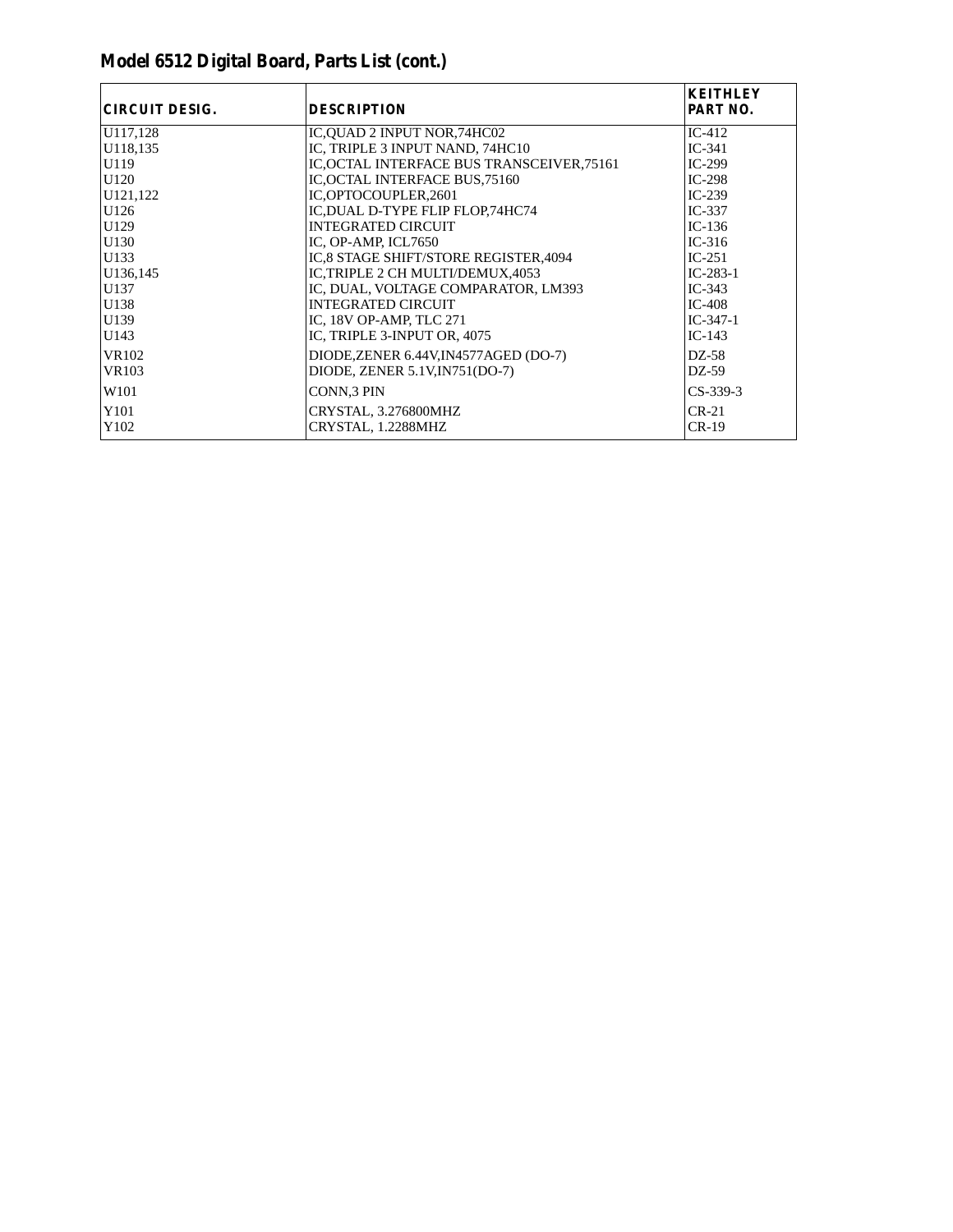#### **Model 6512 Display Board, Parts List**

| <b>CIRCUIT DESIG.</b>                                                                       | <b>DESCRIPTION</b>                                                                                                                                        | <b>KEITHLEY</b><br>PART NO.                       |
|---------------------------------------------------------------------------------------------|-----------------------------------------------------------------------------------------------------------------------------------------------------------|---------------------------------------------------|
| C <sub>201</sub>                                                                            | CAP, 10UF, 20%, 20V, TANTALUM                                                                                                                             | $C-179-10$                                        |
| <b>DS-201</b><br>DS202-205<br><b>DS206</b><br>DS208-213,215-219,221,223,224<br><b>DS214</b> | <b>DD-31 SELECTION</b><br><b>DD-30 SELECTION</b><br>DIGITAL DISPLAY (DOUBLE DIGIT)<br>PILOT LIGHT.RED.LED<br>PILOT LIGHT, YELLOW,LED                      | 617-603<br>617-604<br>DD-39<br>$PL-71$<br>$PL-72$ |
| P <sub>1016</sub>                                                                           | CABLE ASSEMBLY, 24 CONDUCTOR                                                                                                                              | $CA-30-1$                                         |
| R <sub>201.202</sub>                                                                        | RES NET, 82, 5%, .25W                                                                                                                                     | TF-141                                            |
| S201-215,217,218                                                                            | <b>SWITCH, MOMENTARY</b>                                                                                                                                  | $SW-435$                                          |
| U <sub>201.202</sub><br>U203<br>U <sub>204.205</sub><br>U <sub>206</sub>                    | IC, 8 CHANNEL SOURCE DRIVER, UDN2585<br>IC.3-8 LINE DECODER/DEMULTI.74HCT138<br>IC.8 CHANNEL CURRENT SINK DRIVER, UDN2595<br>IC. ANALOG MULTIPLEXER, 4051 | $IC-405$<br>$IC-398$<br>$IC-406$<br>$IC-277$      |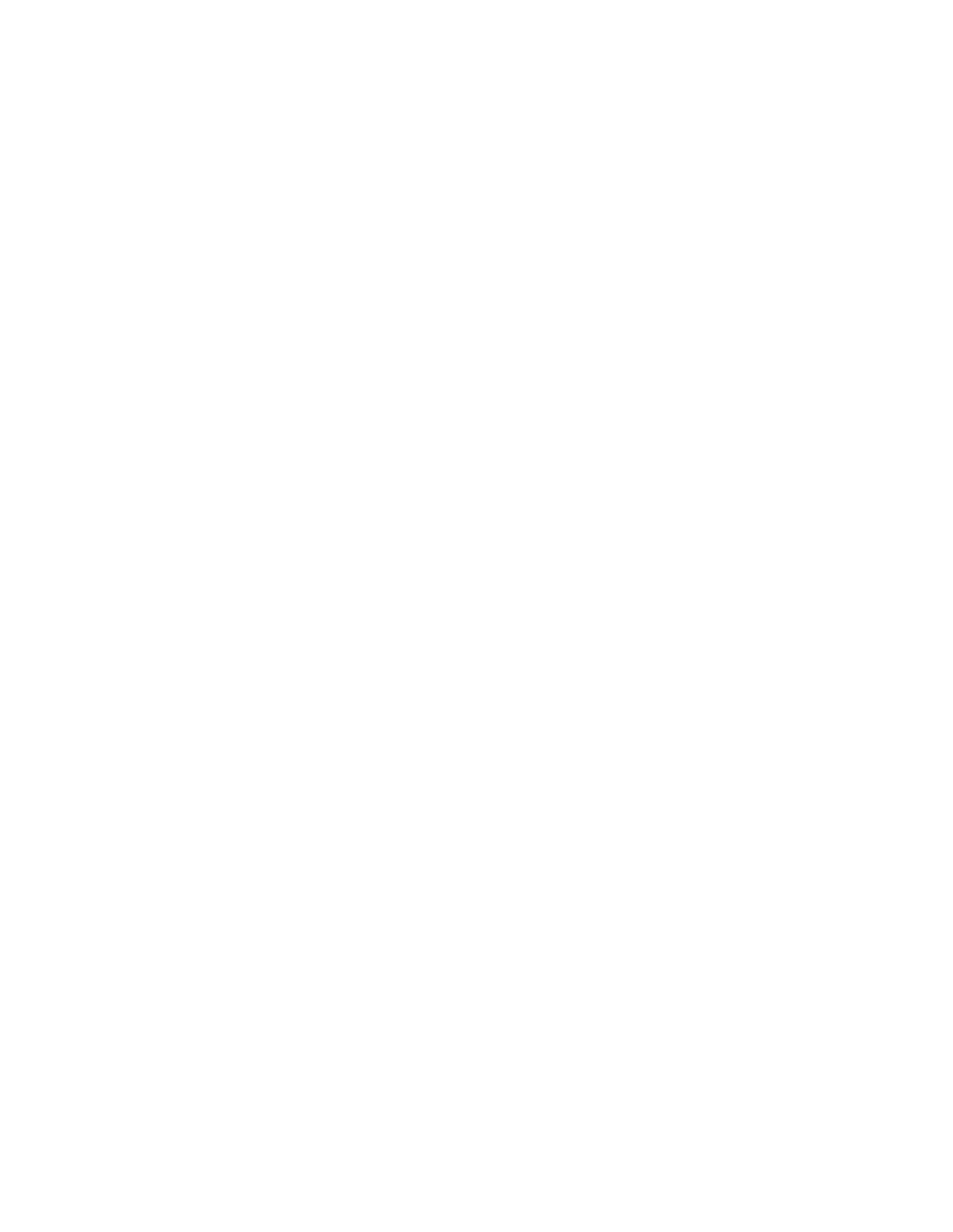#### **Model 6512 Electrometer Board, Parts List**

| <b>CIRCUIT DESIG.</b>         | <b>DESCRIPTION</b>                                                       | <b>KEITHLEY</b><br>PART NO. |
|-------------------------------|--------------------------------------------------------------------------|-----------------------------|
| C301,302                      | CAPACITOR, ELECTROLYTIC                                                  | $C-240-4.7$                 |
| C303,304                      | CAPACITOR, ELECTROLYTIC                                                  | $C-240-10$                  |
| C305                          | CAP,1500UF,-20,+100%,25V,ALUM ELEC                                       | $C-314-1500$                |
| C306                          | CAP, 470UF, -20+100%, 16V ALUMINUM                                       | $C-313-470$                 |
| C307                          | CAP, .001PF, 2.5%, 630V POLYESTER                                        | $C-252-001$                 |
| C308                          | CAP, 10PF, 10%, 1000V, CERAMIC                                           | $C-64-10P$                  |
| C309,310,313,314              | CAP, 10UF,-20+100%,25V,ALUM ELEC                                         | $C-314-10$                  |
| C311.317                      | CAP, 470UF, +100 TO -10%, 50V, ALUM ELEC                                 | $C-276-470$                 |
| C312                          | CAPACITOR, POLYSTYRENE                                                   | $C-31-5P$                   |
| C315,316                      | CAP, 1000UF, -20+100%, 16V ALUMINUM                                      | $C-313-1000$                |
| C318                          | CAP,22PF,5%,500V,POLYSTYRENE                                             | $C-138-22P$                 |
| C319                          | CAP, 01UF, 20%, 500V, CERAMIC                                            | $C-22-01$                   |
| C320                          | CAP,470PF,10%, 1000V CERAMIC                                             | C-64-470P                   |
| C321                          | CAP, .02UF, 20%, 500V, CERAMIC                                           | $C-22-.02$                  |
| C322                          | CAP, 390PF, 5%, 500V, POLYSTYRENE                                        | C-138-390P                  |
|                               |                                                                          |                             |
| CR301,302,319,320             | DIODE, SILICON, IN4006 (D0-41)                                           | <b>RF-38</b>                |
| CR303-307,314,317,318,322,323 | DIODE, SILICON, IN4006 (D0-41)                                           | <b>RF-38</b>                |
| CR311                         | DIODE, BRIDGE, VM18                                                      | RF-52                       |
| CR315,316,321                 | DIODE, SILICON, IN4148 (DO-35)                                           | <b>RF-28</b>                |
| J1020                         | PIN, CONTACT                                                             | CS-357                      |
| K301,302                      | RELAY (DPST)                                                             | <b>RL-86</b>                |
| K303-306                      | <b>RELAY</b>                                                             | <b>RL-44</b>                |
| K307-312                      | RELAY (SPST)                                                             | <b>RL-70</b>                |
| P1014                         | CABLE ASSEMBLY, 14 CONDUCTOR                                             | CA-27-2                     |
| Q301,304,306                  | <b>TRANSISTOR</b>                                                        | TG-146-1                    |
| Q302                          | TRANS, N CHANNEL FET, 2N4392 (TO-92)                                     | TG-128-1                    |
| Q303,305,307                  | <b>TRANSISTOR</b>                                                        | $TG-147-1$                  |
| Q308                          | SELECTION, TG-227                                                        | 617-607C                    |
| Q309                          | <b>TRANSISTOR</b>                                                        | TG-145                      |
| Q310                          | <b>TRANSISTOR</b>                                                        | TG-177                      |
| Q311                          | TRANS, DUAL NPN IT121 (TO-52)                                            | <b>TG-91</b>                |
| R301,302,320,321              | RES, 330K, 10%, 1/2W, COMPOSITION                                        | $R-1-330K$                  |
| R303                          | RESISTOR, METAL FILM                                                     | R-283-900K                  |
| R304                          | RES NET, 900,90,10, .05%                                                 | TF-191                      |
| R305.308                      | RESISTOR, ENAMEL                                                         | R-329-10K<br>R-88-768       |
| R306,307<br>R309,323,324      | RES, 768, 1%, 1/8W, METAL FILM<br>RES, 100,5%, 1/4W, COMPOSITION OR FILM | $R-76-100$                  |
| R311                          | RES, 180,5%, 1/4W, COMPOSITION OR FILM                                   | $R-76-180$                  |
| R312                          | RES, 100, .1%, 1/2W METAL FILM                                           | R-169-100                   |
| R313                          | <b>SELECTION</b>                                                         | 617-601                     |
| R314,348                      | POT, 10K, 10%, .5W, NON-WIREWOUND                                        | RP-104-10K                  |
| R315                          | RES, 1.87K, 1%, 1/8W METAL FILM                                          | R-88-1.87K                  |
| R316                          | RES, 2.78K, .1%, 1/10W, METAL FILM                                       | R-263-2.78K                 |
| R317                          | RES, 5.025K, 1%, 1/10W, METAL FILM                                       | R-263-5.025K                |
| R318                          | RES, 5.1K, 5%, 1/4W, COMPOSITION OR FILM                                 | $R-76-5.1K$                 |
| R319,329,337                  | RES, 2.2K, 5%, 1/4W, COMPOSITION OR FILM                                 | $R-76-2.2K$                 |
| R322                          | RES, 100K, 0.1% 1/2W METAL FILM                                          | R-169-100K                  |
| R324,327                      | RES, 560, 10%, 1/2W, COMPOSITION                                         | $R-1-560$                   |
| R326                          | RES,47,5%,1/4W,COMPOSITION OR FILM                                       | R-76-47                     |
| R328,354                      | RES, 5.1K, 5%, 1/4W, COMPOSITION OR FILM                                 | $R-76-5.1K$                 |
| R330                          | RES, 100G, 2%, 1.5W, HY MEG                                              | R-289-100G                  |
| R331                          | RES, 100M, .50%, 1/4W, METAL OXIDE                                       | $R-269-100M$                |
| R332                          | <b>RESISTOR, EPOXY</b>                                                   | R-319-250G                  |
| R333,355                      | RES, 100K, 5%, 1/4W, COMPOSITION OR FILM                                 | R-76-100K                   |
| R334<br>R335,336              | RES, 10M, 5%, 1/4W, COMPOSITION OR FILM<br><b>RESISTOR SET</b>           | $R-76-10M$<br>R-322         |
| R338,339                      | THERMISTOR, PTC                                                          | $RT-12$                     |
| R340                          | RES, 4.02K, 1%, 1/8W, METAL FILM                                         | $R-88-4.02K$                |
| R341                          | RES, 402, 1%, 1/8W METAL FILM                                            | R-88-402                    |
| R342                          | RES, 40.2, 1%, 1/8W METAL FILM                                           | R-88-40.2                   |
| R344                          | RES, 715, 1%, 1/8W METAL FILM                                            | R-88-715                    |
| R345                          | RES, 243, 1%, 1/8W, METAL FILM                                           | R-88-243                    |
| R346                          | RES, 270, 5%, 1/4W, COMPOSITION OR FILM                                  | R-76-270                    |
| R347                          | RES, 560, 5%, 1/4W, COMPOSITION OR FILM                                  | R-76-560                    |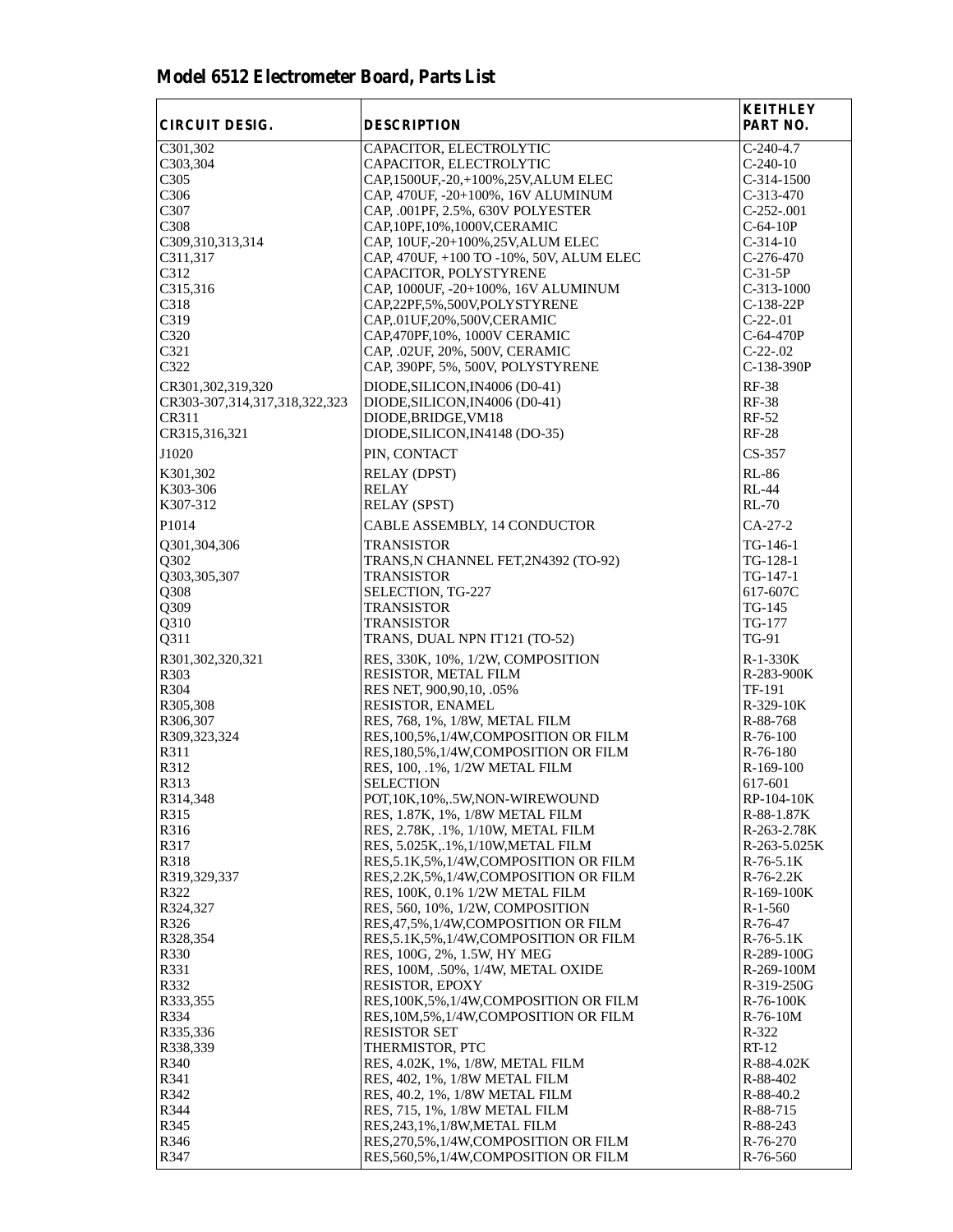#### **Model 6512 Electrometer Board, Parts List (cont.)**

| CIRCUIT DESIG. | <b>DESCRIPTION</b>                       | <b>KEITHLEY</b><br>PART NO. |
|----------------|------------------------------------------|-----------------------------|
| R349           | RES, 5.6K, 5%, 1/4W, COMPOSITION OR FILM | $R-76-5.6K$                 |
| R350           | RES, 150K, 5%, 1/4W COMPOSITION OR FILM  | R-76-150K                   |
| R351           | RES, 16.5K, 1%, 1/8W METAL FILM          | $R-88-16.5K$                |
| R352           | RES, 24.9K, 1%, 1/8W, METAL FILM         | R-88-24.9K                  |
| U301           | IC.8 STAGE SHIFT/STORE REGISTER.4094     | $IC-251$                    |
| U302.303       | IC.HEX INVERTER.74HC04                   | $IC-354$                    |
| U304           | IC, 18V OP-AMP, 741                      | $IC-42$                     |
| U306           | IC <sub>,+5</sub> V REGULATOR,500mA,7805 | $IC-93$                     |
| U307           | IC, 3-TERM ADJ REGULATOR LM337           | $IC-345$                    |
| U308           | IC, VAR POS VOLTAGE REG, 100MA, 78L05A   | $IC-223$                    |
| U309           | IC.20V OP-AMP.1012                       | $IC-394$                    |
| <b>VR301</b>   | <b>SELECTION</b>                         | 617-601                     |
| VR302.303      | DIODE, ZENER 9.1V, IN4739A (DO-35)       | DZ-56                       |
| <b>VR304</b>   | DIODE, ZENER 33V, IN4752A (DO-41)        | DZ-68                       |
| W303           | CONN, 4 PIN                              | $CS-339-4$                  |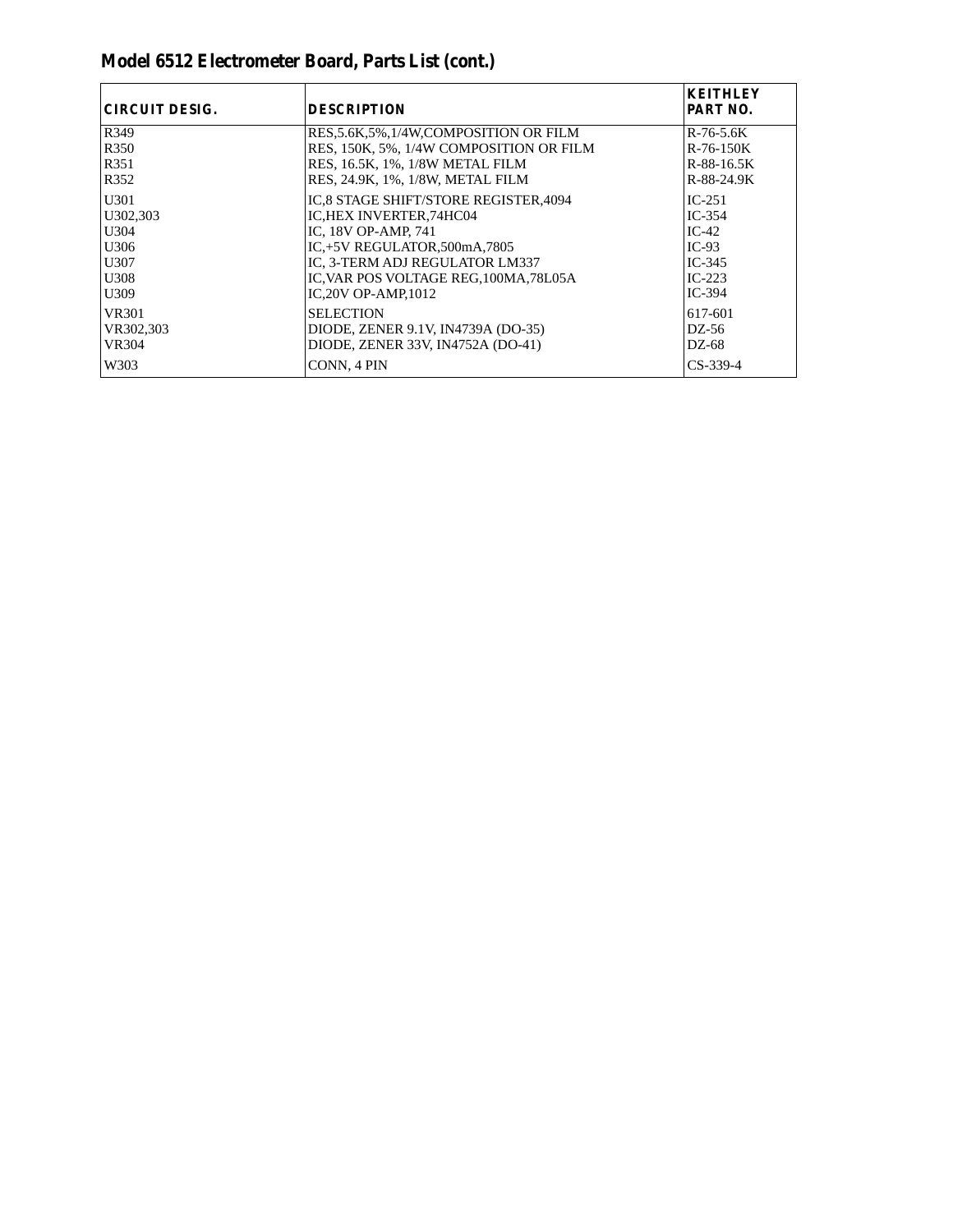|  | <b>Model 6512 Mechanical, Parts List</b> |  |
|--|------------------------------------------|--|
|--|------------------------------------------|--|

| <b>DESCRIPTION</b>               | <b>KEITHLEY PART NO.</b> |
|----------------------------------|--------------------------|
| SHIELD, BOTTOM                   | 617-314                  |
| <b>SOLDER LUG</b>                | $LIJ-7$                  |
| CONNECTOR, BNC                   | $CS-520$                 |
| <b>PUSHBUTTON</b>                | 228-317-4                |
| <b>PUSHBUTTON</b>                | 228-317-6B               |
| <b>SHIELD, BOTTOM COVER</b>      | 617-305B                 |
| <b>SHIELD, INPUT TUBE</b>        | 30472                    |
| <b>BINDING POST, RED</b>         | $BP-11-2$                |
| CAP, PROTECTIVE                  | $CAP-30-1$               |
| CAP, 1000PF, 10%, 1000V, CERAMIC | $C-64-1000P$             |
| <b>PUSHBUTTON</b>                | 228-317-7                |
| <b>PUSHBUTTON</b>                | 228-317-5B               |
| <b>OVERLAY</b>                   | 6512-308A                |
| <b>SHORTING LINK</b>             | $BP-6$                   |
| <b>BINDING POST (METAL)</b>      | <b>BP-15</b>             |
| <b>BINDING POST, BLACK</b>       | $BP-11-0$                |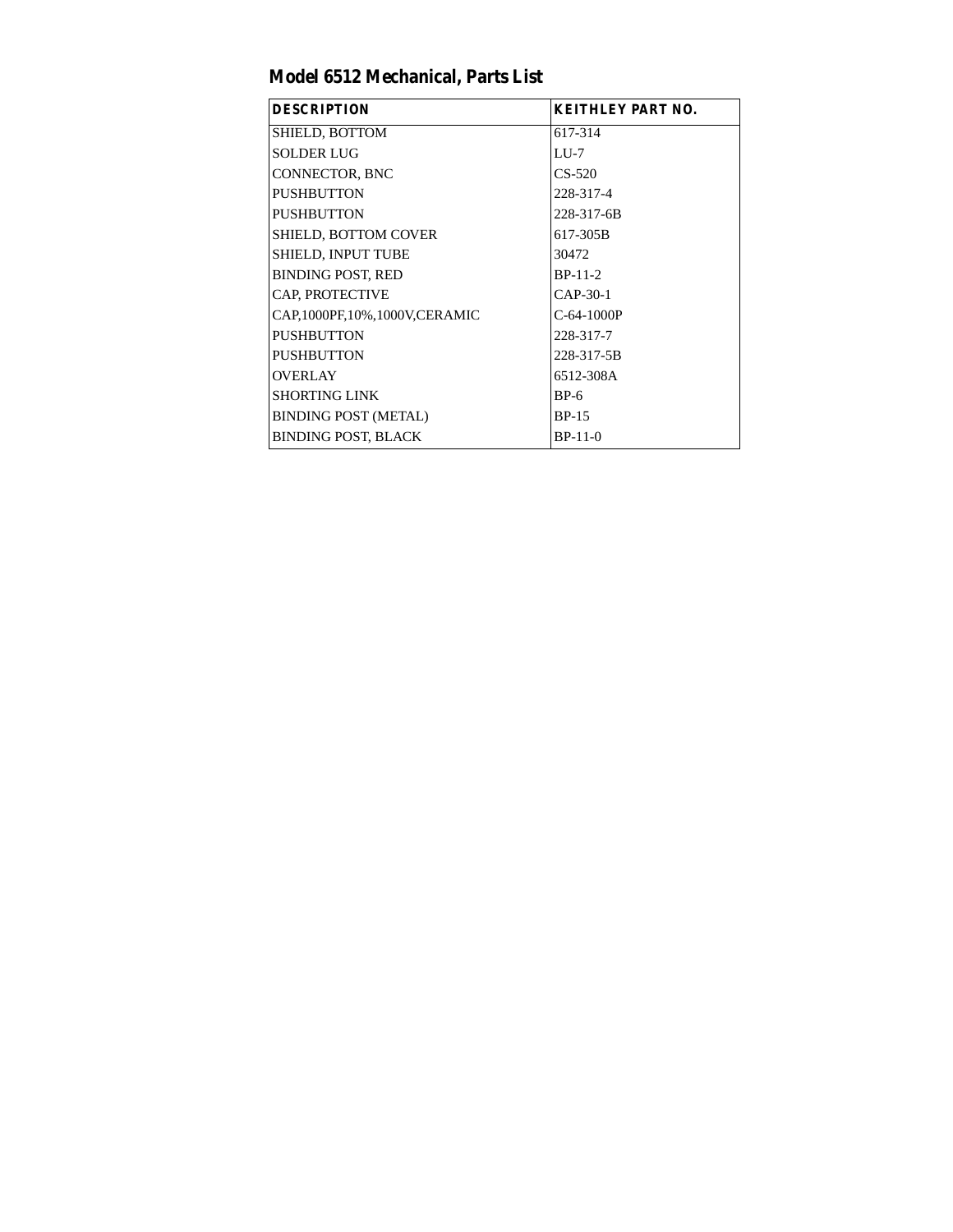### **A IEEE-488 Bus Overview**

#### **A.1 Introduction**

This appendix provides an overview of the IEEE-488 bus. For detailed Model 6512 programming information, refer to Section 3.

#### **A.2 Bus description**

The IEEE-488 bus, which is also frequently referred to as the GPIB (General Purpose Interface Bus), was designed as a parallel transfer medium to optimize data transfer without using an excessive number of bus lines. In keeping with this goal, the bus has only eight data lines that are used for both data and many commands. Five bus management lines and three handshake lines round out the complement of bus signal lines.

A typical configuration for controlled operation is shown in Figure A-1. The typical system will have at least one controller and one or more devices to which commands are given and, in most cases, from which data is received. Generally, there are three categories that describe device operation: controller, talker, and listener.

The controller does what its name implies: it controls other devices on the bus. A talker sends data (usually to the controller), while a listener receives data. Depending on the instrument, a particular device may be a talker only, a listener only, or both a talker and a listener.



*Figure A-1 IEEE-488 bus configuration*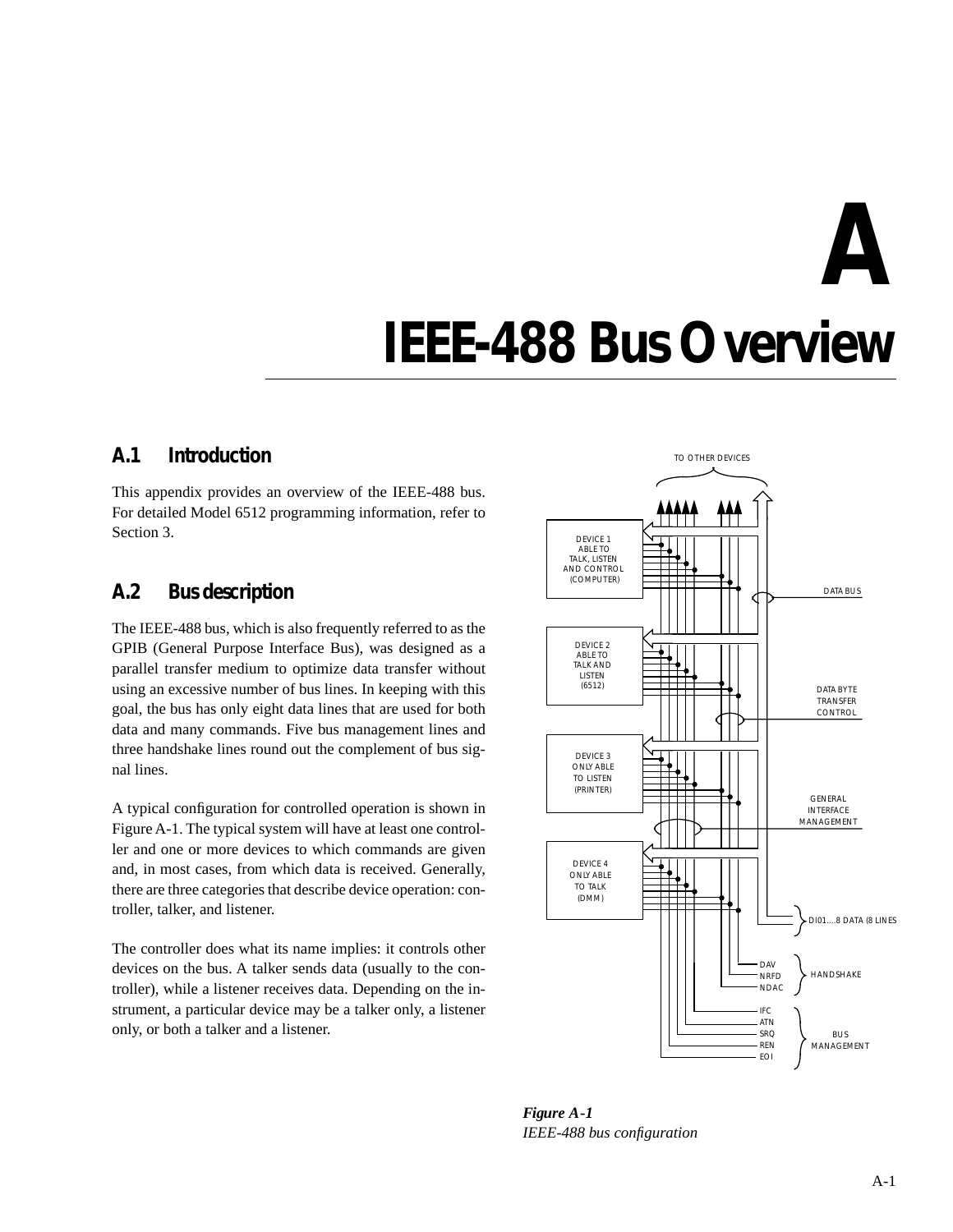There are two categories of controllers: system controller, and basic controller. Both are able to control other instruments, but only the system controller has the absolute authority in the system. In a system with more that one controller, only one controller may be active at any given time. Certain protocol is used to pass control from one controller to another.

The IEEE-488 bus is limited to 15 devices, including the controller. Thus, any number of talkers and listeners up to that limit may be present on the bus at one time. Although several devices may be commanded to listen simultaneously, the bus can have only one active talker for obvious reasons.

A device is placed in the talk or listen state by sending an appropriate talk or listen command. These talk and listen commands are derived from an instrument's primary address. The primary address may have any value between 0 and 30, and is generally set by rear panel DIP switches or programmed in from the front panel of the instrument. The actual listen address value sent out over the bus is obtained by ORing the primary address with  $20<sub>H</sub>$ . For example, if the primary address is 27 (1B<sub>H</sub>), the actual listen address is  $3B_H$  $(3B_H = 1B_H + 20_H)$ . In a similar manner, the talk address is obtained by ORing the primary address value with  $40<sub>H</sub>$ . With the present example, the talk address derived from a primary address of 27 decimal would be  $5B_H (5B_H = 1B_H + 40_H)$ .

The IEEE-488 standards also include another addressing mode called secondary addressing. Secondary addresses lie in the range of  $60<sub>H</sub>$ -7F<sub>H</sub>. Note, however, that many devices, including the Model 6512, do not use secondary addressing.

Once the device is properly addressed, appropriate bus transactions are set to take place. For example, if an instrument is addressed to talk, it will usually place its data on the bus one byte at a time. The listening device (usually the controller) will then read this information.

#### **A.3 IEEE-488 bus lines**

The signal lines on the IEEE-488 bus are grouped into three different categories: data lines, management lines, and handshake lines. The data lines handle bus data and commands, while the management and handshake lines ensure that proper data transfer and bus operation takes place. Each bus line is active low, with approximately zero volts representing a logic 1 (true). The following paragraphs describe the purpose of these lines, which are shown in Figure A-1.

#### **Data lines**

The IEEE-488 bus uses eight data lines that allow data to be transmitted and received in a bit-parallel, byte-serial manner. These lines use the convention DIO1-DIO8 instead of the more common D0-D7. DIO1 is the least significant bit, while DIO8 is the most significant bit. The data lines are bidirectional (with most devices), and, as with the remaining lines, low is considered to be true.

#### **Bus management lines**

The five bus management lines help to ensure proper interface control and management. These lines are used to send the uniline commands that are described in paragraph B.4.

ATN (Attention)—The ATN line is one of the more important management lines in that the state of this line determines how information on the data bus is to be interpreted.

IFC (Interface Clear)—As the name implies, the IFC line controls clearing of instruments (removing talkers and listeners) from the bus.

REN (Remote Enable)—The REN line is used to place instruments on the bus in the remote mode.

EOI (End or Identify)—The EOI line is usually used to mark the end of a multi-byte data transfer sequence.

SRQ (Service Request)—This line is used by devices when they require service from the controller.

#### **Handshake lines**

The bus uses three handshake lines that operate in an interlocked sequence. This method ensures reliable data transmission regardless of the transfer rate. Generally, data transfer will occur at a rate determined by the slowest active listener on the bus.

One of the three handshake lines is controlled by the source (the talker sending information), while the remaining two lines are controlled by accepting devices (the listener or listeners receiving the information). The three handshake lines are:

DAV (Data Valid)—The source controls the state of the DAV line to indicate to any listening devices whether or not data bus information is valid.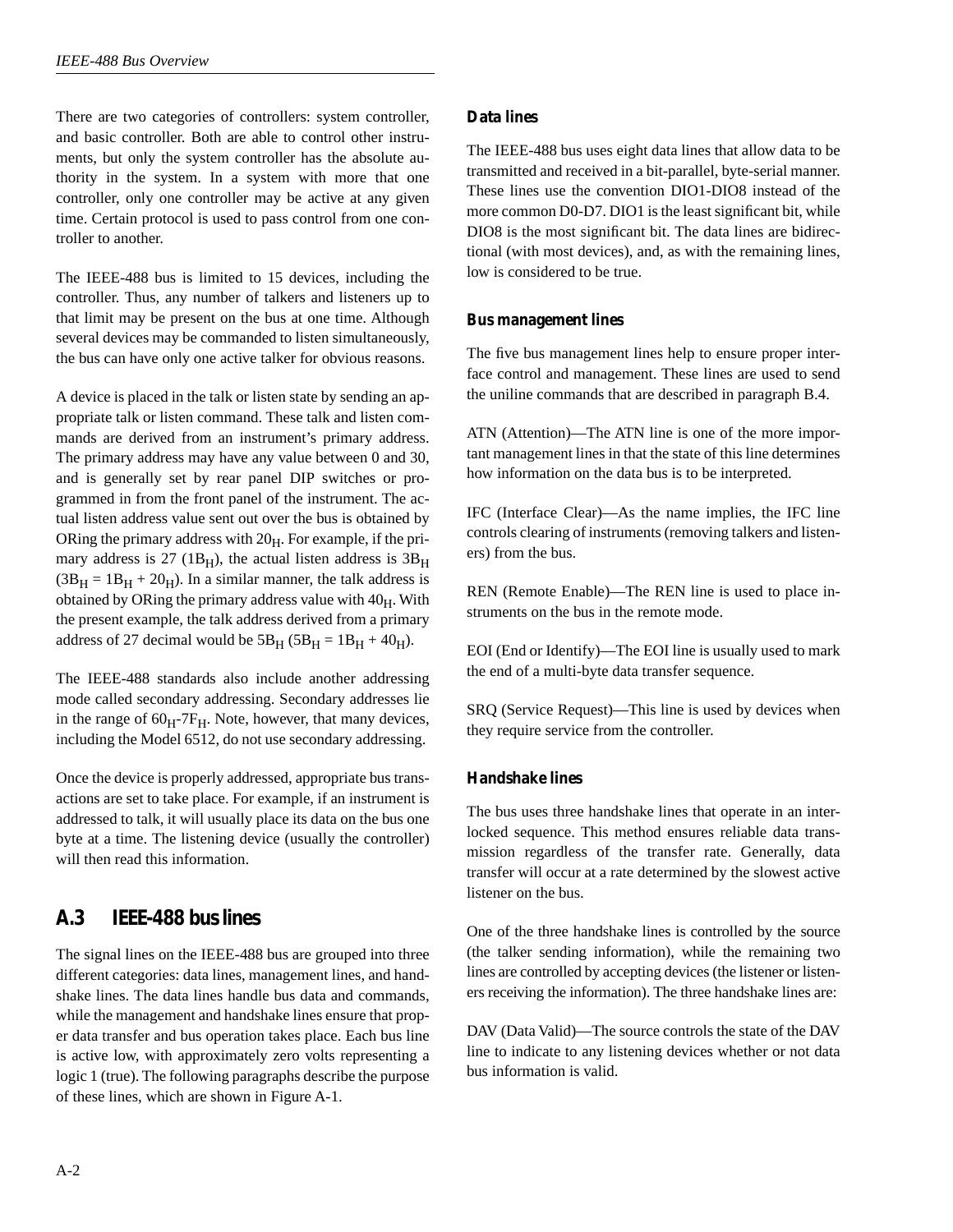NRFD (Not Ready For Data)—The acceptor controls the state of NRFD. It is used to signal to the transmitting device to hold off the byte transfer sequence.

NDAC (Not Data Accepted)—NDAC is also controlled by the accepting device.

The complete handshake sequence for one data byte in shown in Figure A-2. Once data is placed on the data lines, the source checks to see that NRFD is high, indicating that all active devices are ready. At the same time, NDAC should be low from the previous byte transfer. If these conditions are not met, the source must wait until NDAC and NRFD have the correct status. If the source is a controller, NRFD and NDAC must be stable for at least 100nsec after ATN is set true. Because of the possibility of a bus hang up, many controllers have timeout routines that display messages in case the transfer sequence stops for any reason.



*Figure A-2 IEEE-488 handshake sequence*

Once all NDAC and NRFD are properly set, the source sets DAV low, indicating to accepting devices that the byte on the data lines is now valid. NRFD will then go low, and NDAC will go high once all devices have accepted the data. Each device will release NDAC at its own rate, but NDAC will not be released to go high until all devices have accepted the data byte.

Once NDAC goes high, the source then sets DAV high to indicate that the data byte is no longer valid. NDAC is returned to its low state, and NRFD is released by each device at its own rate, until NRFD goes high when the slowest device is ready, and the bus is set to repeat the process with the next data byte.

The sequence just described is used to transfer data, talk and listen addresses, as well as multiline commands. The state of the ATN line determines whether the data bus contains data, addresses, or commands as described in the following paragraph.

#### **A.4 Bus commands**

While hardware aspects of the bus are essential, the interface would have minimal capabilities without appropriate commands to control communications among the various devices on the bus. This paragraph briefly describes the purposes of the various device commands, which are grouped into the following three general categories:

Uniline Commands—Sent by setting the corresponding bus line true.

Multiline Commands—General bus commands, which are sent over the data lines with ATN true (low).

Device-dependent Commands—Special commands whose meanings depend on device configuration; sent over the data lines with ATN high (false).

These bus commands and their general purposes are summarized in Table A-1.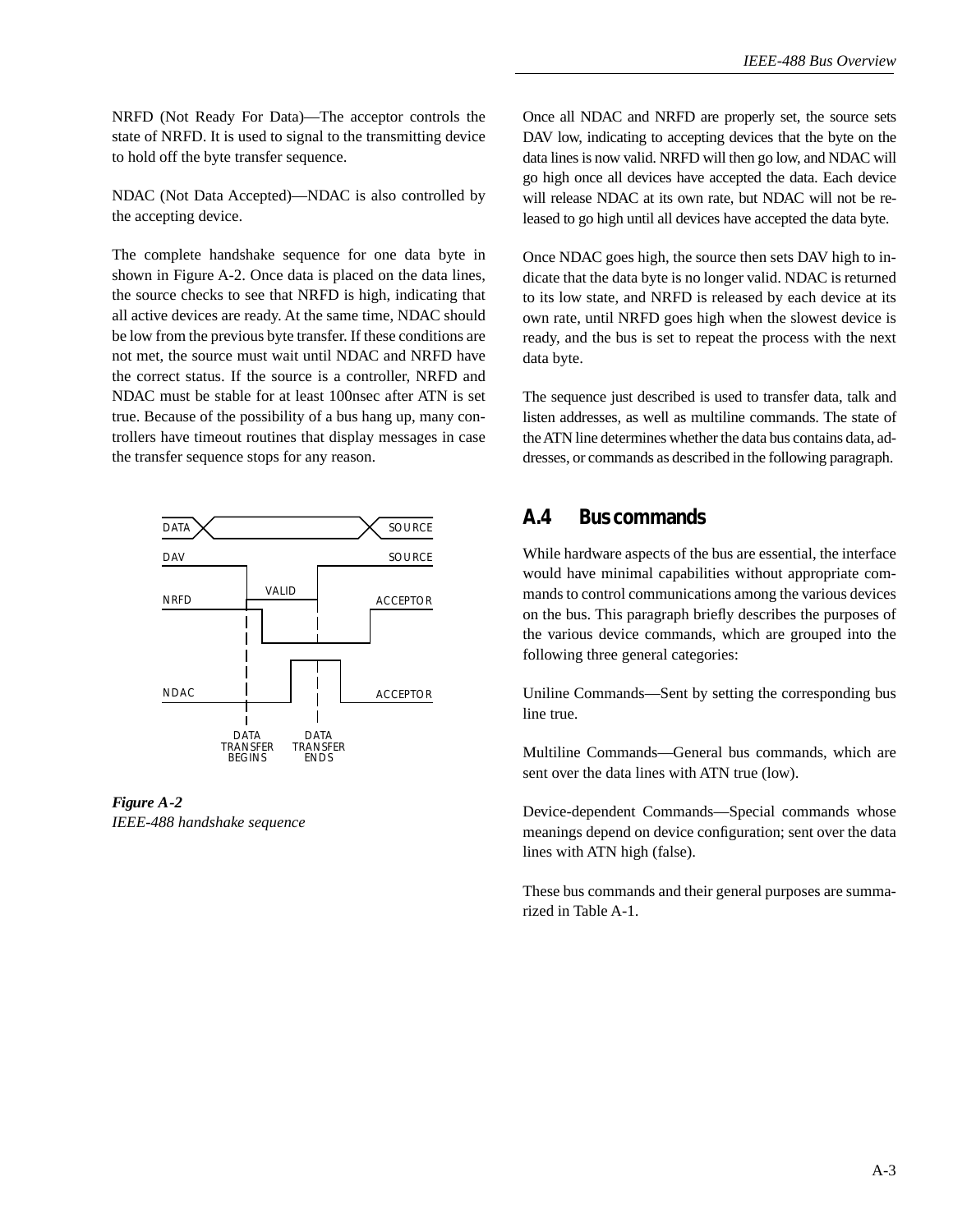#### *Table A-1*

| <b>Command type</b> | Command    |                          | Comments                              |
|---------------------|------------|--------------------------|---------------------------------------|
| Uniline             | <b>REN</b> | (Remote Enable)          | Set up for remote operation.          |
|                     | <b>EOI</b> | (End or Identify)        | Marks end of transmission.            |
|                     | <b>IFC</b> | (Interface Clear)        | Clears interface.                     |
|                     | <b>ATN</b> | (Attention)              | Defines bus contents.                 |
|                     | <b>SRQ</b> | (Service Request)        | Device requesting service.            |
| Multiline           |            |                          |                                       |
| Universal           | <b>LLO</b> | (Local Lockout)          | Locks out front panel controls.       |
|                     | <b>DCL</b> | (Device Clear)           | Returns device to default conditions. |
|                     | <b>SPE</b> | (Serial Poll Enable)     | Enables serial polling.               |
|                     | <b>SPD</b> | (Serial Poll Disable)    | Disables serial polling.              |
|                     |            |                          |                                       |
| Addressed           | <b>SDC</b> | (Selective Device Clear) | Returns to default conditions.        |
|                     | <b>GTL</b> | (Go To Local)            | Cancels remote state.                 |
|                     | <b>GET</b> | (Group Execute Trigger)  | Triggers device for reading.          |
|                     |            |                          |                                       |
| <b>Unaddressed</b>  | UNL        | Unlisten                 | Removes all listeners from bus.       |
|                     | <b>UNT</b> | (Untalk)                 | Removes talker from bus.              |
| Device-dependent*   |            |                          | Programs Model 6512 operating modes.  |

*IEEE-488 bus command summary*

\* See Section 3 for a complete description of device-dependent commands.

#### **Uniline commands**

ATN, IFC, and REN are asserted only by the controller. SRQ is asserted by an external device. EOI may be asserted either by the controller or other devices depending on the direction of data transfer. The following is a description of each command. Each command is sent by setting the corresponding bus line true.

REN (Remote Enable)—REN is sent to set up instruments on the bus for remote operation. Generally, REN should be asserted before attempting to program instruments over the bus.

EOI (End or Identify)—EOI is used to positively identify the last byte in a multi-byte transfer sequence, thus allowing data words of various lengths to be transmitted easily.

IFC (Interface Clear)—IFC is used to clear the interface and return all devices to the talker and listener idle states.

ATN (Attention)—The controller asserts ATN while transmitting addresses or multiline commands.

SRQ (Service Request)—SRQ is asserted by a device when it requires service from a controller.

#### **Universal commands**

Universal commands are those multiline commands that require no addressing. All devices equipped to implement such commands will do so simultaneously when the command is transmitted. As with all multiline commands, these commands are transmitted with ATN true.

LLO (Local Lockout)—LLO is sent to instruments to lock out their front panel controls.

DCL (Device Clear)—DCL is used to return instruments to some default state. Usually, instruments return to their power-up conditions.

SPE (Serial Poll Enable)—SPE is the first step in the serial polling sequence, which is used to determine which device has requested service.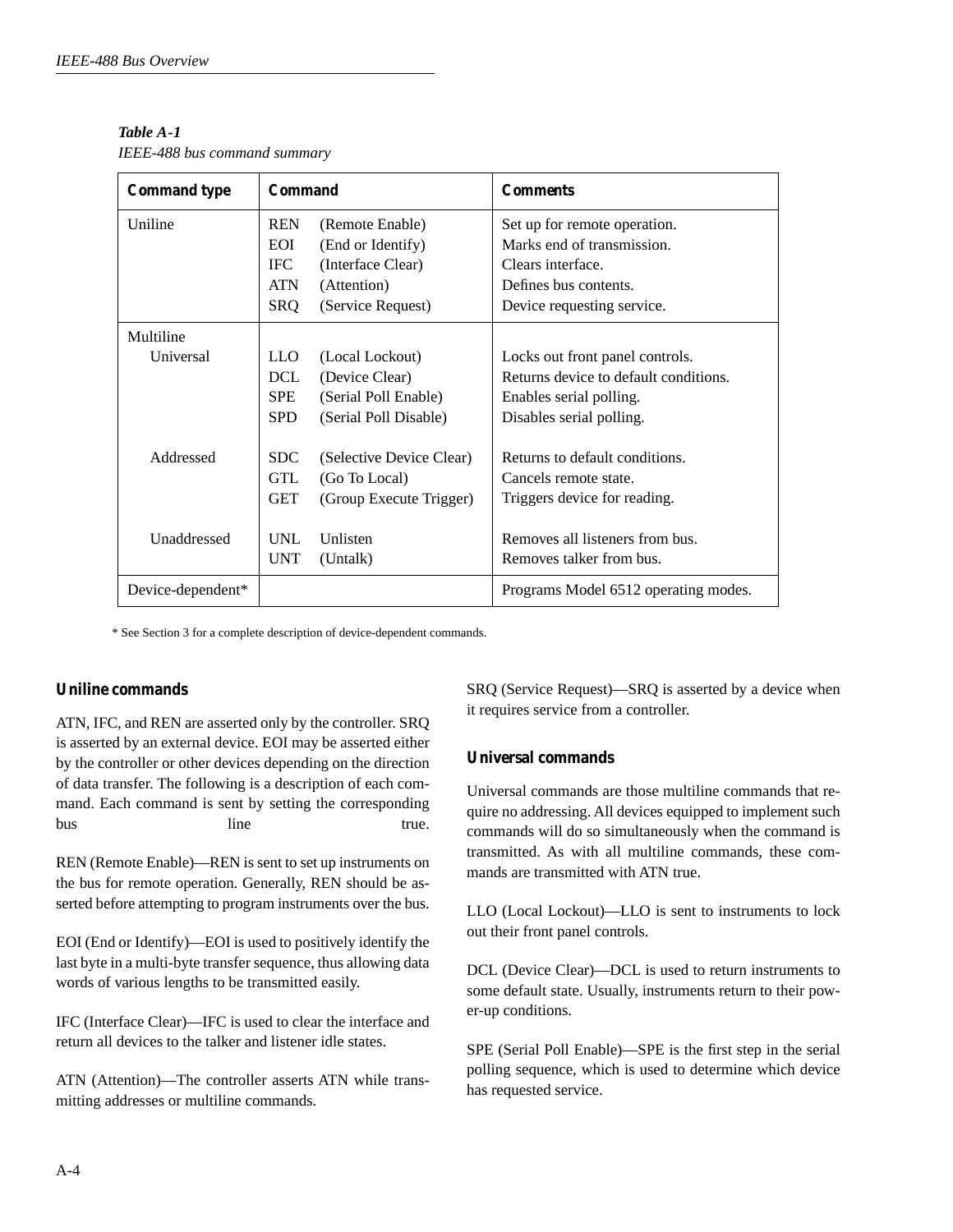SPD (Serial Poll Disable)—SPD is used by the controller to remove all devices on the bus from the serial poll mode and is generally the last command in the serial polling sequence.

#### **Addressed commands**

Addressed commands are multiline commands that must be preceded by the device listen address before that instrument will respond to the command in question. Note that only the addressed device will respond to these commands:

SDC (Selective Device Clear)—The SDC command performs essentially the same function as the DCL command except that only the addressed device responds. Generally, instruments return to their power-up default conditions when responding to the SDC command.

GTL (Go To Local)—The GTL command is used to remove instruments from the remote mode. With some instruments, GTL also unlocks front panel controls if they were previously locked out with the LLO command.

GET (Group Execute Trigger)—The GET command is used to trigger devices to perform a specific action that depends on device configuration (for example, take a reading). Although GET is an addressed command, some devices may respond to GET without addressing.

#### **Unaddress commands**

The two unaddress commands are used by the controller to remove any talkers or listeners from the bus. ATN is true when these commands are asserted.

UNL (Unlisten)—Listeners are placed in the listener idle state by the UNL command.

UNT (Untalk)—Any previously commanded talkers will be placed in the talker idle state by the UNT command.

#### **Device-dependent commands**

The meaning of the device-dependent commands will depend on the configuration of the instrument. Generally, these commands are sent as one or more ASCII characters that tell the device to perform a specific function. For example, the command sequence F0X is used to place the Model 6512 in the volts mode. The IEEE-488 bus actually treats these commands as data in that ATN is false when the commands are transmitted.

#### **A.5 Command codes**

Each multiline command is given a unique code that is transmitted over the bus as 7 bit ASCII data. This section briefly explains the code groups, which are summarized in Figure A-3.

Addressed Command Group (ACG)—Addressed commands and corresponding ASCII codes are listed in columns 0(A) and  $0(B)$ .

Universal Command Group (UCG)—Universal commands and values are listed in columns 1(A) and 1(B).

Listen Address Group (LAG)—Columns 2(A) through 3(B) list codes for commands in this address group. For example, if the primary address of the instrument is 27, the LAG byte will be an ASCII left bracket.

Talk Address Group (TAG)—TAG primary address values and corresponding ASCII characters are listed in columns  $4(A)$  through  $5(B)$ .

The preceding address groups are combined together to form the Primary Command Group (PCG). The bus also has another group of commands, called the Secondary Command Group (SCG). These are listed in Figure A-3 for informational purposes only; the Model 6512 does not have secondary addressing capabilities.

Note that these commands are normally transmitted with the 7 bit code listed in Figure A-3. For many devices, the condition of DIO8 is unimportant. However, many devices may require that DIO8 has a value of logic 0 (high) to properly send commands.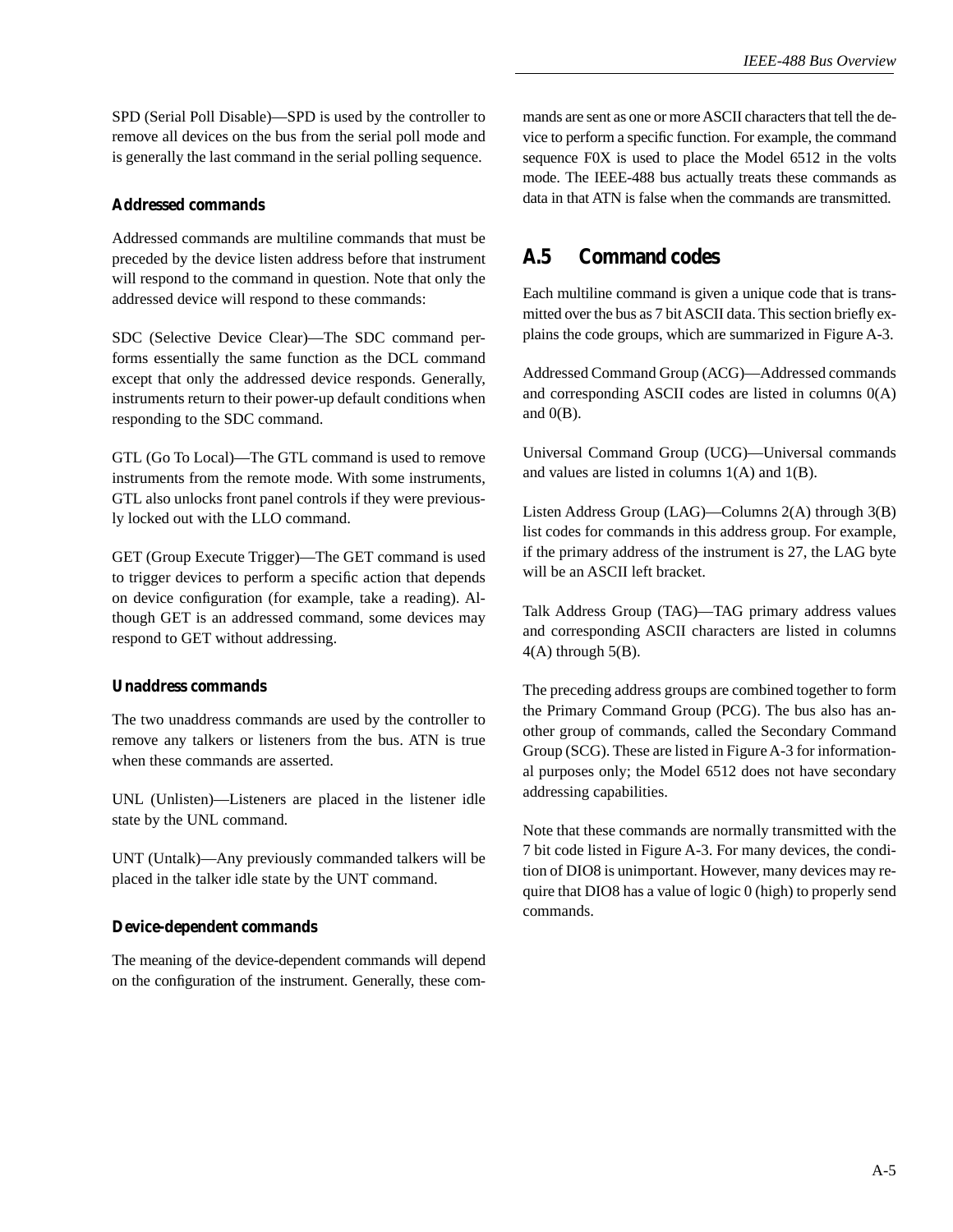|                                 | $\sqrt{1}$ (B)                  |                         |                                                                                                                                                                                                                                                                                                                                                                                                                                                                                            |             |                                                                                            |  |                                                   |                                 |        |  |
|---------------------------------|---------------------------------|-------------------------|--------------------------------------------------------------------------------------------------------------------------------------------------------------------------------------------------------------------------------------------------------------------------------------------------------------------------------------------------------------------------------------------------------------------------------------------------------------------------------------------|-------------|--------------------------------------------------------------------------------------------|--|---------------------------------------------------|---------------------------------|--------|--|
| $\times - - \circ$              | 7(A)                            |                         | $\mathfrak{Q} \sigma \vdash \mathfrak{A} + \mathfrak{I} \geq \mathfrak{Z} \times \mathfrak{A} \mathfrak{A} \hookrightarrow \cdots \hookrightarrow \mathbb{H}$                                                                                                                                                                                                                                                                                                                              |             |                                                                                            |  |                                                   |                                 |        |  |
|                                 | 6(B)                            |                         |                                                                                                                                                                                                                                                                                                                                                                                                                                                                                            |             |                                                                                            |  |                                                   |                                 |        |  |
| $\times$ – – 0                  | 6(4)                            |                         | ¤ Q U U ⊕ ← D Q ← D → W → E C O                                                                                                                                                                                                                                                                                                                                                                                                                                                            |             |                                                                                            |  |                                                   |                                 |        |  |
| <b>a</b> condbA<br>Primary      | 5 (B)                           |                         |                                                                                                                                                                                                                                                                                                                                                                                                                                                                                            |             |                                                                                            |  |                                                   |                                 |        |  |
| $\times$ 0 $ -$                 | 5(A)                            |                         | $\begin{tabular}{l} $\mathbb{L} \cup \mathbb{R} \cup \mathbb{R} \cup \mathbb{R} \cup \mathbb{R} \cup \mathbb{R} \cup \mathbb{R} \cup \mathbb{R} \cup \mathbb{R} \cup \mathbb{R} \cup \mathbb{R} \cup \mathbb{R} \cup \mathbb{R} \cup \mathbb{R} \cup \mathbb{R} \cup \mathbb{R} \cup \mathbb{R} \cup \mathbb{R} \cup \mathbb{R} \cup \mathbb{R} \cup \mathbb{R} \cup \mathbb{R} \cup \mathbb{R} \cup \mathbb{R} \cup \mathbb{R} \cup \mathbb{R} \cup \mathbb{$                             |             |                                                                                            |  |                                                   |                                 |        |  |
| <b>Address</b><br>Primary       | 4 (B)                           |                         | o - 23456789 2 1 2 2 1 2 1                                                                                                                                                                                                                                                                                                                                                                                                                                                                 |             |                                                                                            |  |                                                   |                                 |        |  |
| $\times$ 0 $ -$                 | 4(A)                            |                         | $@$ $Q$ $@$ $Q$ $@$ $Q$ $@$ $Q$ $@$ $T$ $  \leq$ $ \geq$ $\geq$ $C$                                                                                                                                                                                                                                                                                                                                                                                                                        |             |                                                                                            |  |                                                   |                                 |        |  |
| <b>a</b> condbA<br>Primary      | 3 (B)                           |                         | $\begin{array}{l} \mathcal{L}\mathrel{\dot{P}}\mathrel{\dot{P}}\mathrel{\dot{P}}\mathrel{\dot{P}}\mathrel{\dot{P}}\mathrel{\dot{P}}\mathrel{\dot{P}}\mathrel{\dot{P}}\mathrel{\dot{P}}\mathrel{\dot{P}}\mathrel{\dot{P}}\mathrel{\dot{P}}\mathrel{\dot{P}}\mathrel{\dot{P}}\mathrel{\dot{P}}\mathrel{\dot{P}}\mathrel{\dot{P}}\mathrel{\dot{P}}\mathrel{\dot{P}}\mathrel{\dot{P}}\mathrel{\dot{P}}\mathrel{\dot{P}}\mathrel{\dot{P}}\mathrel{\dot{P}}\mathrel{\dot{P}}\mathrel{\dot{P}}$   |             |                                                                                            |  |                                                   |                                 |        |  |
| $\times$ 0 $ -$                 | 3(A)                            |                         | $O \leftarrow$ $O \leftarrow$ $O \leftarrow$ $O \leftarrow$ $O \leftarrow$ $O \leftarrow$ $O \leftarrow$ $O \leftarrow$ $O \leftarrow$ $O \leftarrow$ $O \leftarrow$ $O \leftarrow$ $O \leftarrow$ $O \leftarrow$ $O \leftarrow$ $O \leftarrow$ $O \leftarrow$ $O \leftarrow$ $O \leftarrow$ $O \leftarrow$ $O \leftarrow$ $O \leftarrow$ $O \leftarrow$ $O \leftarrow$ $O \leftarrow$ $O \leftarrow$ $O \leftarrow$ $O \leftarrow$ $O \leftarrow$ $O \leftarrow$ $O \leftarrow$ $O \left$ |             |                                                                                            |  |                                                   |                                 |        |  |
| <b>Address</b><br>Primary       | 2(B)                            |                         | O - 2 m 4 m 6 L 8 0 5 L 5 15 H 5                                                                                                                                                                                                                                                                                                                                                                                                                                                           |             |                                                                                            |  |                                                   |                                 |        |  |
| $\times$ $\circ$ $\sim$ $\circ$ | 2(A)                            |                         | 5 - - * * 6 % & .                                                                                                                                                                                                                                                                                                                                                                                                                                                                          |             |                                                                                            |  |                                                   |                                 |        |  |
| Command                         | 1(B)                            |                         | $\Xi$                                                                                                                                                                                                                                                                                                                                                                                                                                                                                      |             |                                                                                            |  |                                                   |                                 |        |  |
| $\times$ 0 0 $-$                | 1(A)                            |                         | H5883XKKBRSESS8888                                                                                                                                                                                                                                                                                                                                                                                                                                                                         |             |                                                                                            |  |                                                   |                                 |        |  |
| Command                         | (8)                             |                         | GTL                                                                                                                                                                                                                                                                                                                                                                                                                                                                                        |             | $\begin{array}{cc} \text{SDC}^* & \text{GFT}^* \\ \text{DFC}^* & \text{GFT}^* \end{array}$ |  |                                                   |                                 |        |  |
| $\times$ 0 0 0                  | $\mathfrak{a}$                  |                         | S S C S S S S B B F F P F & 8 a                                                                                                                                                                                                                                                                                                                                                                                                                                                            |             |                                                                                            |  |                                                   |                                 |        |  |
|                                 | Column-><br>Row                 |                         | $\cdot$ $\alpha$ $\alpha$ $\alpha$ $\alpha$ $\alpha$ $\alpha$ $\alpha$ $\beta$ $\alpha$ $\beta$ $\gamma$ $\alpha$ $\beta$ $\gamma$ $\gamma$ $\beta$                                                                                                                                                                                                                                                                                                                                        |             |                                                                                            |  |                                                   |                                 |        |  |
|                                 | റ് <sup>→</sup>                 |                         | - - - - - - - - - - - - - - - -                                                                                                                                                                                                                                                                                                                                                                                                                                                            |             |                                                                                            |  |                                                   |                                 |        |  |
|                                 | $\overline{\Omega} \rightarrow$ | $\circ$ $\circ$ $\circ$ |                                                                                                                                                                                                                                                                                                                                                                                                                                                                                            | $O$ $O$ $r$ |                                                                                            |  | $\overline{\phantom{0}}$ $\overline{\phantom{0}}$ |                                 | $-001$ |  |
|                                 | പ്~                             |                         | $\circ$ $\circ$ $\circ$ $\circ$                                                                                                                                                                                                                                                                                                                                                                                                                                                            |             |                                                                                            |  |                                                   | $\circ$ $\circ$ $\circ$ $\circ$ |        |  |
|                                 | പ്~                             |                         | 0 0 0 0 0 0 0 0                                                                                                                                                                                                                                                                                                                                                                                                                                                                            |             |                                                                                            |  |                                                   |                                 |        |  |
| <b>1</b> 1 1 1                  | Bits                            |                         |                                                                                                                                                                                                                                                                                                                                                                                                                                                                                            |             |                                                                                            |  |                                                   |                                 |        |  |

| *PPC (PARALLEL POLL CONFIGURE) PPU (PARALLEL POLL UNCONFIGURE), | and TCT (TAKE CONTROL) not implemented by Model 6512 | Note: $D_0 = DIO1$ $D_7 = DIO8$ ; $X = D0n'1$ C. |
|-----------------------------------------------------------------|------------------------------------------------------|--------------------------------------------------|
|                                                                 |                                                      |                                                  |

| <b>Figure A-3</b> |
|-------------------|
| Command groups    |

ADDRESSED COMMAND GROUP (ACG)

UNIVERSAL COMMAND GROUP (UCG)

LISTEN GROUP (LAG) ADDRESS

PRIMARY COMMAND GROUP (PCG)

SECONDARY COMMAND GROUP (SDC)

TALK<br>GROUP<br>(TAG)<br>(TAG) ADDRESS

*IEEE-488 Bus Overview*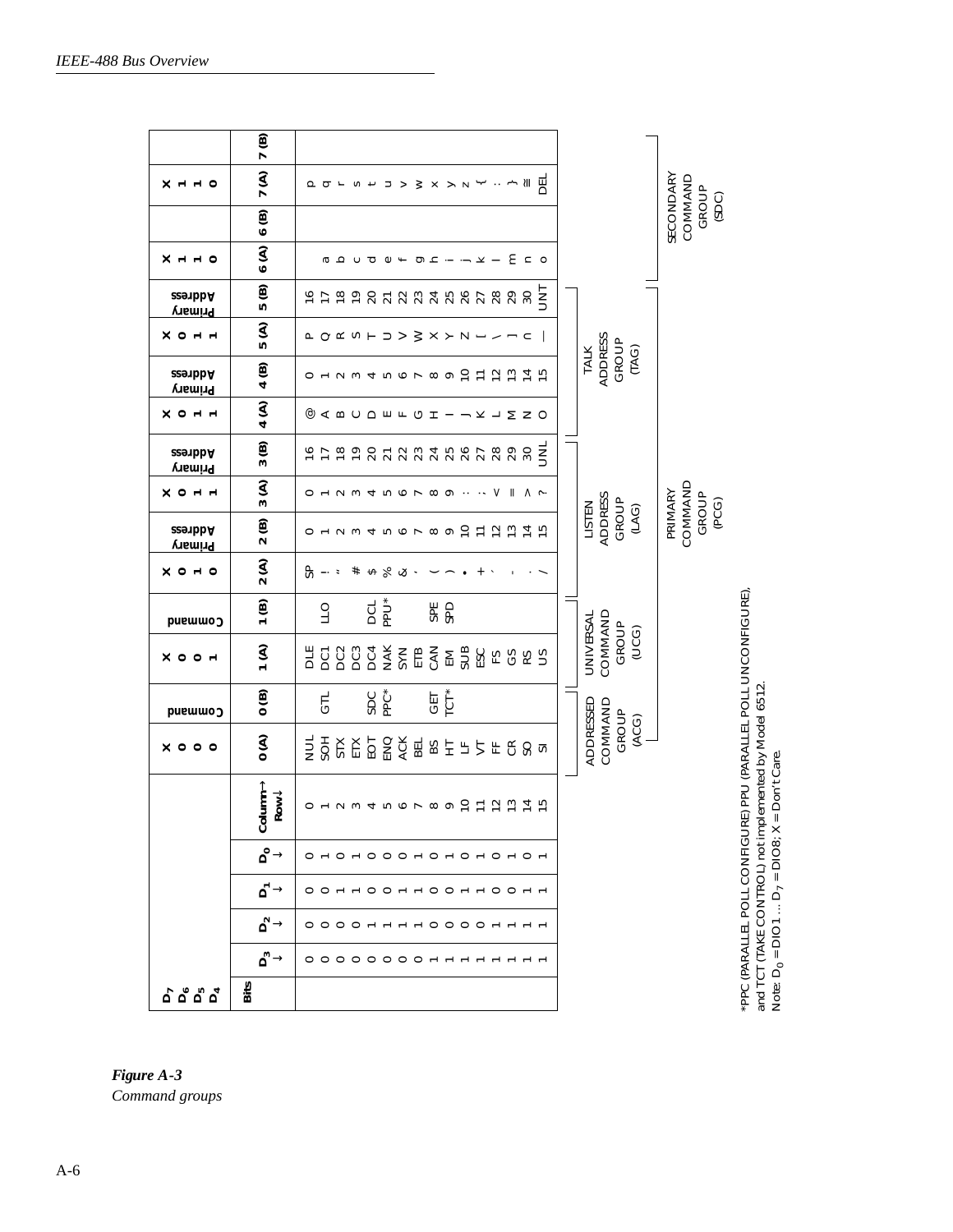# **B**

### **General Bus Commands**

#### **B.1 Introduction**

General bus commands are those commands such as DCL (Device Clear) that have the same general meaning regardless of the instrument. General commands supported by the Model 6512 are listed in Table B-1. Note that commands requiring addressing assume that the Model 6512 primary address is set to 27 (its default address).

#### **B.2 REN (Remote Enable)**

The remote enable command is sent to the Model 6512 by the controller to set up the instrument for remote operation. Generally, the instrument should be placed in the remote mode before you attempt to program it over the bus. Simply setting REN true will not actually place the instrument in the remote mode. Instead the instrument must be addressed to listen after setting REN true before it will go into remote.

*Table B-1 General bus commands*

| <b>Command</b>  | <b>Description</b>     | <b>Effect on Model 6512</b>             | <b>Typical controller</b><br>syntax* |
|-----------------|------------------------|-----------------------------------------|--------------------------------------|
| <b>REN</b>      | Remote Enable          | Goes into remote when addressed.        | REMOTE 727                           |
| <b>IFC</b>      | Interface Clear        | Enters talker and listener idle states. | ABORT 7                              |
| LLO <sub></sub> | Local Lockout          | Front panel controls locked out.        | <b>LOCAL LOCKOUT 7</b>               |
| <b>GTL</b>      | Go to Local            | Cancels remote.                         | LOCAL <sub>727</sub>                 |
| <b>DCL</b>      | Device Clear           | Returns to default conditions.          | CLEAR <sub>7</sub>                   |
| <b>SDC</b>      | Selective Device Clear | Returns to default conditions.          | CLEAR <sub>727</sub>                 |
| <b>GET</b>      | Group Execute Trigger  | Triggers reading in T2 and T3 modes.    | TRIGGER 727                          |
|                 | <b>Set REN false</b>   | Cancels LLO.                            | LOCAL <sub>7</sub>                   |
| SPE, SPD        | Serial Polling         | Requests status byte.                   | $S = SPOLL(727)$                     |

\* Indicates typical controller syntax required to send corresponding general bus commands. Hewlett-Packard BASIC syntax shown.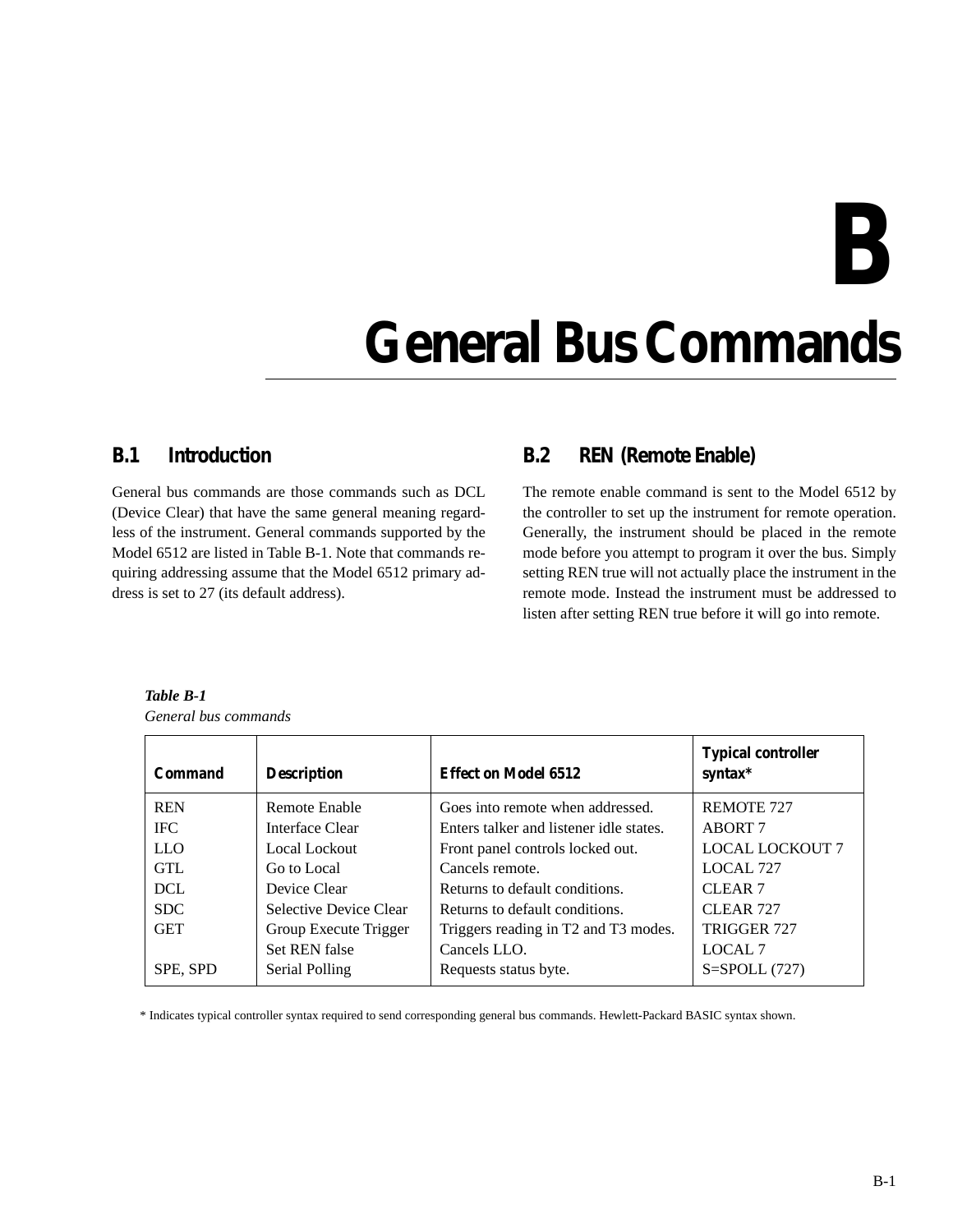#### **B.3 IFC (Interface Clear)**

The IFC command is sent by the controller to place the Model 6512 in the local, talker, and listener idle states. The unit will respond to the IFC command by cancelling front panel TALK or LISTEN lights, if the instrument was previously placed in one of those modes.

#### **B.4 LLO (Local Lockout)**

The LLO command is used to remove the instrument from the local operating mode. After the unit receives LLO, all its front panel controls except POWER will be inoperative. REN must be true for the instrument to respond to LLO. REN must be set false to cancel LLO.

#### **B.5 GTL (Go To Local)**

The GTL command is used to take the instrument out of the remote mode. With some instruments, GTL may also cancel LLO. With the Model 6512, however, REN must first be placed false before LLO will be cancelled.

#### **B.6 DCL (Device CIear)**

The DCL command may be used to clear the Model 6512 and return the unit to its power-up default conditions. Note that the DCL command is not an addressed command, so all instruments equipped to implement DCL will do so simultaneously. When the Model 6512 receives a DCL command, it will return to the default conditions listed in Table B-2.

#### **B.7 SDC (Selective Device Clear)**

The SDC command is an addressed command that performs essentially the same function as the DCL command. However, since each device must be individually addressed, the SDC command provides a method to clear only a single, selected instrument instead of clearing all instruments simultaneously, as is the case with DCL. When the Model 6512 receives the SDC command, it will return to the power-up default conditions listed in Table B-2.

#### *Table B-2*

*Default conditions*

| Mode                 | <b>Default</b><br>value* | Status**             |
|----------------------|--------------------------|----------------------|
| Function             | F <sub>0</sub>           | Volts                |
| Range                | R0                       | Auto-range           |
| Zero Check           | C <sub>1</sub>           | Enabled              |
| Zero Correct         | Z0                       | Disabled             |
| Suppression          | N <sub>0</sub>           | Disabled             |
| Trigger              | T6                       | Continuous, External |
| Data Format          | G0                       | Prefix, no suffix    |
| Data Store           | Q7                       | Disabled             |
| SRQ Mode             | M <sub>00</sub>          | Disabled             |
| EOI and Bus Hold-off | K <sub>0</sub>           | <b>Both disabled</b> |
| Terminator           | $Y =:$                   | $<$ CR> <lf></lf>    |

\* Indicates corresponding device-dependent command and option; see Section 3. \*\* Instrument status on power-up, or after receiving DCL or SDC.

#### **B.8 GET (Group Execute Trigger)**

GET may be used to trigger the Model 6512 to take readings if the instrument is placed in one of the two GET trigger modes. More information on trigger modes may be found in Section 3.

#### **B.9 Serial polling (SPE, SPD)**

The serial polling sequence is used to obtain the Model 6512 status byte. The status byte contains important information about internal functions, as described in Section 3. Generally, the serial polling sequence is used by the controller to determine which of several instruments has requested service with the SRQ line. However, the serial polling sequence may be performed at any time to obtain the status byte from the Model 6512.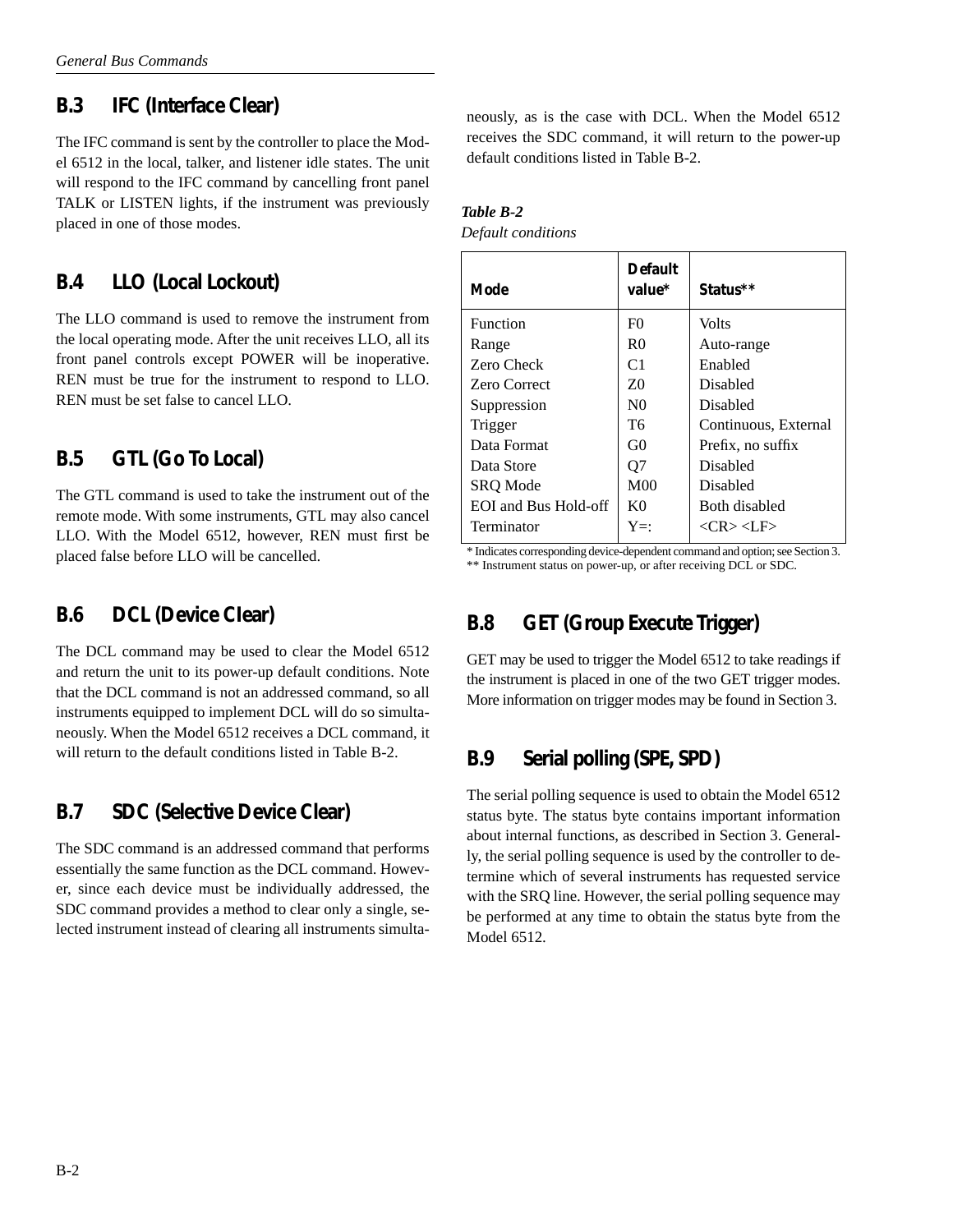## **C Interface Function Codes**

#### **C.1 Introduction**

The interface function codes define the Model 6512's ability to support various IEEE-488 interface functions and should not be confused with programming commands found elsewhere in this manual. The interface function codes for the Model 6512 are listed in Table C-1. These codes are also listed for convenience on the rear panel adjacent to the IEEE-488 connector.

#### *Table C-1*

| Model 6512 interface function codes |  |  |  |
|-------------------------------------|--|--|--|
|-------------------------------------|--|--|--|

| Code            | <b>Interface function</b>                |
|-----------------|------------------------------------------|
| SH1             | Source Handshake Capability              |
| AH1             | <b>Acceptor Handshake Capability</b>     |
| <b>T5</b>       | Talker (Basic Talker, Serial Poll, Talk- |
|                 | only Mode, Unaddressed to Talk on LAG)   |
| IA              | Listener (Basic Listener, Unaddressed to |
|                 | Listen on TAG)                           |
| SR <sub>1</sub> | Service Request Capability               |
| RI <sub>1</sub> | Remote/Local Capability                  |
| PP <sub>0</sub> | No Parallel Poll Capability              |
| DC <sub>1</sub> | Device Clear Capability                  |
| D <sub>T1</sub> | Device Trigger Capability                |
| C <sub>0</sub>  | No Controller Capability                 |
| E1              | <b>Open-collector Bus Drivers</b>        |
| TE <sub>0</sub> | No Extended Talker Capabilities          |
| LE <sub>0</sub> | No Extended Listener Capabilities        |

The codes define Model 6512 capabilities as follows:

SH (Source Handshake Function)—SH1 defines the ability of the Model 6512 to initiate the transfer of message/data over the data bus.

AH (Acceptor Handshake Function)—AH1 defines the ability of the Model 6512 to guarantee proper reception of message/data transmitted over the data bus.

T (Talker Function)—The ability of the Model 6512 to send data over the bus to other devices is provided by the T function. Model 6512 talker capabilities exist only after the instrument has been addressed to talk, or when it has been placed in the talk-only mode.

L (Listener Function)—The ability for the Model 6512 to receive device- dependent data over the bus from other devices is provided by the L function. Listener capabilities of the Model 6512 exist only after the instrument has been addressed to listen.

SR (Service Request Function)—The SR function defines the ability of the Model 6512 to request service from the controller.

RL (Remote-Local Function)—The RL function defines the ability of the Model 6512 to be placed in the remote or local modes.

PP (Parallel Poll Function)—The Model 6512 does not have parallel polling capabilities.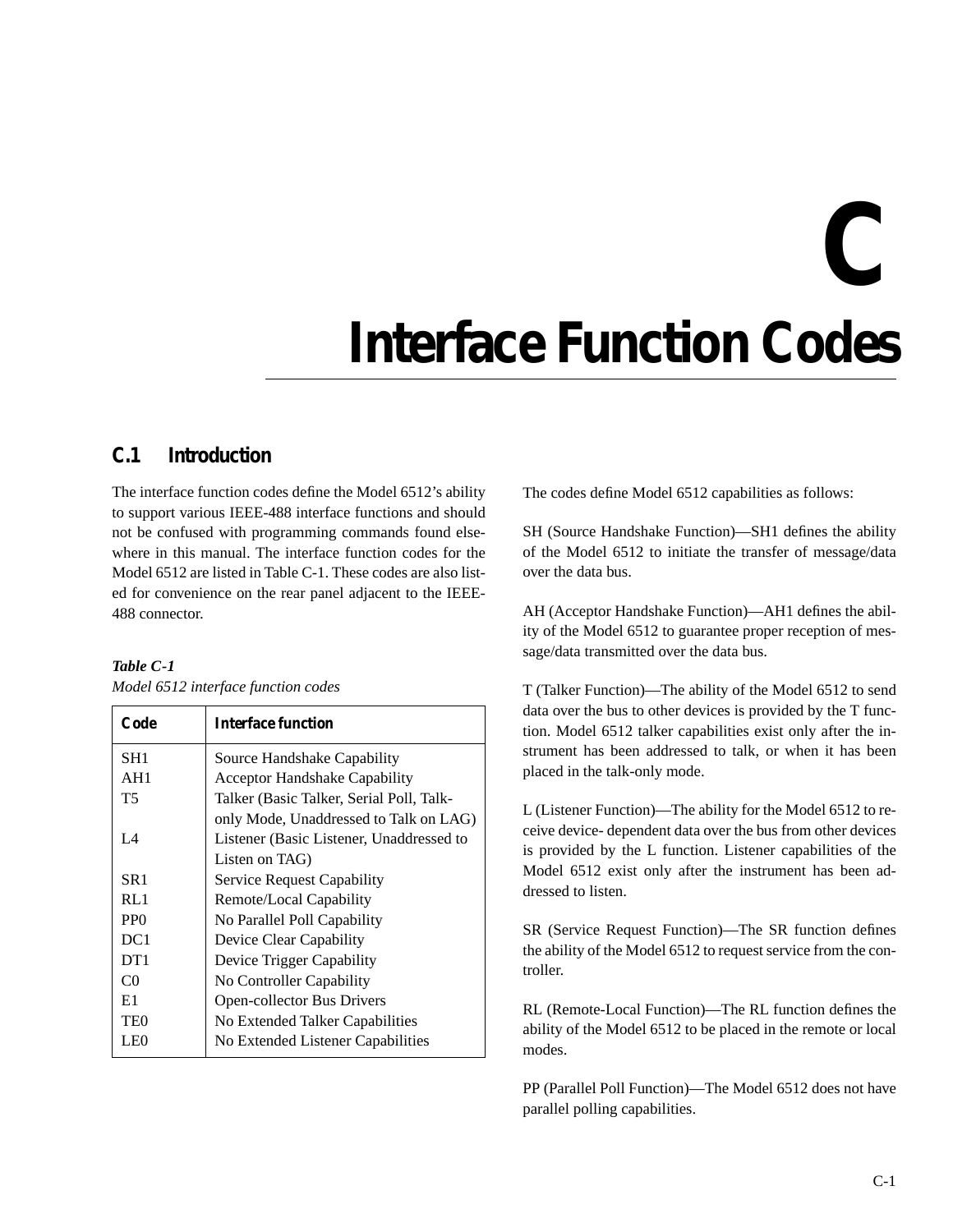DC (Device Clear Function)—The DC function defines the ability of the Model 6512 to be cleared (initialized).

DT (Device Trigger Function)—The ability for the Model 6512 to have its readings triggered is provided by the DT function.

C (Controller Function)—The Model 6512 does not have controller capabilities.

TE (Extended Talker Function)—The Model 6512 does not have extended talker capabilities.

LE (Extended Listener Function)—The Model 6512 does not have extended listener capabilities.

E (Bus Driver Type)—The Model 6512 has open-collector bus drivers.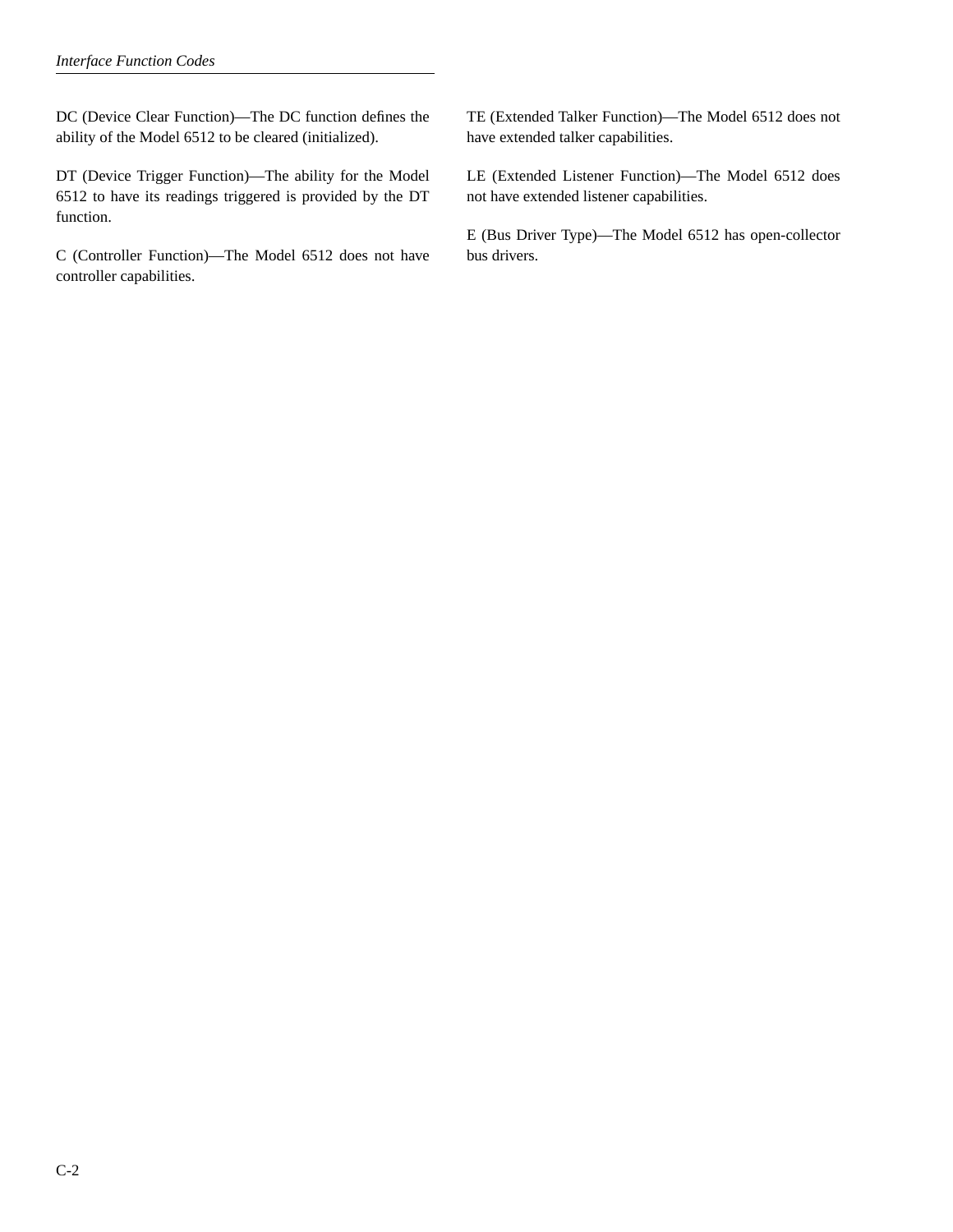# **D**

### **Example Programs**

#### **D.1 Introduction**

This appendix includes examples programs written in BA-SIC to demonstrate simple programming techniques for the Model 6512. Programs include:

- Basic I/O program that allows you to send commands and obtain readings.
- Data store program that stores and recalls 100 readings.
- SRQ program that demonstrates the error bit and error word.
- Status word program that requests and displays the status, error, and data words.
- Calibration program to aid in calibrating the Model 6512 (see Section 7 for complete details on calibration).

#### **D.2 Computer hardware requirements**

The following computer hardware is required to run the example programs:

- IBM PC, AT, or compatible computer.
- Keithley KPC-488.2, KPS-488.2, or KPC-488.2AT, or CEC PC-488 IEEE-488 interface for the computer.
- Shielded IEEE-488 connecting cable (Keithley Model 7007).

#### **D.3 Computer software requirements**

In order to use the example programs, you will need the following software:

- Microsoft QBasic (supplied with MS-DOS 5.0 or later). QuickBASIC (version 4.5 or later) or Visual BASIC for MS-DOS may also be used.
- MS-DOS version 5.0 or later (version 3.3 or later may be used if not using QBasic).
- HP-style Universal Language Driver, CECHP.EXE (supplied with Keithley and CEC interface cards listed above).

#### **D.4 General program instructions**

- 1. With the power off, connect the Model 6512 to the IEEE-488 interface of the computer. Be sure to use a shielded IEEE-488 cable for bus connections.
- 2. Make sure the Model 6512 is set for a primary address of 27. You can check or change the address as follows:
	- A. Press PROGRAM SELECT, and note the displayed primary address. If it is currently set to 27, press SHIFT then EXIT to return to normal display.
	- B. If the address is not set to 27, use the ADJUST keys to set it to the correct value.
	- C. Press PROGRAM SELECT to return to normal display.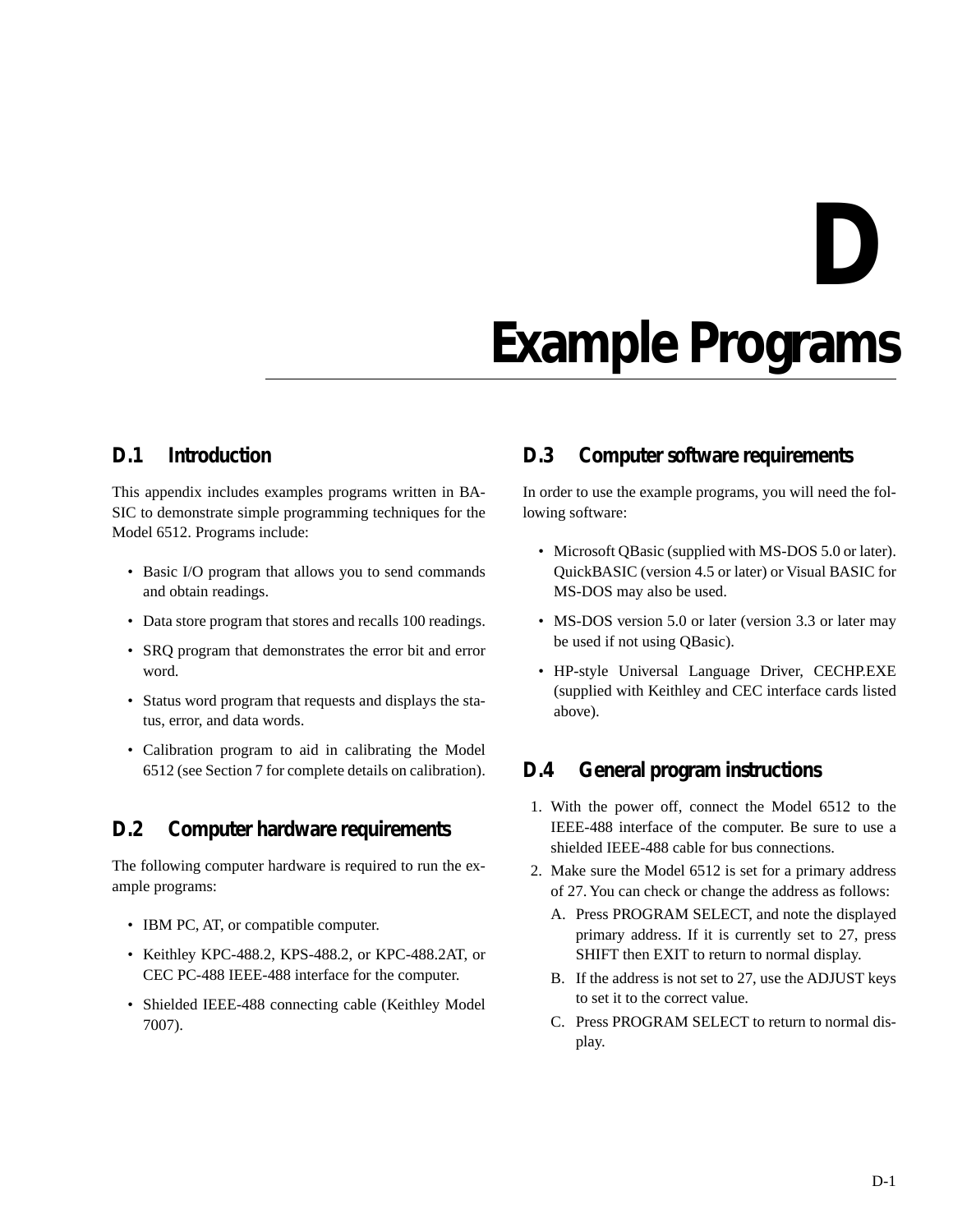- <span id="page-144-0"></span>3. Make sure that the computer bus driver software (CECHP.EXE) is properly initialized.
- 4. Enter the BASIC editor. For example, if you are using QBasic, simply type the following at the DOS prompt:

qbasic <Enter>

- 5. Type in the desired program; check it thoroughly for errors, then save it using a convenient filename.
- 6. Run the program by pressing <Shift> and <F5> simultaneously.

### **D.5 Basic input/output program**

Program 1 below will allow you to send commands to the Model 6512 and obtain readings. To use this program, simply type in the desired command string at the prompt. When typing in commands, keep the following points in mind:

- Be sure to use only upper-case letters for commands.
- Be certain to terminate each command string with the X character.

After each command is sent to the instrument, the program will request a reading from the instrument and display the results on the computer screen.

#### Program 1. Basic input/output program

| ' Program to send commands and read data from Model 6512. |                            |
|-----------------------------------------------------------|----------------------------|
| OPEN "IEEE" FOR OUTPUT AS #1                              | Open IEEE-488 output path. |
| OPEN "IEEE" FOR INPUT AS #2                               | Open IEEE-488 input path.  |
| PRINT #1, "REMOTE 27"                                     | ' Put 6512 in remote.      |
| PRINT #1, "CLEAR"                                         | ' Send DCL.                |
| CLS                                                       |                            |
| Start:                                                    |                            |
| INPUT "Model 6512 Command"; C\$                           | ' Input command.           |
| PRINT #1, "OUTPUT 27;"; C\$                               |                            |
| PRINT #1, "ENTER 27"                                      | ' Address 6512 to talk.    |
| LINE INPUT #2, R\$                                        | Input reading string.      |
| PRINT R\$                                                 | ' Print reading string.    |
| GOTO Start                                                |                            |
| END                                                       |                            |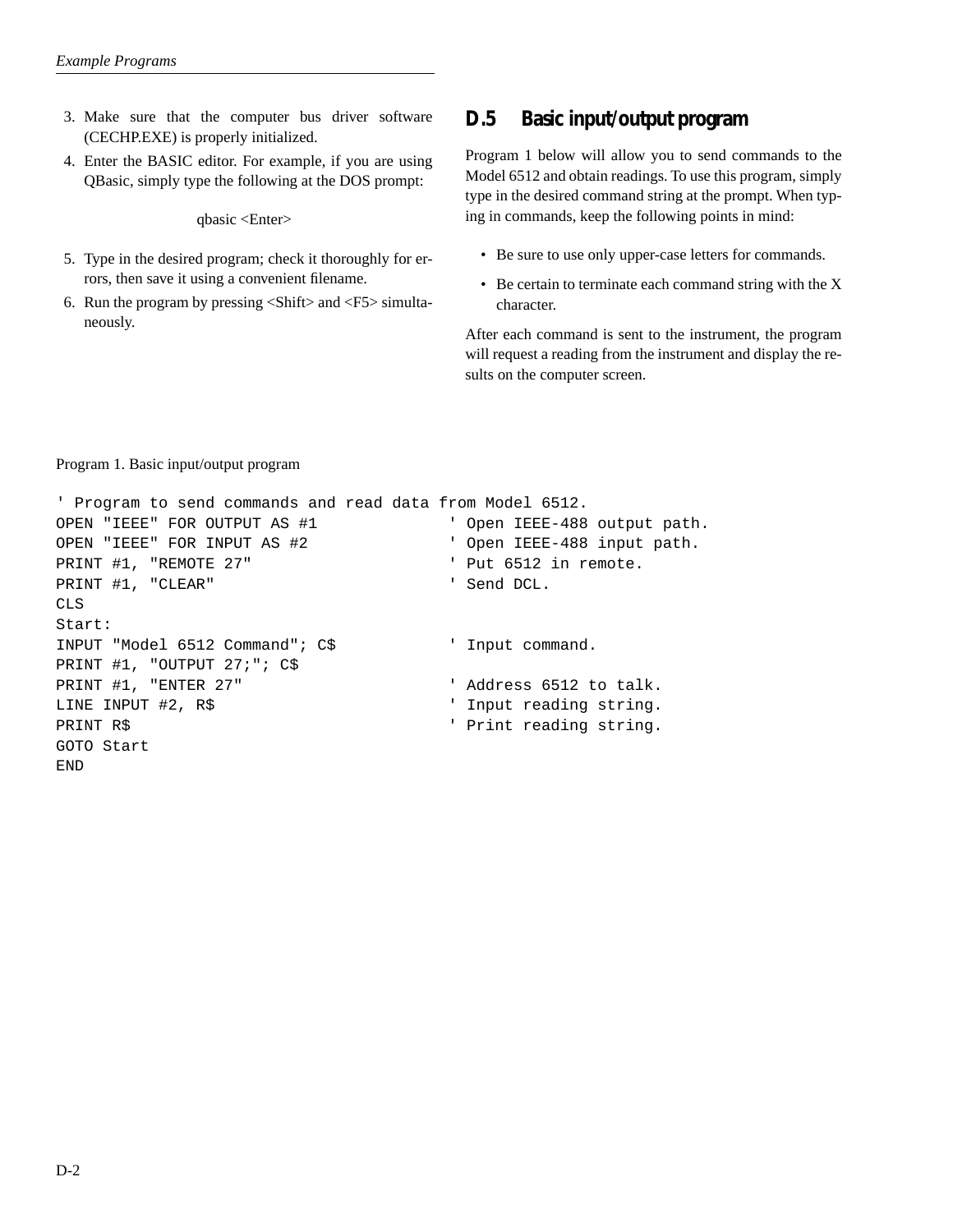#### <span id="page-145-0"></span>**D.6 Data store program**

Program 2 below demonstrates basic data store operation over the bus. The program sets up the Model 6512 for SRQ on data store full, and it then enables data store at the conversion rate. The program then waits in a loop until it detects an SRQ from the instrument and then reads and displays all 100 readings.

#### Program 2. Example data store program

```
' Program to use Model 6512 data store feature. 
OPEN "IEEE" FOR OUTPUT AS #1 ' Open IEEE-488 output path. 
OPEN "IEEE" FOR INPUT AS #2 ' Open IEEE-488 input path. 
PRINT #1, "REMOTE 27" 		 ' Put 6512 in remote.
PRINT #1, "CLEAR" ' Send DCL.
CLS 
PRINT #1, "OUTPUT 27; M2X" ' SRQ on data store full.
PRINT #1, "OUTPUT 27;Q0C0X" | Enable data store, conversion rate.
PRINT "Storing data..." 
DO: PRINT #1, "SRQ?" ' Loop until SRQ occurs.
INPUT #2, S 
LOOP UNTIL S 
PRINT #1, "SPOLL 27" ' Serial poll to clear SRQ.
INPUT #2, S 
PRINT #1, "OUTPUT 27; C1B1G2X" ' Set reading mode to data store.
FOR I = 1 TO 100 TO CONTA TO THE V Loop for all 100 readings.
PRINT #1, "ENTER 27" Address 6512 to talk.
LINE INPUT #2, R$ The Property Line of the Manuscript Contractor Contractor Contractor Contractor Contractor C
PRINT R$ \qquad \qquad ' Display reading.
NEXT I 
END
```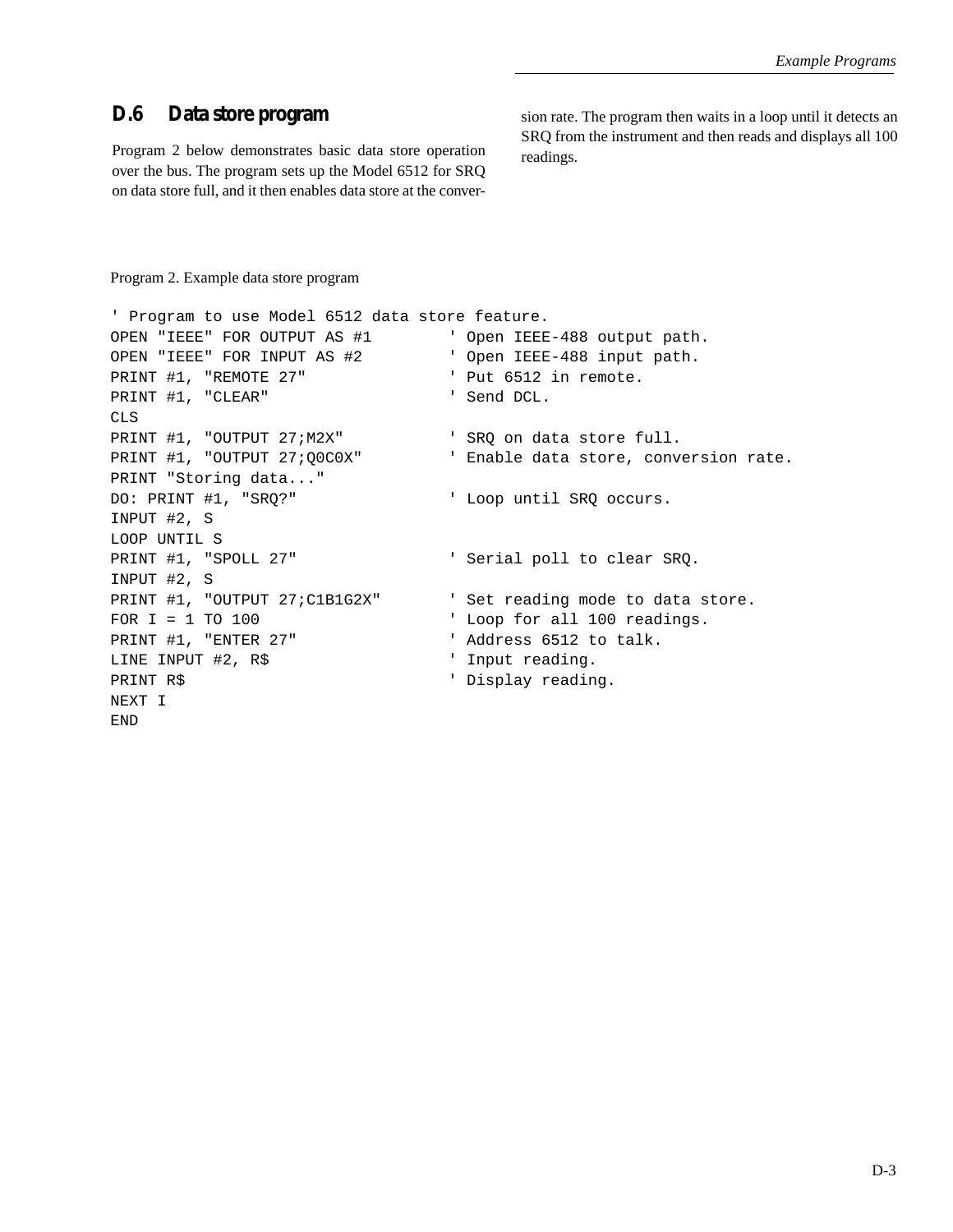#### <span id="page-146-0"></span>**D.7 SRQ and status byte program**

Program 3 below demonstrates SRQ on error and how to obtain and display the status byte. The instrument is first programmed for SRQ on error, and an illegal command option (K5) is sent to generate the error. The U1 error word is re-

quested and displayed (note that the IDDCO bit is set), and the status byte is then obtained by using serial polling. The bits of the status byte are unpacked and displayed in MSB to LSB order. Note that the RQS (B6) and error (B5) bits are set; the ready bit (B4) may also be set.

#### Program 3. SRQ and status byte program

```
' Program to demonstrate Model 6512 SRQ and status byte. 
OPEN "IEEE" FOR OUTPUT AS #1 ' Open IEEE-488 output path. 
OPEN "IEEE" FOR INPUT AS #2 ' Open IEEE-488 input path. 
PRINT #1, "REMOTE 27" ' Put 6512 in remote. 
PRINT #1, "CLEAR" ' Send DCL.
CLS 
PRINT #1, "OUTPUT 27; M32X" ' SRQ on error.
PRINT #1, "OUTPUT 27; K5X" Program illegal option.
DO: PRINT #1, "SRQ?" ' Loop until SRQ occurs. 
INPUT #2, S 
LOOP UNTIL S 
PRINT #1, "OUTPUT 27;U1X" | Request error word.
PRINT #1, "ENTER 27" (and the Manus of Address 6512 to talk.
INPUT #2, S$ ' Input status word. 
PRINT "U1 Error word: "; S$ 
PRINT #1, "SPOLL 27" Serial poll to get status byte.
INPUT #2, S 
M = 128 \blacksquarePRINT : PRINT "Status byte:": PRINT 
PRINT "B7 B6 B5 B4 B3 B2 B1 B0" 
FOR I = 1 TO 8 \qquad \qquad ' Loop to display bits.
IF (M AND S) THEN PRINT "1 "; ELSE PRINT "0 "; 
M = M / 2 \blacksquareNEXT I 
PRINT 
END
```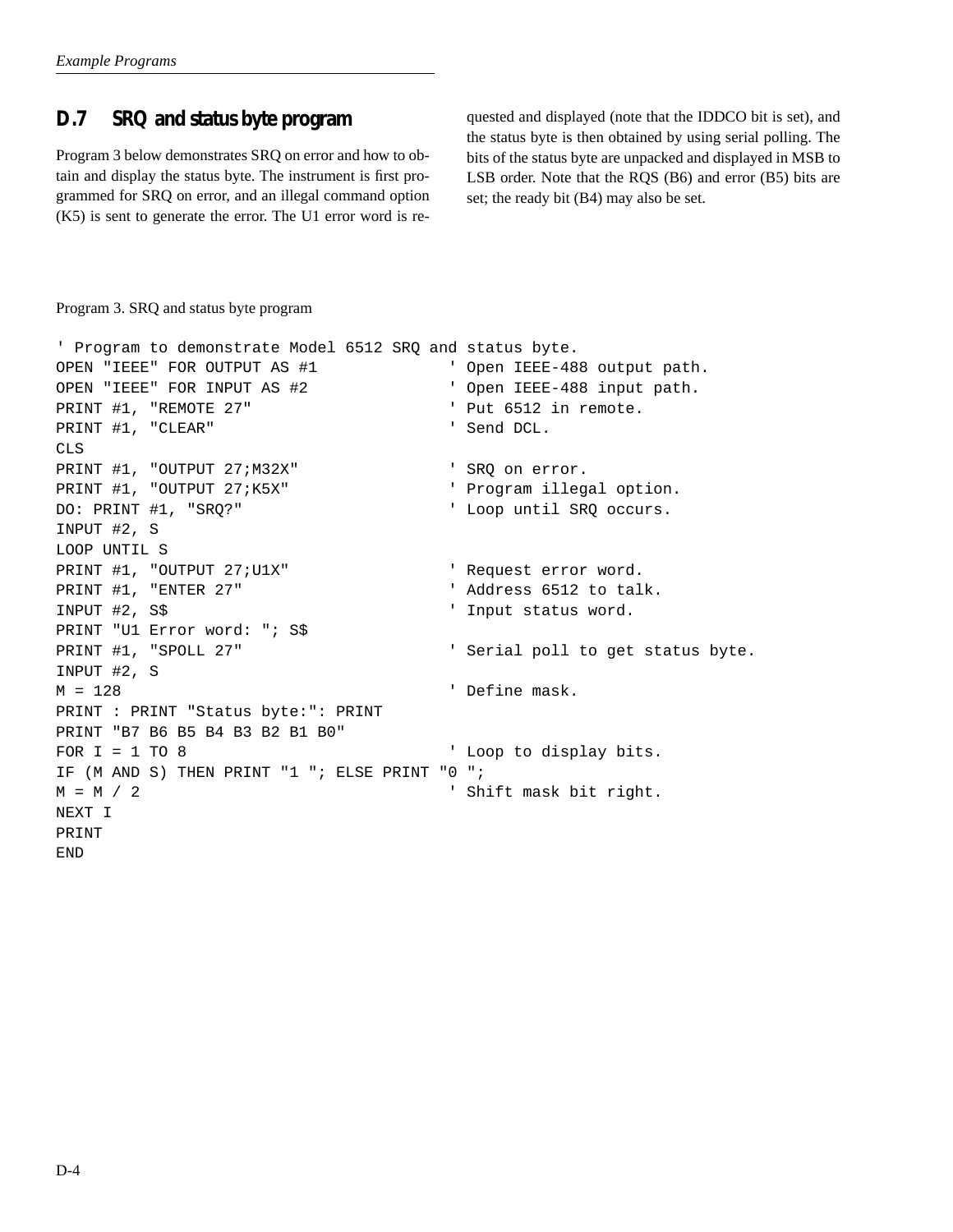# <span id="page-147-0"></span>**D.8 Status word program**

Program 4 below shows how to obtain and display status, error, and data words. The program loops through three times, requesting, reading, and displaying each of the three word strings on the computer screen.

Program 4. Status word program

```
' Program to obtain status words from Model 6512. 
OPEN "IEEE" FOR OUTPUT AS #1 ' Open IEEE-488 output path. 
OPEN "IEEE" FOR INPUT AS #2 ' Open IEEE-488 input path. 
PRINT #1, "REMOTE 27" 		 ' Put 6512 in remote.
PRINT #1, "CLEAR" ' Send DCL.
CLS 
FOR I = 0 TO 2 \qquad ' Loop for all 3 status words.
PRINT #1, "OUTPUT 27;U"; I; "X" ' Send status word command.
PRINT #1, "ENTER 27" | Address 6512 to talk.
INPUT #2, S$ ' Input status word string. 
PRINT "U"; I; "word: "; S$ ' Print status string.
NEXT I 
END
```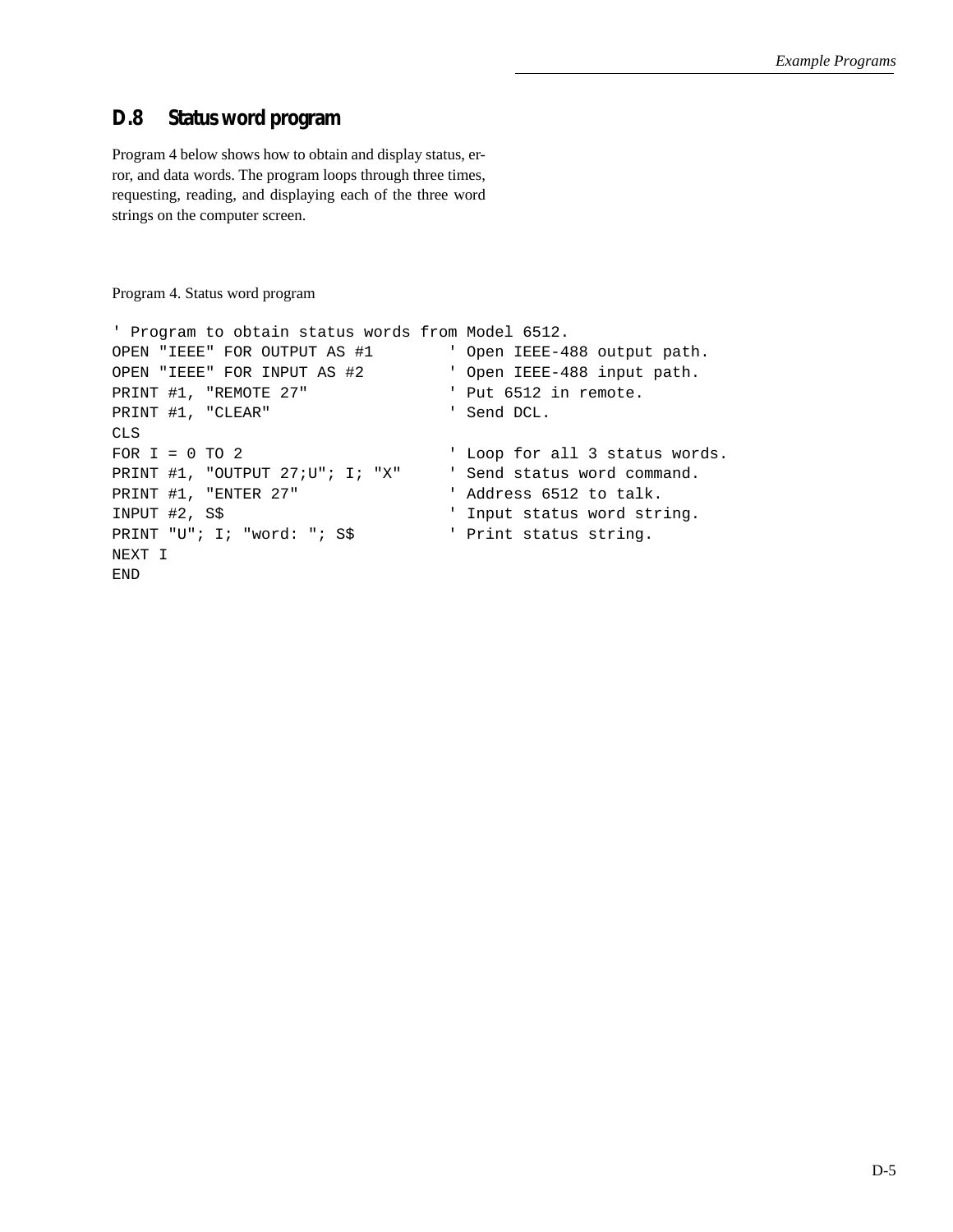# <span id="page-148-0"></span>**D.9 Calibration program**

Program 5 below can be used as an aid in calibrating the Model 6512 using the equipment covered in Section 7 of this manual. Follow the steps below to use this program:

- 1. With the power off, connect the Models 263 and 6512 to the GPIB interface of the computer.
- 2. With the power off, connect the Model 263 to the Model 6512, as shown in Figure 7-3 (Section 7). Also connect the external voltage calibrator to the Model 263, as shown in Figure 7-4.
- 3. Turn on the Models 6512 and 263, and the external voltage calibrator, and allow a two-hour warm-up period before beginning calibration.
- 4. Set the IEEE-488 primary address of the Model 263 to 8, and set the primary address of the Model 6512 to 27.
- 5. Enter the calibration program into the computer. (See the introduction of this appendix for complete details.)
- 6. To calibrate the instrument, run the program, and follow the instructions on the CRT display.
- 7. After all functions are calibrated, the program will prompt for permanent storage of calibration constants in NVRAM. This feature allows you to stop at this point in order to avoid permanent calibration. Unless calibration is made permanent, the calibration constants will be lost when the instrument is turned off.
- 8. If selected, storage of calibration constants into NVRAM is performed as indicated by the "Stor" message on the Model 6512. If instead the message "out" is displayed, the calibration jumper is in the disable position, and calibration constants will be lost when the Model 6512 is turned off. (See paragraph 7.4.3 for information on the calibration jumper.)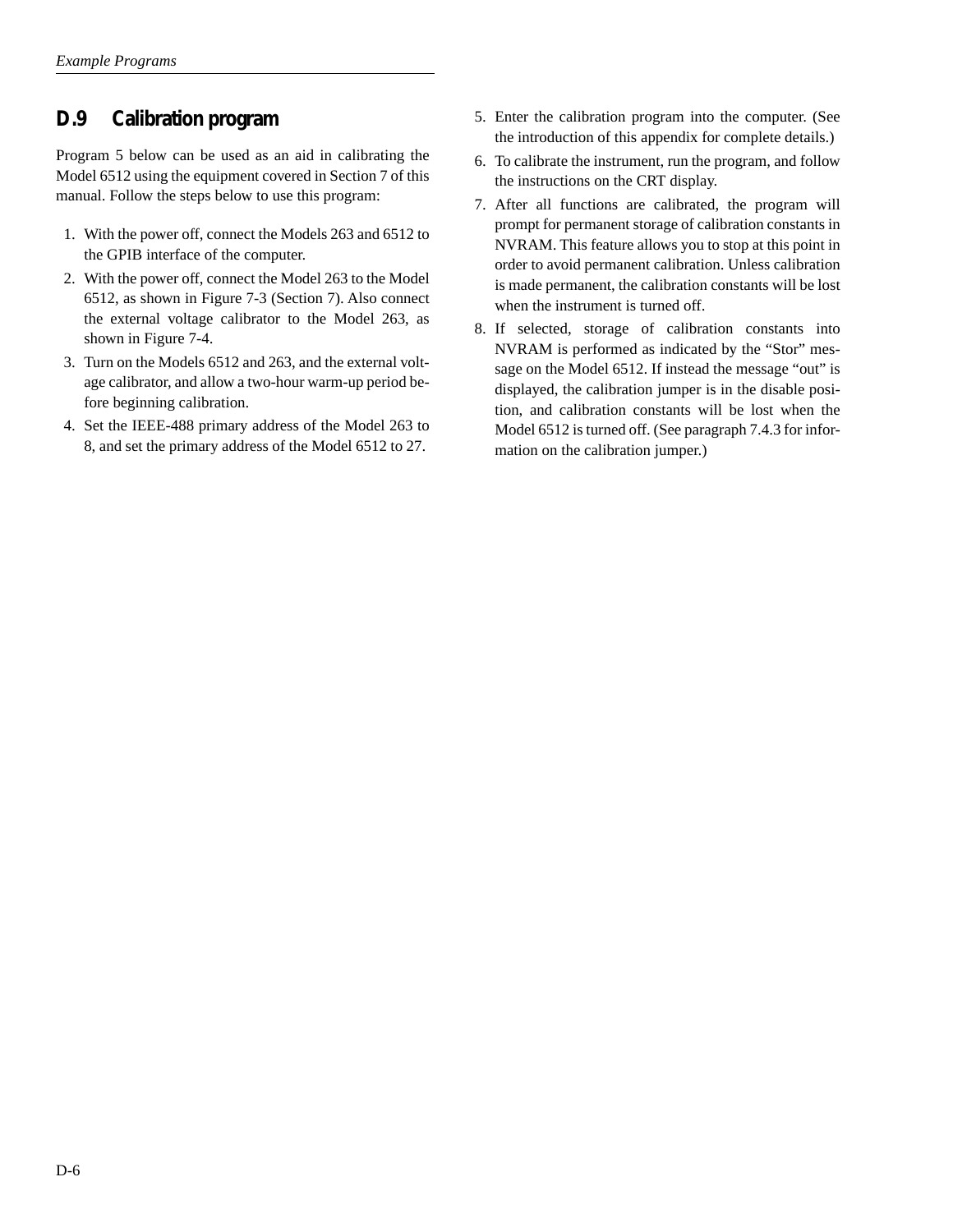Program 5. Calibration program

```
' Model 6512 calibration program using Model 263 Calibrator 
OPEN "IEEE" FOR OUTPUT AS #1 ' Open IEEE-488 output path. 
OPEN "IEEE" FOR INPUT AS #2 ' Open IEEE-488 input path. 
PRINT #1, "REMOTE 8 27" ' Put 263, 6512 in remote. 
PRINT #1, "CLEAR" ' Send DCL.
CLS 
PRINT "Connect 263 to 6512 input and external voltage source." 
PRINT "See Figures 7-3 and 7-4 in Section 7 of manual." 
PRINT "Set external voltage source to output 190.00V to 263." 
PRINT "Set 6512 GUARD switch to OFF." 
PRINT "Press any key to continue." 
SLEEP 
PRINT "Calibrating..." 
PRINT #1, "OUTPUT 8;F1R3V190E-12X" ' 263: output 190pA. 
DATA 3,1.9E-10,5,1.9E-8,8,1.9E-5,11,.019 
FOR I = 1 TO 4READ R 
PRINT #1, "OUTPUT 27; F1R"; R; "X" ' 6512: select I range.
PRINT #1, "OUTPUT 8;R"; R; "X" ' 263: select I range.
PRINT #1, "OUTPUT 8; Z1O1X" ' 263: output 0A to 6512.
SLEEP 2 
PRINT #1, "OUTPUT 27; Z1X" <br>
'6512 zero correct unit.
SLEEP 1 
PRINT #1, "OUTPUT 27;C0X" (6512: disable zero check.
SLEEP 5 
PRINT #1, "OUTPUT 27; N1X" \qquad \qquad ' 6512: enable suppress.
PRINT #1, "OUTPUT 8;Z0X" ' 263: output I to 6512. 
IF I = 1 THEN SLEEP 18 ELSE SLEEP 3 
READ R 
PRINT #1, "OUTPUT 27;A"; R; "X" | 6512: send cal value.
SLEEP 2 
PRINT #1, "OUTPUT 27;N0Z0C1X" ' 6512: disable suppress.
NEXT I 
PRINT #1, "OUTPUT 8;O0X" ' 263: place in standby. 
BEEP: PRINT "Amps ranges calibrated: 200pA, 20nA, 20uA, 20mA": PRINT 
SLEEP 2 
PRINT #1, "OUTPUT 27;F3XR3Z1X" | 6512: 20nC range, zero correct.
PRINT #1, "OUTPUT 8;F3R4V19E-9X" | 263: program 19nC.
PRINT #1, "OUTPUT 27;C0X" (6512: disable zero check.
SLEEP 2 
PRINT #1, "OUTPUT 27; N1X" \qquad \qquad ' 6512: enable suppress.
PRINT #1, "OUTPUT 8;O1X" ' 263: output 19nC. 
SLEEP 2.5 
PRINT #1, "OUTPUT 27;A19E-9X" (6512: send cal value.
SLEEP 2 
BEEP: PRINT "20nC coulombs range calibrated.": PRINT 
PRINT #1, "OUTPUT 8;F2R1V190E-3X" | 263: program for 190mV.
DATA .19,1.9,19 
FOR I = 1 TO 3
```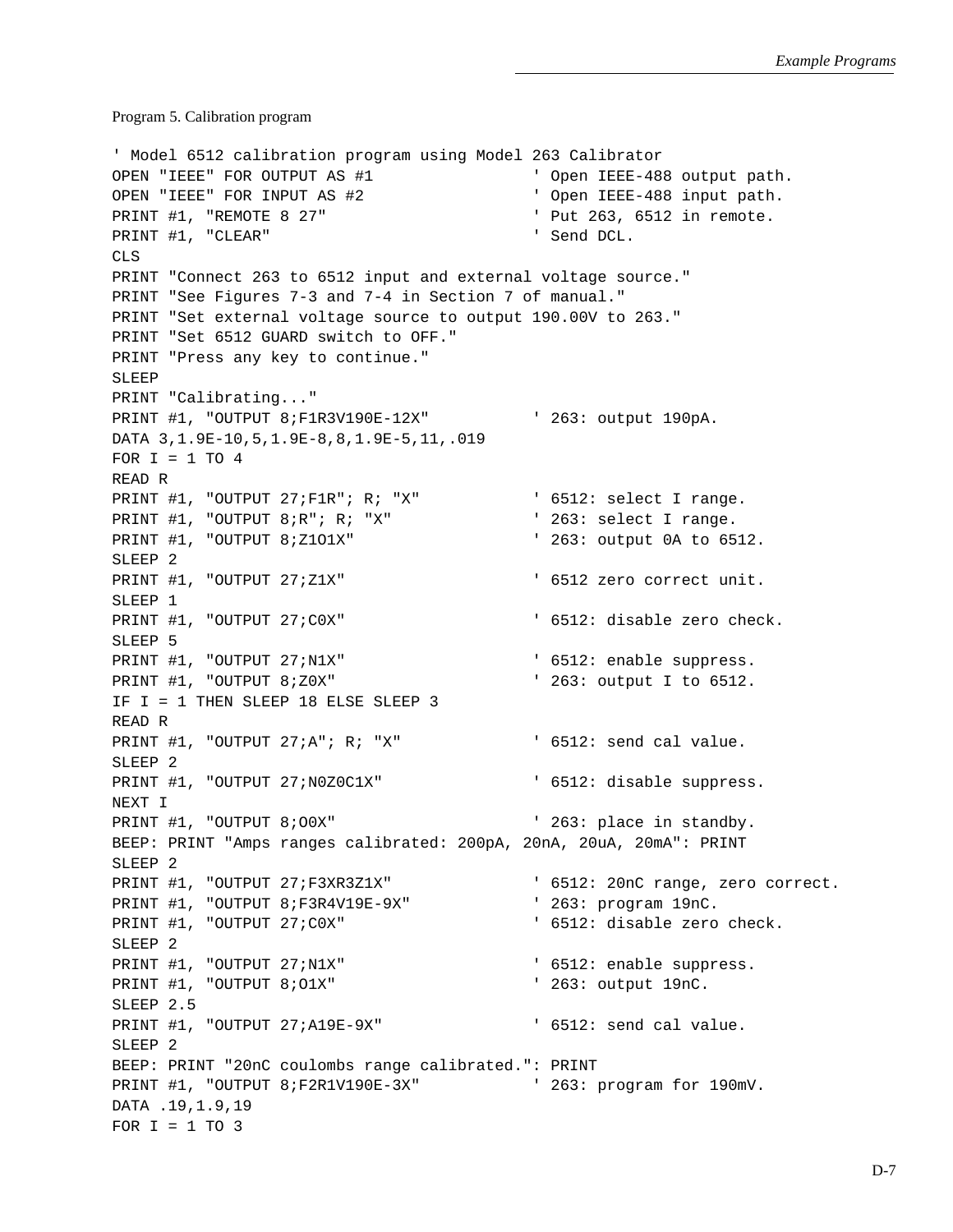PRINT #1, "OUTPUT 27;C1Z0N0F0R"; I; "X" | 6512: select volts range. PRINT #1, "OUTPUT 8;R"; I; "Z1O1X" ' 263: select range, output 0V. PRINT #1, "OUTPUT 27;Z1XC0X" (6512: z. cor. on,z.chk. off. PRINT #1, "OUTPUT 27; N1X" (6512: enable suppress. PRINT #1, "OUTPUT 8; ZOX"  $\qquad$  ' 263: output programmed voltage. READ V SLEEP 2 PRINT #1, "OUTPUT 27;A"; V; "X" ' 6512: send cal value. SLEEP 2 NEXT I PRINT #1, "OUTPUT 27;Z0N0R4X" ' 6512: select 200V range. PRINT #1, "OUTPUT 8;F5O1X" ' 263: source external V. SLEEP 2 PRINT #1, "OUTPUT 27;A190X" | 6512: send cal value. SLEEP 2 PRINT #1, "OUTPUT 27;C1F2R8X" ' 6512: Select 20G ohm range. PRINT "All volts ranges calibrated." PRINT #1, "OUTPUT 8;F0R8W1G1X" ' 263: 10G ohm range, guard on. BEEP: PRINT "Set 6512 GUARD switch to ON, press a key to continue." SLEEP PRINT "Continuing..." FOR  $I = 8$  TO 2 STEP  $-1$ IF  $I = 7$  THEN BEEP PRINT "Set 6512 GUARD switch to OFF position." PRINT "Press any key to continue." SLEEP PRINT "Continuing..." PRINT #1, "OUTPUT 8;WOX" ' 263: disable guard. END IF PRINT #1, "OUTPUT 8;R"; I; "XZ1O1X" ' 263: output 0 ohms. PRINT #1, "OUTPUT 27;C1Z0NOR"; I; "X" ' 6512: select range. PRINT #1, "OUTPUT 27; Z1XC0XN1X" | 6512: zero unit. PRINT #1, "OUTPUT 8;Z0X" | 263: source programmed R. SLEEP 7 PRINT #1, "ENTER 8"  $\qquad$  ' 263: address to talk. INPUT #2, A ' 263: request resistance value. PRINT #1, "OUTPUT 27;A"; A; "X" ' 6512: send cal value. SLEEP 3 NEXT I BEEP: PRINT "Ohms ranges calibrated:" PRINT "20G ohm, 2G ohm, 200M ohm, 20M ohm, 2M ohm, 200k ohm, 20k ohm" DO WHILE INKEY\$ <> "": LOOP INPUT "Do you wish to permanently store cal constants (Y/N)"; B\$ IF  $B\$  = "Y" OR  $B\$  = "y" THEN PRINT #1, "OUTPUT 27;L1X" PRINT "If cal jumper is in 'ENABLE' position," PRINT "all functions/ranges are permanently calibrated." CLOSE : END END IF PRINT "Cal constants not stored." PRINT "Altered ranges temporarily calibrated." CLOSE : END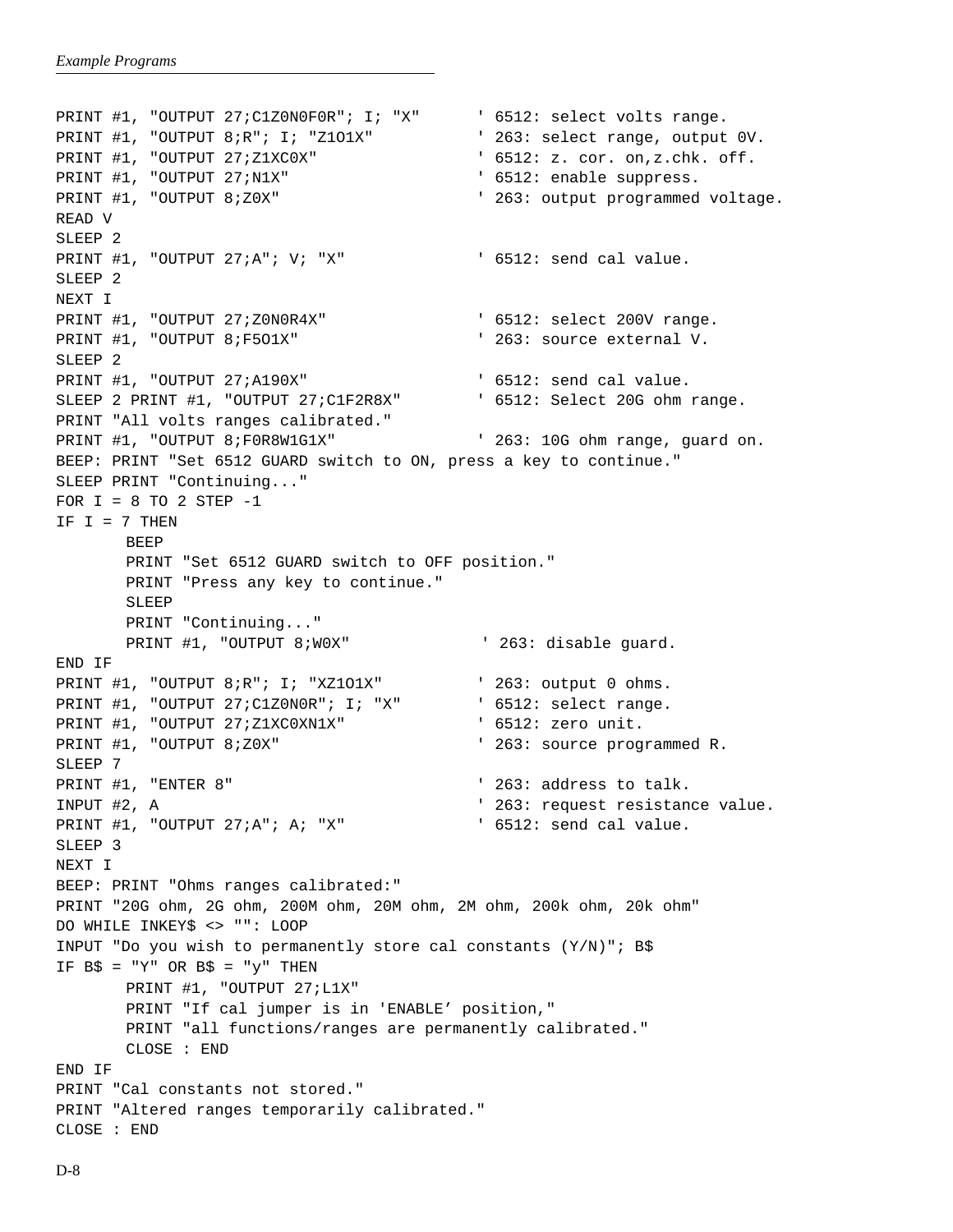# <span id="page-151-0"></span>**E Model 617/6512 Software Compatibility**

#### **E.1 Introduction**

The Model 6512 Electrometer is very similar to the Model 617 Electrometer/Source. The main difference between the two units is that Model 617 has a built-in voltage source, while the Model 6512 of course does not. This appendix outlines key differences in programming commands between the two units for those who wish to substitute a Model 6512 for a Model 617 in a system application and make the necessary changes to their programs.

### **E.2 Omitted device-dependent commands**

Table E-1 summarizes those commands included in the Model 617 that are not present in the Model 6512. All these commands are related in one way or another to the Model 617 voltage source.

*Table E-1*

| Model 617 commands not used by Model 6512 |  |
|-------------------------------------------|--|
|-------------------------------------------|--|

| Command | <b>Description</b>          |
|---------|-----------------------------|
| B4      | Voltage source reading mode |
| D       | Display mode                |
| F5      | $V/I$ ohms                  |
|         | Voltage source operate      |
|         | Voltage source value        |

# **E.3 Status word prefixes**

The U0, U1, and U2 status words (paragraph 3.2.13) include a model number prefix that identifies the instrument. The Model 617 includes a three-character prefix (617), while the Model 6512 has a four-character prefix (6512). If your current parsing routines expect a specific string length to identify bit positions, you will have to make program adjustments to accommodate the new string lengths.

One simple way to accommodate this change is to strip the Model 6512 status word string of its first character, thereby reducing the string length to that of the Model 617. For example, assume that you are using BASIC, and that the status word resides in a string variable called Status\$. The following simple statement will truncate the status word string to the same length as the Model 617 string:

Status\$ = RIGHT\$(Status\$,LEN(Status\$)-1)

Note that the first character (6) of the string will be omitted, and the new prefix will read 512. The status word bit positions will then appear in the same relative positions as those in the corresponding Model 617 status word.

#### **E.4 Status word bit positions**

Several status word bit positions associated with the Model 617 voltage source are not used by the Model 6512. These bits positions are always set to 0 in the Model 6512.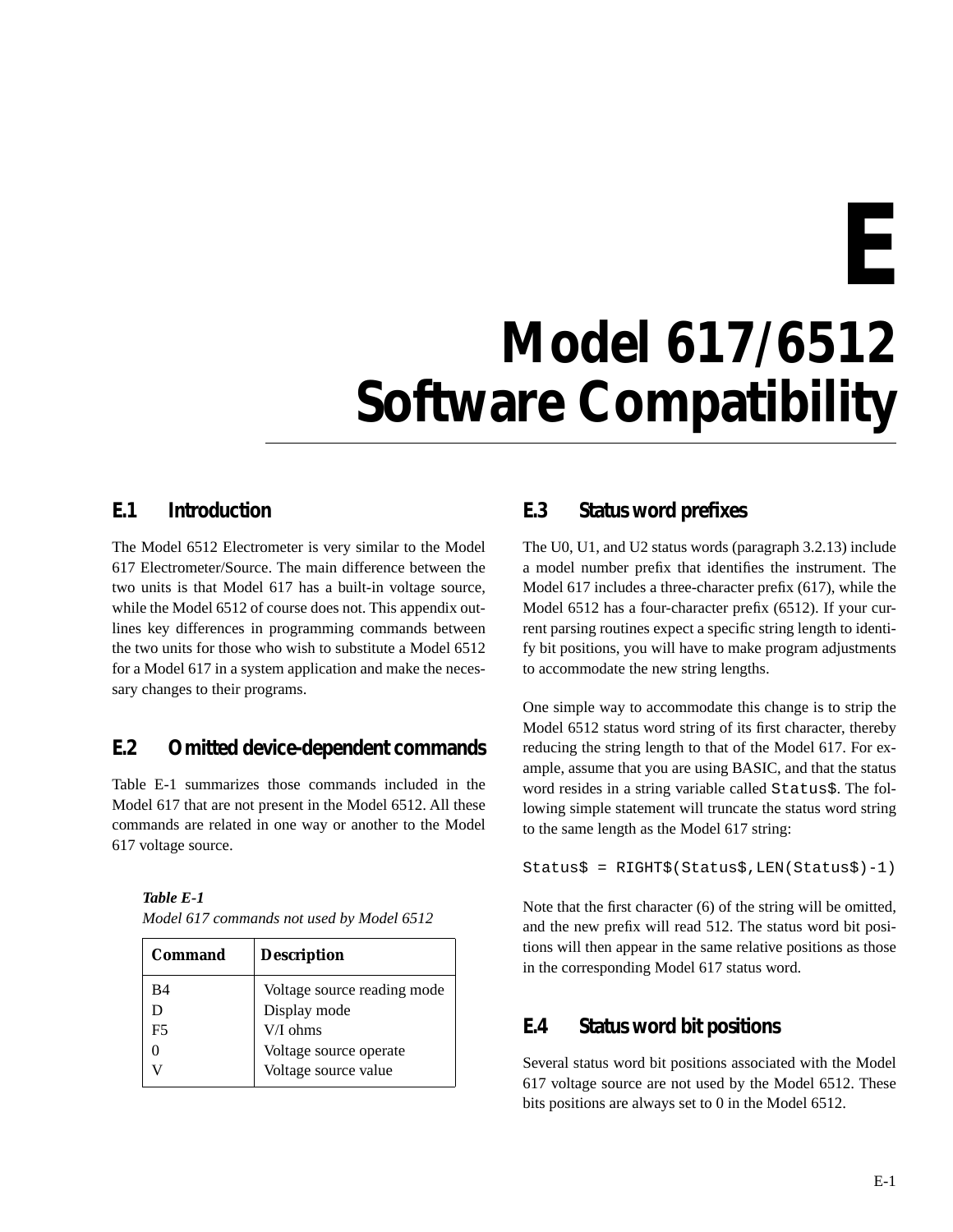# **Index**

2V analog output [2-8,](#page-26-0) [2-18](#page-36-0) -2V reference source [6-7](#page-103-0)

#### **A**

Accessories [1-3](#page-17-0) AC receptacle [2-7](#page-25-0) A/D converter [6-8](#page-104-0) A/D converter and display [7-15](#page-122-0) Additional calibration points [7-8](#page-115-0) Additional signal conditioning [6-6](#page-102-0) Addressed commands [A-5](#page-137-0) Amps calibration [7-5](#page-112-0) Amps verification [5-2](#page-90-0) Analog outputs [2-18](#page-36-0) Applications [4-1](#page-78-0)

#### **B**

Baseline suppression (N) [3-12](#page-65-0) Basic input/output program [D-2](#page-144-0) Basic measurement techniques [2-8](#page-26-0) Bus commands [A-3](#page-135-0) Bus connections [3-22](#page-75-0) Bus data transmission times [3-24](#page-77-0) Bus description [A-1](#page-133-0) Bus error [3-24](#page-77-0) Bus management lines [A-2](#page-134-0)

# **C**

Calibration [2-6,](#page-24-0) [7-2](#page-109-0) Calibration cycle [7-2](#page-109-0) Calibration jumper [7-2](#page-109-0) Calibration program [7-4,](#page-111-0) [D-6](#page-148-0) Calibration sequence [7-3](#page-110-0) Calibration value (A) [3-5](#page-58-0) Capacitance measurement [4-5](#page-82-0) Capacitor leakage measurements [4-4](#page-81-0)

Charge measurement consideration[s 2-17](#page-35-0) Chassis ground [2-8](#page-26-0) Command codes [A-5](#page-137-0) COM terminal [2-8](#page-26-0) Component layout drawings and schematic diagrams [8-1](#page-125-0) Computer hardware requirements [D-1](#page-143-0) Computer software requirements [D-1](#page-143-0) Connectors and adapters [1-4](#page-18-0) Controller programs [3-2](#page-55-0) Controls [2-3](#page-21-0) Coulombs calibration [7-6](#page-113-0) Coulombs verification [5-3](#page-91-0) Current measurement considerations [2-14](#page-32-0)

# **D**

Data conditions [3-19](#page-72-0) Data format (G) [3-7](#page-60-0) Data lines [A-2](#page-134-0) Data storage [2-27](#page-45-0) DATA STORE [2-5](#page-23-0) Data store mode (Q) [3-13](#page-66-0) Data store program [D-3](#page-145-0) DCL (Device Clear) [B-2](#page-140-0) Default conditions [3-2](#page-55-0) Device-dependent command programming [3-1](#page-54-0) Device-dependent command summary [3-2](#page-55-0) Device-dependent commands [A-5](#page-137-0) Device selection [6-10](#page-106-0) Digital calibration (front panel or IEEE-488 bus) [7-3](#page-110-0) Digital circuitry [6-9,](#page-105-0) [7-15](#page-122-0) Diode characterization [4-3](#page-80-0) Disassembly instructions [7-9](#page-116-0) Display [2-5](#page-23-0) Display board [7-16](#page-123-0) Display circuitry [6-11](#page-107-0) Display and indicators [2-5](#page-23-0)

# **E**

Electrometer [2-3](#page-21-0) Electrometer commands [3-1](#page-54-0) Electrometer input circuitry [2-21](#page-39-0) EIectrostatic interference [2-31](#page-49-0) Engineering units conversion [2-35](#page-53-0) Environmental conditions [5-1,](#page-89-0) [7-3](#page-110-0) EOI and bus hold-off modes (K) [3-8](#page-61-0) Error conditions [3-18](#page-71-0) Example programs [D-1](#page-143-0) Execute  $(X)$  [3-20](#page-73-0) Exponent mode (alpha or numeric) [2-6](#page-24-0) External feedback procedure [2-23](#page-41-0) EXTERNAL TRIGGER INPUT [2-8](#page-26-0) External trigger input [2-28](#page-46-0) External triggering [2-28](#page-46-0)

# **F**

Factory service [8-1](#page-125-0) Features [1-1](#page-15-0) Front panel familiarization [2-2](#page-20-0) Front panel messages [3-23](#page-76-0) Front panel programs [2-6](#page-24-0) Function (F) [3-6](#page-59-0)

# **G**

Gain stage [6-4](#page-100-0) General bus commands [B-1](#page-139-0) General information [1-1](#page-15-0) General program instructions [D-1](#page-143-0) GET (Group Execute Trigger) [B-2](#page-140-0) Getting started [1-2](#page-16-0) Ground loops [2-31](#page-49-0) GTL (Go To Local) [B-2](#page-140-0) GUARD switch [7-2](#page-109-0) Guarded operation [2-11](#page-29-0) Guarded resistance measurements [4-6](#page-83-0)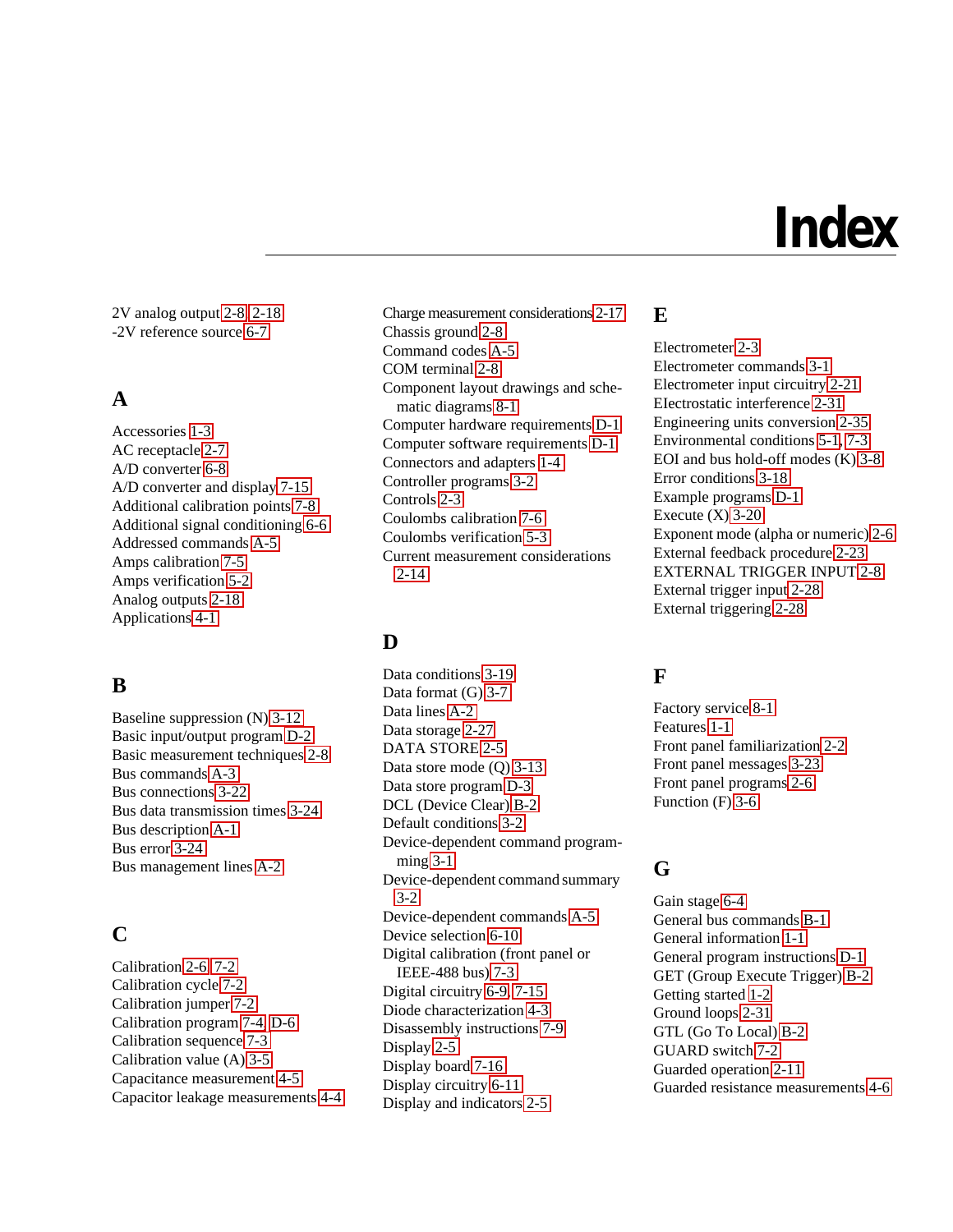# **H**

Handling and cleaning precautions [7-16](#page-123-0) Handshake lines [A-2](#page-134-0) High-impedance voltmeter [4-9](#page-86-0)

# **I**

IDDC error [3-24](#page-77-0) IDDCO error [3-24](#page-77-0) IEEE-488 address [2-6](#page-24-0) IEEE-488 bus [6-10](#page-106-0) IEEE-488 bus digital calibration [7-8](#page-115-0) IEEE-488 bus lines [A-2](#page-134-0) IEEE-488 bus overview [A-1](#page-133-0) IEEE-488 cables [1-3](#page-17-0) IEEE-488 connector [2-7](#page-25-0) IEEE-488 primary address [1-3](#page-17-0) IEEE-488 programming [3-1](#page-54-0) IFC (Interface Clear) [B-2](#page-140-0) Initial conditions [5-1](#page-89-0) INPUT [2-7](#page-25-0) INPUT cables [1-3](#page-17-0) Input capacitance effects [2-33](#page-51-0) Input connections [2-8](#page-26-0) Input current adjustment [7-4](#page-111-0) Input current verification [5-2](#page-90-0) Input impedance verification [5-6](#page-94-0) Input offset adjustment [7-4](#page-111-0) Input/output circuitry [6-10](#page-106-0) Input preamplifier [6-2](#page-98-0) Input and ranging amplifiers [7-15](#page-122-0) Input stage [6-4](#page-100-0) Input stage balancing procedure [7-16](#page-123-0) Instruction manual [1-2](#page-16-0) Insulation resistance measurements [4-6](#page-83-0) Interface function codes [C-1](#page-141-0) Introduction [1-1](#page-15-0)

# **L**

Leakage resistance effects [2-32](#page-50-0) Line frequency [1-3](#page-17-0) LINE FUSE [2-7](#page-25-0) Line fuse replacement [7-2](#page-109-0) Line power [1-2](#page-16-0) Line voltage selection [1-3,](#page-17-0) [7-1](#page-108-0) LLO (Local Lockout) [B-2](#page-140-0) Logarithmic currents [2-23](#page-41-0) Low-level leakage current measurements [4-1](#page-78-0)

# **M**

Making charge measurements [2-15](#page-33-0) Making current measurements [2-13](#page-31-0) Making voltage measurements [2-9](#page-27-0) Maintenance [7-1](#page-108-0) Manual addenda [1-2](#page-16-0) Manual adjustments [7-3](#page-110-0) Measurement considerations [2-31](#page-49-0) Memory elements [6-9](#page-105-0) Meter complete output [2-29](#page-47-0) METER and DATA indicators [2-5](#page-23-0) Microcomputer [6-9](#page-105-0) Model 617/6512 software compatibility [E-1](#page-151-0) Multiple commands [3-1](#page-54-0) Multiplexer and buffer amplifier [6-7](#page-103-0)

# **N**

No Remote error [3-24](#page-77-0) Non-decade current gains [2-24](#page-42-0) Non-standard coulombs ranges [2-23](#page-41-0) Non-volatile memory storage (L) [3-9](#page-62-0) Normal charge measurements [2-15](#page-33-0) Number error [3-24](#page-77-0)

# **O**

Ohms calibration [7-7](#page-114-0) Ohms verification [5-4](#page-92-0) Ohms voltage source [6-5](#page-101-0) Omitted device-dependent commands [E-1](#page-151-0) Operation [2-1](#page-19-0) Order of command execution [3-1](#page-54-0) Ordering information [8-1](#page-125-0) Output stage [6-4](#page-100-0) Overall functional description [6-1](#page-97-0)

# **P**

Parts list [8-1](#page-125-0) Performance verification [5-1](#page-89-0) Permanent storage of calibration constants [7-7](#page-114-0) POWER [2-3](#page-21-0) Power supplies [6-11](#page-107-0) Power supply checks [7-13](#page-120-0)

Power-up procedure [2-1](#page-19-0) Power-up self-test [7-12](#page-119-0) Power-up self-test and display messages [2-2](#page-20-0) PREAMP OUT [2-8](#page-26-0) Preamp out [2-19](#page-37-0) Preparation for use [1-2](#page-16-0) Primary address [3-22](#page-75-0) PROGRAM [2-4](#page-22-0)

# **Q**

Quick start procedure [1-3](#page-17-0)

# **R**

Rack mount kits [1-4](#page-18-0) RAM memory test [2-2](#page-20-0) Range (R) [3-14](#page-67-0) Ranging amplifier [6-6](#page-102-0) Ranging amplifier gain configuration [7-15](#page-122-0) Reading mode (B) [3-5](#page-58-0) Rear panel familiarization [2-7](#page-25-0) Recommended test equipment [5-2](#page-90-0) Relay configuration [7-14](#page-121-0) REN (Remote Enable) [B-2](#page-140-0) Repacking for shipment [1-2](#page-16-0) Replaceable parts [8-1](#page-125-0) Required calibration equipment [7-3](#page-110-0) Resistance measurement considerations [2-18](#page-36-0) Resistance measurements [2-17](#page-35-0) RFI [2-32](#page-50-0)

# **S**

Safety symbols and terms [1-2](#page-16-0) SDC (Selective Device Clear) [B-2](#page-140-0) Selecting the data output rate [3-23](#page-76-0) Self-diagnostic program [7-12](#page-119-0) Self-test and firmware revision level [2-2](#page-20-0) Serial polling (SPE, SPD) [B-2](#page-140-0) Shielded fixture construction [2-22](#page-40-0) SHIFT [2-3](#page-21-0) Shipment contents [1-2](#page-16-0) Source capacitance [2-35](#page-53-0) Source resistance [2-34](#page-52-0) Special handling of static-sensitive devices [7-9](#page-116-0)